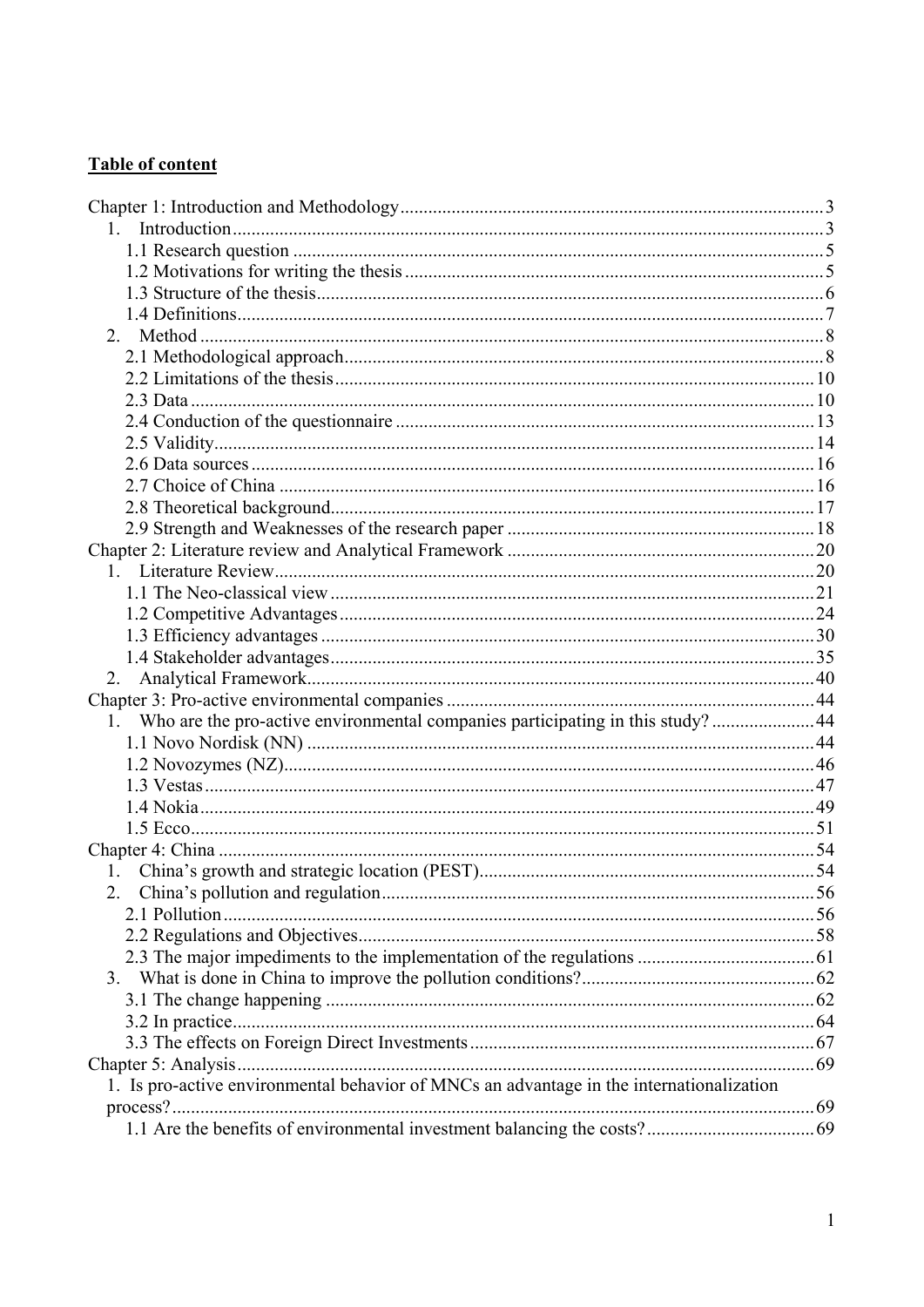| 1.2 Does the home local regulations that follow pro-active environmental companies act as a   |     |
|-----------------------------------------------------------------------------------------------|-----|
|                                                                                               |     |
| 1.3 Summary: HEP, an advantage or a disadvantage in the internationalization process?72       |     |
| 2. How is pro-active environmental behavior of MNCs an advantage in the internationalization  |     |
|                                                                                               | -74 |
| 2.1 HEP provides companies with competitive advantages in the internationalization process74  |     |
|                                                                                               |     |
| 2.3 HEP provides companies with stakeholder advantages in the internationalization process 95 |     |
|                                                                                               |     |
|                                                                                               |     |
|                                                                                               |     |
|                                                                                               |     |
|                                                                                               |     |
|                                                                                               |     |
|                                                                                               | 123 |
|                                                                                               |     |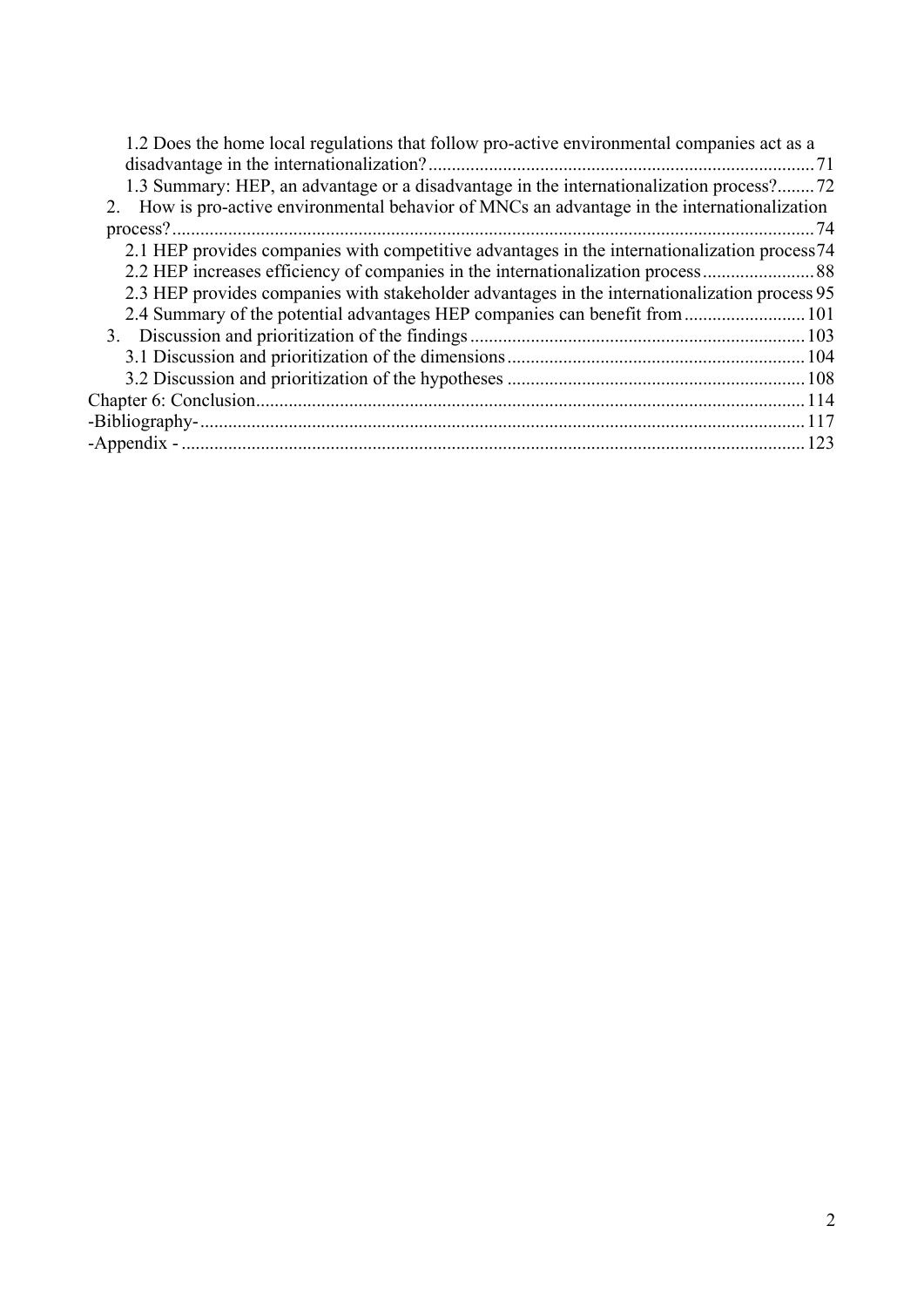# **Chapter 1: Introduction and Methodology**

## **1. Introduction**

Over the last few decades, the focus on the environment has increased significantly both within the public and private sphere. World political summits and agreements on environmental issues have greatly broadened the focus on the environment as well as encouraged strengthening environmental regulation by governments and responsible behavior by companies. As a result, companies are increasingly being pressured to reduce their environmental impact in the face of stricter environmental regulations. Environmental regulation has often been seen as a constraint on business, driving cost up and putting companies at a disadvantage in their internationalization.

Neo-classical literature asserts that stricter environmental regulations undoubtedly create a negative effect on business, making the polluting firms worse off by driving up costs and reducing profits. However, in the view of other theorists like Porter and Van der Linde (1995:98), "Firms can actually benefit from properly crafted environmental regulations that are more stringent or are imposed earlier than those faced by their competitors in other countries". In their view, there is a business case for companies to lead proactive environmental strategies. In consequence, they encourage companies to see high environmental performance as a competitive opportunity and not as a source of unbearable costs or a postponable threat. Indeed, strict environmental regulations can enhance competitiveness by stimulating companies to cut unnecessary costs and find more effective ways of producing through innovation.

Recently, more companies are recognizing a responsibility for the way they conduct business and impact the environment and subsequently lead an environmental strategy. Interestingly, their motivations are not only moral, but of a business orientation. Performing beyond environmental compliance may provide some companies with advantages. According to Reinhardt (1999) "Being able to forecast upcoming regulation can be of substantial importance in order to retain market shares in times of change." Companies seek to structurally addressing environmental issues by implementing strategies and managerial systems aimed at differentiating themselves from other companies. Stressing this point further, a new analysis from the Danish Ministry of Economic and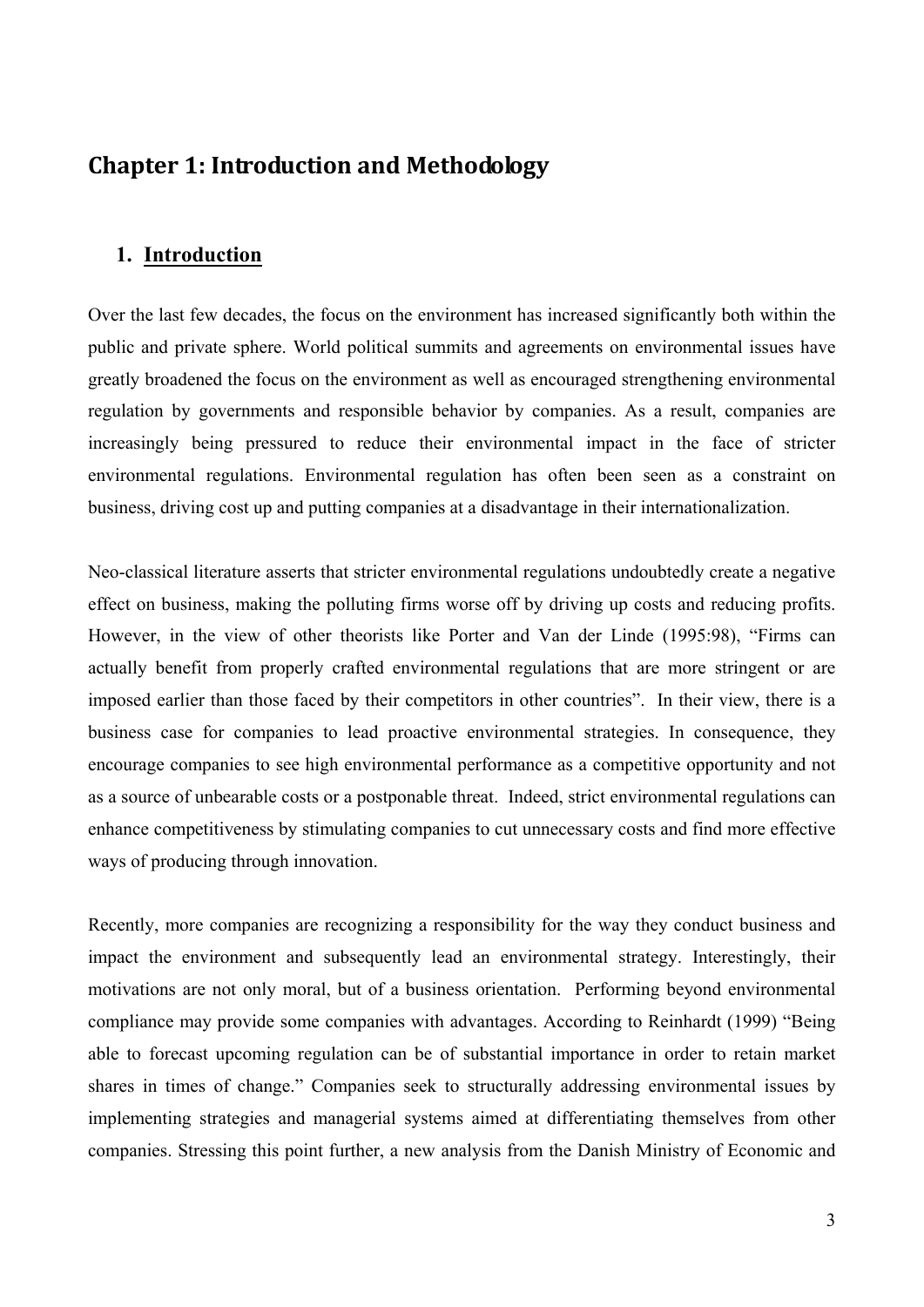Business Affairs<sup>1</sup> categorizes green companies as being the most competitive in Denmark, in terms of job creation, income and innovation (Berlingske Tidende, 20/08/2008).

Environmental degradation caused by industrial activity is particularly immense in developing countries where environmental regulation has virtually been absent until recently. Nevertheless, developing countries, due to their untapped resources and substantial populations generally have the greatest market growth potential and therefore constitute enormous opportunities for multi-national companies which realize a substantial part of their economic activity across borders.

The economic impacts of some of these giants are far greater than the ones created by the entire economic activity of smaller developing countries and therefore are considerably important to the development of host countries. However, these companies do not only contribute positively to host countries welfare by way of economic spillovers, but also negatively through environmental degradation. In consequence, the increasing awareness of environmental issues by stakeholders and governments may push these countries to strengthen their environmental regulations and to tighten their expectations on the investments of large multinational companies into their country.

Multinational companies leading high environmental performance strategies may therefore be favored to enter these markets. In fact, these large companies who participate in foreign direct investment (FDI) ventures within developing countries may be the best vehicles of transfer for clean technology, know-how and more sustainable ways of production. On their paths towards development, developing countries may prefer courtship with companies that have sound and sustainable practices and can transfer environmental knowledge and technology, contributing to sustainable development. "MNCs can provide a significant bridge in the environmental sphere between one country and another and between one region and another" (Hadlock, 1994:181).

China is in many ways seen as a front leader of developing countries. Since its open-door policy was introduced in 1978, China has become the world's largest recipient of FDI. However, the downside of this great economic activity, namely environmental degradation, has started to become a major concern for the Chinese government (Chan, 2000). China is the worlds´ biggest green house

 $\overline{a}$ 

<sup>&</sup>lt;sup>1</sup> Berlingske Tidende. Energibevidste virksomheder tjener flest penge. 20/08/2008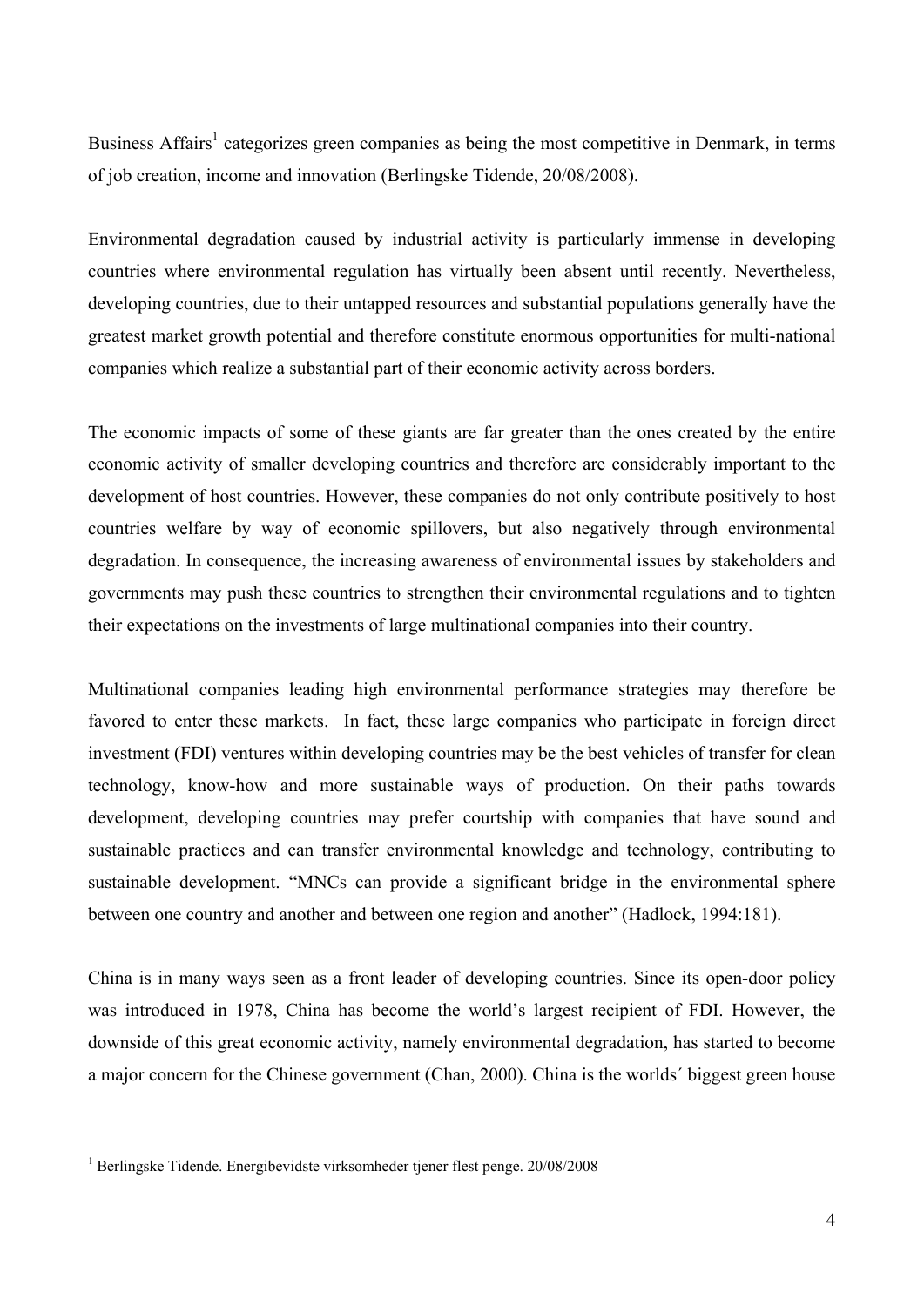gas emitter and home to twenty of the thirty most polluted cities in the world. $2$  The continued environmental degradation has consequently forced the Chinese government to resort to various legislative and administrative measures for rectification of this (Chan, 2000).

This increased commitment from the central government, together with the corresponding tightening of national environmental policy, has posed new operating challenges to enterprises that conduct business in China (Spitalnik, 1996) and failing to meet such challenges may jeopardize the survival of these enterprises (Chan, 2000). Developing countries on a similar development path as China might be faced with the same environmental problems, and find themselves within the need to both tighten regulations and to select more carefully the companies entering the country.

The relationship between high environmental performance (HEP) and its resulting advantages has been investigated before, however, the effects of HEP on the internationalization of companies has to our knowledge never been studied. Due to this existing gap in the literature, we find it relevant to establish whether or not pro-active environmental companies gain an advantage in their internationalization and if so, to examine how.

#### **1.1 Research question**

## **« (How) is pro-active environmental behavior of Multi-national companies (MNC) an advantage in the internationalization process? »**

Principal hypothesis:

 $\overline{a}$ 

In the thesis we hypothesize that MNCs with a high environmental performance gain advantages when internationalizing.

### **1.2 Motivations for writing the thesis**

Within literature relevant to this subject, advantages gained from environmental conduct have been discussed. However, these findings have not to our knowledge been combined and investigated

<sup>&</sup>lt;sup>2</sup> World Bank. East Asia, 10 years after the financial crisis.  $5/04/2007$ .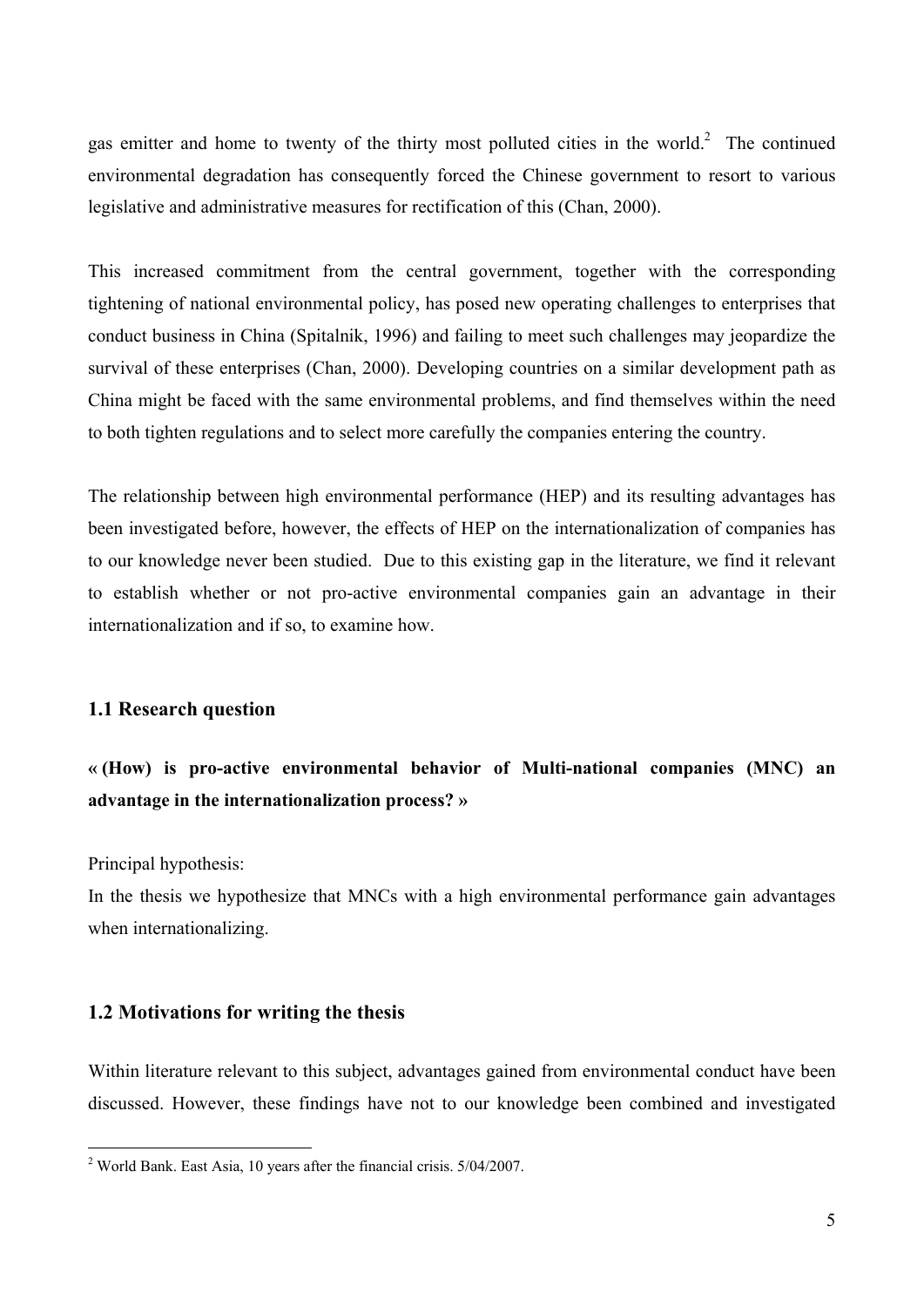empirically around the internationalization process specifically. Therefore, this thesis sets out to investigate whether companies with a HEP can gain advantages when internationalizing. We use China as a case example for two reasons. Firstly, it has a position as the world's largest FDI recipient. Secondly, it is the most polluted country in the world. We are seeking to anticipate its future reaction against environmental degradation as a means of identifying general trends for developing countries on the whole. The thesis will have a foreseeing character, which means that we will be using our findings about China to anticipate possible outcomes for FDI in other developing countries, as environmentalism spreads through the developing world.

#### **1.3 Structure of the thesis**

We have structured the thesis into six chapters. The first chapter encounters the above section; the introduction and furthermore the coming sections definitions, methodology, data, and validity. These sections are meant to give the reader insight in the choice of subject, the progression of the thesis and the rationality behind it.

In the second chapter the literature review and analytical framework is presented. It forms the basis of an in-depth analysis of the advantages that companies can achieve by having HEP. The chapter serves to the reader a thorough insight into the various existing literature on the subject. By dividing the literature into four sections, we can compare the different theoretical views and thereby make the literature operational for our analysis. This literature review will create the basis for the analytical framework and generate hypotheses that we find relevant to investigate.

In chapter three the participating companies are described, with an explanation of the reasons why we have chosen them. The portrayal of the companies primarily focuses on their environmental strategies; however a limited overall description gives the reader insight into the companies' profile and their competitive situation.

The fourth chapter consists of a detailed description of China's economic attractiveness and level of pollution. The purpose of this chapter is to give the reader an accurate picture and an understanding of the evolving context that the companies operate in. Furthermore this section serves as an insight to assess how important the environmental context is and will become in the future for China.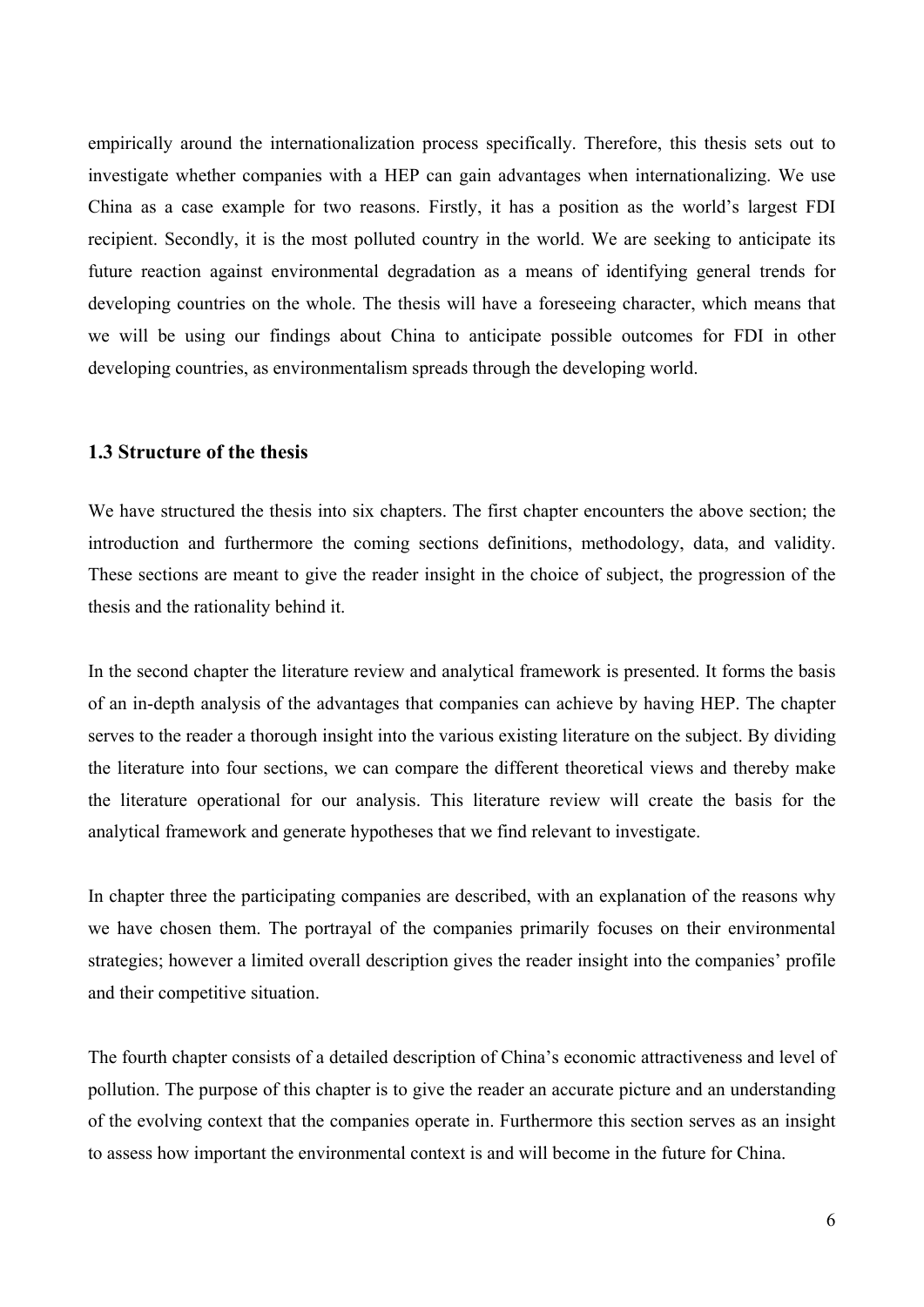In chapter five the analysis is conducted. Here, there will be a close integration of theory and empirical data where results of a questionnaire/survey are analyzed as well as the secondary empirical evidence. By laying weight on theoretical elements, we seek to make our findings relevant for HEP companies in general. These findings are used to sustain or dismiss the hypotheses generated in the analytical framework. The analysis is structured after the generic headings of the analytical framework.

Finally, in chapter six, we conclude on our results and answer the research question.

### **1.4 Definitions**

#### **Competitive advantage:**

A competitive advantage exists when the firm is able to deliver the same benefits as competitors but at a lower cost (cost advantage), or deliver benefits that exceed those of competing products (differentiation advantage). Thus, a competitive advantage enables the firm to create superior value for its customers and superior profits for itself (Michael Porter).

#### **Pro-active environmental companies:**

We define pro-active environmental companies as companies that are acting in anticipation of future environmental problems, needs, or changes. This means that they are acting in compliance but forecasting future environmental regulations or more generally operating beyond compliance of existing laws. Furthermore these companies have voluntarily committed themselves to world wide standards such as the Dow Jones Sustainability Index (DJSI), the Ethibel Sustainability Index, the Global Compact, the World Business Council for Sustainable Development (WBCSD) and the World Wide Fund (WWF) among others.

#### **Resources:**

Resources are defined as the firm-specific assets useful for creating a cost or differentiation advantage that few competitors can acquire. The following are some examples of such resources: patents and trademarks, proprietary know-how, installed customer base, reputation of the firm,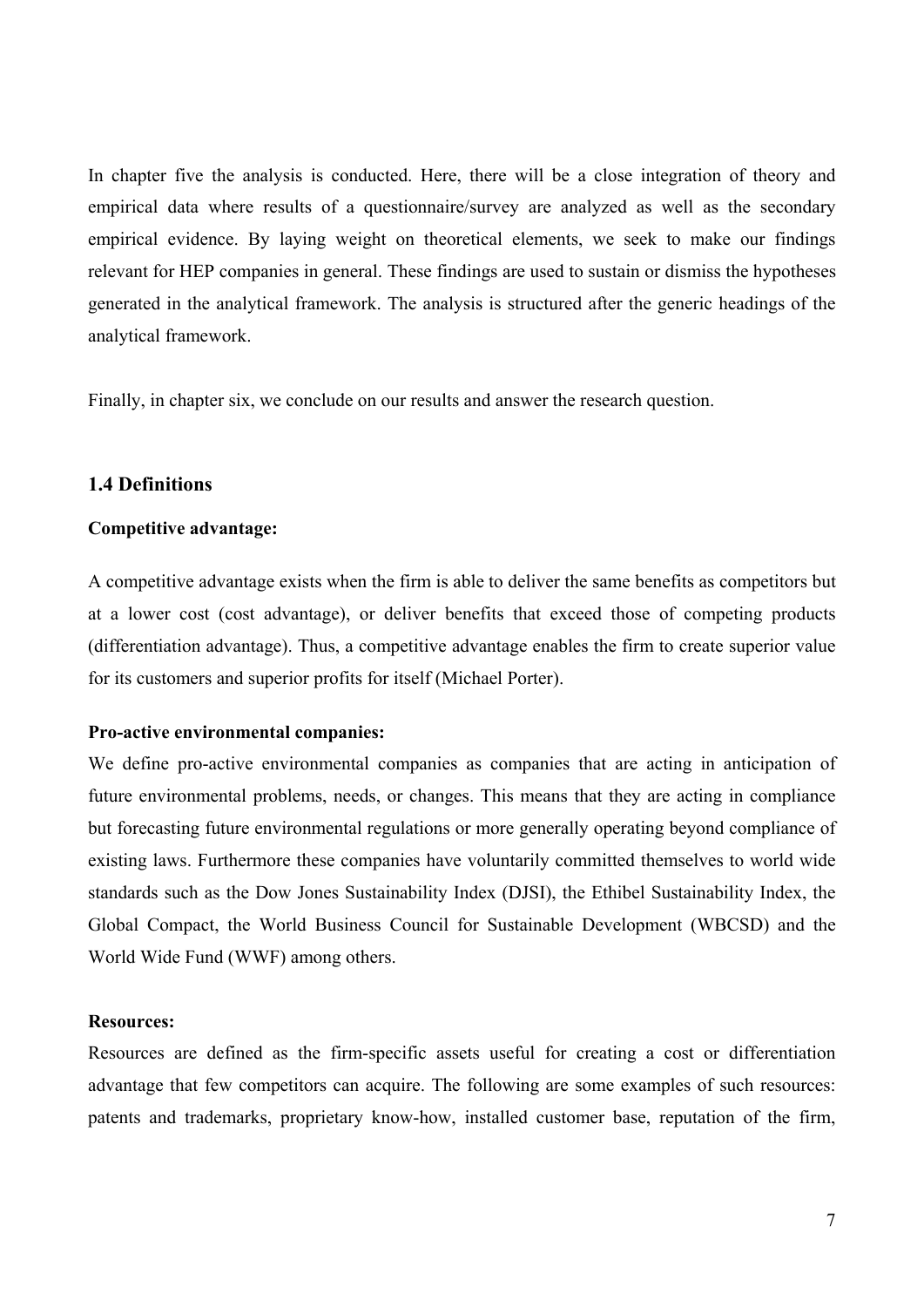brand equity. Consequently an environmental resource is a unique environmental firm-specific capability not easy to replicate and that create an advantage towards other companies.

#### **Internationalization:**

We define internationalization in this thesis as FDI (Foreign direct investment) i.e. a company from one country making a physical investment into building a factory in another country<sup>3</sup>. In order to qualify as FDI the investment must afford the parent enterprise control over its foreign affiliate. It can take the form of joint venture, acquisition, or Greenfield investment. Foreign direct investment (FDI) plays an extraordinary and growing role in global business. It can provide a firm with new markets and marketing channels, cheaper production facilities, access to new technology, products, skills and financing. For a host country which receives the investment, it can provide a source of new technologies, capital, processes, products, organizational technologies and management skills, and as such can provide a strong impetus to economic development.<sup>4</sup>

### **2. Method**

The purpose of this section is to clearly explain the reader how we have conducted the research design and the data collection of this thesis, furthermore it serves as a means to establish a solid foundation for understanding the following chapters and our line of argumentation. In the research design we will explain how we will achieve our research objectives and in the data section we will justify our choice of empirical evidence and how these have been conducted.

### **2.1 Methodological approach**

 $\overline{a}$ 

In order to answer the Research Question we use primarily a deductive approach, meaning that we are generating conclusions by adhering to a theory upon which we analyze our data. However, our approach also withholds elements of induction because we have conducted the interviews, while

<sup>&</sup>lt;sup>3</sup> Foreign Direct Investment, United Nations Conference on Trade and Development, www.unctad.org. 02.09.2008

<sup>&</sup>lt;sup>4</sup> Going Global. Understanding foreign direct investment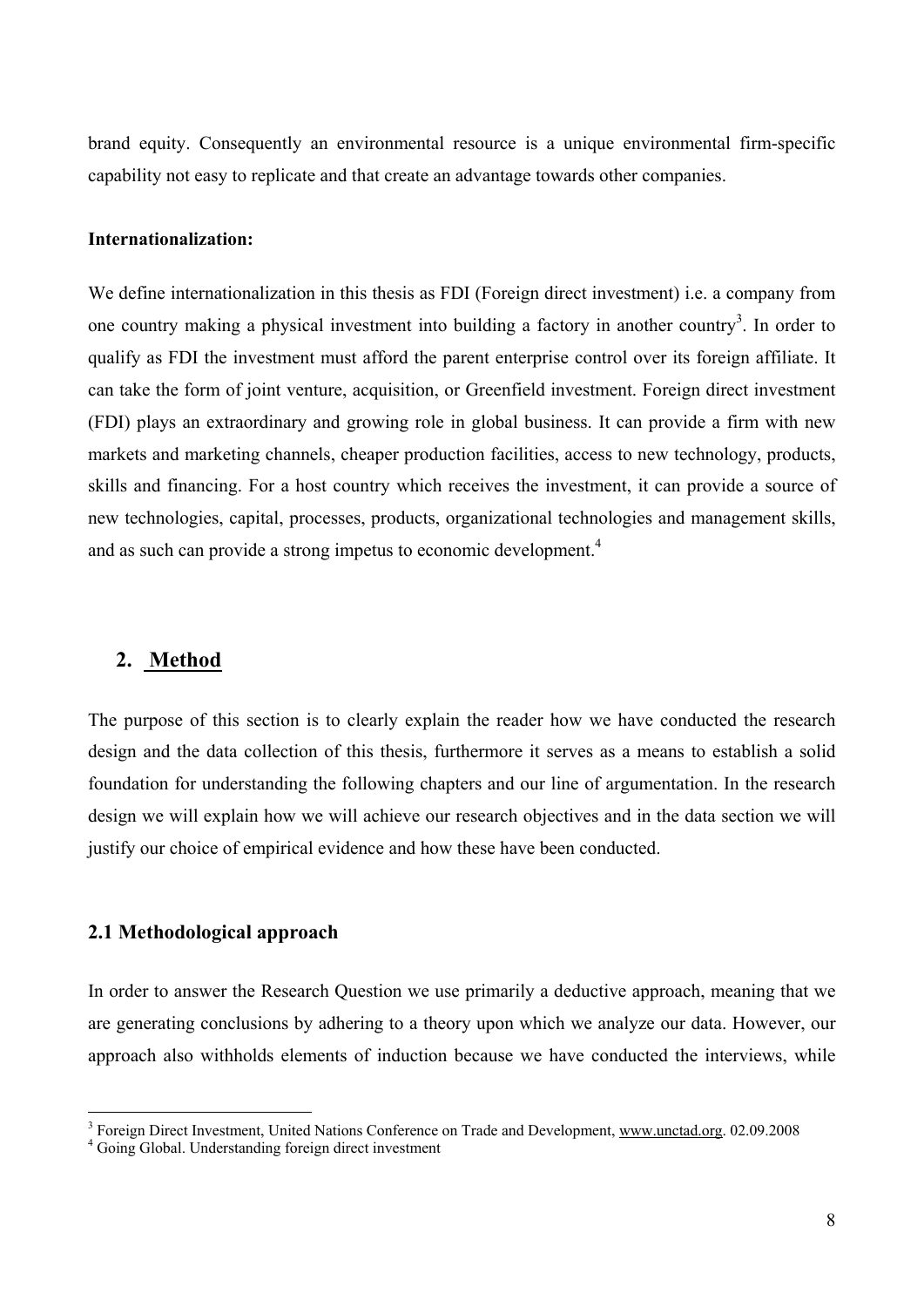simultaneously writing the theoretical part of the thesis. Therefore it has influenced our perception and point of direction and also the construction of the analytical framework.

We have developed an analytical framework that consists of three generic headings whereupon we can derive hypotheses of potential advantages for HEP in the internationalization process. We have developed the analytical framework on the basis of different theories that encounters the natural environment either as strategic resource or as a way of reducing risks. The hypotheses derived from our analytical framework will be granted or dismissed based on the analysis and the conclusions we reach and will facilitate the answer of our research question. Due to the simultaneous construction of the analytical framework and the conducting of the interviews, the analytical framework and the questionnaires have influenced one another in a feed back loop and the scope of this study has therefore also developed throughout the writing process.

In order to give the reader a broad theoretical view on environmental discussions we first present a neoclassical view on environmental conducts. This part gives the reader insights to the more skeptical literature that exists in the field and although we acknowledge this point of view, and investigate the appliance of this view to our empirical evidence, our main focus is on the reversed approach. This latter approach has become the conventional way of thinking in recent years. This part of the literature review encounter literature from the Resource Based view, Transaction cost theory, Strategic Management theory and Stakeholder theory, by using different theoretical fields instead of one; we believe we can have a more nuanced analysis of the data that we have collected. The different theoretical views will be divided into three generic headings which we find relevant to investigate. The analytical framework consists of three headings; '**Competitive Advantages', 'Efficiency advantages' and 'Stakeholder advantages'.** 

By dividing the analytical framework into generic headings that cover different theoretical fields we can give a nuanced and full picture of the beneficial areas that companies may achieve in their internationalization process when having a high environmental performance. The generic headings have been selected on the basis of the literature covered and characterize the main arguments that we find relevant for this study. The different theoretical views are used under the headings when relevant and may in some cases be used only in one of the generic headings and some in all three.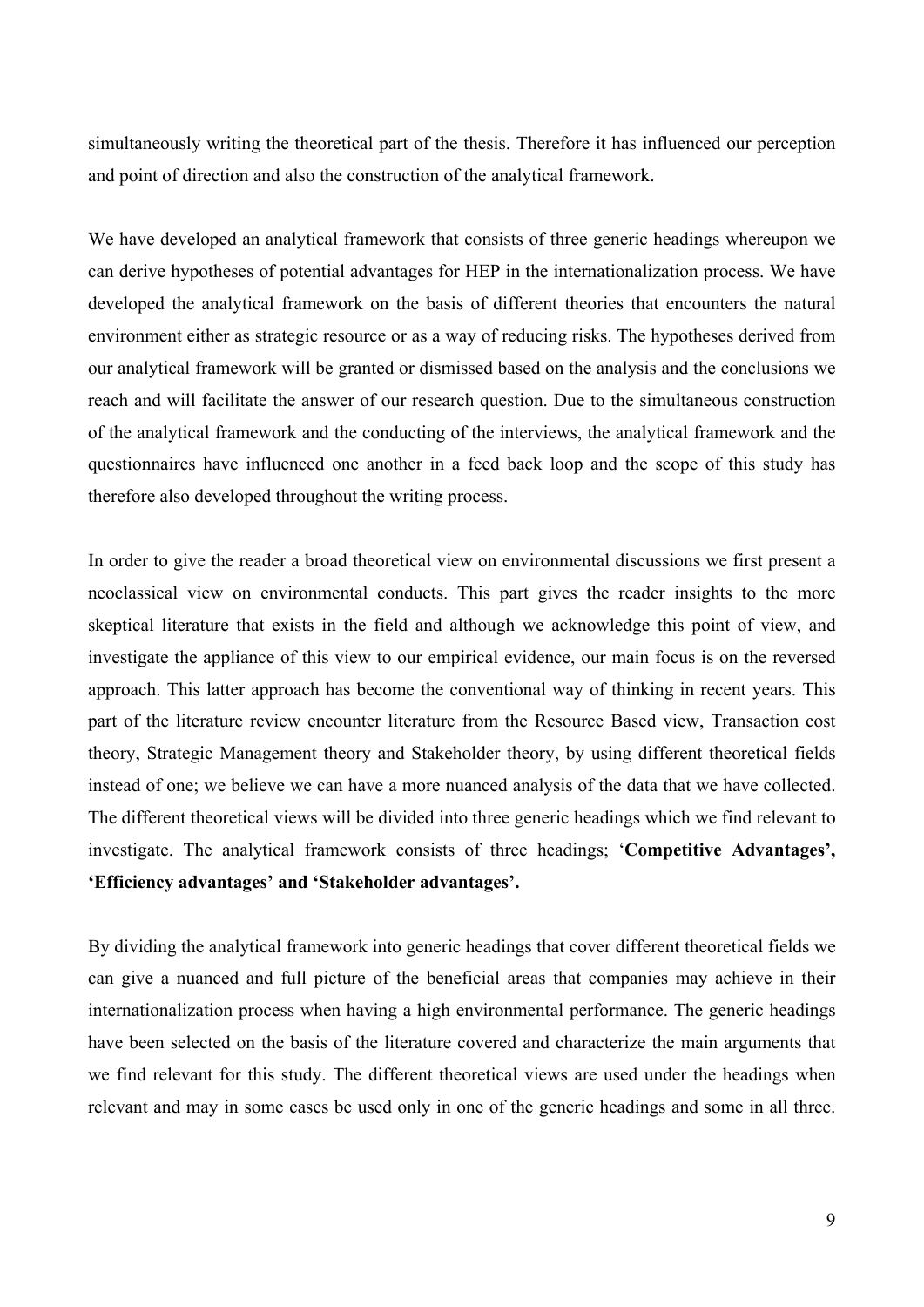The generic headings in the analytical framework will furthermore serve as a structuring tool of the analytical part of the thesis.

#### **2.2 Limitations of the thesis**

The paper investigates whether it is an advantage for companies to have a HEP in the internationalization process and if so how it can be an advantage. When choosing one direction you naturally exclude other areas that could have had relevance to investigate further. We find that it could have been of great interest to have done an industry analysis, in order to make a comparative study. By doing such an analysis we could have compared and measured the importance of having a HEP vis-à-vis other companies selling the same products. However because we wanted to make this research paper a general study that could assess whether it is an advantage in the internationalization process to be a pro-active environmental company, we focused on different industries. Moreover, as we wanted to publicize the results found we chose not to make a comparative analysis of companies in the same industry since it could have led to confidentiality of the findings.

Having made the choice of China as a location setting we limited ourselves from looking into other location settings that could have been relevant for our study especially to further generalize the findings to all developing countries. Last but not least, we limited our scope to companies having high environmental performance (HEP).

### **2.3 Data**

We have chosen a multi-case study, where we contacted ten companies that all have a HEP and are among the environmental leaders of their industry. By doing a multiple case study our paper gains more validity and reliability than by only doing a single case study (Yin, 1989).

The companies were selected according to their presence in China and their global environmental performance measured by their adoption of international environmental standards and/or participation to environmental programs. These were the WWF (world wide fund), the WBCSD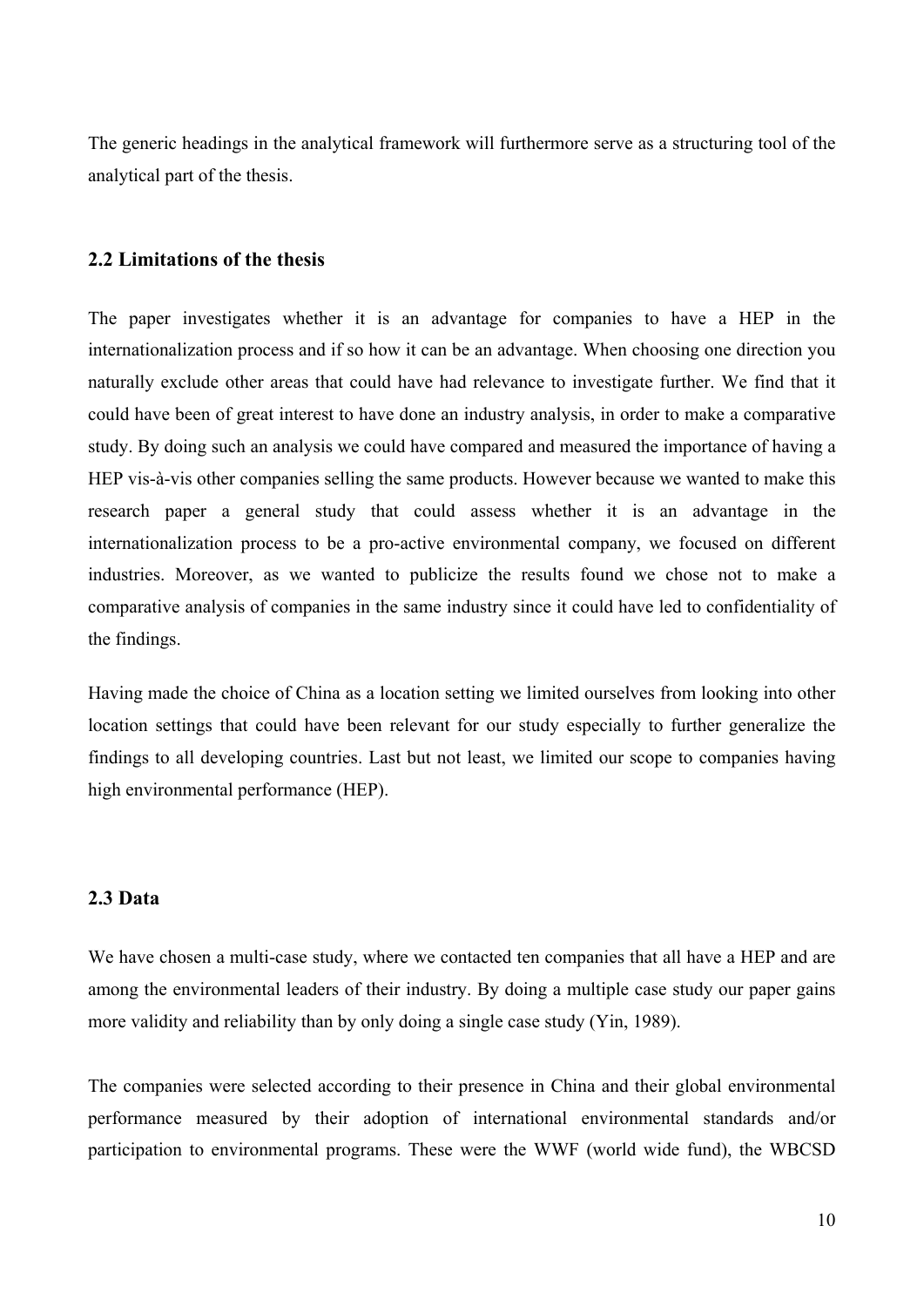(world business council for sustainable development), the DJSI (Dow Jones sustainability indexes), the Ethibel Sustainability Index, the Global Compact and the ISO 14001, EMS (environmental management systems), LCA (life cycle assessment). These association, index, standards and measures are furthermore explained in the appendix II of the thesis. The companies that we contacted all adhere to four or more of these standards except for one company; Ecco which is not registered or do not adhere to any of these standards because it is a family owned company. However, due to its innovative approach, the company has created sustainable leather production processes and is leading in its field; we have decided to integrate it. Therefore we consider Ecco as a company that is proactive environmentally and very relevant for our investigation.

Consequently we contacted Ecco, Lafarge, Heineken, Akzo Nobel, Novo Nordisk, Novozymes, Vestas, Procter & Gamble, Mitsubishi and Nokia. For some of the companies, contacts were made through CBS Career Fair, CEMS network and CSR seminar whereas others were contacted through emails and telephone calls. We contacted companies in different industries in order to avoid that the data collected could be used in an opportunistic or direct competitive manner. Our research is to generate general trends on whether HEP can create advantages in the internationalization process.

We furthermore contacted the Chinese government twice, in order to gain first hand information of the environmental situation in China, and their future strategy for improving the environmental state, however, our attempts turned out fruitless, so instead these data were collected from secondary material in form of articles and journals found on the internet.

From the ten companies selected, five companies agreed to participate in our thesis. These were Novo Nordisk, Novozymes, Nokia, Vestas and Ecco.

We reached NN through CBS Career Fair of January 2008 and easily got in touch with people from the CSR department that had a strong interest in our project. We established contact with NZ through the CSR seminar in January 2008. We introduced our theme of research and rapidly got into contact with the stakeholder communication manager. In the case of Vestas, we established contact through a CEMS skill seminar in the beginning of February. We used external connections to get in contact with Nokia after trying to contact Nokia Denmark by phone and email. Lastly, after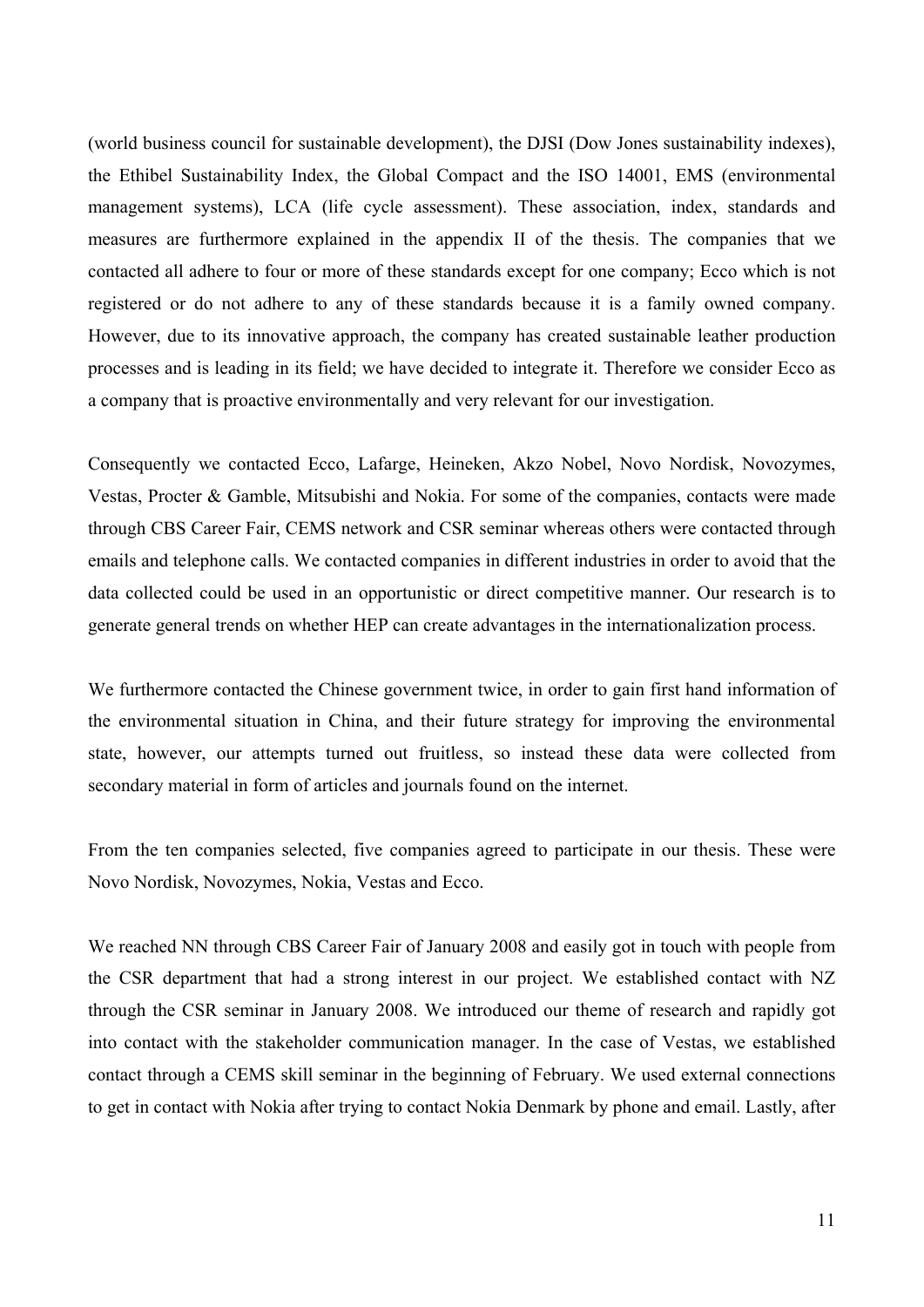contacting Ecco Denmark, we decided to call directly Ecco's Chinese affiliate where we had an interview with Ecco's environmental manager.

| Company           | Nationality | <b>DJSI</b>   | Ethibel<br>Index  | Global<br>Compact           | <b>WBCSD</b>  | <b>WWF</b>                 | <b>EMS</b> | <b>ISO 14001</b> | <b>LCA</b>    | Total |
|-------------------|-------------|---------------|-------------------|-----------------------------|---------------|----------------------------|------------|------------------|---------------|-------|
| Novo Nordisk (NN) | Denmark     | N             | $\mathcal{N}$     |                             | $\gamma$      | $\boldsymbol{\mathcal{A}}$ |            | $\lambda$        |               | 6/8   |
| Novozymes (NZ)    | Denmark     | $\mathcal{N}$ | $\sqrt{ }$        | V                           | $\sqrt{ }$    |                            | V          | $\mathcal{L}$    |               | 6/8   |
| Vestas            | Denmark     | $\mathcal{N}$ | $\mathcal{L}$     |                             | $\sqrt{ }$    |                            |            | $\mathcal{L}$    | V             | 5/8   |
| Nokia             | Finland     | $\Delta$      | $\mathbf \Lambda$ | $\mathcal{L}_{\mathcal{U}}$ | ٦Ι            | $\boldsymbol{\mathcal{A}}$ | N          |                  | V             | 8/8   |
| Ecco              | Denmark     |               |                   |                             |               |                            |            |                  |               | 0/8   |
| Larfage           | French      | $\mathcal{L}$ | $\mathcal{N}$     | $\sim$                      | $\gamma$      | $\gamma$                   |            |                  |               | 5/8   |
| Heineken          | Dutch       | $\mathcal{N}$ | $\mathcal{N}$     | $\sqrt{ }$                  | $\sqrt{ }$    |                            |            |                  |               | 4/8   |
| Akzo Nobel        | Denmark     | $\Delta$      | ٦Ι                | $\mathbf{\hat{}}$           | ٦             |                            |            |                  |               | 4/8   |
| Mitsubishi        | Japan       | $\mathcal{N}$ | ٦Ι                |                             | $\mathcal{N}$ |                            |            |                  |               | 4/8   |
| Procter &Gamble   | <b>USA</b>  | $\mathcal{N}$ | $\mathcal{N}$     |                             | $\sqrt{ }$    | $\sqrt{ }$                 |            | $\mathcal{L}$    | $\mathcal{N}$ | 6/8   |

Table 1: Companies contacted and standards

For each company our offset was to make two interviews, one connected with the CSR department and one with the business strategy department, in order to specifically gain knowledge about their strategies concerning environmental issues as well as their global strategy and their specific strategy when entering and operating in China. However, we only got to talk to two persons involved in the entry process to China; in the case of NN, NZ and Vestas. The interview with NN and NZ's business strategy department was combined because they formerly were one company when they entered China in 1994. The interview on strategic matters was conducted with the senior vice President - Chief Financial officer from Novo A/S that had personal experiences from the company's internationalization process into China and therefore a great knowledge about the subject. In the case of Vestas we interviewed the senior strategy manager.

Within the environmental field we interviewed Novo Nordisk's project manager of climate action and the person in charge of the stakeholder relation, Vestas' QSE manager, NZ's stakeholder manager, Nokia's Senior Manager of Environmental affairs and the Environmental Manager of Ecco. We interviewed persons within different job positions; therefore the knowledge of the interviewee varied. In the case of Vestas' QSE manager, it was required that we got back to him with the information we would use in the research before handing in the paper, this was done via email, and none of the information needed to be changed on his behalf.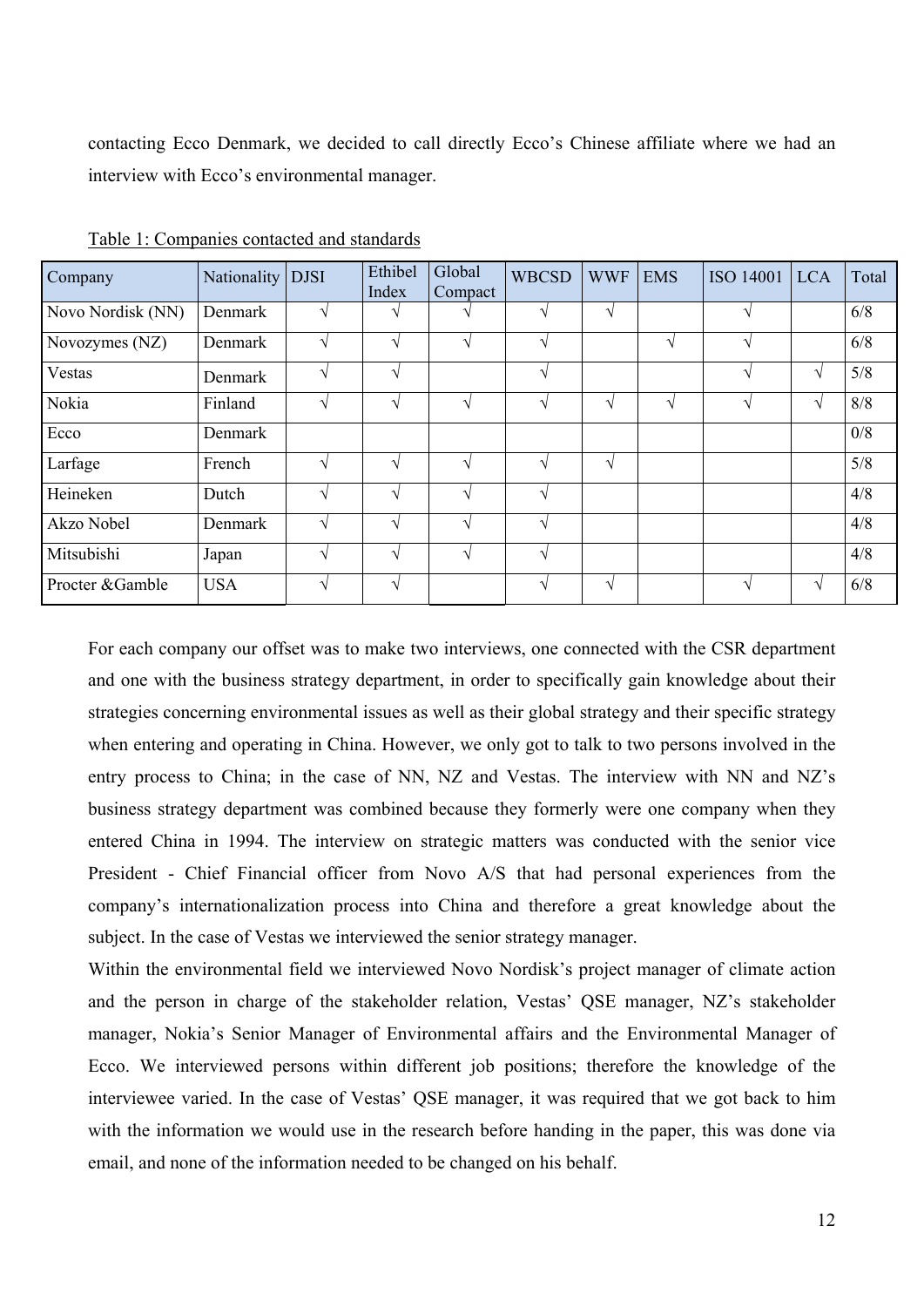When face-to-face interviews were not possible we conducted telephone interviews. This was the case with Nokia, Ecco and the two interviews with Vestas where our contact persons were located in China. In total seven interviews were made. The interviews had a semi-structured character, which means that the interviewer has a certain theoretical and empirical knowledge prior to the interview but at the same time she/he is open towards new issues and angles (Andersen, 2003). Each interview lasted between 20 minutes and 90 minutes. All interviews were camera recorded and made into mp4 files. Forms of interview summary were made on the basis of the analytical framework (appendix IV) in order to systematically compare and detect themes of importance for the analysis.

| Company      | Position                                                             | Location of interviewee | Date       | Length           | Mean         |
|--------------|----------------------------------------------------------------------|-------------------------|------------|------------------|--------------|
| Novo Nordisk | Project Manager - Climate Action and<br>stakeholder relation manager | Denmark                 | 03/04/2008 | 79 min           | Face to face |
| Novozymes    | <b>Stakeholder Communications</b>                                    | Denmark                 | 11/06/2008 | $71$ min         | Face to face |
| <b>Novo</b>  | Chief Financial officer                                              | <b>Denmark</b>          | 18/06/2008 | $82 \text{ min}$ | Face to face |
| Vestas       | <b>QSE</b> Manager                                                   | China                   | 10/06/2008 | $89 \text{ min}$ | Phone        |
| Vestas       | Senior strategy manager                                              | China                   | 20/06/2008 | $20 \text{ min}$ | Phone        |
| Nokia        | Senior Manager, Environmental Affairs                                | China                   | 13/06/2008 | 75 min           | Phone        |
| Ecco         | <b>Environmental Manager</b>                                         | China                   | 07/08/2008 | $39 \text{ min}$ | Phone        |

Table 2: Interview facts

In the purpose of producing general statements and generate trends about the importance of HEP, the data collected needs to be comparable and measureable; therefore we found that this was best done by asking the same questionnaire for each department in each company. The information gathered from the interviews turned out to be very useful throughout the analysis and we consider it one of the strong empirical parts of the analysis because it is first hand information.

### **2.4 Conduction of the questionnaire**

The two questionnaires were constituted prior to the interviews (appendix III). The questions were selected on the background of the gathered empirical evidence. Within the CSR questionnaire five interest areas were selected; Environmental issues, Pro-active environmental behavior,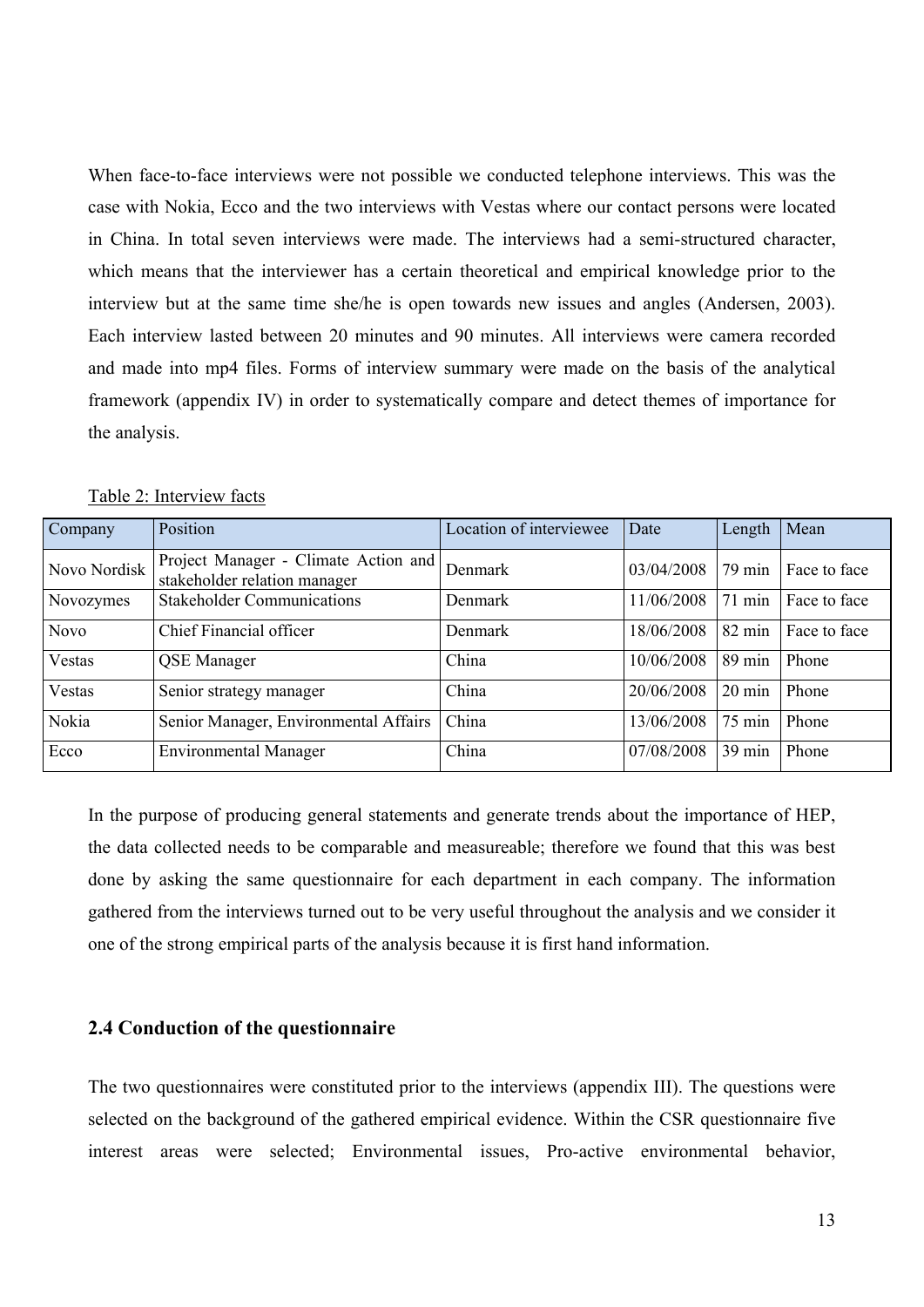Environmental regulations, Pro-active environmental behavior and competitive advantage in China and globally, and finally the Future goals of the company. In the second last section of the questionnaire, a framework was drawn to differentiate the political from the operational advantages companies can benefit from nationally (in China) and globally. The objective of this questionnaire was to gather empirical evidence on the companies' environmental strategy and to diagnose the potential advantages and disadvantages they can gain from having a high environmental performance (HEP) strategy in their internationalization process. Furthermore we wanted to assess the importance of having a high environmental performance for the companies and how it can influence their way of entering and operating in China.

Within the business strategy questionnaire we focused upon the five following sections; Internationalization strategy and previous experiences, The impact of environmental issues on the internationalization Process, The impact of Pro-active environmental behavior in the internationalization process to China, Marketing strategy in China, and Future goals for the company, while again using the same framework as mentioned before to classify the potential advantages that the company can benefit from. The purpose of these questions was to assess the broader scope of the companies' strategies and in particular their strategies when entering and operating in China.

We decided not to make specific questions designed for the company we interviewed, but make a broad questionnaire where the different outcomes could be compared, however, when interesting subjects arose during the interviews we followed this path and had the interviewee elaborate on the subject.

#### **2.5 Validity**

#### **2.5.1 Validity of the empirical evidence**

When doing interviews, one must be aware of issues that might harm the validity of the analysis. Examples of such issues are: the background of the interviewee, his preconceived opinions and the stakes and interests he might have in the issues discussed. Moreover, one of the risks with semistructured interviews is that the interviewee can easily take over the agenda and structure the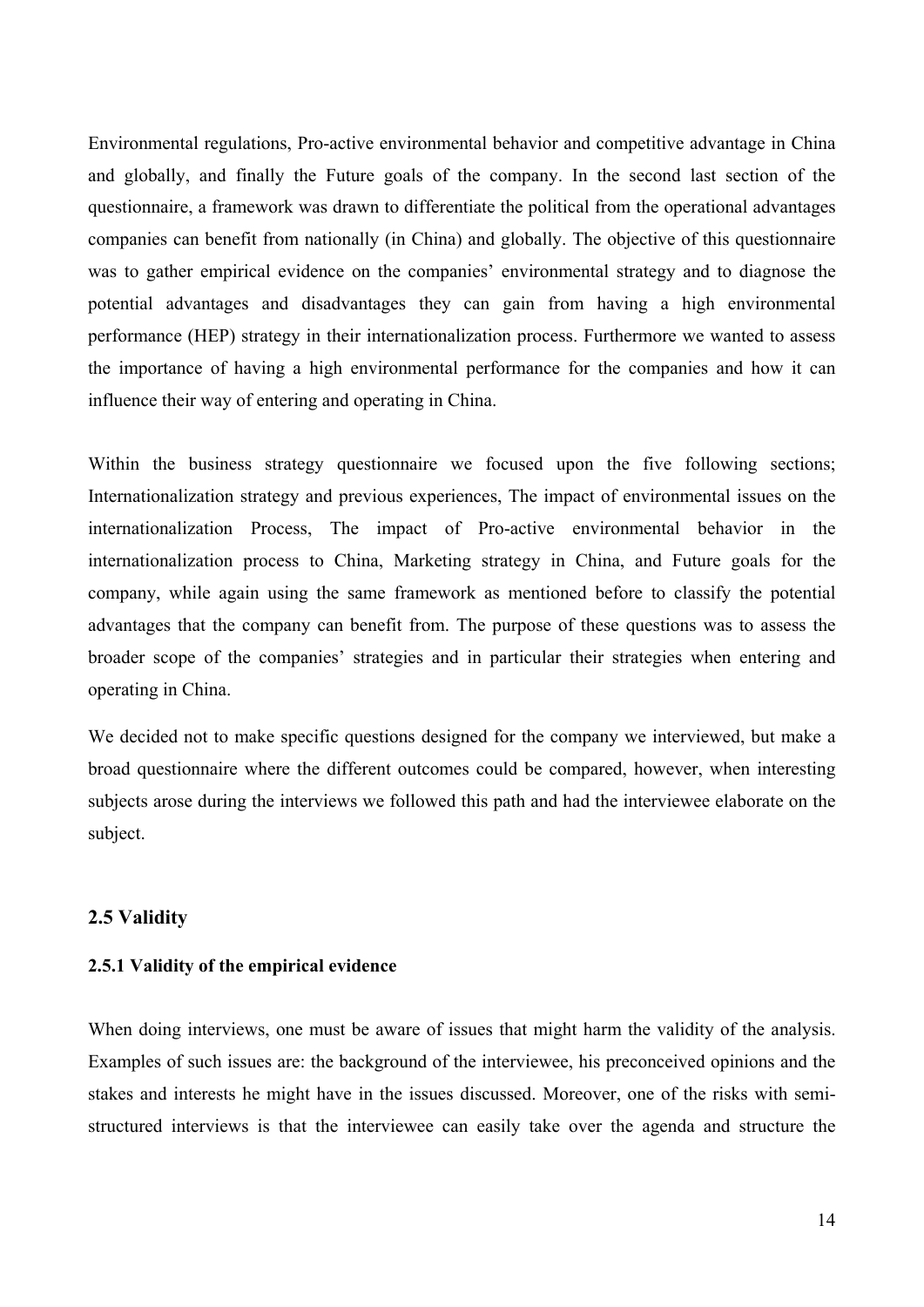interview in his/her favor. However by adhering to specific questionnaires we limited the risks of this situation.

When empirical gathering is being conducted one must be aware of the reliability of such research. The interviews made were conducted with people of different job positions as well as with different cultural backgrounds which can influence the opinion of the interviewee and may not make it applicable to compare and analyze. Furthermore cultural differences and language barriers can also influence the outcome of the interview. The interviews were led in English with people of Danish origin as well as people from Chinese origins in the case of Nokia and Ecco.

In the conduction of the interviews we lacked two interviews, one with Ecco and one with Nokia, both interviews were in the field of the business strategy. This might damage the reliability of our analysis; however, in both cases our contact person was located in China and had some knowledge about the strategy and entry into China. We tried to compensate for the lacking data by using secondary evidence.

Furthermore the question of objectivity comes into play when working intensely with a project. There is the risk of becoming to subjective in ones analysis which might harm the validity of the findings, however by highly grounding it to theory we attempted to avoid this mistake, thus adding to our epistemological view of being objective.

One of the limitations of this thesis is the difficulty to measure quantitatively the effects of HEP for companies. We have not been able to generate data that could distinguish the effects of HEP from other aspects of the companies. This is because the companies that we have interviewed have not themselves found ways to specifically measure the value of having a HEP and to differentiate it from the rest of the value-adding of the product. Although it is argued that being pro-active is of great value and the consequences for not having such a strategy can be severe, it is so far difficult to assess precisely the value of HEP on its own. Therefore, when estimating the importance of having a HEP it is based upon a qualitative study and not on quantitative data.

#### **2.5.2 Validity of the theory**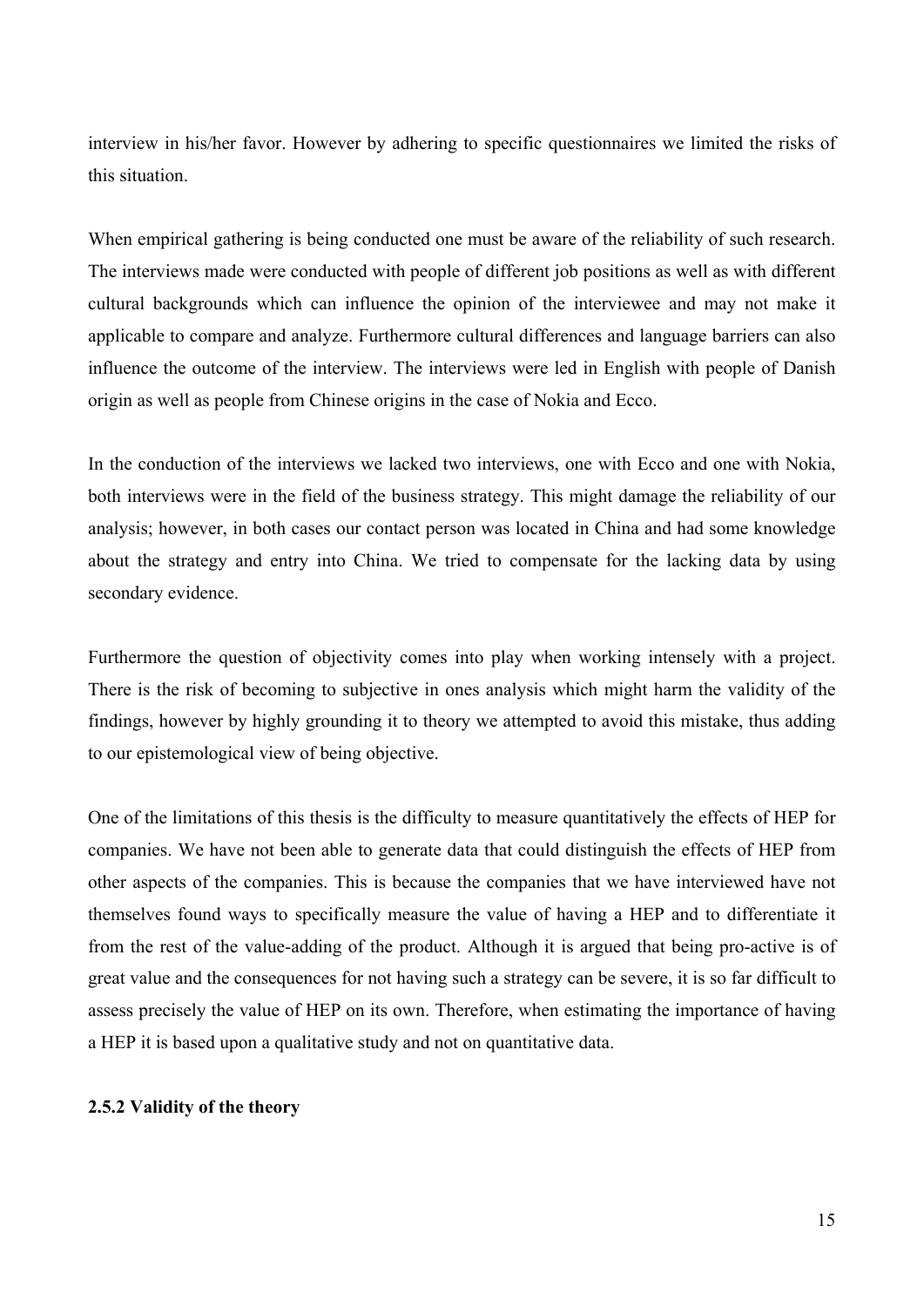The results that we reach in a research paper should always be held against the validity of the theoretical and empirical evidence used in the paper, in order to determine the quality and usefulness of these findings.

The analytical framework structures the analysis therefore the validity of the theories also constitutes the validity of the results. The theories under the generic headings "competitive advantages" and "efficiency" are relevant and are fully applicable to the research question. However, in regards to the "stakeholder theory" only one dimension of this theory is used due to a lack of empirical evidence, and because of our focus on companies and their relationship with the Chinese government. In consequence, the political aspect of the stakeholder dimension was emphasized and other potential players were neglected.

#### **2.6 Data sources**

The theoretical tools employed in the thesis derive from the course International business and economic development, Business strategy and options for governments as well as a broad range of academic journals. Most of the data employed in the analysis is of a qualitative character, both primary data in form of interviews and secondary data in the form of articles, reports and academic journals. The secondary data were mainly derived from search engines such as Business source complete and Factiva but also articles from Danish newspapers such as Børsen and Berlingske tidende were used.

#### **2.7 Choice of China**

In order to generate trends about whether HEP companies gain advantages in their internationalization we chose China as a specific location in this paper for two reasons. First, it is the largest recipient of foreign direct investment in the world and it has enormous economic growth and second due to the serious environmental degradation that is caused by this economic growth. The negative externalities that China is facing have created new laws and stricter environmental legislation on companies. China, as the biggest polluter in the world, has furthermore begun to play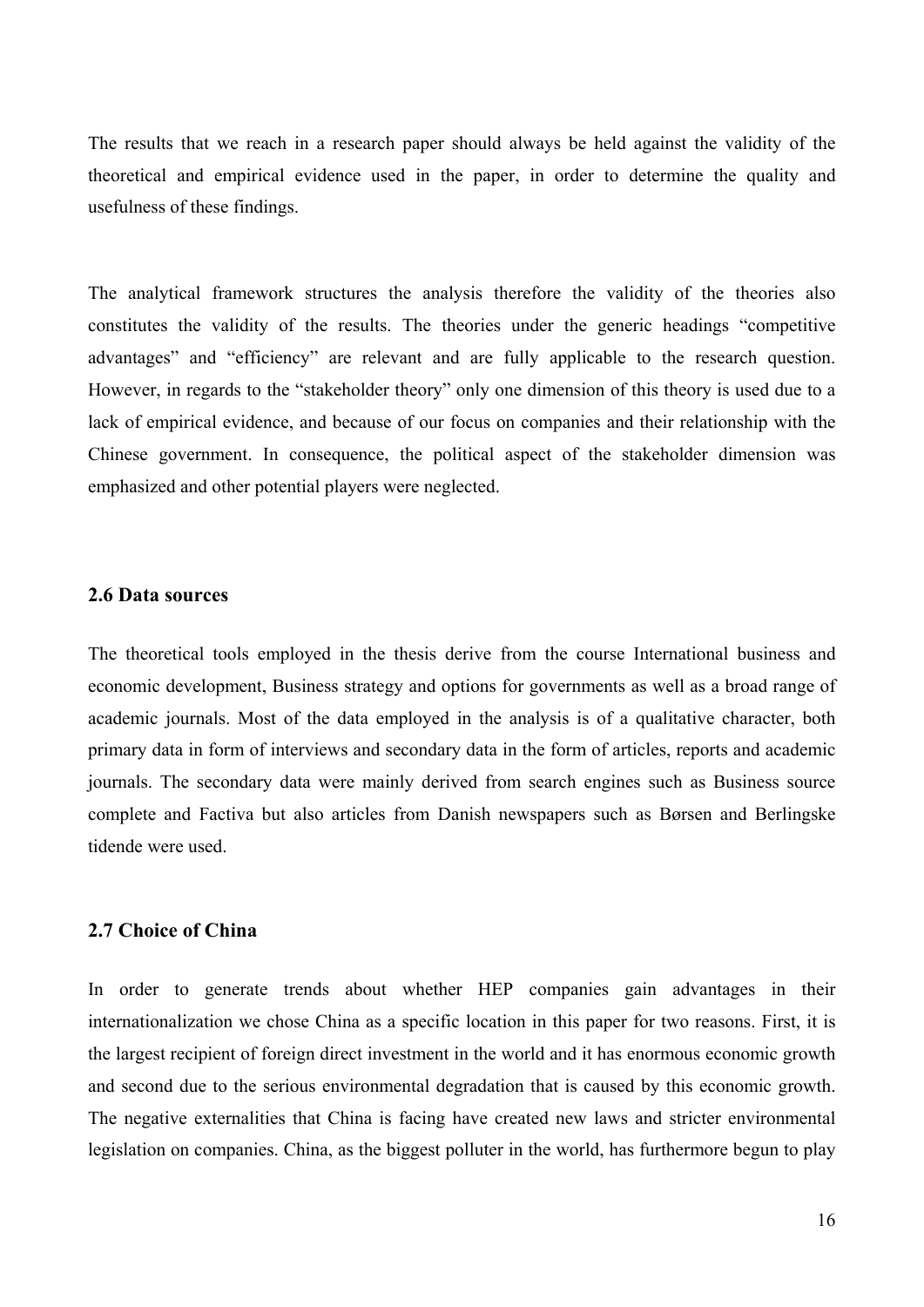a leading role in the promotion of policy agendas to minimize pollution, and in the development of technologies to lessen their negative impact. We believe that China as a subject of our analysis can give important insights to how other developing countries will behave in the future when it comes to environmental rules and legislation and attitude towards pro-active environmental companies. The five HEP companies that we have interviewed are all present in China and by analyzing their entry and operations in China we develop specific knowledge of the importance of their environmental conduct and whether it can lead to advantages vis-à-vis other companies in the internationalization.

### **2.8 Theoretical background**

The theoretical part of the thesis covers many different fields because the combination of the business strategy field and the environmental field is complex and cannot be covered by using one single theoretical view. Therefore the thesis has an integrative character and is cross- disciplinary in the sense that environmental performance is combined with business strategy, internationalization and competitiveness. The theoretical part is by no means exhaustive, and more theoretical views could have been included, however in order to keep focus we have limited ourselves from looking into more theoretical areas. Some theoretical views have a normative character which might influence the analysis. The danger of normative views can be that it does not give an accurate picture of reality that businesses find themselves in, but create a static picture of how things ought to be.

In our theoretical considerations we have taken a positivistic view where we adhere to an observable social reality, we believe that our end product of our research can generate guidelines that can be of use for pro-active companies in general and for companies that have not yet engaged in such a behavior. However, we realize the limitations of the positivistic view in this study when combining business strategy and environment. This field is not an exact science but a field that leaves room for interpretation; therefore we have added the view of interpretivism where we recognize that knowledge is a matter of perception, meaning that the world is seen through different lenses all depending on the individual and the perception of the subject (Saunders, 2007). We recognize that when taking one epistemological approach you disclaim others so by adhering to a different scientific approach the outcomes of our investigations might be somewhat different. We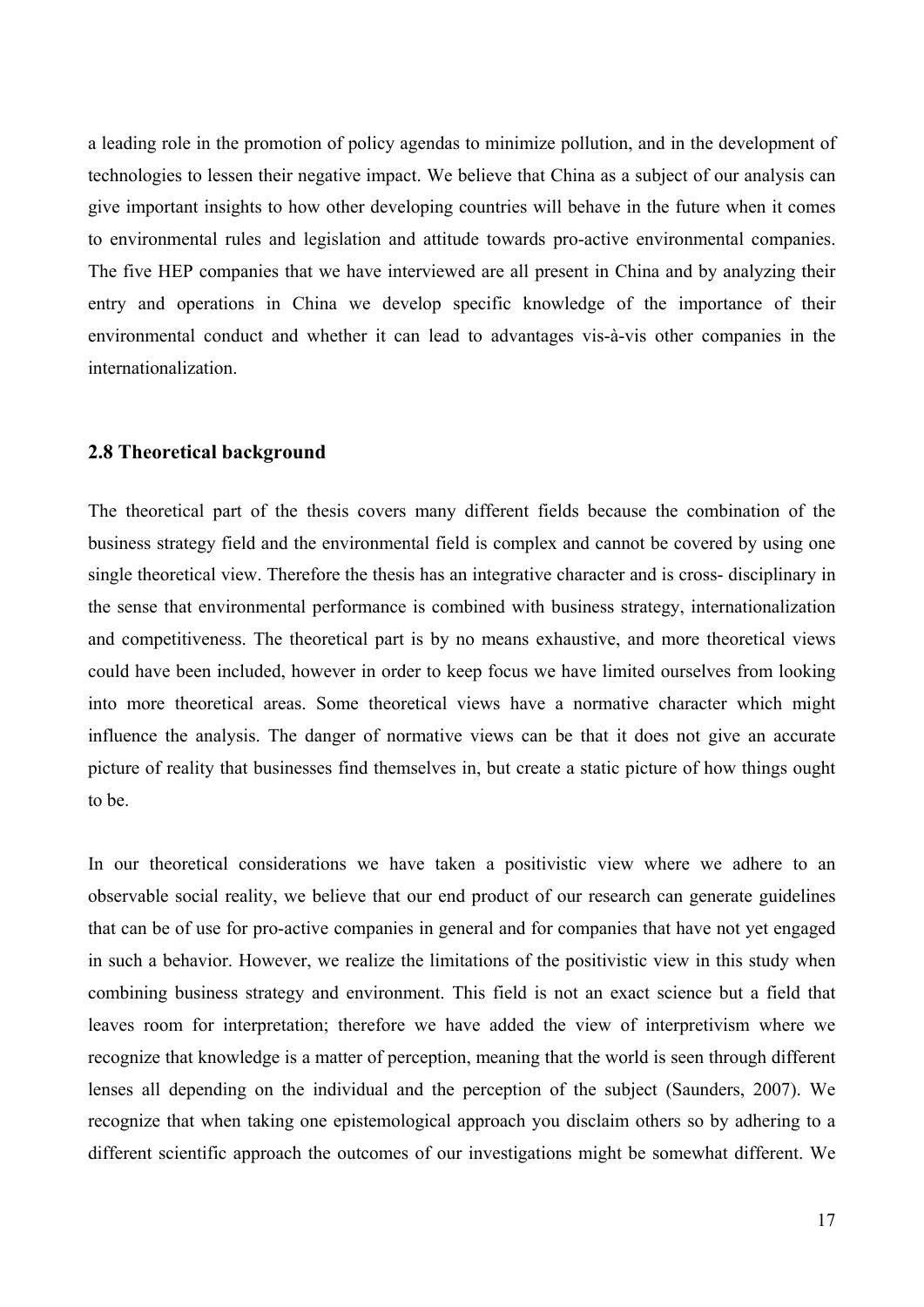acknowledge that we are not creating eternal truths but merely able to give insights in the specific field of our choice.

### **2.9 Strength and Weaknesses of the research paper**

One of the strengths of having a limited number of companies participating in this research is that it gives us the opportunity to acquire primary empirical evidence that is of great importance for our research and could not have been obtained from secondary evidence. By keeping the number limited we are able to make an in-depth investigation of their entry and operational strategies in China and to compare the benefits of having HEP when internationalizing. However, one can argue that it can be a weakness only having a limited number of companies in such a research, by having a greater amount of companies the validity of our findings might have been extended however this is a fine balance that one must consider.

There have been many contradicting arguments whether it is an advantage or disadvantage for companies to act beyond compliance. In this research our aim is to investigate the advantages that companies can gain in the internationalization process by having HEP. Therefore we base our research on companies that have HEP in order to investigate their experiences. By only analyzing HEP companies we can compare our findings for the individual company and make general statements on the basis of this. However, the weakness can be that the findings may not be applicable to companies without HEP. One of the implications of conducting a research merely with HEP companies, is that we cannot compare our findings with the internationalization experiences of companies without HEP. A comparative study of HEP and non- HEP companies could have assessed whether HEP companies acquire greater advantages than the ones not having such a strategy when internationalizing.

We chose China as a case example in order to determine whether it can be an advantage in general for companies to have HEP in the internationalization process. China was chosen on the background of being the largest FDI recipient as well as having severe environmental degradation. However generalizing the findings of the China case, to other developing countries might be questionable, because of the special political, social and economic structure of China. China enjoys high market attractiveness, due to its considerable size and its numerous population that have an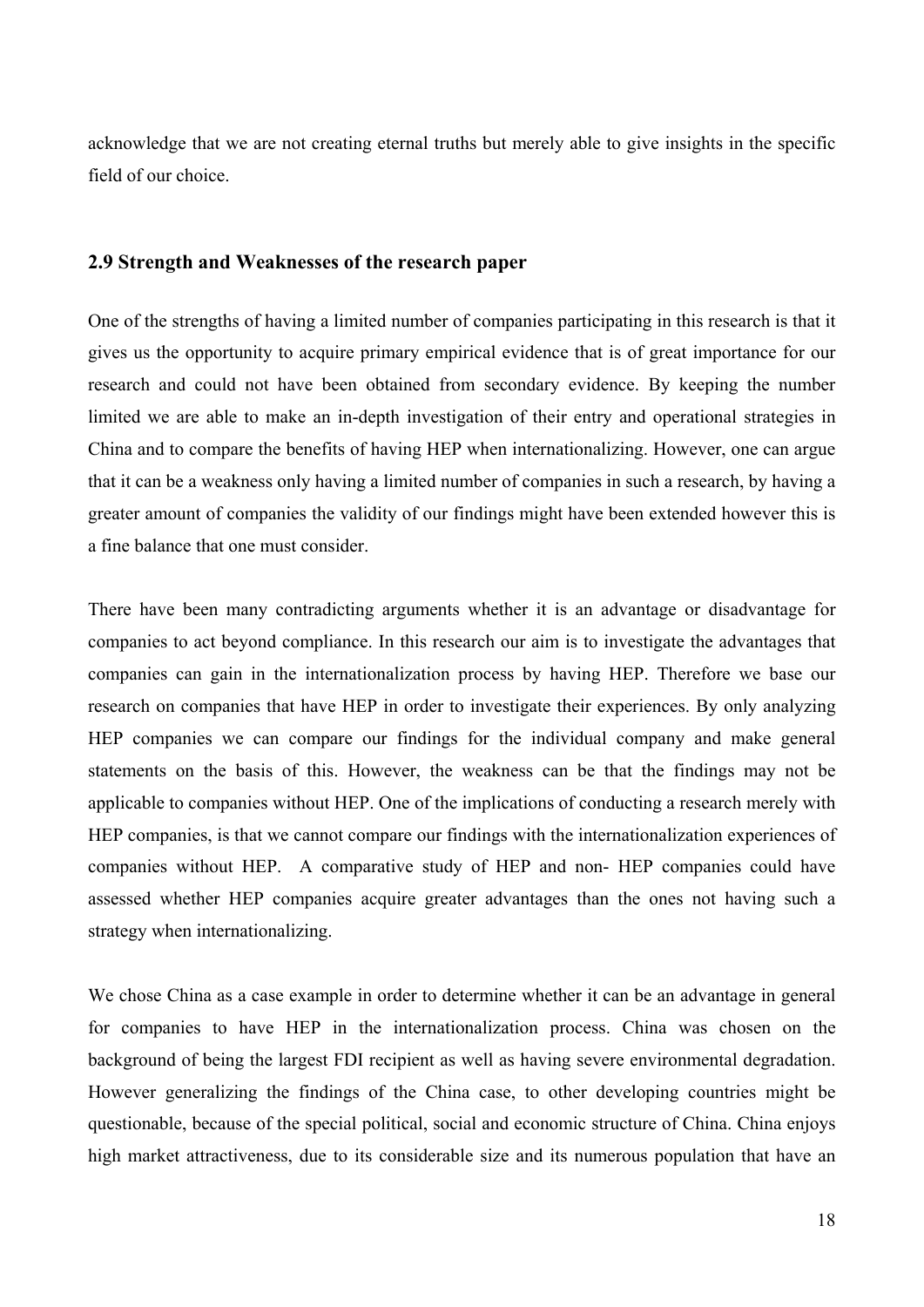increasing purchasing power. It therefore does not have to attract companies, but can be selective in the choice of companies entering China. This situation might be very different for less developed countries that are struggling to attract FDI.

China, although it is still categorized as a developing country, it is one of the most sophisticated ones in the world and may not be comparable to other developing countries, therefore our findings in China, for the five companies, might not be equivalent to other emerging markets. The political structure of China and the deficiency of democracy prevent us from making generalities to other countries. China might not only take environmental issues, into consideration in its decision making to let companies enter its country, political reasons might be involved too. On the other hand, the authoritarian regime can make it easier to put regulations into place and enforce them. Even though the implementation of environmental regulations is the main problem in China right now, we can suppose that when it will truly become a national priority, the enforcement of these laws will be radical. Therefore the findings of the analysis in China and whether it can be applicable to other developing countries has to be carefully considered.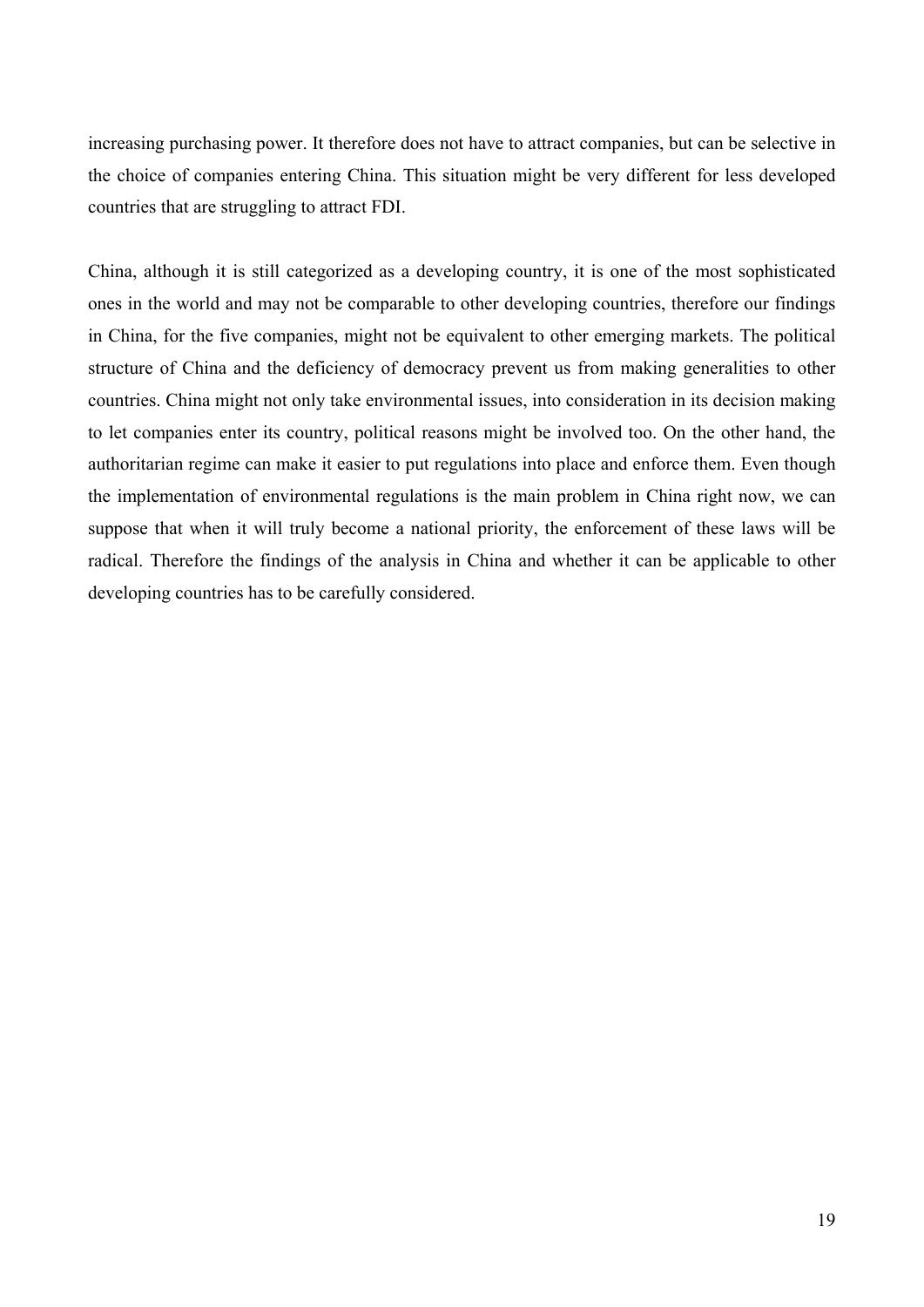# **Chapter 2: Literature review and Analytical Framework**

## **1. Literature Review**

In this chapter we review the existing literature on competitiveness, efficiency, stakeholder, and the environmental strategies of companies and try to link it to the Internationalization process. In order to do so, we take a look at the existing literature and assess what could be the potential benefit of pro-active environmental strategies in the internationalization of companies.

The theoretical literature encountered on the environment is irregular in time. Whereas a lot of literature could be found on this topic at the beginning of the 1990s, there is a serious lack of literature on the subject during the second part of the 1990s and the first year of the  $21<sup>st</sup>$  century. However, since 2003 there is a resurgence of the environmental literature.

Neo-classical economists argue that stringent environmental regulation reduces economic growth and creates disadvantages to companies in their internationalization process. On their view, the only role of a firm is to make profit. However, in a period of growing environmental concern we can question this school of thought. A lot of companies are nowadays implementing environmental strategies along with their general business strategy. We can question why they would lead such strategies if it was that harmful business wise. Thus, after introducing the neo-classical view we will reverse the argumentation and take a positive stand point toward the benefits that a HEP can bring to a company.

The theoretical part will therefore consist of four different sections. The first one will review the neo-classical literature and its view on environmental strategies. The second, third and fourth section will investigate what can constitute the drivers of pro-active environmental behavior in the internationalization process. The theoretical fields consist of the Resource based view, Managerial strategy theory, Transaction cost theory and Stakeholder theory. In order to make the literature operational we have divided these different theoretical perspectives into three generic headings: Competitive Advantages, Efficiency advantages, and Stakeholder advantages. This categorization will likewise structure the analytical part of our thesis.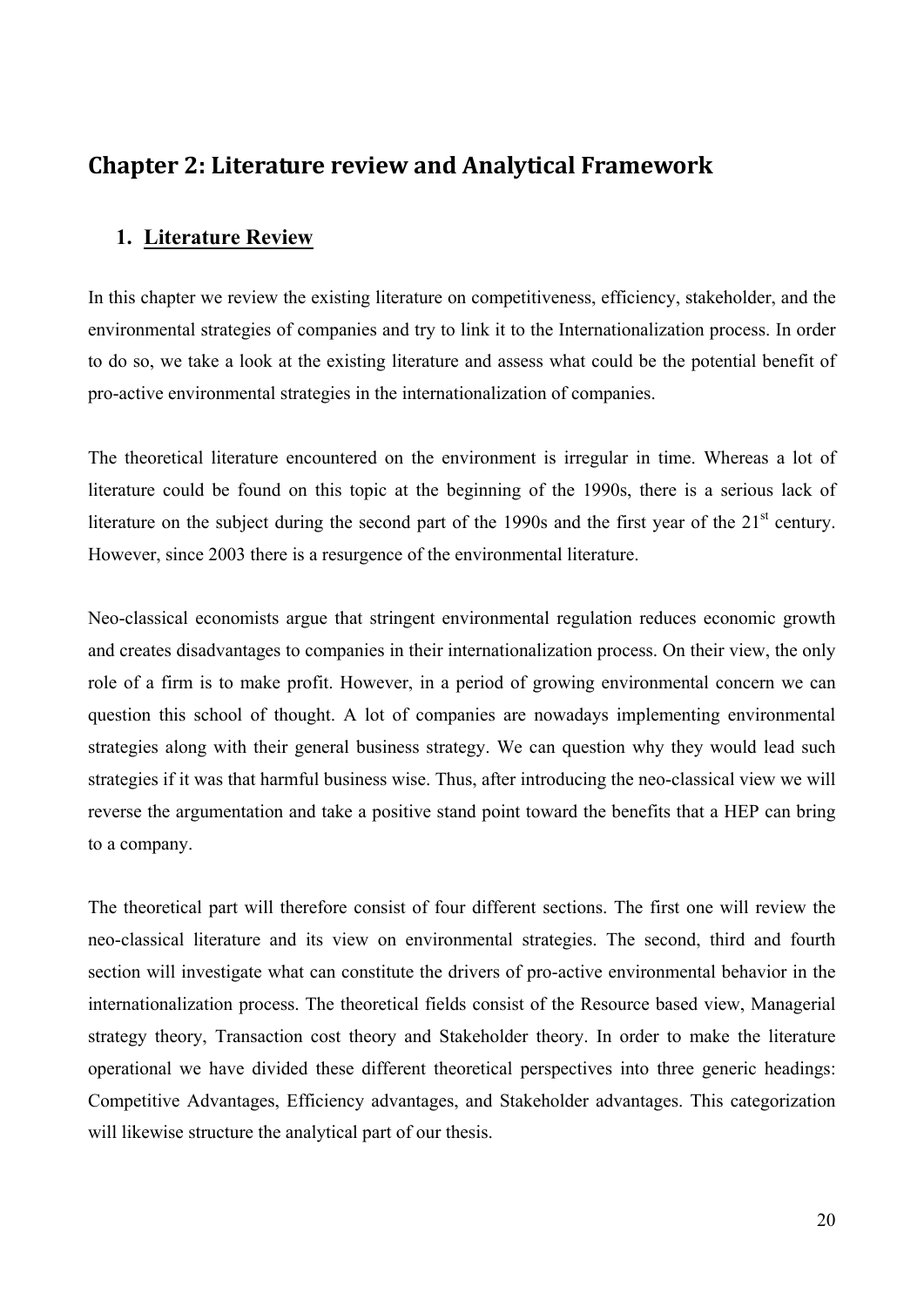The second section will assess the effect of environmental strategies in terms of **competitive advantages.** Many of the theorists argue that being pro-active environmentally can lead to competitive advantages for Multinational Companies (MNC) vis-à-vis other companies that do not have such a strategy. These advantages can take the form of innovation offspring, first-mover advantages; increase of the quality of the products, and greater reputation. Furthermore having a pro-active environmental strategy can raise entering barriers for other firms without the same high standards thus making it harder for competitors to enter new markets.

The third section argues that **Efficiency advantages** can stem from MNCs that have a pro-active environmental strategy. This section focuses on the internal perspective of the firm. The environmental strategy is seen as a mean to create internal opportunities. This can lead to a reduction of transaction costs and factor costs generally accomplished through innovation and resource productivity. It can also present economies of scale. Finally, a company's environmental strategy can mitigate the firm's risks by trying to avoid costly and reputation destructive accidents.

Finally, we will analyze what can be the advantages stemming from stakeholders of HEP companies. The **stakeholder theorists** mainly argue that MNCs can gain reputational advantages from stakeholders due to their HEP strategy. These can either be explicitly or implicitly. Implicitly the advantages can stem from shareholders and explicitly the advantages can arise from stakeholders such as host governments, government officials and NGOs. Such reputational advantages can improve the bargaining power of firms toward local governments; help to get favored treatments from local government and to influence local regulations.

### **1.1 The Neo-classical view**

Environmental concerns have become an important issue for many companies today. When behaving ethically correct and creating stakeholder value, environmental strategies have become a central element in many companies' corporate social responsibility program; however, neo-classical theorist argue that environmental concerns are not applicable to business and economic thinking since it is rather a constraint that increase costs (Goldstein, 2002).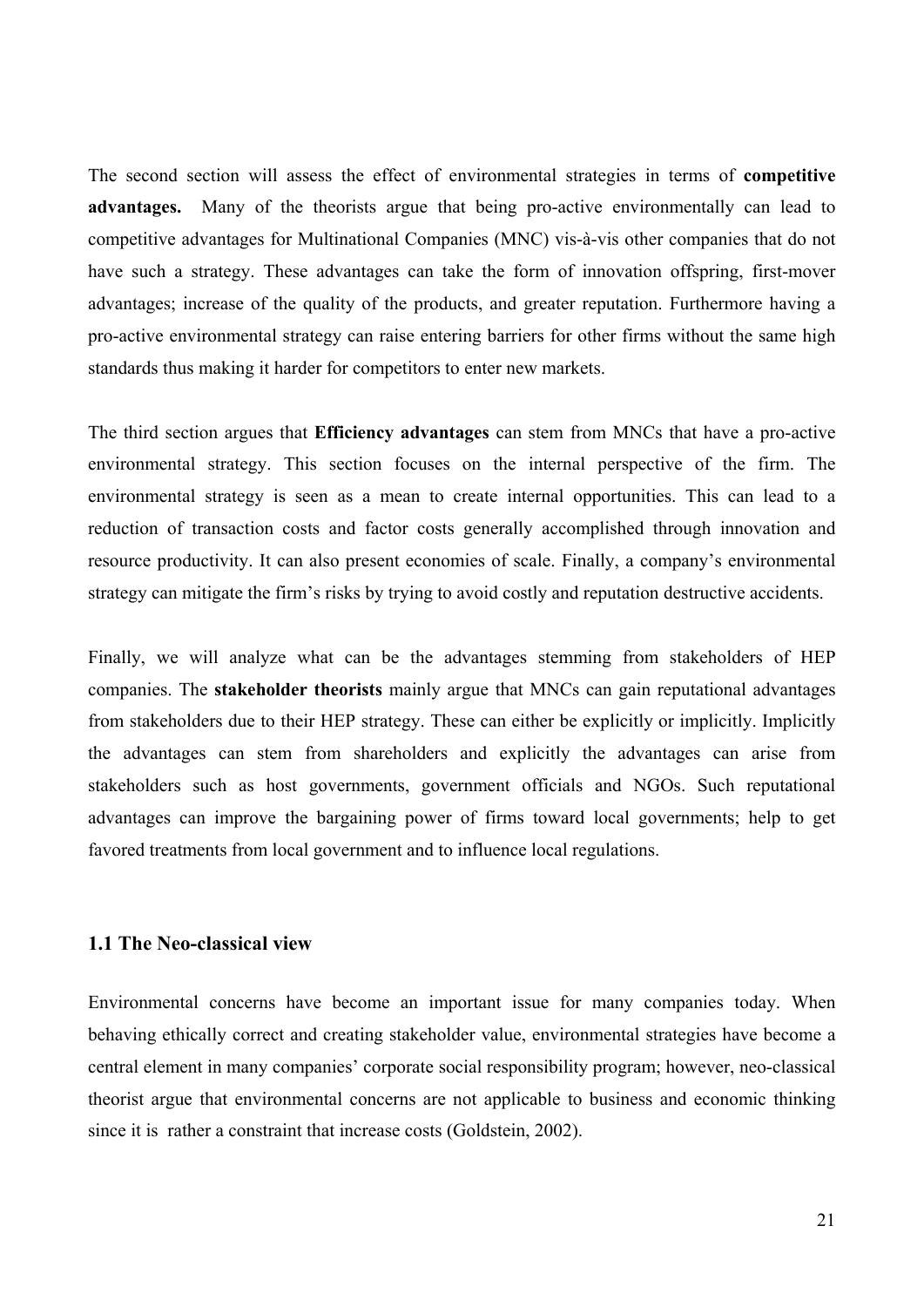Neo-classical economists are very resistant to the idea that there may be necessary limits to economic growth. Instead they argue that economic growth can foster sustainable growth. They argue that the fastest road to environmental improvement is along the path of economic growth where higher incomes leads to increased demand for goods and services that are less material intensive as well as demand for improved environmental quality that leads to the adoption of environmental protection measures. The richer economies get, the more aware they become on environmental issues which leads to an enhancing of the quality of the environment. Some Neoclassical thinkers argue that environmental regulation will reduce economic growth and thereby also reduce environmental quality (Panoyatou, 2003).

Palmer et al. (1995) argue that companies are profit-maximizes and as long as they can cut cost by abating pollution they will chose to do so, however when the costs of abating pollution exceeds the profit the company will instead chose to pay a fine for its pollution. Even though some of the Neoclassical agree that it is important to consider the environment they argue that in most cases it will never be a win- win situation, instead there will always be an intrinsic trade-off between economic and environmental gains (Goldstein, 2002). Walley and Whitehead (1994) argue that win-win situations are very rare and are often overshadowed by the total cost of a company's environmental program. They believe that the enormous expenditures that companies face will never generate a positive financial return. Instead they argue that companies should seek to minimize the destruction of shareholder value that is likely to be caused by environmental costs rather than attempt to create value through environmental enhancements (Walley and Whitehead, 1994). Furthermore they state that the win-win rhetoric imposed by Gore and Porter that denies the necessity of trade-offs and encourages companies to pursue prosperity through green initiatives, is not only misleading but also dangerous. They argue that environmental issues requires long-term commitment and cooperation, by focusing entirely on the win-win situation, corporations and policymakers are setting themselves up for failure with shareholders and the public at large (Walley and Whitehead, 1994).

The Neo-classical wisdom states that a country that enacts strict environmental regulations will place its firm at a competitive disadvantage (Simpson and Bradford, 1994). Walley and Whitehead state that while it may be possible to respond creatively to each new environmental regulation or enforcement, the burden on corporations is tremendous "In fact, environmental costs of most companies are skyrocketing, with little economic payback in sight." (Walley and Whitehead, 1994: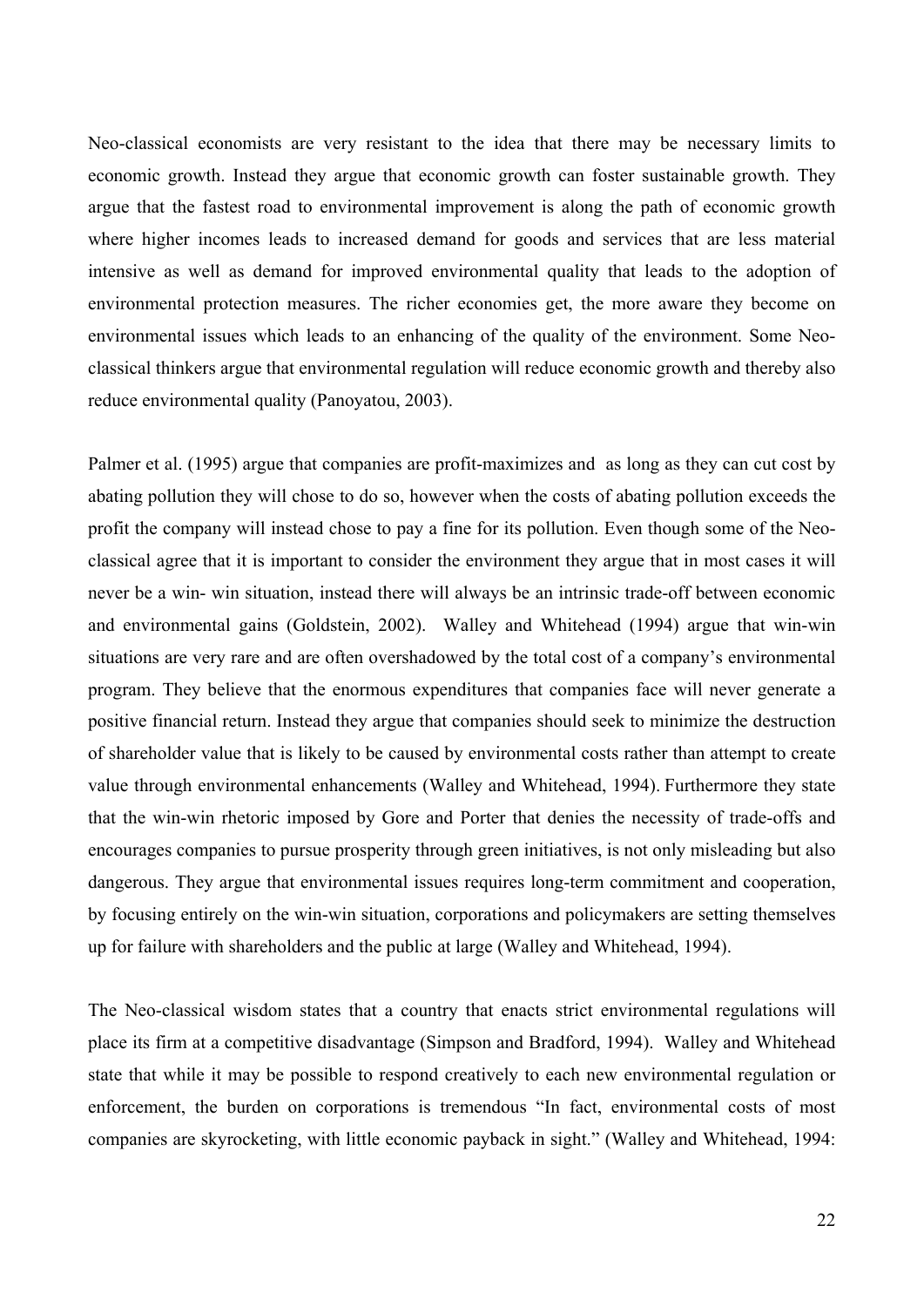46).The progressively tighter standards within current regulations will push corporate environmental spending higher on environmental measures reducing their competitiveness towards other international companies not obliged to apply such standards (Walley and Whitehead, 1994).

Palmer et al. (1995) raises heavy critique towards Porters and Van der Linde's hypothesis that increasing environmental regulation might enhance competitiveness by fostering innovation. Instead they argue that an increase in the stringency of environmental regulations unambiguously makes the polluting firm worse off. They argue that investments in a new and more efficient abatement technology will often be very costly and in many cases the benefits of the investment will not outweigh the costs. Many firms will instead have their profits reduced and some will go into bankruptcy due to the tighter regulation imposed on them (Palmer et al, 1995). Bradford and Simpson also question the benefits of environmental regulations, they argue that firms become more competitive as their marginal costs are lowered. The effects of more stringent environmental regulation on competitiveness may, then, be ambiguous.

Walley and Whitehead argue that beyond the first stage, where companies relatively easily can optimize their production and reduce energy and waste, environmental strategies will become extremely costly for companies. They argue that companies should not carry out large environmental programs but instead look at the trade-offs between business and environmental concerns and thereafter choose specific areas to engage in, that can have the greatest impact. They argue that concentrating on enhancing the efficiency and effectiveness of environmental spending will, in the long run, be more effective and realistic than the current win-win rhetoric.

The Neo-classical wisdom is skeptical regarding Porter, Van der Linde and Al Gore assumption that environmental strategies will not only stop environmental degradation but also generate economic growth through innovation. Acknowledging this theoretical literature, we have however, decided to take the contrasting position, following Porter and others line of thinking. Indeed, considering the current environmental state and the pro-activeness of some world leading companies in the ecological field we have decided to investigate "how is pro-active environmental behavior of MNCs an advantage in the internationalization process" starting from a positive hypothesis. In this study we hypothesize that a pro-active environmental behavior will create competitive, efficiency and stakeholders advantages.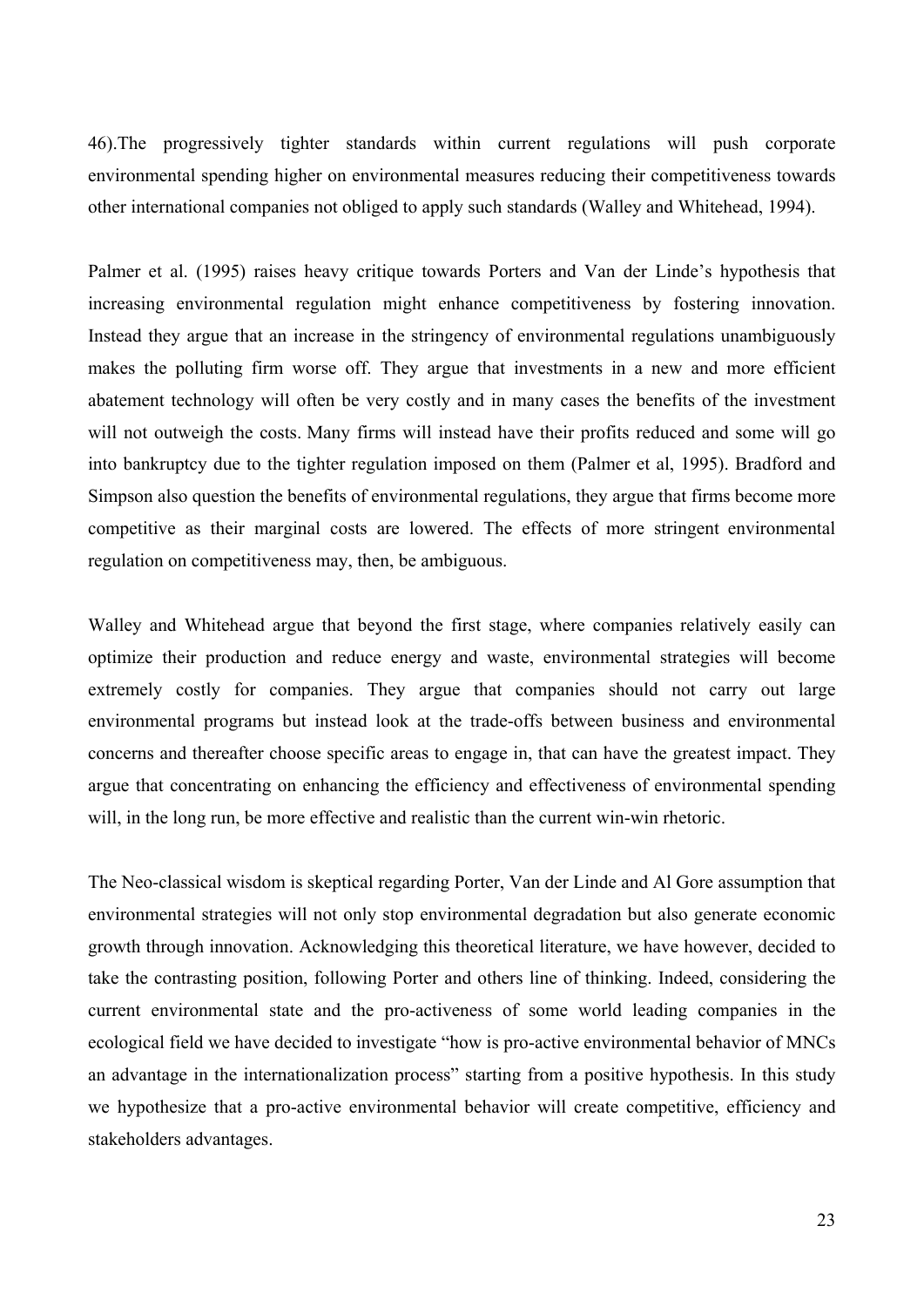### **1.2 Competitive Advantages**

In this section we will look at the literature defending the hypothesis that pro-active environmental strategies increase competitive advantages of companies in their internationalization.

# **1.2.1 HEP boosts innovation of companies increasing their competitiveness in the internationalization process.**

Porter and Van Der Linde (1995) argue that business performance and environmental issues are not necessarily exclusive. Instead they defend the argument that stricter regulation on the environment can lead to innovation offspring and competitive advantages over companies in countries that are not operating under the same strict regulation. They, however, recognize that in the first place environmental regulation will inevitably raise costs of firms which have already made their costminimizing choices, and will tend to reduce the market share of domestic companies on global markets.

The cost of compliance with new environmental regulation is one of the major point of criticism of their study, however as stressed by the authors, estimates of regulatory compliance costs prior to enactment of a new rule typically exceed the actual costs because these estimates are often selfreported by industries who oppose the rule, which creates a tendency to inflation; and also because these industries assume no innovation. Porter and Van der Linde believe that international competitiveness is a dynamic paradigm based on innovation and that it can lead to superior productivity, either in terms of lower costs than rivals or the ability to offer products with superior value that justify a premium price. Therefore, they state, that companies should start to recognize the environment as a competitive opportunity and not see it as an unbearable cost or postponable threat: "Competitive advantage, then, rests neither on static efficiency nor on optimizing within fixed constraints, but on the capacity for innovation and improvement that shift the constraints".

Thus, they argue that properly designed environmental standards can trigger innovation that may partially or more than fully offset the costs of complying with them: " Such 'innovation offset', as we call them, can not only lower the net cost of meeting environmental regulations, but can even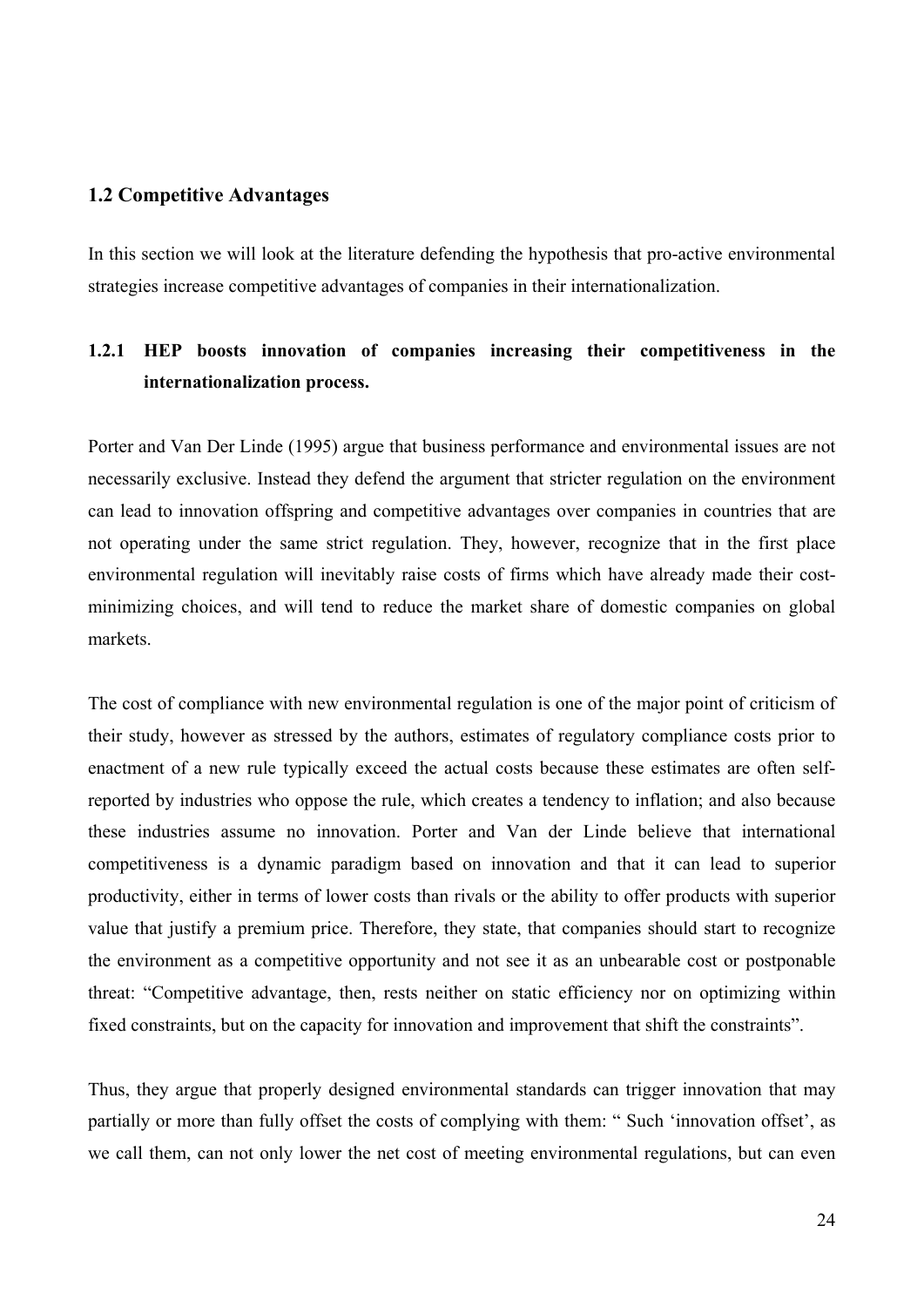lead to absolute advantages over firms in foreign countries not subject to similar regulations". In effect, a number of studies have failed to find that stringent environmental regulation hurts industrial competitiveness. Meyer (1992, 1993) tested and refuted the hypothesis that US. States with stringent environmental policies experience weak economic growth.

Porter and Van der Linde explain that because the environment has not been a principle area of corporate or technological emphasis, knowledge about environmental impacts are still rudimentary in many firms and industries, which is causing great uncertainty about innovation benefits, as mentioned in the section regarding the neoclassical view. However, Porter and Van der Linde are convinced that strict environmental regulations can, by stimulating innovation, enhance competitiveness if they adhere to three substantial steps. Environmental laws and regulations need to phrase environmental rules as goals that can be met in flexible ways, encourage innovation to reach and exceed goals; and administer the system in a coordinated way. Environmental regulation should focus on outcomes, not technologies and should encourage product and process changes to better utilize resources. Moreover, where possible, regulation should include the use of market incentives, including pollution taxes, deposit-refund schemes and tradable permits. Finally, they state that for environmental regulation to be relevant, the coordination between the different stakeholders (regulators, industries, international counterparts) should be strengthened so that industry accepts them and begins innovating to address them rapidly, instead of spending years attempting to delay or relax them.

Reinhardt (1999) explicates that the implementation of environmental policies can lead to a competitive edge through a slightly different approach. He explains the voluntary provision of public goods by private firms with the assumption of imperfect competition. According to him, externalities coexist with market failures such as oligopoly competition and asymmetric information a firm may therefore be able to increase its expected value through the voluntary provision of environmental public goods. That's what proves the participation of a number of European and North American companies pursuing beyond compliance environmental policies, providing public goods to a greater degree than required by law (Schmidheiny, 1992; Smart, 1992). He explains that such policies increase the expected value of the firm by increasing expected revenues and/or lowering expected costs. The policies can be aimed at reducing the prices or quantities of inputs that the firm must purchase and on the revenue side, the company may be interested in reducing the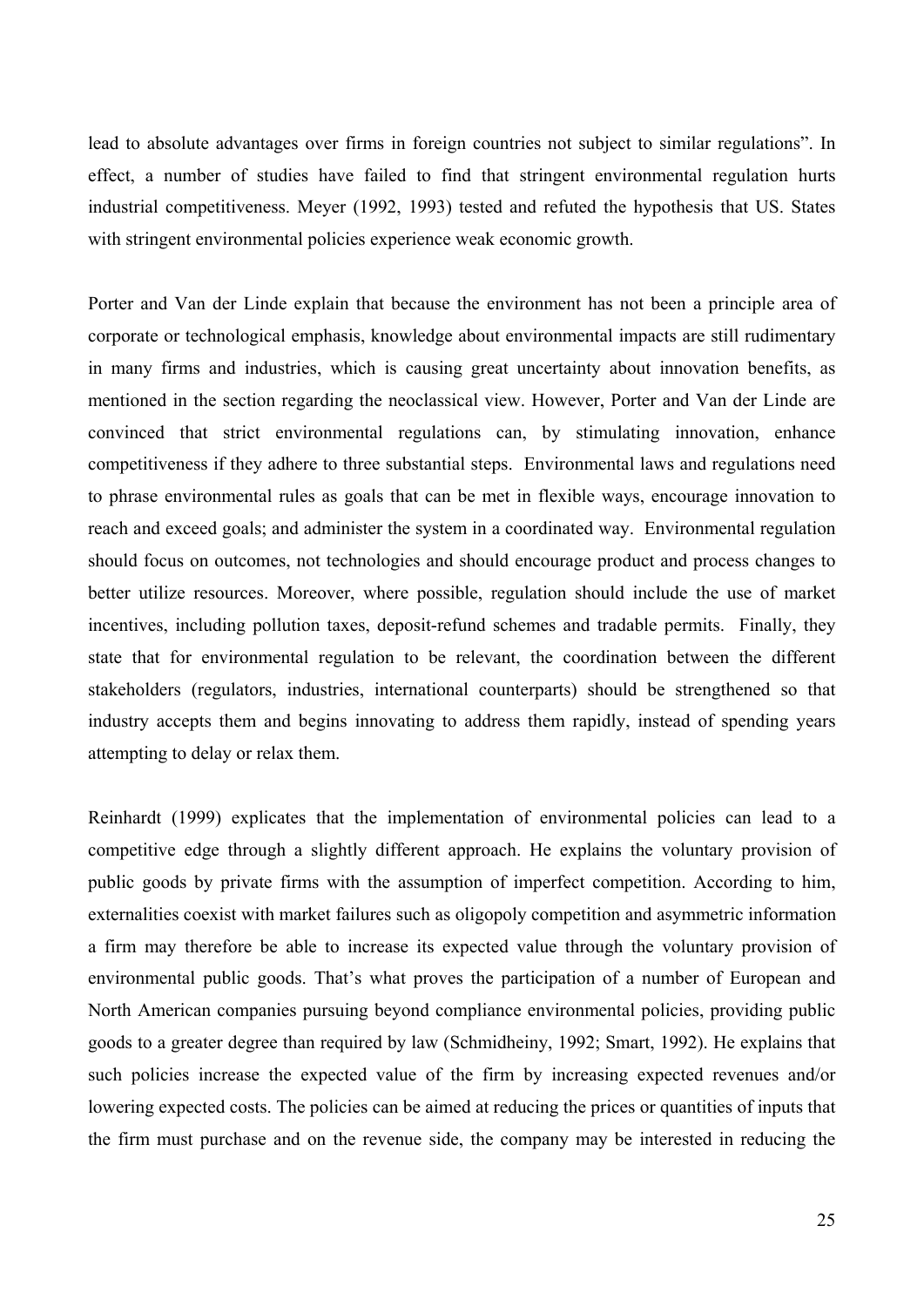probability or the magnitude of revenue losses (due to boycotts, or, more likely to consumer tastes), or it may be interested in capturing a price premium for its output. Therefore, firms in imperfectly competitive markets can increase both their provision of environmental public goods and their returns to shareholders by exploiting cost asymmetries among themselves and their rivals.

According to Porter, Van der Linde and Reinhardt, environmental regulation is leading companies to innovate and reduce the production costs. They stress that the cost of innovation can be outweigh by a smaller use of raw materials, energy efficiency and waste reduction. However, the necessity to overweigh the costs of innovating more environmentally friendly products may also drive companies to enter new countries and gain new markets. By organizing the MNC's activities in a hierarchical manner in developing countries cost savings in terms of production and labor cost can be attained.

# **1.2.2 The optimal organization of environmental resources provides companies with an advantage in the internationalization.**

The Resource based theory builds upon the notion that firms are fundamentally heterogeneous in terms of their resources and internal capabilities. The organizations competencies and resources can if they are distinct and superior relative to those of their rivals become the basis for a competitive advantage if they are matched appropriately to business environmental opportunities (Peteraf: 1993).Thus, resources are the basic units of analysis and include physical and financial assets as well as employees' skills and organizational social processes (Hart, 1995). Such resources must be difficult to replicate because they are either tacit or socially complex (Teece, 1987; Winter, 1987). Tacit resources are skill based and people intensive and are often perceived as invisible assets based upon learning-by-doing that are accumulated through experience and refined by practice (Itami, 1987; Polanyi, 1962). Environmental resources in that sense stem from the employees themselves, therefore the transfer of technology, within the firm or in the market, can be explained by the attributes of knowledge that constitute the ownership advantage of the firm (Kogut and Zander, 2003). In an economy screening firms for their environmental profile and record, the possession of environmental competencies may provide firms with a competitive edge since these competencies are often tacit, highly informal and embedded in corporate culture (Hansen, 2003).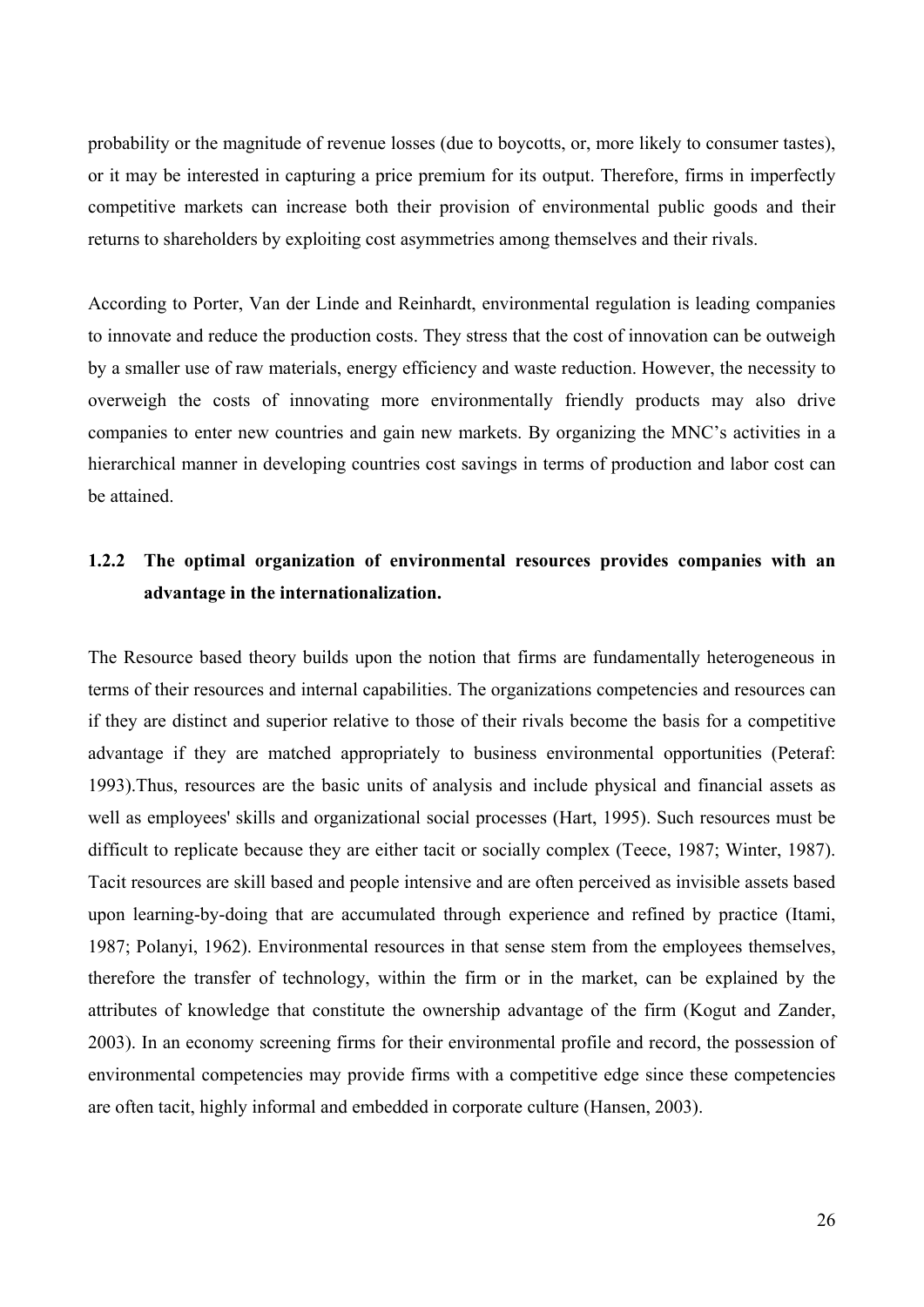The importance and necessity to consider the natural environment as a resource that can bring a competitive advantage is also developed by Hart (1995). He articulates the relationships among firm resources, the natural environment, capabilities and competitive advantage. The Resource-based theory takes the perspective that valuable, costly-to copy firm resources and capabilities provide the key sources of sustainable competitive advantage. He defends that by incorporating the natural environment into the resource-based view through three interrelated strategies, companies can sustain a competitive advantage (Hart, 1995).

However, if we see pollution as the manifestation of economic waste that involve unnecessary, inefficient or incomplete utilization of resources, or resources not used to generate their highest value (Porter and Van der Linde, 1995); then an ultimate use of resource is necessary. Environmental improvements in terms of resource productivity, or the efficiency and effectiveness with which companies and their customers use resources are required. Companies can enjoy substantial innovation offsets by improving resource productivity throughout the value chain.

An optimal organization of resources can provide a competitive advantage despite the enactment of environmental regulations. This latter, can further be increased and benefited from in the internationalization process through replication. As stressed by Dunning (2000: 39): " While internationalization theory is geared to identify the optimum mode for organizing existing assets and capabilities the internationalization process of the resource based theory is focused on ways in which new assets and capabilities are generated and of how the competitive advantage arising from these may be sustained".

# **1.2.3 Environmental strategies as a potential driver to a better quality product, 1st mover advantages and barriers to competitors in the internationalization process.**

World demand is moving rapidly in the direction of valuing low-pollution and energy-efficiency products, not to mention more resource-efficient products with higher resale or scrap value<sup>5</sup>. In that sense, innovation to comply with environmental regulation often improves product performance or quality. According to Porter and Van der Linde (1995), the innovation made to comply with

 $\overline{a}$ 

 $<sup>5</sup>$  The price at which a fixed asset is expected to be sold at the end of its useful life. Market or sale price of the material</sup> content of a scrap. (Business dictionary)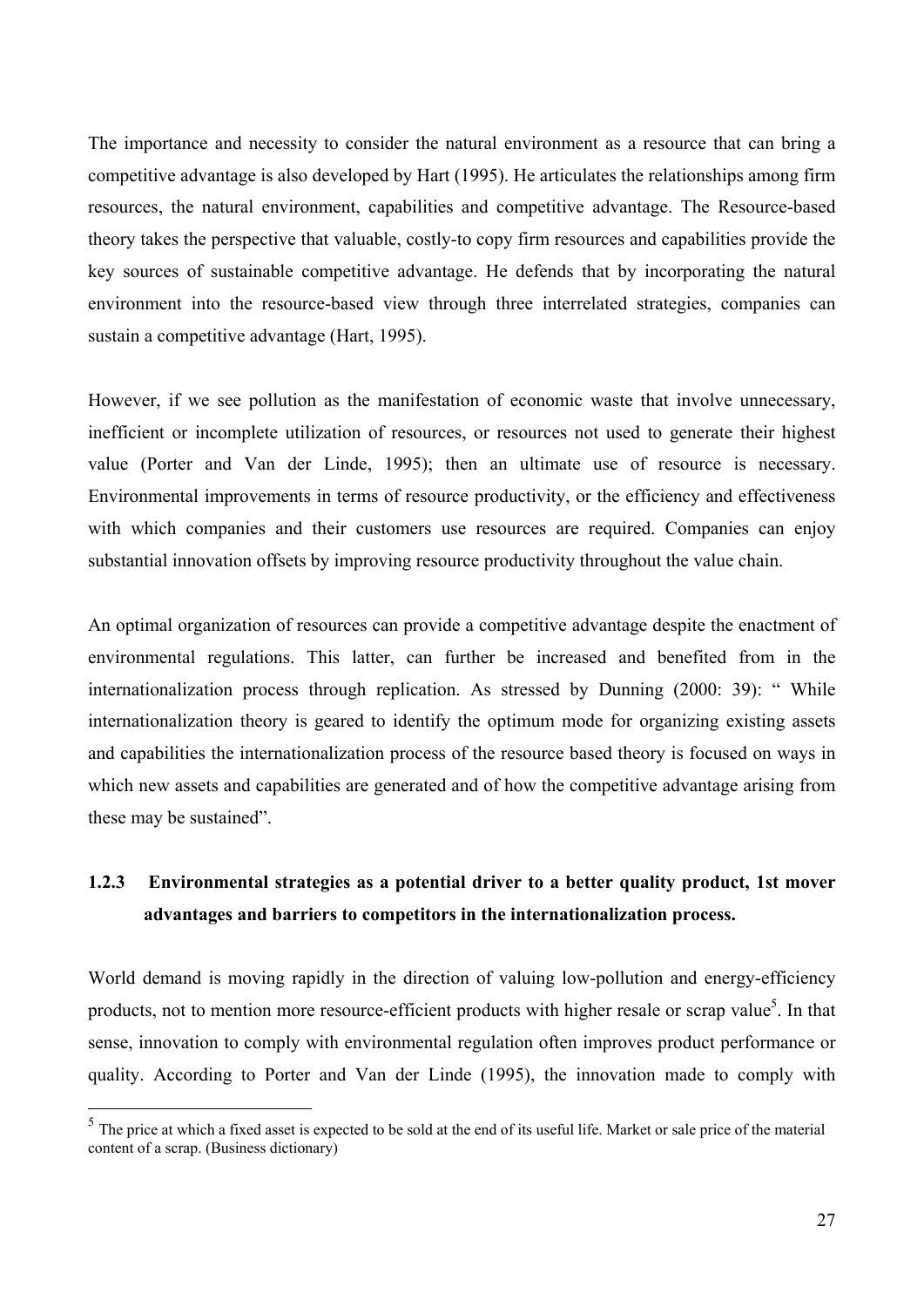environmental regulation often improves product performance or quality. Innovation offsets can generate process offsets and product offsets. Product offsets can create better-performing or higherquality products, and safer products with lower product costs but also products with higher resale or scrap value (because of ease of recycling or disassembly) or lower costs of product disposal for users (Porter and Van der Linde, 1995). Many companies are using innovation to command price premiums for 'green' products and open up new market segments.

Moreover, as stressed by Prakash (2000) companies that embark on HEP when entering developing countries pre-empt or shape environmental regulations. This behavior can give them the possibility to reap potential benefits such as first mover advantages, and if they are technologically advanced they can raise the cost of entry for their rivals thus creating barriers to competitors. Prakash bases this statement on the assumption that higher standards will lead to stringent regulations.

Hart (1995) also argues that if firms make an early move or a large scale move, it is sometimes possible to pre-empt competitors by setting new standards or gaining preferred access to critical raw materials, location, production capacity or customers. For example, Germany enacted recycling standards earlier than in most other countries, which gave German firms an early-mover advantage in developing less packaging-intensive products, which have been warmly received in the marketplace. In the United States, the development by Cummins Engine of low-emissions diesel engines for trucks, busses and other applications in response to U.S. environmental regulations allowed the firm to gain international market-share (Porter and Van der Linde, 1995). Clearly, this argument only works to the extent that national environmental standards anticipate and are consistent with the international trends in environmental protection.

Indeed, as mentioned by Reinhardt (1999), there exist cost advantages from one firm over another producing the same good since the market is imperfect. Therefore cost asymmetries in public good provision can arise from the same roots as private cost asymmetries: proprietary technology, economies of scale, location advantages, access to superior natural resource stocks. These can allow a company to reduce its pollution more cheaply than other firms. In this case, executive might wish to bring about a situation in which all of the industry's firms have to produce the public good so that costs increase for all of them. Lobbying the government authorities to enhance the level of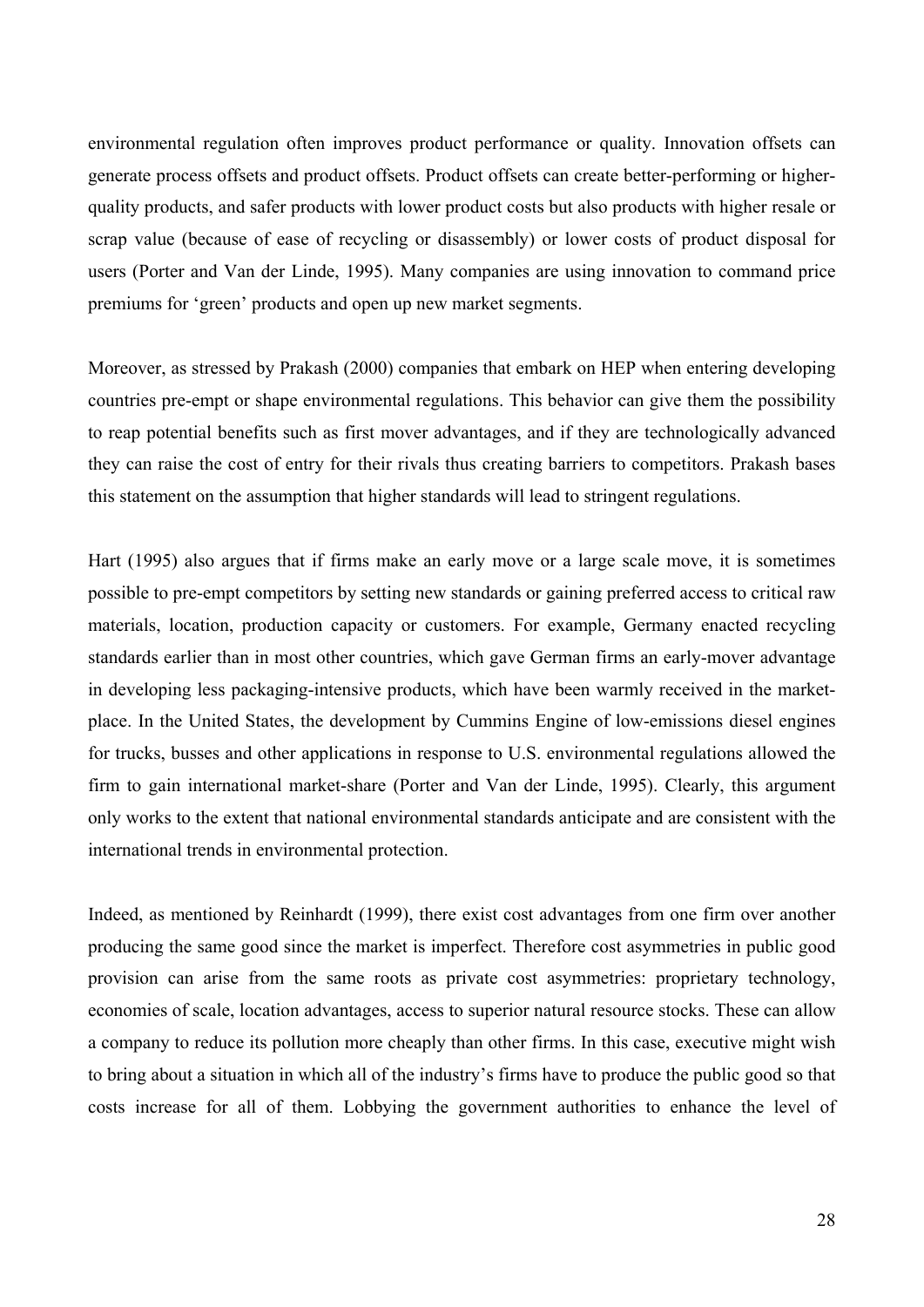regulation can increase the barriers of entry for other potential firms thus providing the company with a competitive advantage in its internationalization compared to other companies.

The production of more sustainable products might enhance the quality of the product and constitute a unique product which is difficult to replicate. The internationalization may enhance the competitiveness of the product by creating  $1<sup>st</sup>$  mover advantages. Furthermore it can create barriers to competitors if the company succeeds in influencing local regulators to improve local environmental standards, and thereby raising the bar within that industry.

### **1.2.4 The environmental reputation leads to an advantage in the internationalization.**

As mentioned by Hansen (2003) in a global economy increasingly screening firms for their environmental profile and record, the possession of environmental competencies may provide firms with a competitive edge. As summarized by Prakash (2001) "Indicators of "green credence," such as certification or good reputation, which result from proactive environmental strategies, can be an important source of competitive advantage when the business environment is complex. A credible standard reduces transaction costs, provides access to markets, improves environmental performance and reduces costs, lowers insurance costs, improves access to credit, creates tolerance from environmental agencies, and equips firms to implement future laws and participate in lawmaking processes."

Moreover, proactive environmental strategies have the potential to benefit companies financially, which in turn can result in increased attention from the financial investment community (Martin, 2005). Growing numbers of shareholders are using environmental considerations to measure financial success, rewarding firms on the stock market that can prove they are improving their environmental performance (Rosen, 2001).

Finally, as stated by Reinhardt (1999), environmental expenditure in differentiated labor markets might reduce overall costs by recruiting and retaining particularly highly skilled employees who themselves have strong environmental convictions. If environmental performance enables a firm to attract superior talent or increases employee's job satisfaction and commitment to the firm, this could lead to higher productivity in the long run.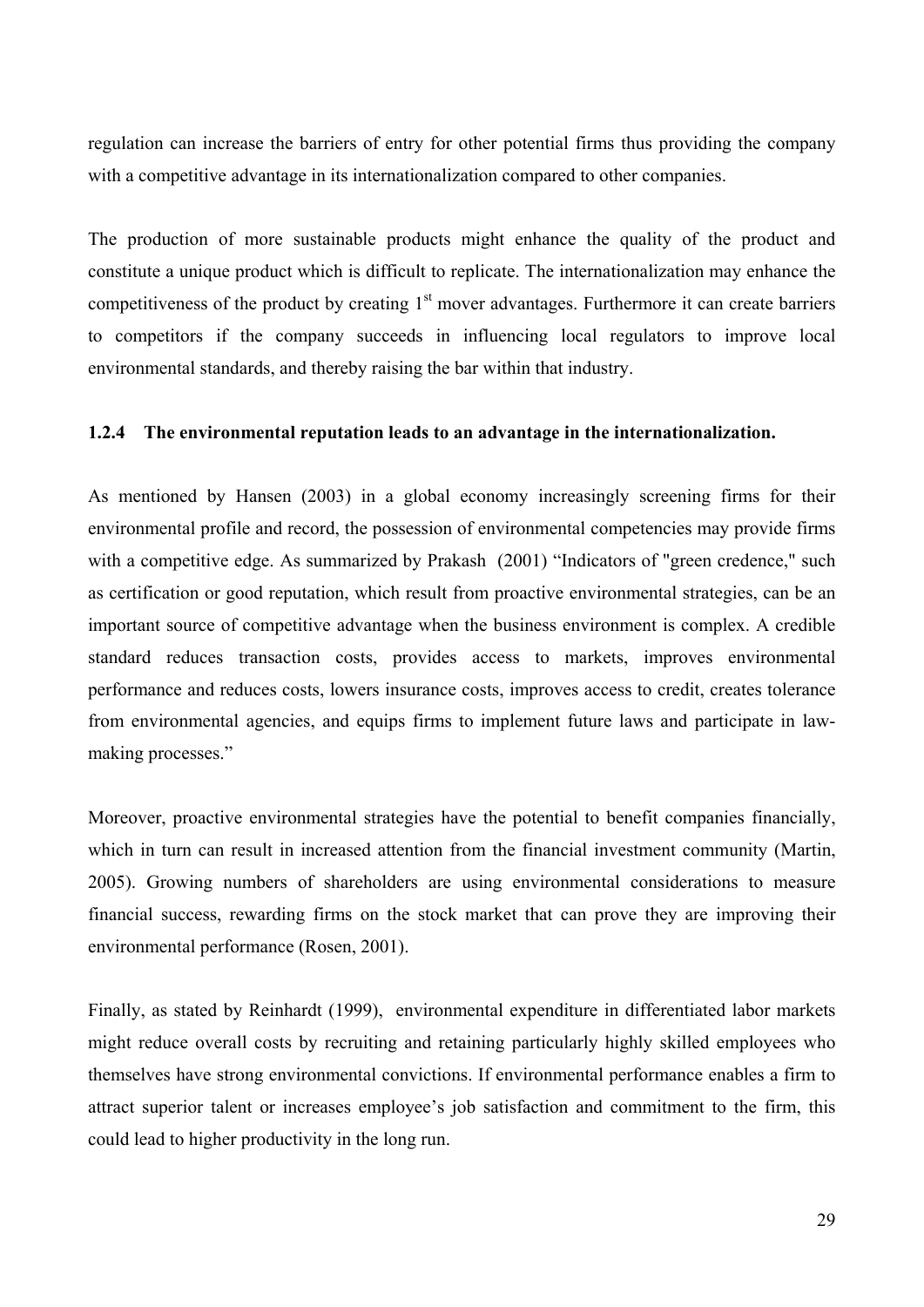With an increasing global focus on environmental issues, having a good reputation might provide a competitive advantage to companies in their internationalization. An environmental reputation can grant a company the financial resource, the work force and the status that it requires to successfully internationalize. Emerging countries lacking environmental regulation and technology can be more willing to let these companies enter and operate locally thereby creating spillovers to local companies.

### **1.3 Efficiency advantages**

In this section we will look at the literature defending the assumption that pro-active environmental strategies increase efficiency by reducing costs.

According to Hart, Ahuja and Romm (1994) through pollution prevention, companies can realize significant savings, resulting in a cost advantage relative to competitors. Pollution prevention may save not only the cost of installing and operating end-of-pipe pollution control devices, but it also may increase productivity and efficiency (Smart, 1992; Schmidtheiny, 1992). Less waste means better utilization of inputs, resulting in lower costs for raw materials and waste disposal (Young, 1991). Pollution prevention may also reduce times by simplifying or removing unnecessary steps in production operations (Hamer and Champy, 1993; Stalk and Hout, 1990).

Evidence suggests that in the early stages of pollution prevention, there is a great deal of 'low hanging fruit'- easy and inexpensive behavioral and material changes that result in large emission reductions relative to costs (Hart and Ahuja, 1994 Rooney, 1993). As the firm's environmental performance improves, however, further reductions in emissions become progressively more difficult, often requiring significant changes in processes or even entirely new production technology (Frosch and Gallopoulos, 1989).

#### **1.3.1 HEP reduces transaction costs and coordination costs in the internationalization.**

The transaction cost perspective and the Internalization perspective explains the reasons why TNCs engage in direct investment instead of arms-length transactions (Buckley and Casson, 1976;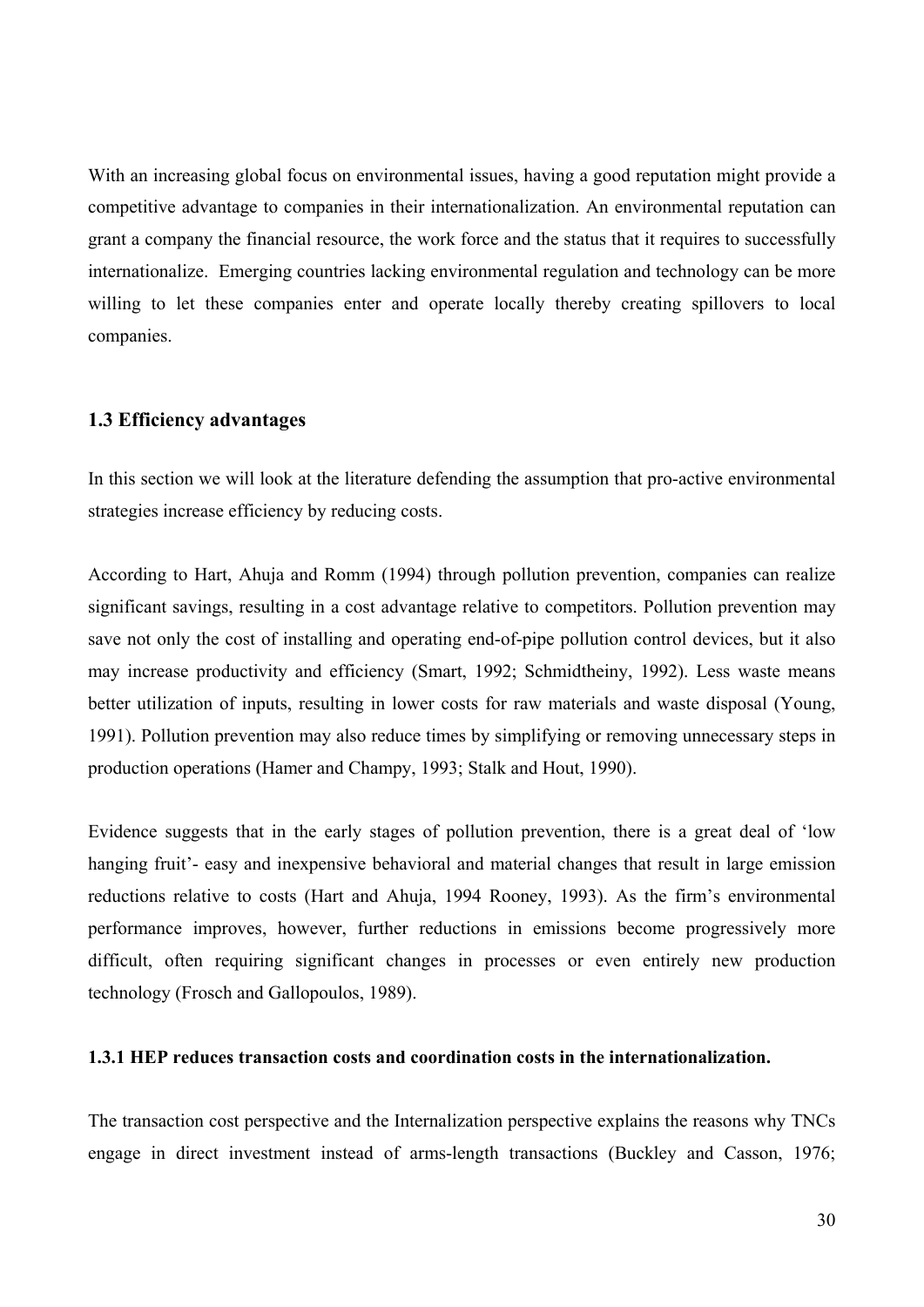Hennart, 1991; Cantwell, 1991). The internalization of companies is a response of market failures. Indeed, in contradiction with the neo-classical economists, this perspective recognizes some failure in the free-market. The internalization perspective explains why firms prefer to organize production internationally instead of simply relying on arms-length transaction by stating that endemic informational and transactional market failures make hierarchical integration either more profitable or the only option for exploiting those advantages (Hansen, 2003). As mentioned by Dunning (1993: 5): "the more culture markets and sectors business spans, the greater the potential for market failures and thus transaction costs. Mastering transaction costs associated with cross border activities thus becomes the key to economic success". This internalization often takes place abroad to safeguard supplies, ensure quality, guarantee markets, protect property rights, and allow price discrimination.

According to Hansen (2003), the environmental aspects of the decision as to undertake foreign direct investment or not may be affected by transaction cost factors in at least two ways. First, transaction costs may explain whether and when firms facing high environmental compliance cost opt for relocation of production through FDI to so called 'pollution heavens' (Leonard, 1988). However, the relatively small gains of relocation compared to the potentially very large transaction cost of investing in the pollution haven in terms of unpredictability and backlash in home countries might disprove such strategy (Klavens et al., 1995; Hansen, 1998). Second, transaction cost factors may explain investment behavior by firms possessing environmental "ownership advantages" or else.

In many cases, firms by engaging in international production will be able to effectively exploit their ownership-specific advantages in producing environmental goods and services i.e. eco-label products, organically produced food, recycling friendly packaging materials, pollution abatement technologies or cleaner technologies. They will for example be able through FDI to overcome the tariffs, technical barriers to trade and or public procurement policies. Furthermore differences in standards can prevent firms from capturing economies of scale and different enforcements processes create potential costs, delays and uncertainties that are a major barrier to entry. The regulatory and political barriers to trade provide a strong incentive for firms to undertake direct investment aimed at circumventing those barriers. A second reason is that developing countries in many cases offer little or no patent protection leaving companies' products vulnerable for copying.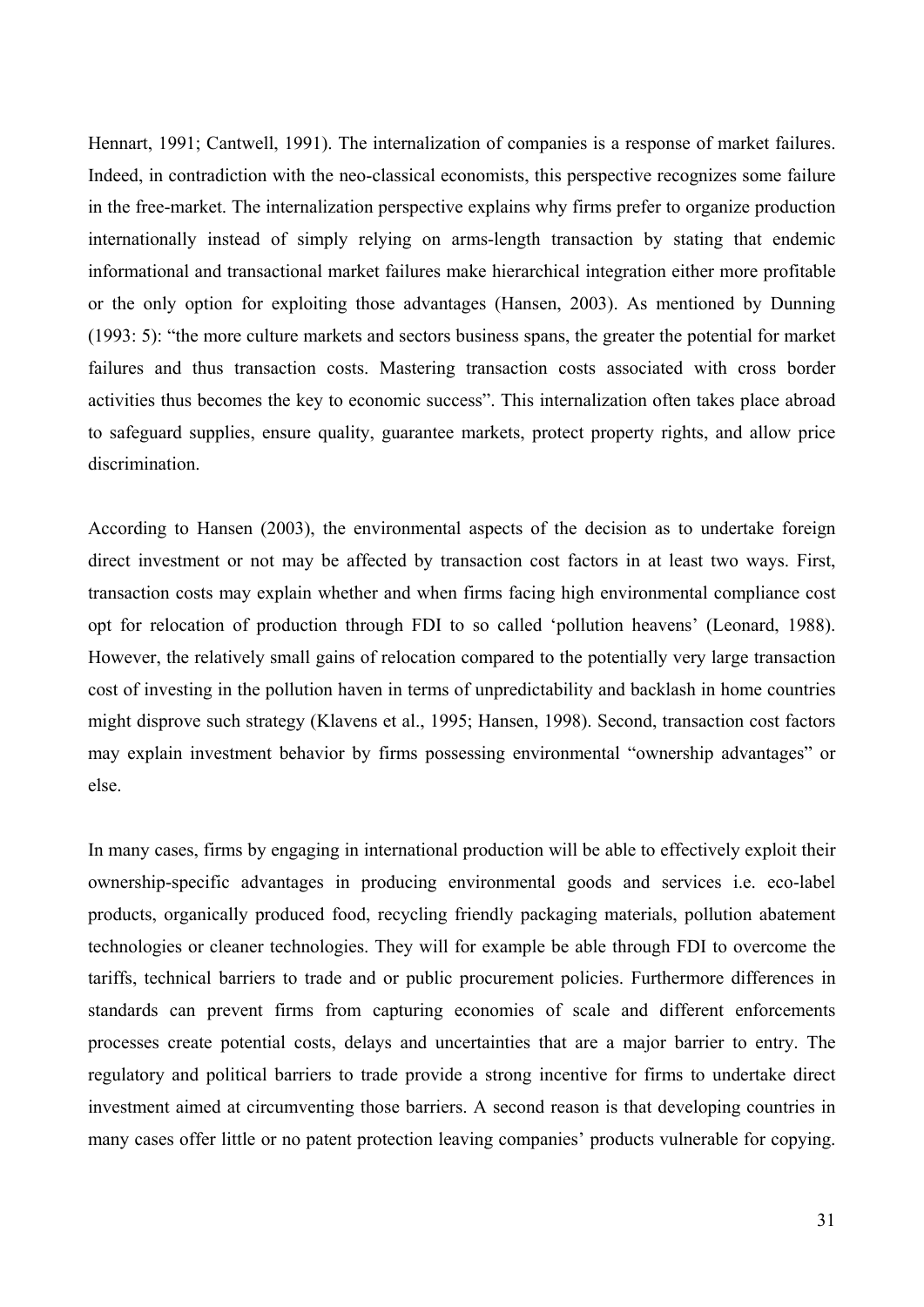A third argument is that environmental know- how and know- why often is tacit and embedded in larger organizations and therefore is difficult to codify and exploit through arm-length transactions. Finally, internalizing standards and controls may prevent the entire operation from being put in jeopardy by arbitrary regulatory intervention. Consequently, environmental factors may strengthen the incentive to internalize production across borders (Hansen, 2003).

However, cross-border environmental monitoring and controls are expensive and inflexible (Hadlock, 1994). The cost of sustaining high standards around the globe and running a world-wide environmental management system may motivate divestment and externalization. Nevertheless, the increasing network collaboration of companies through technical collaboration, the formation of professional networks and environmental industry associations, may help an industry to achieve significant progress at relatively modest costs. By issuing common environmental standards and criteria or setting benchmarks for environmental performance, the transaction costs of identifying appropriate standards and behavior are significantly reduced (Hansen, 2003).

The internationalization of HEP MNCs through FDI can lead them to benefit from reduced environmental transaction costs and coordination costs although monitoring and control withhold some costs. Their HEP can provide them with advantages compared to other companies in the internationalization process complying and adapting to local regulations.

## **1.3.2 HEP companies reduce factor costs and gain economies of scale in their internationalization**

Environmental performance and business performance is not necessarily exclusive (Porter and Van Der Linde, 1995). Properly designed environmental standards can trigger innovation that may partially or more than fully offset the cost of complying with them. Porter and Van der Linde consider that stricter regulation imposed by governments can lead to innovation offsets and competitive advantage for companies operating under strict regulation.

Environmental regulation can serve at least six purposes. First, regulation signals companies about likely resources inefficiencies and potential technological improvements. Companies are still inexperienced in measuring their discharges, understanding the full costs of incomplete utilization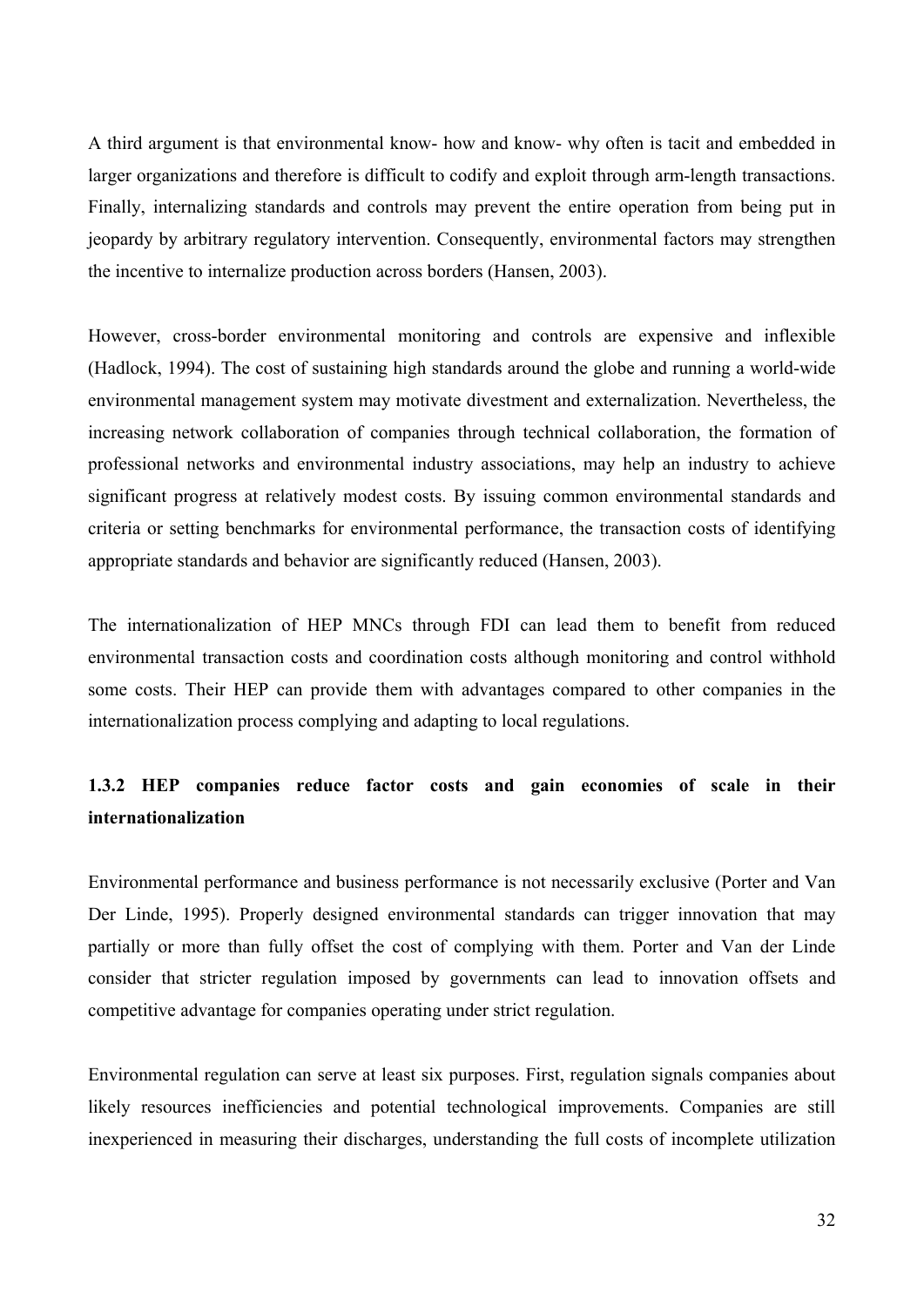of resources and toxicity, and conceiving new approaches to minimize discharges or eliminate hazardous substances. Second, regulations focused on information gathering can achieve major benefits by raising corporate awareness. Such information gathering often leads to environmental improvements without mandating pollution reductions, sometimes even at lower costs. Third, regulation reduces the uncertainty that investments to address the environment will be valuable. Fourth, regulation creates pressure that motivates innovation and progress. Fifth, regulation levels the transitional playing field. During the transition period to innovation-based solutions, regulation ensures that one company cannot opportunistically gain position by avoiding environmental investments. Regulations provide a buffer until new technologies become proven and learning effects reduce their costs. Sixth, regulation is needed in the case of incomplete offsets. Porter and Van der Linde admit than innovation cannot always completely offset the cost of compliance, especially in the short term before learning can reduce the cost of innovation-based solutions. While the cost of compliance may rise with stringency, then, the potential for innovation offsets may rise even faster. Thus, the net cost of compliance can fall with the level of stringency and may even turn into a net benefit (Porter and Van der Linde, 1995)

Innovation offsets can be broadly divided into product offsets and process offsets. Process offsets occur when environmental regulation not only leads to reduced pollution, but also results in higher resource productivity such as higher process yields, less downtime through more careful monitoring and maintenance, materials saving (due to substitution, reuse or recycling of production inputs), lower energy consumption during the production process, reduced material storage and handling costs, conversion of waste into valuable forms, reduced waste disposal costs (Porter and Van der Linde, 1995). Environmental regulations may also reduce product costs by showing how to eliminate costly materials, reduce unnecessary packaging or simplify designs. Hitachi responded to a 1991 Japanese recycling law by redesigning products to reduce disassembly time. In the process, the number of parts in a washing machine fell 16 percent and the number of parts on a vacuum cleaner fell 30 percent. A solid body of case study evidence demonstrates that innovation offsets to environmental regulation are common. Even with a generally hostile regulatory climate, which is not designed to encourage such innovation, these offsets can sometimes exceed the cost of compliance.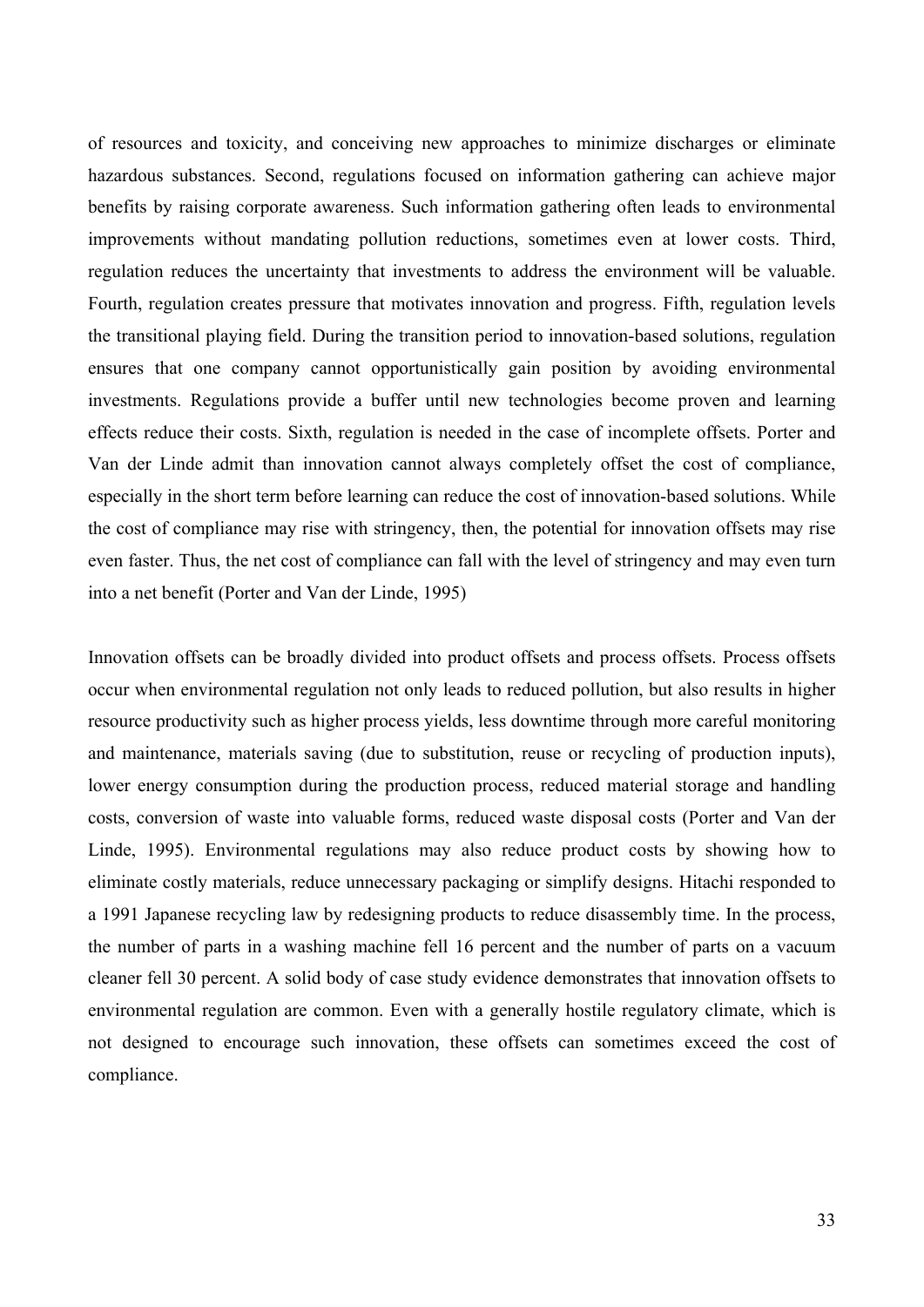Environmental regulations push companies to change their production schemes. Although these regulations result in additional expenditure at the beginning, it is defended that it results in higher production efficiency thereby outweighing the costs of the initial investment. Expanding the environmental company's new production scheme to other markets with a high potential domestic demand, can benefit its profitability by reducing innovation costs via economies of scale.

#### **1.3.3 Companies' environmental strategies and risk mitigation in the internationalization.**

Proactive environmental strategies can create value by reducing risks. An effective environmental management system with an emphasis on preventive measures can help the organization avoid or minimize spills and releases, while also reducing costs for response and cleanup. (Martin, 2005)

Reinhardt argues that environmental problems can be seen as examples of unregulated externalities or effects that are not reflected in market prices. Because we live in a world with imperfect knowledge and asymmetric power a firm may be able to increase its expected value through the voluntary provision of environmental public goods. Reinhardt states that many companies in the Western hemisphere today are pursuing a beyond-compliance of environmental policies because such policies can increase the expected value of the firm but also because they are appropriate to manage business risk (Reinhardt, 1999). Environmental concern can affect business risk in a number of ways. Risks of liability or damaged reputation, such as those arising from an environmental accident or other dramatic insult, can have significant repercussion. Indeed, accidents, regulations, and resource scarcity can dramatically raise the costs of inputs. As stated by Hadlock (1994: 56) "when MNC allocate resources to the environmental management of foreign operations, the fear of incidents and of large liabilities can be the dominant motivation in determining those allocations".

Some environmental risk management is properly seen as an economic rational response to an external cost shock where the cost shock happens to involve costs that are not only uncertain but may be incurred in the future. Indeed, companies that would have forecasted changes in regulations and do the necessary changes before the actual regulation would render them obligatory, will benefit at that time from an increase of their value compared to its other counterparts suddenly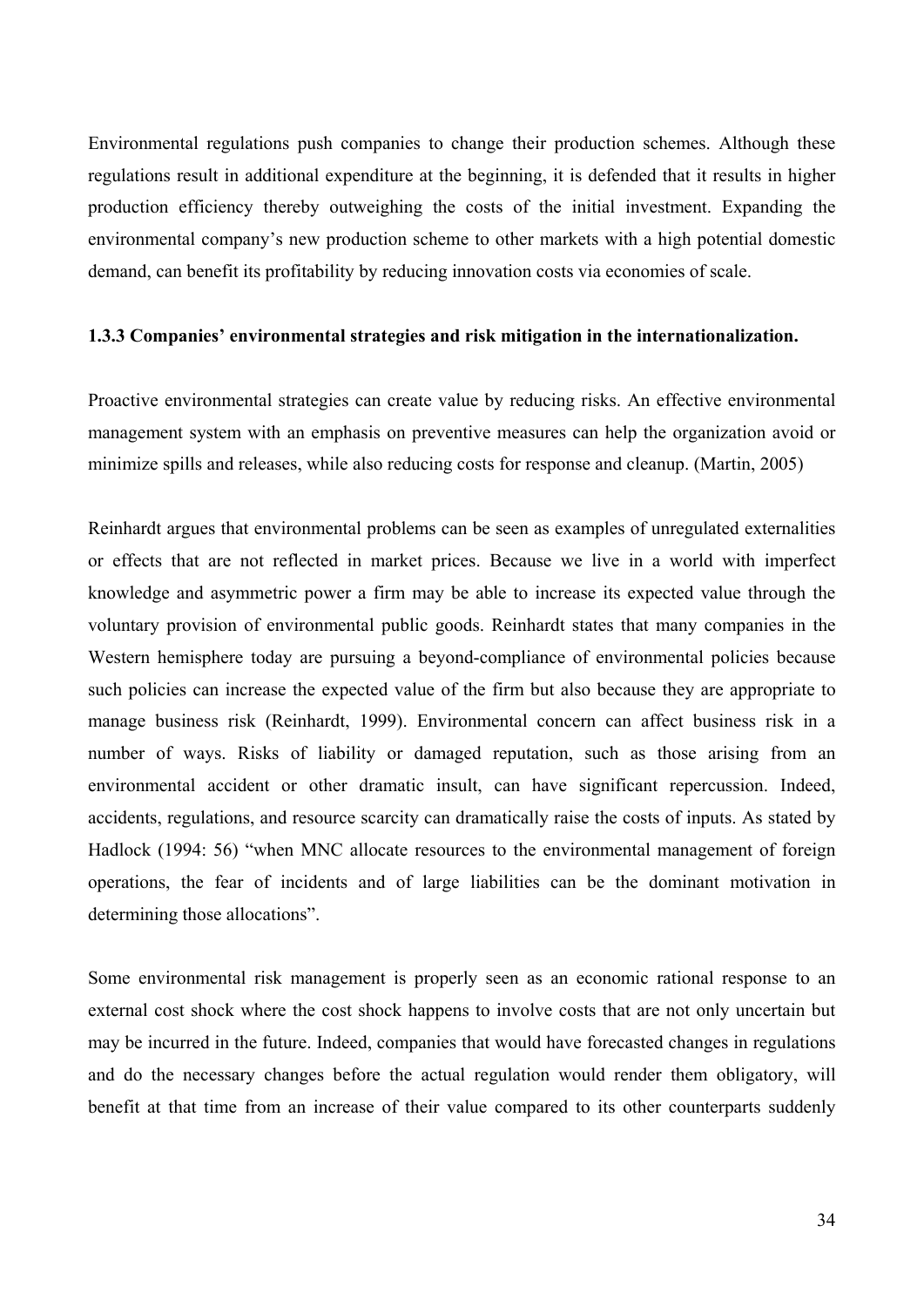obliged to make the required transformation. Being able to forecast upcoming regulation can be of substantial importance in order to retain market shares in times of change (Reinhardt, 1999).

Indirect costs may be of a comparable magnitude or level of concern, since negative environmental publicity affects corporate image, customer and shareholder confidence, and ultimately the prices of shares and value to investors (Hadlock, 1994). Hadlock argues that two factors have in the past decade been highly influential in the environmental thinking of multinational corporations: Fear of major incidents and liabilities, and steadily growing regulatory pressures on their home country operations. In effect, to the possibility expressed above about the option for MNC to go to pollution haven when the environmental regulation get too strict at home, Hadlock answers that global awareness on environmental issues has made it less feasible to export problem product lines to less restrictive or less environmentally conscious countries.

Finally, reputational considerations may draw in the direction of full ownership to avoid conflict with local partner company in the case of joint venture (Hansen, 2003). Some OECD-based MNCs in Eastern Europe have experienced conflicts with local partners in regard to prioritizing environmental investment (Hansen, 1998) and similar evidence exists from Asian developing countries (Ruud, 1999). Such conflicts explain why MNCs in environmentally-sensitive industries such as the chemical industry today prefer full ownership control in developing countries.

Pro-active environmental companies want to benefit from their high environmental reputation and therefore avoid environmental catastrophe as much as possible, in this perspective they cannot rely on arms-length production, thereby they internalize production to strongly minimize the risks.

### **1.4 Stakeholder advantages**

In this section we will look at the literature defending the assumption that pro-active environmental strategies provide stakeholder advantages.

The stakeholder theory deals with the nature of the relationships between organizations and their respective stakeholders and the processes and outcomes of these relationships for organizations and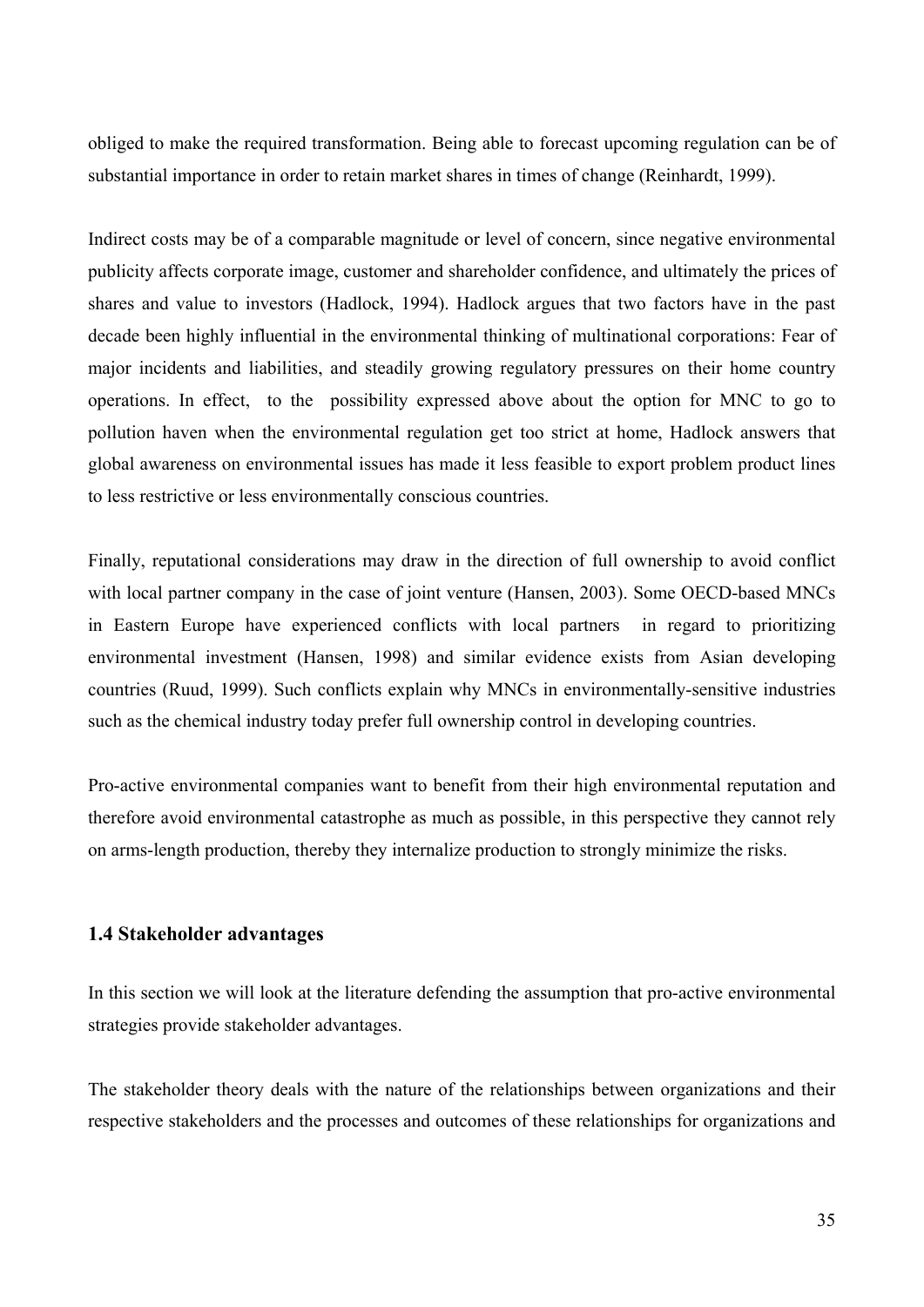their stakeholders (Jones and Wicks, 1999). The manager is typically placed at the center of the contractual relationship between a business organization and its stakeholders (Hill and Jones,

1992).Stakeholder theorists differ considerably on whether they take a broad or narrow view of a firm's stakeholder universe. The inclusive definition is typically prescriptive, adopting a public relations or moral focus. For example, stakeholders have often been considered to include any groups or individuals who can significantly affect or be affected by an organization's activities (Evan and Freeman, 1988; Freeman, 1984; Donaldson and Preston, 1995; Greenley and Foxall, 1997; in Driscoll and Starik, 2004). The inclusive view has also been broadened to include nonhumans such as the natural environment. Mitchell et al. (1997:868) refute this view stating that even if an entity possess power to impose its will upon a firm, it cannot be considered as a stakeholder if it is not "*aware* of its power and willing to exercise it on the firm". Nonetheless, Driscoll and Starik (2004), argue that the natural environment should be seen as the primordial and primary stakeholder of all firms.

Corporate environmentalism is the process by which firm address environmental issues and develop environmental management strategies. According to Banerjee (2001) corporate environmentalism is more based on stakeholders that can have a direct impact on the firm profitability or growth (customers and regulators) than on the established legitimacy of green stakeholders (environmental organization). He states that corporate environmentalism ultimately follows the economic bottom line. Environmental initiatives are evaluated by their benefit to the firm which in most cases means reduction in waste, cost savings, and improvements in product and process quality. Therefore he qualifies environmental strategy to remain internally focused and evaluated by its financial benefit to the firm rather than an external strategic focus on sustainable development.

The challenge to business is to recognize that relationships with the many stakeholders with whom they interact, employees, shareholders, investors, consumers, public authorities and nongovernmental organizations (NGOs), can influence their long-term strategy. Managed effectively, positive stakeholder relationships can minimize risks linked to uncertainty, contributing to the prime responsibility of a company, which is to generate profit. The impact of stakeholder relationships on business costs can be huge, as experienced by Shell on the proposed disposal of the Brent Spar oil platform and NIREX's proposal to build a rock characterization facility at Sellafield and shows how important good consultation is (Collins and Usher, 2004).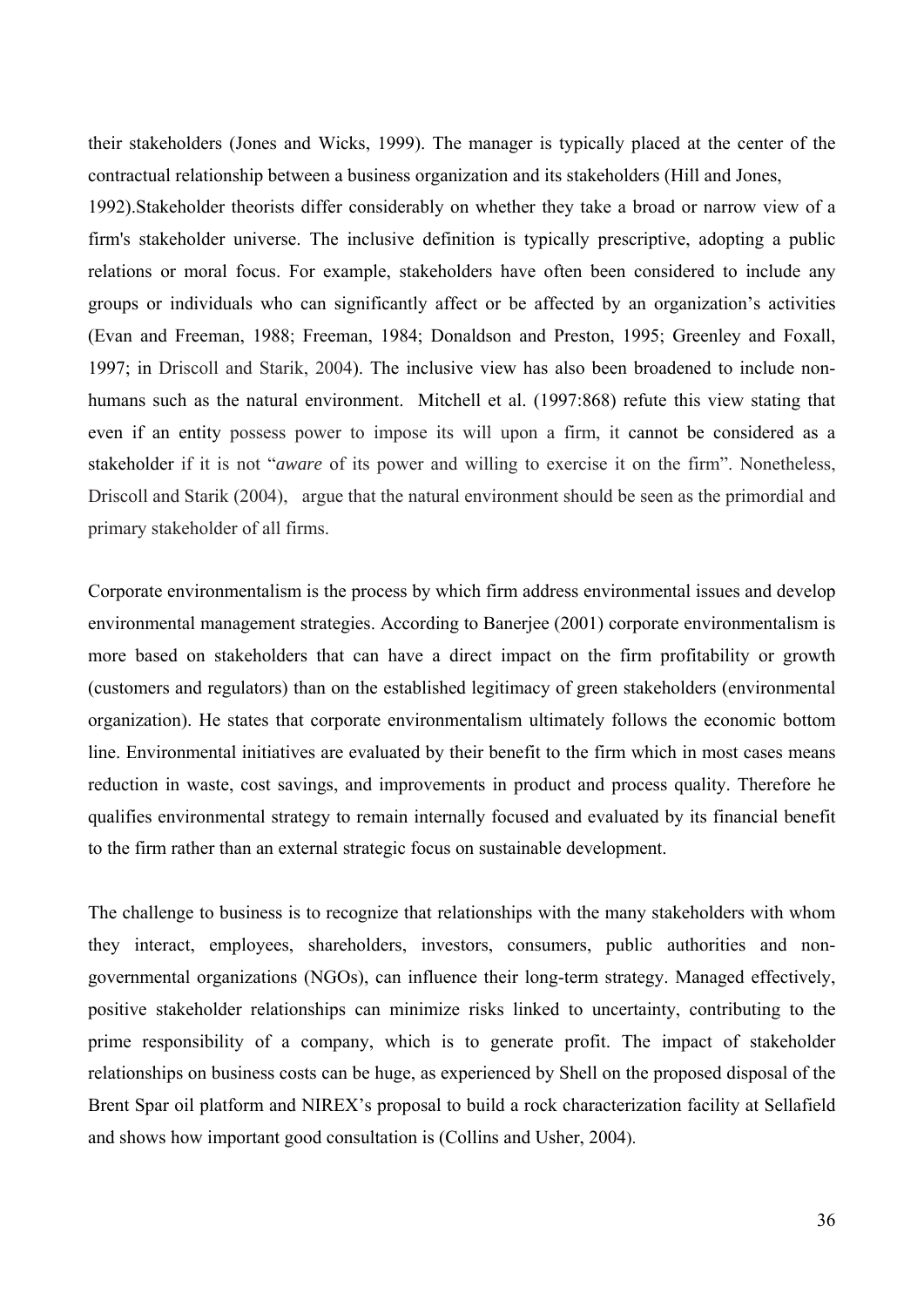Beyond compliance policies cannot only be interpreted through the efficiency-based theory, and neither by the external 'structures' alone, the internal factors of a firm need also to be taken into account (Prakash, 2001). Environmental pro-activeness of companies can be discussed without an end, nevertheless it appears to respond to a whole i.e.; it's necessity to make profit, to protect itself against virulent stakeholders; to gain good reputation and to accept the fact that the firm should also play a social role in the society. We will however choose here to take a firm related point of view and therefore focus on the advantages that an environmental strategy can provide to a firm through external stakeholders.

# **1.4.1 HEP increases bargaining power of firms toward local governments in the internationalization process.**

The institutional perspective, and the so-called 'new' institutionalism in particular (Powell and DiMaggio, 1991), argues for a deeper understanding of the interaction between institutions and organizations. Indeed, a relation of power can be established in between the two depending on who hold the resources. Blodgett (1991) suggests that the bargaining power and skills of an organization's management may mediate the control implications of resource dependence. Bargaining power may also be used as a strategic response to institutional pressure. A company may be able to negotiate favorable terms with regulators by offering other valued social benefits, such as environmental skills. Alternatively, it may have assets at its command, such as technical expertise, which it is prepared to devote to environmental improvement in return for securing favorable treatment in other areas such as choice of location, infrastructure provision, or investment incentives (Child and Tsai, 2005).

Pro-active environmental companies are equipped with environmental resources generally missing in developing countries, therefore their entrance into these countries can be eased and to a certain extent rewarded. These companies endowed with environmental technology and know how can benefit from a higher bargaining power when entering foreign countries thus providing them an ease in getting the required paper to start a business, tax incentives and others. This possibility of advantage compared to regular firms might create an incentive for these HEP companies to internationalize.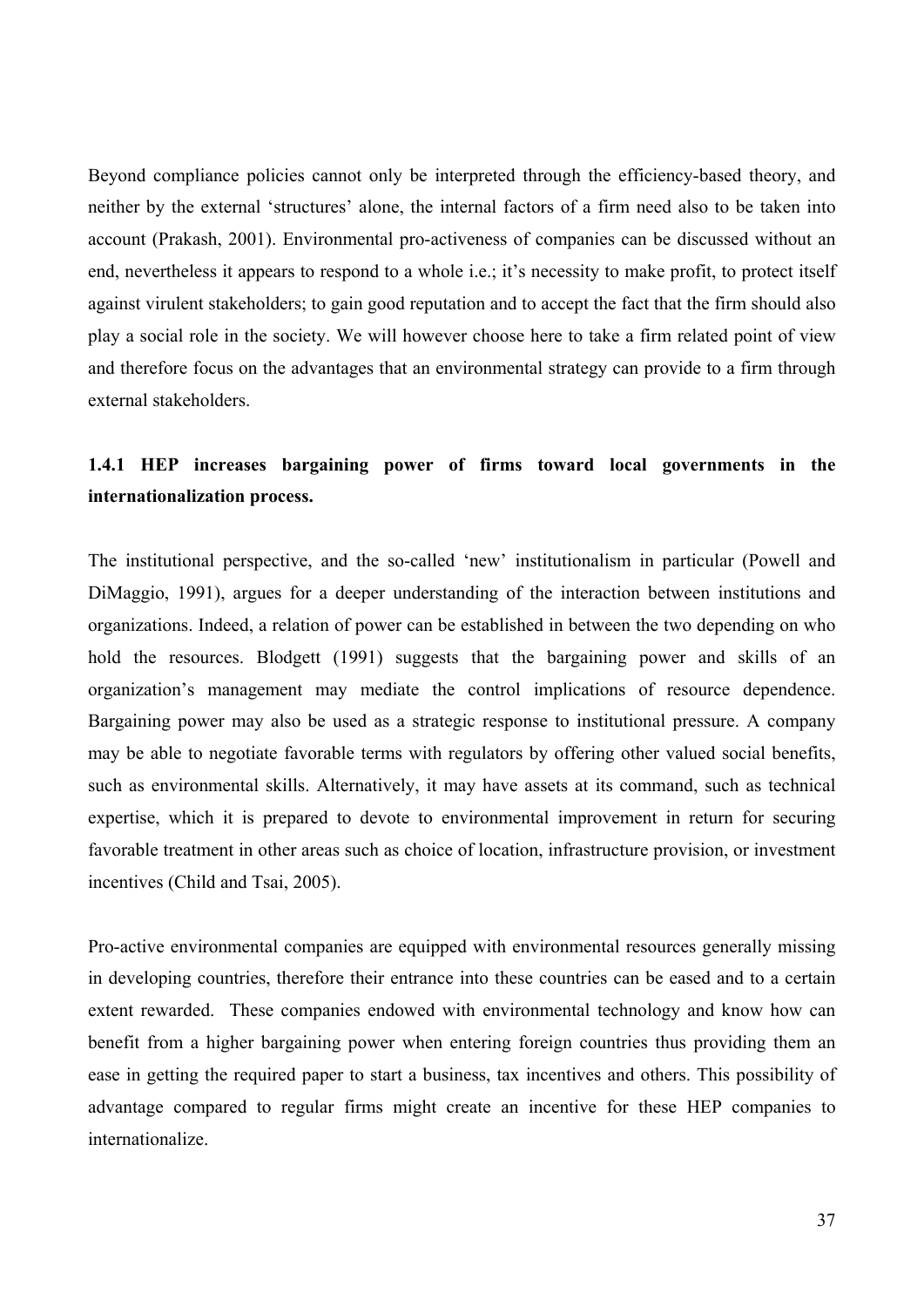# **1.4.2 HEP helps companies to get favored treatments from local government in their internationalization.**

Hadlock argues that multinational companies are strongly affected by stakeholders especially the focus from the public opinion and shareholder interest are of great importance. A corporate image is important both directly because it affects the price of stock, and indirectly, to the extent that public attitudes may influence the company's business position (Hadlock, 1994). For example, in an economy increasingly screening firms for their environmental profile and record, the possession of environmental competencies provide firms with a competitive edge (Hansen, 2003). According to Clark (1993), environmental competencies have provided some firms with a competitive edge over other investors in regard to government contracts, concessions and procurement.

The possibility for MNCs to get favored treatment such as government contracts, concessions and procurement into a country due to their high environmental strategies may attract them to enter such countries, and therefore to internationalize since it could provide them with an advantage toward its competitors.

#### **1.4.3 HEP companies influence local regulations in the internationalization process**

Multinational corporations can serve as transmitters of information and environmental technology from developed countries to developing countries. Developing countries often face ineffective regulatory structures due to a lack of trained personnel, control technologies and capital resources therefore they often borrow environmental regulations from developed countries which they have the greatest degree of commerce with as well as technological and educational interchange. Hadlock believes that the MNC can provide a significant bridge in the environmental sphere between one country and another and between one region and another because they are looked at as resources in environmental matters (Hadlock, 1994). Due to the ineffective regulatory structures mentioned above, inspections by government representatives of a MNCs' operating facility in a developing country are often rare, however when they occur they often turn into a training and information gathering since government officials have no previous knowledge about the new technology. Such a relationship can be mutually beneficial because it facilitates the development of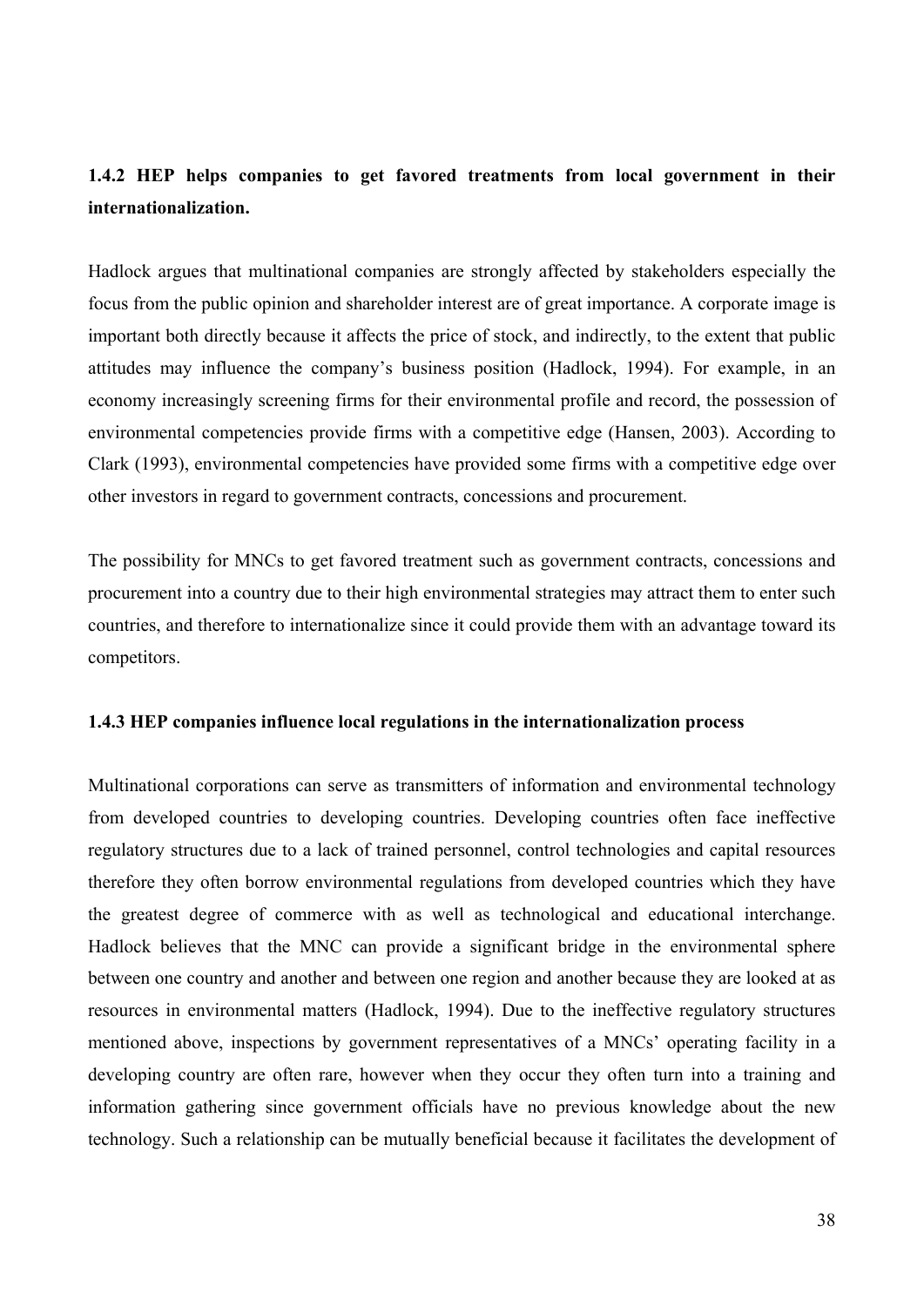better educated regulatory organizations as well as goodwill from the government officials towards the company that in turn also have the opportunity to influence environmental regulation. The foreign subsidiaries may also have valuable leverage to exert on the development of rational environmental regulations within the country (Hadlock, 1994).

In emerging economies, where environmental protection is still nascent, governments are known to utilize the environmental protection codes of large, reputable corporations as examples on which to base their regulations (Tsai and Child, 1997). For example, governments and environmental professionals have long recognized DuPont as a leader, not only in industrial and occupational safety but also in greening. The company has often found itself in a position to establish industrial standards for others to follow, including its competitors.

Game theory reminds us that two parties in a continuing relationship will usually in the long-term secure their objectives better through co-operation than by attempting to maximize short-term gains at the expense of the other party. Thus the aspirations of environmental policy may be more effectively met through cooperation between regulatory agencies and companies, especially when the latter are, as a result, willing to contribute their technological expertise to the attainment of environmental goals (Axelrod, 1984 in Tsai and Child, 2005).

In their study, Child and Tsai (2005) found out that MNCs were instrumental in assisting regulatory agencies with policy and regulation research while at the same time, actively negotiating on the terms of compliance citing examples from industrialized countries. MNCs were extremely cautious in protecting and limiting their environmental legal obligation and shying away from proposing terms which may result in undesirable environmental consequences. In terms of the framework employed, the MNCs studied were all 'environmentally responsible'.

MNCs are becoming increasingly important players in emerging economies. This is indicated by their increasing flow of foreign direct investment in emerging economies (UNCTAD, 2003). With their wealth of technical knowledge and resources, MNCs are seen to have a greater ability to influence environmental issues than either local companies or non-MNCs (Dunning, 1993). Such a possibility could further push MNCs to settle in developing countries and reap the benefit of their potential influence on local regulators.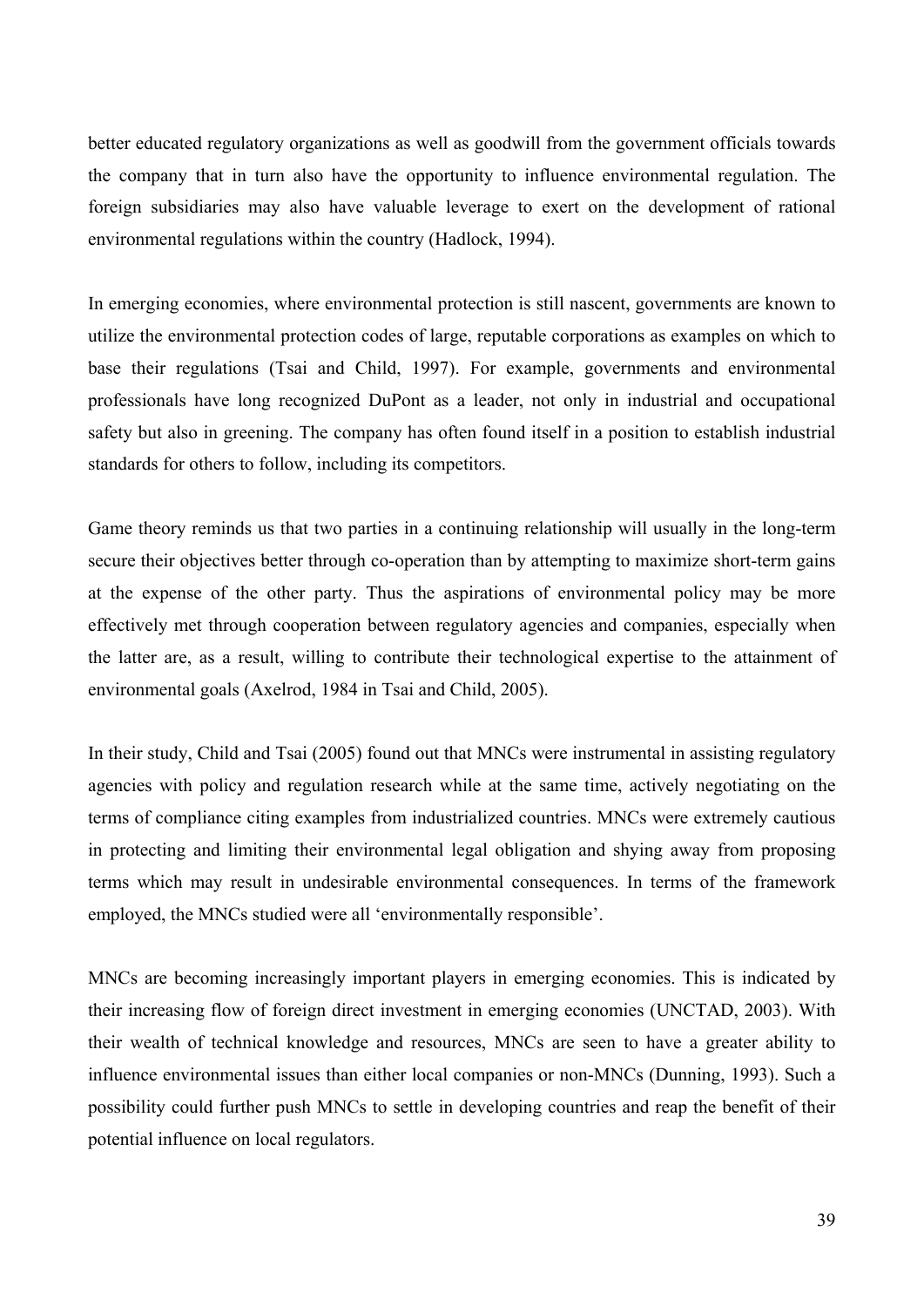The Neo-classical view has its validity, however regarding the worldwide growing environmental concern, there is strong evidence that the advantages of a fundamental rethinking of the relationship between business and the environment will be a major force in business decisions in the coming years and that it will affect MNCs as a whole, thus leading to further changes in environmental thinking in the countries in which they operate (Hadlock, 1994).

# **2. Analytical Framework**

The analytical framework is constituted on the background of the literature review. It is structured after the three generic headings; competitive advantages, efficiency and stakeholder advantages. These three areas are investigated and related to the effects they have on the internationalization process.

The first part of the analysis will assess the effect of environmental strategies on the internationalization in terms of **Competitiveness, Efficiency and Stakeholder advantages.** Many of the theorists argue that being pro-active environmentally can lead to competitive advantages, greater efficiency and stakeholder advantages for Multinational Companies (MNC). We have formulated hypothesis on this background that we will test on our empirical evidence. In the analysis the hypotheses will be discussed, verified or falsified.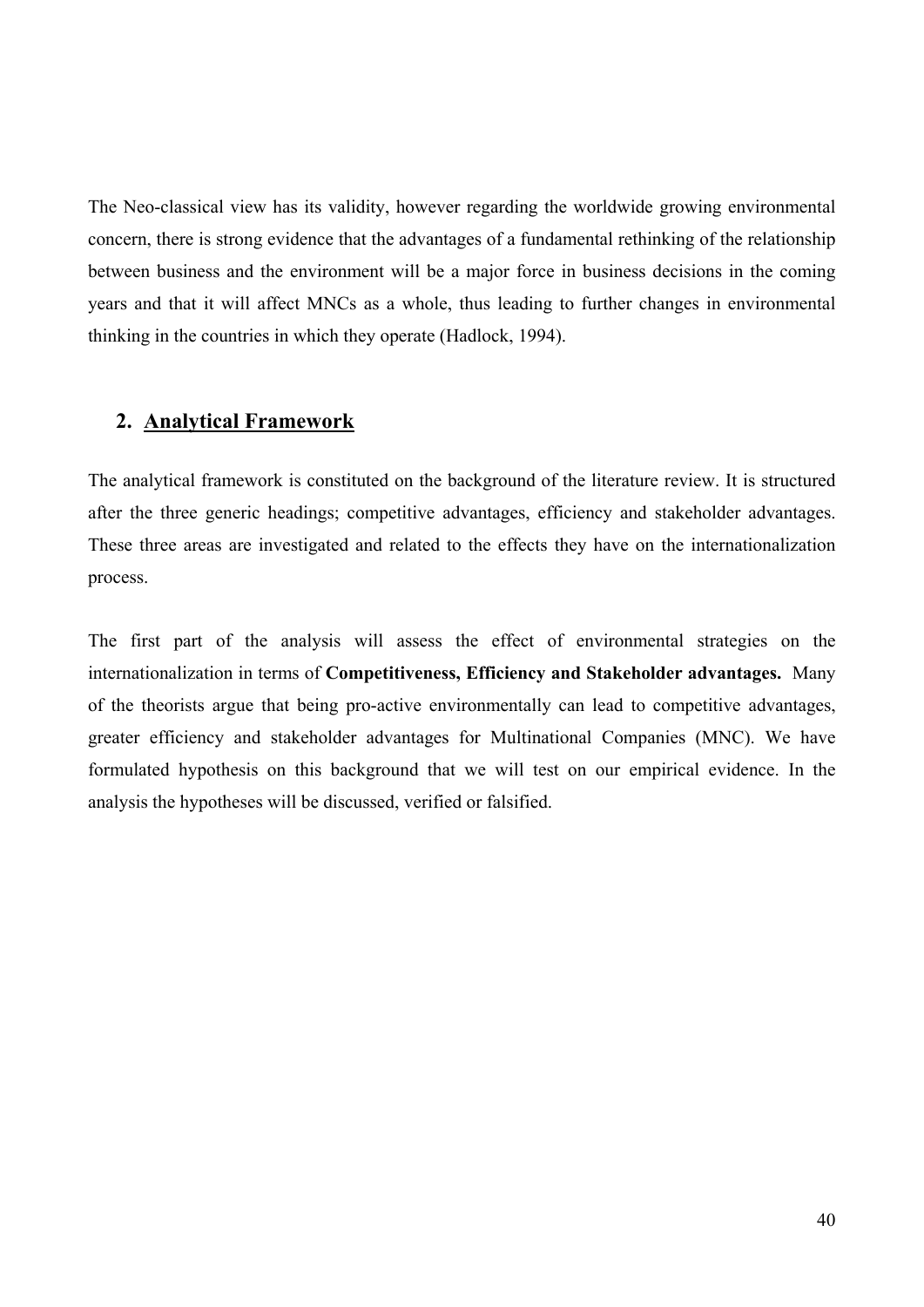### Table 3: Analytical framework



In light of the above theoretical discussion on the potential advantages HEP companies can benefit from and what can constitute the drivers of pro-active environmental behavior in the internationalization process the following hypotheses have been formulated: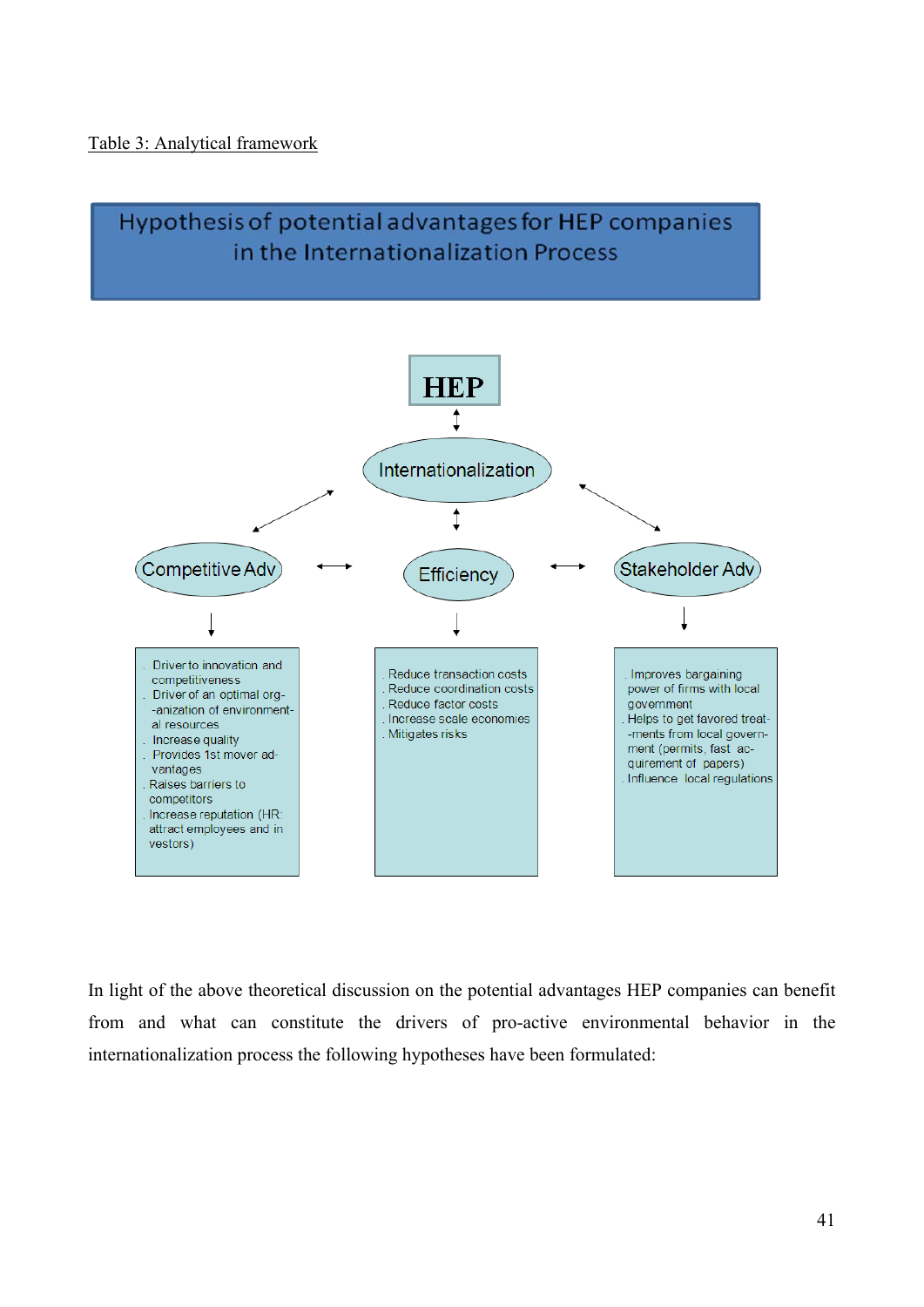### Overall Hypotheses.

- Pro-active environmental behavior of companies is an advantage in the internationalization process.
- Pro-active environmental behavior of companies creates different types of advantages in the internationalization process.

In order to answer these hypotheses, we will discuss is pro-active environmental behavior of MNCs an advantage in their internationalization process and evaluate how it can constitute an advantage. We will determine what kind of benefits they can gain in terms of competitive advantages, efficiency and stakeholder advantages.

We will discuss the hypotheses 1 to 5 in the first section of the analysis to assess whether companies can benefit from **competitive advantages** in their internationalization.

**Hypothesis on Competitive Advantages**. HEP provide companies with competitive advantages in the internationalization process

Hypothesis 1. HEP boosts innovation of companies increasing their competitiveness in the internationalization process.

Hypothesis 2. The optimal organization of environmental resources provide companies with an advantage in their internationalization

Hypothesis 3. HEP increases the quality of the product creating an advantage in the internationalization

Hypothesis 4. Companies with a pro-active environmental strategy gain  $1<sup>st</sup>$  mover advantages and create entry barriers to competitors in the internationalization process.

Hypothesis 5. Due to the increase of environmental awareness, good environmental competencies build a stronger reputation and constitute an advantage in the internationalization process.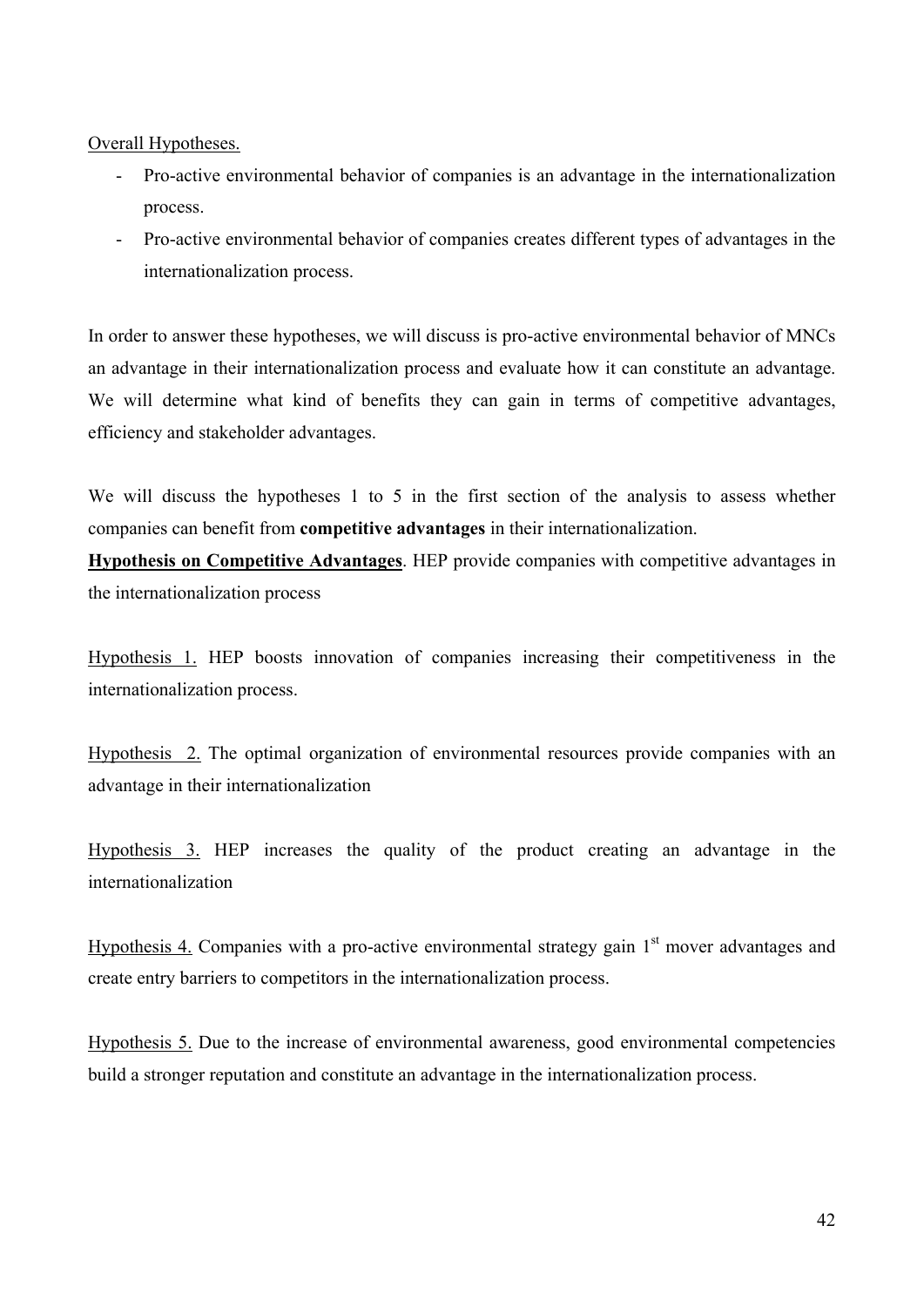We will discuss the hypotheses 6 to 8 in the second section of the analysis to assess whether companies can benefit from **efficiency advantages** in their internationalization.

**Hypothesis on Efficiency**. HEP increase efficiency of companies and therefore facilitate the internationalization of these companies.

Hypothesis 6. HEP reduces transaction and coordination costs in the internationalization.

Hypothesis 7. HEP companies reduce factor costs and gain economies of scale in their internationalization.

Hypothesis 8. Companies' environmental strategies help to mitigate risks in the internationalization

We will discuss the hypotheses 9 to 12 in the third section of the analysis to verify or dismiss whether companies can benefit from **stakeholders advantages** in their internationalization.

In the part on Stakeholder advantages the following hypotheses have been formulated.

**Hypothesis on Stakeholder advantages**. HEP provide companies with stakeholder advantages in the internationalization process

Hypothesis 9. HEP increases bargaining power of firms toward local governments in the internationalization process.

Hypothesis 10. HEP helps companies to get favored treatments from local governments in their internationalization.

Hypothesis 11. Pro-active environmental companies enhance local environmental awareness and influence local regulations which lead to an advantage in the internationalization.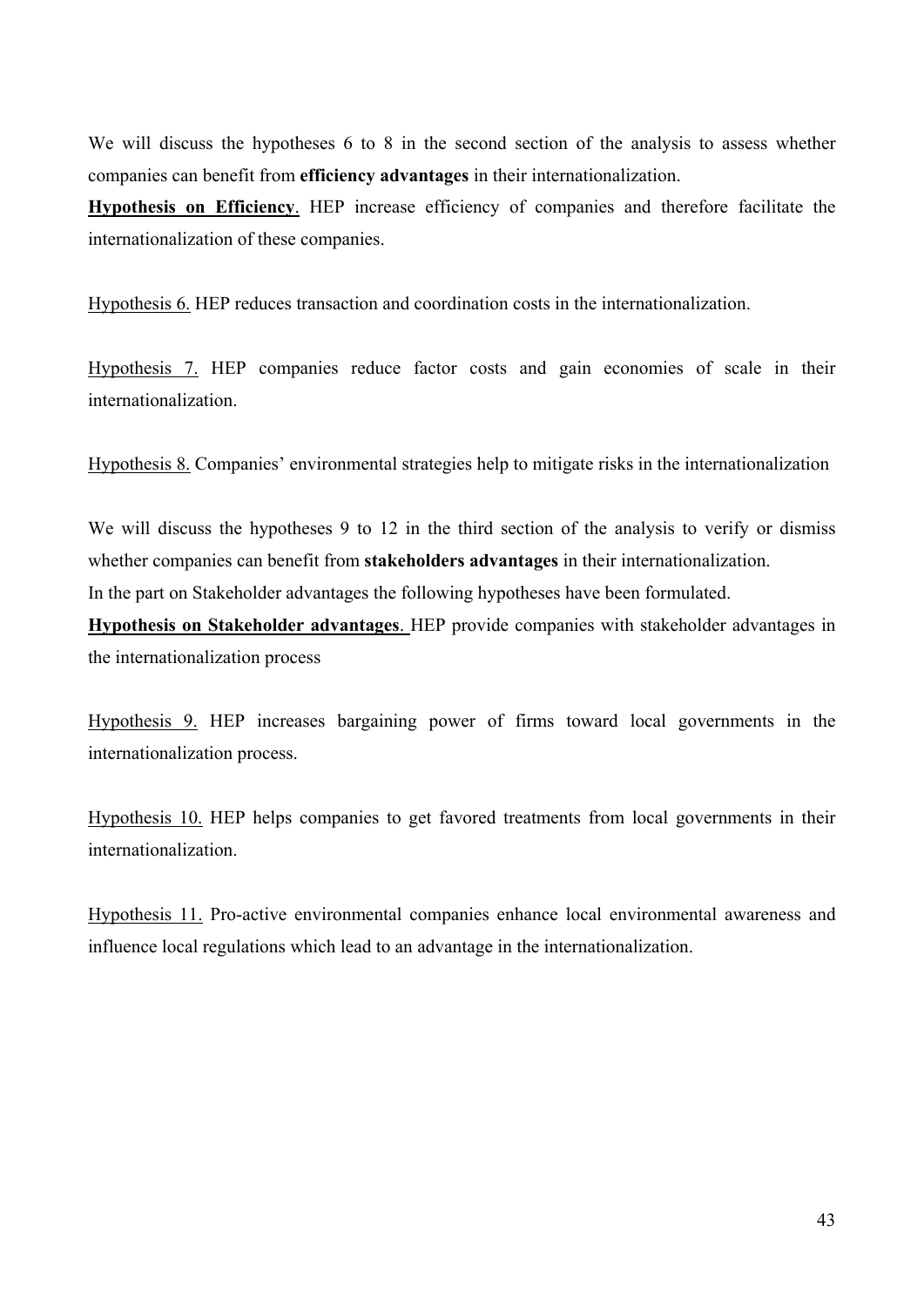# **Chapter 3: Proactive environmental companies**

In this chapter we will present the participating companies of this study? Who they are, what they do and more importantly what is their environmental behavior? The companies have been carefully selected to match the profile of "pro-active environmental companies" or "HEP companies". In fact, these companies have to be voluntary part of at least four of the eight environmental standards, associations, indexes and measures we have selected<sup>6</sup>. These standards are the Dow Jones Sustainability Index and the Ethibel Sustainability Index which provide a comprehensive perspective on the financial performance of the world's leading companies in terms of sustainability. Furthermore the Global Compact, the World Business Council for Sustainable Development and the World Wide Fund which companies can be signatories of on voluntary bases, to balance economic and environmental interests. At last, it is the application of a set of processes and practices that enable an organization to reduce its environmental impacts and increase its operating efficiency like the Environmental Management System, (EMS) the ISO 14 001 and the Life-Cycle-assessment (LCA).

# **1. Who are the pro-active environmental companies participating in this study?**

## **1.1 Novo Nordisk (NN)**

Novo Nordisk is the world leader in diabetes care; it has 50% of the world market. With headquarters in Denmark, Novo Nordisk has international production facilities in 6 countries, employs approximately 26,000 employees in 79 countries, and markets its products in 180 countries. NN and Novozymes (NZ) entered China in 1994 as one company in Tianjin Economic and development area (TEDA). It invested through Greenfield investments owing 90 percent of the shares. The 10 other percent were at first owned by the Danish investment fund for development; the IFU.

<sup>6</sup> Apendix I.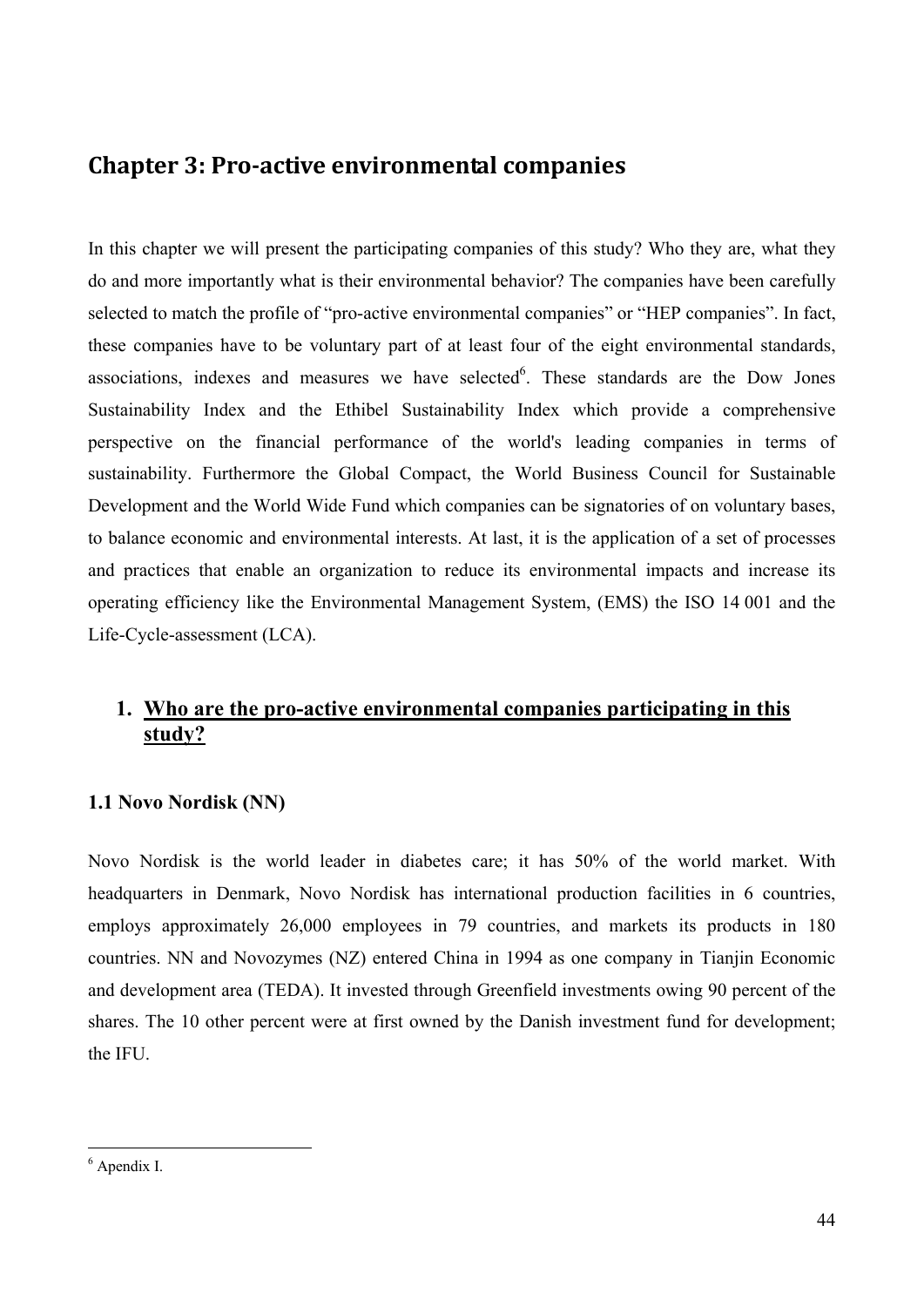In the next twenty years, according to the International Diabetes Federation, diabetes worldwide is expected to increase from currently about 200 million to 380 million in 2025. Approximately 80% of the explosive growth in diabetes is expected to occur in the developing world. NN's strategic objective is to maintain leadership in the area of diabetes care.

NN has a sustainable way of doing business and strictly follows a Triple Bottom Line approach. To preserve the planet while improving the quality of life for its current and future inhabitants NN seeks to be economically and socially viable and environmentally sound. Consequently, it intents to consider each of these elements when making business decisions.

NN manufactures and markets pharmaceutical products and services that make a significant difference to patients, the medical profession and society. However, NN also aim at creating awareness among populations towards Diabetes. It organizes training in hospitals in cooperation with governments as well as different social events such as cross-country to educate population on how to avoid getting Diabetes.

NN counts among the HEP companies in the world. It is part of the Down Jones Sustainability Index, and the Ethibel Pioneer Index  $2007^7$ . Furthermore, in 2006 NN signed an agreement with WWF to become a member of the Climate Savers Programme and thereby committed itself to reducing the total CO2 emissions from their production sites in 2014 to 10% below the level of 2004; and in 2007 signed "Caring for Climate: The Business Leadership Platform" under the UN Global Compact and the "Bali Communiqué on Climate Change". It also works in partnership on some projects with the World Business Council for Sustainable Development (WBCSD) to reduce environmental impact. Finally, NN supports and reports in accordance with the Global Reporting Initiative (GRI) Sustainability Reporting Guidelines $\delta$  and implements the ISO 14 001.

In the absence of emission reduction programs like the WWF climate save programme, NN's emissions would increase by approximately 67% during 2006 and 2014. The reductions will be

<sup>7</sup> Ethibel Exellence Index Constituents.13/11/2007

<sup>&</sup>lt;sup>8</sup> The GRI is a multi-stakeholder governed institution collaborating to provide the global standards in sustainability reporting. http://www.globalreporting.org/AboutGRI/WhoWeAre/. 24/09/2008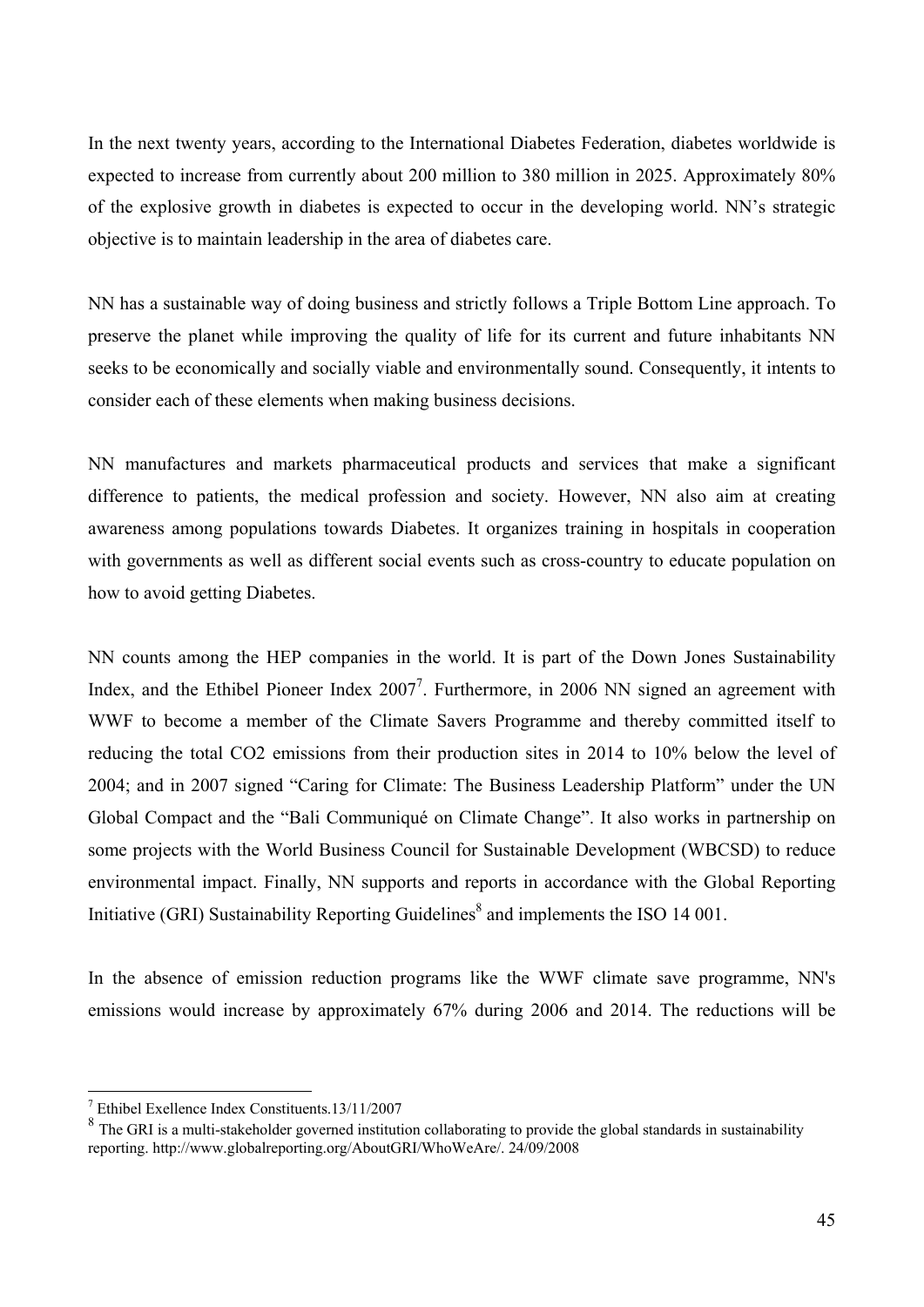achieved through a mix of energy efficiency and renewable energy projects carried out at NN operations globally.

NN also implements as an integral part of their strategic approach, certified environmental management systems according to the ISO 14001 standard in their worldwide production sites. Environmental aspects and impacts of operational importance such as resource consumption, waste, other emissions and legal compliance are managed as part of the ongoing ISO 14001 activities in Product Supply. The Eco Intensity Ratio (EIR) measures the resource consumption of water and electricity per produced or released unit, to ensure ongoing improved performance. EIR targets for water and energy are defined on an annual and long-term basis. The long-term EIR target for 2006– 2010 is a 2% reduction in water and energy consumption relative to production on average per year<sup>9</sup>.

### **1.2 Novozymes (NZ)**

Novozymes demerged from Novo Nordisk in 2000 and is now the biotech-based world leader in enzymes and microorganisms. NZ uses nature's own technologies (microorganism) in its products to improve industrial performance in all areas (from textile to food). With over 700 products used in 130 countries, NZ' bio-innovations improve industrial performance and safeguard the world's resources by offering sustainable solutions to the marketplace. NZ employs globally 4,500 persons which half are Denmark-based. It first invested in China in the 1990's with Novo Nordisk in Tianjin Economic and development area through a joint-venture with an enzyme Chinese company called Hongda, where NZ, held 65% of the shares.

NZ sells environmentally-friendly products since it uses nature's own technologies in its products. However, according to its Triple Bottom Line approach, NZ also puts emphasis on the quality of its products while saving on water, energy, raw materials and waste. NZ visions a future where biological solutions create the necessary balance between better business, cleaner environment and better lives. Enzymes help protect the environment by replacing traditional synthetic chemicals and minimizing the use of water, raw materials and energy.

 9 Novo Nordisk's website. 19/06/2008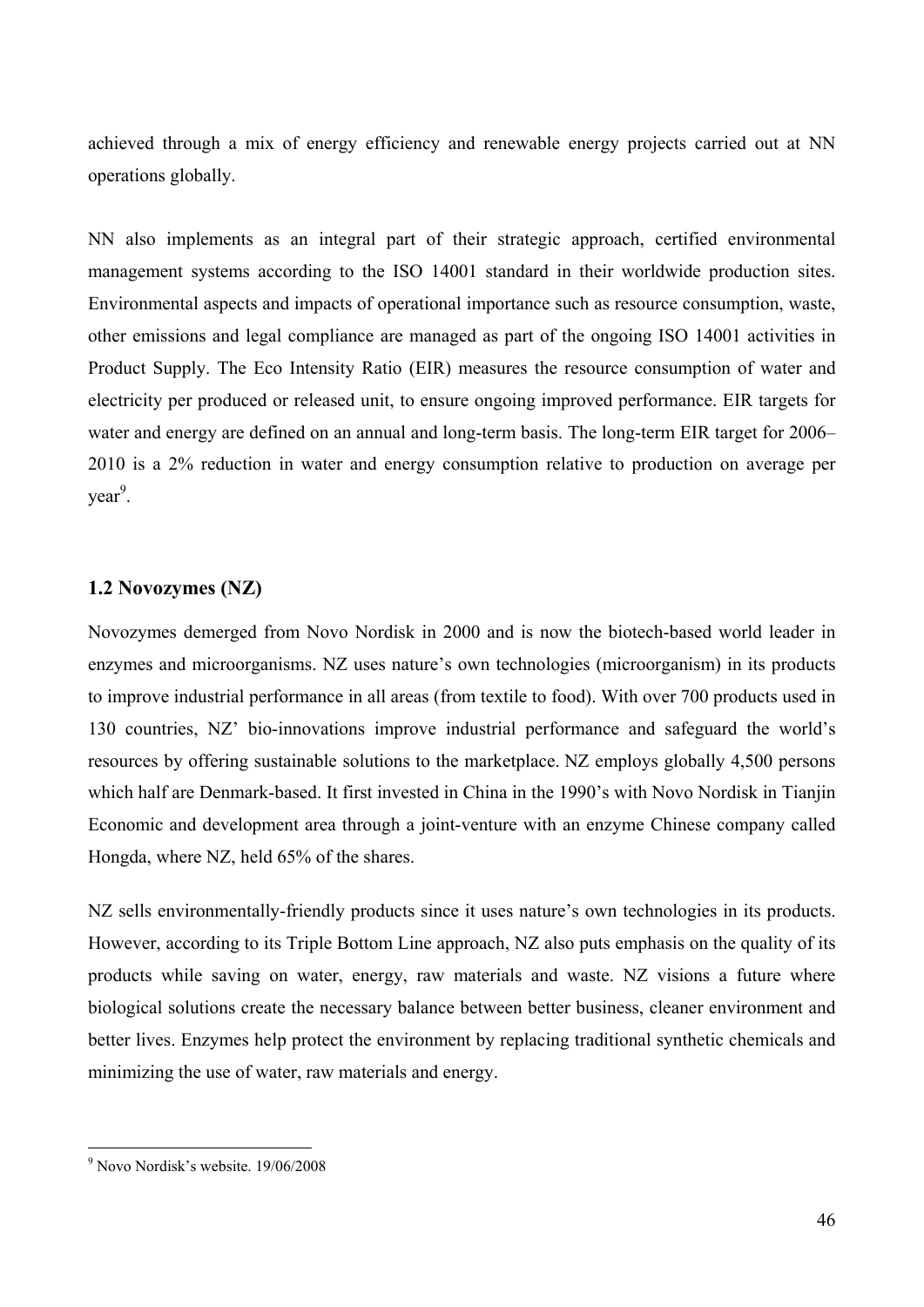NZ counts among the HEP companies in the world. It is part of the Down Jones Sustainability Index, and the Ethibel Pioneer Index  $2007<sup>10</sup>$ . Furthermore, NZ subscribed to the International Chamber of Commerce's Charter for Sustainable Development and supports the United Nations Convention on Biological Diversity.

It also works in partnership on some projects with the World Business Council for Sustainable Development (WBCSD) to reduce environmental impact and subscribed to the United Nations Global Compact. Finally, NZ implements the ISO  $14\,001^{11}$ .

There is solid documentation that NZ's enzymes have a positive influence on the environment. At a rough estimate, the world saves 100 kg of CO2 emissions every time NZ's customers use 1 kg of Novozymes' enzymes. This means that NZ products have reduced CO2 emissions by about 20 million tons in 2007 alone – mainly because using enzymes saves energy compared with traditional processes. In comparison, Denmark must reduce its CO2 emissions by approximately 13 million tons per year during 2008-2012, according to the Kyoto Protocol obligations<sup>12</sup>.

#### **1.3 Vestas**

The Danish company, Vestas is number 1 in Modern Energy. It has installed wind turbines in 63 countries, operates in 24 countries and employs 42 different nationalities. It is a global company of more than 14,000 employees. With a 23 per cent market share, one in three of the world's wind turbines – or 35,000 in totals – has been installed by Vestas. It is the world's leading supplier of wind power solutions i.e. renewable, stable and clean source of energy. Recently it expanded consistently and therefore invested heavily in China during the last 3 years through full-ownership in the region of Tianjin economic and development area.

Vestas counts among the ten greenest companies in the world. It operates in the renewable energy industry, providing a clean, predictable and competitive source of energy. Wind-turbines give the advantage of building high electrical supply capacity quickly, and give many the security of energy independence. It produces an environmental product but also do it in an environmentally friendly

<sup>&</sup>lt;sup>10</sup> Ethibel Exellence Index Constituents.13/11/2007

 $11$  Novozymes' 20/06/2008

<sup>&</sup>lt;sup>12</sup> Novozymes's annual report 2007.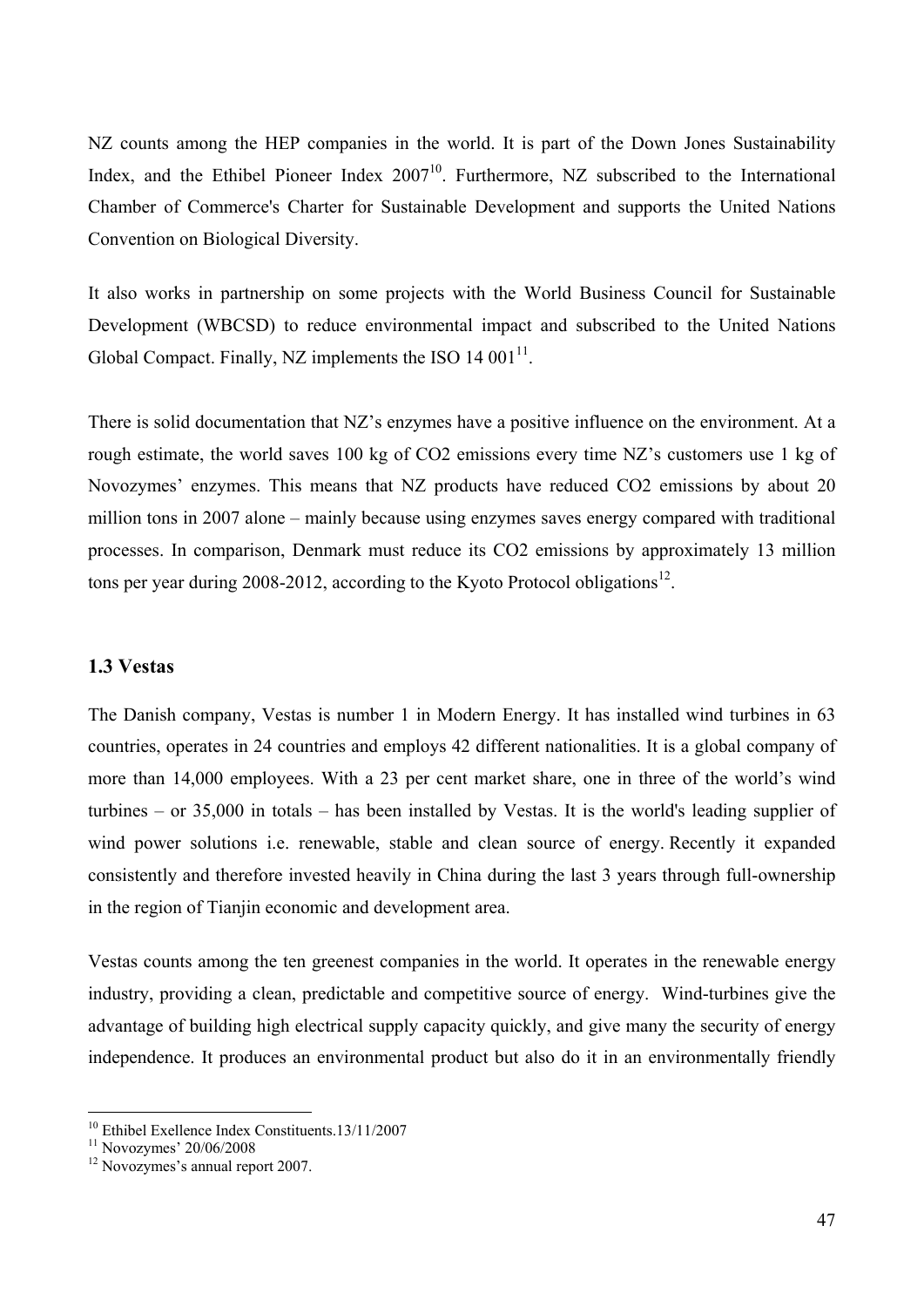way. It is part of the Down Jones Sustainability Index, and the Ethibel Pioneer Index 2007<sup>13</sup>. Furthermore, it works in partnership on some projects with the World Business Council for Sustainable Development (WBCSD) to reduce environmental impact. Finally, Vestas implement the ISO 14 001 and the Life Cycle Assessment.

Manufacturing raw materials for the wind turbine and production of the turbine have a negative impact on the environment. As in any other form of industrial production, Vestas' business involves an environmental impact such as the emission of CO2 in connection with production, transport, installation, maintenance and dismantling. The combined emission of CO2 was 5-8 grams per kWh electricity supplied to the transmission network, underlining the environmental benefits of wind power over e.g. coal power, which emits more than 100 times as much CO2 per kWh.

Vestas constantly strives to minimize the consumption of materials for manufacturing wind turbines and to develop turbines that produce energy more efficiently. Therefore they conduct life cycle assessments for all turbine types to minimize the use of raw material, water and energy in the manufacturing process and the de-commissioning of the wind turbine and tend to create wind turbines that have the largest percentage of recyclable elements (80 per cent for a V90-3.0 MW onshore turbine on an 80-metre tower). V90-3.0 MW turbine can be recycled, primarily through the collection and remelting of metals. Wind turbine parts that cannot be recycled in certain countries include fibreglass, electronic components and plastic parts.

During its expected 20-year design lifetime, a V90-3.0 MW onshore wind turbine will save the environment from approx 129,000 tonnes of CO2 compared with electricity generated by a modern coal-fired power plant. This corresponds to the annual average volume of CO2 emitted by 10,500 persons in the industrialized world. That means that a V90-3.0 MW offshore wind turbine in a good location will produce 284,600 MWh (Megawatt hour) over the period of 20 years. With an average, annual energy consumption of 3,360 kWh (Kilowatt hour)<sup>14</sup> for an average Danish household, it corresponds to 284,600 MWh of the annual electrical consumption for 84,000 households. The same turbine type generates 35 times as much energy in its lifetime as is consumed for the production, transport, installation, operation and dismantling of the turbine, which is energy-neutral after seven months.

<sup>13</sup> Ethibel Exellence Index Constituents.13/11/2007

<sup>&</sup>lt;sup>14</sup>Vestas' website. Energy Statistics [Energistatistik 2004], published by the Danish Energy Authority [Energistyrelsen]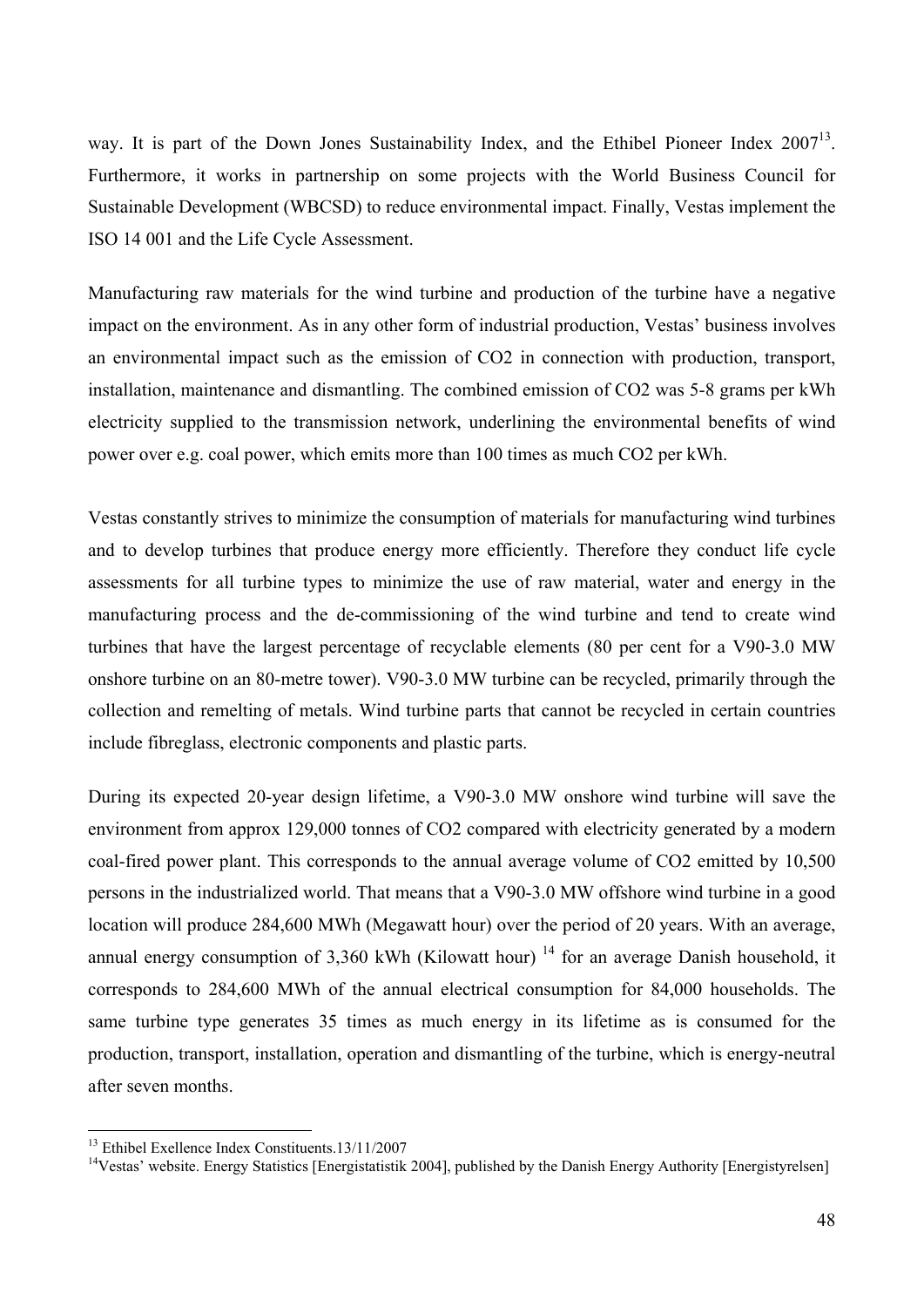Vestas implements its policy on the environment and occupational health  $\&$  safety by maintaining a certifiable management system according to ISO 14 001 and OHSAS 18 001, integrating consideration for the environment and occupational health & safety in the development of products and processes, communicating knowledge about the environment, occupational health & safety and improvement of health to the employees and other stakeholders, measuring and documenting Vestas' impacts on employees and surroundings, preparing an annual external environmental statement, ensuring that Vestas' activities comply with national legislation and respect the Danish level wherever possible as the Vestas standard<sup>15</sup>.

#### **1.4 Nokia**

Nokia is the World's number 1 manufacturer of mobile devices, with estimated 38% share of global device market in 2007. Nokia's head office is in Finland but R&D, production, sales and marketing activities are all around the world. Nokia have sales in more than 150 countries and it employs 112,262 employees. It is the world's 5th most valued brand<sup>16</sup>, the number 1 brand in Asia<sup>17</sup> and the #1 brand in Europe<sup>18</sup>. Finally it is the world's widest supply chain for mobile phones<sup>19</sup>. Nokia entered China more than 20 years ago through joint-ventures where it owned 60% of the shares.

Nokia adheres to the eight environmental standards that we have selected. Its target is to be a leader in environmental performance therefore it is constantly working to minimize its global environmental impact by improving the environmental sustainability of all its products. It is part of the DJSI and the Ethibel Sustainability Index, it uses Life Cycle Assessment (LCA), Environmental Management Systems (EMS) and the ISO 14001 standard to control and manage the environmental aspects of its production and large offices. All Nokia production sites have ISO 14001 certified EMS, and EMS is one of Nokia's supplier requirements.

<sup>&</sup>lt;sup>15</sup> Vestas' website 20/06/2008

<sup>&</sup>lt;sup>16</sup> Nokia's website. <sup>Interbrand, 2007</sup>. 20/06/2008<br>
<sup>17 Nokia'<sub>s</sub> website. <sup>Synovate 2006 and 2007. 20/06/2008<br>
<sup>18</sup> Nokia's website. European Brand Institute, September 2007. 20/06/2008<br>
<sup>19</sup> Nokia's website. <sup>AMR Resea</sup></sup></sup>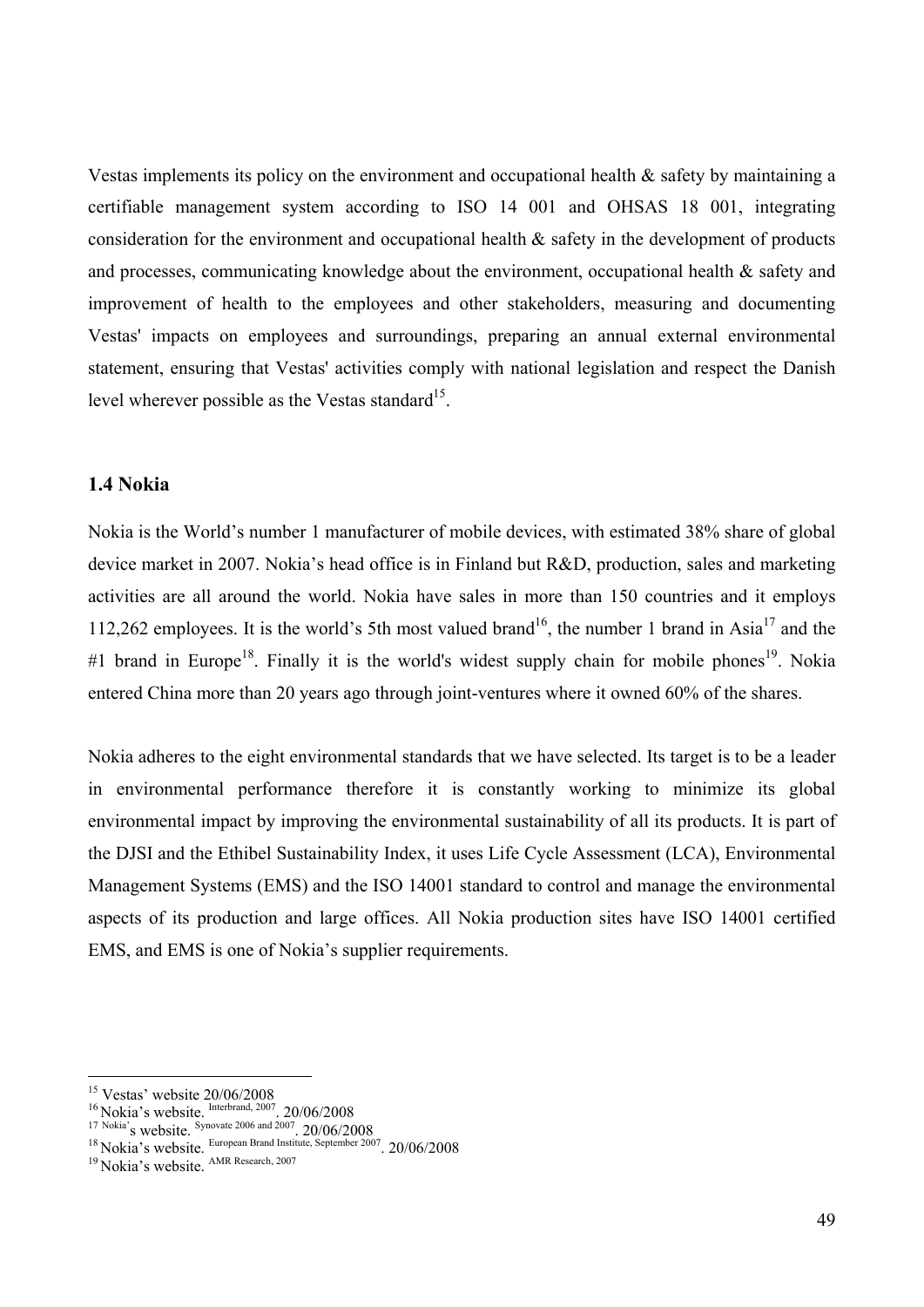Since 2001 Nokia has provided eco declarations<sup>20</sup> of all its products. It joined the WWF's Climate Savers program in 2007 and signed an international communiqué, along with over 150 other global organizations, ahead of the December 2007 United Nations Climate Change Conference in Bali which urged world leaders to develop policies and measures for the business sector to contribute to building a low carbon economy and tackle climate change. Finally, in 2007 it initiated work with suppliers to set energy efficiency targets that go beyond current environmental supplier requirements.

From 2003 to 2006 the energy saving projects in Nokia's facilities in Europe, the Americas, and China reduced the company's overall global energy consumption by 3.5 percent. By joining the WWF Climate Savers Program, Nokia is raising the bar and is targeting a new series of energy savings including halving the stand-by energy used by its mobile phone chargers, using green electricity to power 50 percent of its facilities by 2010 and reducing the overall energy needs of its sites by 6 percent by  $2012^{21}$ .

Its environmental activities are based on lifecycle thinking. It uses approved, tested and sustainable materials and substances in its products, it constantly improves the energy efficiency of its devices, applications and enhancements including chargers, develops smaller and smarter packaging for its products, and involves consumers via eco software and services and recycling.

The Nokia 3110 Evolve for example is a mobile device where technology meets ecology. 50 percent of its bio-covers come from renewable sources. It is presented in small packaging made of 60 percent recycled content and it comes with Nokia's most energy efficient charger the AC-8. The Nokia 3110 Evolve has 15 to 20 percent lower energy consumption during its lifecycle than comparable products.

Although Nokia's industry is not a major energy user – telecommunications accounts for less than  $1\%$  of the world's  $CO<sub>2</sub>$ -it aims to use energy as efficiently as possible. In 2003-06 Nokia improved the energy efficiency of its facilities around the world, reducing the amount of energy used by 3.5

 20 The Eco Declaration provides basic information on the environmental attributes of the product covering material use, energy efficiency, packaging, disassembly and recycling

 $21$  The World Wild Fund Organization website.  $21/06/2008$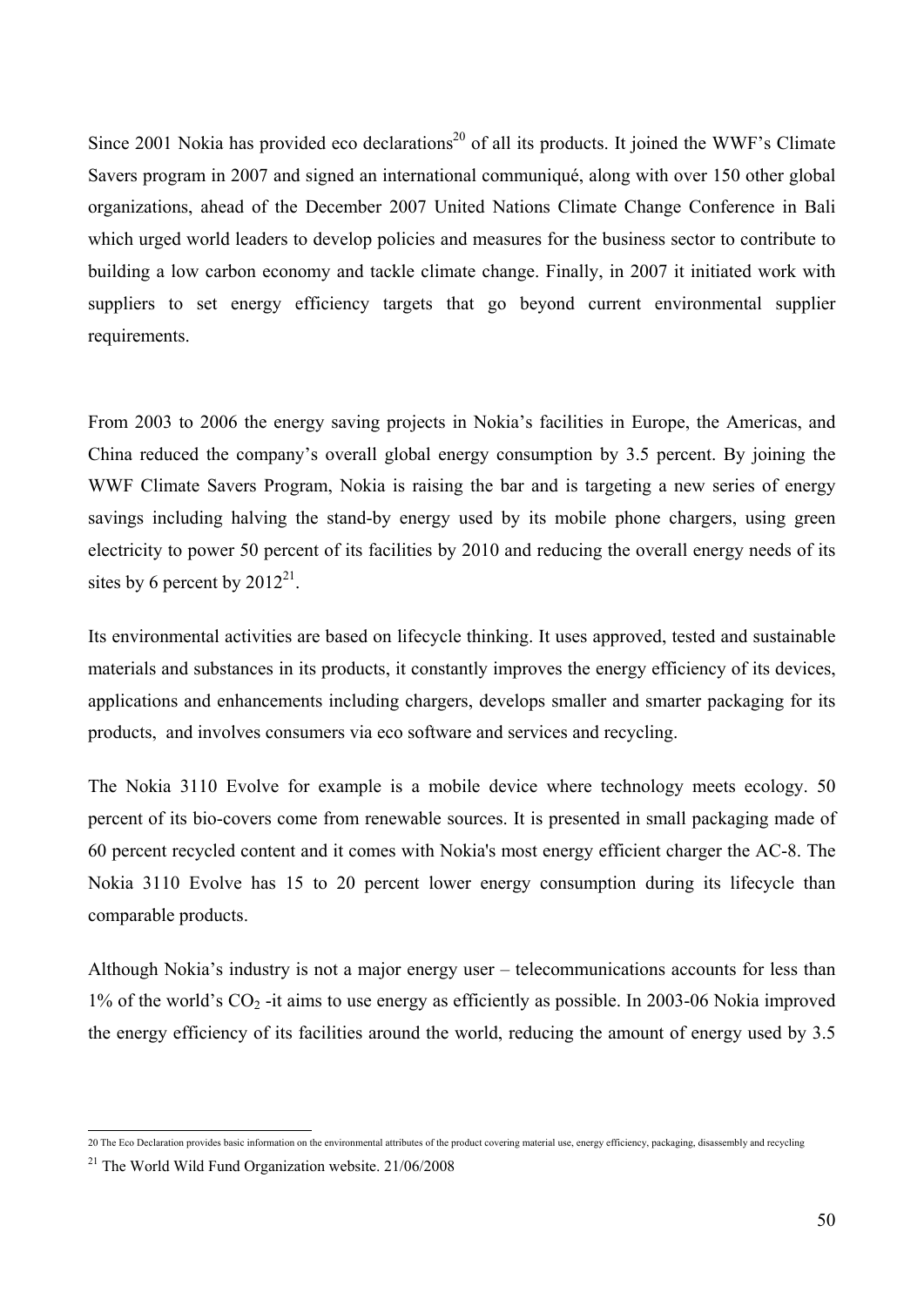percent. By 2012, its target is to save a further 6 percent and to get 50 percent of its electricity from renewable sources such as wind and solar power.<sup>22</sup>

## **1.5 Ecco**

Ecco is a Danish family company born in 1963 in the town of Bredebro in southwestern Denmark. Ecco is a shoe manufacturer that has become a global company with approximately 13,000 employees. Its aim is to become the most wanted brand within innovation and comfort footwear and to be a leading company in the area of environment, health and safety. To promote sustainable development Ecco is investing in employees, in its core competencies of product development and production technology. Ecco started investing in China in 2005 through full ownership in the Tong'an Chengan Industrial Zone. It opened a shoe factory and has recently opened a tannery in Xiamen in September  $2008^{23}$ .

Since Ecco is a family company it cannot be part of the DJSI neither the Ethibel Sustainability Index. Further, Ecco is not part of any of the mentioned above association or standards. However, we have chosen Ecco in our studies because Ecco has succeeded in creating a tannery that significantly minimizes pollution.

Indeed, Ecco succeeded in entering China thanks to its high environmental standards whereas usually, tanneries are forbidden in China, because of their extreme pollution. Consequently, we believe Ecco is a good contribution to this study.

Ecco's production technology, as represented for example by its state-of-the-art machinery for direct injection of soles, is a good example that innovative technology extends the limits to what quality craftsmanship can create. The Group has the whole value chain at its disposal in terms of tanneries, shoe factories, sales subsidiaries and shops. In this way it controls the whole process from rawhides to finished shoes. It seeks to achieve an environmentally suitable development and production of its products. It uses a minimum of harmful chemical substances and absolutely no forbidden substances. All raw materials and components must fulfill the international recognized

 $22$  Nokia's website  $20/06/2008$ 

 $23$  Ecco's website.  $20/06/2008$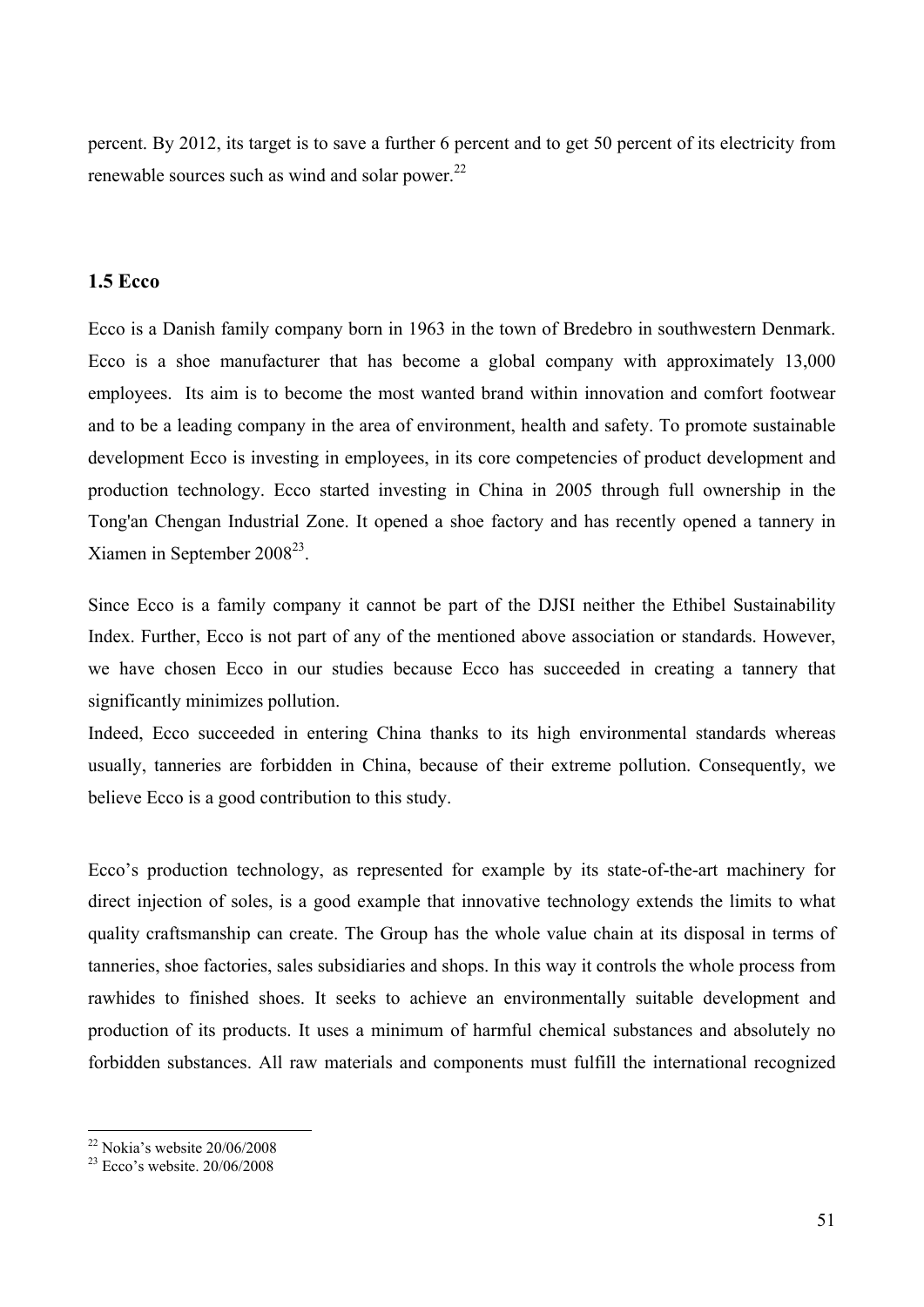SG list<sup>24</sup> for leather products published by German test institutes. The Ecco Group has chosen to extend the list so as to include harmful chemical substances, which it finds critical.

Ecco intends to make continued and dedicated efforts to ensuring optimum environmental performance and therefore new projects are constantly investigated to reduce their environmental impact. One of the current projects in its tanneries focuses on replacing diesel with bio fuel extracted from fleshy waste material. The fleshy tissue - which represents approximately 20% by weight of the raw hide – actually has a coveted energy potential in terms of bio fuel. This is utilized in the tannery's boilers when heating water. In this way diesel is replaced by bio fuel as energy source. This initiative is a good example of how to cooperate in a closed loop system in house at a tannery. A concrete way of conducting the Ecco Group Policy of Environment, Health and Safety in reality is to be focusing on the four R's: Reduce, Re-use, Repair and Re-cycle.

We conclude this chapter with two tables, summarizing the previously given information on the participating companies that will be of relevance in the analysis. The table four gives an overview of the entry of these firms to China in terms of year, location and type of investment. The table five summarizes the adhesion of the participating companies to the different standards, measures, indexes etc.

 $^{24}$  SG is an abbreviation of the German term Schadstoffgeprüft (tested for harmful substances). The SG list contains threshold values for harmful substances in leather products the use of which should continuously be minimized.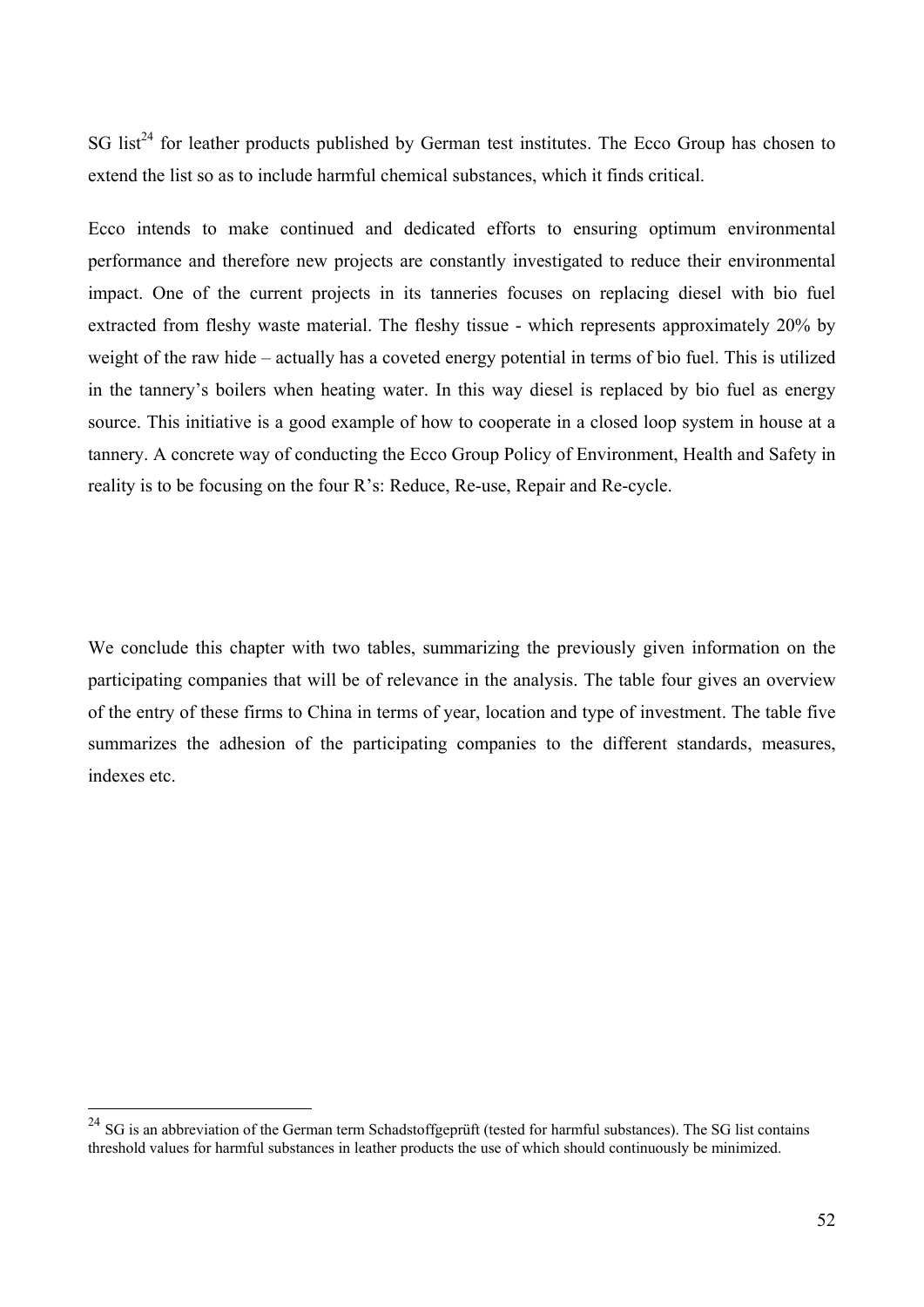| Company | Year<br>(entrance) | Location of Production site                            | Type of investment   |  |  |
|---------|--------------------|--------------------------------------------------------|----------------------|--|--|
| Novo-   | 2002               | TEDA (Tianjin Economic and Full ownership)             | $(10\%$              |  |  |
| nordisk |                    | development area)                                      | to the IFU at first) |  |  |
| Novo-   | 1994               | TEDA-Manufacturing                                     | JV(Hongda)-NZ $65\%$ |  |  |
| zymes   |                    | (enzymes)                                              |                      |  |  |
| Vestas  | 2006               | TEDA-blade plant                                       | Full ownership       |  |  |
| Nokia   | 1986               | 4 manufacturing pole                                   | JV - Nokia 60%       |  |  |
| Ecco    | 2005               | <b>TCIZ</b><br>(Tong'an<br>Chengan<br>Industrial Zone) | Full ownership       |  |  |

Table 4: Summarization table of companies' entry to china

Table 5: Summarization table of companies' environmental findings

| Company                | Nationality   DJSI | Ethibel | Global<br>Compact | WBCSD   WWF |        | <b>EMS</b> | <b>ISO</b><br>14001 | <b>LCA</b> | Total |
|------------------------|--------------------|---------|-------------------|-------------|--------|------------|---------------------|------------|-------|
| <b>Novo</b><br>Nordisk | Denmark            |         |                   |             | $\sim$ |            |                     |            | 6/8   |
| Novozymes              | Denmark            |         |                   |             |        |            |                     |            | 6/8   |
| Vestas                 | Denmark            |         |                   |             |        |            |                     |            | 5/8   |
| Nokia                  | Finland            |         |                   |             |        |            |                     |            | 8/8   |
| Ecco                   | Denmark            |         |                   |             |        |            |                     |            | 0/8   |

These MNCs are called "pro-active environmental companies" or "HEP companies" in this study since they voluntarily adhere to at least four of the eight above environmental standards. NN and NZ apply to six of them, Vestas to five, Nokia to all of them and Ecco to none due to the reasons mentioned above. The description of the participating MNC's will be of great relevance in the coming chapters and particularly in the analysis, to understand, discuss and generalize our findings.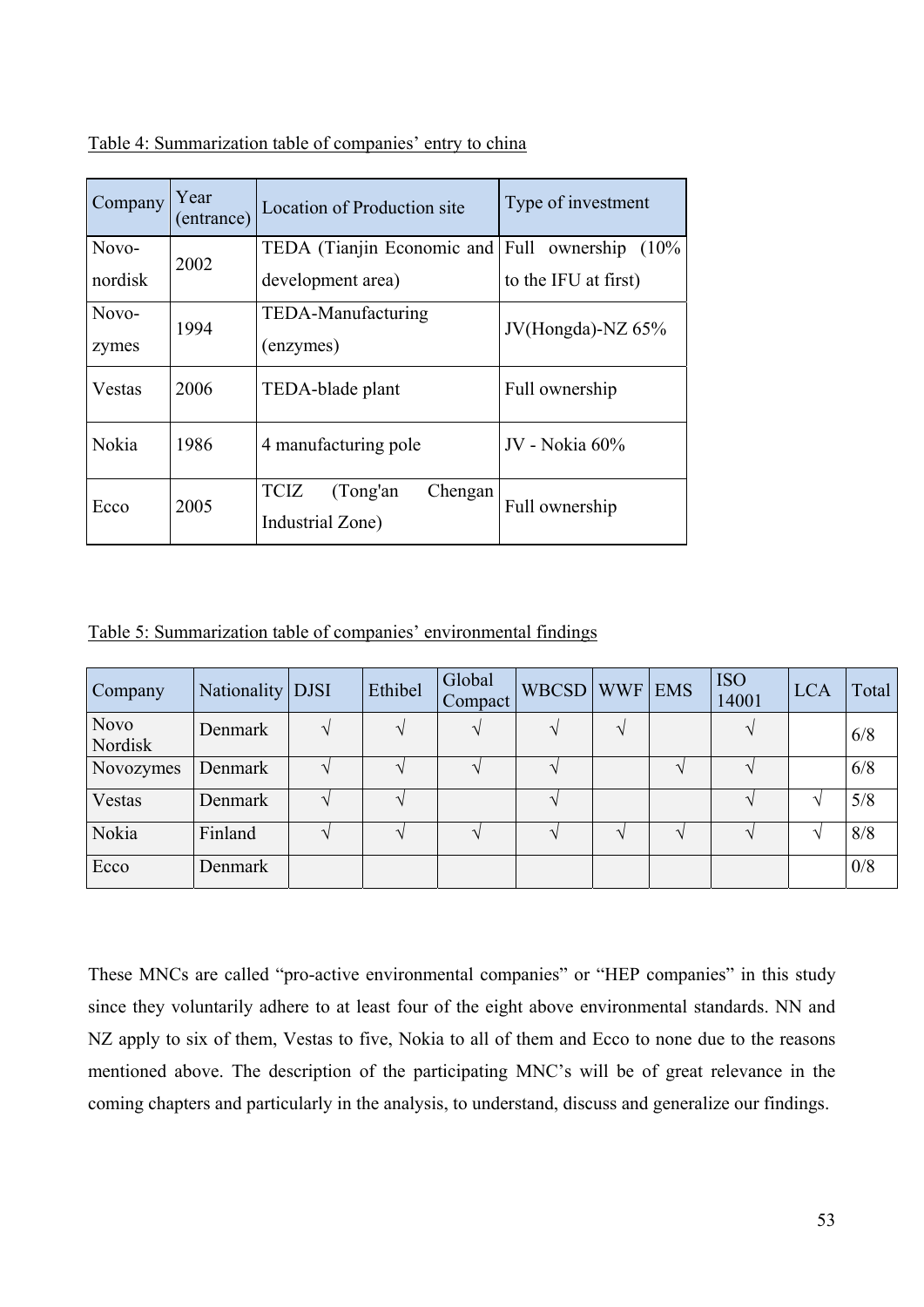# **Chapter 4: China**

In this chapter we will analyze the environmental state of the country of China. We will first take a look at this country in general terms and then more specifically study its state of pollution and enactment of environmental regulation. China being our case study, this chapter aims at understanding the current environmental conditions of China, what the government is doing to improve the situation and what the consequences are for the foreign companies entering and operating in China. This chapter helps to better understand why China would favor HEP companies in its country.

## **1. China's growth and strategic location (PEST)**

The People's Republic of China is a communist led country that has moved from a planned economy to a market economy in 1978. Since then China has been considered as an "emerging superpower" being the world's fourth largest economy and second largest in purchasing power parity. The PRC replaced the Republic of China as the sole representative of China in the United Nations as one of the five permanent members of the United Nations Security Council in 1971. It also became a member of the WTO in 2001.

China plays a major role in international trade. The country is the world's largest consumer of steel and concrete, using, respectively, a third and over a half of the world's supply of each. China is also the biggest consumer of copper in the world<sup>25</sup>. Counting all products, China is the third largest importer and the second largest exporter in the world<sup>26</sup>.

By the end of 2006, China had restructured three of its four largest banks and listed them publicly. As a consequence, China's largest bank, the Industrial and Commercial Bank of China (ICBC), raised 21.6 billion of US\$ in the world's largest initial public offering (IPO) in history in October 2006. As of 2008, ICBC is now the world's largest bank in market value.

 $25$  www. blomberg.com.Latin America. China to invest in \$550Mln Venture for Chile Copper

<sup>&</sup>lt;sup>26</sup> Chinadaily.com. WTO: China overtakes US as second biggest exporter. 12/04/2007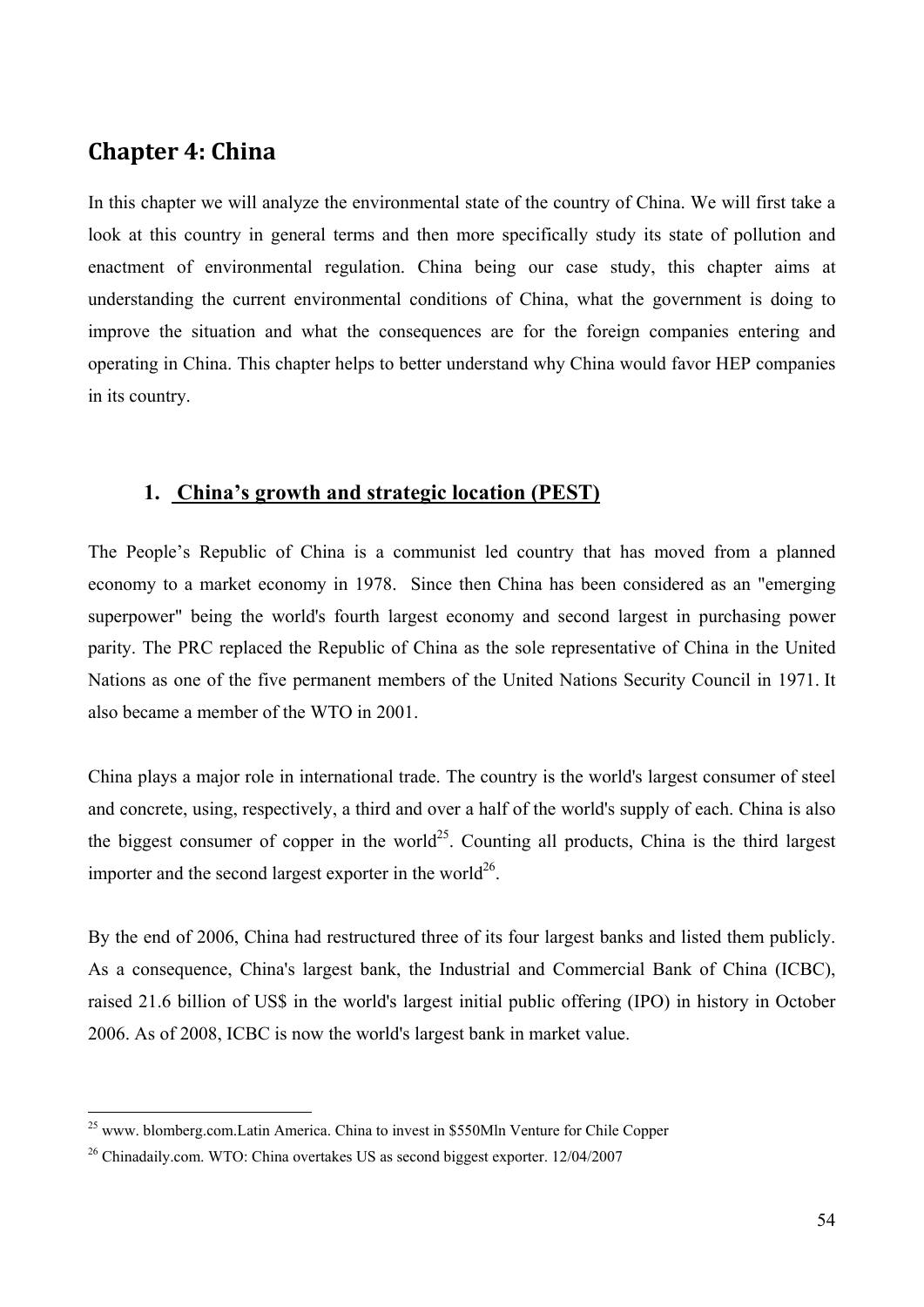Chinese economic development is among the fastest in the world and has been growing at an average annual GDP rate of 9.4% for the past twenty-five years. In 2007, its GDP growth was of 11,  $4\%^{27}$ . It is ranked as the second easiest location for doing Business after Singapore in East-Asia and Pacific.

China is the largest country in East Asia and the third or fourth largest country in the world. With a population of over 1.3 billion, it is the most populous country in the world representing a substantial market opportunities. Today, only ten percent of the Chinese population is below the poverty line. 90.9% of the population is relatively literate, compared to 20% in 1950. The life expectancy in China is the third highest in East Asia, after Japan and South Korea.

Sizeable reserves of ferrous and ferro-alloy minerals support a major iron and steel industry. China is a world leader in the production of some minerals, including phosphate, tungsten, molybdenum and titanium. China is also rich in coal and hydroelectric energy resources, and is the world's largest producer of coal, although much of it is of poor quality.

China has the world's second largest research and development budget, and is expected to invest over 136 billion US\$ this year after growing more than 20% in the past year. The Chinese government continues to place heavy emphasis on research and development by creating greater public awareness of innovation, and reforming financial and tax systems to promote growth in cutting-edge industries. In January 2006 President Hu Jintao called upon China to make the transition from a manufacturing-based economy to an innovation-based one, and this year's National People's Congress has approved large increases in research funding. China is actively developing its software, semiconductor and energy industries, including renewable energies such as hydro, wind and solar power. In an effort to reduce pollution from coal-burning power plants, China has been pioneering the deployment of pebble bed nuclear reactors, which run cooler and safer, and have potential applications for the hydrogen economy<sup>28</sup>. However, China is now faced with a number of other economic problems, including an aging population, an increasing rural-urban income gap, and rapid environmental degradation. We will in this chapter focus on China's environmental conditions.

<sup>27</sup> Economist Intelligence Unit, Country Data, 26/05/2008.

<sup>&</sup>lt;sup>28</sup> SCMP. China leading world in next generation of nuclear plants. 5/10/2004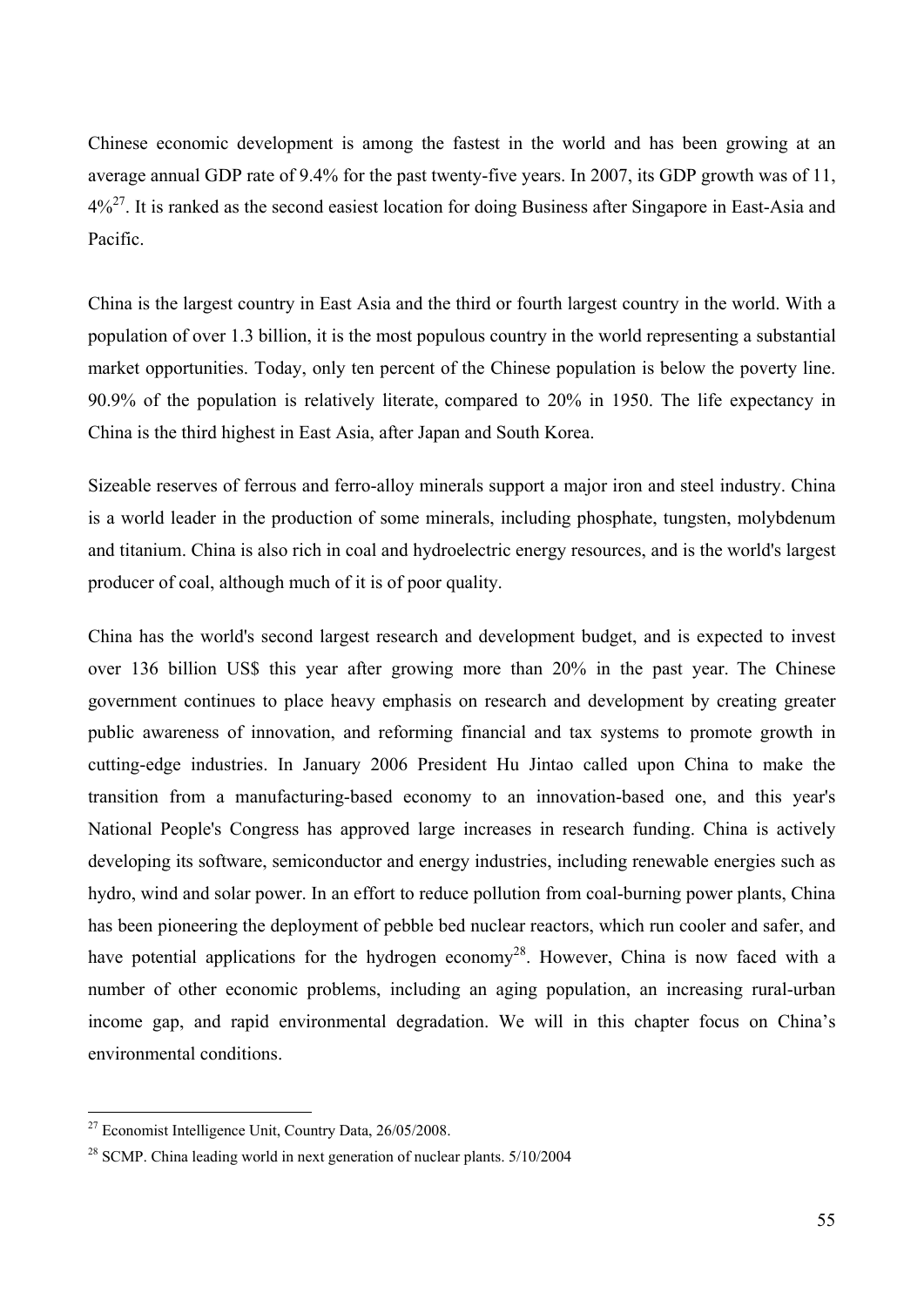## **2. China's pollution and regulation**

#### **2.1 Pollution**

 $\overline{a}$ 

China has seen rapid economic development as well as severe environmental degradation over the past two decades. Its unprecedented growth rate has been reached at the expense of its environmental preservation.

Since economic reforms began in the late 1970's, China's push to become a major industrial power has put a tremendous strain on its environment. Pollution-related problems, from acid rain to contaminated rivers, are now commonplace in China. Arid and semi-arid areas and mountainous land account for 52% and 65% percent, respectively, of China's land area (the Qinghai-Tibetan Plateau, the Loess Plateau and the Karst areas). As a result, the area suffering water and soil erosion totals 37% of national land. Desertification affects some 1 million square kilometers (SEPA, 2004). The quality and ecological functionality of forests are decreasing. The area available for harvest is also being reduced.

It is estimated that China's wastewater discharge is of 40 billion tons annually, which is far beyond the water's carrying capacity. In 2003, 90% of rivers flowing through or by cities were seriously polluted. The survey of 200 lakes in eastern and southern China indicates that 80% of the lakes are at different stages of eutrophication.

Among 340 cities under monitoring in 2003, the air quality was classified as good (42%), slightly polluted (31%), and seriously polluted (27%) (SEPA, 2004). Around 30% of national land suffers acid rain, which will further worsened by increased sulphur dioxide emissions. China's urbanization level is growing at the annual rate of more than 1% and will be close to 60% percent by 2020. The total amount of pollutant discharge in urban areas will increase accordingly-domestic wastewater and solid waste generation will be 1.3 and 2 times larger, respectively, than they were in 2000. With the rapid increase in the number of motor vehicles, exhaust emissions in cities will double in 2010 from the levels of  $2000^{29}$ .

 $^{29}$  Wang Yi. 2006. 'China's environmental and developmental issues in transition', Social Research, vol 73: No 1: Spring 2006, 277-291.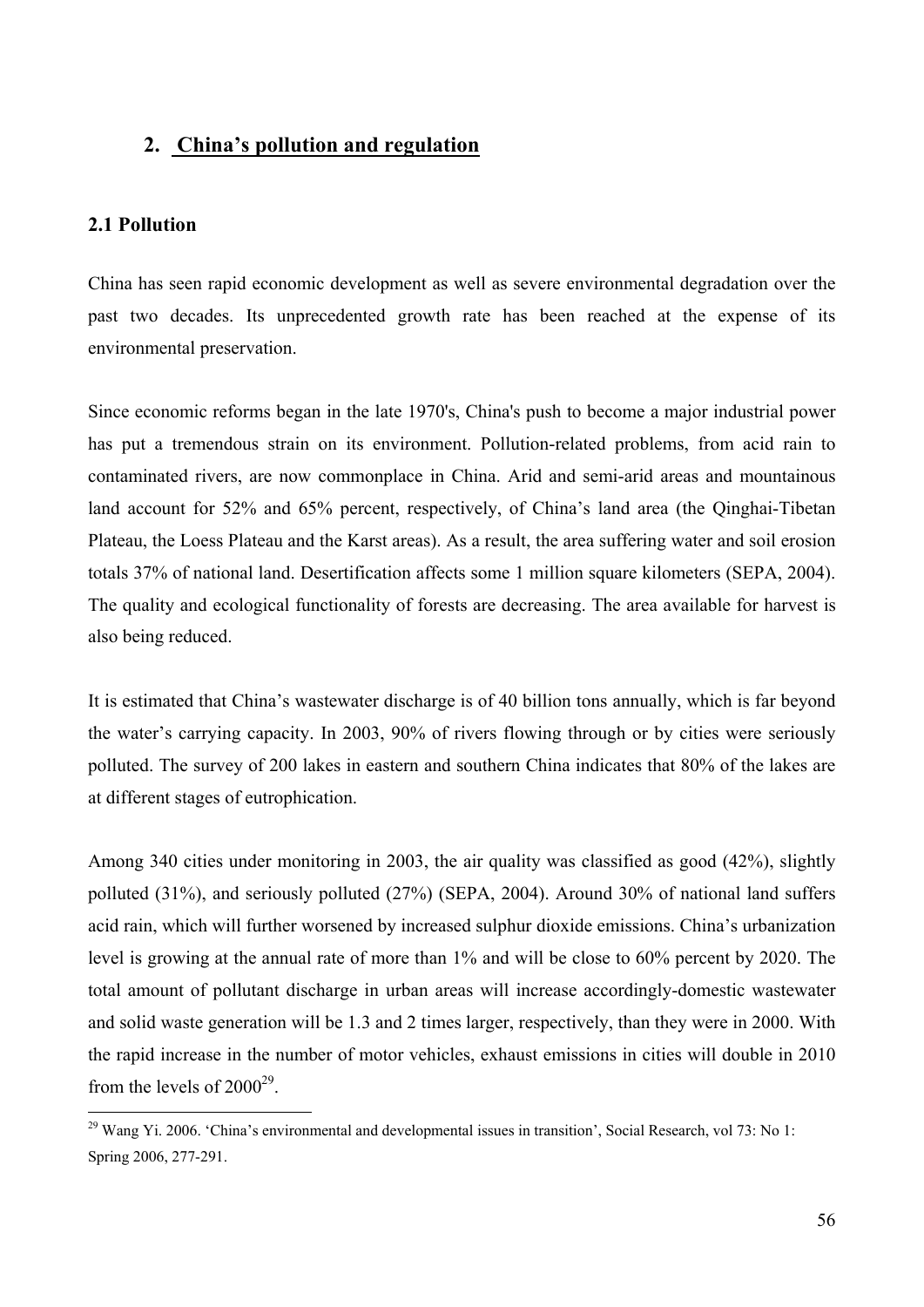On a severely polluted day in many Chinese cities, it is difficult to see beyond a few hundred meters. In northern China, drought has left more than two million people without enough drinking water, partly because much of the area's remaining water supply is contaminated by pollutants. Air and water pollution in China have reached alarming levels in recent years. Despite having some of the world's largest water reserves, two-thirds of Chinese cities have less water than they need because of overuse and pollution.

China became an oil importing country in 1994, and currently ranks second in the world in terms of oil consumption. It is consuming a 12 percent of the global oil demand, trailing the U.S, which accounts for 24 percent. But when China's per capita oil consumption reaches the U.S. level, the country will require a volume of oil equivalent to the current global consumption (The financial News, 6/05/2008).

At last, in 2006, China's CO2 emissions surpassed those of the United States by 8%.This includes CO2 emissions from industrial processes (cement production). China therefore toped the list of CO2 emitting countries for the first time; whereas in 2005, CO2 emissions of China were still 2% below those of the USA<sup>30</sup>. According to an article of the Science Daily of March 2008, the growth of Carbon dioxide emissions in China is alarming and might caster doubt on the previous estimate used by the Intergovernmental Panel on Climate Change to forecast climate change.

If efforts to curb global warming do not succeed, scientists project appalling effects on China. It could face a 37 percent decrease in wheat, rice and corn yields in the second half of the century due to higher temperatures. The Yangtze and Yellow rivers could first overflow as a result of the glaciers that feed them melting, and then those rivers could dry up with serious drinking water implications. Shanghai could be submerged by 2050 as a result of sea level rise unless action is taken. Consequently it is of a huge economic interest for China to improve energy efficiency, reduce its dependence on fossil fuels and come to grips with air quality (AFP, 24/05/2008). If China doesn't conserve energy and resources, business and the economy will not be sustainable.

<sup>&</sup>lt;sup>30</sup> Netherlands environmental agency assessment agency. China now no. 1 in CO2 emissions; USA in second position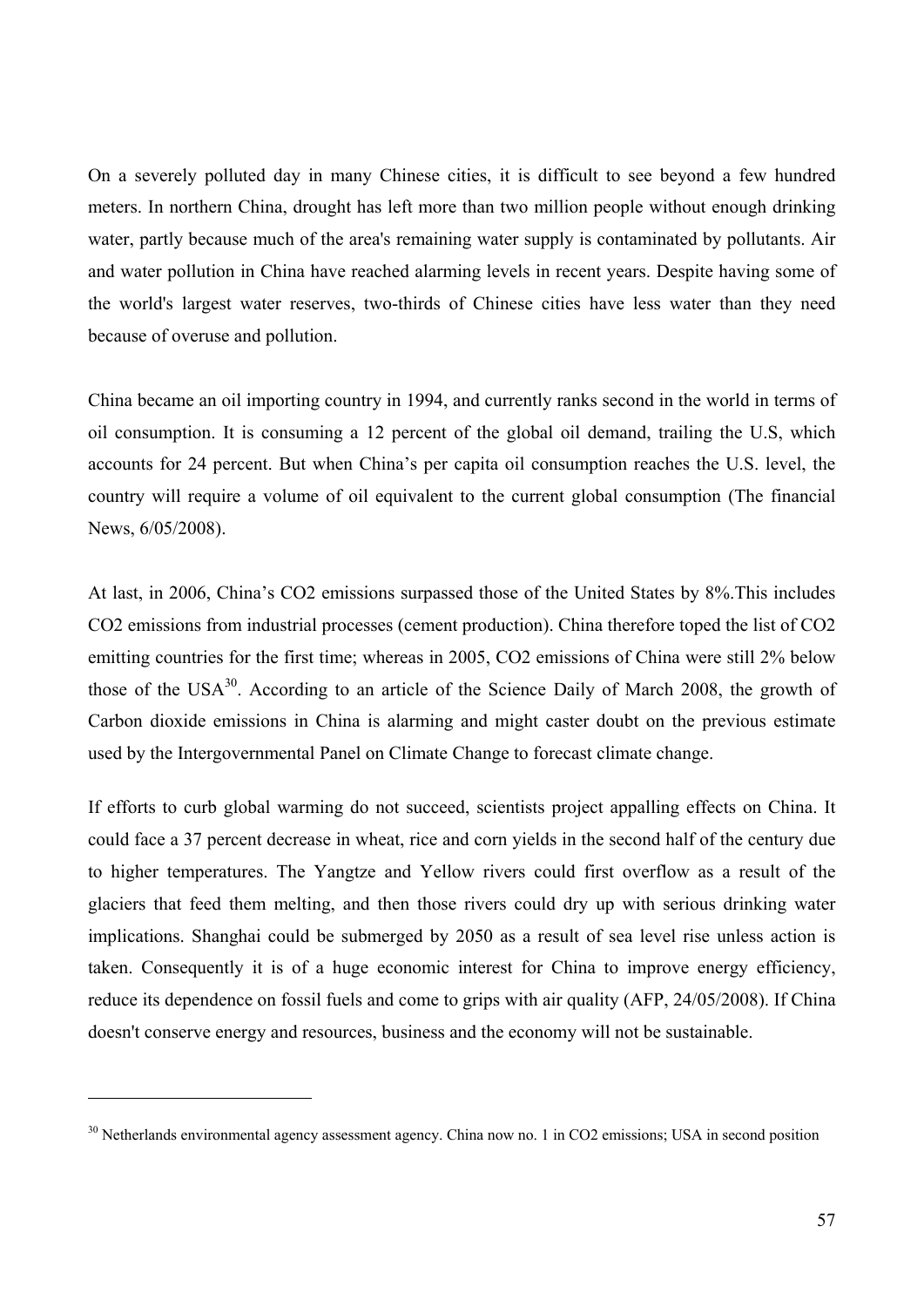## **2.2 Regulations and Objectives**

#### **2.2.1 Internationally**

In the past, developing countries dragged their feet on this issue, arguing that climate change is a legacy of the West's industrialization, and that they must focus on economic development above all else. But at the Bali climate talks, in December 2007, that really substantially turned around largely because the effects of climate change are already being felt in the developing world in the form of droughts, storms and melting glaciers (Newsweek International, 5/05/2008).

As stressed by Yvo de Boer, the UN's top official on climate, there has been major changes in Chinese environmental policies in recent years driven by the impacts of climate change.

China as a developing nation has taken on commitments to curb global warming; it has targeted to reduce energy consumption per unit GDP by 20 percent from 2006 to 2010. China will also seek to raise its percentage of renewable energy sources by 2020 (AFP, 24/04/2008).

In the near-term China plans to develop 120 000 MWh's of renewable energy by the year 2020; this would account for 12% of China's total installed energy producing capacity. China's growth target for renewable energy production will require an investment of approximately 800 billion yuan (US\$ 100 billion) by 2020. China has set a renewable energy target of 10% of electric power capacity by 2010 (expected 60 GWh); 5% of primary energy by 2010 and 10% of primary energy by 2020.In the long term China has set an objective of having 30% or more of its total energy requirements satisfied by renewable sources by 2050 (M2 'PressWire', 12/03/2008)

Finally, China is willing to go further on cutting greenhouse gas emissions (The Statesman, 7/05/2008).

#### **2.2.2 Nationally**

Faced with serious environmental problems, China's top officials now realize that economic development cannot be achieved at the expense of resource conservation and pollution control. As a consequence, environmental protection has become a greater priority in national policy making.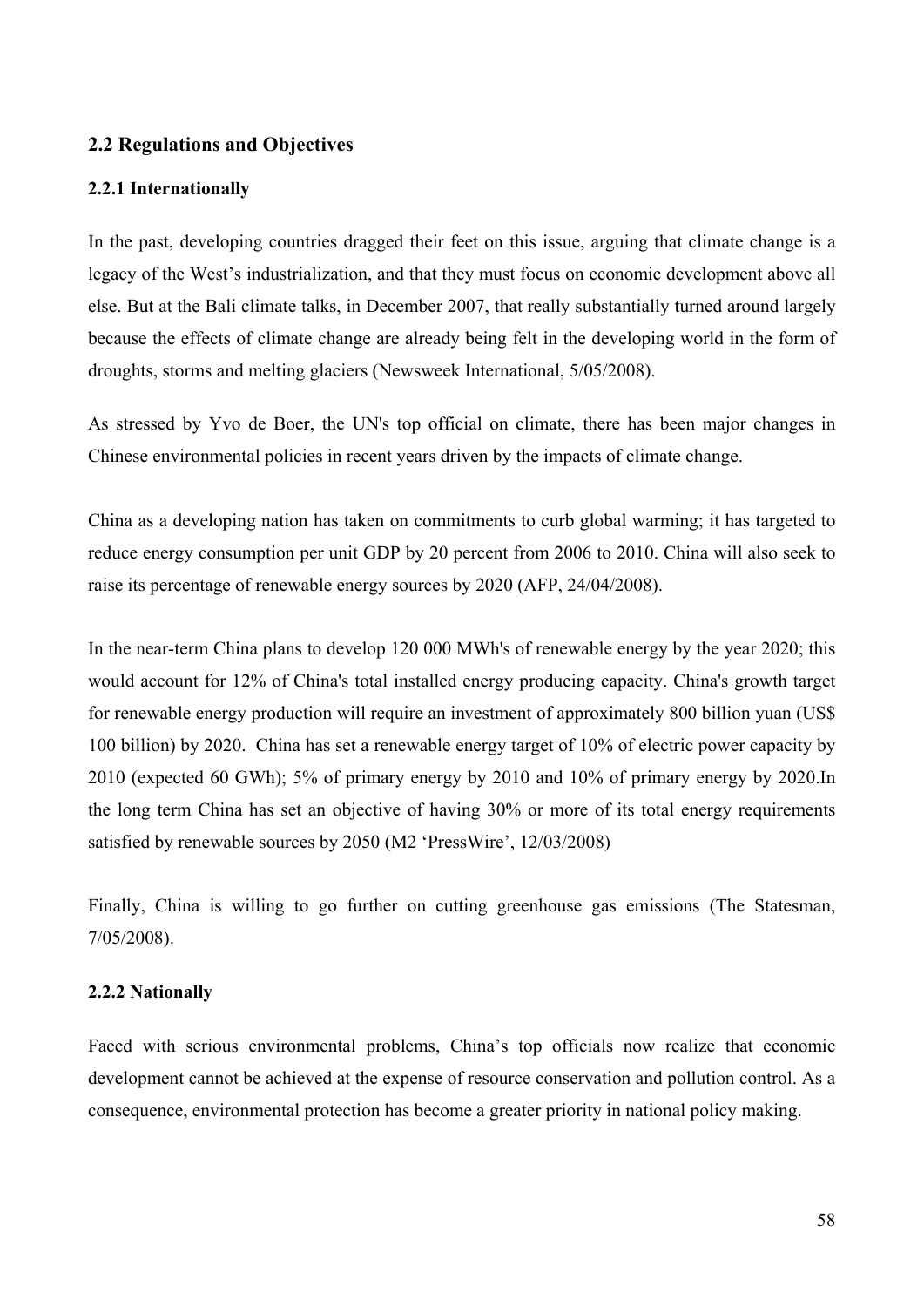In 1975, the State Council began issuing environmental protection laws. Half of these statues dealt with protecting nature and combating pollution. By the 1980s, substantive steps had been taken to coordinate the environmental policies of national, provincial, and local agencies. At the same time, the states government began to acknowledge the importance of *chixu fazhan* ("sustainable development") in international environmentalism-that is, "development that meets the needs of the present without compromising the ability of future generations to meet their own needs".

Since the early 1990's, funding for environmental protection in China has increased significantly. China has augmented its expenditures for treatment of waste water as well as gas and solid waste from 4.5 billion yuan in 1990 to 9.9 billion in 1995. During the 9th Five Year Plan the state appropriated 360 billion yuan (US\$ 45 billion) primarily for pollution control and prevention<sup>31</sup>. Under the  $10^{th}$  five year plan (2001-2005) investment on environmental protection reached 700 billion yuan (US\$ 88 billion). Finally, during the period of the 11th Five Year Plan (2006-2010), China's total investment in environment protection will reach 1.4 trillion yuan, accounting for 1.5% of GDP in the period. Among the total, investment in urban environment infrastructure will be about 660 billion yuan, investment in treatment of industrial pollution of 210 billion yuan, investment in new environment protection projects of 350 billion yuan and investment in ecological environment protection of 115 billion yuan.

Hu Jintao, president of the People's Republic of China, recently gave signs that he understood how degraded China's environment had become, and that further damage could hobble the economy and trigger social unrest. Consequently, in March 2008, he elevated the State Environmental Protection Administration to the status of a full ministry (Channel NewsAsia, 4/03/2008) and unveiled ambitious policies. Plans to promote energy efficiency based on sustainability and recycling, and plans to put in place advanced environment inspections programs to enact a climate-change policy (Newsweek, 5/05/2008).

China will introduce several major measures for energy conservation and emission reduction in 2008: Firstly, China will step up the target assessment of energy conservation and emission reduction. Secondly, China will further carry out industrial restructuring. The country will check the growth of industries with high energy consumption through tightening credit control, introducing

<sup>&</sup>lt;sup>31</sup> Xiaofan, Li .2006. 'Environmental concerns in China : problems, policies, and global implications', Social Science Review, Pi Gamma Mu Inc, 43-57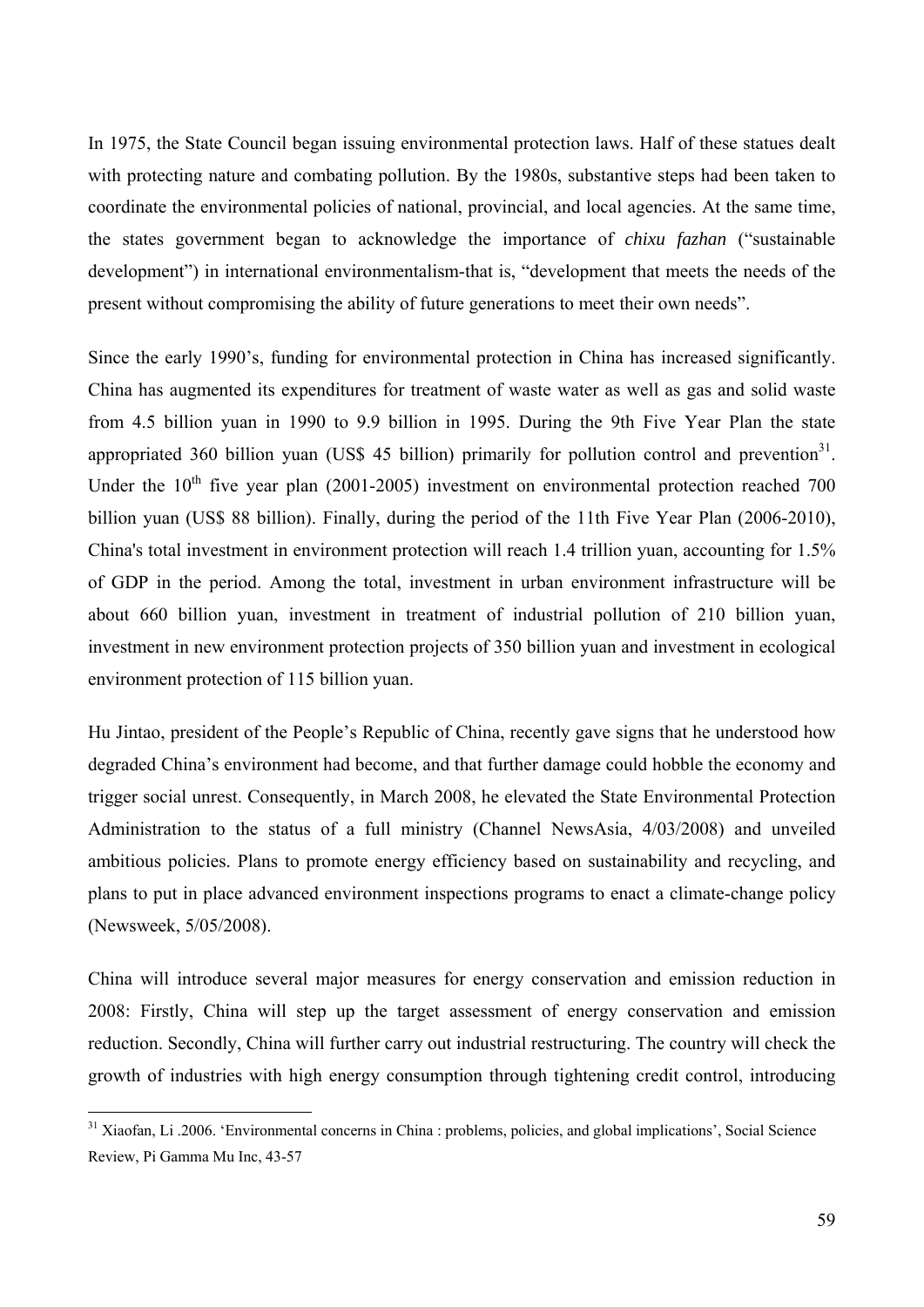land gate, conducting assessments on energy conservation and environmental protection, and raising the threshold. Third, China will increase the intensity of eliminating outdated production capacities. Fourth, China will give prominence to promoting energy conservation and emission reduction in key enterprises and major projects. Last year, the state made a national bond investment of 5.43 billion yuan and put in special funds of 23.5 billion yuan as a support to energy conservation and emission reduction, and inputs of this kind will continue to increase this year. Fifth, China will promote the development of a circular economy. The Circular Economy approach to resource-use efficiency integrates cleaner production and industrial ecology in a broader system encompassing industrial firms, networks or chains of firms, eco-industrial parks, and regional infrastructure to support resource optimization<sup>32</sup>. Sixth, China will improve and perfect its various economic policies that help boost energy conservation and emission reduction. Seventh, China will intensify inspection over law enforcement.<sup>33</sup>

China will focus on the construction of an advanced environment inspection and pre-warning system and a complete environment law enforcement supervision system, and it will cover basically all the fields of environment inspection; environment supervision, nuclear and radiation, environment research, environment information and statistics and environment education. In addition, it sets 13 key tasks which include consummating environment inspection institution's standardization level, constructing key pollutants' automatic monitoring system, improving the management capacity of nature reserves and speeding up environment information and statistics construction. The plan should dramatically improve China's environment supervision capacity and empower the country's realization of the goal of its emission control (China CSR, 16/04/2008).

<sup>&</sup>lt;sup>32</sup> Indigo development. China's circular initiative. July 2005. At the individual firm level, managers must seek much higher efficiency through the three Rs of CP, reduce consumption of resources and emission of pollutants and waste, reuse resources, and recycle by-products. The second level is to reuse and recycle resources within industrial parks and clustered or chained industries, so that resources will circulate fully in the local production system. The third level is to integrate different production and consumption systems in a region so the resources circulate among industries and urban systems. This level requires development of municipal or regional by-product collection, storage, processing, and distribution systems

<sup>&</sup>lt;sup>33</sup> Xie Zhenhua vice minister of the National Development and Reform Commission [NDRC]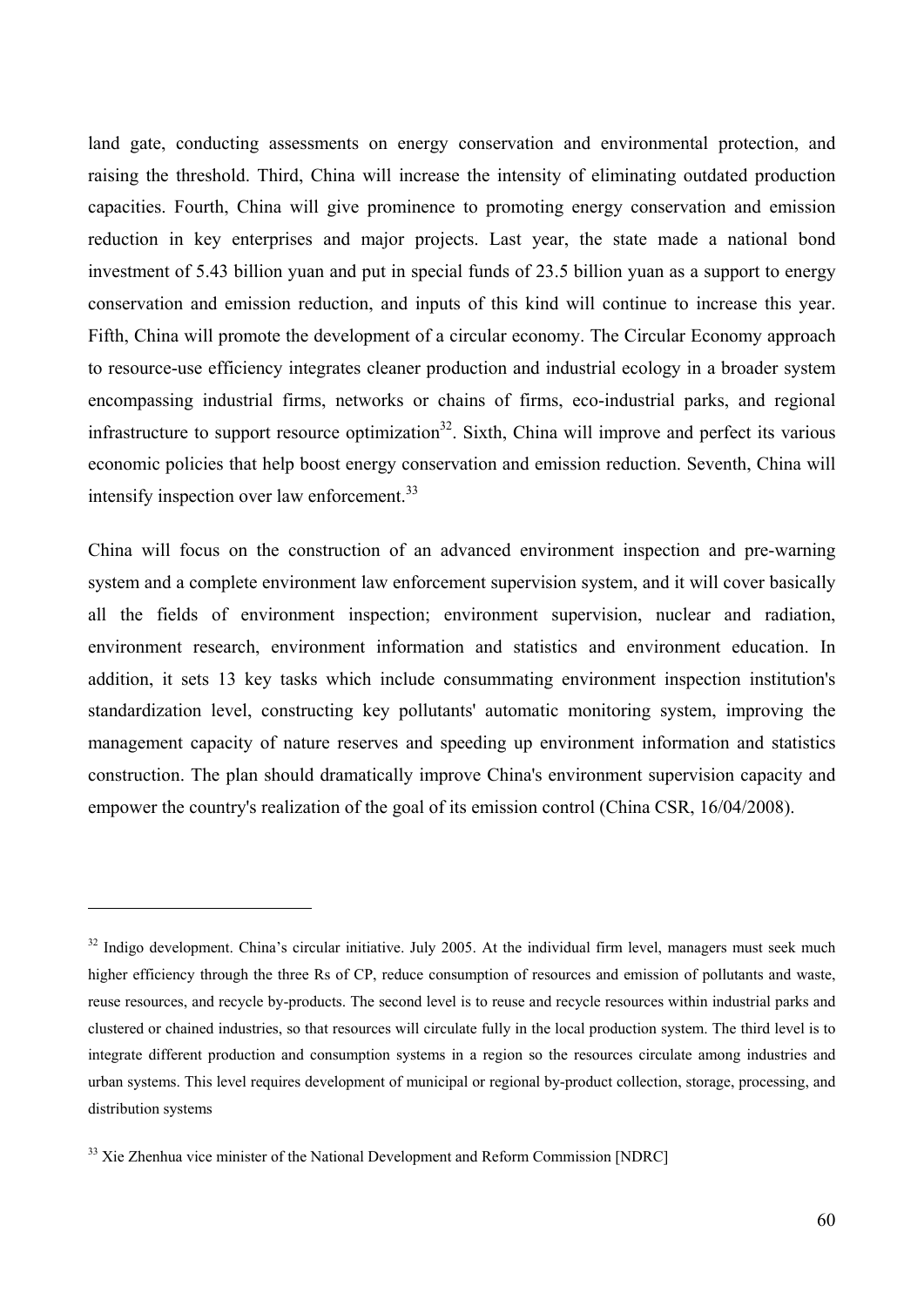At present, the General Administration of Environmental Protection (GAEP) is launching a special strategic research program on China's environment, under which a total of about 29 special subjects are being studied. The results of these studies should be incorporated into China's environmental protection work during the 12th Five-Year Programme, as well as its environmental protection work of a longer range (BBC Monitoring Asia Pacific, 13/03/2008).

These changes are timely, given the damage inflicted on China's environment and waterways over the last three decades of rapid economic development. China has finally set ambitious energy efficiency goals and has enacted legislation (including recent amendments to the Energy Conservation Law) to achieve these goals. China wants to increase energy efficiency per unit of gross domestic product by 20 percent from 2005 to 2010. The results to date have not been particularly encouraging (the yearly reduction targets were not met in 2005 or 2006), but the central government has confirmed that it will not rescind the goal (China Business Review, 1/01/2008).

## **2.3 The major impediments to the implementation of the regulations**

The Chinese government has done a lot in the last decades to reduce environmental pollution by enacting laws and setting environmental goals to achieve. However, there implementation have always encountered barriers.

One of the major problems in the implementation of regulations in China is the conflicts between economic development and environmental issues. Too often, the economic growth is favored at the expense of the environment, especially, in local communities. The central government has exerted pressures on the economic growth for so long that state government and local administration all too often promote their economic interests over the implementation of environmental regulations. Thus, the enforcement of environmental regulations is hampered whenever efforts to promote environmental protection threaten economic growth.

China's environmental programs also suffer from insufficient authority and lack of coordination among institutions. The National Environmental Protection Agency has supreme authority over all lower-level agencies, yet it has failed to ensure that they all conform to national standards because this agency relies on local governments for funding and staff. Moreover, since many industries that cause pollution are owned and managed by local governments, it is difficult to expect them to regulate themselves.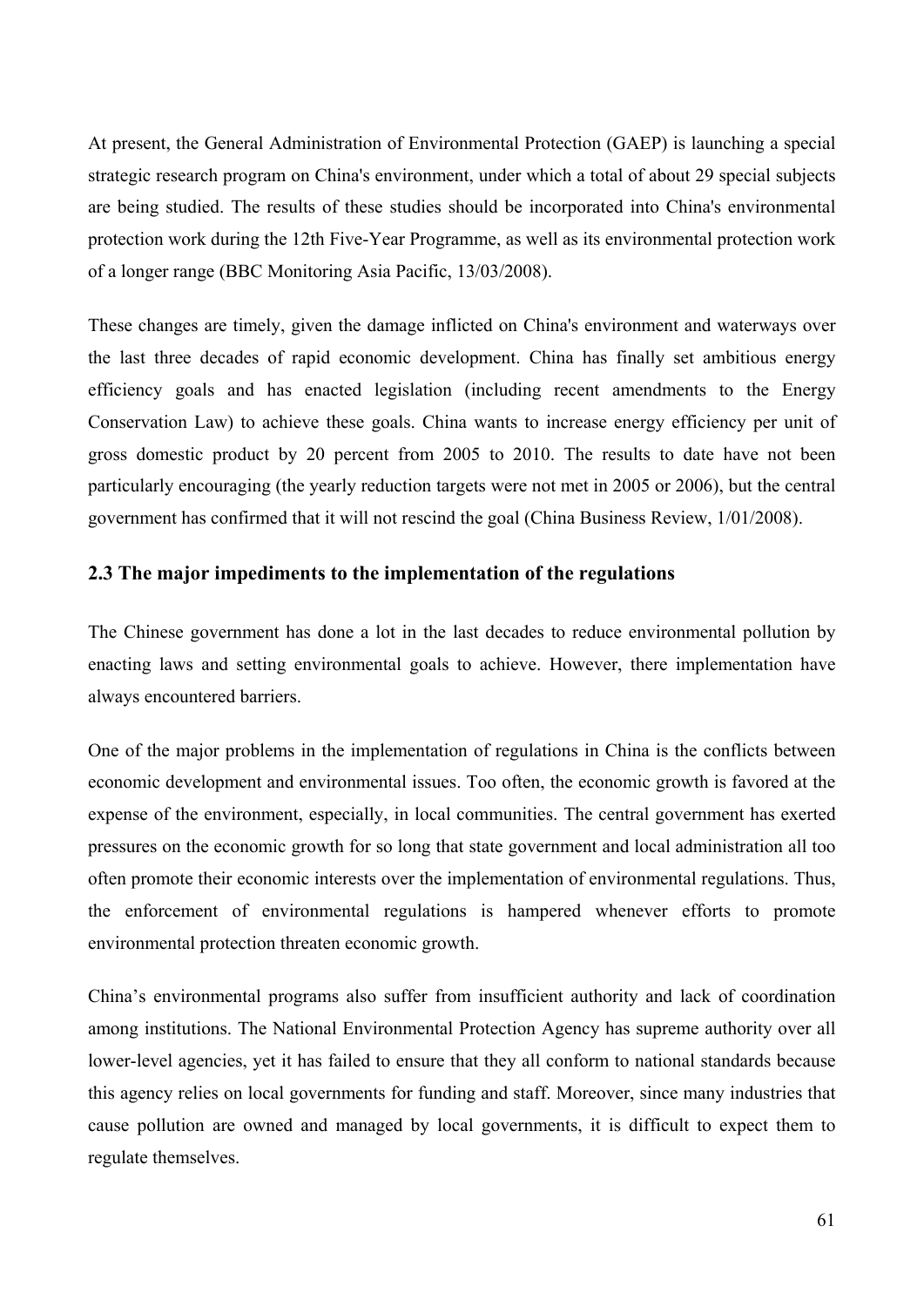Furthermore, if one factor had to be identified as the major cause of China's environmental crisis, it would be the lax enforcement of the existing environmental laws-the practical manifestation of the "clean up later" policy and the decentralization which has made the control of the enforcement of environmental regulations impossible for the Central Government.

Finally, the government failure to promote environmental concerns, insufficient financial and human resources, lack of technical training among staff, and low pollution discharge fines represent various institutional constraints that undermine the successful implementation of environmental protection regulations in China.<sup>34</sup>

However, the central government recently started to take on some measures to solve those issues and ordinary citizens and the press have also entered the stage as major actors, and their effect on environmental operations in China can be significant (China Business Review, 1/01/2008).

### **3. What is done in China to improve the pollution conditions?**

### **3.1 The change happening**

 $\overline{a}$ 

The Chinese government has recently realized the need to act efficiently in the environmental field since it could otherwise seriously harm its economy. The health effects of increasingly polluted communities are becoming a political challenge for the central government. Social unrests are emerging. People living near polluting factories are protesting against the contamination of land and water supplies. Environmental activists say that if authorities in Beijing want to maintain social stability, and continue economic growth, they have to tighten regulations and employ cleaner technology (US fed News, 29/02/2008).

Over the past two years, central authorities have repudiated the clean up later model and demanded that government agencies at all levels get tough on polluters. Actions to back up this rhetoric have been tentative to date: Certain environmental metrics have been added to the criteria used to

<sup>&</sup>lt;sup>34</sup> Xiaofan, Li .2006. 'Environmental concerns in China : problems, policies, and global implications', Social Science Review, Pi Gamma Mu Inc, 43-57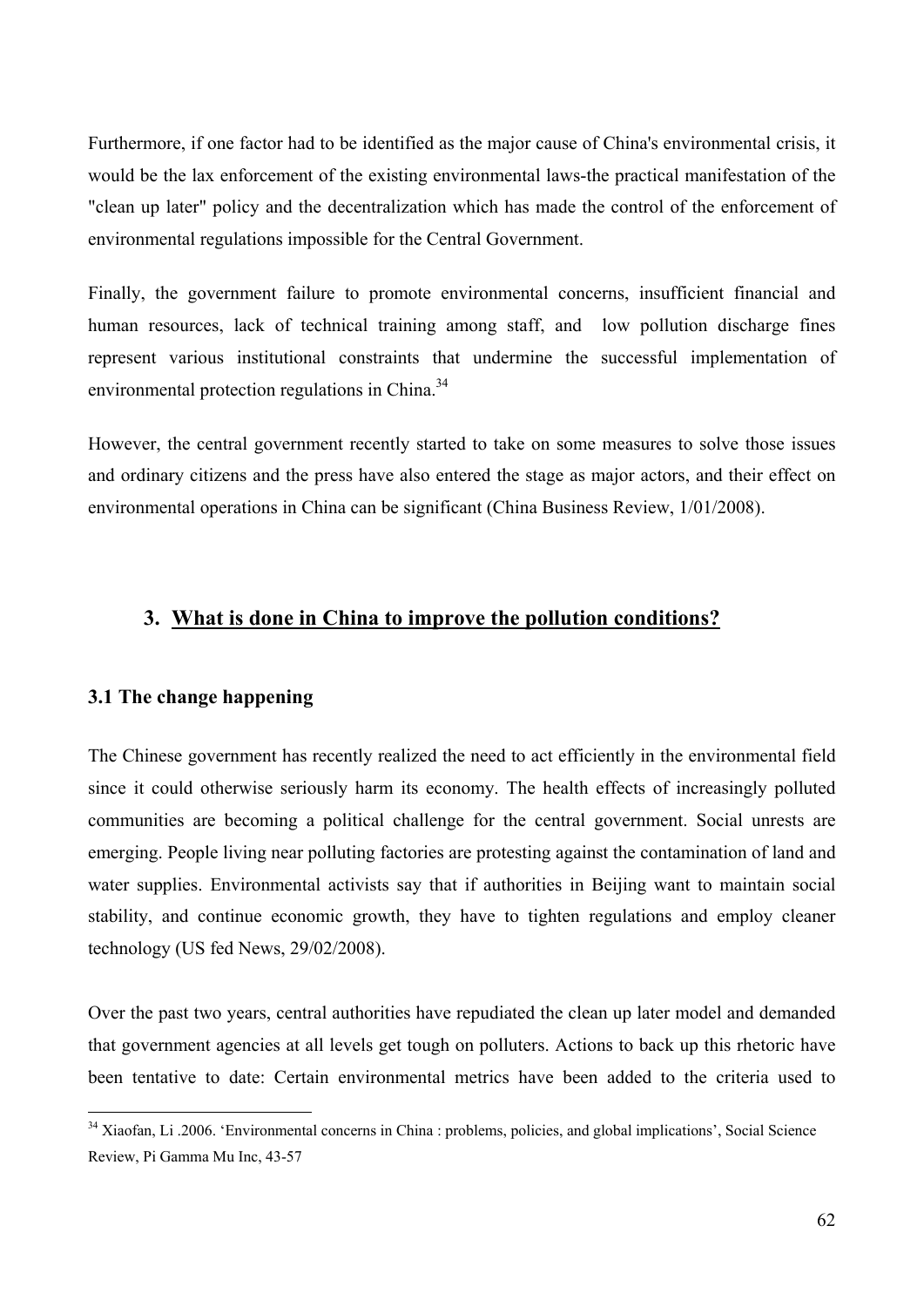evaluate local political cadres, SEPA has set up regional offices to increase national oversight of local environmental officials, and bank loans in certain sectors have been tied to proof of environmental compliance.

Plants that flout environmental regulations run a high risk of conflict with their neighbors. Plants that operate within permit limits may also find that their neighbors do not like the smells coming from the plant. Unless these issues are resolved they can lead to law suits where compliance with the applicable law is not necessarily a defense. Companies should cooperate with neighborhood groups to address any concerns they may have before conflicts escalate into formal complaints to regulators or lawsuits.

For example, in China, individuals injured by solid waste can seek recovery of their damages in a lawsuit where the burden of proof is placed on the defendant-the generator of the solid waste. In other words, to avoid liability in China the defendant must prove that there was no connection between its solid waste and the plaintiff's injuries. (This contrasts sharply with US environmental tort jurisprudence, where the burden of proof lies with the plaintiff.) Moreover, several of China's environmental statutes provide a cause of action similar to a private nuisance action in the United States. These actions are of particular concern to facilities that were initially constructed in relatively unpopulated areas but are now in the path of encroaching residential developments.

Furthermore, the Government has recently encouraged, through new SEPA regulations, greater public participation in the environmental impact assessment process, which is required before constructing projects in China. Consequently, when building a new facility or expanding an existing one, companies should engage and seek to address the concerns of neighbors, who are becoming newly emboldened and empowered stakeholders (China Business Review, 1/01/2008). Finally, one of the major upcoming projects is to elevate pollution from fines to individual lawsuit.

In fact, central government officials are eager to push local officials to comply with the energy efficiency goal. Beijing believes that energy efficiency can be achieved without sacrificing economic growth and can help moderate China's growing reliance on imported oil. Consequently, meeting energy efficiency improvement targets has become an important component in the factors used to evaluate local political leaders, and energy efficiency mandates are finding their way into many regulations and policies (China Business Review, 1/01/2008).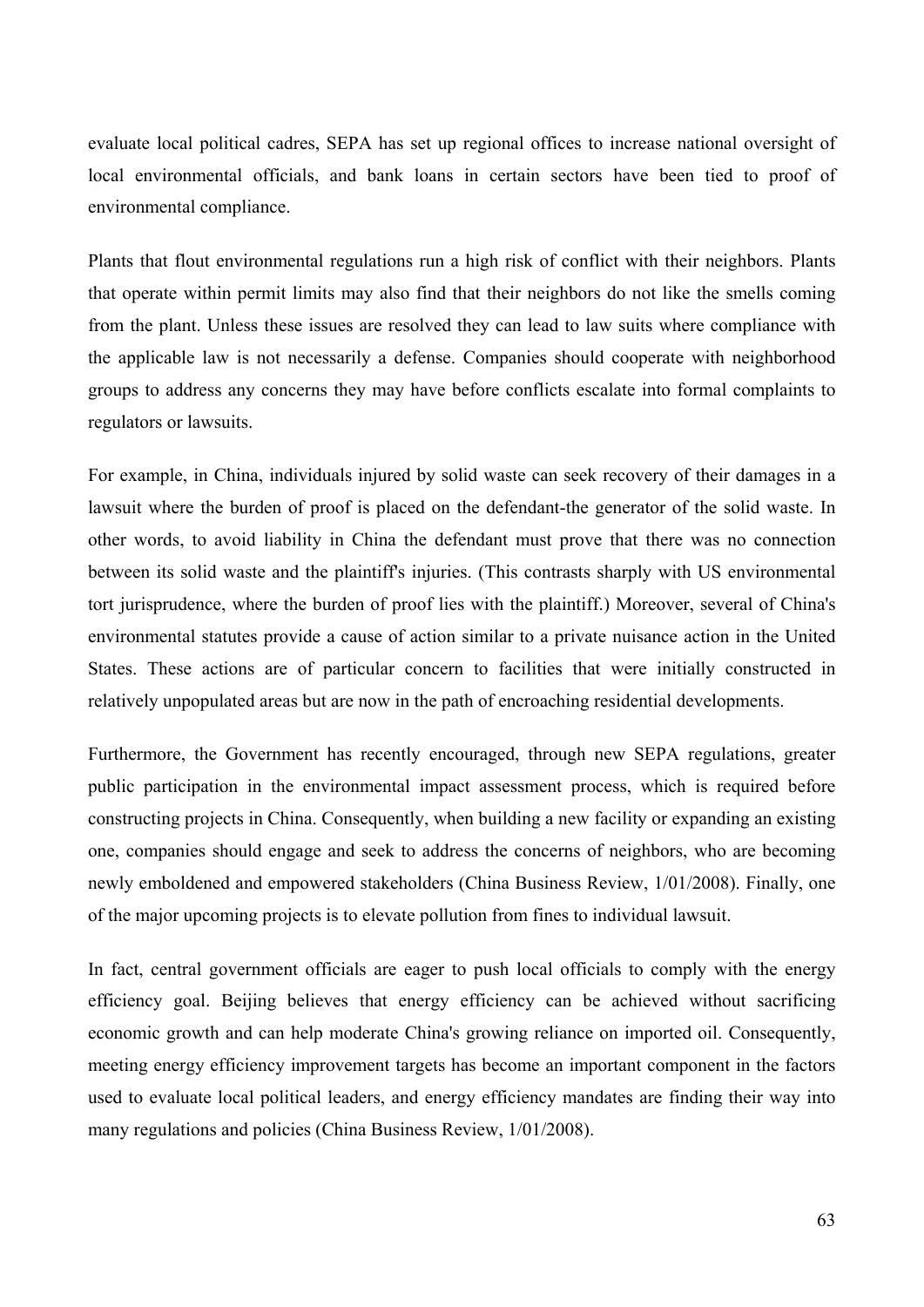However, although the central government's steps are encouraging, they are likely to produce only slow, incremental, and geographically uneven increases in local enforcement levels; China's more economically developed coastal regions will generally be stronger enforcers than less-developed western regions.

#### **3.2 In practice**

The Chief Financial Officer of Novo involved in the entry of NN and NZ into China in the beginning of the 1990s acknowledges that what counted when NN first entered China was the money it was entering the country with. However, he stresses that NN was clearly asked how its production would impact the environment. "They asked about this matter even in 1993 because they knew it would become a bigger issue in the future but the big entrance ticket was money. I guess it is changing".

According to Nokia's senior manager of environmental affairs, environmental awareness is fiercely growing in China. "20 years ago the Chinese central government was just starting to take care of environmental issues. Now, environmental companies are in focus". The central government realized the importance of environmental issues and is trying to implement the laws everywhere in China. It will in a stricter way control all levels to outweigh the weak law enforcement and monitoring in local regions. Besides, since stricter environmental laws started being enacted not only by the central government but also by the local government, some Economic and technological development zones  $(ETDZ)$  are areas of no-pollution<sup>35</sup>. Indeed, a portion of economic and technological development zones (ETDZ) has passed ISO 14000 environment management authentication standard, becoming regional environment protection demonstration zones (China Daily,  $5/10/2006$ <sup>36</sup>. Since 2003, domestic and foreign companies have to complete an environmental impact assessment (EIA) prior to project construction to assess the possible positive or negative impact that a proposed project may have on the natural environment. Lately there have been some cases where companies couldn't build factories. NGO's and citizens have also become more involved. The citizens now can report to the government if a close-by industry is polluting.

<sup>&</sup>lt;sup>35</sup> Nokia's senior manager of environmental affairs

<sup>36</sup> China Daily.Advantages and Characteristics of State Economic and Technological Development Zones. 5/10/2006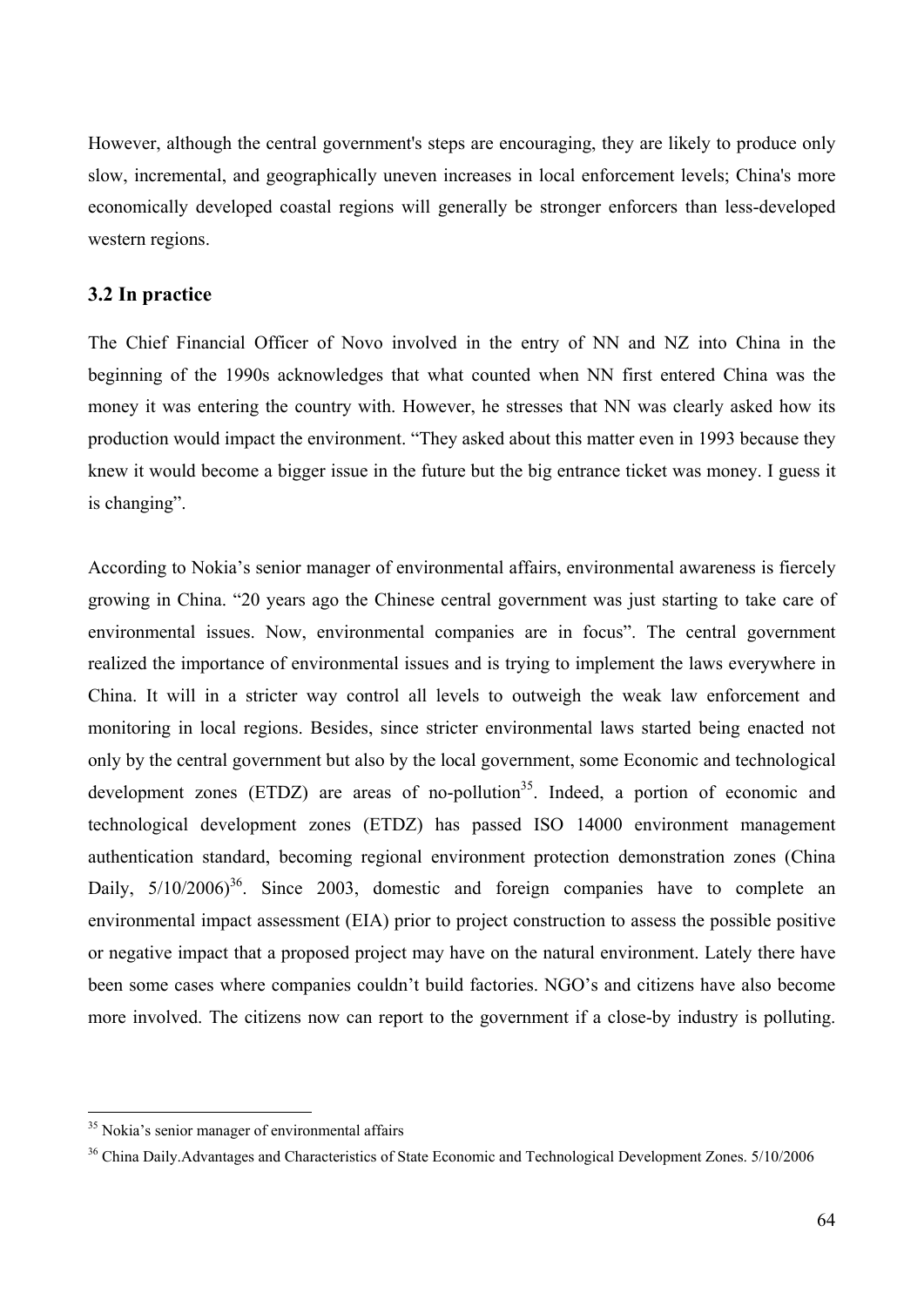The government can then ask the company to prove that they are operating in respect to the laws. Finally, Chinese consumers just started to buy green products.<sup>37</sup>

| Company           |      | Year of Change in stakeholder behavior towards<br>entrance environmental issues?                                                     |
|-------------------|------|--------------------------------------------------------------------------------------------------------------------------------------|
| Novo Nordisk 2002 |      |                                                                                                                                      |
| Novozymes         | 1994 |                                                                                                                                      |
| Vestas            | 2006 | High focus of the government on<br>environmental issues                                                                              |
| Nokia             | 1986 | Development of ETDZ; EIA law<br>(2003); Greener behavior of consumers;<br>Higher emphasis of environmental<br>issues by stakeholders |
| Ecco              | 2005 | Chinese consumers are in higher degree<br>choosing green products                                                                    |

Table 6: Companies' perception of change of stakeholder behavior towards environmental issues in China

Lastly, according to Vestas which entered China recently, "There is strong environmental legislation from the Chinese central government but the implementation is fairly low". However, being an international company in China, Vestas has to live up to high standards because there is a lot of focus on foreign companies. Vestas senior strategy manager states that every time there is an issue related to the environment; the central government usually blames foreign companies. Notwithstanding, in some areas if you have a network, you can produce anyways. Some suppliers don't have the authorization but are allowed to produce anyways because they have a lot of influence on the community. It depends of the region you are in. The legislation is getting strictly implemented in the area of Beijing because of the Olympic Games.<sup>38</sup>

In general, a lot of focus is put on the environment e.g. some banks are not allowed to give some credits to polluting companies. Firms have to control their spillage to get a loan from the bank. The

<sup>&</sup>lt;sup>37</sup> Nokia's senior manger of environmental affairs

<sup>&</sup>lt;sup>38</sup> Vestas' senior strategy manager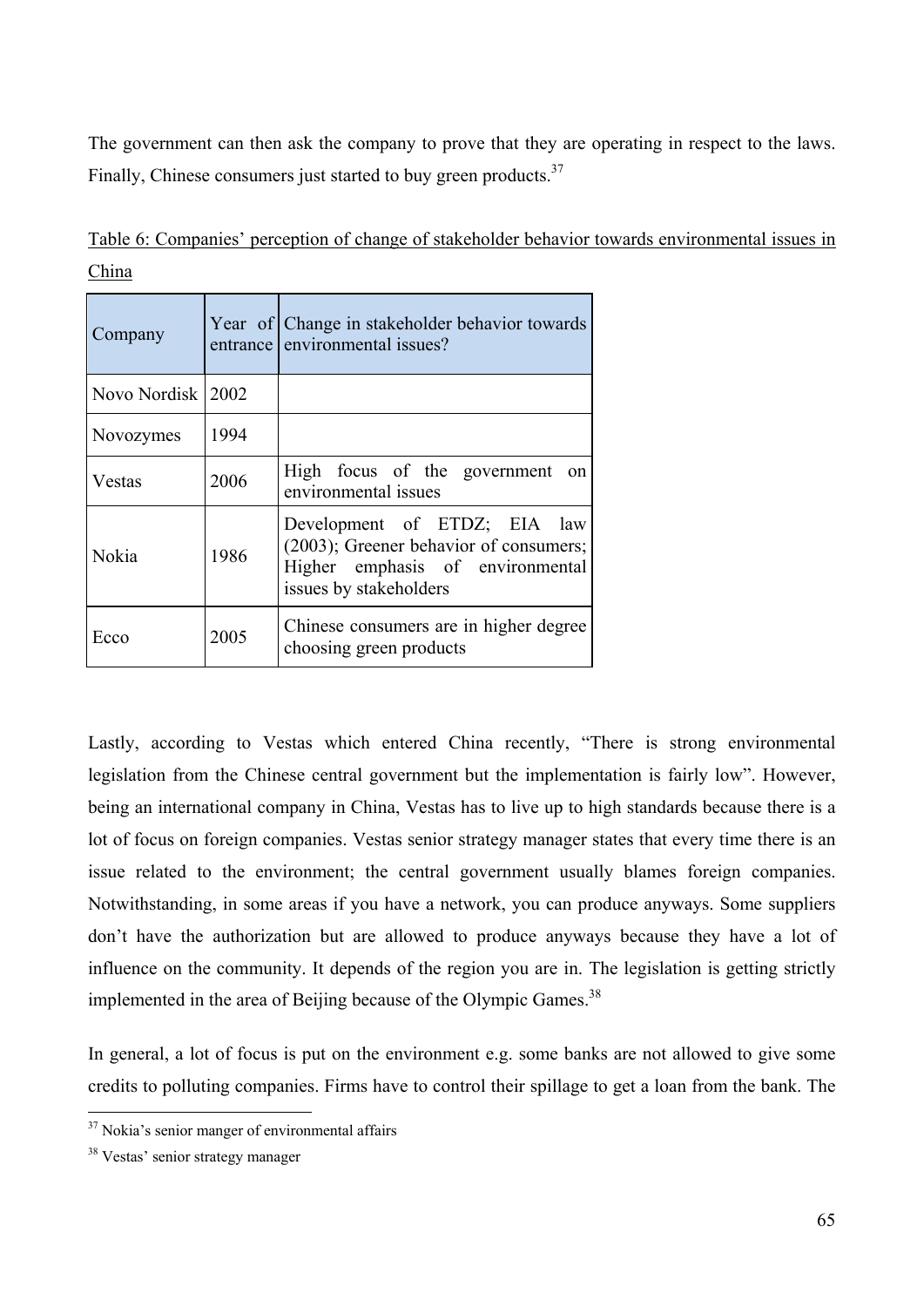central government is really pushing. It is aware. But at the individual level, for people who work in the firms or who own the firms, the most important is to make money.<sup>39</sup> For example, the Environmental Impact Assessment Law (EIA Law) requires an environmental impact assessment to be completed prior to project construction. However, if a developer completely ignores this requirement and builds a project without submitting an environmental impact statement, the only penalty is that the environmental protection bureau (EPB) may require the developer to do a makeup environmental assessment. If the developer does not complete this make-up assessment within the designated time, only then is the EPB authorized to fine the developer. Even so, the possible fine is capped at a maximum of about US\$ 25 000, a fraction of the overall cost of most major projects. The lack of more stringent enforcement mechanisms has resulted in a significant percentage of projects not completing legally required environmental impact assessments prior to construction.40 In fact, according to Wang, the rate of China's environmental laws and regulations that are actually enforced in China is estimated to be barely 10 per cent. $41$ 

The central government has shut down hundreds of polluting factories and put fines in place for companies that do not abide by environmental regulations. But for experts like Paul Harris, an environmental studies professor at Lingnan University in Hong Kong, those efforts have largely failed since at the local, regional and provincial level, the level of corruption and the desire to benefit from profit and industrialization is still too powerful. Many factories would still rather pay a fine than follow more costly environmental standards (US fed News, 29/02/2008).

However, companies are increasingly being held accountable for their impact on China's environment as both government and local communities start to tackle the country's huge pollution problem. For years Chinese companies have simply paid fines to discharge waste but greater recognition of the permanent damage to both landscape and public health is forcing the government to take a tougher stance<sup>42</sup>. As stressed by David Arthur, partner at ERM in China, a consultancy working with multinationals on compliance issues "Since the 11th Five-Year-Plan, everybody is

<sup>&</sup>lt;sup>39</sup> Vestas senior strategy manager

<sup>40</sup> Wang, A .5/02/2007. Environmental protection in China: the role of law

<sup>&</sup>lt;sup>41</sup> Gu, Lin 29/09/2005. "China Improves Enforcement of Environmental Laws". China Features.

<sup>42</sup> Willy Lin, managing director of Hong Kong firm Milo Knitwear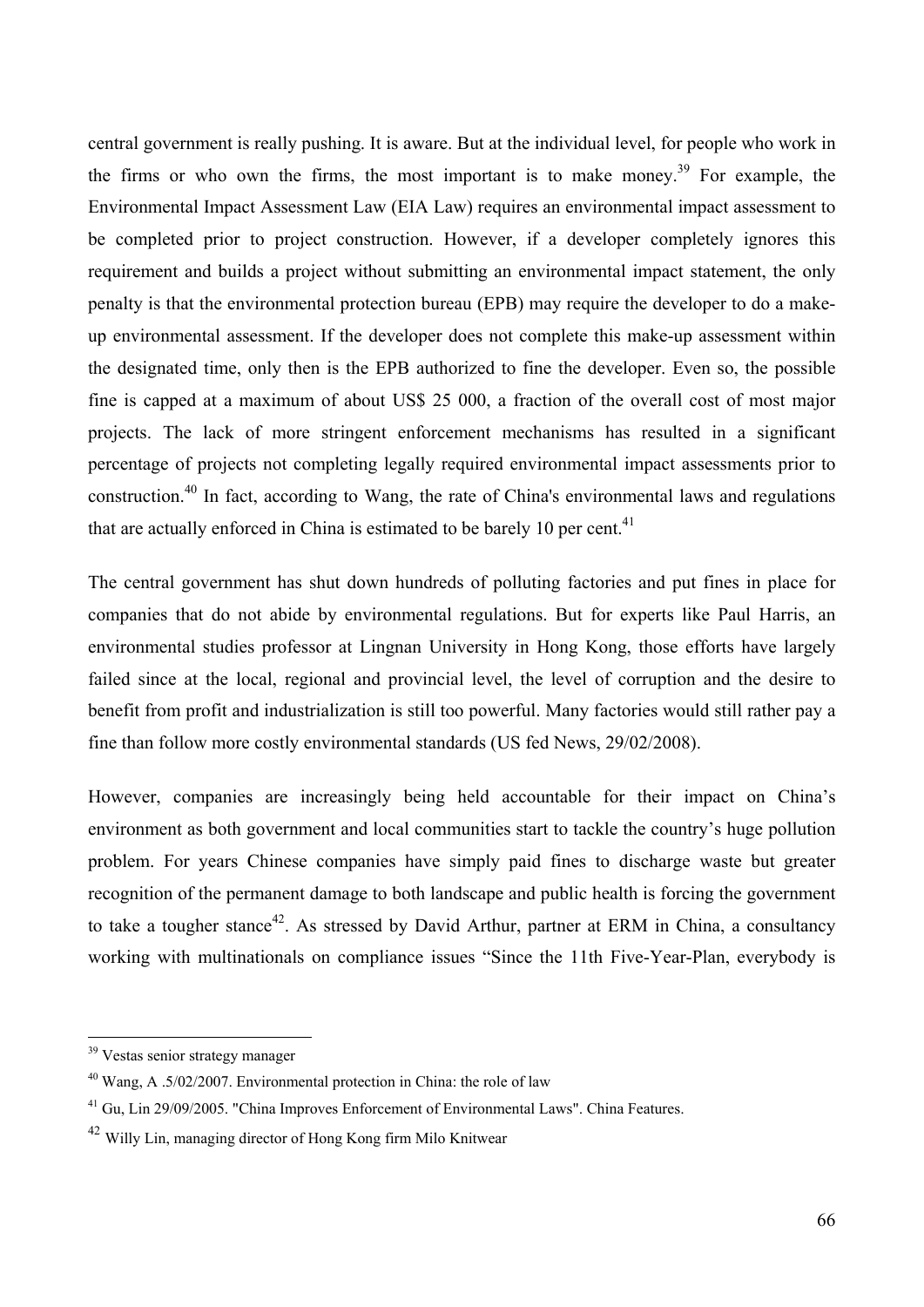clearer on understanding this issue. Local governments have guidelines to follow and inspect facilities. They don't cover up as before" (Just style,  $4/03/2008$ ).

China has increasingly changed its behavior toward environmental issues since the beginning of the 1990's. The central government of China understood that if they weren't behaving now the environmental degradation could harm the future economic growth of the country. Now, it however needs to convince the local government of the provinces to do the same i.e. to enforce environmental laws.

#### **3.3 The effects on Foreign Direct Investments**

These are interesting times in China's environmental development: New laws and regulations are being promulgated at a breakneck pace, sustainability concepts that are more developed than those in the United States are gaining ground, new construction projects may face increased opposition from a newly empowered populace, and established facilities may be the targets of tort or nuisance lawsuits. Anecdotal evidence suggests that foreign companies are sometimes the first targets when local officials feel the need to show they are "getting tough" on polluters. Thus, foreign companies operating in China have lost their "shining knight" status on the environmental front, and their environmental performance is now under a microscope. Given these factors, the China-based environmental function of a foreign company must be as sophisticated and well-funded as its US equivalent. Failure to keep pace with China's quickly shifting environmental landscape can prevent a foreign company from fulfilling its corporate goals, land it in a Chinese court, or cause its corporate name to be featured in an unflattering headline (China Business Review, 1/01/2008).

As a final point and emphasized by a few political advisors "Industrial policies should be ecofriendly". The government should give back more tax revenue to industries for updating environment remediation facilities. The country should adopt tax policies benefiting eco-friendly industries and charging polluters. They want more penalty and reward measures in relevant laws and regulations to be taken into account.

They appreciated the action of the SEPA in February 2008 to blacklist 141 commodities from six industries for causing serious pollution or posing serious environmental risks and suggested canceling tax refund of 39 of them (Industry updates, 4/05/2008).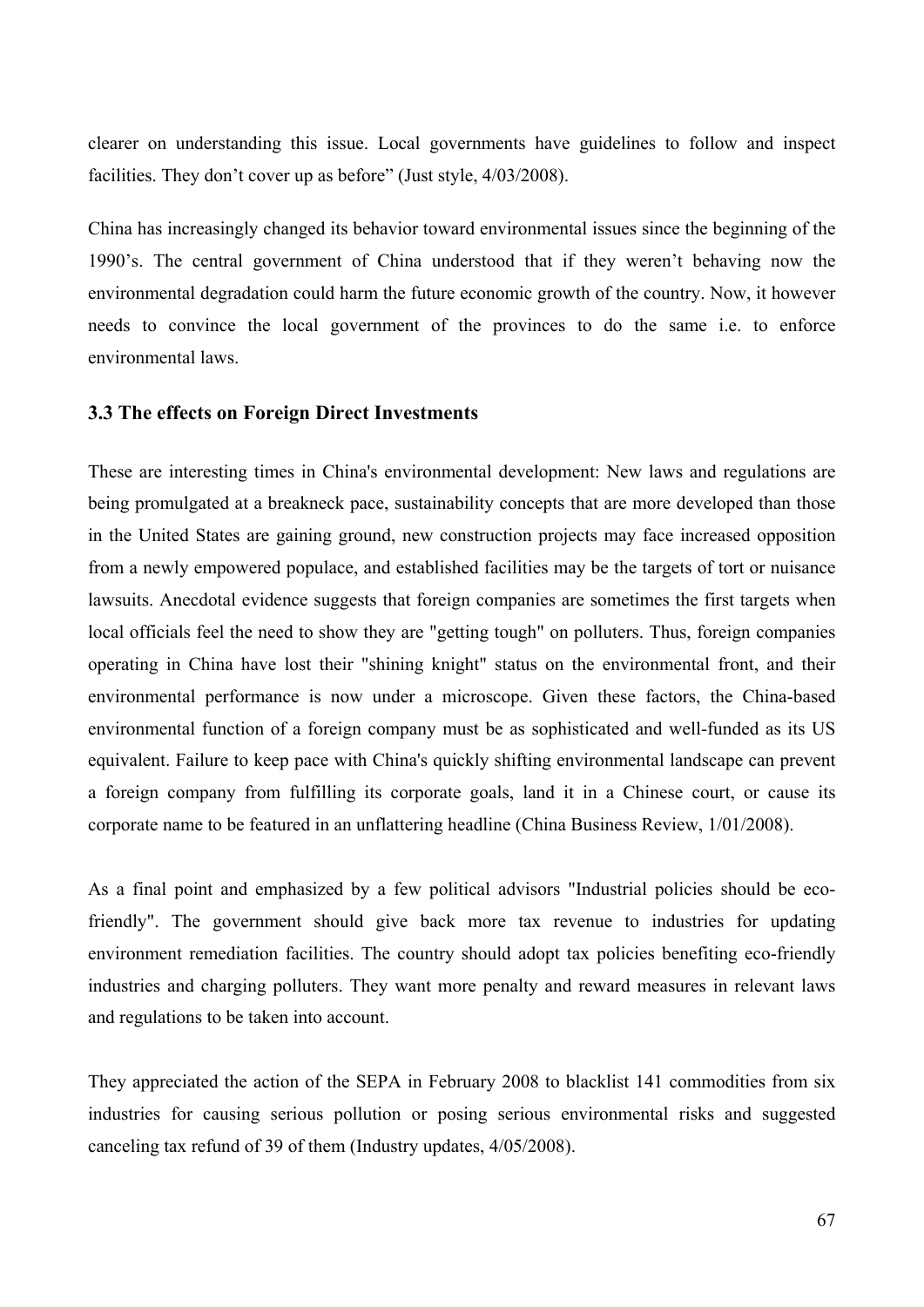At last, the newly amended Energy Conservation Law not only offers great policy support to environmental protection industry, but also provides some preferential treatment in financial policies, including credit policy, which enables environment protection industry to enjoy unique advantages. During the period 2006-2010, China's environmental protection industry is expected to have an average annual growth rate of 15%-17% and its total annual revenue to reach of 880 billion to one trillion yuan in 2010 (M2 Presswire, 1/05/2008).

China, the most polluted country and the biggest recipient of foreign direct investment in the world is facing immense environmental problems. It has reached a state where its environmental degradation can harm its future economic growth. The Chinese government has taken into account the need to act against environmental degradation and started promulgating and most importantly begun enforcing environmental laws in the whole country including the provinces. Furthermore, it is now looking at MNCs entering its country. Therefore we can wonder if pro-active environmental companies can benefit from their HEP in their internationalization to China.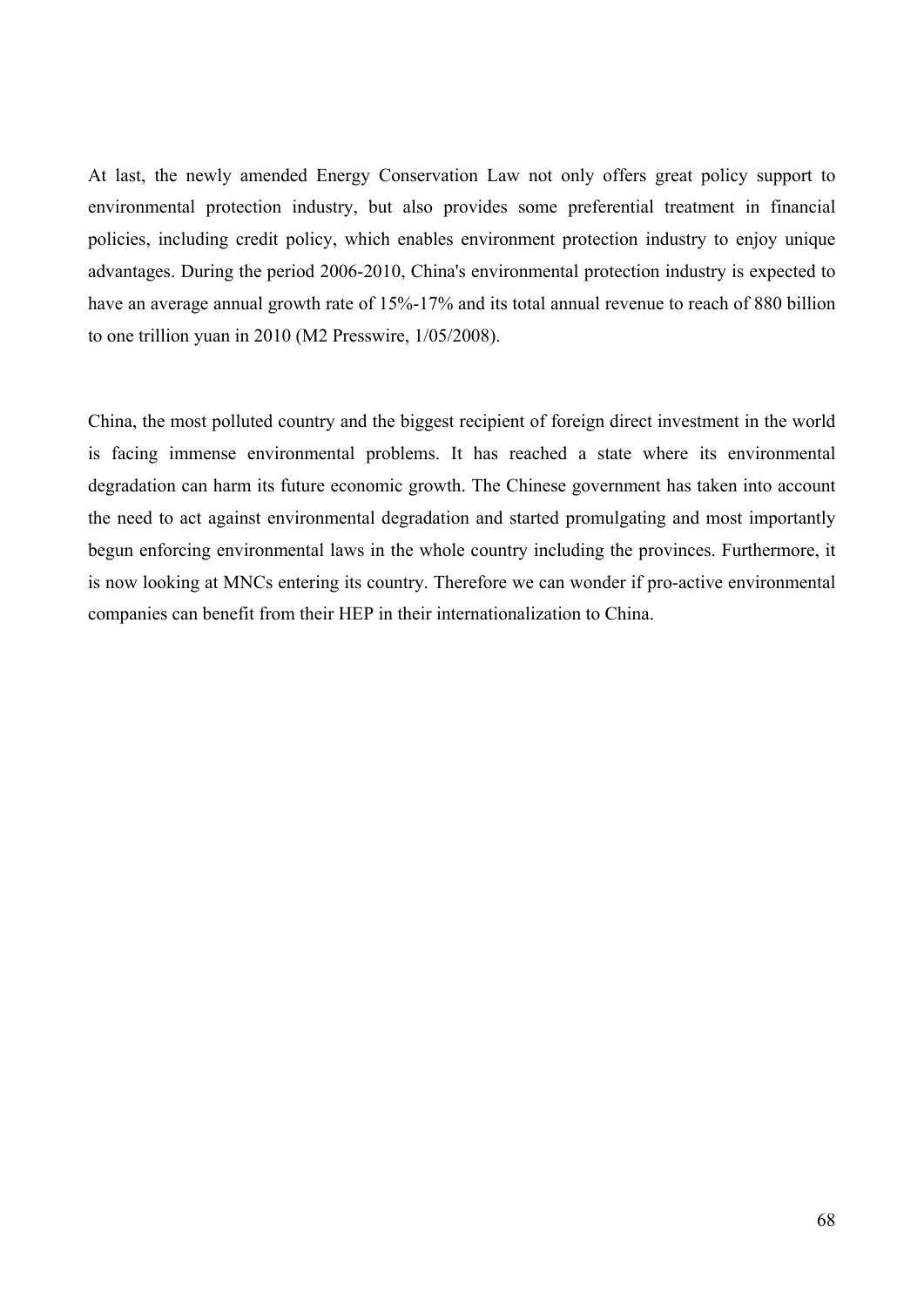# **Chapter 5: Analysis**

In the first part of the analysis, we will determine the validity of the hypothesis by examining **whether pro-active environmental behavior of MNCs is an advantage in the internationalization process**. In a second part, in line with the hypothesis we will assess **how is pro-active environmental behavior of MNCs an advantage in the internationalization process.**  Here, we will use our analytical framework to process the information collected. At last, in a third part we will discuss and prioritize the three dimensions and the different hypothesis.

## **1. Is pro-active environmental behavior of MNCs an advantage in the internationalization process?**

In the following part we will investigate whether HEP creates advantages or disadvantages for companies in the internationalization process. For that matter we will examine the two following hypotheses and test them on our empirical evidence.

## **1.1 Are the benefits of environmental investment balancing the costs?**

All the companies participating in our study acknowledge the cost of environmental investments and the difficulty to assess the return of this investment. "It is difficult to calculate and separate the cost for the environmental issues as well as the saving of these.<sup> $34$ </sup> Their environmentally responsible behavior can contribute to customers preferring their products instead of those of their competitors', however; it is still difficult to measure the impact of this. Nevertheless these companies believe that pursuing an environmental strategy can bring them opportunities.

As stressed by NN's climate action project manager, NN's climate strategy is not costs-benefit driven but value - driven. However, he argues that there is a strong business case for HEP. "In terms of Climate Change saving energy and converging to renewable will prepare our business for the future". NN has experienced the positive effects of having HEP when it became the leader in the industry on environmental issues, it was rated super sector leader in the Dow Jones Sustainability Index (DJSI) and its stock value jumped three percent.

<sup>43</sup> Nokia's interview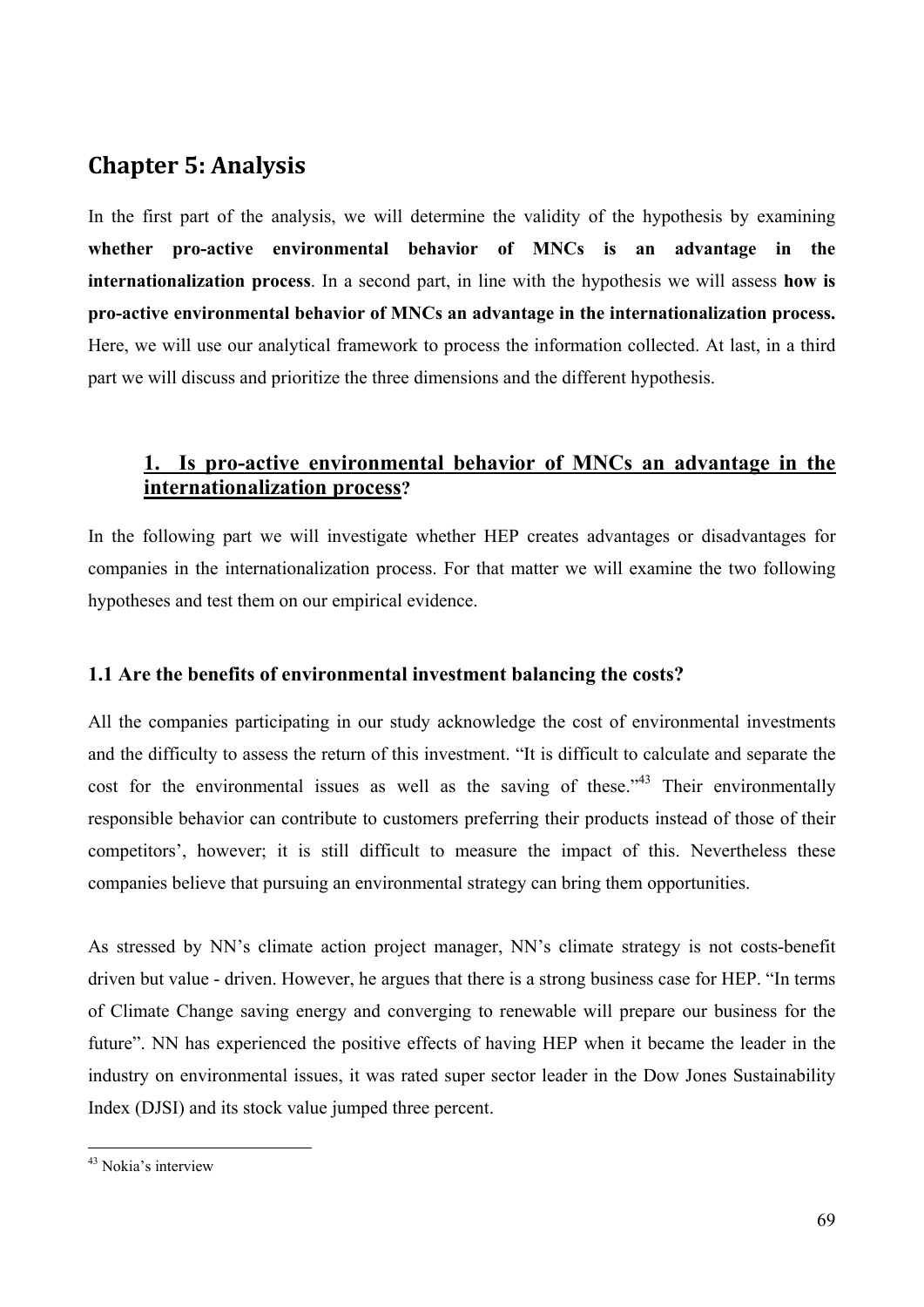NZ's responsible of Stakeholder Communication also argues that "HEP is a business case". Having a pro-active environmental strategy is important business-wise and environmental-wise for building trust among stakeholders. Nevertheless, he points out that for it to succeed you should only do things in your sphere of influence. Furthermore he argues that, "It is hard to measure the cost/ benefit ratio. Though sometimes good business is also to meet stakeholders' expectations, build trust and good reputation; even if it is at first sight only a cost." It might be a moral question. When NZ builds an air cleaner on the roof of its plant, the cost is easy to calculate but not the benefits, however NZ stresses "you couldn't imagine producing without doing it". The costs of environmental investments are not all cost/beneficial in direct economic terms but they can be beneficial in terms of improving reputation or mitigating risks. By forecasting and implementing new regulations before they become compulsory, companies can avoid the costs of not being in compliance.

In the case of Nokia HEP has not been a constraint or costly. It has on the contrary led to cost savings, "We have done projects where we collected Nokia components through take-back initiatives and passed it on to our suppliers so they could use them again and reduce the costs of production". By recycling waste and water, and using green energy Ecco believes it can reduce its production costs in the long-term and therefore make beneficial environmental investments. Nokia and Ecco have integrated HEP into their core values and integrated them into their business operations. For both of these companies the management of the environment is integrated in their general management system because they recognize that this behavior is more than a mere cost. As mentioned by Nokia, "By nature, if you do business you have to take care of the environment to eliminate risks and take care of the stakeholders". Environmental performance differentiates Nokia from other companies.

For most of the companies the benefits of an environmental strategy outweigh the costs, not specifically in terms of return on investment (ROI) but in terms of opportunities, reputation and mitigation of risks. In addition another aspect has to be taken into consideration when evaluating the costs/ benefits of environmental investments: It is the opportunity cost of doing nothing.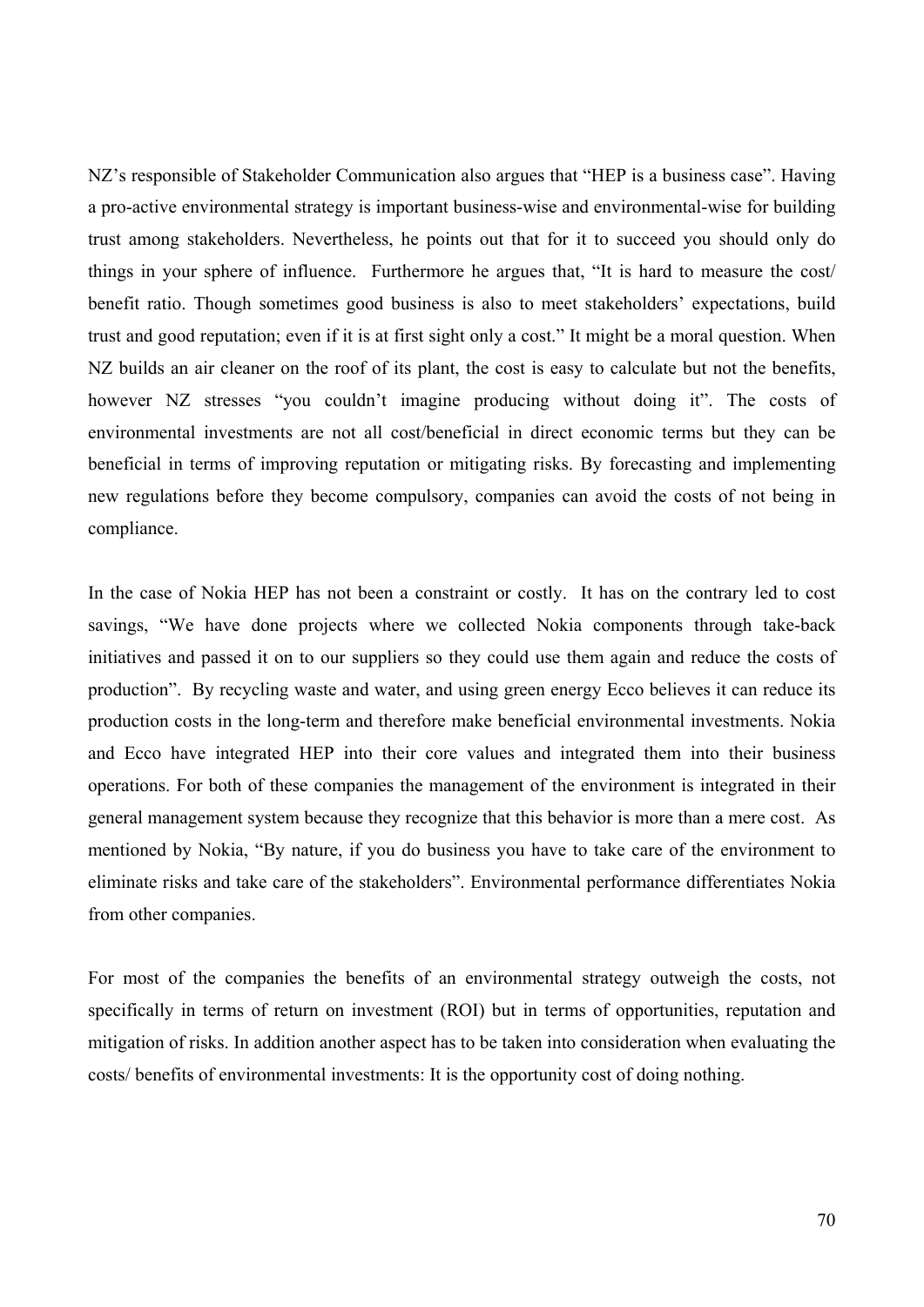Novo's CFO, stresses that with the growing environmental and social concern, there is no way around corporate social responsibility (CSR). He states that "Environmental behavior may be a financial disadvantage in regards to companies that may not do such efforts, but that is a short-term solution". Companies may not perform as well as they otherwise could in the short-term, because they are behaving beyond-compliance, which is not the case of their competitors, but this will certainly be different in the long-term: "The companies that in 25 years will have well implemented environmental policies will be the survivors, those who will have neglected them will be gone." In Vestas case, HEP did not specifically bring advantages in the internationalization process in China. It served as a constraint in Vestas process, making it more difficult to find suppliers. However, the move to China was a necessity to gain market shares and become a renowned player. Lastly, it can also be costly and detrimental to ones business not to make environmental investments. As stresses Ecco "Companies will be closed if they do not consider the environment, there were already many small tanneries that were closed in the last 3 years in China because they polluted too much".

All the companies participating in our study acknowledge that HEP is a business case. They recognize the cost of environmental investment but also the opportunity that it brings and more specifically the risks that it would entail not to have a sustainable strategy. All these companies value HEP, as an important component of their strategy although they recognize that it is not the main one. They see it as an important factor to avoid exposure. Therefore, the five companies interviewed value the importance of HEP from 7 to 10 where one is the lowest and ten is the highest.

Table 7: The importance of Environmental issues for Companies

| <b>HEP</b> | Novonordisk                           | <b>Novozymes</b> | estas | Nokia | <b>ECCO</b> |
|------------|---------------------------------------|------------------|-------|-------|-------------|
| Grade      | $\Omega$<br>'10<br>$^{\prime}$ - 0/ . | 0/10             | 0/10  | 9/10  | 8/10        |

## **1.2 Does the home local regulations that follow pro-active environmental companies act as a disadvantage in the internationalization?**

When analyzing the five companies participating in this research we found out that all these companies put their own global standards into practice in their production sites located all over the world. These high standards are the reflection of the regulations implemented in their home country, which, are Denmark for NN, NZ, Vestas and Ecco, and Finland for Nokia.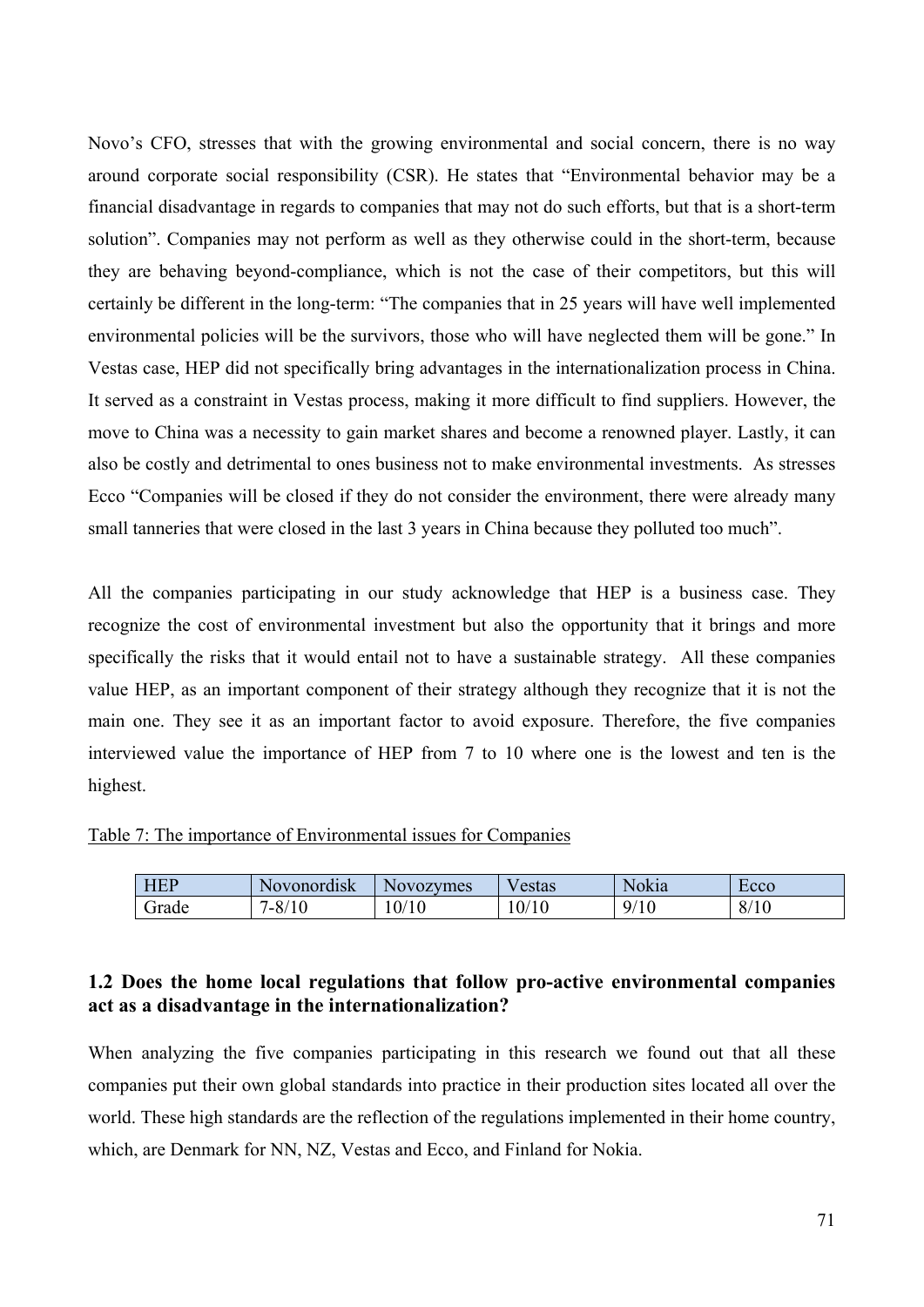Novo's CFO stresses "We have our own rules. Whatever we build we respect our own standards which are often better than the local ones, especially outside Europe, USA and Japan". Vestas emphasizes that it has its own criteria that are applied in all its factories around the world and Nokia adds: "We have the same standards for all markets. We comply with EU regulations and apply them everywhere in the world". Nokia and the others are following the assumption that the environmental regulations will be strengthened everywhere in the world in the upcoming years, and therefore taking the move now, can only provide them with some advantages compared to their competitors. As mentioned by most of them, "We are trying to be ahead and foresee the upcoming regulation globally and in China". For that matter the companies look at what is happening in the United States of America and on the international platforms such as the United Nations. But they also look at what are the reactions from other companies. Consequently, when new regulations are put in practice, most of the companies already fit the new requirements. Moreover, they state that an increase in environmental regulations would be good for the future development of their businesses.

Consequently, these companies are manufacturing their products all over the world according to European standards. These standards are often higher than the ones required in the countries they operate in, however if the local standards are higher on particular areas they will be implemented. They are not required by law to implement such high standards in emerging economies but nonetheless do. And these behaviors don't provide them with competitive disadvantages in terms of market share. NN had 53% of the global market share in 2007 (Ethical Corporation,  $11/06/2008$ )<sup>44</sup>, NZ had 50% of the global market<sup>45</sup>, Vestas  $23\%^{46}$ , Nokia  $40\%^{47}$  and Ecco 11,6% in 2005<sup>48</sup>.

## **1.3 Summary: HEP, an advantage or a disadvantage in the internationalization process?**

According to all the participating companies, HEP is not a disadvantage in the internationalization process. Novo's CFO cannot see how having a pro-active environmental strategy could be a

<sup>44</sup> Ethical Corporation : Strategy & Management: Novo Nordisk – A healthy long-term vision. 11/06/2008

<sup>45</sup> Novozymes' interview .

<sup>46</sup> Vestas website

 $47$  Reuters : Nokia's profits jump, market share grows to 40 percent.  $24/01/2008$ 

<sup>48</sup> Exchange4media.com : Lifestyle footwear brand Ecco out to capture premium Indian feet. 15/07/2005.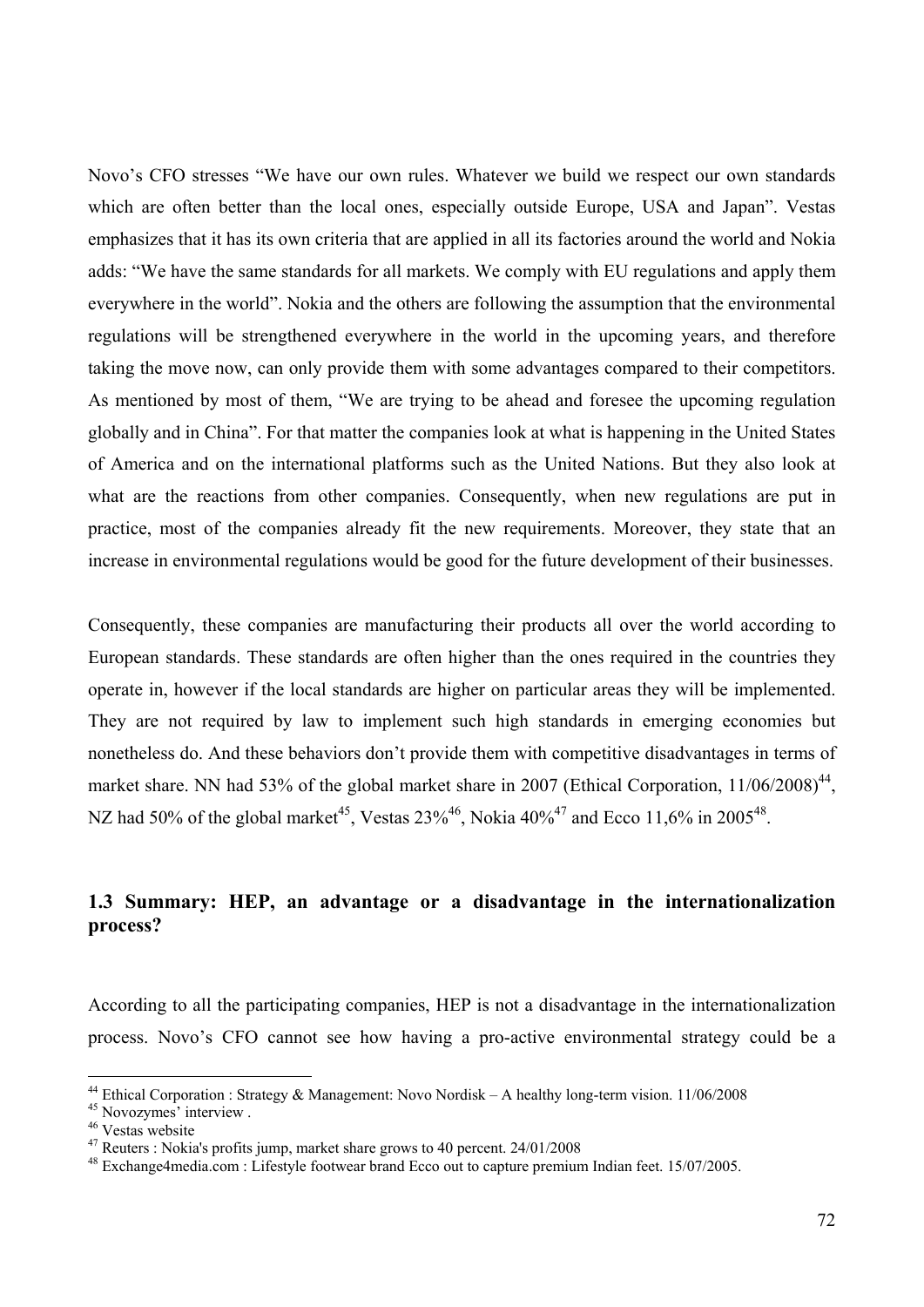disadvantage. He acknowledges that it may be that some parts of the production will become more expensive to reduce pollutant emission into the air and the water and to monitor suppliers but he thinks it is an accepted part of doing business. Nokia, who succeeded in having comprehensive requirements toward its suppliers while maintaining its prices at the same level as its competitors, agrees and stresses that if it can be a disadvantage in the first place to find suppliers after years of continuous efforts it is working. "HEP is not a disadvantage, it reduces risks and develops the business better"49. Ecco who has not been able to keep its prices at the level of its competitors says it is a matter of finding the right balance between higher prices and environmental conduct. Even Vestas which encounters high competition in China states that if it is a constraint to be pro-active environmentally, it is in other respect positive in the way Vestas can brand itself. In fact, Ecco and Nokia think they will benefit increasingly from HEP in the coming years. They are willing to promote themselves by putting special focus on their green products, especially given the growing demand for the types of products.

Finally, as stated by Nokia's senior manager of environmental affairs when asked whether she thinks that being a pro-active environmental company can facilitate the entry process to new countries: "Today it will help in the internationalization process to be sustainable but it didn't 20 years ago. Having a HEP company will help you; at least it won't be a barrier to enter new markets. HEP helps to gain markets opportunities".

To conclude, HEP companies do not only see environmental investments as costly, but also as drivers to different opportunities. Instead of being plagued by the cost and hassle of strict environmental regulations in the host country, HEP companies can use this to their benefit when internationalization by letting them slide past these barriers to entry. From this perspective proactive environmental companies with strict home environmental standards are not at a disadvantage in the internationalization. On the contrary, these companies are able to grasp the benefits of operating under strict regulations in their home country, to further create an advantage in their internationalization. We will examine further in detail in the next section how pro-active environmental behavior is an advantage in the internationalization process.

 $\overline{a}$ 

<sup>49</sup> Nokia's interview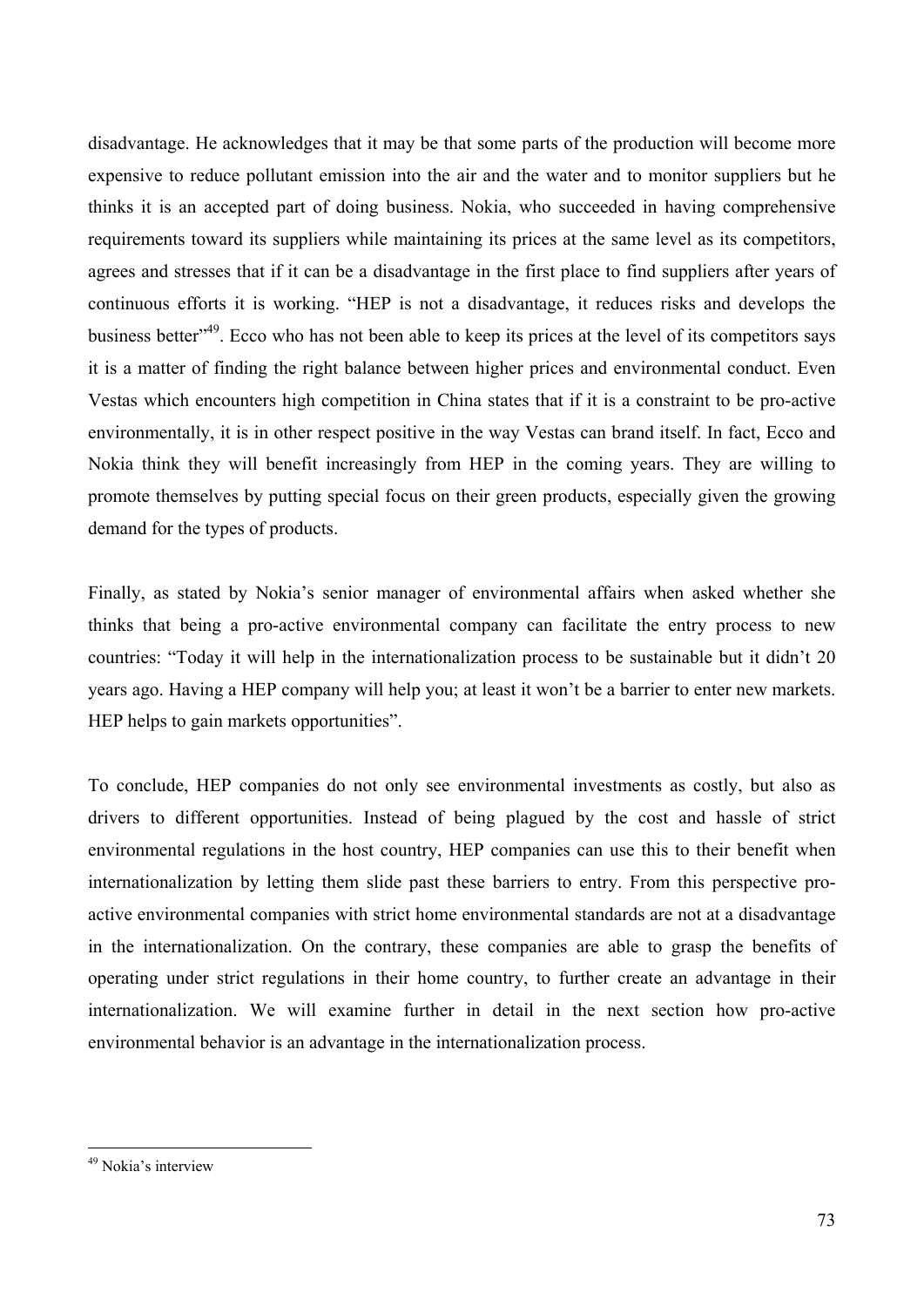### **2. How is pro-active environmental behavior of MNCs an advantage in the internationalization process?**

In the previous part we have examined that HEP of MNCs is an advantage in the internationalization of companies. We will therefore try to analyze how in this part. To do so, we will use the different dimensions that we have identified as potential areas where HEP can help the process of internationalization. According to our hypotheses, HEP can grant companies with **competitive advantages** with regards to innovation, the organization of resources, as well as product quality and reputation. It can also provide them with  $1<sup>st</sup>$  mover advantages and create barriers to competitors. Second, HEP can increase **efficiency** by reducing transaction, coordination and factor costs, creating scale economies and mitigating risks. Our final hypotheses are that HEP grants companies with **stakeholder advantages**. Potentially, they will enjoy greater bargaining power towards local governments, and be given favorable treatment and power to influence local regulations.

Sections 2.1, 2.2, and 2.3 will prove or dismiss each hypothesis separately and the result of these findings will be presented in a following conclusion**.** 

### **2.1 HEP provides companies with competitive advantages in the internationalization process**

2.1.1 HEP boosts innovation of companies increasing their competitiveness in the internationalization process.

The assertion can be made that a company's innovation and improvement capacity can shift with initial constraints of operating under strict regulation-mostly due to costs- and lead to innovation and competitive advantages for companies operating in countries without the same strict regulation. The ability to determine whether HEP of a company encourages innovation and enhances a company's competitiveness is difficult to assess, since companies' themselves struggle to measure the results of their environmental investments on their sales and competitiveness. However, NN says that there is a strong business case for having HEP. In the last years it implemented 50 energy saving projects and 26 of those had a payback on less than a year. It is asserting the cost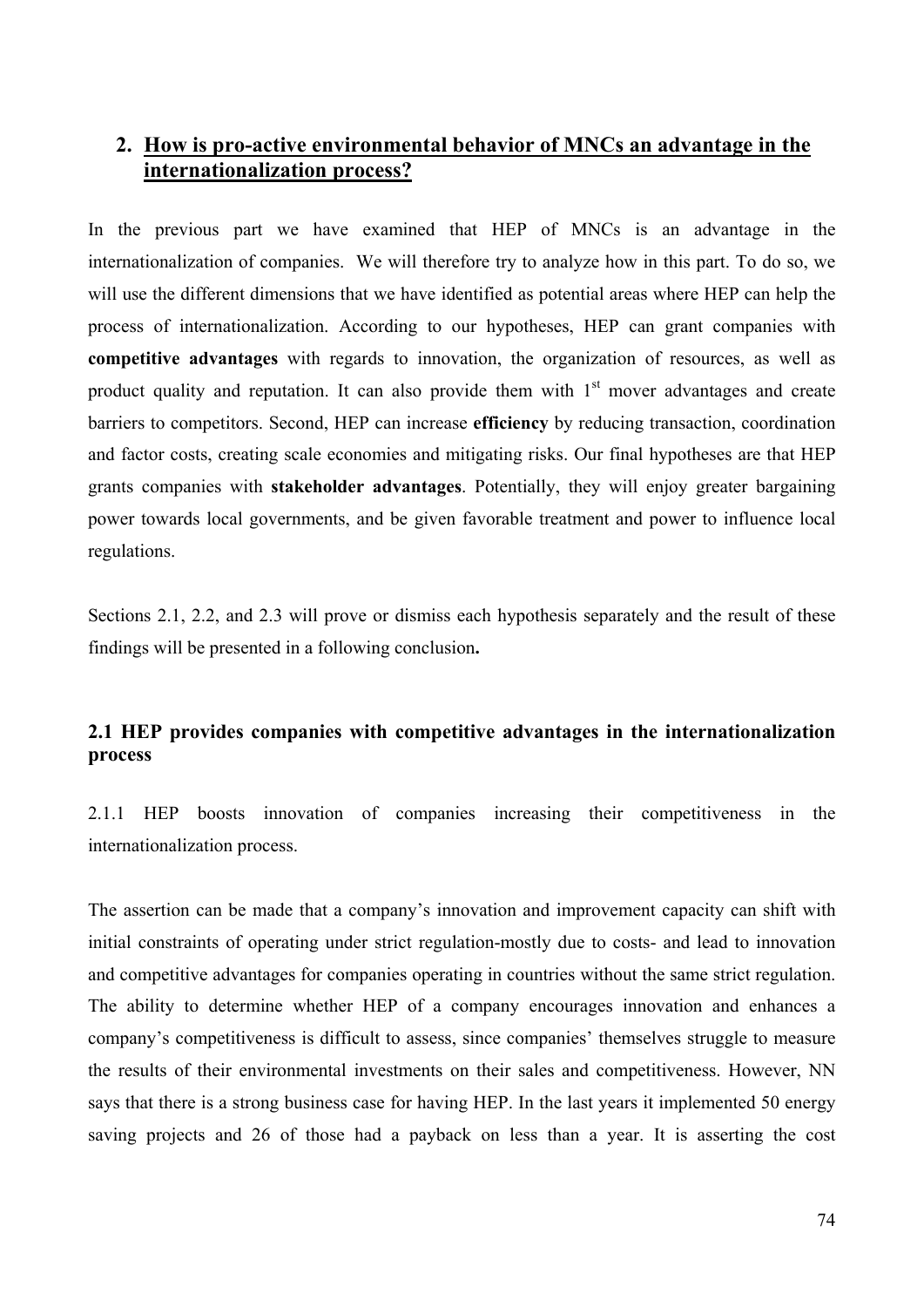effectiveness of energy saving projects, although its current DONG energy partnership hasn't been cost beneficial yet. This project is still only cost neutral. NN is now implementing new guidelines establishing that if the pay back of an investment is less than 5 years then it must be done. Ecco bets strongly on environmental innovation to reduce factor  $\cos(s^{50})$  in its new tanneries to be more costefficient. As it stresses, "our aim is always to use less input and to produce more output". Out of Ecco's total investment in China, more than 10 percent was dedicated to environmental improvements. Currently the benefit of the investment is only 50 percent, but it is estimated to produce in a close loop within five years thereby reaching 100 percent. As a result there is a high propensity that HEP through innovation leads to cost-beneficial investments that boost efficiency of firm's and increases competitiveness.

In regards to competitiveness and internationalization, NZ stated that being ahead of things will open some doors when entering new markets. NZ's stakeholder communication manager stresses: "When you go to new countries or markets, then it is easier if you can show local governments that you are on top of things. You can show them that you have the management system in place, that you are in compliance, and that you have no catastrophe in your history". Consequently, home environmental regulations don't constrain pro-active companies, but benefit them in the internationalization.

Nokia adds that, when environmental regulation increases, HEP companies will benefit from high capabilities in that field. When taking into account the environmental impact assessment (EIA) required by Chinese law since 2003, Nokia states that pro-active environmental companies, who are able to manage their environmental standards, will more easily get licenses or permits because their high environmental standards and competencies are already apparent. It will provide them with a competitive advantage i.e. to establish an EIA.

Companies create innovation to both reduce their own water and energy consumption and recycle waste, but this comes at a price. Nevertheless, as NZ states, doing so is an advantage when internationalizing because you are able to show that your company is environmentally responsible, differentiating you from other companies. Ecco quickly attained a permit to build its tannery in China thanks to its HEP in the production of leather.

 $\overline{a}$ 

 $50$  Definition of factor cost: The cost of all factors of production consumed or used in producing good or service.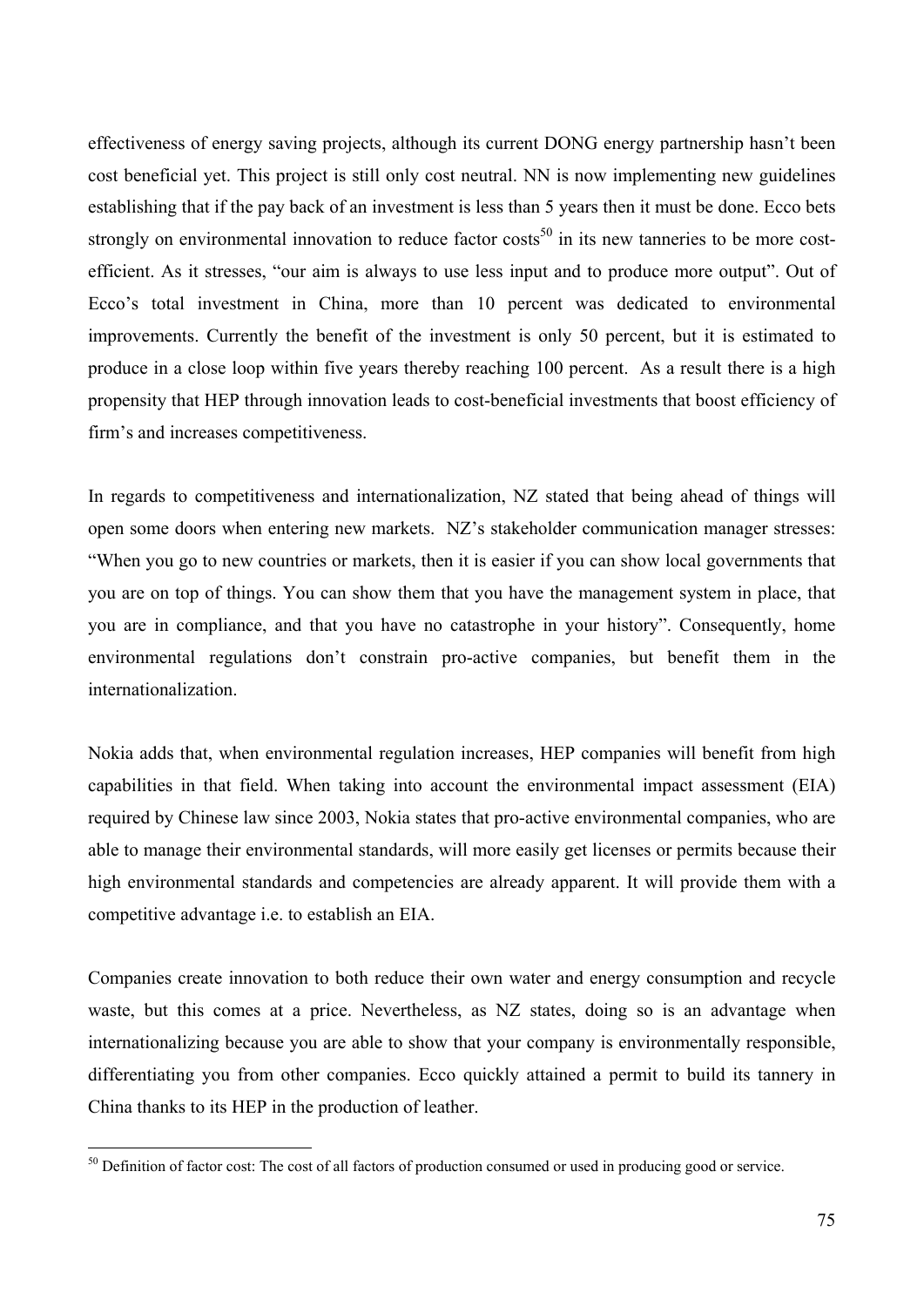However, Vestas didn't enjoy the same benefits from its HEP production. We have recognized two reasons for this. Firstly, Vestas has not marketed the sustainability of its production like Ecco, who went as far as inviting the Chinese government to visit its production facilities in other countries, highlighting their environmental efforts. Secondly, Vestas has faced fierce competition from other companies due to heavy focus by the Chinese government on the securement of renewable forms of energy. Indeed, the need for China to become energy efficient has pushed them to be a forerunner in this industry emphasizing competition. It plays as a disincentive for the Chinese government, to empower Vestas and other foreign company. They don't want to disadvantage their own infant renewable industry.

The majority of these companies did not have an exact environmental approach when entering China a decade or two ago (NN, NZ, Nokia), therefore we cannot accurately assess the advantages environmental behavior procured by these companies at the time. However, they all state that the development of environmental responsibility in the last years has enhanced their reputation. The case of Ecco is the most representative. Its innovation in terms of reduction of environmental impact and maximization of its use of raw materials facilitated its entry into China. Due to this and the fact that the environment has become an important issue on the global agenda, we can assume that there is currently a strong business case for companies to have a HEP when entering new emerging markets. These companies' advanced environmental technologies and capabilities are leading to advantages in the internationalization if they can affectively fit this into their marketing mix. Moreover, we can assume that, by internationalizing these companies can further make their innovation investment profitable by replicating it into new markets. Ecco replicated and further improved its innovative tannery located in the Netherlands to China. In this way internationalizing allows companies to get a higher return on investments.

# **2.1.2 The optimal organization of environmental resources provides companies with an advantage in the internationalization.**

What specific environmental resources differentiate these companies from their competitors? Can they provide them with an advantage during their internationalization?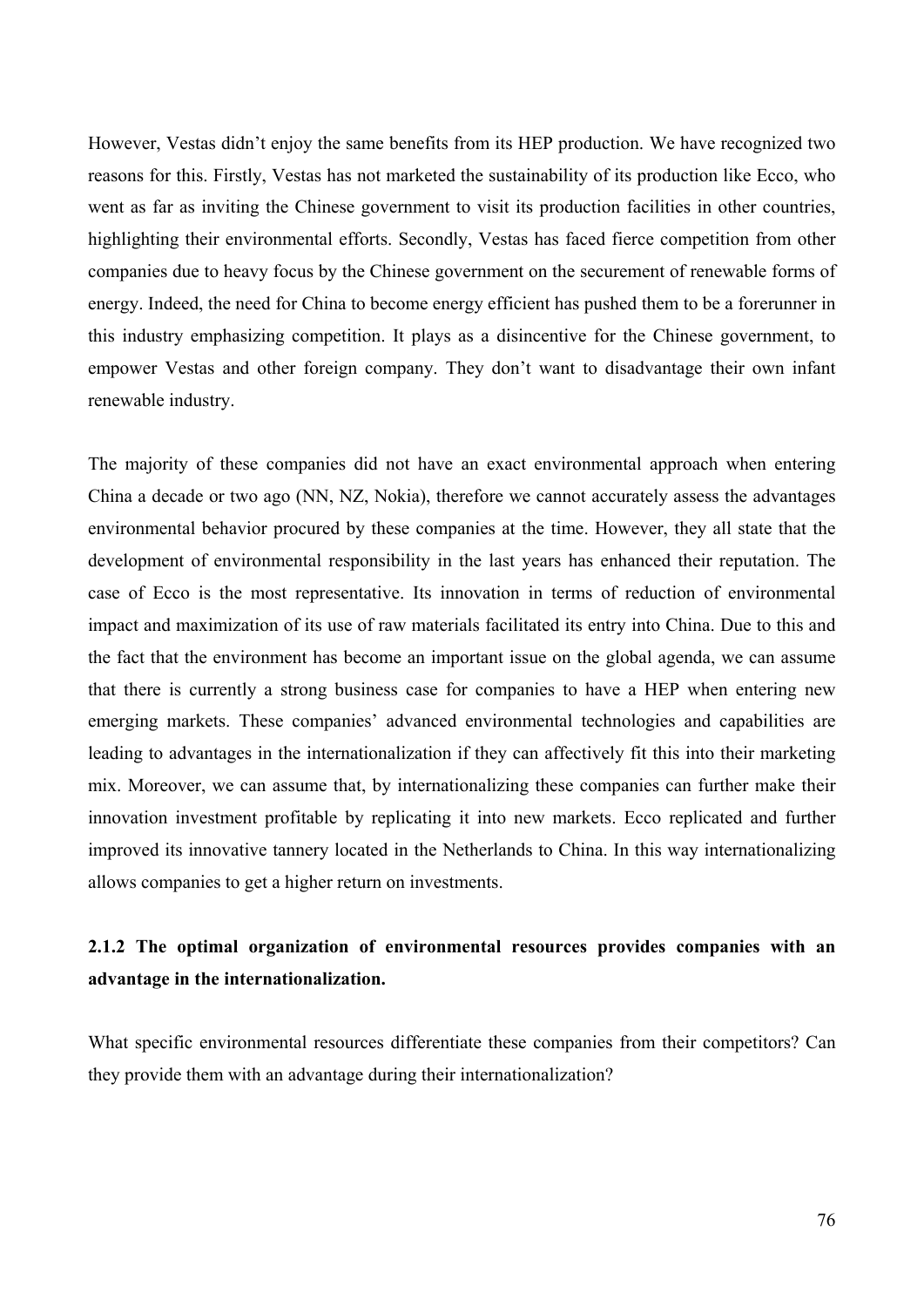Looking at this from a theoretical point of view, companies environmental resources stem from valuable, costly-to-copy resources and capabilities. They can take the form of physical and financial assets as well as employees' skills and organizational social processes. By optimizing the organization of these resources in terms of productivity and efficiency companies can generate a higher value.

All of the companies interviewed are constantly working to improve their environmental footprint through the implementation of environmental management system, life-cycle assessment and so on. However, in regards to the behavior of NN and Nokia, we realize that what characterizes the most valuable, costly-to-copy environmental resource leading to a competitive advantage, is not only the environmental conducts in itself but more specifically the way it is communicated. Indeed, these companies are realizing massive indirect communication about their responsible behavior through different programs which creates greater environmental awareness. These programs have a dual purpose. The first one is to create awareness on environmental issues and therefore work hand-in hand with local government and become a support for the local authorities. The second aim of such programs is to communicate about the companies' behavior and become a respectful player attracting responsible consumers and earning exclusive local government's partnership. These are the result of an early HEP. However, in the case of Ecco, it is not the organization of the environmental resource (indirect massive communication) that constitutes its environmental ownership but the optimization of its production in itself.

One of NZ's specific environmental competencies is to compare its products with its competitors' through the use of LCA. NZ uses product LCA to document that using enzyme technology has a lower environmental impact than other substitutive products. NZ's stakeholders' manager states: "The harsh chemicals are old fashion technology. LCA is a good way to show that modern biotechnology is a better choice." NN's environmental competency is developed in a triple bottom line approach, where the company is engaged in being financially, socially and environmentally responsible. NN has not yet publicized very much about its environmental engagement even though it is well-known, because their main focus is related to their core competency, the social aspect of diabetes. NN focuses on this core competency in China especially creating a partnership with the government to inform people of diabetes and its prevention. They use training programs to create awareness, which has the effect of distinguishing themselves from others.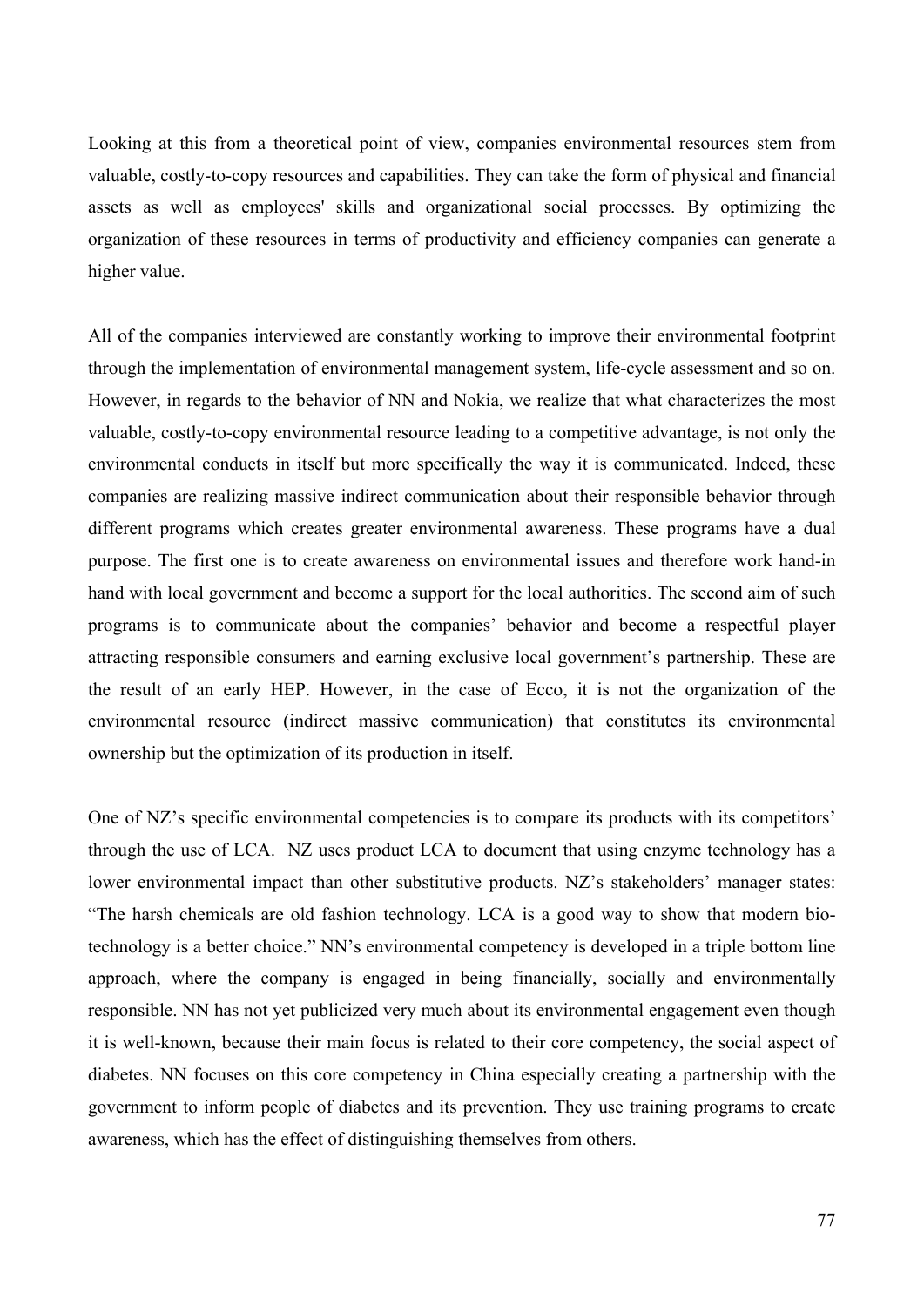Nokia, similarly, focuses on the environment. Nokia is directly creating environmental awareness among the population through different programs. As mentioned by Nokia's senior manager of environmental affairs: "There are two focuses; creating environmental awareness and Nokia's environmental strategy". The documented effectiveness in these areas act as Nokia's environmental resource because they are able to differentiate themselves from their competitors.

In light of this, Nokia has organized an ongoing environmental text message competition where children from 6 to 14 years of age are encouraged to send questions about the environment via SMS to Nokia. Those ten children with the best questions are rewarded with an invitation to Nokia in Beijing. This initiative spreads environmental awareness in the different regions of China. "The child comes home and can spread knowledge to his class mates, family and village. Besides, with the one child policy, the influence of children is even higher". Through this program, Nokia is able to both create environmental awareness and spread knowledge about Nokia's environmental engagement to a high volume of people. In the past 3 years, they received 500,000 text messages. They also create awareness among their employees by way of the Environmental Ambassador Programs, which invites them to take a paid day-off, allowing them to teach environmental issues in schools in remote areas.

Nokia also recycles. It has had a recycling project for three years, where it takes back all used mobile phones. For that purpose Nokia is working with China Mobile (the biggest operator in China) and Motorola. In 2007, 2 million pieces were collected. This behavior is beyond compliance in China since there is not yet laws that has settled take back system there. This proactive strategy not only tackles the environmental problem of mobile phone's waste it also helps them build a strong environmental reputation while simultaneously bringing benefits through the recycling of materials that would otherwise go to waste.

Nokia's green products and awareness efforts are creating a good reputation for Nokia, although they do not have precise data to support this trend. As Nokia stresses "sales and pro-activeness of the company is difficult to link". Nevertheless, Nokia will continue this strategy to differentiate itself. Nokia has just completed the construction of its 'Green Nokia China Conference Building´, for which they received the Gold Certificate by the USA group building committee for its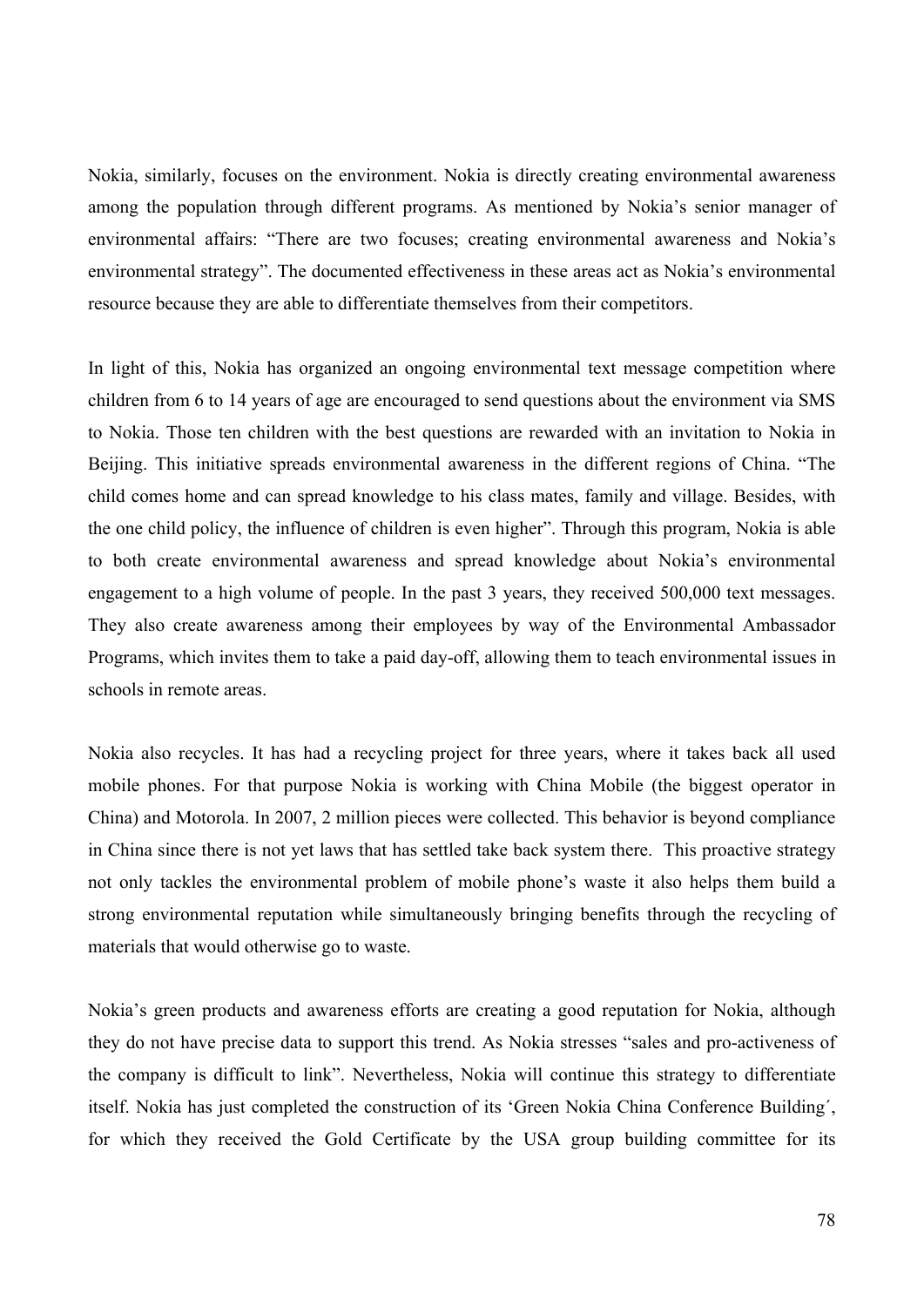environmental friendliness. It reduces energy consumption by 20 % and water consumption by 37 %. The Chinese government and public have been invited to visit the building. This behavior helps to build the brand. Moreover, Nokia has only started to market its green image two years ago. It realized that there was a new trend starting in China for consumers to buy green products and thereby a greater awareness among the consumers about green companies. Therefore it started "to communicate with externals" to enjoy these potential benefits. Nokia realized that it had to do more in marketing their environmental pro-activeness; as a result it does eco-marketing now at Nokia global.

Nonetheless, in the case of Ecco its valuable, costly-to-copy resource, is its environmental guidelines. Ecco group tries to distinguish itself through its environmentally friendly tanneries. It constantly intends to maximize the value of resources usage by avoiding unnecessary, inefficient or incomplete utilization of resources. This is implemented throughout the value chain and characterizes Ecco's main environmental resource. This ultimate organization of resources provided Ecco with a great advantage in its entry to China.

Four of the companies have found a way to promote their ethical behavior to their advantage: NN and Nokia through creating awareness, Ecco through its environmental production guidelines and NZ by using LCA to compare its products to its competitors'. Vestas is the only one that hasn't yet been able to use its environmental production to differentiate itself from its competitors. Vestas doesn't perceive that it has any specific environmental resources besides the fact that it can promote the renewable energy aspect of its product. It identifies its environmental behavior as a constraint in some areas, and a disadvantage when comparing its high standards to the relaxed ones of its competitors, especially in China where there are many rivals.

As illustrated above, optimal organization of resources can provide substantial advantages for companies in most cases. This achievement is necessary in order to grasp the benefits of the environmental investment and to create an advantage in the internationalization process. Once again NN, Nokia and NZ didn't benefit from their environmental resources at their entry to China since their focus was not yet on environmental issues. Nonetheless they have slowly developed these resources and used them to further establish themselves in China. It could reasonably be concluded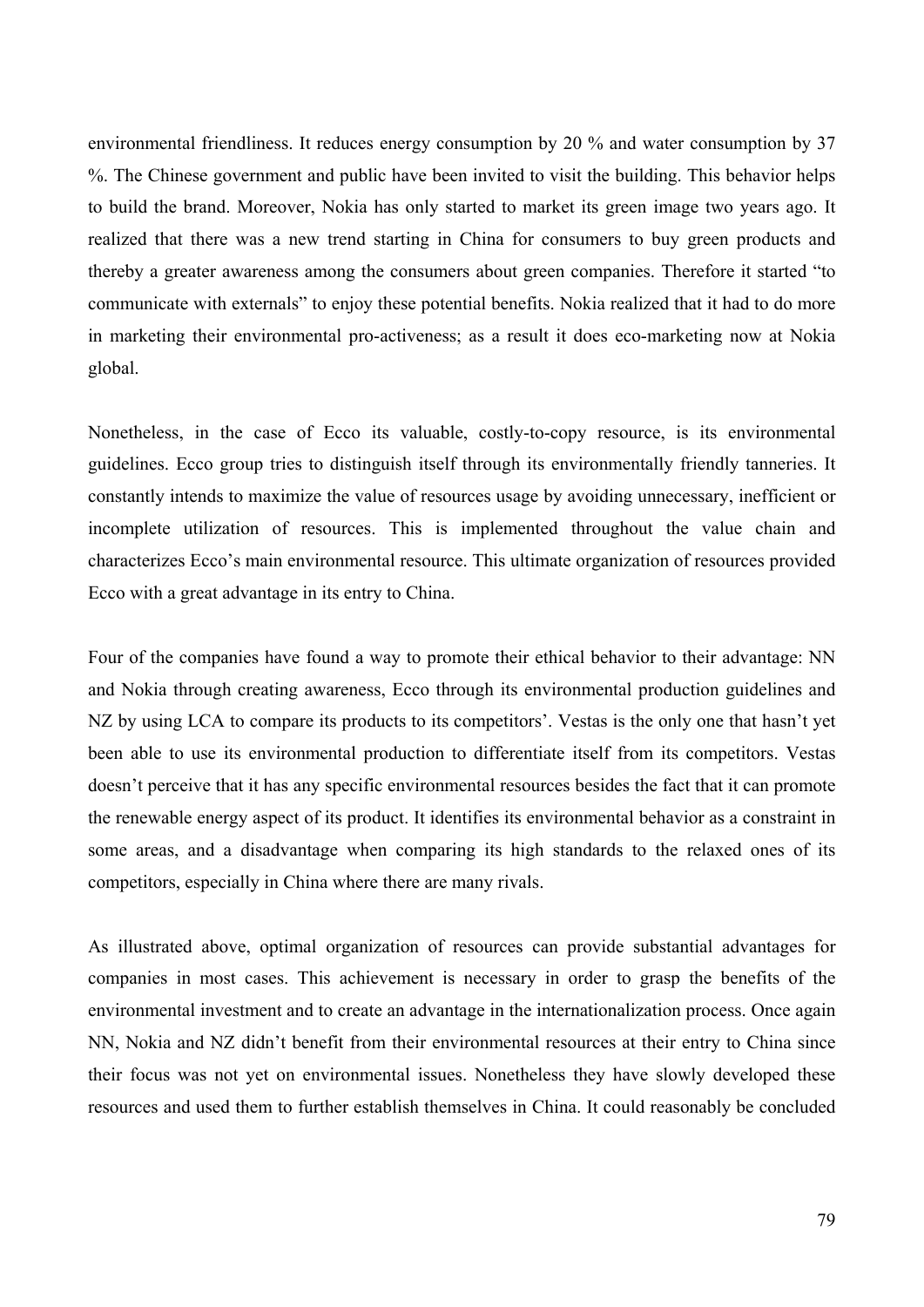that these experiences could serve as a resource when entering and operating in new markets, of course taken into account that each country is different culturally, socially and economically.

# **2.1.3 HEP increases the quality of the product creating an advantage in the internationalization**

According to Porter and Van der Linde (1995), the innovation made to comply with environmental regulation often improves product performance or quality. Innovation offsets can generate process offsets and product offsets. Product offsets can create **better-performing** or higher-quality products, and **safer products** with **lower product costs** but also **products with higher resale or scrap value** (because of ease of recycling or disassembly) or **lower costs of product disposal for users**.

One of the main impediments to answer this question is that it is very hard to assess the importance of the environmental behavior on product's quality. It is difficult to evaluate how NN's environmental conduct impacts what can be said to be an already high quality of insulin. Likewise, Vestas is producing a very-high quality product in its wind-turbines, which Vestas' QSE manager states, will probably last longer than the corresponding ones of its competitors'. Nokia created the new 3110 Evolve, which they claim is a greener form of mobile technology than other models. 50 percent of the materials that make up their "bio-covers" come from renewable sources. Its minimal packaging is made of 60 percent recycled material and comes with Nokia's most energy efficient charger. Based on lifecycle studies, the Nokia 3110 Evolve consumes 15 to 20 percent less energy than comparable products over its lifecycle. These improvements make the product more sustainable and differentiate the product to other products.

Ecco's products encounter the same dilemma as NN, Vestas, and Nokia. Ecco Sko A/S is one of the world's top ten shoemakers and a worldwide leader in the "comfort" segment of the shoe market. Their products are well known for their high quality, produced by one of the few fully vertically integrated shoemakers, which controls the entire shoemaking process; from tanning to design to manufacturing and even retail sales. Employees ensure that Ecco takes the environment into account, at all times, when leather and shoes are manufactured. Ecco's environmental manager in China stated that "HEP leads to better products" but could not specify in what ways. He recognizes that it is difficult to measure the value-adding of HEP on the quality of the product.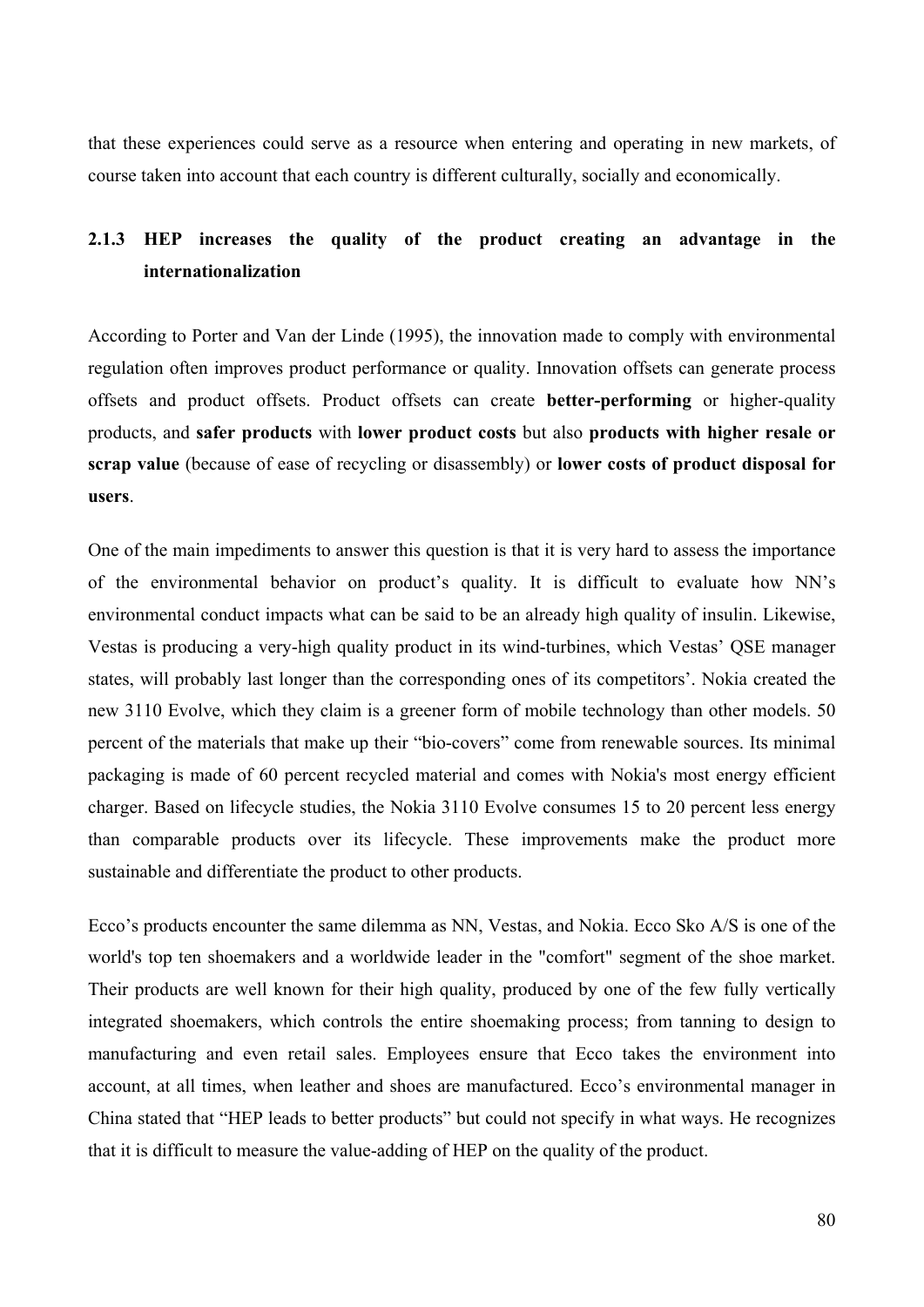Novozymes' case is a very different one because its products are not only sustainable but also superior. Its organic enzymes are more efficient than the chemical ones. The new washing powder of NZ's implies a reduction of the washing water temperature from 60 to 30 degrees which represents high energy saving for the consumer. NZ produces a product that is based on reducing the impact on the environment, it is a substitute to hard chemicals, a sustainable product in itself although its production is highly energy consuming. In this case, the environmental strategy has a direct impact on the quality of the product.

Table 8: Analytical findings of the five companies in the context of the theories surrounding product enhancement by Porter and Van der Linde.

|                                                    | <b>NN</b> | <b>NZ</b> | Vestas | Nokia | Ecco |
|----------------------------------------------------|-----------|-----------|--------|-------|------|
| <b>Better</b><br>performing                        |           |           |        |       |      |
| Safer product                                      |           |           |        |       |      |
| Lower<br>production<br>costs                       |           |           |        |       |      |
| High<br>resale&scrap-<br>value                     |           |           |        |       |      |
| Lower costs<br>of product<br>disposal for<br>users |           |           |        |       |      |
| Total                                              | 1/5       | 2/5       | 2/5    | 3/5   | 1/5  |

In this division we have tried to assess if HEP is a driver to a better quality product according to the definition of product offset given by Porter and Van der Linde. We were unable to define whether HEP is improving the safety of products and their performance on the background of the information gathered during the interviews, however, in the case of NZ we found out that its HEP is enhancing its product performance i.e. the washing powder with enzymes. We discovered that the costs of production were lower in the case of NN, Nokia and Ecco. NN due to its energy saving projects, Nokia because of its packaging and recycling efforts, and in the case of Ecco it is its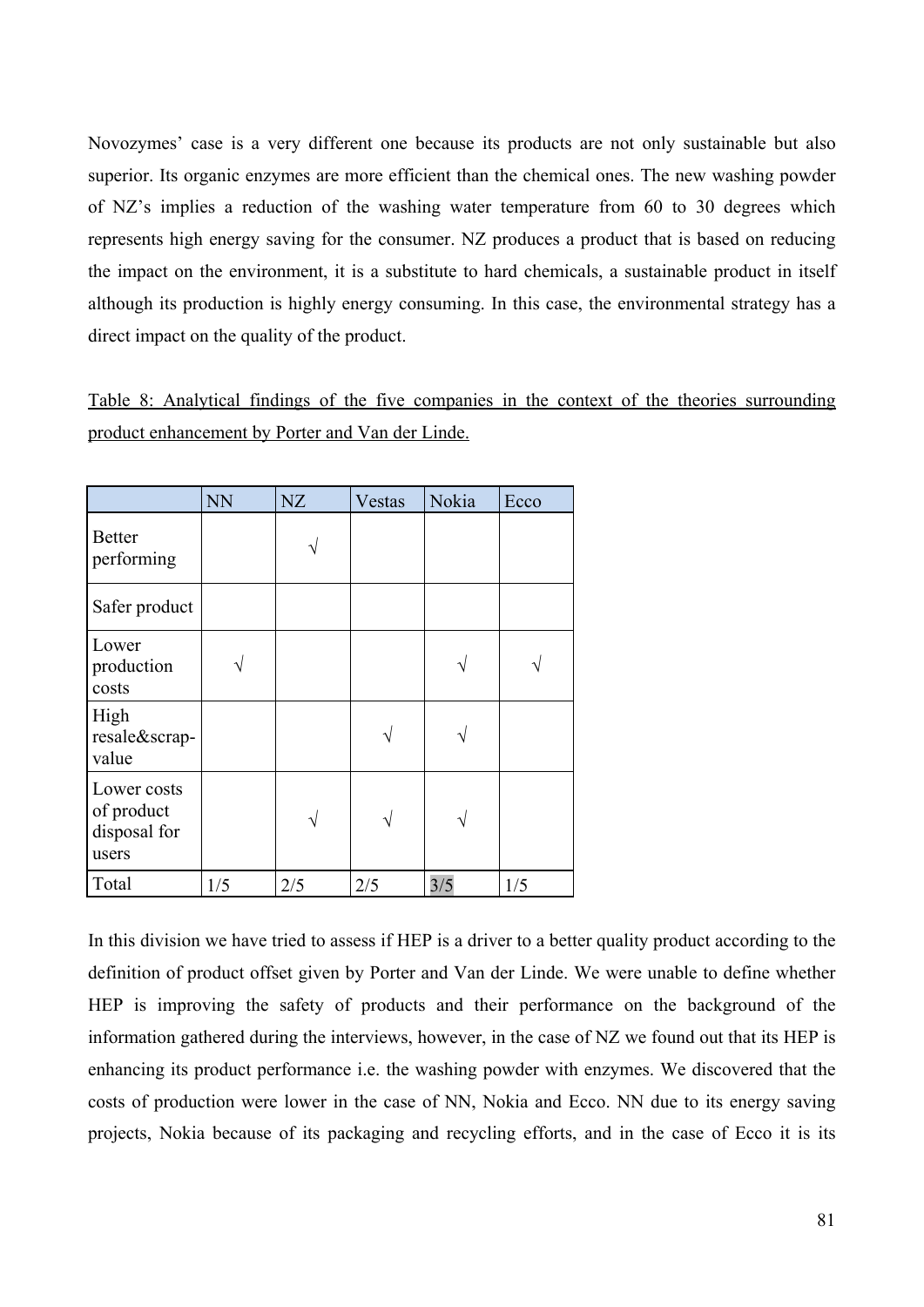general maximization of production. Nonetheless, these effects are unknown in the case of NZ, and for Vestas HEP revealed to increase production costs compared to its competitors (high requirements on suppliers). Vestas, Nokia and Ecco's products can easily be recycled and reused in the production process, in order to slowly produce in a close loop. This is not the case of NN and NZ due to the nature of their products. The Novo Pen and enzymes are not easy to recycle. Finally, the HEP reduces the cost of product disposal in the case of NZ, Vestas and Nokia. The consumer reduces the amount of energy used when utilizing washing powder made out of NZ's enzymes and when using Nokia's charger. It also creates savings when buying Vestas' windmill turbines which has a propensity to last longer than others.

According to these findings, the environmental strategy of companies does not directly improve the quality of the products four times out of five, depending on the product. The HEP improves the impact of these products on the environment but not specifically its quality for end-uers. Nevertheless, there is no evidence that HEP reduces the quality of products either. Consequently, HEP doesn't have a negative impact on product's quality but rather a beneficial indirect one. Indeed, these products can be favored by responsible consumers towards other products that wouldn't have such low environmental impacts. As there is no direct link between HEP and an increase quality of the product, we have not been able to determine whether HEP products favor internationalization.

# **2.1.4** Companies with a pro-active environmental strategy gain 1<sup>st</sup> mover advantage and **create entry barriers to competitors in the internationalization process**

Hart (1995) argues that if firms make an early move or a large scale move, it is sometimes possible to pre-empt competitors by setting new standards or gaining preferred access to critical raw materials, locations, production capacity or customers. Moreover, as stressed by Prakash (2000) companies that embark on HEP can when entering developing countries pre-empt or shape environmental regulations. This behavior can reward them with first mover advantages, and if technologically advanced, they can raise the cost of entry to that market thus creating entry barriers for competitors. Lobbying the government authorities to enhance the level of regulation can also increase these barriers of entry, providing the company with a competitive advantage.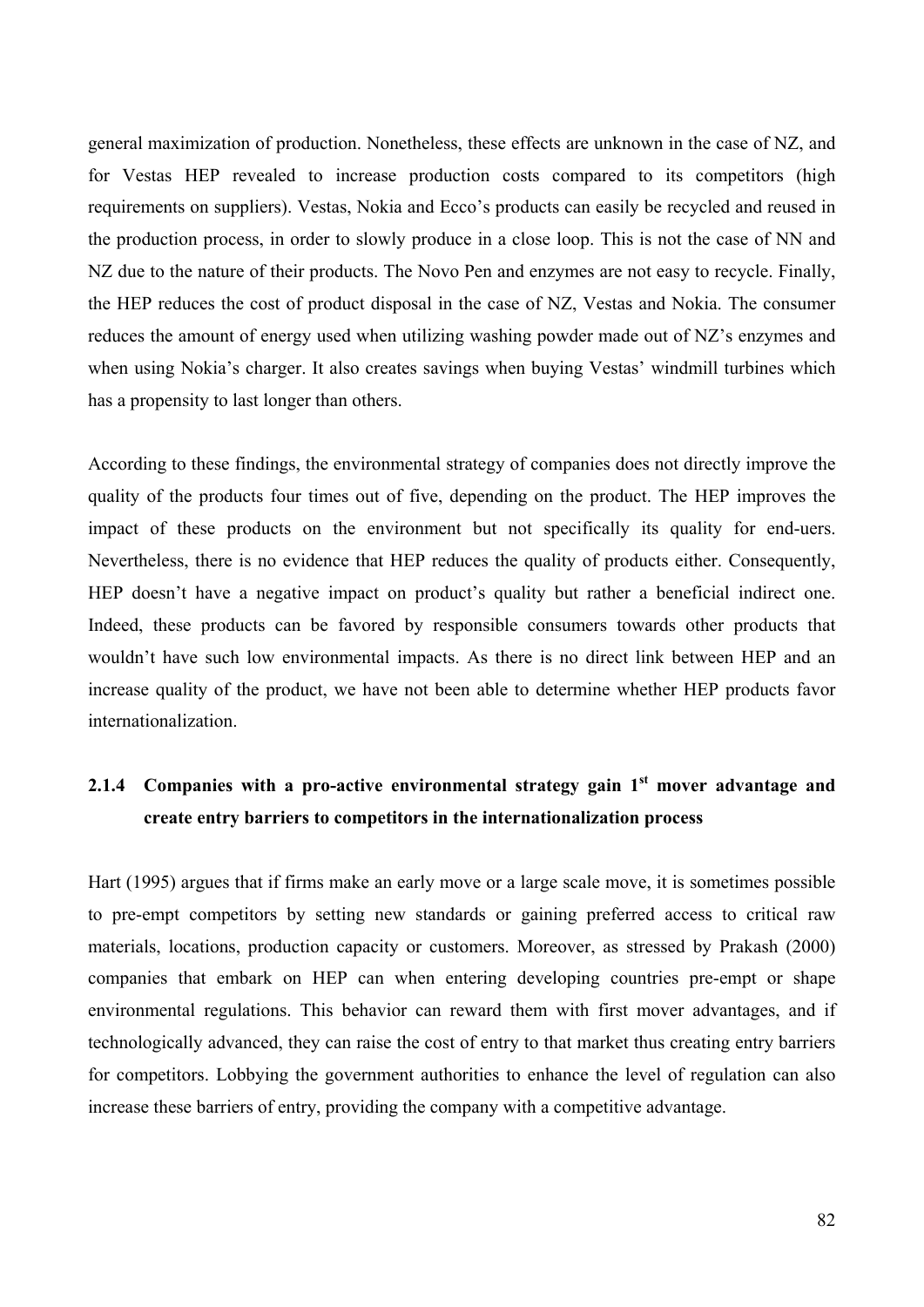NN entered China in 1992 when diabetes was not a prevalent disease. They anticipated an increase in the occurrence of the disease in China and other developing countries in the coming decades. From the start they made many efforts to create awareness about Diabetes by organizing seminars and providing education on the subject. Through these actions NN slowly built up its reputation and market presence; indirectly creating barriers to competitors. As Novo's CFO stresses: "We are seen by the government as a partner rather than as a regular company. And it's been very difficult for NN's competitors." They have used their resources to play into people's sentiment. Moreover, the reputation that NN already had in the 1990s thanks to its technological advancement provided it with a 1<sup>st</sup> mover advantage when it entered China. The HEP of NN did not directly affect its entry to China, but has served indirectly by improving its reputation.

When NZ entered China as a producer of enzymes using genetically modified micro-organism, the Chinese government had no regulation in that area. Therefore, NZ invited the Chinese government to come to Denmark and visit NZ's production site in Kalundborg. NZ taught them about the strict regulations applied in Denmark and the European Union on genetically modified organism that it was following. Based on the same standards NZ was allowed to produce in China. "It was an advantage that we could use the good reputation of Denmark, and Danish regulations as a key to convince them that we could produce in China on those conditions". In regards to these codes of conduct the Chinese Government enacted its own regulations therefore forcing NZ's competitors to follow the same standards. So as one of the first enzymes producer in China it benefited greatly from  $1<sup>st</sup>$  mover advantages.

Nokia also lobbies the Chinese central government to raise existing environmental standards, which indirectly raises the entry barriers for its competitors. It strongly advises the government about how to make better regulation at the country level. However, due to its recent entry, Vestas has not been able to create similar relationships with the government, and therefore lobbies at a more international level through its Danish seated Department for Communication with Governments. Ecco became a first mover by operating in a new market segment of the shoe industry. Due to its environmental approach it was allowed to enter China, while other tanneries were either being

denied to enter or closed down.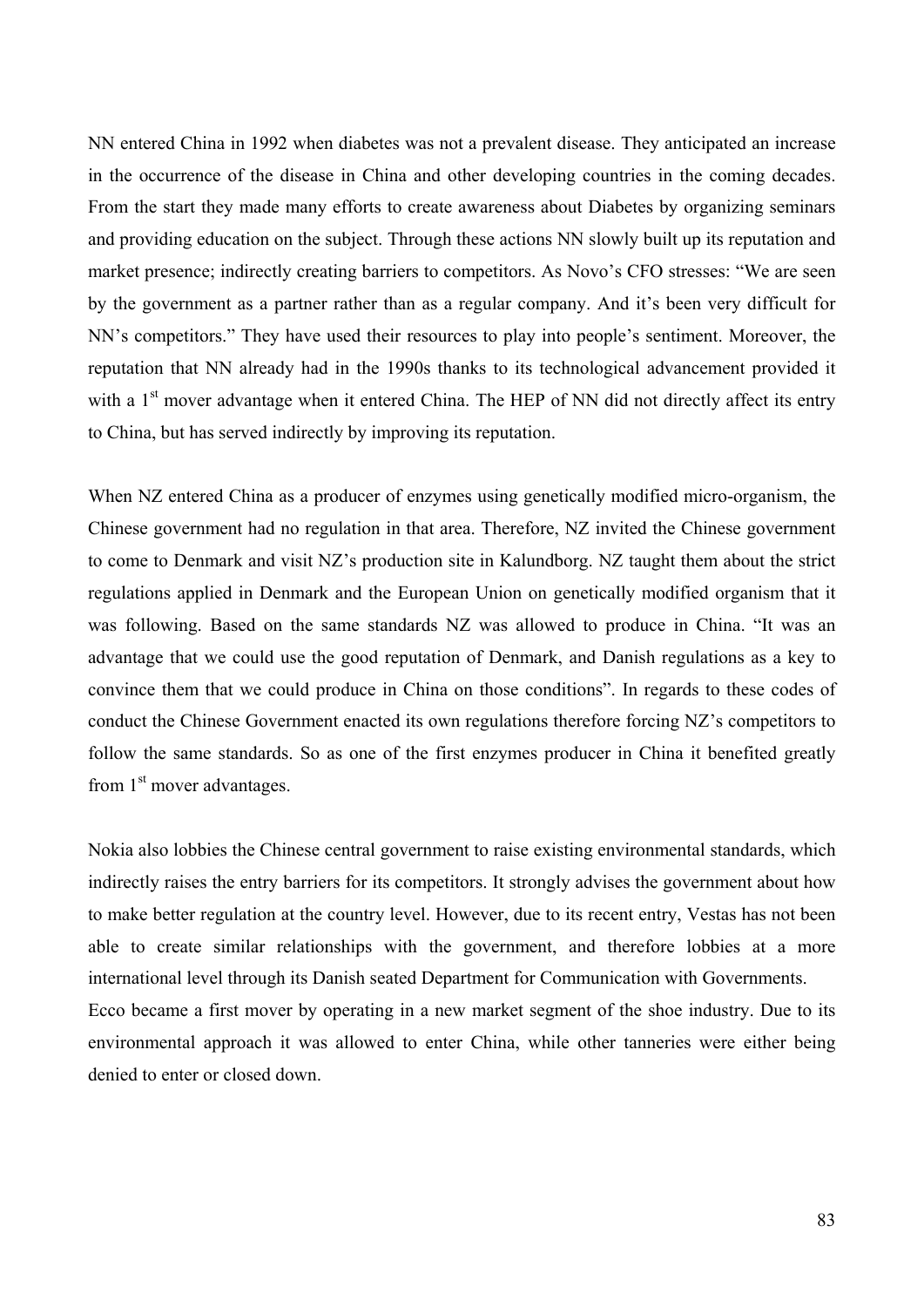As the examples of Ecco, NZ and NN have shown, environmental strategies are potential drivers to 1<sup>st</sup> mover advantages and can create entry barriers to competitors. This scenario can give companies incentives to internationalize in emerging markets where there is potential for market growth and possibilities to influence regulations. Nevertheless, if this attitude can generate such advantages it is not always validated, as these advantages were non-existent in China in the case of Vestas. Vestas hasn't yet been able to build barriers to competitors. This fact can be seen in the light of its recent entry to China and the already existing high competition. However, Vestas can still create barriers to competitors if it lobbies the Chinese government to take on its own environmental standards to enact new environmental policies in this industry.

#### **2.1.5 Great reputation stemming from HEP is an enabler in the internationalization process**

With the increase of environmental awareness, good environmental competencies build strong reputations and can constitute a competitive advantage in the internationalization process.

NN asserts that certainly the most important is to have a good, valuable and solid technological product to the customers but it also stresses the importance of what the company can build around its product. The technology can be copied but it is harder to copy the intangibles (education etc.). NN's social activities, like the educational diabetes program in China, spread NN's brand name throughout all reaches of the topic of diabetes. Novo A/S CFO states that NN's competitors in China have sometimes tried to give the same training in the hospital and create the same awareness but it never lasted since they had other areas of focus. "Most of the time they stopped after 6 months. We never stopped we do it every year. Good products and continued efforts count". NN found its name stated throughout the media communiqué, all without addressing the media directly. This increased their reputation, leading to market opportunities and greater sales.

According to NZ, adopting HEP has been an advantage and essential to maintaining its reputation. NZ's representative states that this has been the case since the mid 80s. Indeed, the standards and the influence that it implemented in China provided it with a high reputational advantage. As he stresses "NZ is on the map of the Chinese authorities now, they have been visiting NZ in Denmark and in China." Reputation is especially important to NZ since it bases its innovation and R&D on genetic engineering, a very ethically sensitive area. NZ enzymes are used in food-products and household merchandize, areas which requires a good reputation to build trust among stakeholders.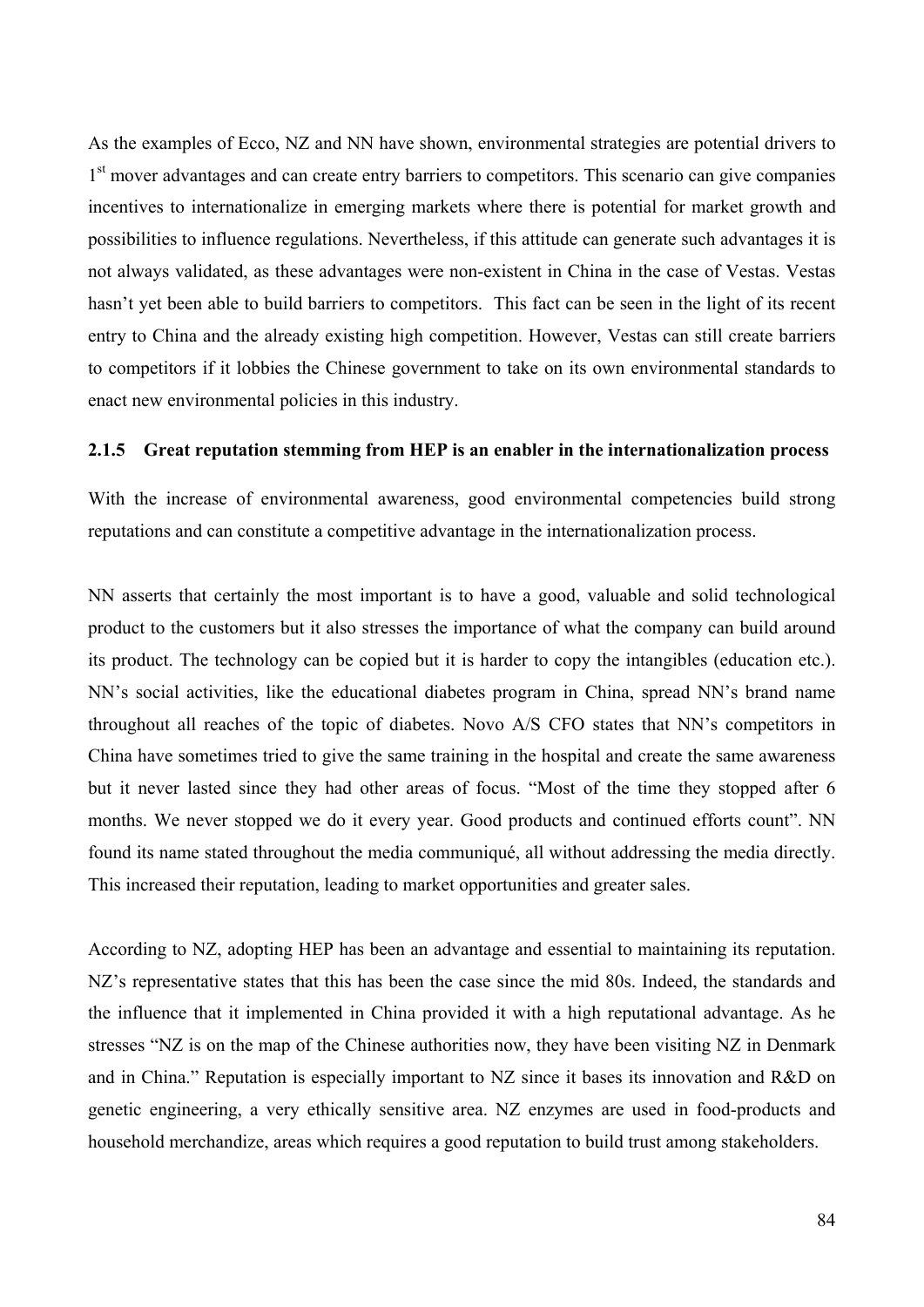Nokia already benefits from a high reputation, both globally and within China. It has a good reputation toward consumers especially since awareness surrounding environmental products started in urban China. Nokia is building its reputation both on the back of greener cellular products and through creating environmental awareness. Its strategy anticipates growing future demand for green products, and focuses on building a green reputation to differentiate its products from its competitor's. Nokia anticipates that the advantages of their positive reputation from HEP, will continue to grow in the upcoming years, both in China and globally.

According to a study described in Forbes magazine by The Reputation Institute, ranking the world most respected companies,  $51$  "Vestas has the highest citizenship score", when compared to 600 companies. That particular 2007 online survey of 60, 000 people showed that for the first time voters counted citizenship as having the strongest effect on reputation. Nevertheless, this score reflects the type of product that Vestas is building (renewable product) rather than its sustainable production. Vestas could market its sustainable production process to distinguish itself from the other wind turbine producers, however it does not because of the risks that it implies. According to Vestas' QSE manager, Vestas is not marketing its sustainable position because it is afraid of getting its image destroyed. In effect, just like NZ's stakeholders communication manager stated; when you start being signatories of environmental NGO's and GO programmes, etc. you become the prey of journalists that will investigate until your sixth or seventh tier supplier to witness if you are complying with your engagements. These two companies would like to avoid being treated like Telenor and Ericsson which reputation has recently been harmed by journalists.

Moreover, environmental expenditure might reduce overall costs by recruiting and retaining particularly highly skilled employees who themselves have strong environmental convictions. If environmental performance enables a firm to attract superior talent or increases employee's job satisfaction and commitment to the firm, this could lead to higher productivity in the long run. (Reinhardt 1999). All the participating companies agree to that statement. "The fact of having high environmental reputation make people want to work for you" recognizes NZ. "At the beginning, NN had difficulties to get some employees in China but then NN became a quite attractive place to work at. It had to do with the fact that NN had a CSR view and good company values" states

 $\overline{a}$ 

<sup>&</sup>lt;sup>51</sup> Forbes.com. Most respected companies. Building blocks for success.Tara Weiss. 21/05/2007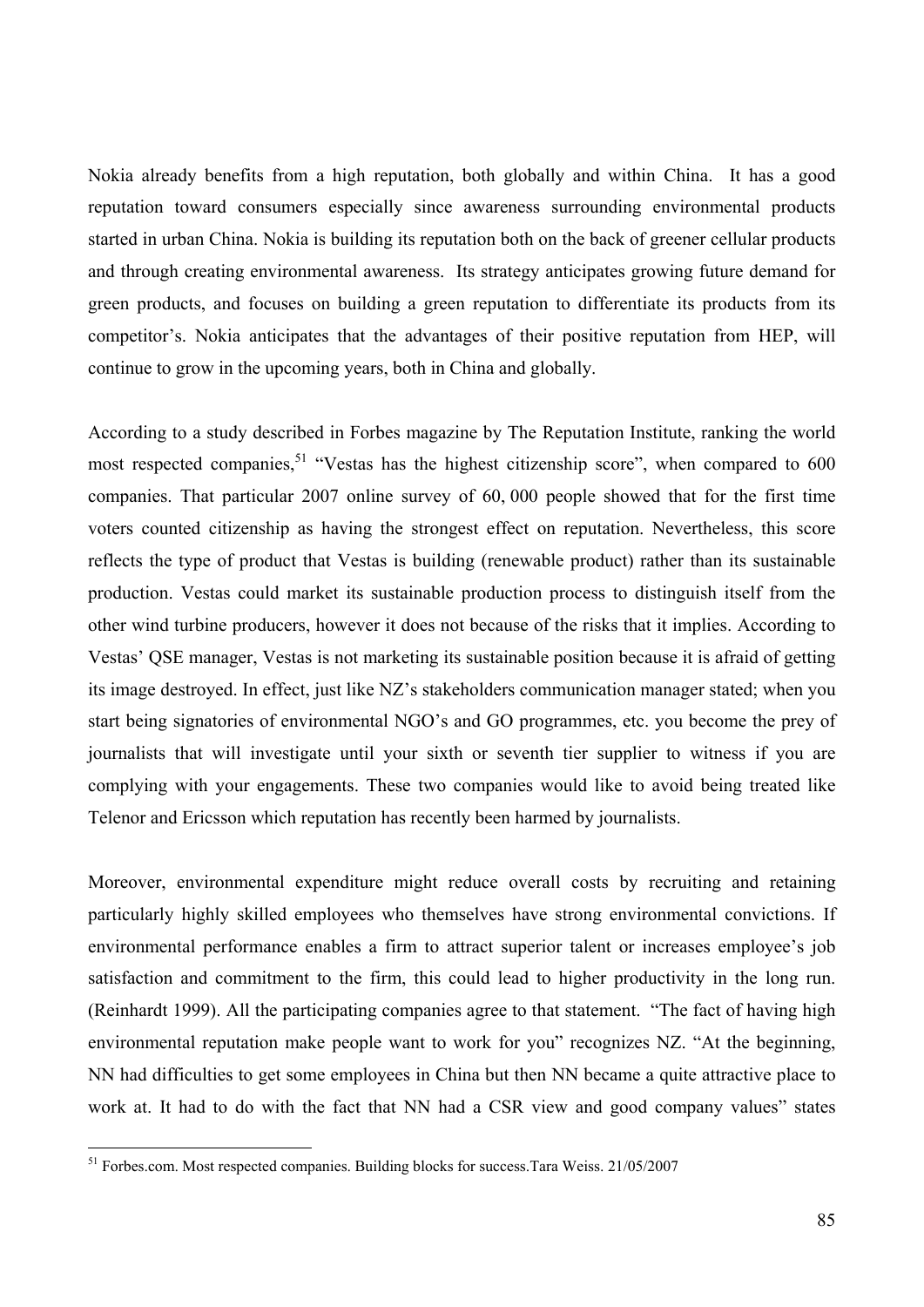Novo's CFO. NN now has the lowest turnover rate of employees in the industry in China, less than  $10\%^{52}$  which is very low.

According to the five companies, their environmental reputation makes it easier to recruit and attract employees. As stressed by Nokia the employees are more involved too. Vestas agrees: "Yes, it is easier to attract people especially when Denmark's unemployment rate is very low. It also helps not to loose your employees and make people ready to work for less money because of the attachment to the firms' values. If you brand your company strongly enough you will have some people ready to compromise in terms of salary". Employees working at Vestas are proud to play a role in the change of awareness on environmental issues. Nokia likewise argues that having a HEP improves the reputations and eases the process of attracting new qualified staff.

We argue that it is a great advantage to have a HEP. Companies with a strong reputation can more easily attract and keep employees, and save money due to lower employee turnover. This provides that tacit knowledge stays within the company making it more experienced, able to achieve cheaper training cost, and more efficient. This, all in all, makes the company more competitive.

Finally, Vestas and NZ affirm that investors are becoming more and more interested in environmental issues and were thereby able to attract them. Proactive environmental strategies have the potential to provide these companies financial backing.

In sum, considering the different sort of advantages that companies can gain from their high environmental reputation, we can assess that although taking action against environment degradation may be risky (threat of journalists turning a good story into a bad story), it will provide them with an advantage in many ways in their internationalization compared to competitors. It will endow them with the best assets; financial support, faithful and dedicated employees and honorable status.

# **2.1.6 Summarization of the section 1: Does HEP provide companies with competitive advantages in the internationalization process?**

 $\overline{a}$ 

 $52$  This data was given by the CFO of Novo A/S which was in China five years ago. Therefore the information is five years old.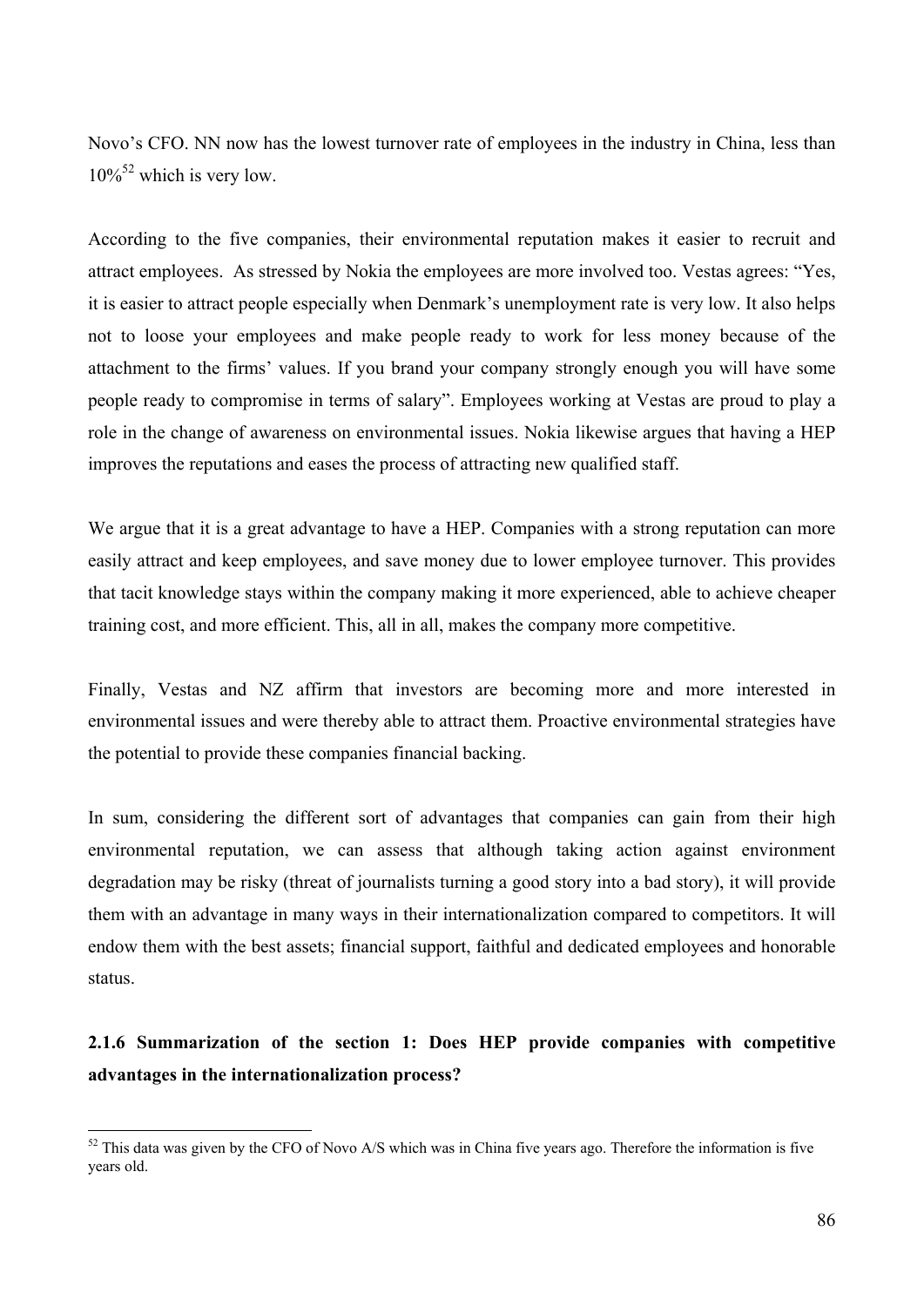|                | <b>HEP</b>                                                | Novonordisk   Novozymes   Vestas |   | Nokia     | Ecco | In the IP   |
|----------------|-----------------------------------------------------------|----------------------------------|---|-----------|------|-------------|
| $\mathbf{1}$   | Innovation and<br>competitiveness                         |                                  | N | $\sqrt{}$ | V    | yes (4/5)   |
| $\overline{2}$ | Organization of<br>environmental<br>resources as a<br>CA  |                                  |   | V         | V    | Yes $(4/5)$ |
| 3              | Product quality                                           |                                  |   |           |      | No $(1/5)$  |
| $\overline{4}$ | 1st mover<br>advantages and<br>barriers to<br>competitors |                                  |   | V         | V    | Yes $(4/5)$ |
| 5              | High reputation                                           |                                  |   | V         | ٦    | Yes $(5/5)$ |

Table 9: Summarization of the section 1: HEP provides companies with competitive advantages in the internationalization process

According to this analysis, HEP can increase companies' competitive advantage in their internationalization process (IP).

For all the companies, excluding Vestas, HES provide them with **greater innovation and competitiveness**. Most of the projects aiming at saving energy resulted in being cost-beneficial in a year, further leading to cost reductions for the companies in the future. Moreover, the environmental expertise of these companies proved helpful to facilitate the acquisition of licenses or permits (case of Ecco) in their entry process. In addition, we can conclude that, by internationalizing, these companies can further make their investment in innovation profitable by replicating these investments in new markets.

Four out of five companies have succeeded in finding **an optimal organization of their environmental resource.** As stressed above, for three of these companies (NN, NZ and Nokia) the main environmental resource is not only the optimal use of resources in production, but more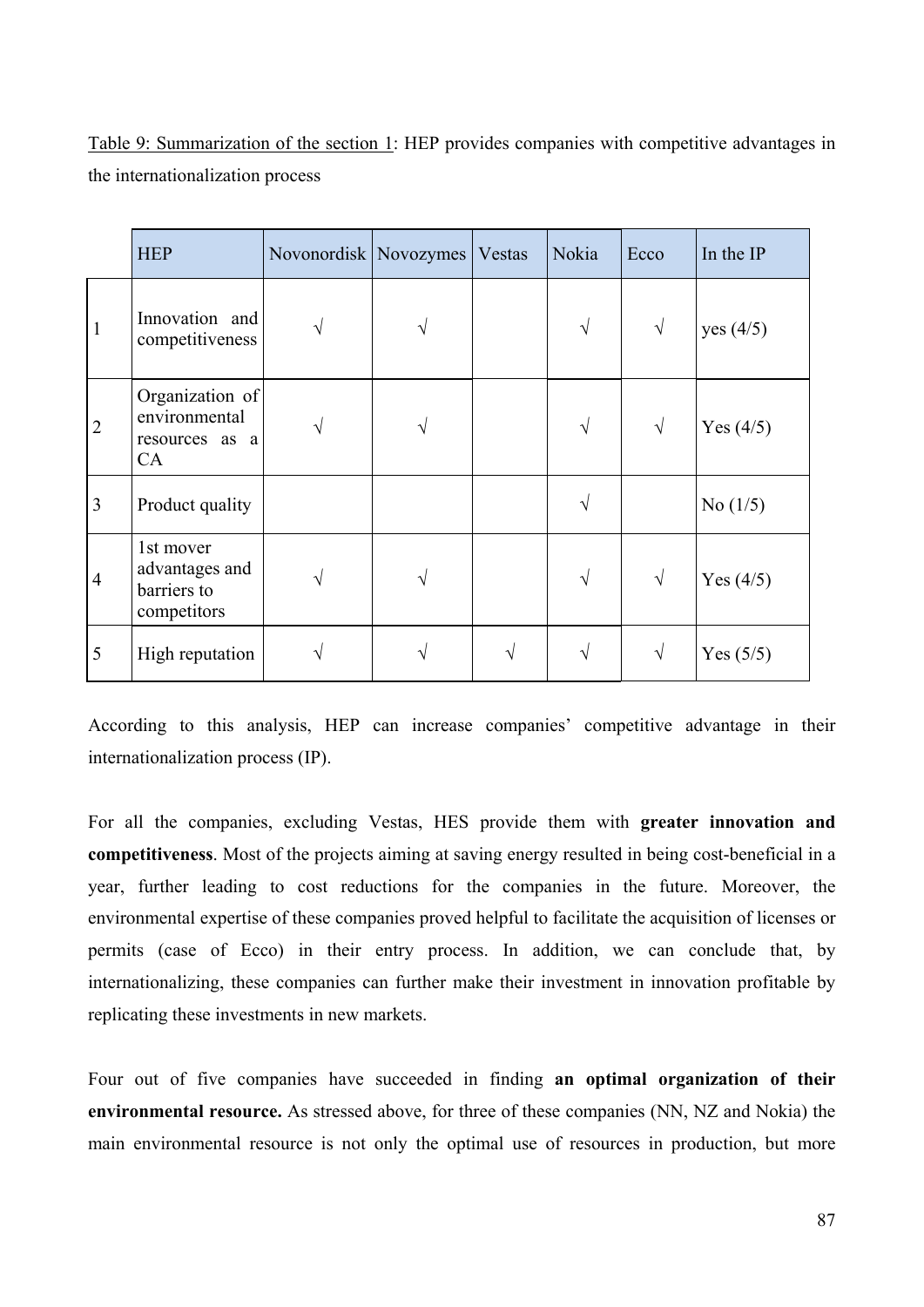specifically the way they communicate their environmental behavior to the public. Ecco is the only player whose specific environmental resource is the optimization of its production. Vestas, however hasn't yet found an optimal organization of its environmental resource. We can reasonably conclude that the experience enjoyed in China by these companies in terms of organizing environmental resources, can further be used to expand to new markets, although we acknowledge the existence of country specific characteristics.

Four companies out of five benefited from 1<sup>st</sup> mover advantages and created barriers of entry **for their competitors**. NN, NZ and Nokia self-implemented high environmental standards in China and were able to influence local regulators to establish corresponding standards at the country level. Their early establishment and pro-active activities helped them to create exclusive relationships with the Chinese government. Ecco likewise benefited from 1<sup>st</sup> mover advantages and enjoyed fast and exclusive entry to China due to its innovative and environmental friendly tanneries. We believe that these companies can in the future benefit from similar advantages when entering emerging economies with strong emphasis on environmental issues.

Finally, all the participating companies have agreed on the positive effects of HEP **on reputation**. HEP decreases the risks of environmental incidents and increases companies' reputation allowing them to benefit from greater workforce and to attract investors due to liability issues which in turns boosts their internationalization.

Although the environmental focus was not prevalent in the strategy of NN, NZ and Nokia when first entering China two decades ago, these companies have incrementally developed their environmental policies and succeeded in gaining high market share in China. Out of the five hypotheses studied above, four resulted valid. However, as there is no direct link between HEP and an **increase quality of the product**, we have not been able to determine whether HEP products favor internationalization. Nevertheless, we can conclude that, in most cases, HEP increases companies' competitive advantage and favors their internationalization.

### **2.2 HEP increases efficiency of companies in the internationalization process**

### **2.2.1 HEP reduces transaction and coordination costs in the internationalization**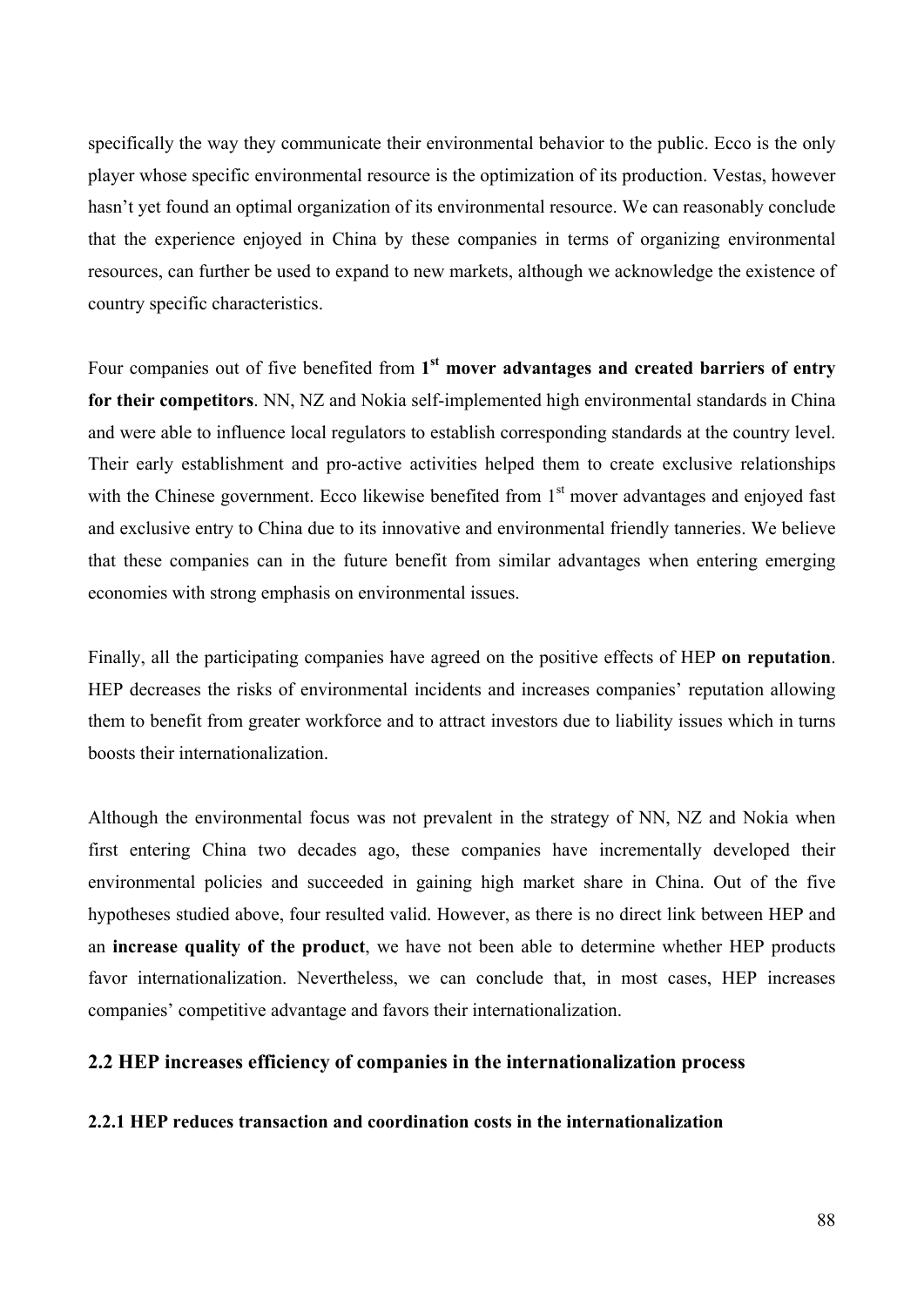As we defined internationalization in this thesis as being foreign-direct-investment, our aim is not to explain why companies internationalize through FDI but rather how they can reduce transaction costs in their internationalization thanks to their environmental competency. The assumption is that HEP companies will be able to reduce their transaction costs in the internationalization by exploiting their ownership-specific advantage in the environmental field. Companies will, due to their environmental ownership, be able to overcome technical entrance barriers and environmental public policies by not being hindered by differing standards.

As already stated by Nokia, environmental competencies can be an advantage especially in the case of China where companies have to make an EIA by law before building a plant. It can indeed facilitate the entry strategy by reducing the amount of time necessary to get the permits and licenses needed to start a business in China. NZ and Ecco's entries into China were expedited by their high environmental standards. Environmental competencies can also ease the process of accessing a good economic zone. As stressed by Nokia's manager of environmental affairs, these new economic and technological areas that passed ISO 14000, are becoming regional environment protection demonstration zones. She states, "If you have a HEP you will easier get into these zones and enjoy governmental benefits, such as tax incentives and subsidies". Also, having high global environmental standards and controls may prevent the entire operation from being put in jeopardy by arbitrary regulatory intervention. Vestas stresses: "Being an international company in China, Vestas has to live up to high standards, because there is a lot of focus on foreign companies. Every time there is an issue, they usually blame foreign companies".

However, in the case of all the companies, high environmental standards facilitated their entry since they didn't have to study local regulations and adapt their standards to it. In fact, these companies have high global environmental standards which already comply with most of the local regulations. Therefore, they only have to change small features to comply with local regulations, in the rare cases, where Chinese regulations are contradictory or higher than the European ones. Vestas' performance is world leading; it has high ethical standards and comply with the ISO 9001, ISO 14 001, and OHS 18 000, which it applies everywhere in the world. Consequently, it has higher standards than the level of China and India, nonetheless, it asserts that "sometimes local standards are different than home standards". For example in china, bargaining collectively is forbidden and Copy Rights are valued differently. In these particular cases companies have to adapt their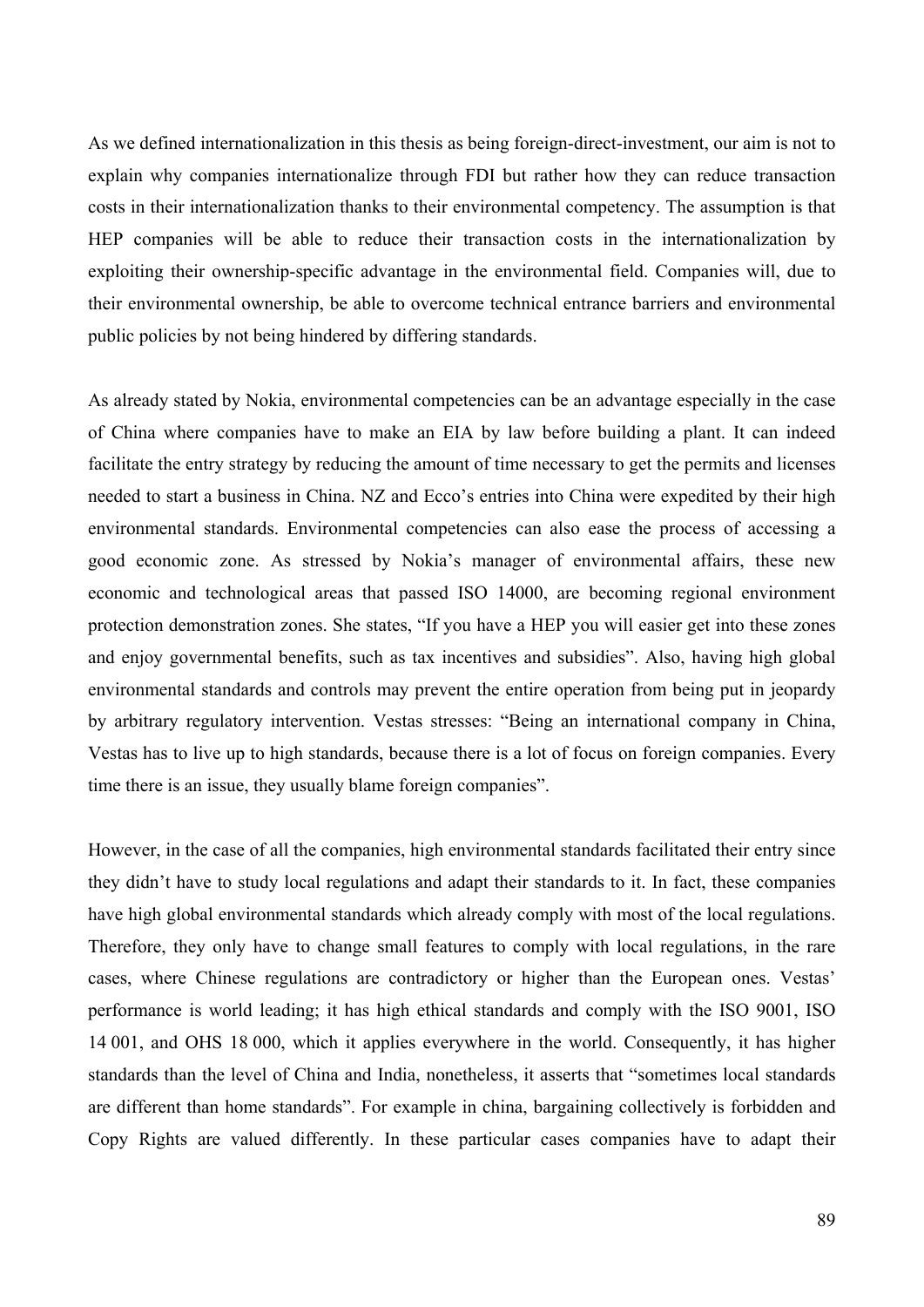standards to the local market. These little changes might induce costs that decrease the benefits gained from transaction costs.

In summation, HEP reduces transaction costs linked to environmental protocol involved in the internationalization process. It helps to attain faster permits, to reduce liability risks, and to acquire the best production plant locations. In addition, these high standards reduce coordination costs due to the companies generally higher standards compared to local ones. They therefore don't have to adjust operations as to rise to local standards and can more rapidly establish production. Although there might be some adaptation required in rare cases, and cross-border environmental monitoring and controls may reveal to be expensive, we can reasonably conclude that HEP reduces uncertainty and coordination costs in the internationalization process. In effect these companies performing beyond compliance in emerging economies are not fearful of future local regulations because they already apply their high global standards to the local market. Therefore it can be said that these companies acquire advantages compared to companies without HEP.

# **2.2.2 HEP companies reduce factor costs and gain economies of scale in their internationalization**

According to Hart, Ahuja and Romm (1994) companies can, through pollution prevention, realize significant savings, resulting in a cost advantage relative to competitors. However, as stressed by Frosch and Gallopoulos (1989), as the firm's environmental performance improves, further reductions in emissions become progressively more difficult, often requiring significant changes in processes or even entirely new production technology. All the participating companies are trying to reduce their environmental footprint by diminishing their use of energy and water and trying to recycle their waste as much as possible. However, some of these companies do it more systematically than others. NZ recognizes for example that there might be a gap when it comes to implementing clean technologies. It intends to issue by issue beat energy and water consumption but doesn't do any changes without considering the cost of the investment.

Pollution prevention may increase productivity and efficiency and reduce time by simplifying or removing unnecessary steps in production operations (Hamer and Champy, 1993; Stalk and Hout, 1990). All these companies implement a Lean Production Programme which intends to do more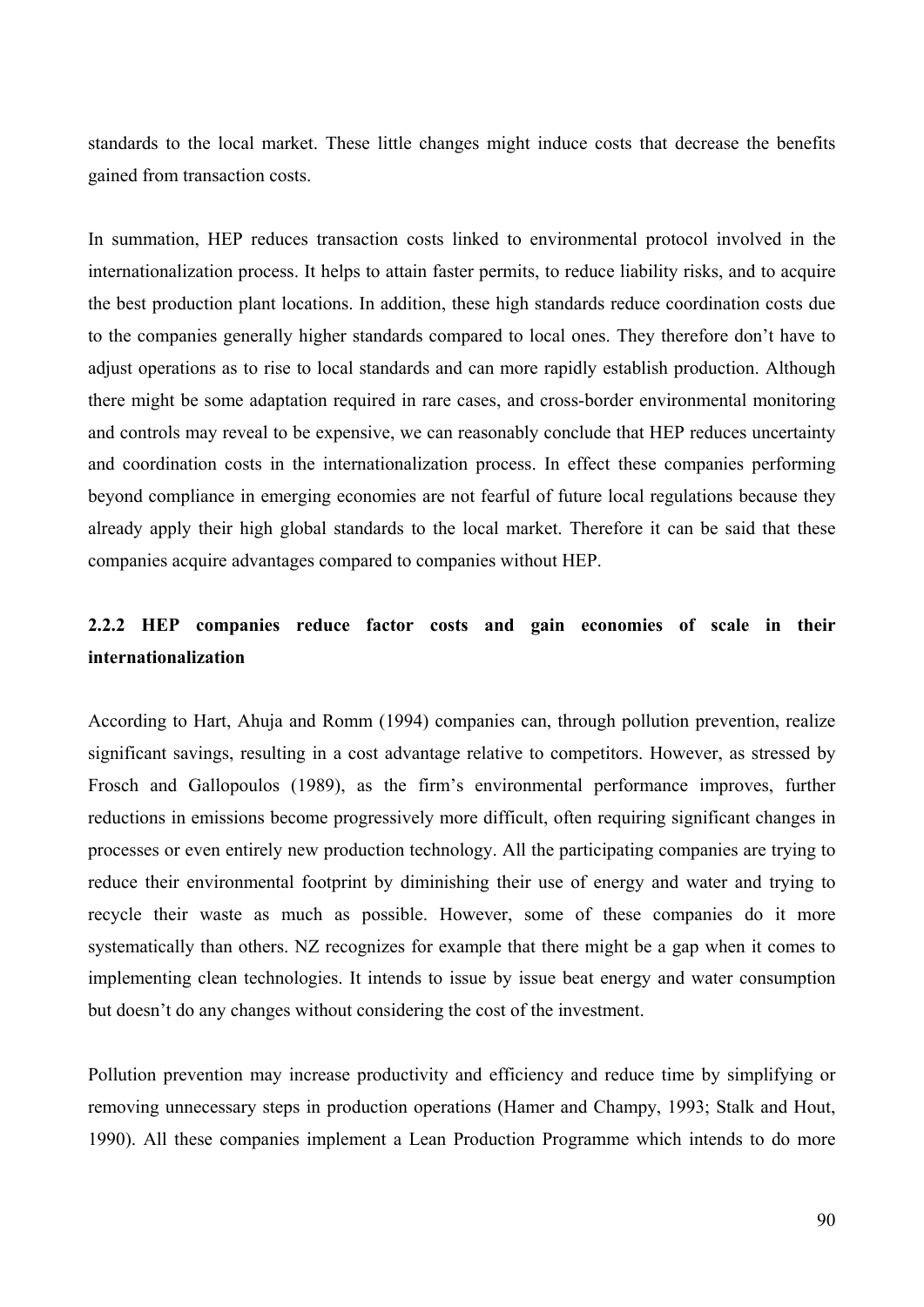with less: less time, inventory, space, labor, and money. "Lean manufacturing", is shorthand for a commitment to eliminating waste, simplifying procedures and speeding up production. This programme can be used to reduce production costs in general or more specifically on environmental issues. However, NN is the only one that specifically uses this concept to apply on its climate change strategy.

Vestas constantly works on improving its production. It intends to always find the unnecessary steps in the production process and to remove them. It implements the LEAN programme with its suppliers to decrease waste in time, energy and material and tries to reduce the amount of defects it makes, but we haven't been able to find whether these investments were successful. NN's climate strategy is to optimize its production through cLEAN® realizing energy savings in production and conversion to renewable energy. For NN this technique uses less-energy and generates more production efficiency therefore it qualifies it to be cost effective. NN does energy screening every third year to identify energy potentials. "This is a very systematic energy management process which has been introduced to achieve our reduction targets. We look into renewable fuels and whether we can switch to it". Nokia is also saving costs on environmental issues. By improving its packaging on the distribution of 250 million pieces of a compact product Nokia saved 100 000 million Euros in 2006 and 2007. This represented huge savings. Consequently the issue is not always about the cost of the investment but also about the gain that it procures.

Ecco succeeded in increasing production efficiency and reducing factor costs by making environmental investments in its plant in the Netherlands. It is aiming to gain even higher advantages from its production organization in its new tannery in China. Indeed, out of the total cost of building the tannery, 10% was dedicated to environmental impact improvement, and it predicts this investment to be beneficial in 5 years as it will then be able to produce in a close-loop. Ecco's by-word is "Consume less, produce more".

Considering the empirical evidence gathered during the interviews and the websites of the participating companies, there are generally some benefits coming out of environmental investments in production although reducing the environmental impact of production may require costly investment as well as complicated cost-benefit analysis. Three out of the five companies have been able to demonstrate that at least one of their environmental investments was successful. We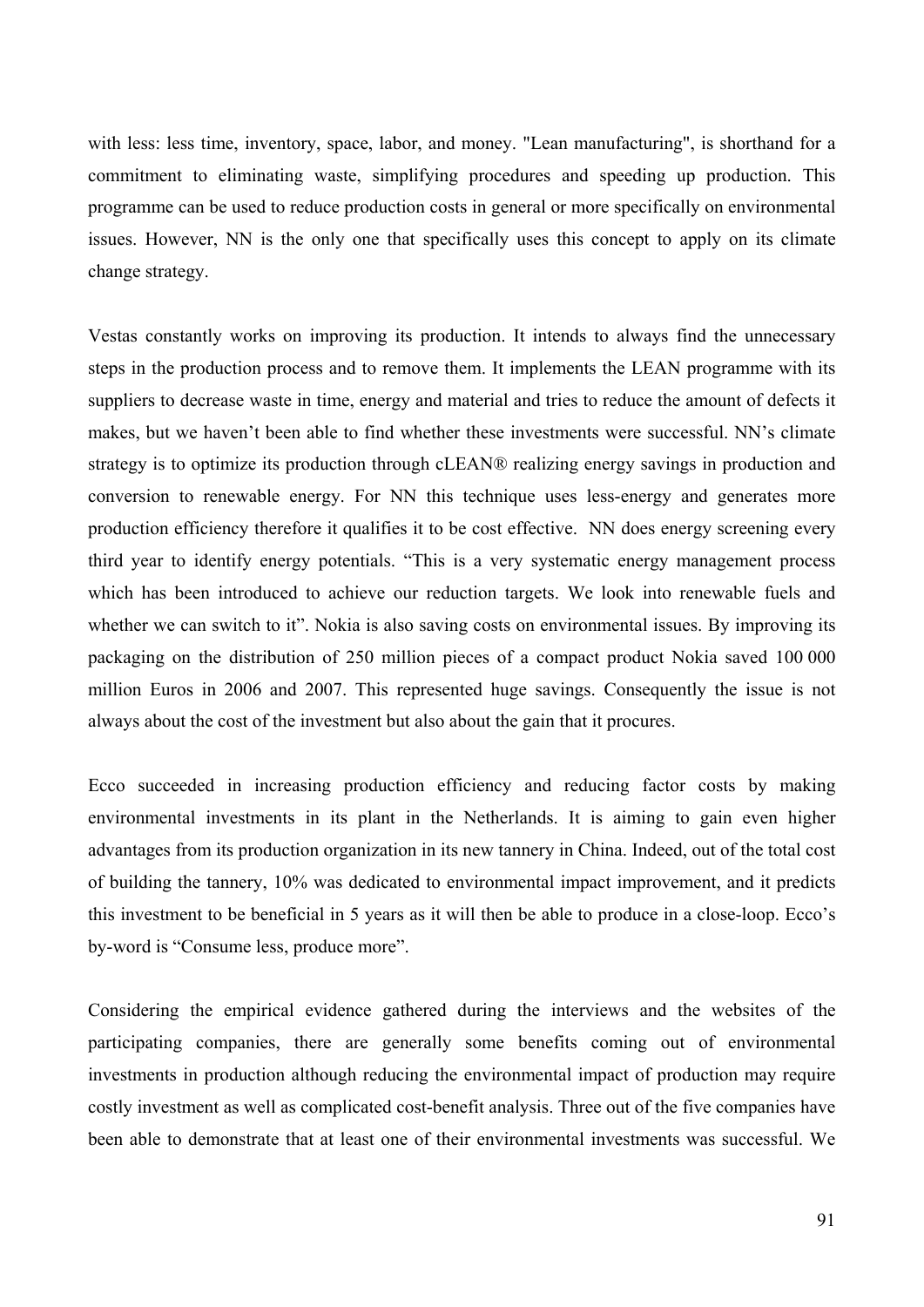can reasonable presume from these results that expanding the environmental companies' production scheme to other markets with a high potential domestic demand, can further benefit their profitability by reducing innovation costs via economies of scale.

#### **2.2.3 Companies' environmental strategies help to mitigate risks in the internationalization**

Proactive environmental strategies can create value by reducing risks. An effective environmental management system with an emphasis on preventive measures can help the organization avoid or minimize accidental spills and releases, while also reducing costs for response and cleanup (Martin, 2005). Pro-active environmental strategies can help companies to manage the business liability or damaged reputation, which might rise from an environmental accident that can have dramatic repercussion.

NN and NZ explain that reducing risks of scandals is what drove them to lead a pro-active strategy. "We have a long history of collaborating with NGOs and that began in 1970 when NN had a major crisis. The enzymes produced would cause skin allergy for the people in production. But these enzymes were also used for detergents, so house wives were at risk. The US market was huge and very important but a consumer movement started advising people not to use our products because they were hazardous. So from one day to another NN lost a great deal of this market. A company can really be caught on the wrong foot if it doesn't consider stakeholders interests and end user interests". After this incident NN decided to always comply with all the regulations and to make sure that its shareholders and customers were happy. The two incidents became the basis for NN proactive attitude. "Instead of being cornered where you have nothing but to take the beatings, it is better to be there proactively and to shape the frameworks". This behavior has become part of the NN strategy.

NZ is a signatory of the Global Compact and is implementing the ISO 14001 in all its production sites. Therefore it operates very "by the book" which reduces its potential risks of incidents. NZ's environmental strategy adds to its ethical behavior and secures it a good reputation that is essential for its development. As stressed by NZ's stakeholder communication manager, "You can be sure that if we had a bad reputation no food company in the world would dare to use NZ products in their food products because the consumers would be scared. So we have to behave to make our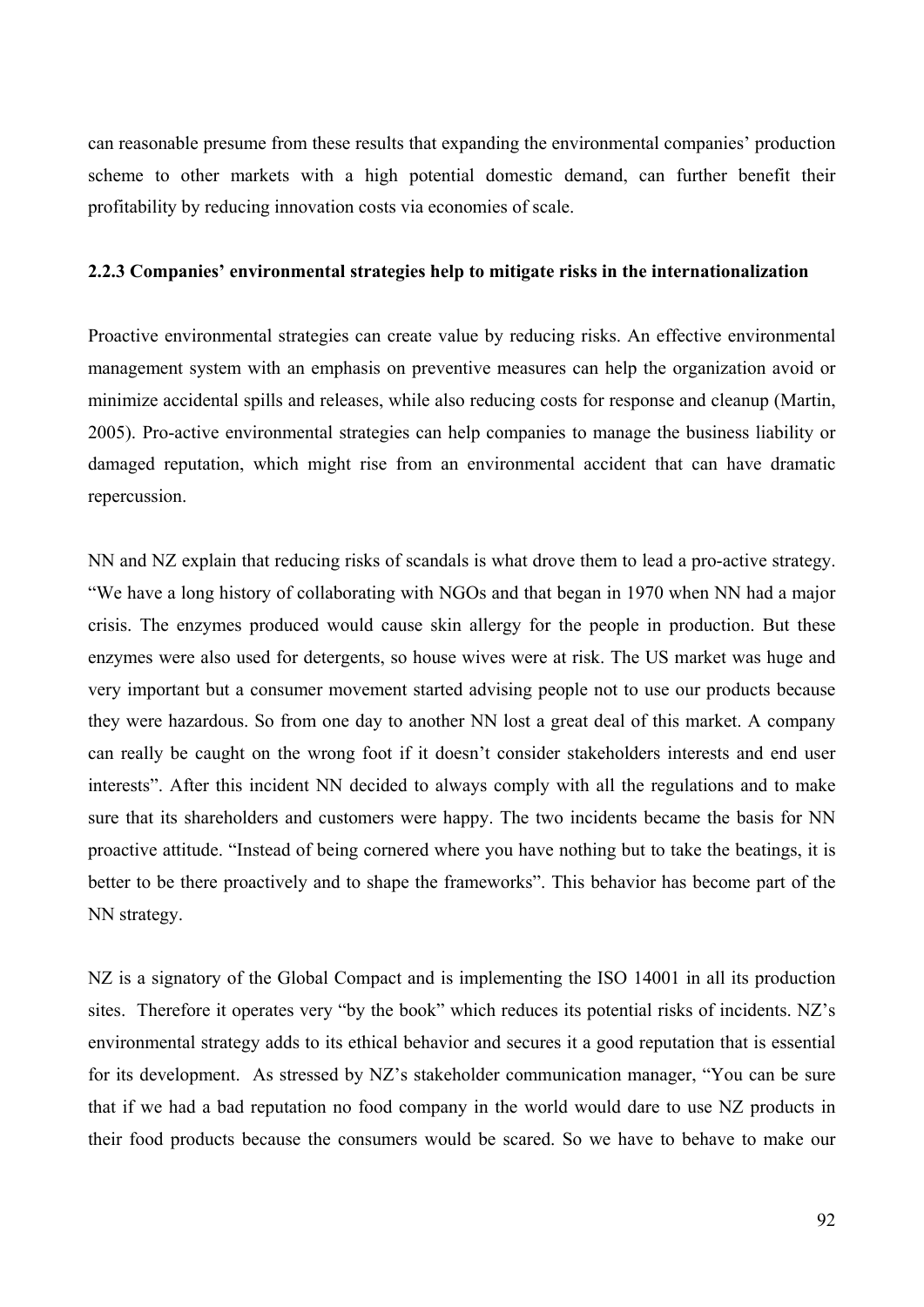customers feel comfortable". At the beginning, NN and NZ (who still existed as single entity) were not focused on the environment because it wasn't in the societal focus at that time. It was more interested in treating the employees in a decent way and avoiding accidents. However, with the growing importance of environmental issues, NN and NZ have placed the environmental behavior high on their priorities list.

Vestas' QSE manager ranks the importance of environmental behavior for the company at ten out of ten because it helps the company "avoid exposure and because it is an issue that the society have to work on". In addition, a company must be very careful because as he stresses there is a higher attention in the renewable energy industry. "It is different than being a manufacturer of table and chairs, there is a bigger focus in this industry". Nokia also states that you need a basic level of environmental behavior to eliminate risks and stakeholder's inspection.

A companies ability to mitigating environmental risks is essential. They don't want to take the risk, while abroad, losing their high environmental reputation through an awkward partnership with a local company. They want to secure their assets, especially their reputation, thus they would rather internationalize through full ownership or own the majority of the share while making a jointventure to secure that the company's guidelines will be the ones implemented. NZ made a JV in China where they partnered with a local enzyme company called Hongda. NZ has 65% of the shares and rapidly turned the new company's operations into NZ standards. "The company had environmental standards to live up too". Consequently there is a strong case to think that company's environmental behavior will push them to internationalize through full ownership investments or joint-venture where they have the majority of the shares to secure their reputational asset and reduce risks.

## **2.2.4 Summarization of section 2: Does HEP increase efficiency of companies and therefore facilitate the internationalization of these companies?**

Table 10: Summarization of the section 2: HEP increases efficiency of companies in the Internationalization process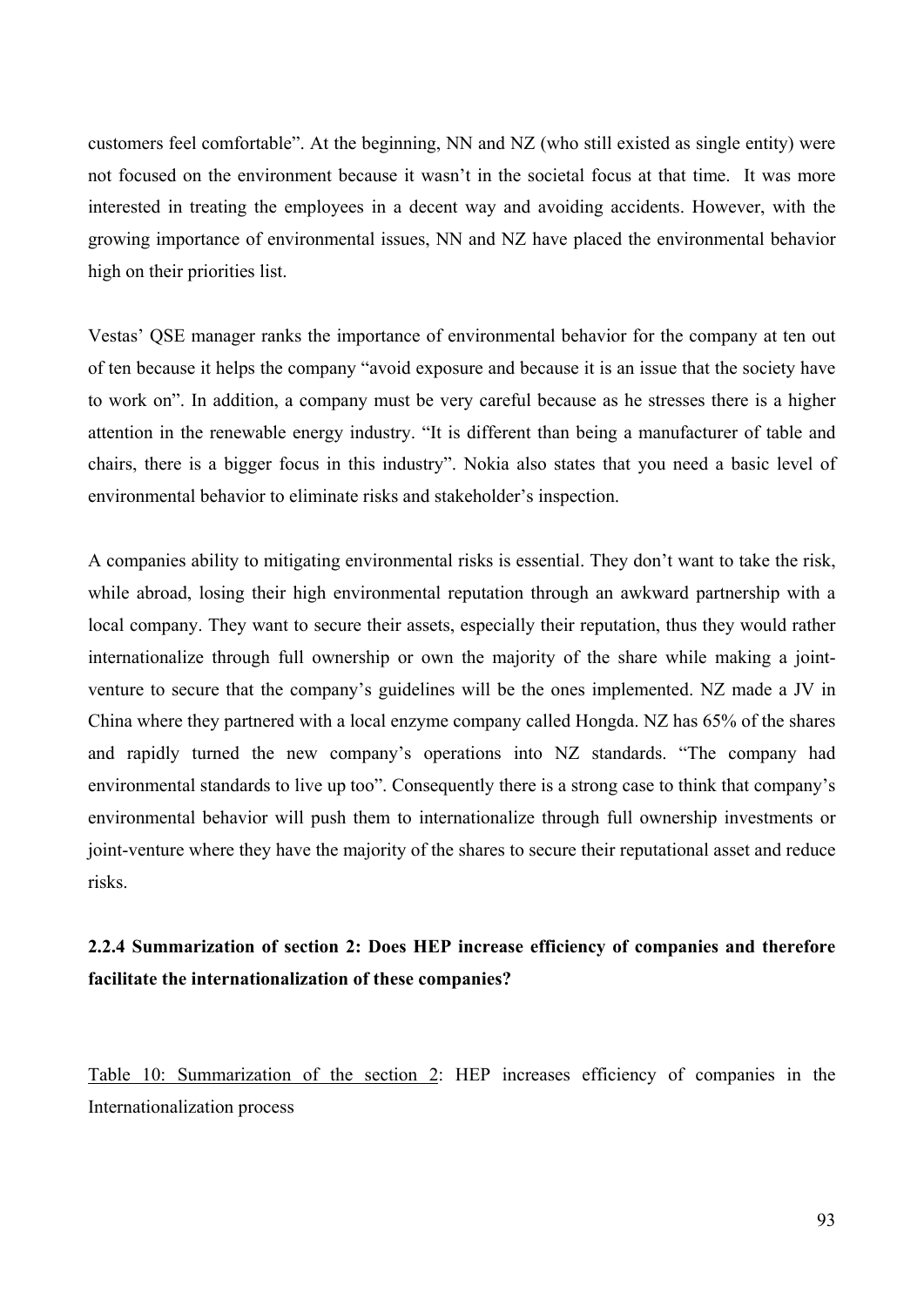|                | <b>HEP</b>                                 | Novonordisk | Novozymes | Vestas | Nokia         | Ecco | In the<br>IP |
|----------------|--------------------------------------------|-------------|-----------|--------|---------------|------|--------------|
| -1             | Reduce TC                                  |             |           | ٦      |               |      | Yes<br>(5/5) |
| $\overline{2}$ | Reduce factor<br>costs; scale<br>economies |             |           |        | $\mathcal{N}$ | V    | Yes<br>(3/5) |
| $\overline{4}$ | Mitigate Risks                             |             |           |        |               | ٦    | Yes<br>(5/5) |

According to this analysis, HEP can increase companies' efficiency in their internationalization process.

All the companies were able to benefit from a **reduction of their transaction and coordination costs** thanks to their high environmental standards in their internationalization. These companies rarely have to adapt to local standards since they are applying their high environmental standards stemming from the European Union everywhere they manufacture. In consequence, Ecco and NZ benefited from a fast entry and the other companies were able to easily enter China thanks to their HEP.

Although environmental investments are costly in the short run the benefits can outweigh the costs in the long run. Most companies reported beneficial environmental investment **that reduced factor costs** because they were more resource efficient. We argue that if they were replicated into new markets it could imply further economies of scale.

According to the participating companies, beside, the will to reduce their environmental footprint, their main incentive was to embark on high environmental strategy in order **to mitigate risks**. Therefore to secure that their high environmental standards are applied these companies internationalize through FDI.

In regards to efficiency we evaluate that high environmental standards imply costs, but the reduction of transaction, coordination and factor cost induced in the internationalization, and the opportunities it can bring in terms of economies of scale and diminution of risks makes it profitable. Nonetheless, the desire to secure companies' high environmental standards to avoid environmental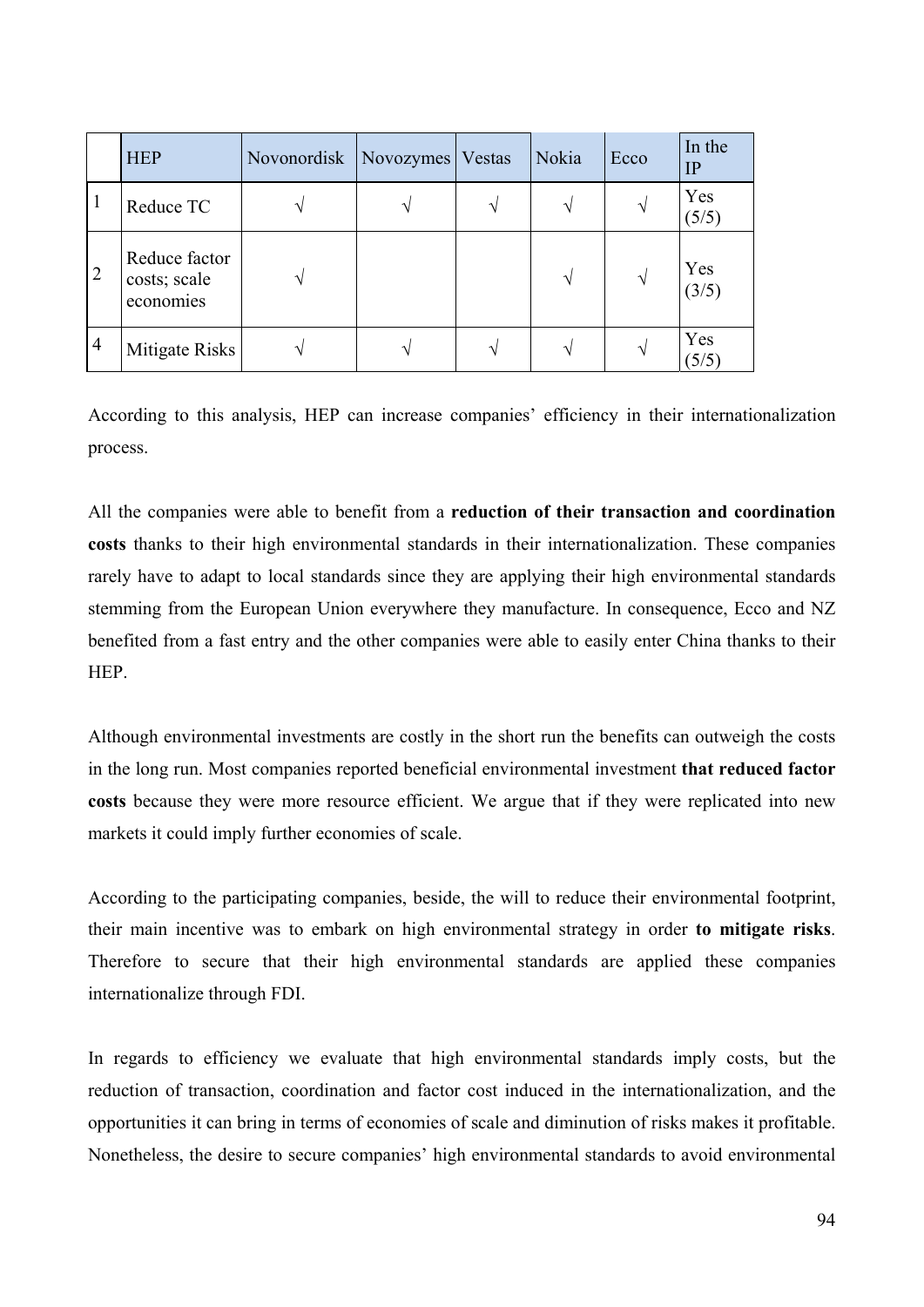incidents, may reduce their possibilities in the internationalization only allowing them to either do Greenfield investments or get the majority of the shares in a joint-venture with a local partner.

### **2.3 HEP provides companies with stakeholder advantages in the internationalization process**

## **2.3.1 Environmental strategy increases bargaining power of firms toward local governments in the internationalization process**

A relation of power can be established in between firms and local governments depending on who hold the resources. Blodgett (1991) suggests that the bargaining power and skills of an organization's management may mediate the control implications of resource dependence. A company may be able to negotiate favorable terms with regulators by offering other valued social benefits, such as environmental skills.

None of the participating companies approve the hypothesis that pro-active environmental companies get an increased bargaining power in their negotiation with local governments on the bases of their experience in China. The growing awareness on environmental issues is relatively new compared to when NN, NZ and Nokia entered China. Besides, although, China faces high environmental degradation and is starting to take a stricter approach on environmental issues, it doesn't want to put its companies at a disadvantage towards foreign MNCs. As mentioned by Vestas' senior strategy manager : "the central government of China is thinking about increasing further tax break for companies investing in technology, however they don't want to give unreasonable advantage to foreign companies compared to Chinese companies".

China has a strong economic policy and the purpose for opening its economy at the end of the 1970's was to be able to feed its country and grow economically to become a super-power. It has always opened its barriers to foreign companies rationally, calculating the benefits it could get from the incoming companies, and impeding companies that were non-beneficial to enter the country e.g. tanneries. It knew a few years ago that it would need to switch into more renewable energy but that it lacked the technological expertise to do so. Therefore the Chinese government set up a localcontent-requirement law stipulating that 70 % of the wind turbine that would be sold to China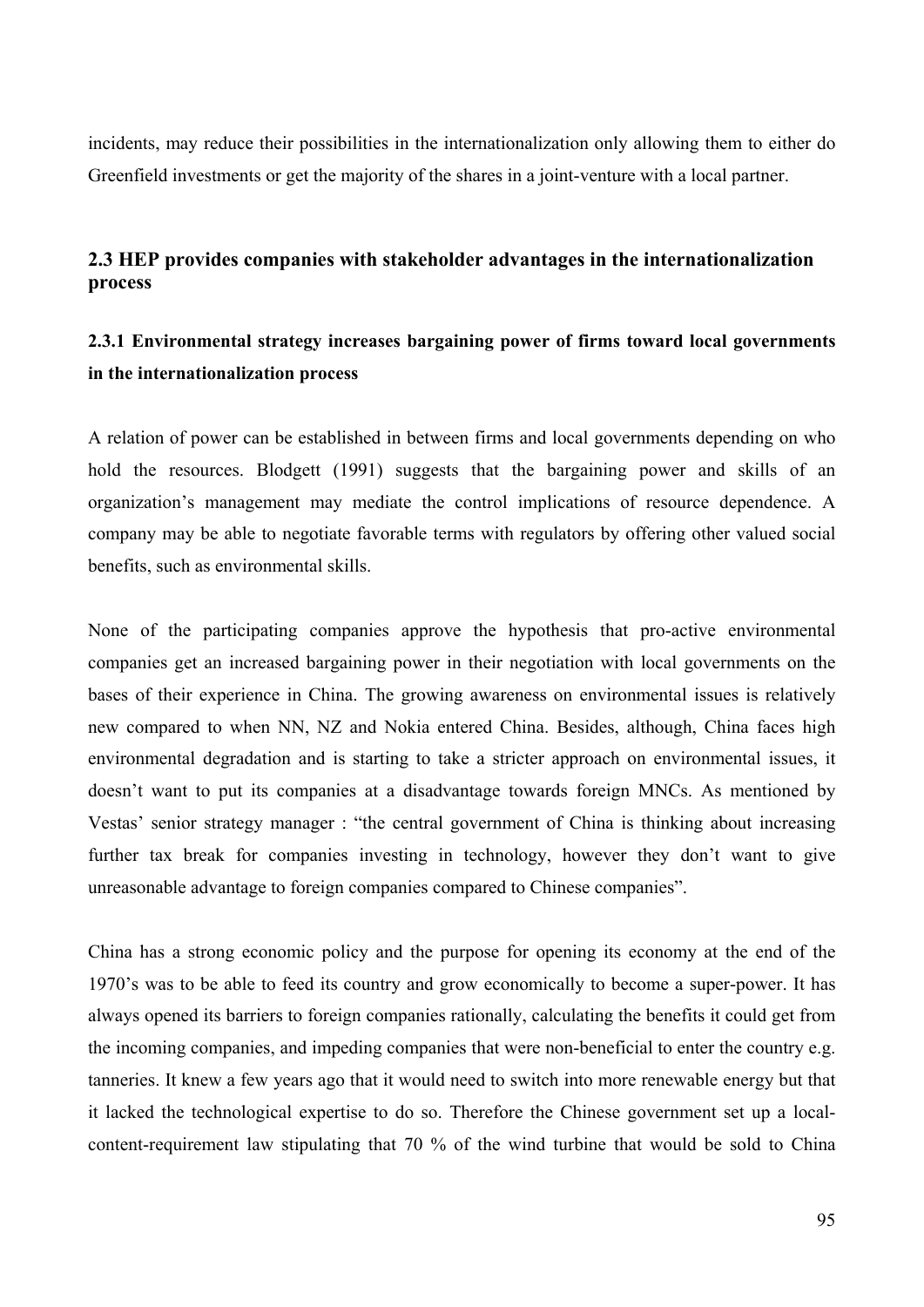would have to be produced locally. "It was a deliberate initiative from the Chinese government to attract foreign companies and benefit from know-how and technology spillover to the domestic industry"53. Vestas wasn't able to bargain its entry to China. This is probably due to the fact that China is an attractive country to many companies in the renewable energy sector considering its significant population and increasing need for energy.

Consequently although the theory stresses that companies possessing an environmental competency can enjoy a favorable bargaining advantage when entering new countries, it is not the case in China. We argue that China attracts many foreign companies by its significant market and therefore do not procure a higher bargaining power to pro-active environmental companies. However, in other developing countries, less advanced in their development and less protective it could be the case.

## **2.3.2 HEP helps companies to get favored treatments from local governments in the internationalization process**

According to Clark (1993), environmental competencies have provided some firms with a competitive edge over other investors in regard to government contracts, concessions and procurement. Favored treatments by local governments can also entail tax break, subsidies, and permits.

Most of the participating companies have benefited from favored treatment by the central government when they entered China; however, it was seldom because of their environmental competencies. As mentioned above, most of the companies (NN, NV and Nokia) entered China more than a decade ago when economic growth was still favored at the expense of the environment, thereby they didn't receive any special treatment.

NN benefited from tax-incentives for five years but this advantage didn't stem from its environmental behavior. It was just an incentive that was given to all the companies entering China to attract foreign companies. It also always got some great help and support from the local government e.g. it only took two months to NN to get the license to start its business. NN explains

 $\overline{a}$ 

<sup>&</sup>lt;sup>53</sup> Vestas' interview with the Chinese senior strategy manager.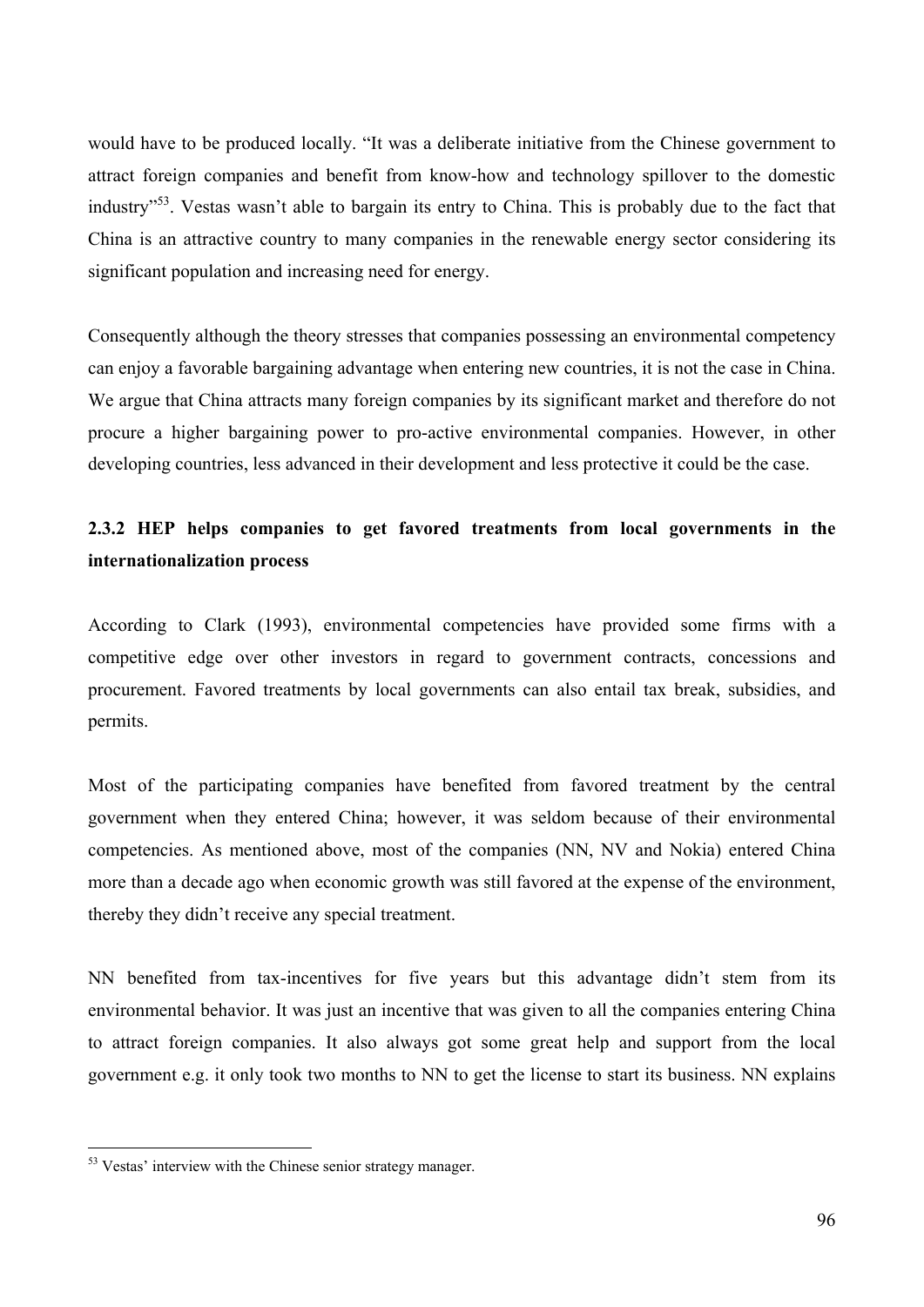these favored treatments because of the reputation it was enjoying thanks to the quality and technology of its products at that time.

Vestas which entered China in the mid- 2000s did not specifically enjoy favored treatment from the Chinese government thanks to its environmental behavior. It benefited from certain incentives like tax holiday in the Economic investment zone it was in, but this was not specifically related to its HEP. It did not benefit from any specific direct advantage although Vestas' investment into China as a wind-turbine producer has been a targeted approach (local content-requirement law) of the government.

Although Nokia didn't receive any special treatment when it entered China, since at that time the environment was not the government's top priority; Nokia states that nowadays environmental companies can get access to industrial areas, subsidies and tax incentives. Nokia's Chinese senior manager of environmental affairs reports that there are some economic and technological development areas all over China, where only light polluters are allowed. Nokia was welcomed in all these areas thanks to its environmental behavior. Thus, she concludes that if a company has HEP it can more easily get into these zones and enjoy governmental benefits.

The Chinese central government has not yet provided favored treatments to the pro-active environmental companies as it doesn't want to penalize its companies towards the foreign ones. However, as stressed by Nokia the possession of environmental capabilities might provide some advantages. Ecco enjoyed the privilege to build a tannery in China although the Chinese government was pretty resistant to welcoming foreign tanneries into China, because of their detrimental environmental impact. It shows that the environment is increasingly being considered. The actors interviewed acknowledged a substantial change from the Chinese government on environmental matters, nevertheless it is still difficult to evaluate if pro-active environmental companies will be advantaged in their entering process to China thanks to their environmental behavior.

# **2.3.3 Pro-active environmental companies influence local regulations representing an advantage in the internationalization**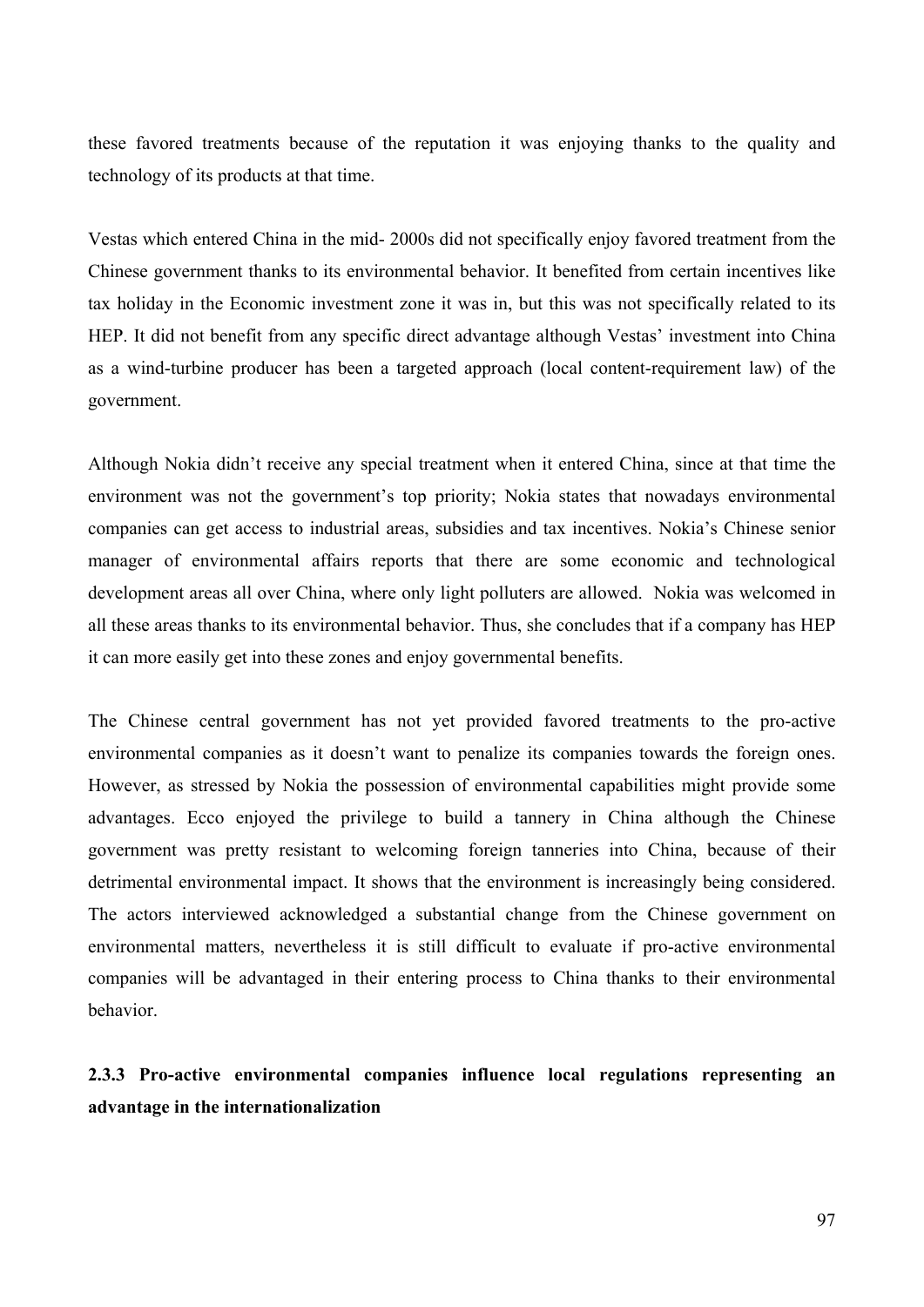Companies with high social and environmental ethics can, through their civil responsibilities enjoy enhance local awareness. NN was able to build a good relationship over the years with the Chinese government through its educational programme on Diabetes. It made an agreement with the Chinese academy of sciences to collaborate with them on research and as a result is now given the priority as a partner. "We have earned that due to ten years of work in the market". NN entered China with its own standards and has now succeeded in becoming a real partner for the local government. "By us coming there and introducing our own standards it gives a little contribution to that country's ability to improve theirs". Developing countries often face ineffective regulatory structures due to a lack of trained personnel, control technologies and capital resources therefore they often borrow environmental regulations from developed countries which they have the greatest degree of commerce with as well as technological and educational interchange (Hadlock, 1994).

Nokia is in the same case as NN. It didn't have a HEP when it entered China since environmental issues were not at that time in focus. However, as environmental awareness rose it started placing itself as a pro-active environmental company each time gaining a closer relationship with the local government. Thus, thanks to its great experience in China it nowadays advises and lobbies the government to make better regulations, laws and standards.

When NZ entered China with its high standards it was able to pre-empt and shape the Chinese environmental regulations rapidly. Indeed, since China didn't yet have standards on this matter, NZ's ones influenced the Chinese regulators. This conduct gave it the opportunity to reap benefits such as first mover advantages, and to raise the cost of entry for its rivals thus creating barriers to competitors. Hence, NZ's competitors when entering China had to follow NZ standards. NZ helped the Chinese government to upgrade their regulations and will continue lobbying the government in favor of stricter regulations since "stricter regulations constitute an opportunity for NZ". In emerging economies, where environmental protection is still nascent, governments are known to utilize the environmental protection codes of large, reputable corporations as examples on which to base their regulations (Tsai and Child, 1997).

Although Vestas creates environmental awareness by requiring from its supplier to comply with their environmental guidelines it is not directly lobbying the Chinese government. Vestas would like to see its competitors ask the same requirement to their supplier "if the other firms were doing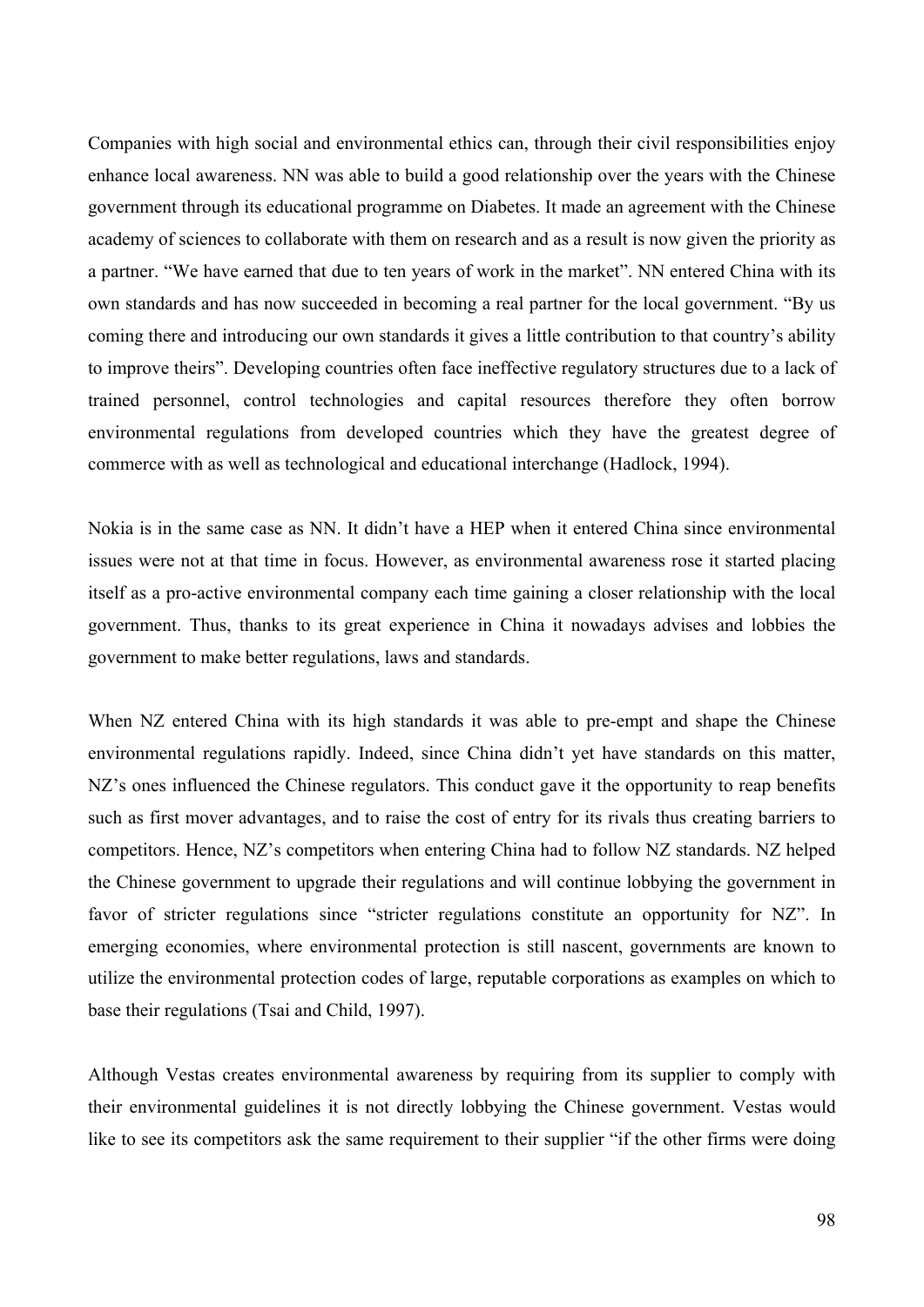the same it would be easier to make the supplier change their attitude". Besides, the suppliers would better see the need to make environmental investments and would diminish Vestas disadvantage compared to its competitors. Consequently, higher environmental standards in China in the renewable industry would be favorable to Vestas.

We don't know if Ecco has tried to lobby the Chinese government yet, nonetheless with its tannery being ten years ahead of environmental regulation, and knowing the resistance of China to get foreign tanneries, we can predict that Ecco's production standards of leather will have a significant impact on the Chinese regulations. Although environmental companies might not straight from the beginning influence local regulations when entering a new country, there is a great chance that the influence of their environmental standards will further benefit them by setting barriers to competitors. As Hadlock (1994) argues due to the ineffective regulatory structures inspections by government representatives of a MNCs' operating facility in a developing country are often rare, however when they occur they often turn into a training and information gathering since government officials have no previous knowledge about the new technology.

Influencing local environmental standards doesn't seem difficult for pro-active environmental companies. As mentioned above, NN, NZ and Nokia frequently uses there good relation with the Chinese government to influence local environmental regulations to their advantage, creating barriers to competitors. Nevertheless, these advantages are not yet enjoyed from companies that recently entered (Ecco and Vestas). This might be the result of two factors. First, their recent entry might not have yet allow them to build a relationship of confidence with the Chinese government necessary to play a role in the enactment of environmental regulations. Second, they might not yet have had the time to brand their environment global standards as necessary. Nonetheless, the opportunity of influencing environmental regulations of an industry when entering a country, thus raising barriers to competitors can constitute a substantial driver to internationalization.

## **2.3.4 Summarization of the section 3: Does HEP provide companies with stakeholder advantages in the internationalization process?**

Table 11: Summarization of section 3: HEP provides companies with stakeholder advantages in the internationalization process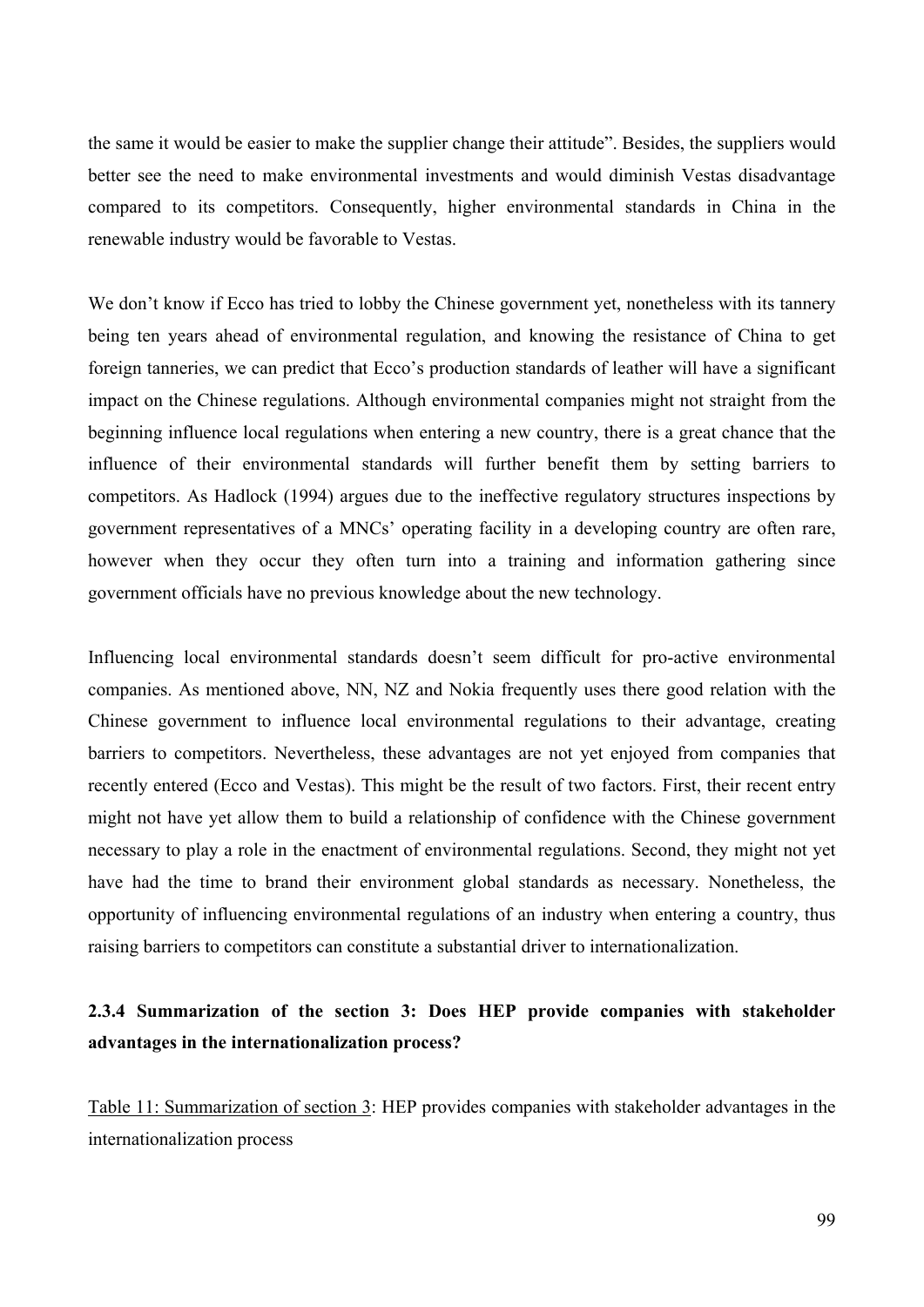|                | <b>HEP</b>                             | Novonordisk   Novozymes   Vestas |   | Nokia         | Ecco | In the IP                          |
|----------------|----------------------------------------|----------------------------------|---|---------------|------|------------------------------------|
| $\mathbf{1}$   | Increase<br><b>Bargaining</b><br>Power |                                  |   |               |      | Not in<br>China $(0/5)$            |
| $\overline{2}$ | Provide<br>favored<br>treatments       |                                  |   |               | V    | Possible in<br>the future<br>(1/5) |
| 3              | Influence<br>local<br>regulations      | $\sqrt{ }$                       | N | $\mathcal{N}$ |      | Yes $(3/5)$                        |

According to this analysis, HEP does not increase companies' stakeholder advantages in their internationalization process as described above.

First of all, the assumption stating that companies possessing an environmental competency could enjoy a favorable **bargaining position** when entering new countries has been denied in the case of China. We explained the latter by China's great attractiveness and therefore conclude that in other developing countries, less attractive, advanced and protective it could be the case.

Second, we weren't able to identify a relevant link between HEP and the acquirement of **favored treatments** into China except in the case of Ecco. In effect, all the companies benefited from special treatment but it was mainly the result of regular policies to attract FDI. However, the case of Ecco gives expectations for future changes in the light of the increasing degradation of China's environment. Nevertheless, the Chinese government does not intend to put its companies at a disadvantage.

Last, we identified that the companies that have been to China for the longest time (NN, NZ and Nokia) were able to **influence local regulations** thanks to experiences and long partneringrelationship with the Chinese government. However, in the case of Vestas and Ecco this trend was not identified. We conclude that influencing local regulation is a potential advantage that pro-active environmental companies can benefit from when internationalizing even though it might require some time.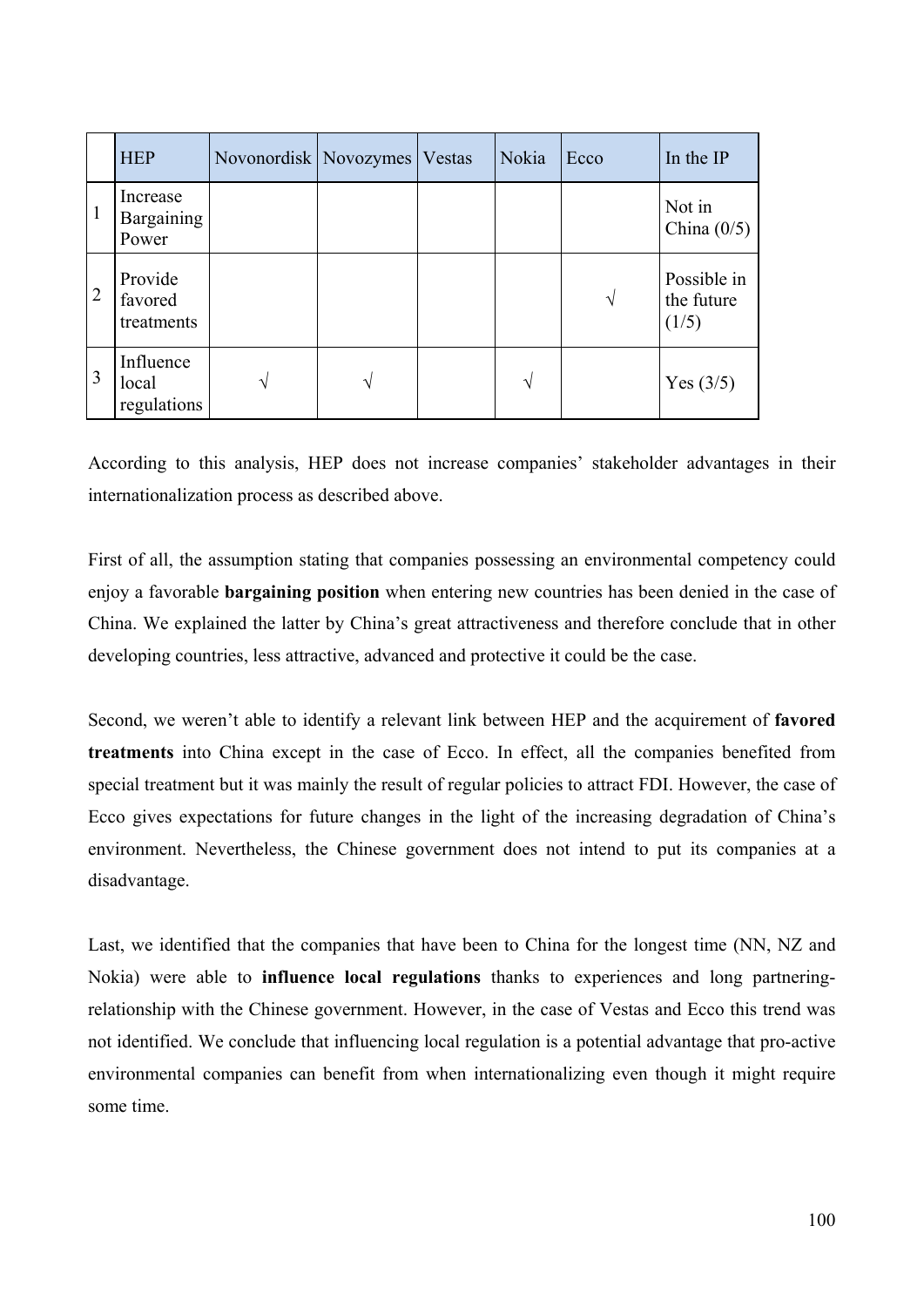In general we think that companies can benefit from their HEP in their internationalization in terms of bargaining power, favored treatments and by lobbying the local government. However, if some companies succeeded in grasping these benefits in China, we don't consider this country to be the best example of the political advantages a company can enjoy thanks to its HEP. China, as mentioned above, doesn't need to attract foreign companies through favored treatments, its markets is already attractive enough in itself. Nonetheless, if China needs environmental expertise, which is likely, considering its increasing environmental awareness it might further facilitate the entry of environmental strategies.

### **2.4 Summary of the potential advantages HEP companies can benefit from**

In this part, we will summarize the results of the analysis, stating which of the hypotheses from the analytical framework can and cannot be validated with regards to the creation of advantages, and explain why.

|  | Table 12: Concluding table of the analysis of the advantages of HEP companies in the |  |  |  |  |  |  |
|--|--------------------------------------------------------------------------------------|--|--|--|--|--|--|
|  | internationalization process                                                         |  |  |  |  |  |  |

|                     | Competitive<br>advantages                                      | <b>Efficiency</b>                                        | Stakeholder advantages            |
|---------------------|----------------------------------------------------------------|----------------------------------------------------------|-----------------------------------|
| Advantage           | High reputation $-5/5$                                         | Mitigate Risks -5/5                                      | Influence local regulations - 3/5 |
|                     | Organization of<br>environmental<br>resources $-4/5$           | Reduce TC-5/5                                            |                                   |
|                     | 1st mover advantages<br>and barriers to<br>competitors - $4/5$ | Reduce factor costs;<br>increase scale<br>economies -3/5 |                                   |
|                     | Innovation and<br>competitiveness - 4/5                        |                                                          |                                   |
| Not an<br>advantage | Increase product<br>quality - $1/5$                            |                                                          | Enjoy favored treatments -1/5     |
|                     |                                                                |                                                          | Increase bargaining power - 0/5   |

We accept that the advantages considered in each hypothesis have been validated when at least three of the five participating companies have achieved it.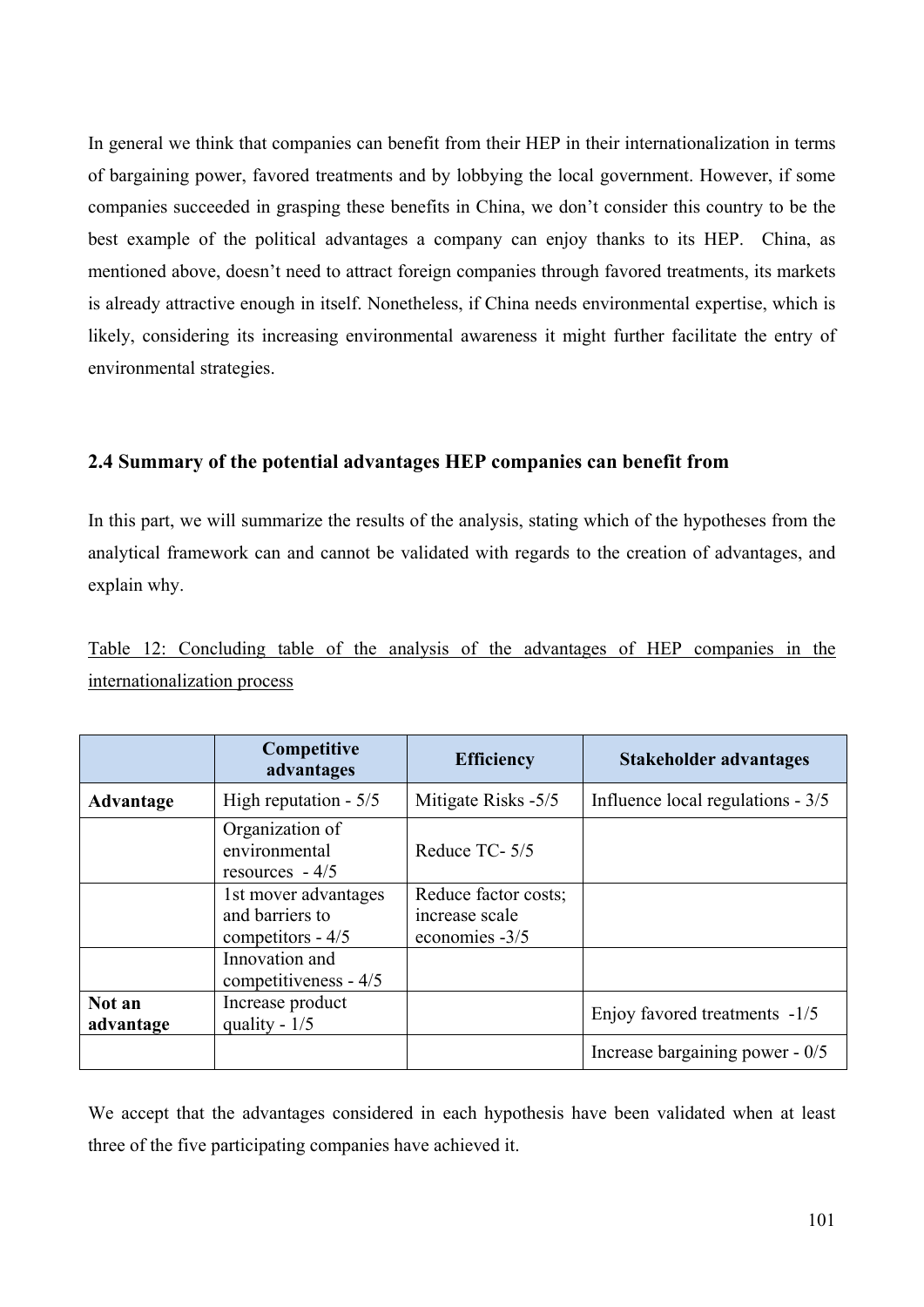For all the companies, excluding Vestas, HEP provided increased **competitiveness** in their internationalization. These companies benefited from greater innovation, organization of resources, and improved reputation. Additionally, they often enjoyed  $1<sup>st</sup>$  mover-advantages, building entry barriers for competitors. However, we were unable to find any direct link between these companies' HEP and an increase in product quality. Nevertheless, we conclude that, in most cases, HEP increase companies' competitive advantage in their internationalization.

The case of Vestas is different. Our analysis pointed to the fact that Vestas did not enjoy the same benefits from HEP as other companies in its internationalization, especially with regards to competitiveness. Although, Vestas did encounter the same advantages as the other four companies in terms of reputation, efficiency and stakeholder advantages, although to a lesser degree. It did not succeed to benefit from innovation advantages,  $1<sup>st</sup>$  mover advantages, to create barriers for competitors or organize its environmental resource optimally. In summation, Vestas is the only company that hasn't been able to effectively use its environmental production to differentiate itself from its competitors. We identified a number of reasons to explain Vestas' situation. First of all, Vestas is a company that only recently has grown into a global brand, and it has likely not yet constructed an optimal internationalization strategy or combination of strategies. Second, it was compelled to rapidly move its production to China due to a local-content-requirement law, in order to access what Vestas forecasted to be their  $2<sup>nd</sup>$  most significant market in 2008. Third, China's demand for energy independence created huge opportunities for renewable energy industry, inducing high competition for Vestas. Last, it doesn't brand the specificity of its products which are not only renewable ones but also produced in a sustainable manner.

All the companies were able to benefit from **efficiency advantages**. HEP reduce transaction and coordination costs caused by environmental regulations and also decrease factor costs through energy savings, recycling and technological improvements in the internationalization. Finally, HEP helps companies mitigate the risks of incidents when expanding abroad through full-ownership or majority ownership in a joint-venture.

The participating companies weren't able to benefit from **stakeholder advantages** in China. We didn't establish companies' HEP as provided bargaining advantages or special treatments in China,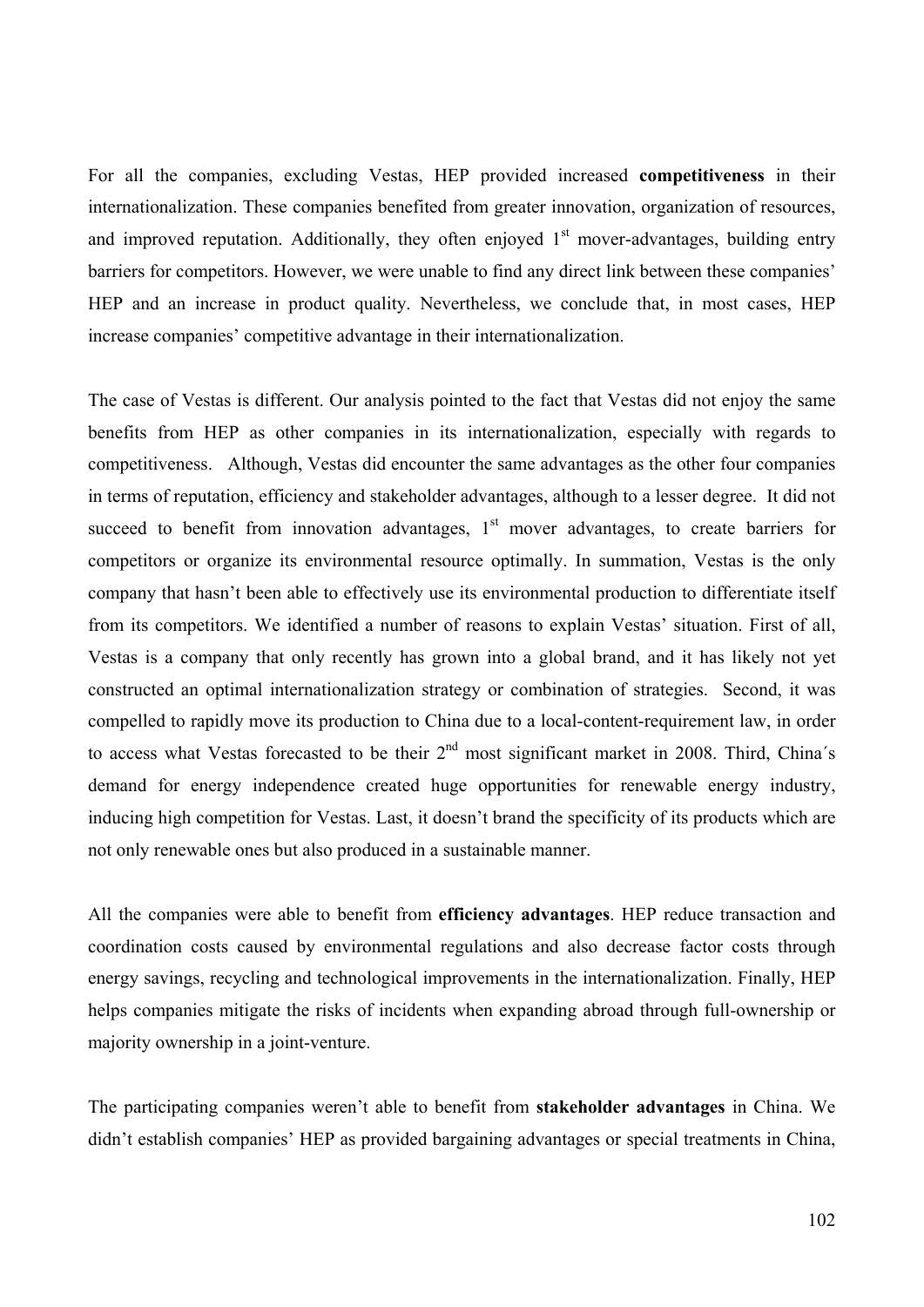with the exception of Ecco who quickly received an entry permit. Nonetheless, within the stakeholder dimension, we assume the case of China to be unique and therefore do not envision that it can apply to other developing countries. As stressed, China recognizes that its attractiveness as a market is incentive enough for companies to enter, and does not need to provide further direct incentives to companies to attract them to the market. However, companies having a long experience in China (NN, NZ and Nokia) were able to lobby the local government to their own advantage.

We conclude that, in general, pro-active environmental companies gain advantages in their internationalization process in terms of competitiveness and efficiency. For these companies, leading an HEP is an advantage or neutral, but never amounts to a disadvantage. Even Vestas argues that if it is a constraint to finding suppliers; in other areas, such as reputation, it is and advantage.

Instead of having to bear the cost and hassle of strict environmental regulations, we would argue that HEP companies reverse the process to benefit from them. These companies grasp the benefits of operating under strict regulations in their home country, to further create an advantage in their internationalization. In effect, they use their high standards and good reputation to more easily enter developing countries, where environmental standards are lower, and shape these countries' regulatory framework to their benefit, creating barriers for competitors. In that sense, pro-active environmental companies gain advantages in their internationalization process.

# **3. Discussion and prioritization of the findings**

In this part we will discuss and organize the results obtained throughout the analysis. We will first do so in terms of the dimensions and then by studying each hypothesis. The findings will be organized on the basis of what companies find most relevant. However, in the case that some hypotheses are ranked equally important to the companies we will hierarchize them on the basis of what we found most significant to the companies in their internationalization.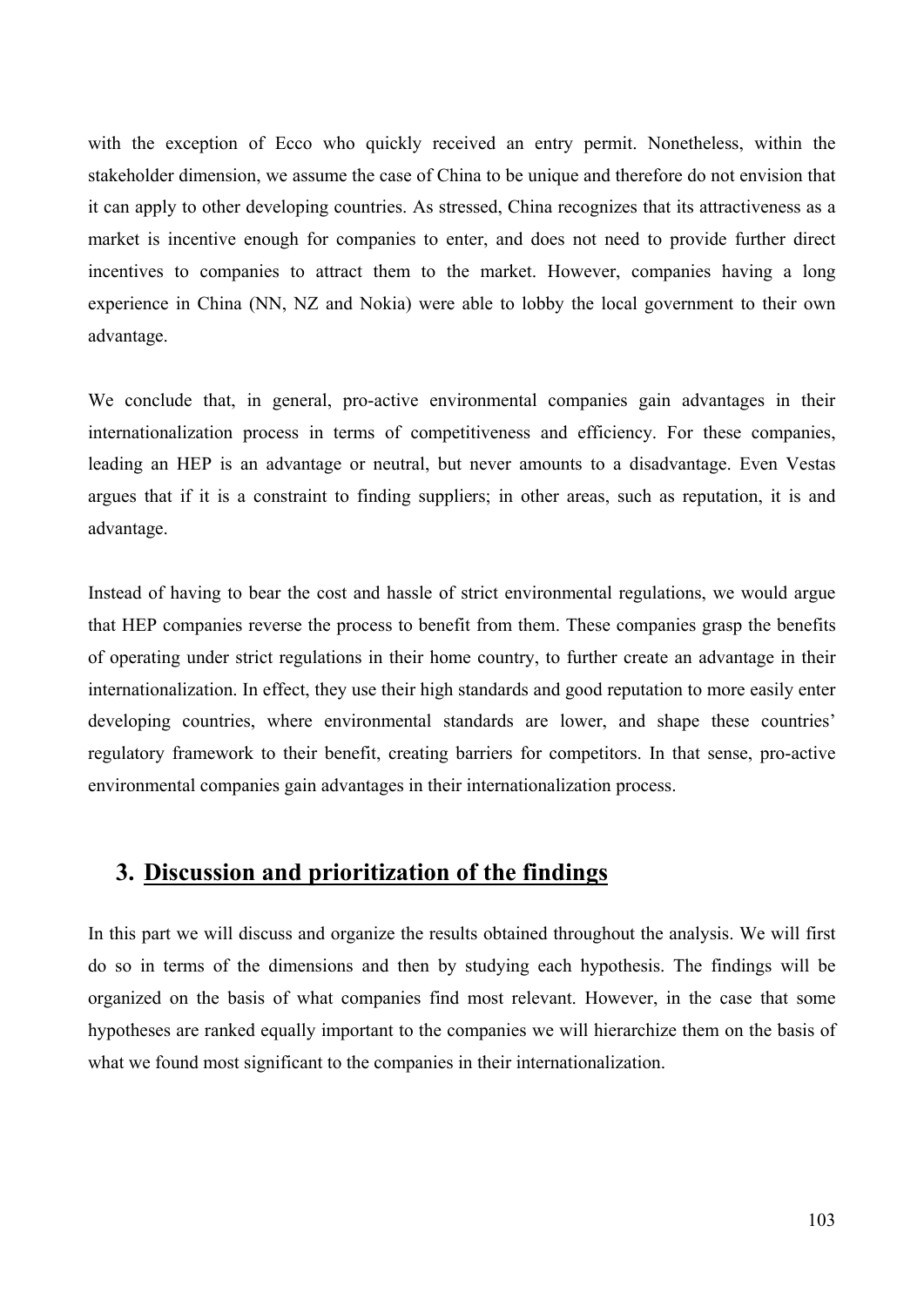#### **3.1 Discussion and prioritization of the dimensions**

On the basis of the previous part of the analysis we argue that not all three dimensions of the analysis were equally important for the companies in their internationalization (Refer to Table 12). We found that **efficiency advantages** constituted the main advantages that the companies can gain in their internationalization. Within this dimension all the five companies benefited from reduced transaction cost and coordination cost and enjoyed benefits in terms of risk mitigation. The second main source of advantages stems from **the competitive advantages dimension**. All the companies agree that good environmental competencies build a stronger reputation and constitute a competitive advantage in the internationalization process. Nevertheless, in the **Stakeholder advantages** dimension, none of the hypothesis studied were validated by all the five companies and therefore constitutes the weakest dimension. In this section we will emphasize the main dimension and try to explicate the latter results.

#### **3.1.1 Efficiency advantages**

The efficiency dimension is the one representing the most potential advantages for HEP companies in their internationalization. Two hypotheses of this dimension were validated by the five companies and one was evaluated an advantage by three companies.

HEP and **risk mitigating** is closely linked especially in the internationalization. Avoiding encountering an incident that would harm the company's reputation is a need, especially, for these active companies in the environmental field, therefore they would rather internationalize through full ownership or own the majority of the share while making a joint-venture to secure that the company's guidelines will be the ones implemented. They don't want to take the risk while they go abroad to loose their high environmental reputation through an awkward partnership with a local company.

HEP companies reduce their **transaction and coordination costs** in their internationalization. These high standards reduce transaction costs because the companies generally higher standards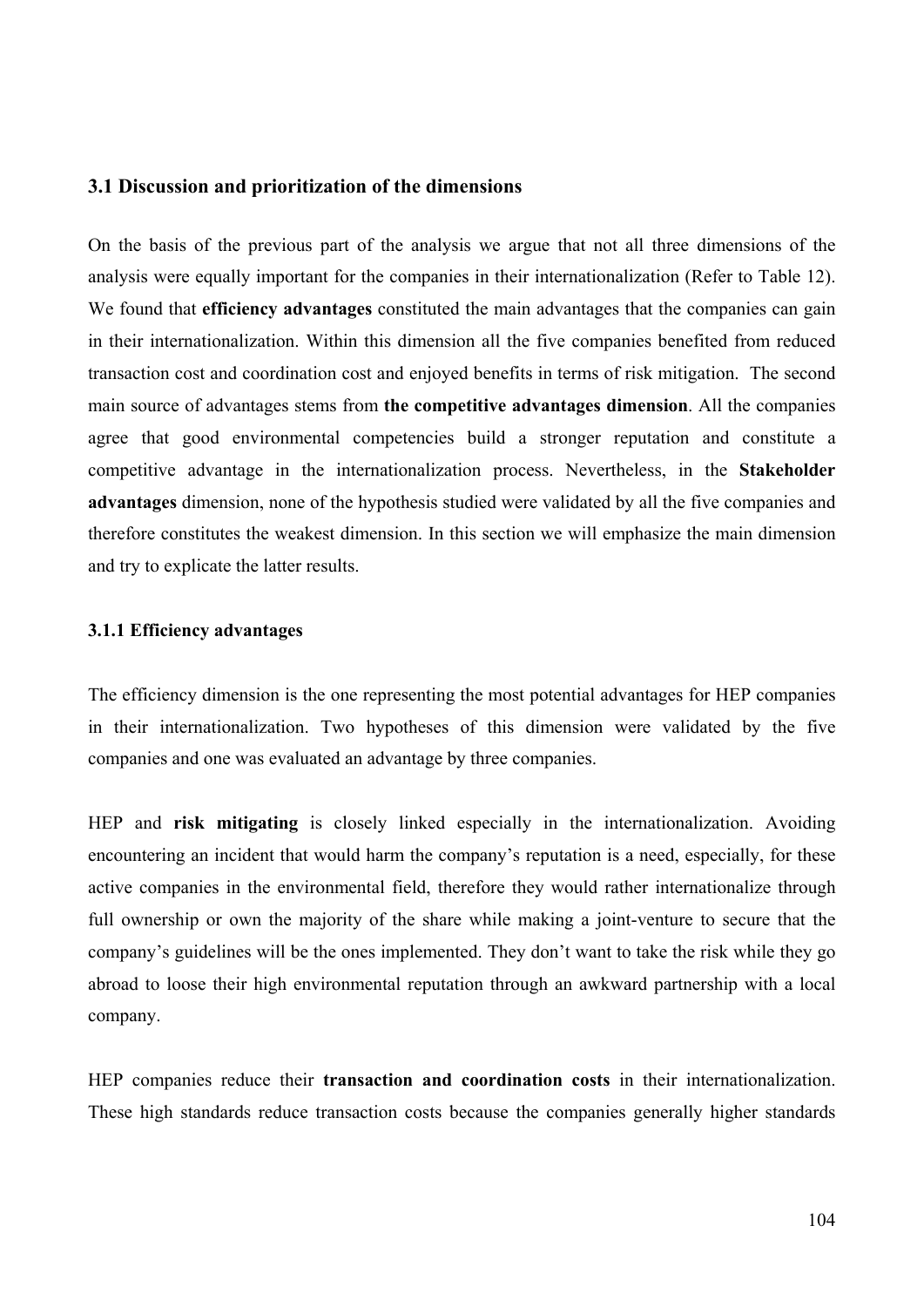compared to local ones facilitate the entry strategy by reducing the amount of time necessary to get the permits and licenses needed to start a business in China

In the case of three companies out five, HEP reduces **factor costs** and favors economies of scale in the internationalization process. Although environmental investments are costly, some projects aiming at saving energy, recycling waste and improving packaging result cost/beneficial. Therefore we argue that pollution prevention projects can increase productivity and efficiency and reduce time by simplifying or removing unnecessary steps in production operations. Furthermore it is likely that by expanding the environmental company's production scheme to other markets with a high potential domestic demand companies can benefit from scale advantages.

We argue that the efficiency dimension constitutes the one that companies can enjoy the most advantages from since it is the dimension where MNCs can benefit the most from their global activity. In fact, these companies elaborate standards or production scheme that they can operate all over the world and therefore realize scale advantages. We also suggest that most of these companies also decide on an internationalization scheme to mitigate risk (through full ownership or jointventure) and replicate it all over the world, except in some rare cases where the context impedes this reproduction, to benefit from experiences and scale advantages.

#### **3.1.2 Competitive advantages**

The dimension on **competitive advantages** is likewise of great importance for companies when they internationalize although to an extent minor to the efficiency one. The five companies evaluated reputation as a substantial advantage in the internationalization and three of the other hypotheses were evaluated to be important advantages by four of them. Nonetheless, the hypothesis which stated that HEP increases product quality in the internationalization was refuted.

HEP increase companies' **reputation** which further enhance their internationalization opportunities both in terms of entering new markets with focus on the environment, and attracting conscious consumers. In fact, high environmental reputation attracts a large pool of potential employees, which lead the company to obtain a skillful workforce. Also, these companies are the targets of stockholders which provide them with the funds needed to internationalize.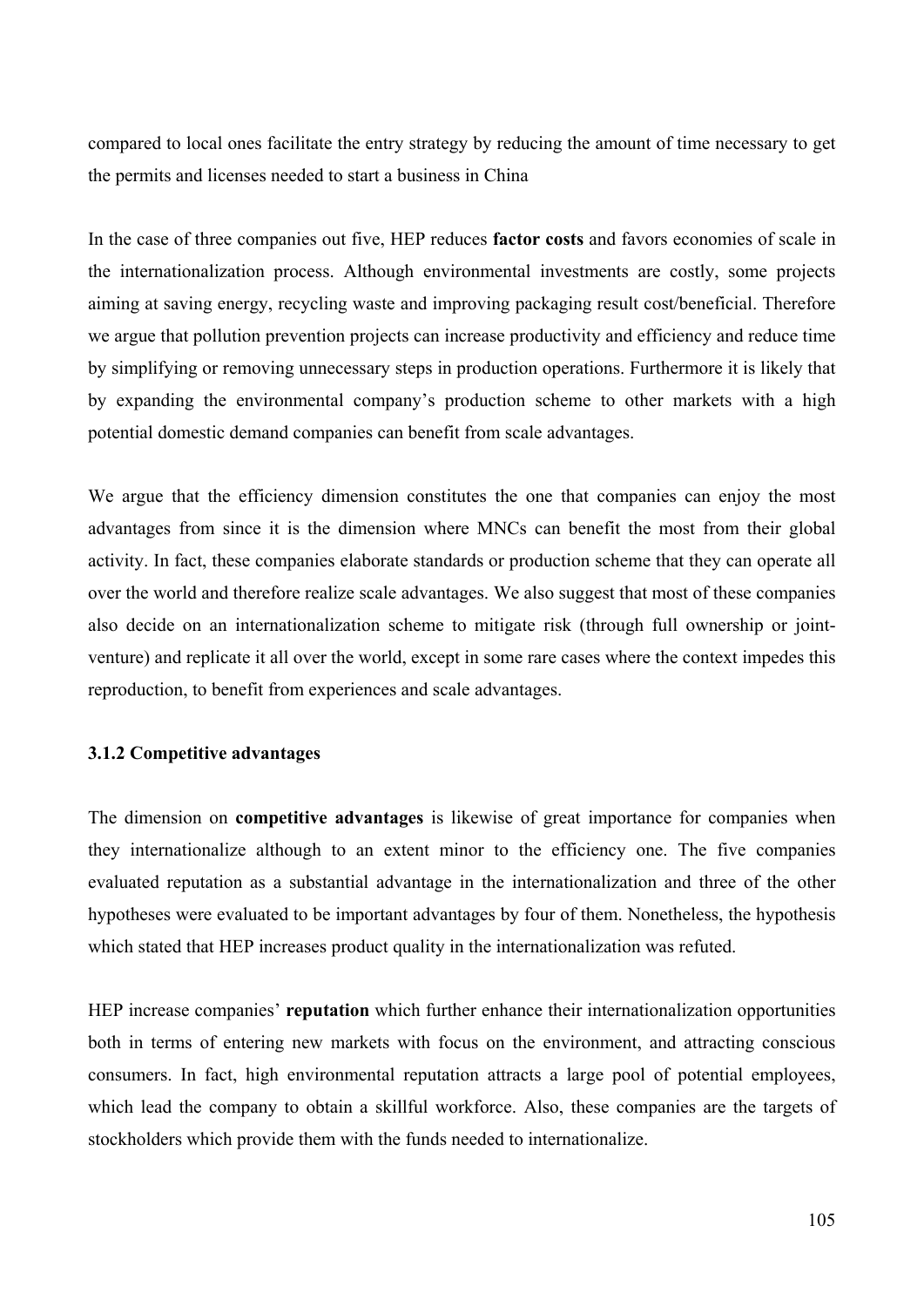Furthermore we found that four out of five companies benefited from advantages stemming from innovation and competitiveness, an optimal organization of environmental resources, 1st mover advantages and barriers to competitors.

**Innovation** constitutes a major driver in the internationalization. This was seen in the case of Ecco that was allowed to enter China due to its innovative and world leading tannery. Companies with advanced environmental technologies and capabilities can be favored in their internationalization thereby increasing their competitiveness if they can affectively fit this into their marketing mix. We believe that this will be the case, even more so in the future, because of the growing importance of the environment.

Companies also rank the **organization of environmental resources** as a major advantage in the internationalization process. We indicate that companies that found an optimal way of organizing and communicating their environmental resources can gain an advantage in their internationalization process. We argue that these experiences could serve as a resource when entering and operating in new markets, of course taken into account that each country is unique culturally, socially and economically.

Environmental strategies are potential drivers to **1st mover advantages** and can create entry **barriers to competitors**. HEP MNCs can influence governments to enhance environmental regulation. Thus, HEP can give companies incentives to internationalize in emerging markets where there is potential for market growth and possibilities to influence regulations. Besides, being a first mover can create advantages from suppliers, distributors and customers who can become familiar with and loyal to their products.

According to our detailed analysis on product enhancement, the environmental strategy of the companies does not directly improve the **quality of the products**. We found that it was only in the case of Nokia that HEP improved the quality of the product. Therefore we argue that HEP does not directly improve the quality of the product for the end-users but more generally improves the impact of these products on the environment by favoring their disassembly and their recycling.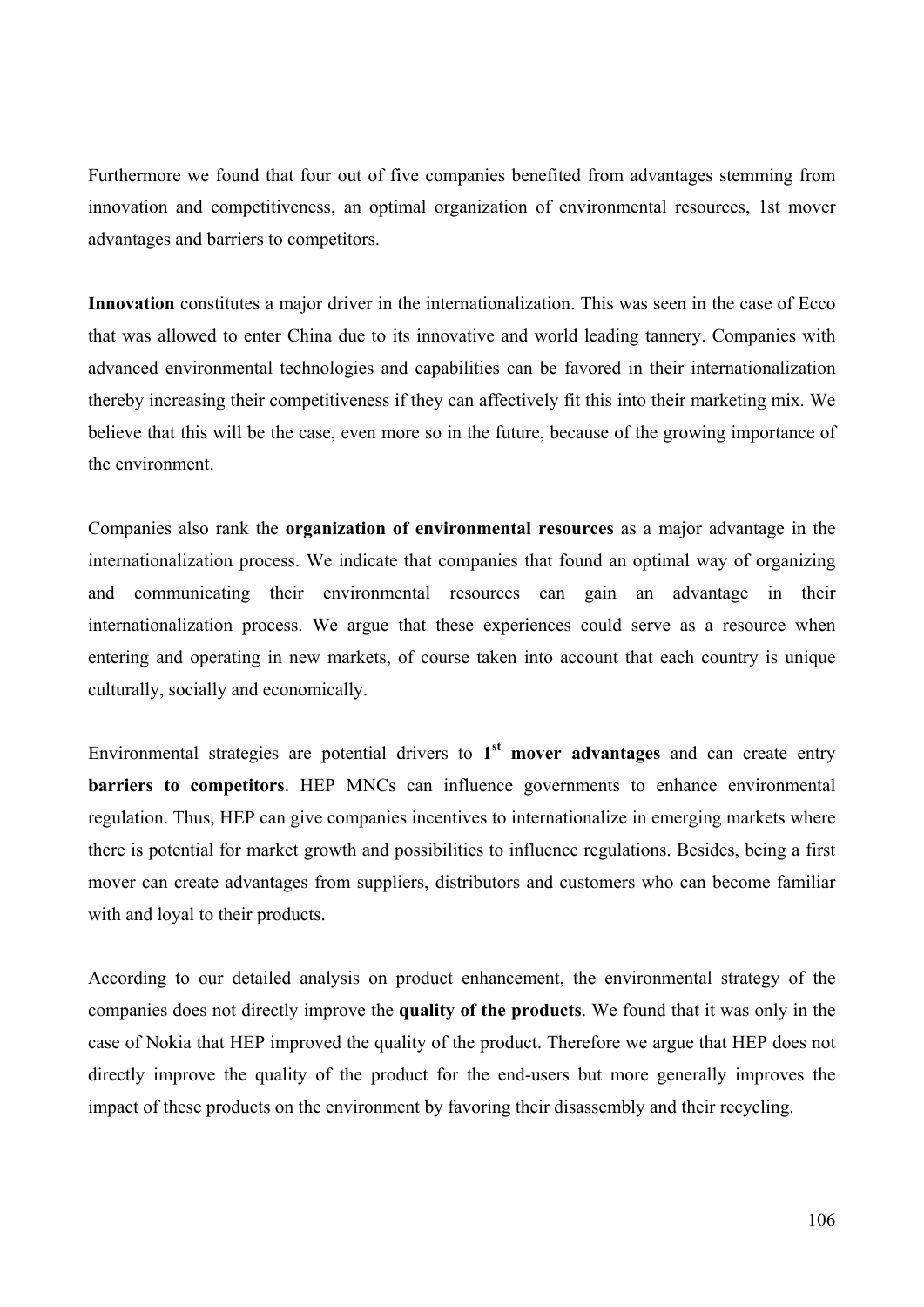In terms of competitive advantages we found out that four out of the five hypotheses were validated out of which three were approved by four companies out of five. Thus, we argue that HEP increases companies' competitiveness to a great extent. More specifically we indicate that companies that are able to communicate their HEP can particularly gain competitive advantages in their internationalization. Indeed, NN, NZ, Nokia and Ecco are the companies that were able in a balanced manner to promote their HEP, benefited from competitive advantages in their internationalization. We suggest that the secret of such a success may stem from a very adroit environmental strategy and communication. As states NZ: "It might be important to be one step ahead but it might be dangerous to be two steps ahead because you might move in the wrong direction". Environmental performance must be communicated with care, not to attract media in search of a failure in the system. Nokia advises to only communicate the environmental actions that the companies has already done.

#### **3.1.3 Stakeholder advantages**

The last dimension, Stakeholder advantages, turned out to be less relevant in this research. Two of the three hypotheses were dismissed. This was in the case of the hypotheses that companies would gain an increase of their bargaining power and would obtain favored treatments from the government in their internationalization. These results can largely be seen in light of the lack of empirical evidence on this area and on the special characteristics of China. We weren't able to talk to the Ministry of the environment of China and to most of the business strategy department of the companies interviewed therefore we couldn't assess whether companies benefited in the negotiation process from bargaining advantage or if they enjoyed favorable treatment. However, in the cases where we were able to talk to people involved in the entry strategy to China we found out that they didn't benefit from any of these advantages. Therefore, we argue that the special attractiveness of China as an FDI destination might be the reason why HEP companies don't get further special treatments. Moreover, although environmental issues are becoming an important concern in China it is not the major determinant in the decision of entry to China by the Chinese government. Nevertheless three companies out five were able to enjoy stakeholder advantages in China by influencing local regulations. The companies that have been in China for the longest time were able to play a determinant role in the enactment of local regulations due to experiences and long partnering-relationship with the Chinese government. Thus, we argue that it is a potential advantage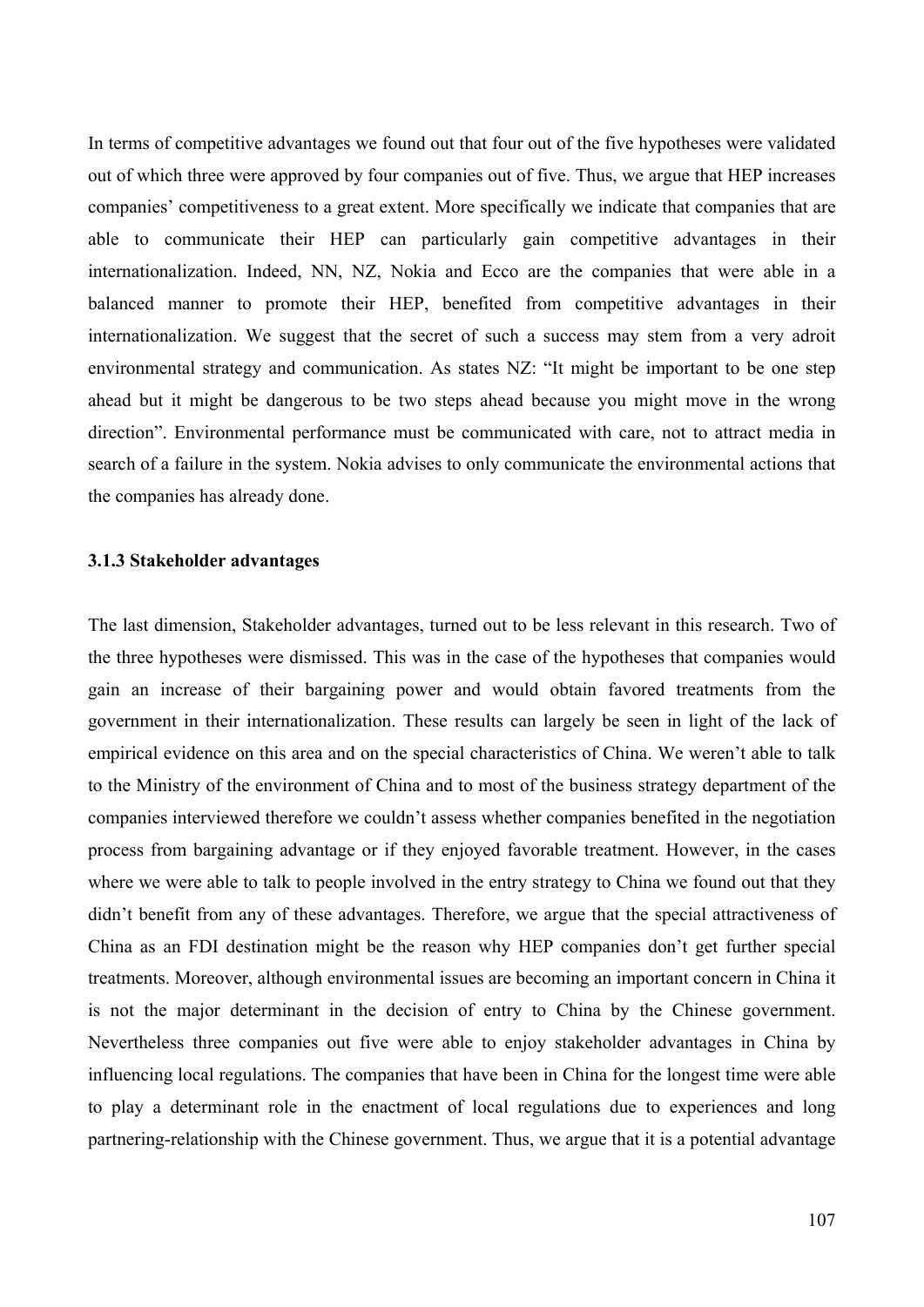that pro-active environmental companies can benefit from when internationalizing even though it might require some time.

The findings of our analysis showed that both Efficiency and Competitive advantages dimensions where of great importance for the companies in their internationalization. However, we did not find that the stakeholder dimension was of considerable importance for the companies entering China. Nevertheless, it might be the case in other developing countries. Finally, to more specifically assess whether the efficiency or competitive advantages dimension is the most important for companies, we are now going to prioritize the hypotheses.

### **3.2 Discussion and prioritization of the hypotheses**

In the analytical framework we outlined 11 hypotheses on the basis of the three dimensions. These were tested in the analysis in the three generic areas (dimensions). On this background some of the hypotheses were validated and others dismissed. Among the ones that were validated we discovered that there is hierarchy in terms of importance for the companies. The prioritization was made on the background of the number of companies that we found benefited from this advantage and when the hypothesis were ranked equally important by the companies, we prioritized them on the basis of what we found most relevant to the companies in their internationalization according to the analyses of the interviews led.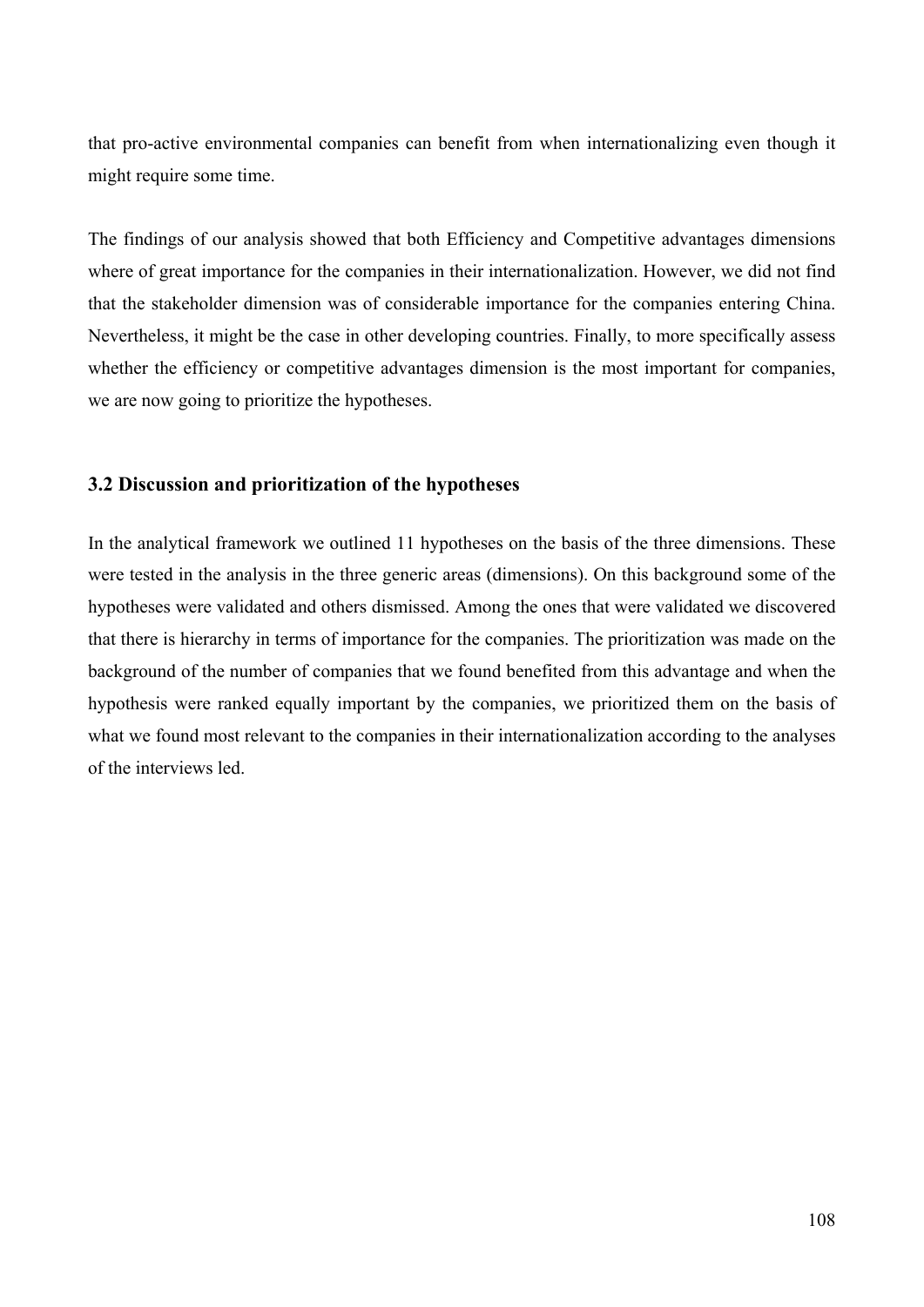# Table 13: Prioritization of the hypotheses

| <b>Number of HP</b>        | Rank | <b>Hypothesis</b>                                                      |  |
|----------------------------|------|------------------------------------------------------------------------|--|
| Hypothesis 5               | 5/5  | Good environmental competencies build a stronger reputation and        |  |
| $(CA)$ -                   |      | constitute an advantage in the internationalization process            |  |
| Hypothesis 8               | 5/5  | Companies' environmental strategies help to mitigate risks in the      |  |
| (Efficiency)-              |      | internationalization                                                   |  |
| Hypothesis 6               | 5/5  | HEP reduces transaction costs and coordination costs in the            |  |
| (Efficiency)-              |      | internationalization                                                   |  |
| Hypothesis 4               | 4/5  | HEP companies gain $1st$ mover advantages and create entry barriers to |  |
| $(CA)$ -                   |      | competitors in the internationalization process                        |  |
| Hypothesis $\overline{1}$  | 4/5  | HEP boosts innovation of companies increasing their competitiveness    |  |
| $(CA)$ -                   |      | in the internationalization process                                    |  |
| Hypothesis 2               | 4/5  | The optimal organization of environmental resources provides           |  |
| $(CA)$ -                   |      | companies with an advantage in their internationalization process      |  |
| Hypothesis $\overline{11}$ | 3/5  | HEP companies influence local regulations which lead to an             |  |
| $(SA)$ -                   |      | advantage in the internationalization.                                 |  |
| Hypothesis 7               | 3/5  | HEP companies reduce factor costs and gain scale advantages in their   |  |
| (Efficiency)-              |      | internationalization                                                   |  |
| Hypothesis 3               | 1/5  | HEP increases the quality of the product creating an advantage in the  |  |
| $(CA)$ -                   |      | internationalization                                                   |  |
| Hypothesis 10              | 1/5  | HEP helps companies to get favored treatments from local               |  |
| $(SA)$ -                   |      | governments in their internationalization                              |  |
| Hypothesis 9               | 0/5  | HEP increases bargaining power of firms toward local governments in    |  |
| $(SA)$ -                   |      | the internationalization process.                                      |  |

According to our findings, three advantages have been benefited from by all the five companies. These constitute the Hypothesis 5, 6 and 8. However according to the information gathered during the interviews and external perception we have decided to hierarchize these advantages as follows.

The main advantage that all companies enjoy in their internationalization constitutes hypothesis 5: **"Due to the increase of environmental awareness, good environmental competencies build a stronger reputation and constitute an advantage in the internationalization process".** We found that for all companies, HEP led to a strong reputation that constituted a competitive advantage in the internationalization. HEP increases companies' reputation allowing them to benefit from greater workforce and to attract investors due to liability issues which in turns boosts their internationalization. It can be argued that having a good reputation is one of the most essential things for a company, both in terms of creating customer awareness, and to increase market opportunities.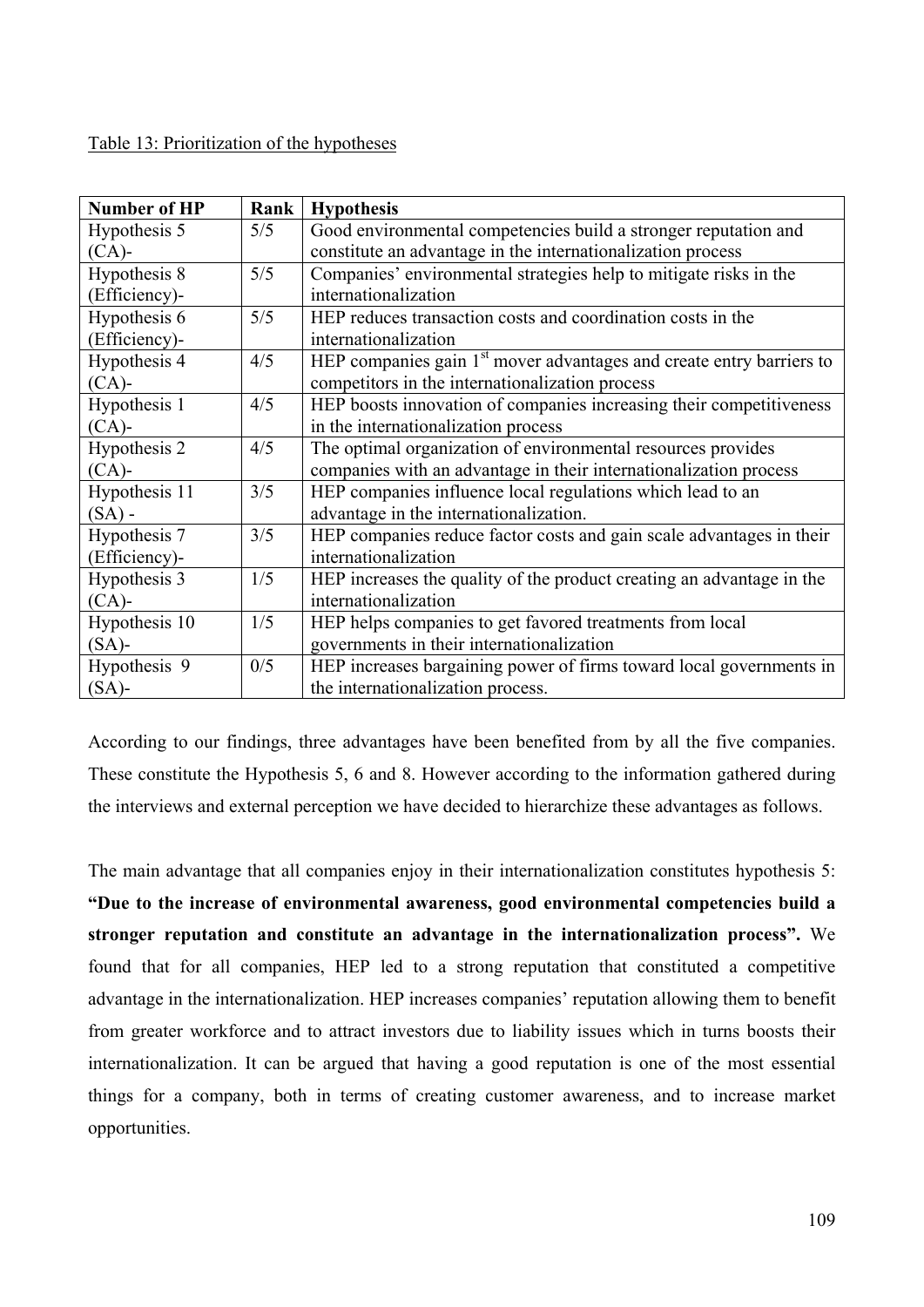The hypothesis 8 constitutes the next main advantage companies benefit from in their internationalization. **"Companies' environmental strategies help to mitigate risks"** in general but also in the internationalization. Most of the companies state that they have started implementing HEP to mitigate risk and nowadays keep this precaution principle while internationalizing. Consequently, these pro-active environmental MNCs choose to internationalize through either full ownership or by owning the majority of the share while making a joint-venture to secure that the company's guidelines will be the ones implemented.

At last, all the companies benefited from the advantage of the hypothesis 6: **"HEP reduce transaction costs and coordination costs in the internationalization".** The companies did not have to adjust to the regulation of China because their standards were already higher, except in some rare cases. Furthermore they could enjoy scale advantages by using their high standards globally.

Three advantages have been achieved by four of the five companies. These are constituted by hypothesis 4, 1 and 2.

The hypothesis 4: "Companies with a pro-active environmental strategy gain 1<sup>st</sup> mover **advantages and create entry barriers to competitors in the internationalization process"** was validated by four companies which benefited from these advantages in China. First mover advantages are particularly important. These companies succeeded in influencing the government of China to set higher environmental standards within their area of business. Furthermore by being a first mover, companies could capture a high proportion of the market shares further creating barriers to new entrants.

In line with Porter and Van der Linde, we found that the hypothesis 1: **"HEP boosts innovation of companies increasing their competitiveness in the internationalization process"** turned out valid for four out of the five companies participating. Most of the projects that the companies implemented that aimed at saving energy resulted in being cost/beneficial in a due period of time, further leading to cost reductions for the companies. Moreover, the environmental expertise of these companies proved helpful to facilitate the acquisition of licenses or permits in their entry process.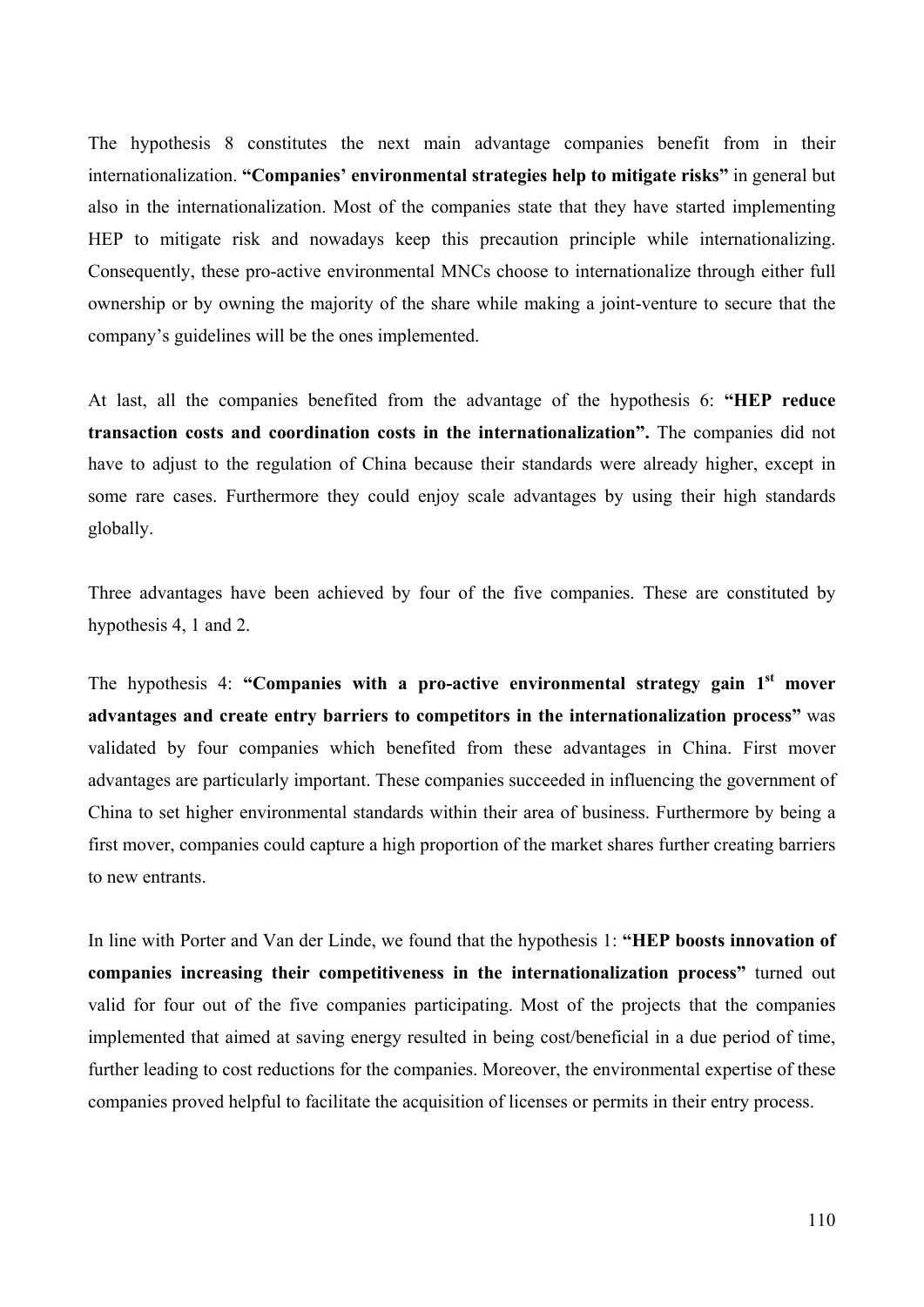Also the hypothesis 2: **"The optimal organization of environmental resources provides companies with an advantage in their internationalization"** turned out valid for four out of the five companies participating. These companies succeeded in strongly communicating their environmental conduct in China, differentiating themselves from their competitors through different programs that could create useful experience for further internationalization.

Two advantages have been confirmed by three of the five companies. These are hypothesis 11 and 7.

Three of the five companies were able to benefit from their HEP to influence the local government in China therefore validating the hypothesis 11: **"Pro-active environmental companies enhance local environmental awareness and influence local regulations which lead to an advantage in the internationalization".** We explain this factor mostly by the fact that China, and developing countries in general, have less strict environmental regulations than developed countries, but as environmental concern grow on the International stage and as these countries progressively face local environmental degradation they are increasingly willing to strengthen their environmental regulations. Consequently, we argue that an HEP company that strongly communicates its high environment standards can after some time in a new country build a relationship of confidence with the local government necessary to play a role in the enactment of environmental regulations.

Furthermore three of the five HEP companies indicated that they benefited from reduced factor costs and increase economies of scale in their internationalization. The hypothesis 7**: "HEP companies reduce factor costs and gain economies of scale in their internationalization"** is therefore validated**.** These companies were able to make cost saving by diminishing their use of energy, water and raw material and recycling their waste. HEP can increase productivity and efficiency and reduce time by simplifying or removing unnecessary steps in production operations. Besides, by entering new markets and replicating such production schemes, companies can create scale advantages. However, it is only three companies that enjoyed cost-savings. All the companies interviewed make environmental investments because they are convinced of the need to act sustainably and that it will benefit them in the future. Nonetheless, environmental investments are still costly and not always cost-beneficial which can restrain companies to further implement environmental enhancing projects.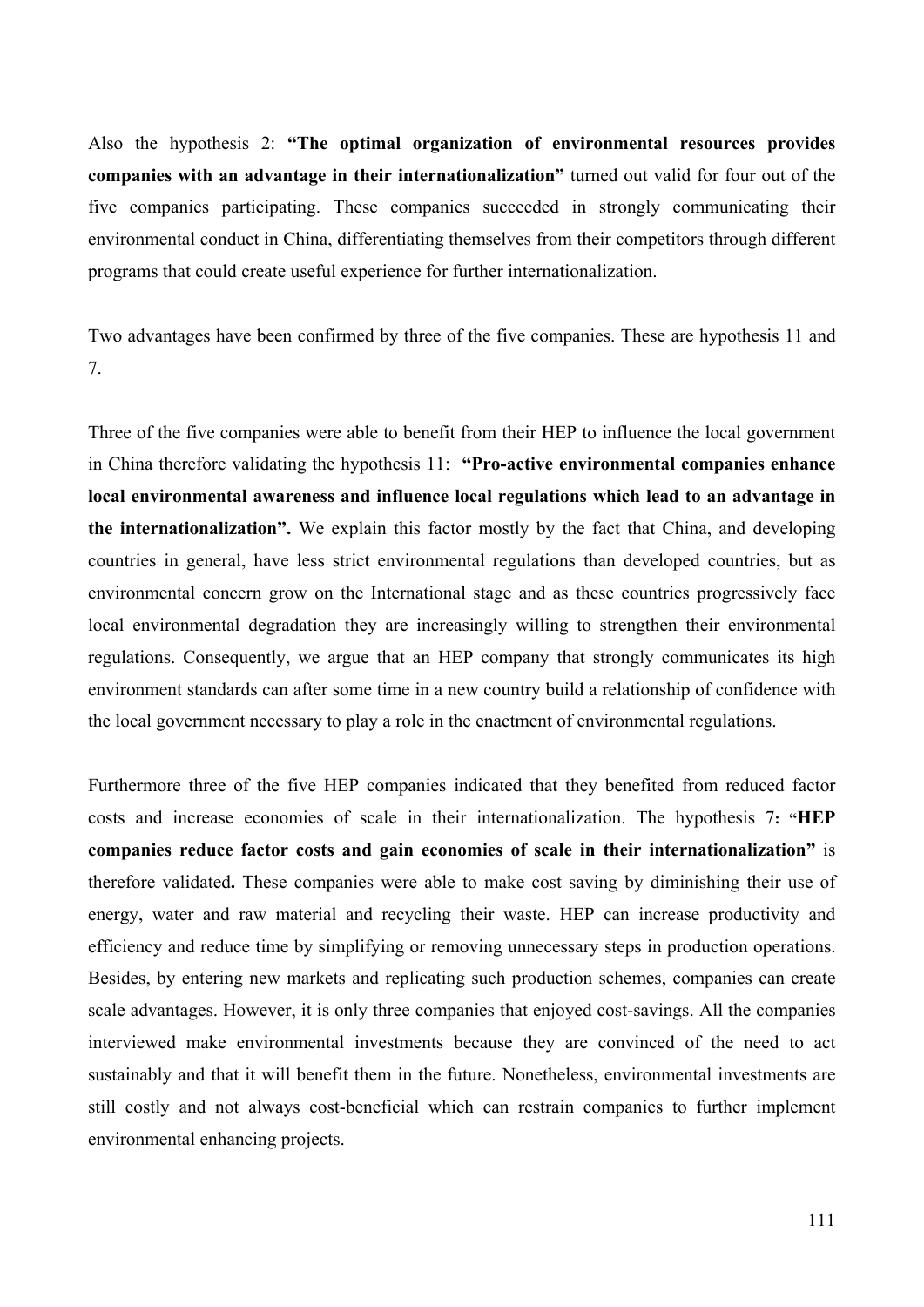We found that the following three hypotheses are dismissed in this research.

It is only in the case of one company that HEP showed to increase product quality in this study. Therefore the hypothesis 3: **"HEP increases the quality of the product creating an advantage in the internationalization"** was dismissed. We argued that the HEP of MNCs improve the impact of these products on the environment but not specifically its quality for end-users. However, to assess more specifically this matter a larger study with more companies involved is needed.

A single company was able to benefit in its internationalization from the advantage mentioned in the hypothesis 10**: "HEP help companies to get favored treatment from local governments in their internationalization".** This was observed in the case of Ecco which recently entered China. This result is not out of place when we consider that three of the five companies entered China at least a decade ago when environmental concern were not yet of priority. Nevertheless, in this time of growing environmental awareness, the decision to give favored treatments to HEP companies to push other companies to be more responsible could be of a growing possibility. In fact, members of the Chinese government are already mentioning to adopt tax policies benefiting eco-friendly industries and charging polluters (see chapter 4 on China).

The hypothesis 9: **"Environmental strategies increase bargaining power of firms toward local governments in the internationalization process"** was strongly dismissed. None of the companies were able to benefit from this advantage. We argue that this is due to the abnormal attractiveness of China and that therefore it might be different in other developing countries. However, further evaluating how HEP companies may enjoy bargaining advantages in their internationalization to other developing countries than China would be relevant.

This study strongly indicates that there are advantages that pro-active environmental MNCs can benefit from when internationalizing due to their environmental focus. Although the environmental factor is not the most important determinant in the internationalization, we argue, in this research paper that its scope is increasingly growing and it does provide companies with advantages in the internationalization. Especially in terms of reputation, risk mitigation, reduced transaction and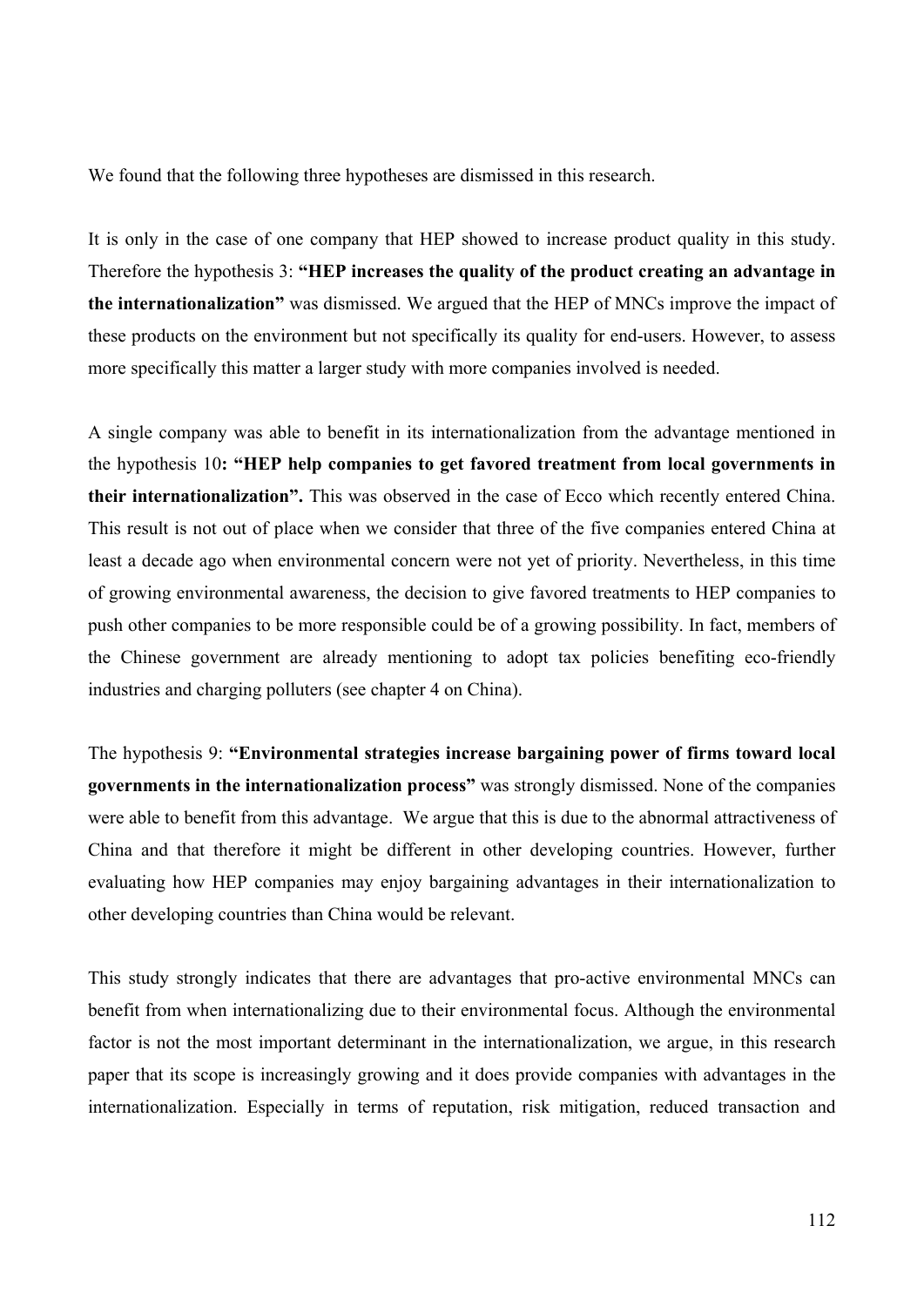coordination costs; but also in gaining 1<sup>st</sup> mover advantages and creating barriers to competitors, benefiting from greater innovation and organization of environmental resources.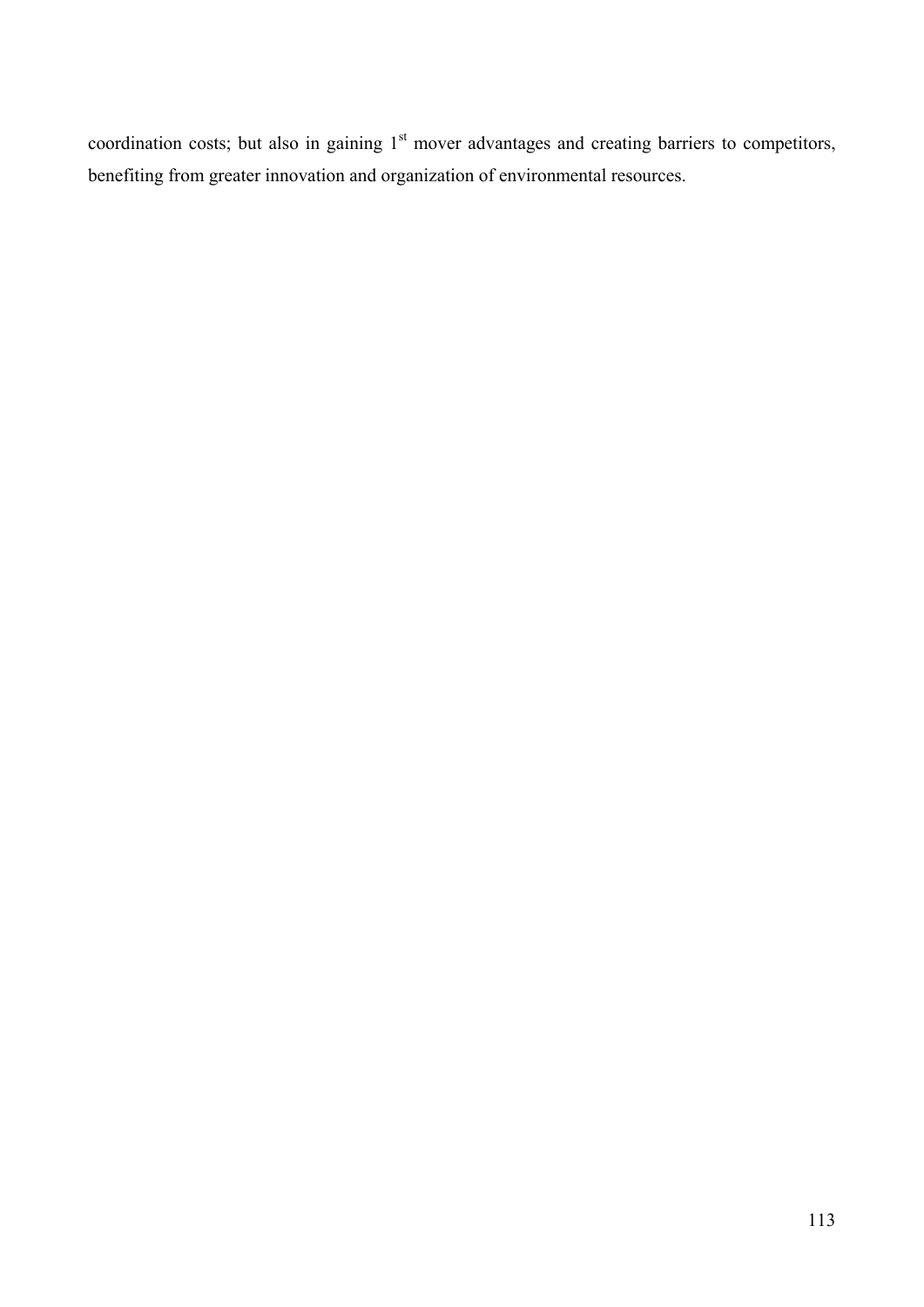# **Chapter 6: Conclusion**

According to our findings pro-active environmental behavior of MNCs constitute an advantage in the internationalization process. Although having a pro-active environmental behavior is costly for companies the benefits of having a comprehensive environmental strategy outweigh the costs; not specifically in terms of return on investment (ROI) but in terms of reputation and risks mitigation in the internationalization. Besides, most of the companies acknowledge the opportunity cost attached to not having a HEP in the present but more specifically in the future. All the companies leading environmentally are convinced of the priority that the environment will be given in the nearest future. In consequence, all these companies highly value HEP and integrate it into their strategy.

These companies that are originally from the European Union, manufacture their products all over the world according to their high environmental standards at home and still succeed in having high global market-share. They produce globally according to their high environmental standards and require their suppliers to comply with their guidelines. If these high requirements create a restraint at first and increase costs, this study indicates that in the long-term such constraints can be overcome, and in some cases even profitable. As a result, none of the companies stated that HEP could be a disadvantage in the internationalization.

HEP companies do not see environmental investments as costs but as drivers to different opportunities. Instead of bearing the cost and hassle of strict environmental regulations HEP companies reverse the process to benefit from them. From this perspective pro-active environmental companies having home countries strict environmental standards are not at a disadvantage in the internationalization. On the contrary, these companies grasp the benefits of operating under strict regulations in their home country, to further create an advantage in their internationalization.

HEP companies benefit from many advantages thanks to their environmental focus while internationalizing; reputation, risk mitigation and reduced transaction and coordination costs are the most important ones. However, they also benefit from 1<sup>st</sup> mover advantages and the creation of barriers to competitors; innovation scale advantages and from optimal organization of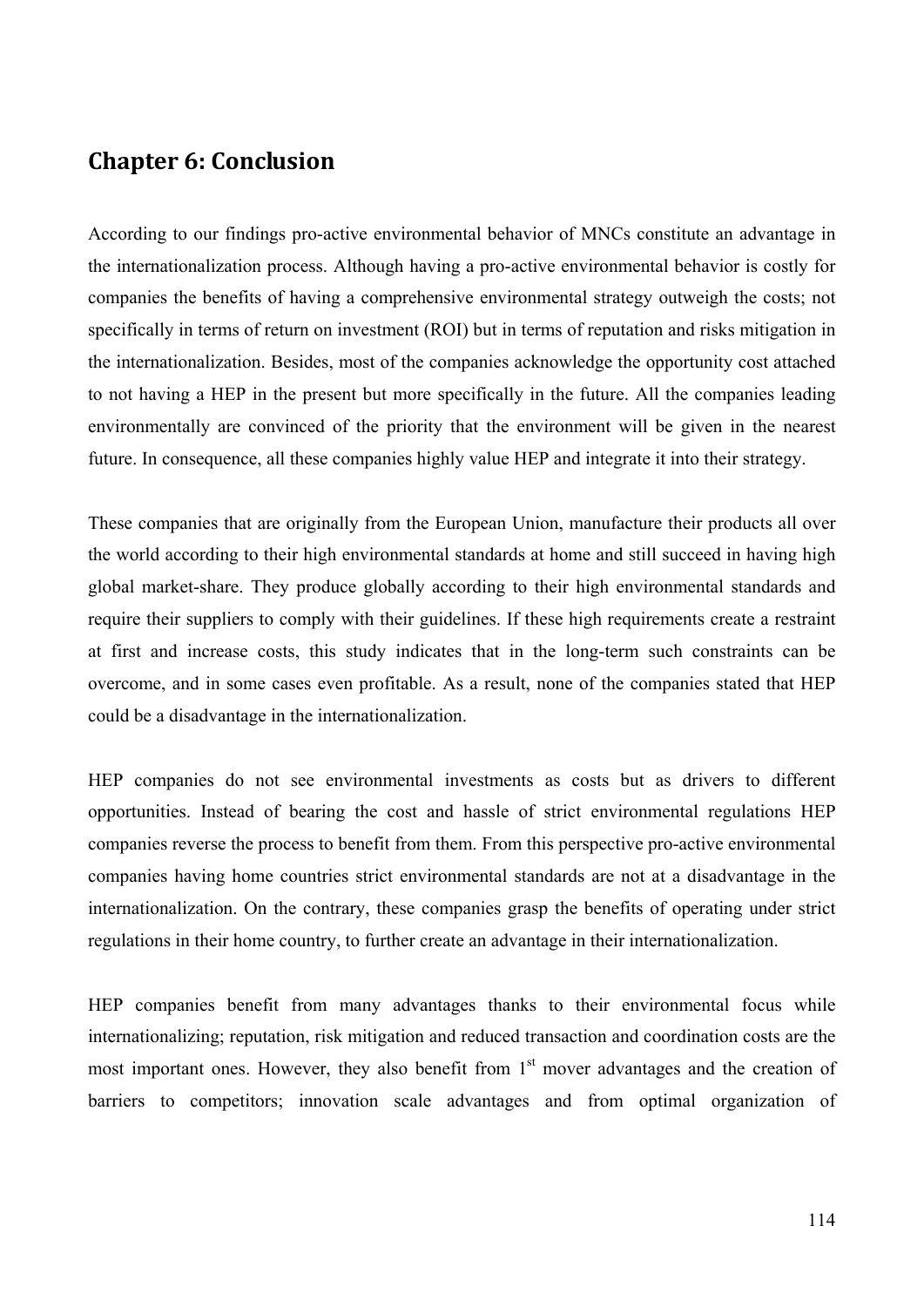environmental resources' experiences. Finally, to a lesser extent companies can influence local regulations and reduce their factor cost in their internationalization.

Thanks to their HEP companies benefit from reputational advantages in their internationalization. The great reputation that HEP MNCs enjoy helps them to more easily enter new countries due to the following reasons. First of all, these companies are already known by local governments when they start their entering process, therefore they don't have difficulties to get a first contact with the local authorities. Second, these companies attract a large pool of employees which allow them to further select the best ones. Finally, these companies easily get access to the necessary funds to further expand.

Pro-active environmental behavior of companies also allows companies to enhance their risks mitigation in their internationalization. These companies benefiting from high reputation cannot take the risk to harm their status and therefore internationalize through the form of full-ownership or by owning the majority of the share while making a joint-venture to secure that the company's guidelines will be the ones implemented.

Finally, the fact that HEP companies apply their high environmental standards in all the countries they manufacture in, reduce their transaction and coordination costs in the internationalization. The companies do not have to adjust to local regulations because their standards are higher, except in some rare cases. Therefore they can more easily and rapidly enter new countries.

Companies with a pro-active environmental strategy can also gain  $1<sup>st</sup>$  mover advantages and create entry barriers to competitors in the internationalization process by influencing the government to set high environmental standards within their area of business. Also, the replication of innovative environmental projects and the reproduction of companies' optimal organization of environmental resources in various countries around the world may provide them with scale advantages. A strong communication of companies HEP in the entered country can further ease the internationalization.

At last, to a minor extent, HEP companies can influence local regulations when setting into a new country. HEP companies that strongly communicate their high environmental standards can after some time in a new country build a relationship of confidence with the local government and play a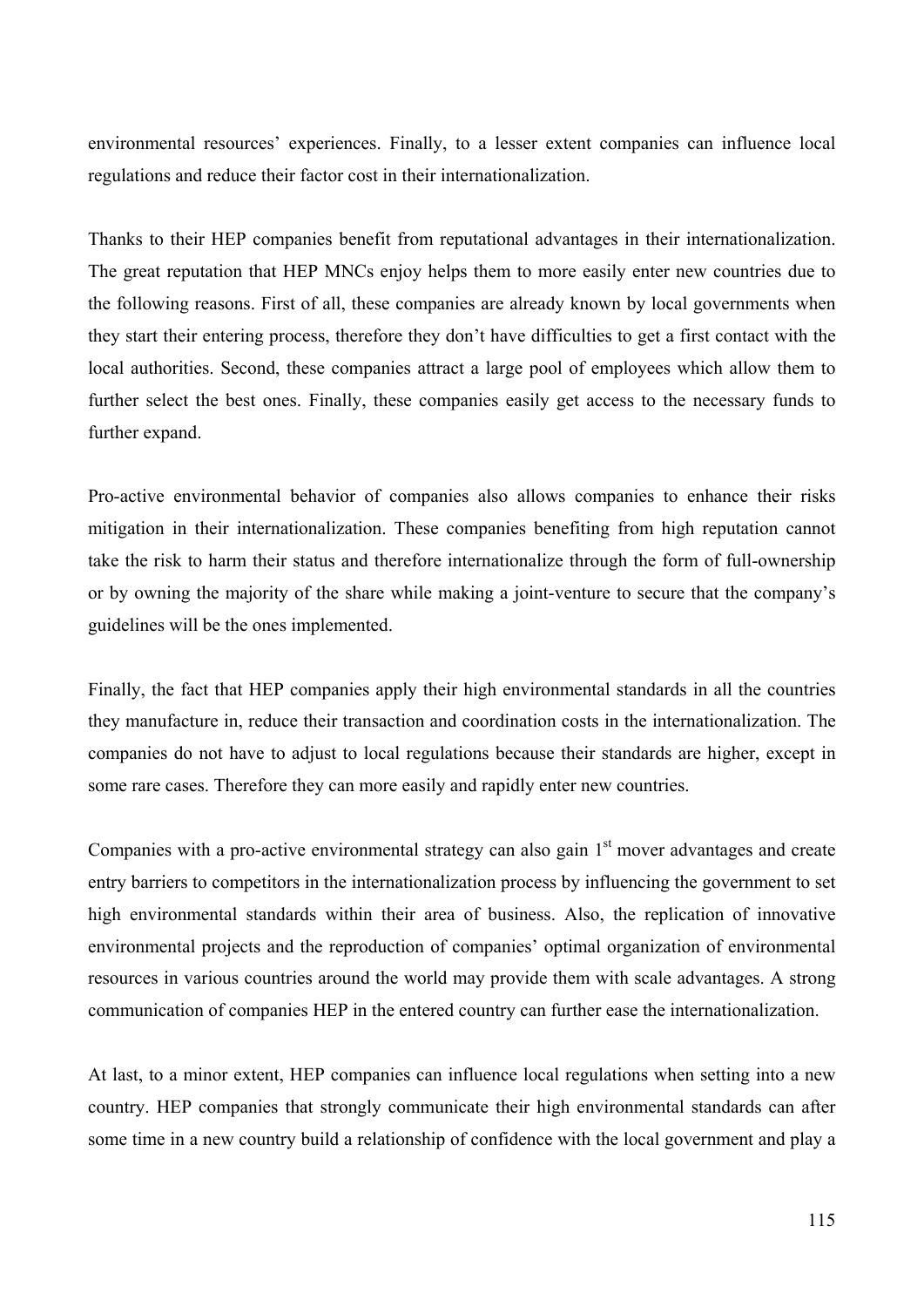role in the enactment of environmental regulations. Furthermore HEP can reduce factor costs and increase economies of scale in the internationalization. Companies that are able to make cost savings by diminishing their use of energy, water and raw material and recycling their waste can additionally make scale economies by replicating their successful production schemes when entering new markets.

These examples of pro-active environmental companies prove that the neoclassical critique, proclaiming environmental pro-activism as a burden on corporate interest, can be refuted. This study is in accordance with Prakash (2001) statement. Indicators of "green credence," such as certification or good reputation, which stem from proactive environmental strategies, can be an important source of competitive advantage. A credible standard reduces transaction costs, provides access to markets, improves environmental performance and reduces costs, improves access to credit, and equips firms to implement future laws and participate in law-making processes.

Undoubtedly the Chinese government has become increasingly aware of its need to take on environmental measures in order not to threaten its economy. China now needs to use more renewable energy and to seriously revise its production model. We have seen along this study that pro-active environmental companies have had a succeeding path in China although the competition is tough in some industries. HEP have helped these companies in their success and we predict it to be an increasingly important factor of the companies' business strategy to enter other emerging markets in the future considering the world's growing awareness on environmental issues.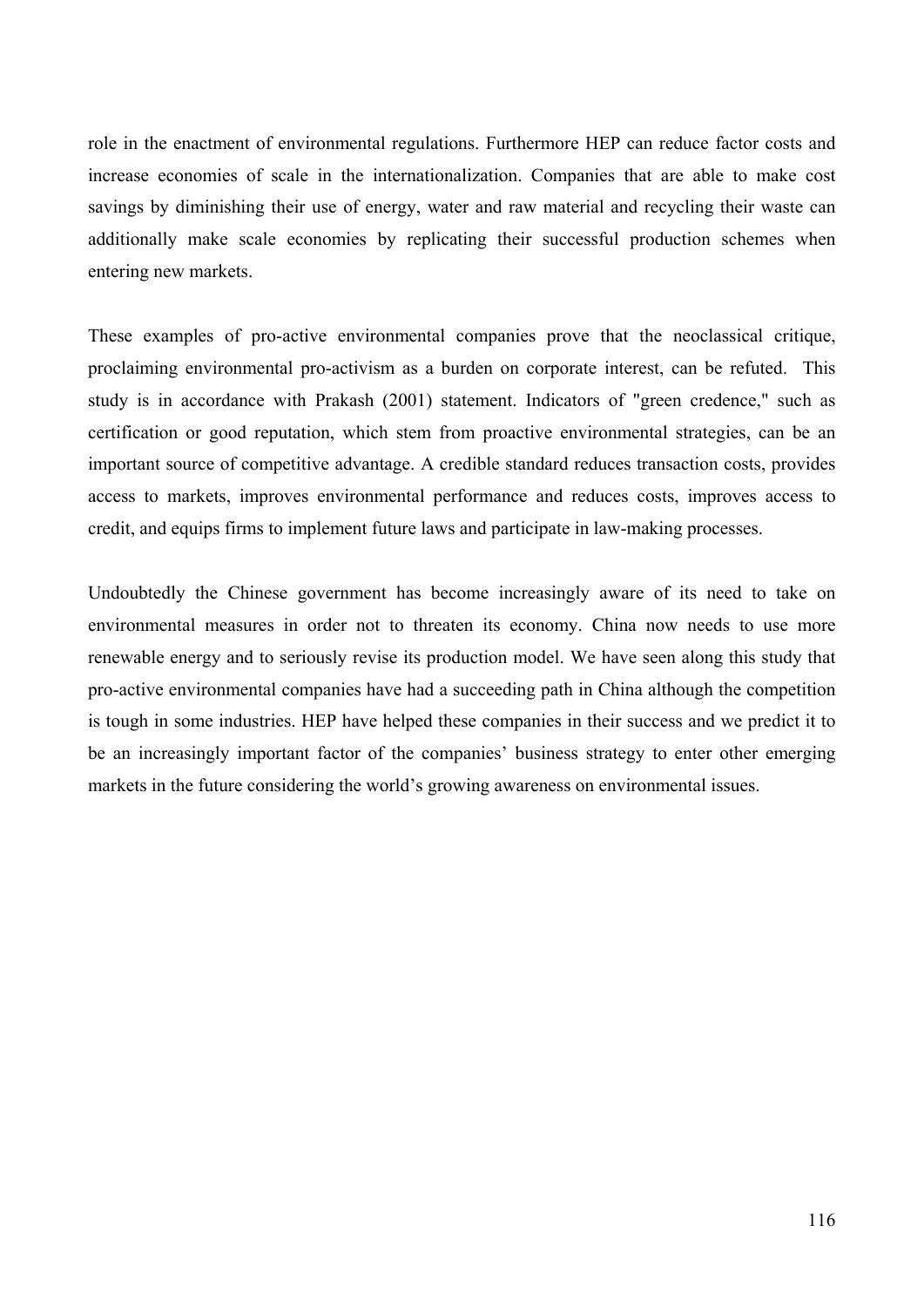# **Bibliography**

Andersen, Ib. (2002). *Den skinbarlige virkelighed*, Forlaget Samfundslitteratur.

Child.J & Tsai.T. (2005) *The dynamics between firm's environmental strategies and institutional constraints in emerging economies: evidence from China and Taiwan*. Journal of management studies 42:1

Collins.L & Usher S. (2004) *Project Pascalea-Public and stakeholder consultation in developing high profile corporate environmental strategy*. Corporate social responsibility and environmental management. 11. 95-102.

Banerjee.B.(2001) *Managerial perceptions of corporate environmentalism: interpretations from industry and strategic implications for organization*. Journal of Management studies. 38.4.

Barney, I. (1991). *Firm resources and sustained competitive advantage*. Journal of Management.17: 99-120.

Blodgett, L. L. (1991). *Partner contributions as predictors of equity share in international joint ventures.* Journal of International Business Studies, 22, 63–78.

Buckley.P & Casson. M. (1976) *The future of the multinational enterprise.* London: Macmillan

Cantwell. J. (1991) A survey of theories of international production. The nature of transnational firm. Routledge. 16-63.

Clark.G. (1993). *Competition and the environmental performance of Australian mineral companies*. Is the 'Race to the Bottom inevitable?' in International Environmantal Affairs, No.3. 147- 172.

Driscoll.C & Starik.M. (2004) *The primordial stakeholder: Advancing the conceptual consideration of stakeholder status for the natural environment*. Journal of Business Ethics 49. 55-73.

Dunning,J.(1993) *The Globalization of business,* London: Routledge.

Frosch, R., & Gallopoulos, N. (1989) *Strategies for manufacturing*. Scientific American, September. 144-152.

Gereffi.G. (1994) *Capitalism, development and global commodity chains*, in L. Sklair. Capitalism and development. London: Routledge.

Goldstein, D. (2002) Theoretical Perspectives on strategic environmental management. Journal of evolutionary economics, Springer Verlag 2002, 495-524.

Hadlock. C.R.(1994) *Multinational Corporations and the transfer of environmental technology to developing countries*. International Environmental Affairs. Vol.6, No. 2.

Hamel, G., & Prahalad, C. K, (1991) *Corporate imagination and expeditionary marketing*. Harvard Business Review. 69(4): 81-92,

Hamel, G., & Prahalad. C. K. (1994). *Competing for the future*. Boston: Harvard Business School Press.

Hammer, M. & Champy. J. (1993). *Reengineering the corporation*. New York: HarperBusiness.

Hart. S. (1994). How *green production might sustain the world. Journal of the Northwest Environment,* 10: 4-14.

Hart. S. L. (1995). *A natural-resource-based view of the firm. Academy of management review*. 1995. Vol.20, No.-4, 986-1014.

Hart. S., & Ahuja. (1994). *Does if pay to be green? An empirical examination of the relationship between pollution prevention and firm performance*. Working paper. University of Michigan, Ann Arbor.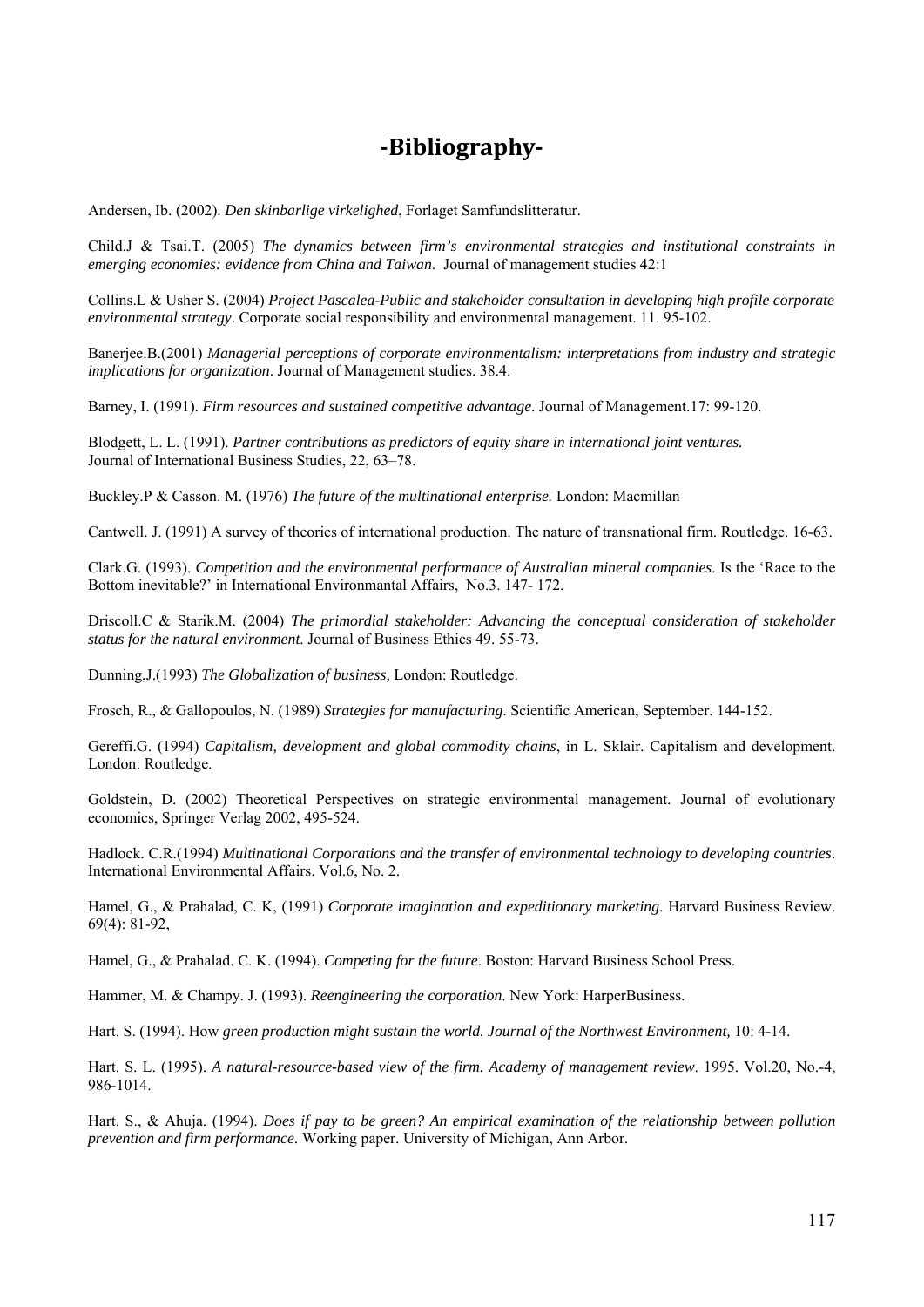Hensen. M.(1998). *Transnational Corporations in sustainable development*. An appraisal of the environment implications of foreign direct investment in less developed countries. Copenhagen Business School. Phd-series 3.98.

Hensen. W. (2003), *Foreign direct investment: a transaction perspective*. Journal of Transnational Management Development, vol. 8 (4).

Hennart. J.F. (1991).*The transaction cost theory of multinational enterprise*. The nature of the transnational firm. Routledge. 81-115

Hill, C. W. L. & T. M. Jones. (1992), *Stakeholderagency Theory*, Journal of Management Studies 29(2), 131–154.

Itami, H. (1987). *Mobilizing invisible assets*. Cambridge, MA: Harvard University Press.

Jones, T. M. & A. C. Wicks, (1999), *Convergent Stakeholder Theory*, Academy of Management Review 24(2), 206– 221.

Klavens, Jonathan , Anthony Zamparutti, (1994). *Foreign direct investment and environment in central and eastern Europe-a survey*, Washington, D.C. World Bank with Organization for Cooperation and Development, Paris.

Kogut, B & Udo Zander, (2003).*Knowledge of the firm and the evolutionary theory of the multinational corporation*. In journal of international business studies. Vol. 3, numb. 6, 516-530.

Leonard.J. (1988) *Pollution and the struggle for world product: Multinational corporations, environment and international comparative advantage*. Cambridge University Press.

Martin. B. (2005) Published online in Wiley InterScience (www.interscience.wiley.com).DOI: 10.1002/tqem.20077

Meyer, Stephen M., (1992) *Environmentalism and Economic Prosperity: Testing the Environmental Impact Hypothesis.* Cambridge, Mass.: Massachusetts Institute of Technology.

Meyer, Stephen M., (1993) *Environmentalism and Economic Prosperity*: An Update. Cambridge, Mass.: Massachusetts Institute of Technology.

Mitchell,R.K. (1997) Toward *a theory of stakeholder identification and salience: defining the principle of who and what really counts*. Academy of Management review. Vol. 22. No. 4. 853-886.

Mitchell, R. K., B. R. Agle & D. J. Wood: (1997), *Toward a Theory of Stakeholder Identification and Salience: Defining the Principle of Who and What Really Counts*, Academy of Management Review 22(4), 853–886.

Palmer, K., Oates, W & Portney, P.R. (1995) *Tightening environmental standards: The benefit-cost or the No-cost paradigm?* Journal of economic perspectives – vol 9, numb. 4 – fall 1995, 119-133

Panoyatou.T. (2003) *Economic Growth and the environment*. Economic survey of Europe.No. 2.

Peteraf . A (1993) *The cornerstone of competitive advantage: a resource based view*. Strategic Management Journal, vol. 14. 179-191.

Polanyi, M, (1962) *Personal knowledge: Towards a post-critical philosophy*. Chicago: University of Chicago Press.

Porter and Van der Linde.(1995) *Toward a new conception of the environment-competitiveness relationship*. Journal of economic perspectives- vol. 9, numb. 4- fall 1995, 97-118

Powell, W. W. and DiMaggio, P. J. (Eds) (1991) *The New Institutionalism in Organizational Analysis*. Chicago, IL: The University of Chicago Press.

Prakash. A. (2001). *Why do firms adopt 'beyond-compliance' environmental policies?* Business Strategy and the Environmant. 10, 286–299 (2001) DOI: 10.1002/bse.305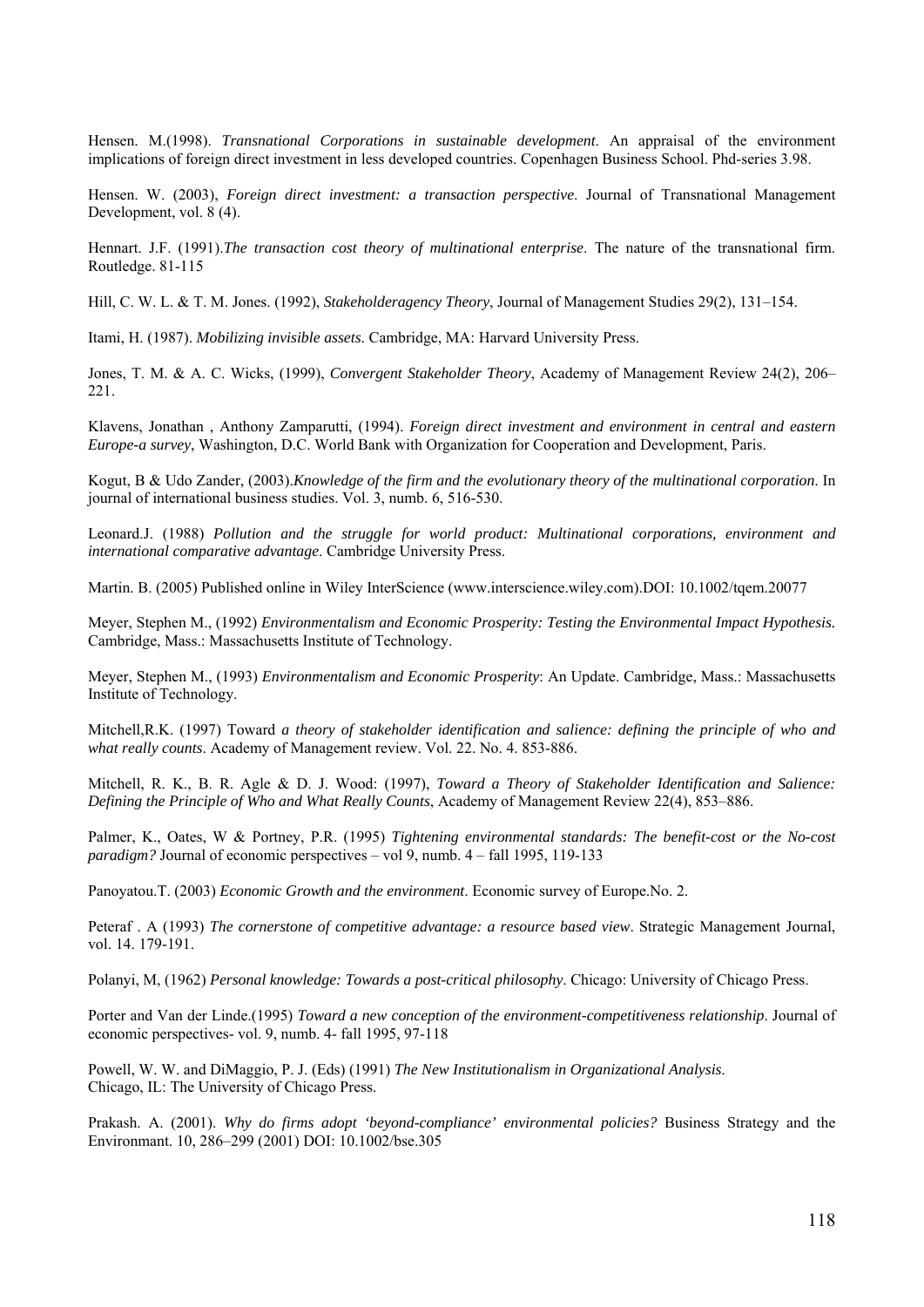Reed, R., & DeFillippi. R. (1990). *Causal ambiguity, barriers to imitation, and sustainable competitive advantage*. Academy ot Management Review, 15: 88-102.

Reinhardt. F. (1999*).* Market failure and the environmental policies of firms. Economic rationales for "beyond compliance behavior. Journal of Industrial Ecology. Vol. 3, No 1.

Romm, I. (1994). *Lean and clean management*. New York: Kodansha International.

Rooney, C. (1993*). Economics of pollution prevention: How. Waste reduction pays*. Pollution Prevention Review, 3(Summer): 261-276.

Rosen.C. (2001). *Environmental strategy and competitive advantage: an introduction*. California Management Review.Vol. 33. No. 3.

Ruud.A. (1999). *Environmental management at Indian subsidiaries of OECD based TNCs. Islands of environment excellence*. CBS: Occasional paper series. Cross border environmental management project no 12.

Saunders, Mark; Lewis, Phillip & Thornhill Adrian (2007) *Research methods for business students*. London : Prentice Hall, 2007

Schmidheiny, S. (1992). *Changing course.* Cambridge, MA: MIT Press.

Simpson, D & Bradford, R. L (1996) *Taxing variable cost: Environmental regulation as industrial policy*. Journal of environmental economics and management 30, 282-300

Smart, B. (Ed.). (1992) *Beyond compliance: A new industry view of the environment*. Washington, DC: World Resources Institute.

Spitalnik, J.C. and Grant, R.M (1996). *Knowledge and the firms: overview*. Strategic Management Journal, 17, Winter, 5-10.

Stalk, G.. & Hout, T. (1990). *Competing against time*. New York: Free Press.

Stern,N. (2006). *The Stern Review: the economics of Climate Change.* British government. Executive summary.

Teece, D. (1987). *Profiting from technological innovation: Implications for integration, collaboration, licensing, and public policy*. In D. Teece (Ed.), the competitive challenge: 185-220. Cambridge, MA: Ballinger.

Wang Yi. (2006). *China's environmental and developmental issues in transition*, Social Research, vol 73: No 1: Spring 2006, 277-291

Wernerfelt, B. (1984) *A resource-based view of the firm*. Strategic iVanagement Journal, 5:171-180.

Walley, N & Whitehead, B. (1994) *It's not easy being green*. Harvard Business review. May- June

Winter, S, (1987*). Knowledge and competence as strategic assets*. In D. Teece (Ed.), The competitive chaJienge.' 159- 184. Cambridge, MA: Ballinger.

Yin, Robert K. (2003) *Case study research: Design and methods*. Thousand Oaks, Calif : Sage Publications,

Xiaofan, Li. (2006) *Environmental concerns in China : problems, policies, and global implications*, Social Science Review, Pi Gamma Mu Inc, 43-57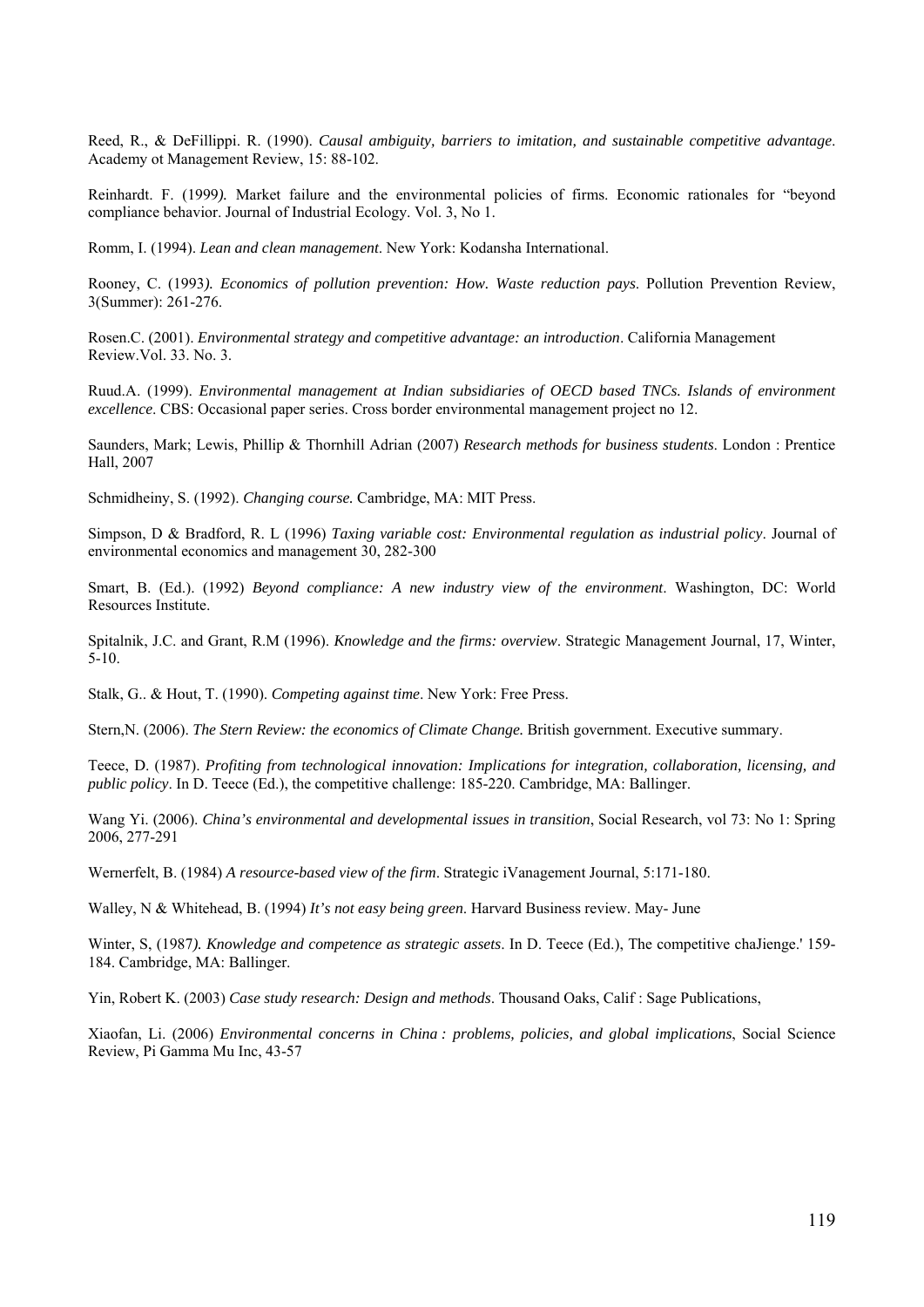#### **WebPages:**

AFP: Agence France Presse. www.afp.com

Blomberg.com. 31/05/2005. China to invest in \$550Mln Venture for Chile. http://www.bloomberg.com/apps/news?pid=10000086&refer=latin\_america&sid=aCmpXmP4yKGg

Chinadaily.com. WTO: China overtakes US as second biggest exporter. 12/04/2007. http://www.chinadaily.com.cn/china/2007-04/12/content\_849420.htm

China Daily.Advantages and Characteristics of State Economic and Technological Development Zones. 5/10/2006. http://www.chinadaily.com.cn/bizchina/2006-05/10/content\_586512.htm

Copper.http://www.bloomberg.com/apps/news?pid=10000086&refer=latin\_america&sid=aCmpXmP4yKGg

Dow Jones Sustainability Index website. http://www.sustainability-indexes.com/ 20/06/2008

Ecco's website.

http://www.ecco.com/dk/da/omos/index.jsp;jsessionid=7567052DEBEE388FB40DA51CB1A36998.a01. 20/06/2008

Economist Intelligence Unit, Country Data. http://countryanalysis.eiu.com/. 26/05/2008

Ethical Corporation. 11/06/2008. Strategy & Management: Novo Nordisk – A healthy long-term vision. http://www.ethicalcorp.com/content.asp?ContentID=5951

Ethibel Exellence Index Constituents 13/11/2007. http://www.ethibel.org/pdf/ESI\_E\_constituents.pdf. 21/06/2008

Ethibel Sustainable Index. http://www.ethibel.org/subs\_e/4\_index/main.html 20/06/2006

Exchange4media.com. http://www.exchange4media.com/trend/trend\_FullStory.asp?news\_id=17025. 15/07/2005.

GRI: http://www.globalreporting.org/AboutGRI/WhoWeAre/. *24/09/2008* 

Going Global. 25.08.2008. http://www.going-global.com/articles/understanding foreign direct investment.htm.

Gu, Lin 29/09/2005. "China Improves Enforcement of Environmental Laws". China Features. http://www.chineseembassy.org.uk/eng/zt/Features/t214565.htm

Indigo development. China's circular initiative. July 2005. http://www.indigodev.com/Circular1.html

International Organization for Standardization: ISO 14000 essentials. http://www.iso.org/iso/iso\_14000\_essentials. 21/06/2008

Management logs' website. Corporate responsibility forum. http://www.managementlogs.com/corporate\_responsibility.html. 22/06/2008

Nokia's website. http://www.nokia.com/environment. 20/06/2008

National Geographic Greendex report .2008. Consumer choice and the environment. A worldwide tracking survey.A research project by National Geographic and Global Scan. http://event.nationalgeographic.com/greendex/

Netherlands environmental agency assessment agency. China now no. 1 in CO2 emissions; USA in second position. http://www.mnp.nl/en/dossiers/Climatechange/moreinfo/Chinanowno1inCO2emissionsUSAinsecondposition.html

Novo Nordisk's website. http://www.novonordisk.com/about\_us/default.asp. 19/06/2008

Novozymes'website. http://www.novozymes.com/en/MainStructure/SectionMainAboutUs/ 20/06/2008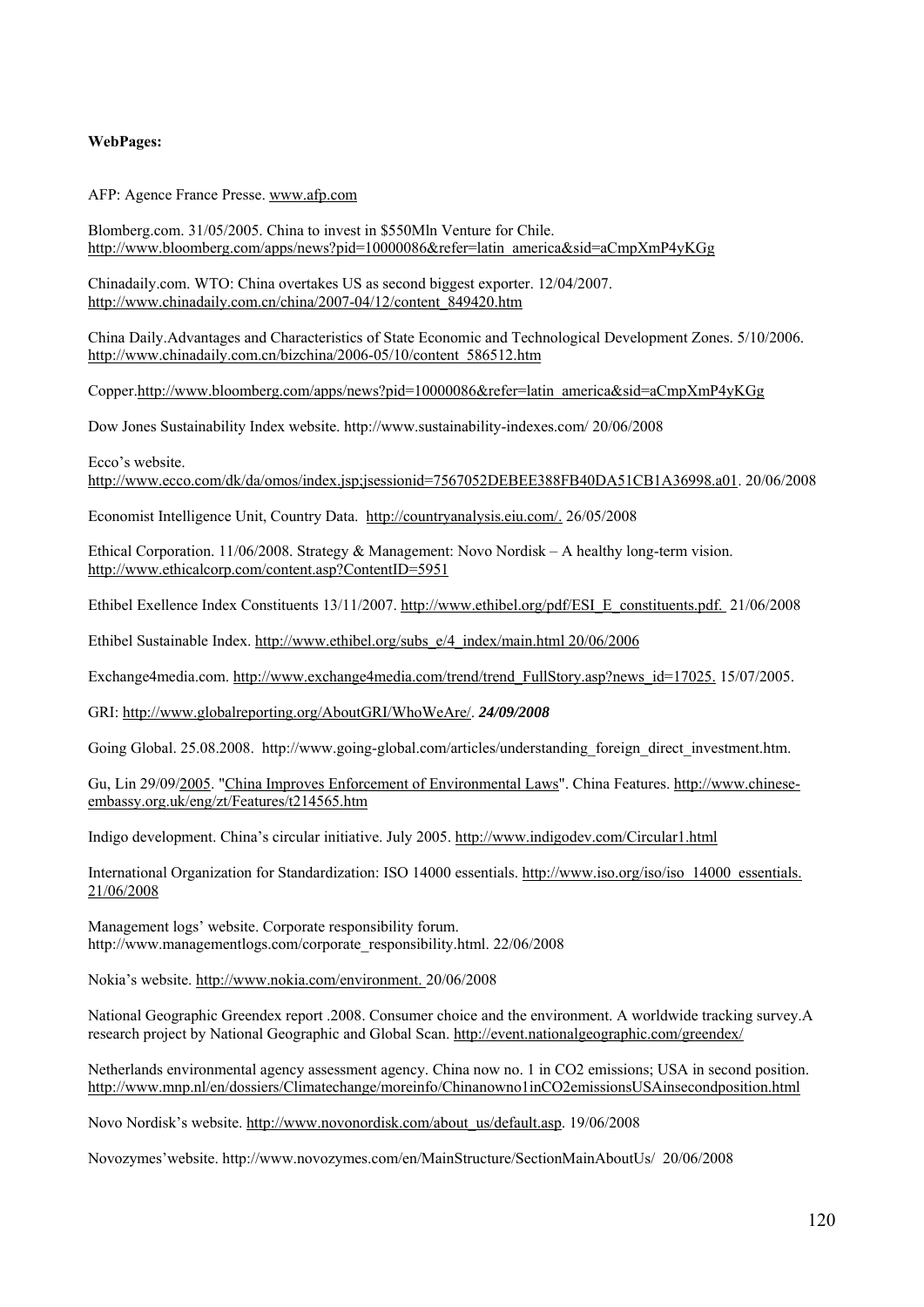P&G perspectives. http://www.pgperspectives.com/. 21/06/2008

Reuters. 24/01/2008. Nokia's profits jump, market share grows to 40 percent. http://www.reuters.com/article/businessNews/idUSL2489794220080124

SEPA: Ministry of Environmental protection. http://english.mep.gov.cn/

South China Morning Post. China leading world in next generation of nuclear plants. 5/10/2004. http://archive.scmp.com/results.php

The World Business Council for Sustainable Development. http://www.wbcsd.org/templates/TemplateWBCSD5/layout.asp?MenuID=1. 20/06/2008

The World Wild Fund Organization. http://www.worldwildlife.org/climate/index.html. 20/06/2008

United Nations. Global Compact. http://www.unglobalcompact.org/AboutTheGC/stages\_of\_development.html. 20/06/2008

U.S environmental protection agency. Environmental Management Systems http://www.epa.gov/EMS/. 21/06/2008

Vestas' website. http://www.vestas.com/en/about-vestas. 20/06/2008

Wang, A .5/02/2007. Environmental protection in China: the role of law. http://www.chinadialogue.net/article/show/single/en/745-Environmental-protection-in-China-the-role-of-law

World Bank. East Asia, 10 years after the financial crisis. 5/04/2007.

World Bank. 19.06.08. http://web.worldbank.org/WBSITE/EXTERNAL/NEWS/0.,contentMDK:21284107~pagePK:64257043~piPK:437376~ theSitePK:4607,00.html .

#### **Newspapers (Factiva):**

AFP. China will go further in climate change talks, UN official says. 24/04/2008

BBC Monitoring Asia Pacific. China to take seven measures on energy conservation, emission reduction. 13/03/2008.

Berlingske Tidende. Energibevidste virksomheder tjener flest penge. 20/08/2008

Business Wire. "Consumers seeing green but Eco-challenging brand to show their true color", an AMP agency survey.30/06/2008

Channel NewsAsia, Appointment of new leaders, restructuring of government to dominate. 4/03/2008

China CSR, China Unveils Environmental Protection Plan. 16/04/2008.

China Business Review, Who's Cleaning Up This Mess? 1/01/2008

Forbes.com. Most respected companies. Building blocks for success. Tara Weiss. 21/05/2007

Industry updates, Assessment system proposed for environment-damaging exports .4/05/2008

Just style, Environmental concerns hit China's garment makers. 4/03/2008

M2 'PressWire'. China have set a Renewable Energy Target of 10% of Electric Power Capacity by 2010. 12/03/2008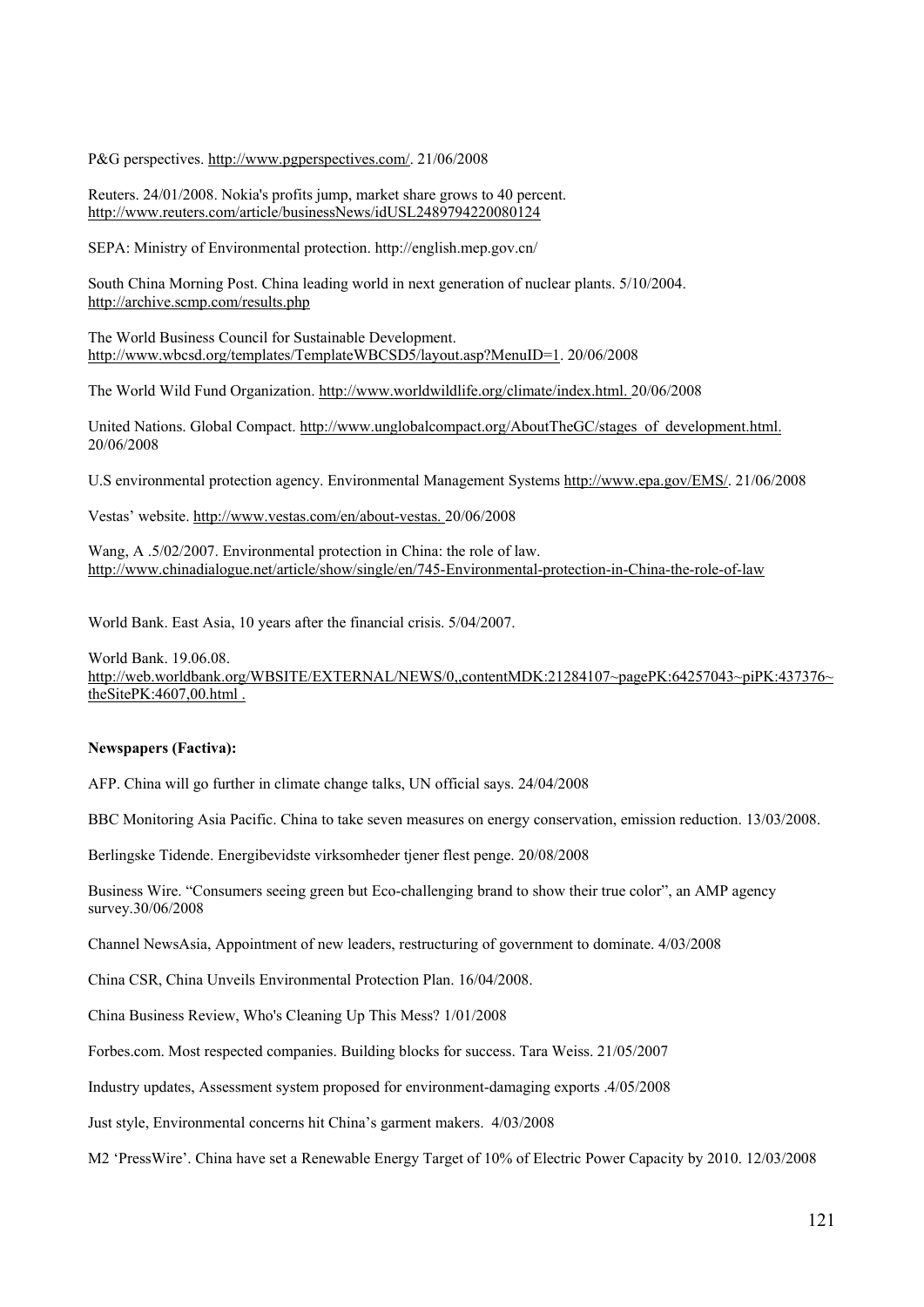M2 'PressWire'. China's Environment Protection Industry Is Expected To Have an Average Annual Growth Rate of 15%-17% and Its Total Annual Revenue Will Reach CNY880 Billion To One Trillion In 2010. 1/05/2008

Newsweek International. The New Green Leaders; The eco-movement is turning governance upside down. Who's winning this brand-new game? 05/05/2008

The Financial News. [9th SIFF] 'Carbon trading market to spearhead derivative products in several years'. 6/05/2008.

The Statesman (India): Beijing to go ahead with climate talks. 7/05/2008.

US fed News, Voa News. China's environment sacrificed for Economic growth. 29/02/2008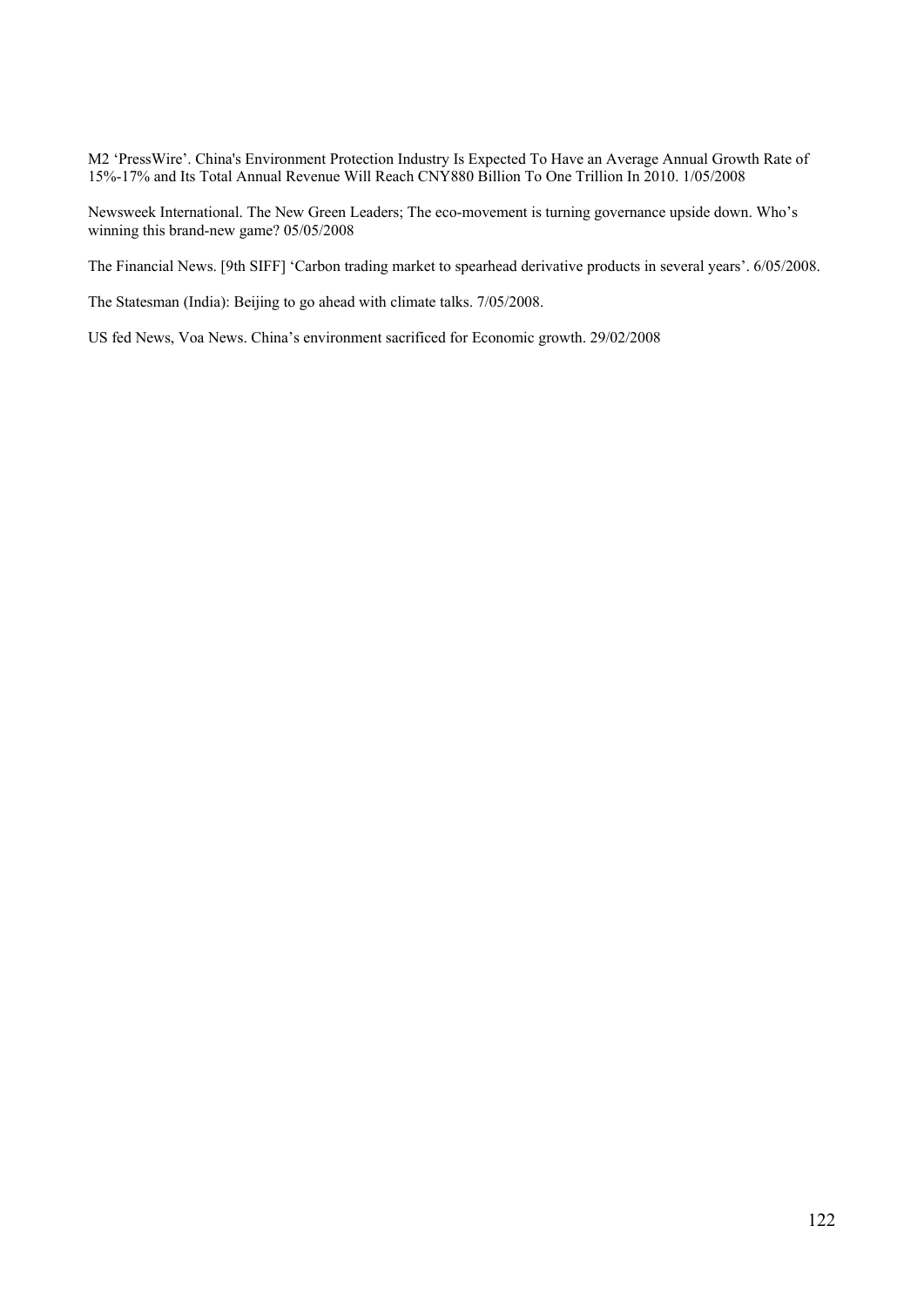# ‐Appendix ‐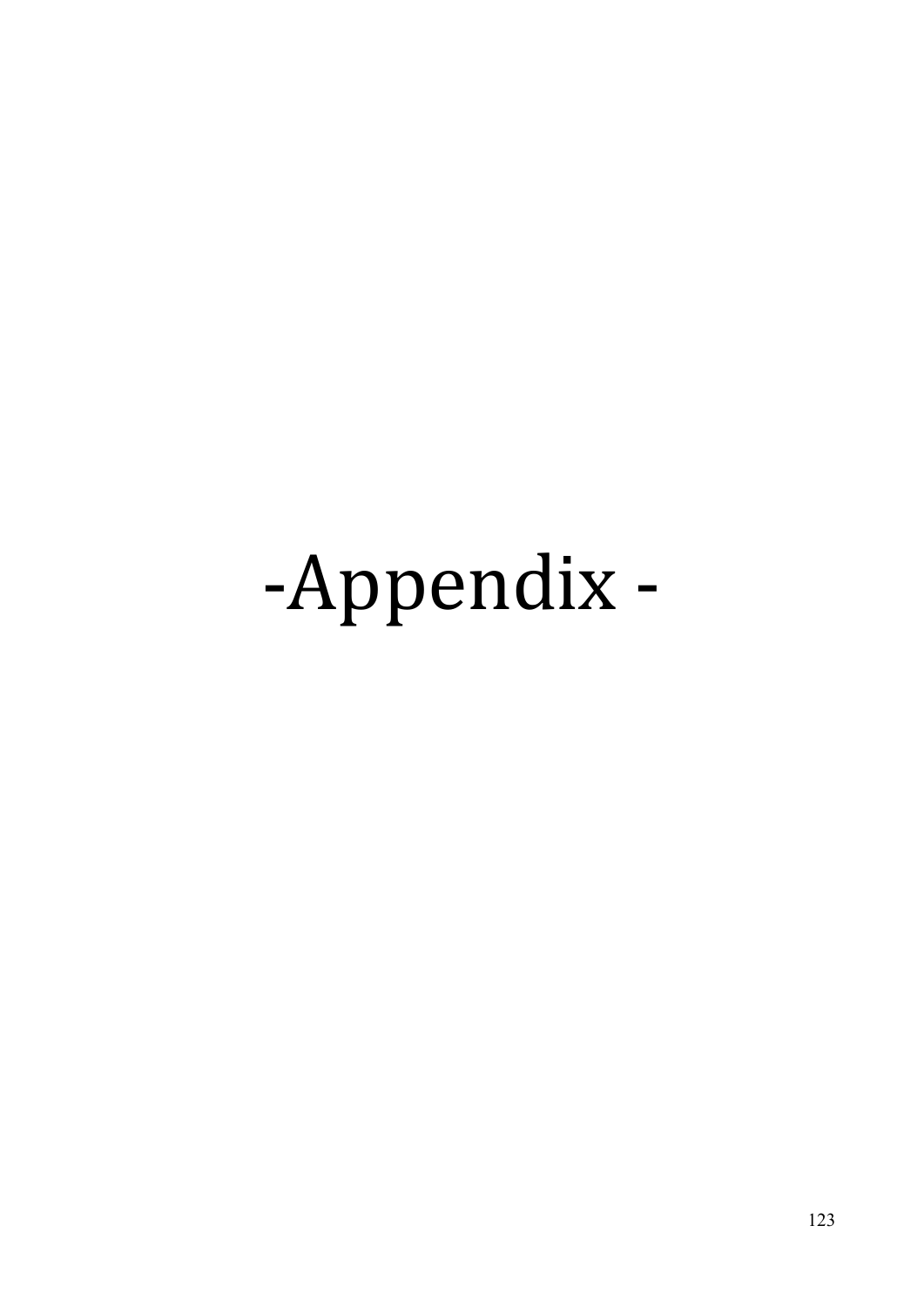Today's severe global environmental conditions have greatly broadened the focus on the environment as well as encouraged governments to strengthen environmental regulation. Environmental regulation has often been seen as a constraint on business, driving cost up and putting companies at a disadvantage in their internationalization, however, interestingly enough an increasing number of companies are performing beyond compliance.

Whereas the relationship between high environmental performance and advantages has been studied before, the effects of HEP on the internationalization has to our knowledge never been studied before and can be considered a gap in the current literature. Thus, the objective of this research paper is to investigate whether MNCs with high environmental performance can gain advantages in their internationalization.

In this study we have interviewed five companies that are considered as environmental leaders within their industry. These MNCs all voluntarily adhere to different environmental standards, management systems and other initiatives such as the World Wide Fund, the Dow Jones Sustainability Index, the Ethibel Sustainability Index, the ISO 14001 etc. On the criteria of their membership to these standards, we have characterized them as pro-active environmentally. These companies are Novo Nordisk, Novozymes, Vestas, Nokia and Ecco. The companies were also selected on the background of their presence in China. China has been selected as location setting due to its severe environmental degradation that is putting its economic growth at danger and due to the fact that it is the largest FDI recipient in the world. On the background of the conventional theoretical literature on the subject, we outline three areas where companies can gain advantages by having high environmental performance. These are within competitive advantages, efficiency and stakeholder advantages.

In the first part of the analysis we determined that the five HEP companies do not only see environmental investments as costly, but also as drivers to different opportunities. Instead of being plagued by the cost and hassle of strict environmental regulations in the host country, HEP companies can use this to their benefit when internationalization by letting them slide past these barriers to entry The five companies indicated that they have been able to grasp the benefits of operating under strict regulations in their home country, to further create an advantage in their internationalization.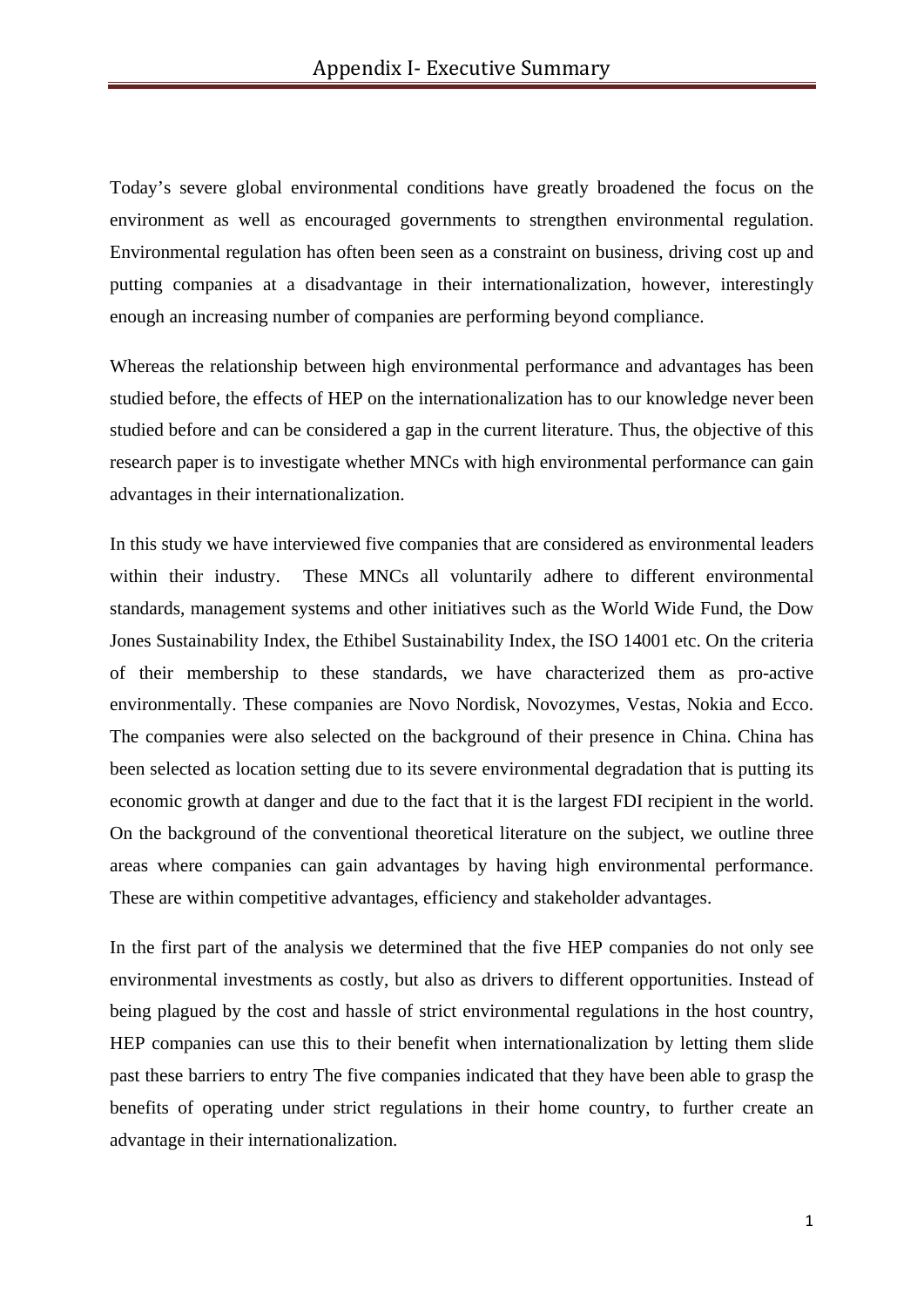In the area of competitive advantages, we were able to establish different advantages that companies can achieve in their internationalization. This was particular in terms of great environmental reputation that endows companies with the best assets for the internationalization; financial support, faithful and dedicated employees and honorable status. Furthermore HEP companies can benefit from first mover advantages and create entry barriers, it can boost innovation and make them more competitive. Moreover by optimizing the organization of their environmental resources the companies can differentiate themselves from their competitors. However, we were not able to determine whether HEP products favor internationalization. Nevertheless, we conclude that, in most cases, HEP increases companies' competitive advantage and favor their internationalization.

In the area of efficiency we found out that having a high environmental performance implies costs, but that global activities reduce transaction, coordination and factor costs. Companies' environmental pro-activeness can also create profitable opportunities, economies of scale and diminish risks.

Last, we concluded that the five companies did not particularly benefit from stakeholder advantages in China, although some of the companies were able to influence local regulations due to their experiences and long partnering-relationship with the Chinese government. In general we do believe that companies can benefit from HEP in their internationalization in terms of bargaining power, favored treatments and by lobbying the local government. However, we do not consider China to be the best example of the political advantages a company can benefit from due to its HEP. We argue that it is because China's market is already attractive enough in itself and that therefore they don't need to directly attract foreign companies through favored treatments. Nonetheless, if China needs environmental expertise, which is likely in the future, considering its increasing environmental degradation, it might further facilitate the entry of environmental companies.

On the background of these areas we were able to conclude that HEP companies can gain advantages in their internationalization, where the main advantages stem from efficiency, and competitive advantages.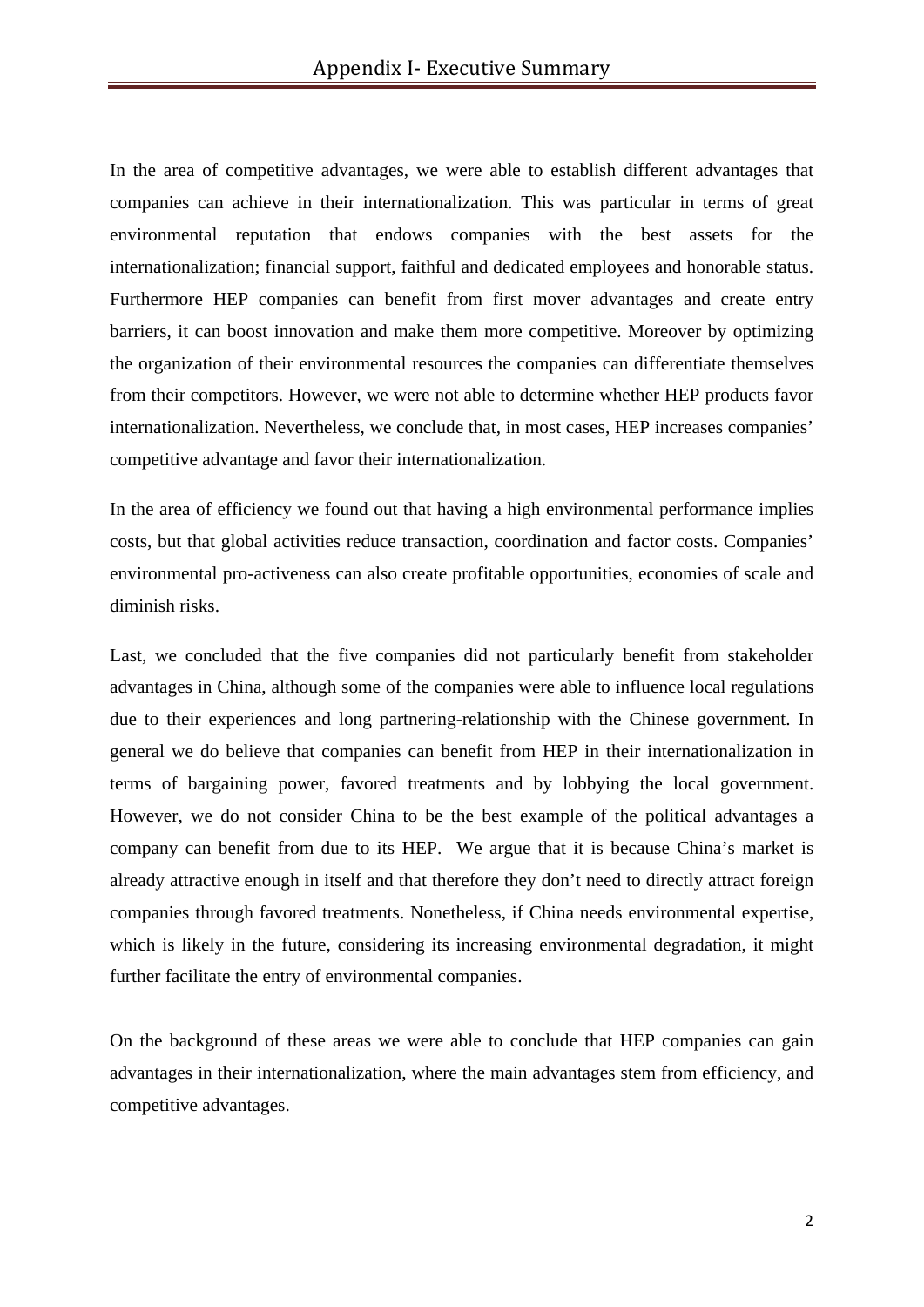#### **1. Dow Jones Sustainability Index**

The Dow Jones Sustainability World Index (DJSI World) covers the top 10% of the biggest 2,500 companies in the Dow Jones World Index in terms of economic, environmental and social criteria. The Dow Jones Sustainability Index (DJSI), which comprises more than 300 companies, was launched in 1999. According to Dow Jones' analyses, these companies represent the leading 10 percent enterprises in terms of compliance with important environmental principles for sustainable development<sup>1</sup>. The selection of index components follows a rules-based process defined in the DJSI Guidebooks. It is based on a thorough assessment of general and industry specific sustainability criteria. The analysis is verified by an external auditor<sup>2</sup>.

# **2. Ethibel Sustainability Index**

The Ethibel Sustainability Index (ESI) provides a comprehensive perspective on the financial performance of the world's leading companies in terms of sustainability for institutional investors, asset managers, banks and retail investors. The Ethibel screens companies according to an extensive list of themes and indicators examined with respect to all areas of the companies' social responsibility (Internal social policy, environmental policy, external social policy and ethical economic policy). Concern for the environment includes an examination of the internal organization of a company and its production chains. The core terms in this area are chain management and integral environmental policy. Does the company have a comprehensive environmental care system and to what extent is this certified by external bodies? Ethibel looks into policy vision and management approach with a particular look at input (use of raw materials and energy), and output (emissions and waste) and examines the environmental impact of the finished product<sup>3</sup>.

# **3. Global Compact**

The Global Compact is a framework developed by the United Nations for businesses that are committed to aligning their operations and strategies with ten universally accepted principles in the areas of human rights, labor, the environment and anti-corruption . As the world's largest, global corporate citizenship initiative, the Global Compact is first and foremost concerned with exhibiting

<sup>1</sup> Dow Jones Sustainability Indexes website 20/06/2008

<sup>&</sup>lt;sup>2</sup> Management logs' website. Corporate responsibility forum.22/06/2008

<sup>3</sup> Ethibel.org. 20/06/2008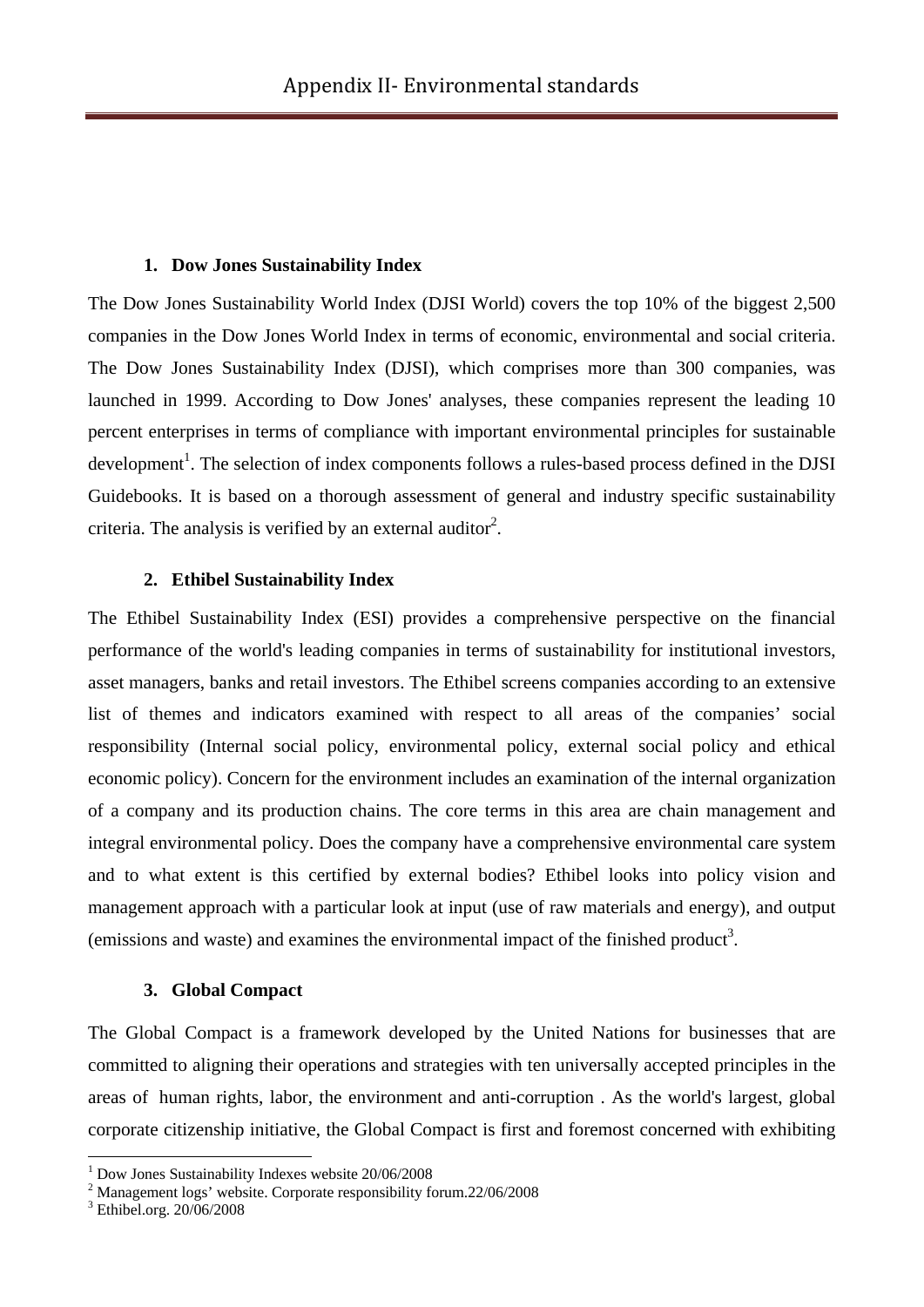and building the social legitimacy of business and markets. The Global Compact is a purely voluntary initiative with two objectives: to mainstream the ten principles in business activities around the world and to catalyze actions in support of broader UN goals, such as the Millennium Development Goals (MDGs). To achieve these objectives, the Global Compact offers facilitation and engagement through several mechanisms: Policy Dialogues, Learning, Local Networks, and PartnershipProjects .

The Global Compact is not a regulatory instrument – it does not "police", enforce or measure the behavior or actions of companies. Rather, the Global Compact relies on public accountability, transparency and the enlightened self-interest of companies, labor and civil society to initiate and share substantive action in pursuing the principles upon which the Global Compact is based<sup>4</sup>.

# **4. The World Business Council for Sustainable Development**

The World Business Council for Sustainable Development WBCSD is an organization of transnational corporations who advocate for cooperation between business and government to balance economic and environmental interests. The WBCSD is a CEO-led, global association of some 200 companies dealing exclusively with business and sustainable development.

The Council provides a platform for companies to explore sustainable development, share knowledge, experiences and best practices, and to advocate business positions on these issues in a variety of forums, working with governments, non-governmental and intergovernmental organizations. Members are drawn from more than 35 countries and 20 major industrial sectors.

The Council's objectives are to be a leading business advocate on sustainable development; participate in policy development to create the right framework conditions for business to make an effective contribution to sustainable human progress; develop and promote the business case for sustainable development; demonstrate the business contribution to sustainable development solutions and share leading edge practices among members; and to contribute to a sustainable future for developing nations and nations in transition<sup>5</sup>.

<sup>4</sup> United Nations. Global Compact. 20/06/2008

<sup>&</sup>lt;sup>5</sup> The world business council for sustainable development. 20/06/2006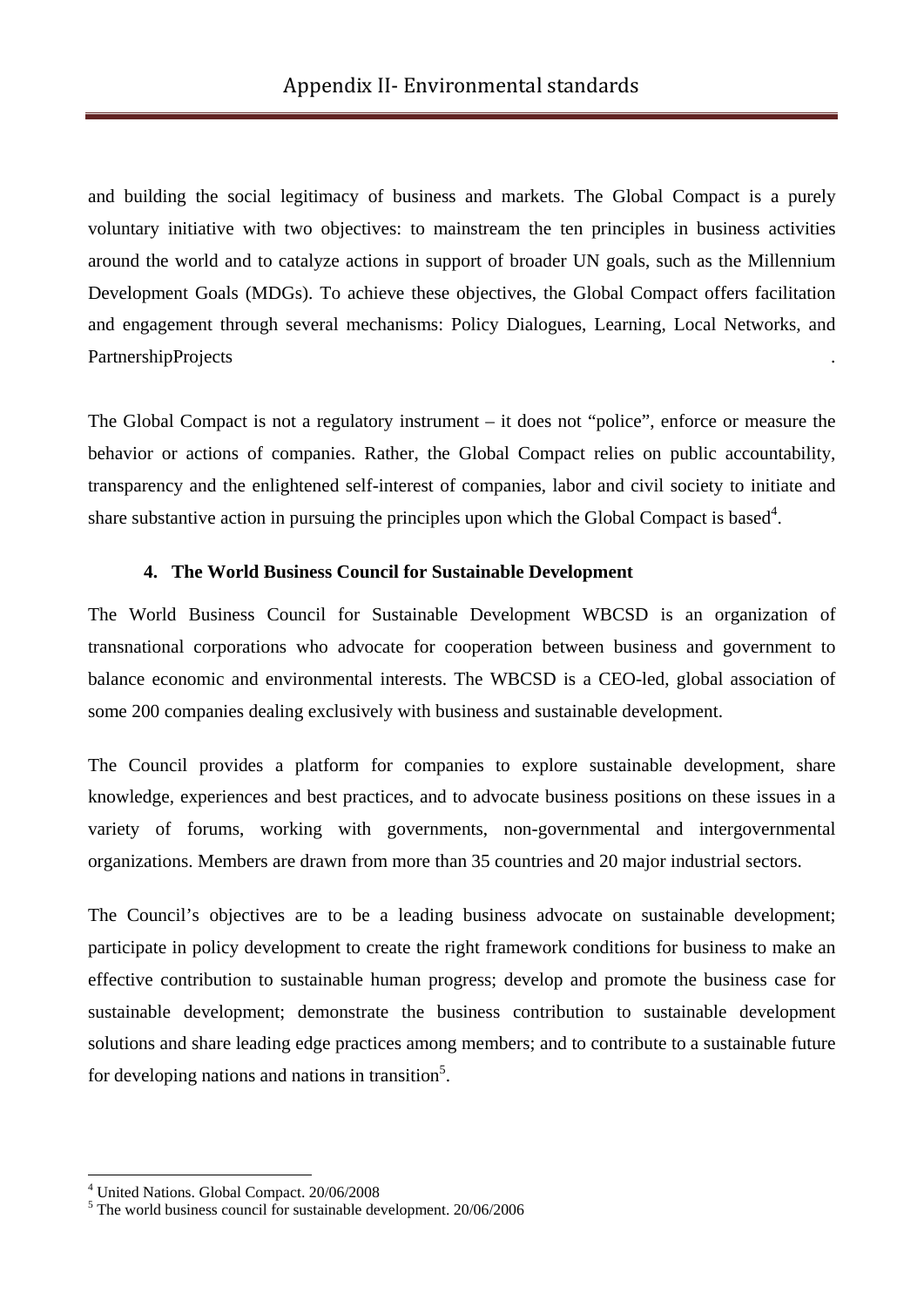#### **5. World Wide Fund (Climate Change)**

WWF Climate Change works with governments, communities and businesses around the world to change attitudes about global warming. Their focus is to (1) shape international policy through science, (2) reduce carbon through forest programs -deforestation accounts for roughly 20 percent of all global emissions- (3) help high-risk ecosystems adapt to unexpected change and (4) help corporations reduce their carbon emissions.

Leading corporations are partnering with WWF to establish ambitious targets to voluntarily reduce their greenhouse gas (GHG) emissions. By 2010, the Climate Savers companies will collectively cut carbon emissions by some 14 million tons annually – the equivalent of taking more than 3 million cars off the road every year. By increasing efficiency, Climate Savers companies are saving hundreds of millions of dollars, proving again that protecting the environment makes good business sense.

#### **6. The Environmental Management System**

An Environmental Management System (EMS) is a set of processes and practices that enable an organization to reduce its environmental impacts and increase its operating efficiency. It is a continual cycle of planning, implementing, reviewing and improving the processes and actions that an organization undertakes to meet its business and environmental goals<sup>6</sup>. EMSs are increasingly recognized as the most systematic and comprehensive organizational mechanisms that firms can use to simultaneously improve environmental and business performance (Rosen, 2001). EMS can result in both business and environmental benefits. It may help to improve environmental performance, enhance compliance, prevent pollution and conserve resources, reduce/mitigate risks, attract new customers and markets (or at least retain access to customers and markets with EMS requirements), increase efficiency, reduce costs, enhance employee morale and possibly enhance recruitment of new employees, enhance image with public, regulators, lenders, investors, achieve/improve employee awareness of environmental issues and responsibilities, qualify for recognition/incentive programs. However, developing and implementing an EMS may also have some associated costs, including investments of internal resources, in staff/employee time, costs for training of personnel, costs associated with hiring consulting assistance, if needed costs for technical resources to analyze environmental impacts and improvement options.

 6 U.S environmental protection agency. Environmental Management Systems. 21/06/2008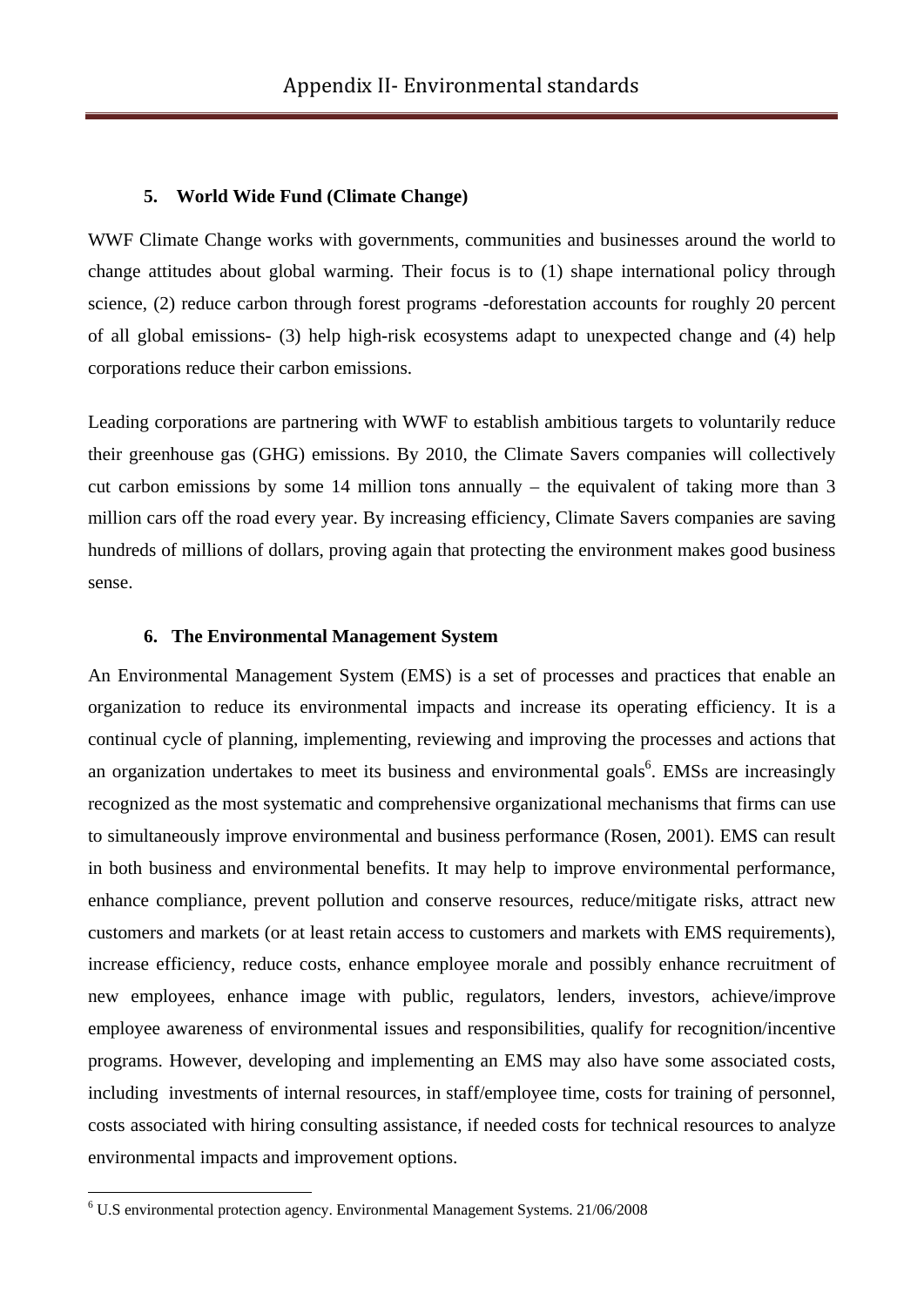# **7. The ISO 14 001**

The ISO 14 001 is a voluntary measure which implies to follow the requirements and guidelines of the Environmental Management System created by the International Organization of Standardization. A company can get its environmental management system ISO 14 001 certified through national accredited organizations such as l'Association Française pour l'Assurance de la Qualité in France.

The intention of ISO 14001 of 2004 is to provide a framework for a holistic, strategic approach to the organization's environmental policy, plans and actions. It gives the generic requirements for an environmental management system no matter the organization's industry. It establishes a common reference for communicating about environmental management issues between organizations and their customers, regulators, the public and other stakeholders. Whereas the ISO 14004 provides guidelines on the elements of an environmental management system and its implementation and discusses principal issues involved, the ISO 14001 specifies the requirements for such an environmental management system. Fulfilling these requirements demands objective evidence which can be audited to demonstrate that the environmental management system is operating effectively in conformity to the standard.

ISO 14001 is a tool that can be used to meet internal objectives: to provide assurance to management that it is in control of the organizational processes and activities having an impact on the environment, to assure employees that they are working for an environmentally responsible organization. But it can also be used to meet external objectives: to provide assurance on environmental issues to external stakeholders – such as customers, the community and regulatory agencies , to comply with environmental regulations, support the organization's claims and communication about its own environmental policies, plans and actions and to provide framework for demonstrating conformity via suppliers' declarations of conformity, assessment of conformity by an external stakeholder - such as a business client - and for certification of conformity by an independent certification body<sup>7</sup>.

<sup>7</sup> International Organization for Standardization: ISO 14000 essentials. 21/06/2008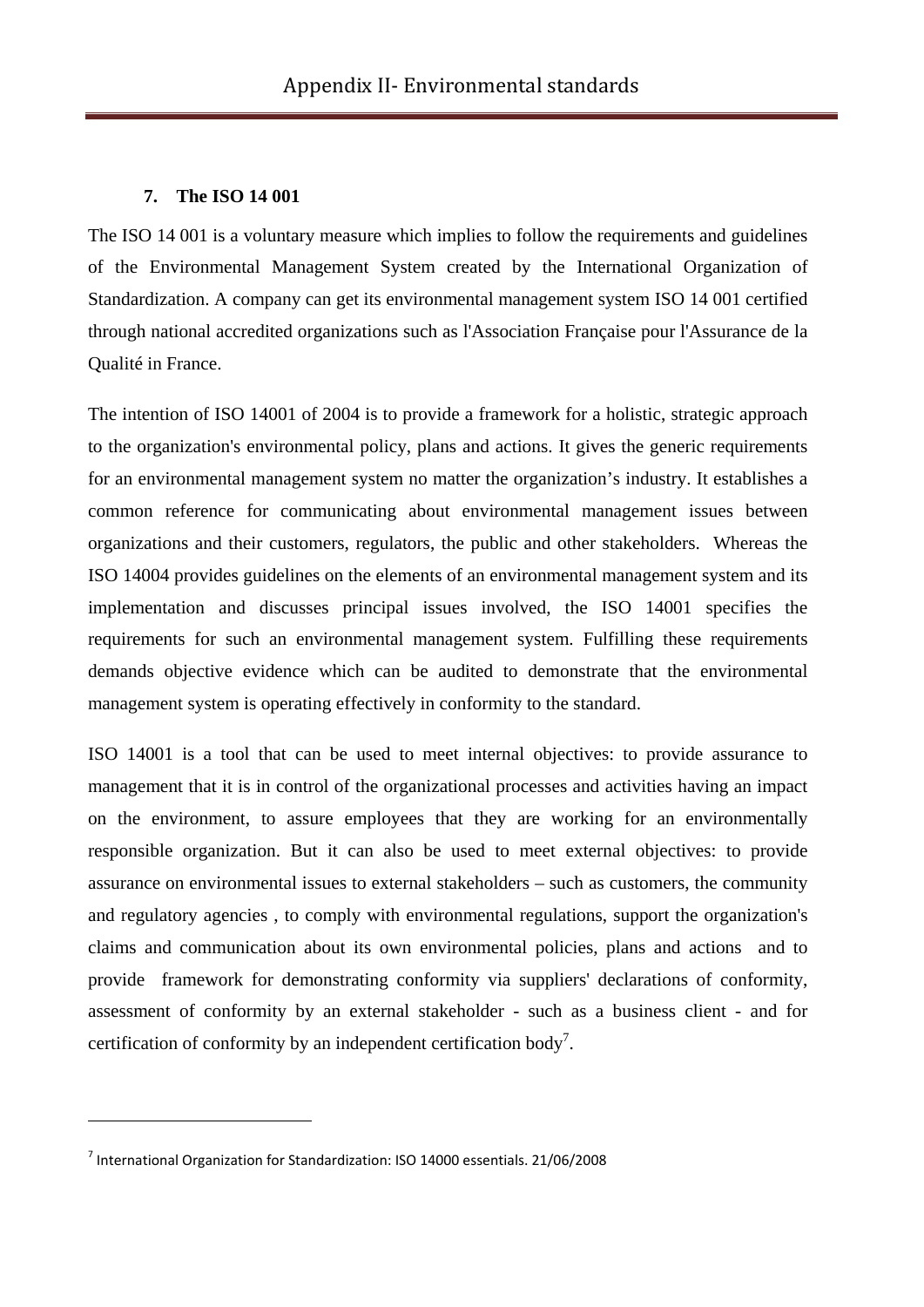# **8. The Life Cycle Assessment**

The concept of Life Cycle Assessment emerged in the 1970 as a way to assess the overall use of energy and materials by products or services, from "cradle to grave" (creation of raw materials to final disposal). Later, the method was extended to include environmental emissions to air, water, and solid waste (SETAC 2001). In 2000, the International Standards Organization (ISO) completed work on a series of standard that have become the general benchmark for the technique.

According to the ISO 14040 and 14044 standards, a Life Cycle Assessment is carried out in four distinct phases. The first stage consists in defining the goal, scope and boundaries of the assessment. The second stage is the "Life Cycle Inventory" it consists in elaborating a database of energy/materials use and emissions to some functional unit (for an automobile, emissions per 1000 person-kilometers traveled). The third stage is the "Life cycle impact assessment" (LCIA) i.e. the translation of inventory data into potential impacts on the environment. Finally, the last step is the "Interpretation" phase.

The LCA has been used for various purposes by industry, academics, public interest groups, and government policymakers. It is commonly used to identify the phases of a product's life cycle that have the largest environmental burdens, and therefore the greatest opportunity of improvement, to compare the burdens of different products that are used for the same task, to evaluate the influence of changes to a product, to assess the relative environmental burdens of different human activities (e.g. transportation, home heating/cooling...)

However, the LCA has certain drawbacks. The complex is inherently complex, time consuming, and costly. It requires considerable data and relies on a variety of assumptions. Finally communicating the results of a LCA is a considerable challenge, given the complexity of the  $method<sup>8</sup>$ .

<sup>8</sup> P&G perspectives. 21/06/2008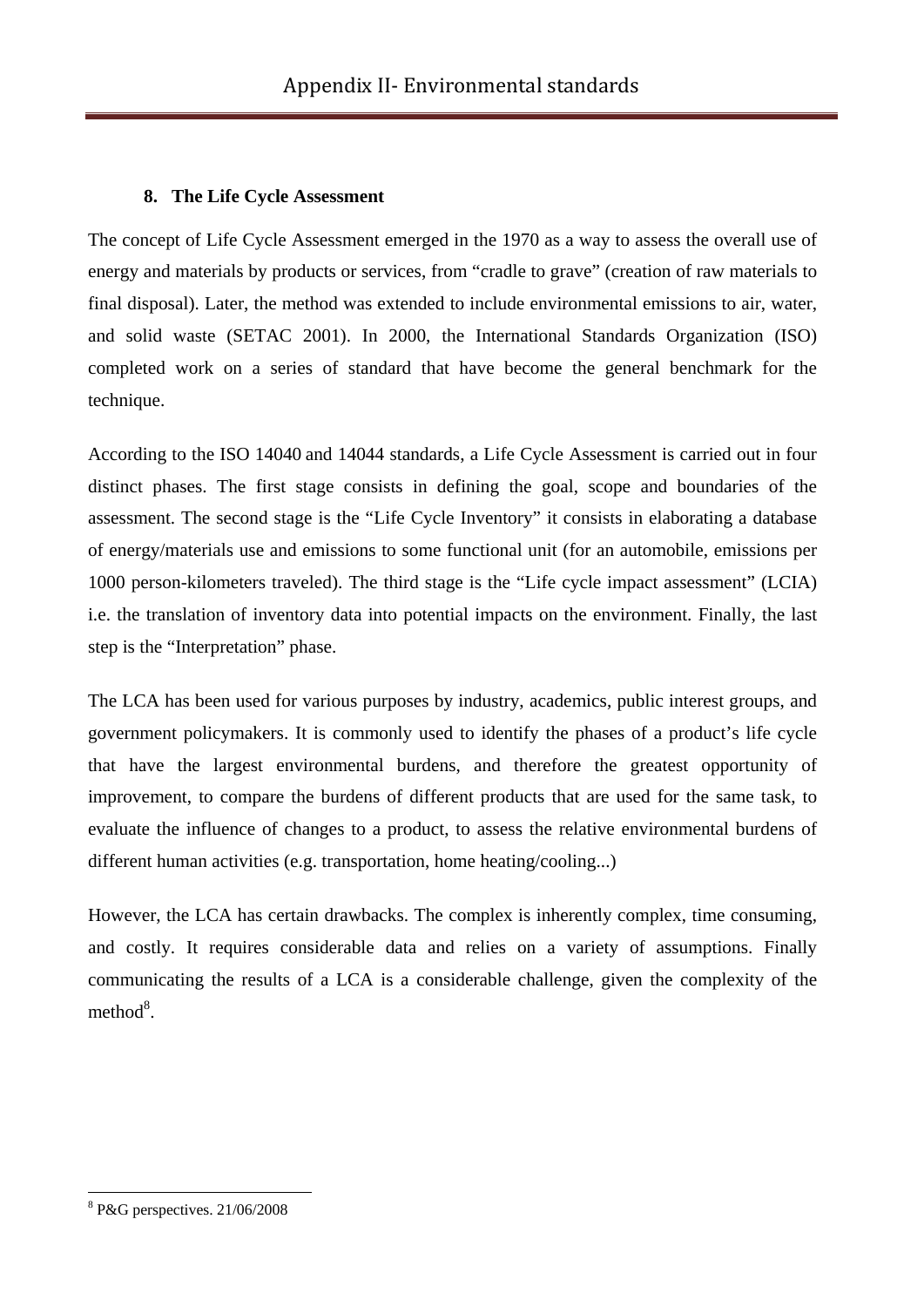# **Questionnaire to the CSR Department**

We are two CBS students finishing our Master of Business and Development Studies. We are writing a thesis on firm internationalization and proactive environmental companies. Our aim is to determine "how can pro‐active environmental behavior of companies be a competitive advantage in their Internationalization process". The research intents to understand to which extent a pro‐active environmental approach can be a competitive advantage in the Internationalization process to China. It studies high environmental performance companies that have already entered China and intends to draw trends regarding the evolution of the importance of environmental issues in this particular country and consequently how it can impact the Internationalization process of foreign companies. To an extent, the spillovers of such pro‐environmental strategy will be analyzed globally in the corporation.

#### **A. Environmental issues:**

- 1) In which way do you think your company has high environmental performance?
	- a. Respect of global charters and guidelines
	- b. Implementation of management systems
	- c. Implementation of clean technologies
	- d. Implementation of high internal general standards
	- e. Internal development of standards in specific environmental areas.
- 2) Do you think it is an advantage to have such high environmental performance? Why?
- 3) Do you think it makes a difference compared to other companies?
- 4) Do you have any company specific environmental resources that could be the core of a competitive advantage?
- 5) Do you think your environmental performance as being equally relevant in each department of the company and each country the company is in?
- 6) Do you see a difference between the commitment, the structure and the initiatives of your environmental policy?
- 7) How would you grade on a scale from 1 to 10 the importance of environmental issues for a company nowadays?
- 8) How would you grade from 1 to 10 the importance of environmental issues for your company nowadays?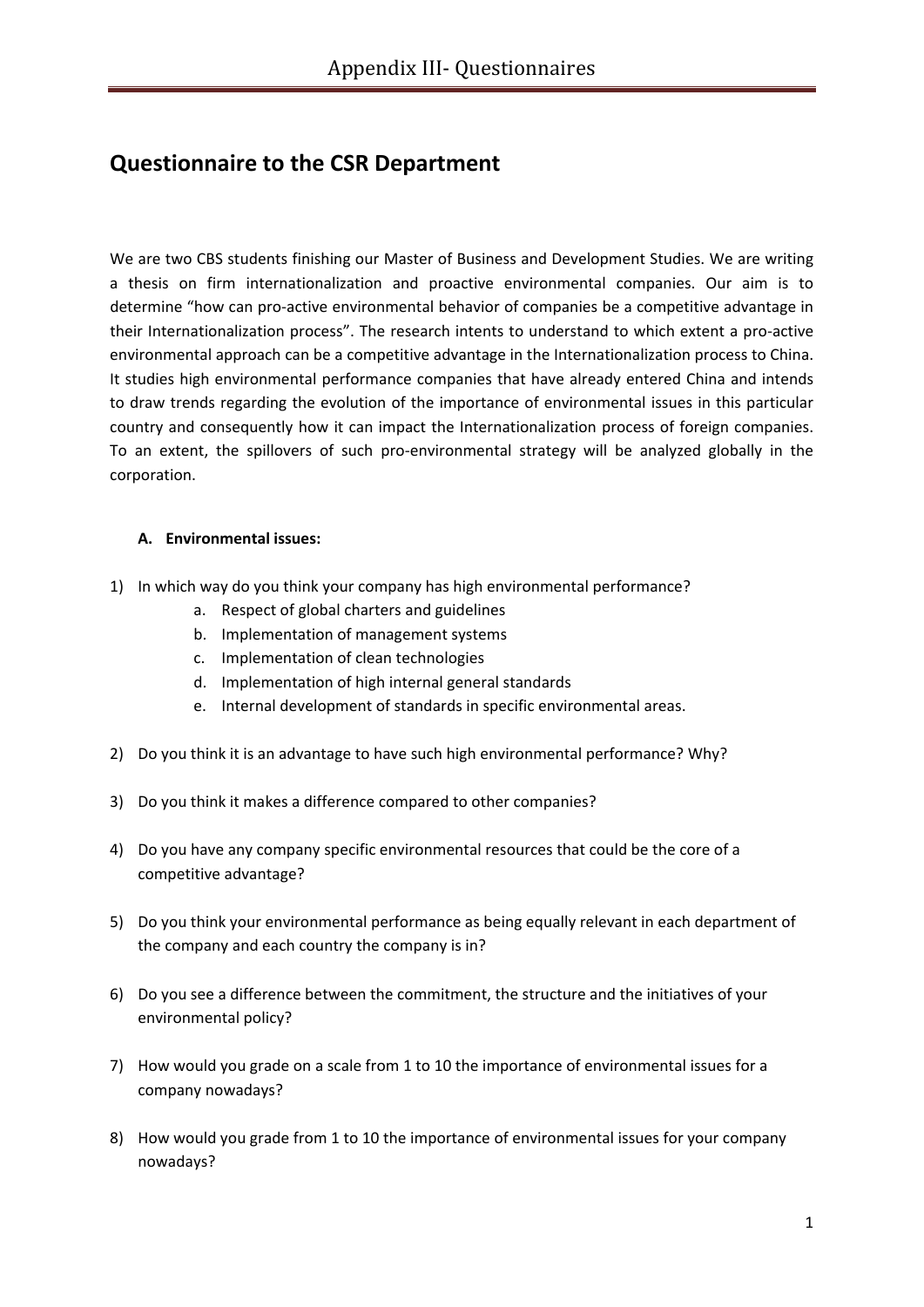#### **B. Pro‐active environmental behavior:**

- 9) When and why did you embark on proactive environmental behavior?
- 10) What is the aim of such a strategy?
- 11) What is the ratio Costs/ Benefits of this environmental conduct?
- 12) Is management systems only integrated into areas such as quality, health and safety, and environmental management, or is it also integrated in the general management system?
- 13) Do you see your proactive environmental behavior as a substantial component of your global competitive strategy? In what ways?
- 14) What do you think are the risks for a company of not being pro-environmental and how can they be represented?

#### **C. The company and Environmental regulations**

- 15) Do you see your performance in China as:
	- ‐ According to local standards
	- ‐ Beyond local standards
	- ‐ Following your company global standards
	- ‐ World leader
- 16) Do you feel threatened by the regulations on the environment in general and specifically in China?
	- a. Restrictions on CO2 emissions
	- b. Restrictions on the use of electricity and water
	- c. Restrictions on the need to recycle waste
	- d. Else
- 17) Do you feel that environmental regulations are going to increase in the upcoming years? In general, and specifically in China?
- 18) Are you trying to foresee the upcoming legislation to protect the environment? In general, and specifically in China?

#### **D. Pro‐active environmental behavior and competitive advantage in China and Globally**

19) Do you see pro‐active environmental initiatives as a competitive advantage? Is it already or will it be in the future? In what ways?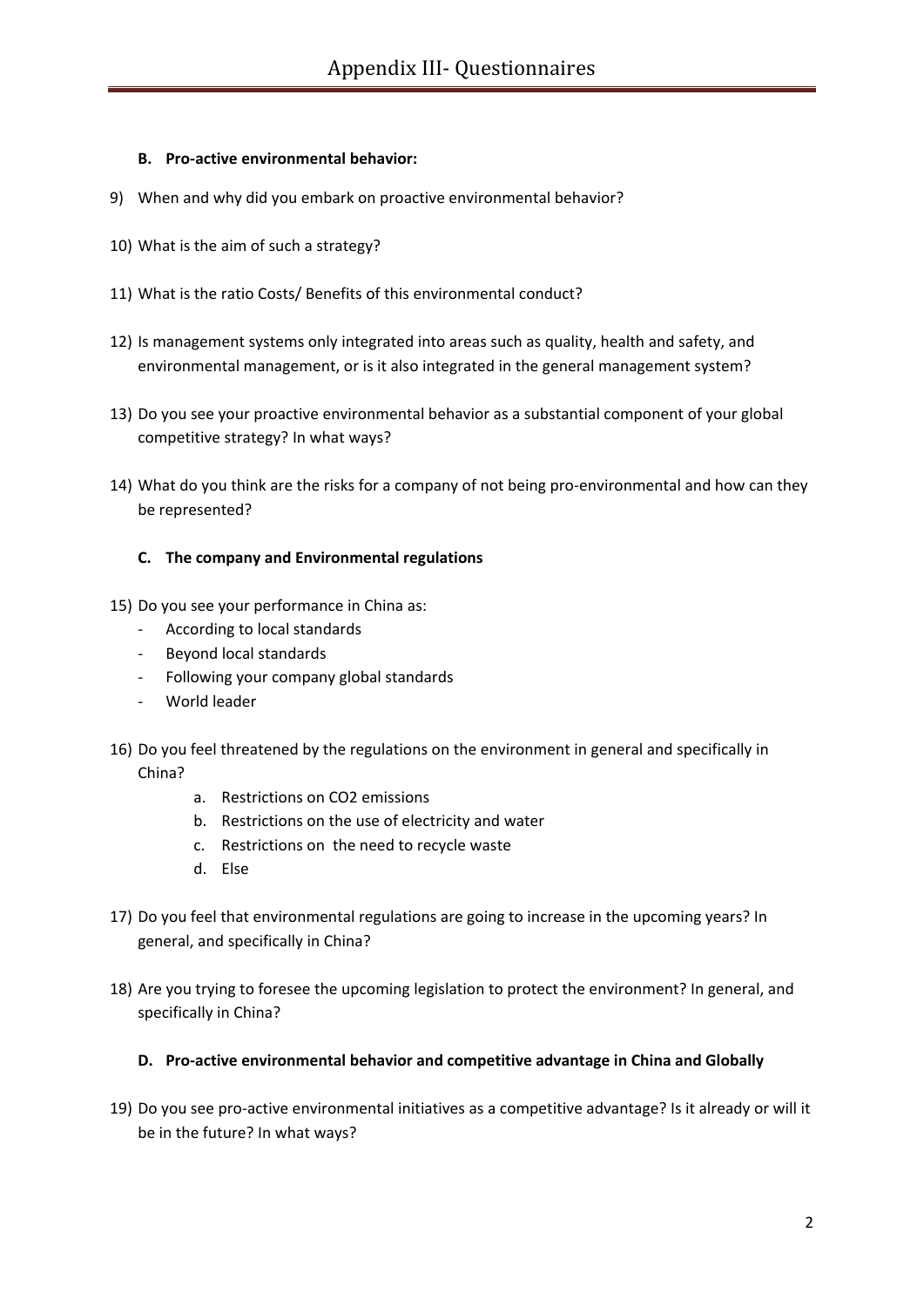20) Can you think of some advantages that you have benefited from because you were pro‐active environmentally?

Indicative but not exhaustive list of advantages that we have thought about:

## **I. Locally (China):**

- Political advantages:
	- o From the government. Ex: relations, permits, subsidies, tax incentives
		- Pre-investment: First contact Negotiation Approval
		- Post-investment: **Operations**
	- o From stakeholders. Ex: local contacts, sharing of market information, reputation building, attract investors
		- Pre and post-investment
			- Reputation: Chinese government, companies, associations Attract investors

#### • Operational advantages

- o From the government:
	- **Pre-investment:** 
		- Location (Best locations: environmental, close to customers, suppliers) Entry modes (FDI: JV, Acquisition, Alliance, and Greenfield)
		- Time (shorter paperwork delays allowing a fast entry)
	- Post-investment:
		- Logistics (ease distribution/ good contact with suppliers)
		- Marketing (good reputation)
		- HR (People willing to work in this specific company)

#### **II. Globally (In the corporation Worldwide)**

- Political advantages:
	- **Pre and post investment** 
		- Reputation: NGO's, GO's, Association of consumers, Attract investors
- Operational advantages:
	- o Reputation as a marketing tool
		- Post-investment
			- Increase market opportunities Increase sales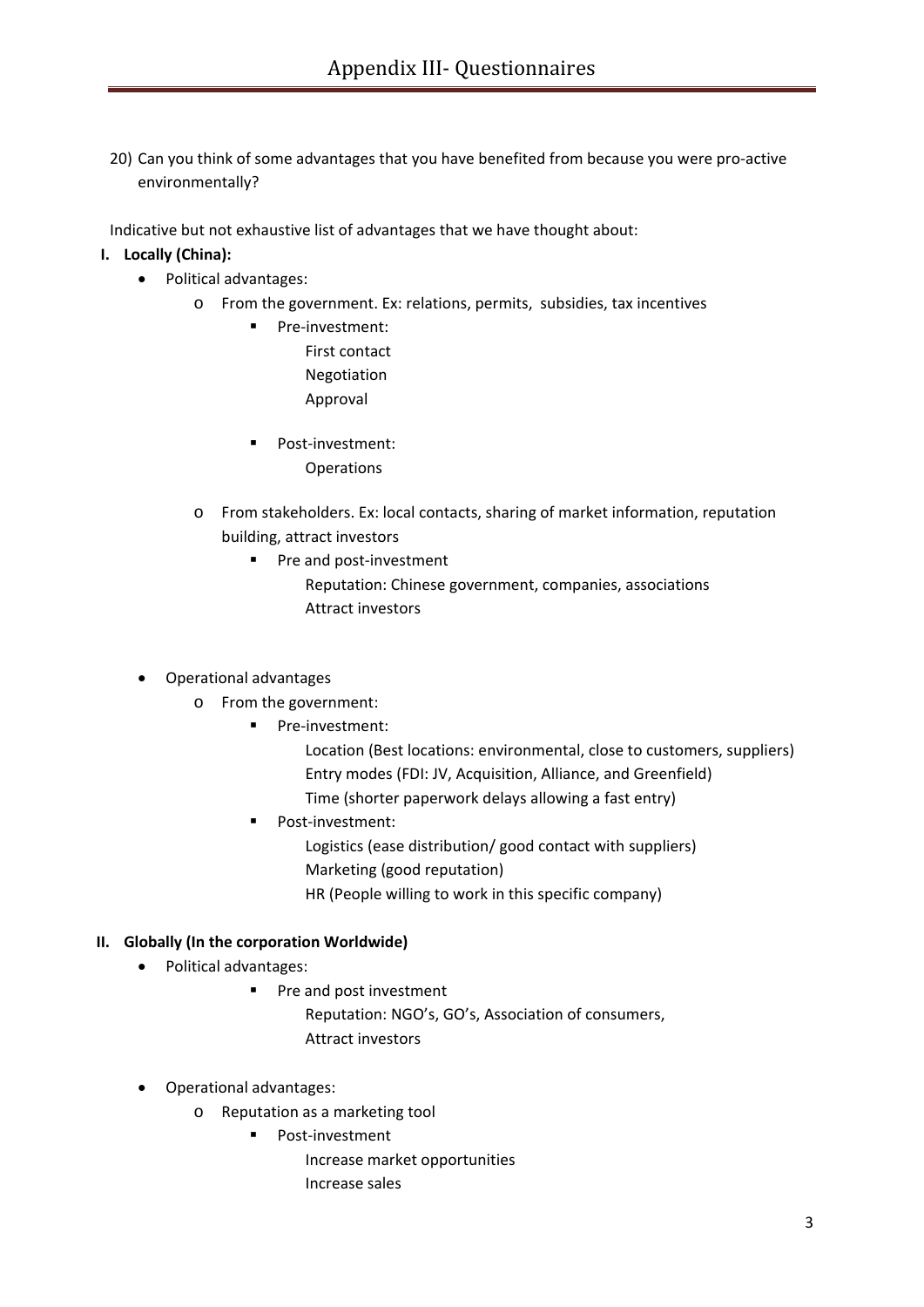Increase margins Diminish risks (mitigate‐green wash‐media exposures)

- o Spillovers on the Value Chain
	- Post-investment Increase production efficiency Increase quality Reduce production costs

21) Have "proactive environmental behavior "been a disadvantage" at one point?

- Finding suppliers, customers
- Too costly
- Entering a new country (too many standards; too advanced for certain countries)
- **E. Future goals**

22) Being sustainable is on the edge at the moment, many firms are working in that sense now.

- a. Are you planning to keep your status of "a proactive environmental company"?
- b. If so, what are you planning to further implement?
- c. If it provides you a competitive advantage, how are you planning to keep sustainability as a Competitive Advantage?

20) In terms of further becoming a global company, can proactive environmental behavior facilitate this process? If yes, how?

21) Where should your company in the future focus its environmental initiatives if it is to get maximum benefits in its internationalization process?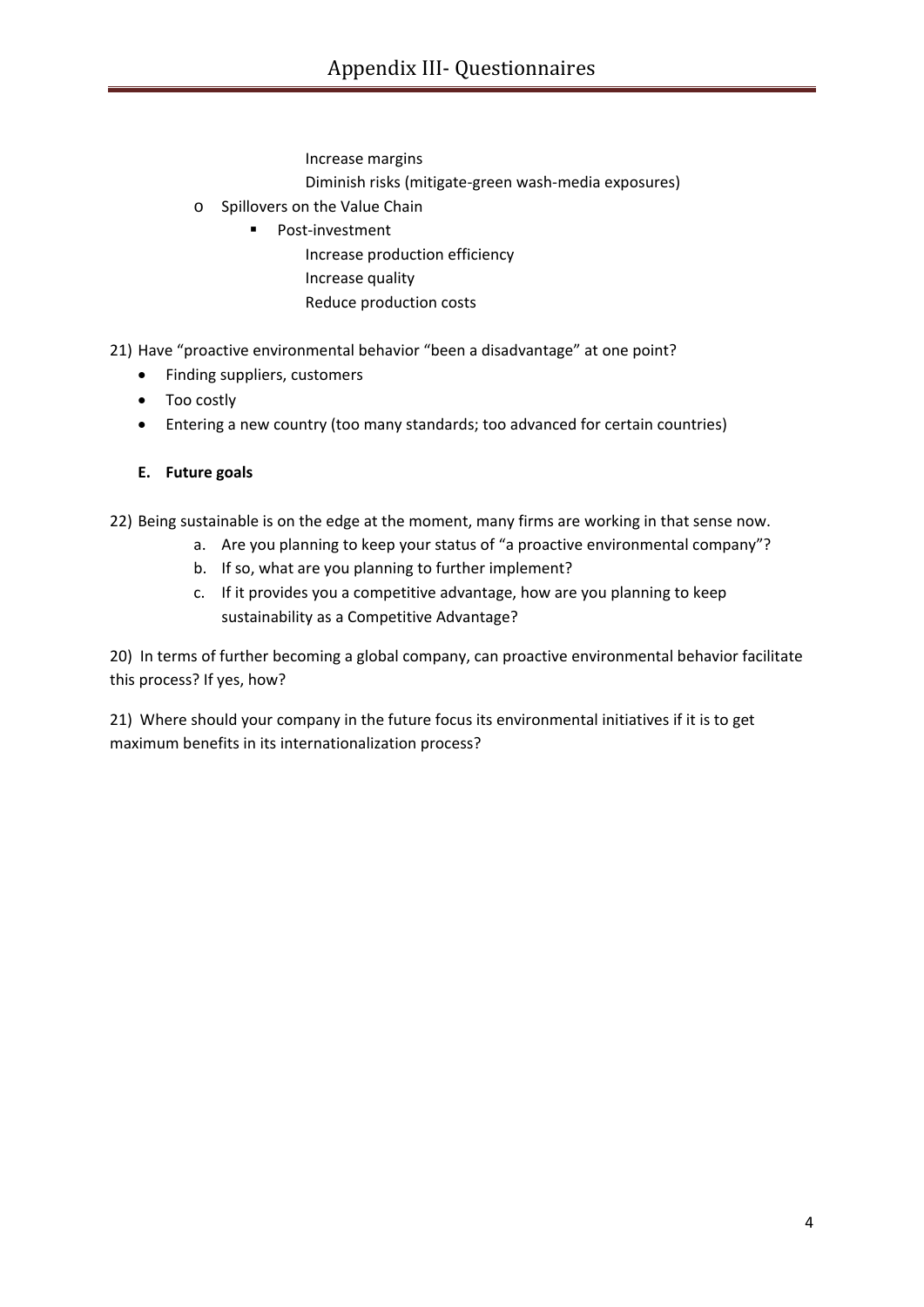# **Questionnaire to the Business Strategy Department**

We are two CBS students finishing our Master of Business and Development Studies. We are writing a thesis on firm internationalization and proactive environmental companies. Our aim is to determine "how can pro‐active environmental behavior of companies be a competitive advantage in their Internationalization process". The research intents to understand to which extent a pro‐active environmental approach can be a competitive advantage in the Internationalization process to China. It studies high environmental performance companies that have already entered China and intends to draw trends regarding the evolution of the importance of environmental issues in this particular country and consequently how it can impact the Internationalization process of foreign companies. To an extent, the spillovers of such pro‐environmental strategy will be analyzed globally in the corporation.

## **A. Internationalization strategy and previous experiences**

- 1) Have you had a specific way of Internationalizing until now? A particular strategy to enter new markets?
	- a. What are your previous experiences?
	- b. Did you have a particular experience in China? In what way?
- 2) Do you favor any special FDI entry mode? Which one and why? Joint ventures, alliances, acquisition, Greenfield investments, else (a mix of two).
- 3) Which mode did you use in China? And why?
- 4) When investing in China through Joint venture or Alliances, which environmental guidelines are implemented, the Chinese company ones or the ones from your own company?

#### **B. The impact of environmental issues on the Internationalization Process**

- 5) Do you take into consideration the environmental issues in the Internationalization process or while building the entry strategy? If, yes, how do you include such considerations?
- 6) How can a pro‐active environmental line of conduct constitute an advantage to enter new markets? (Answering framework suggested in Q11)
- 7) Do you see it as having a different impact depending of the entry mode chosen: Joint ventures alliances, acquisition, or Greenfield investments?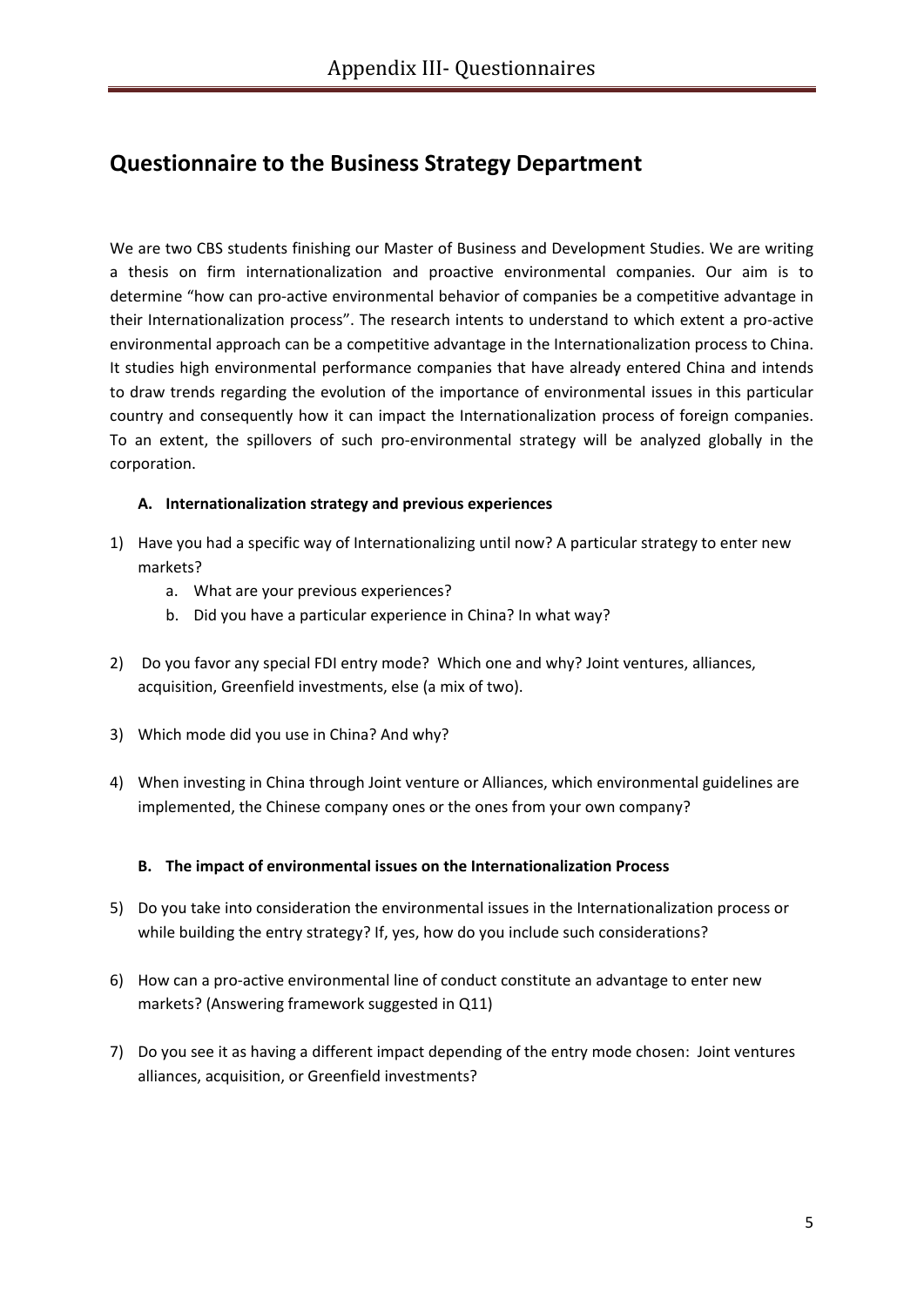- **C. The impact of Pro‐active environmental behavior in the Internationalization process to China**
- 8) What was your incentive to go to China: Low labor cost, access to resources, market opportunities, strategic asset seeking, and to benefit of first mover advantages or to follow a client or be closer from your suppliers?
- 9) Have your pro-active environmental behavior facilitated your entry into China? (Answering framework suggested in Q11) Were environmental issues addressed in the negotiation process? Did you, generally, benefit from advantages from the government and the stakeholders when entering China?
- 10) Did your company globally benefited from advantages from your high environmental performance in China? (Answering suggested in Q11)

Indicative but not exhaustive list of advantages that we have thought about:

# **III. Locally (China):**

- Political advantages:
	- o From the government. Ex: relations, permits, subsidies, tax incentives
		- Pre-investment: First contact Negotiation Approval
		- Post-investment: **Operations**
	- o From stakeholders. Ex: local contacts, sharing of market information, reputation building, attract investors
		- Pre and post-investment Reputation: Chinese government, companies, associations Attract investors
- Operational advantages
	- o From the government:
		- Pre-investment:
			- Location (Best locations: environmental, close to customers, suppliers) Entry modes (FDI: JV, Acquisition, Alliance, and Greenfield) Time (shorter paperwork delays allowing a fast entry)
		- Post‐investment: Logistics (ease of distribution/ good contact with suppliers) Marketing (good reputation)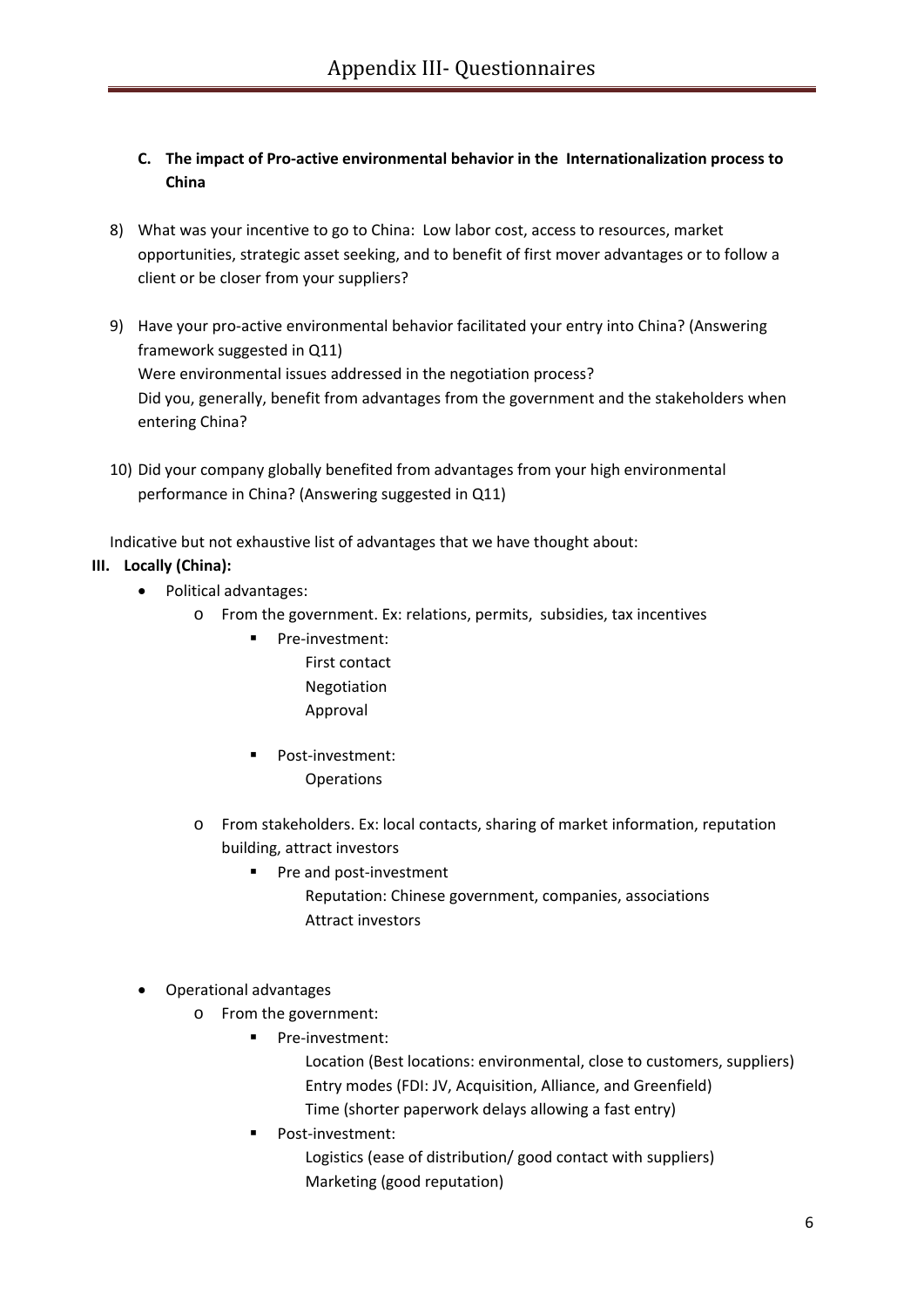HR (People willing to work in this specific company)

# **IV. Globally (In the corporation Worldwide)**

- Political advantages:
	- **Pre and post investment**

Reputation: NGO's, GO's, Association of consumers, Attract investors

- Operational advantages:
	- o Reputation as a marketing tool
		- Post-investment
			- Increase market opportunities
			- Increase sales
			- Increase margins
			- Diminish risks (mitigate‐green wash‐media exposures)
	- o Spillovers on the Value Chain
		- Post-investment Increase production efficiency Increase quality Reduce production costs
- 11) Could you rank those 4 dimensions by affecting points to each variable on a total of 10 points: 10 being the best grade (ex: 2,5,2,1=10)

Having a pro‐environmental behavior is a tool to:

|                                 | Short-term | Long-term |
|---------------------------------|------------|-----------|
| Reduce Risk                     |            |           |
| Increase operational Efficiency |            |           |
| Sell more products              |            |           |
| Create new markets              |            |           |
| Гоtal                           | 10         |           |

12) Have "proactive environmental behavior "been a disadvantage" at one point?

Finding suppliers, customers Too costly Entering a new country (too many standards; to advanced for certain countries)

#### **D. Marketing strategy in China**

13) Marketing wise do you have an adaptive strategy or a standardization strategy?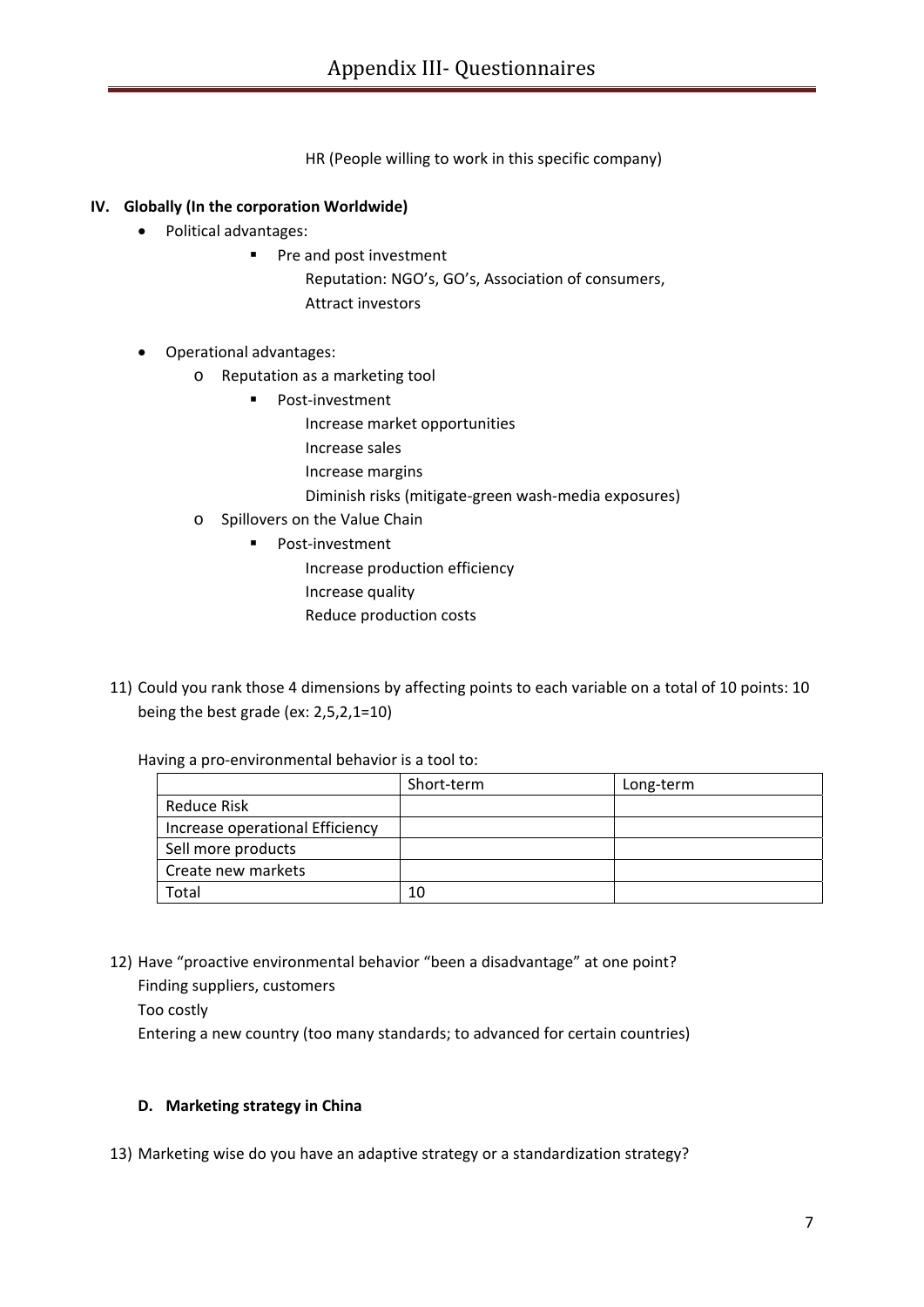- 14) Are you planning to set different prices, products, promotions, positioning for China?
- 15) Do you use your environmental pro-activeness to market your products? In which ways?

#### **E. Future goals**

- 16) Being sustainable is on the edge at the moment, many firms are working in that sense now.
	- a. Are you planning to keep your status of "a proactive environmental company"?
	- b. If so, what are you planning to further implement?
	- c. If it provides you a competitive advantage, how are you planning to keep sustainability as a Competitive Advantage?
- 17) Where should your company in the future focus its environmental initiatives if it is to get maximum benefits for its internationalization process?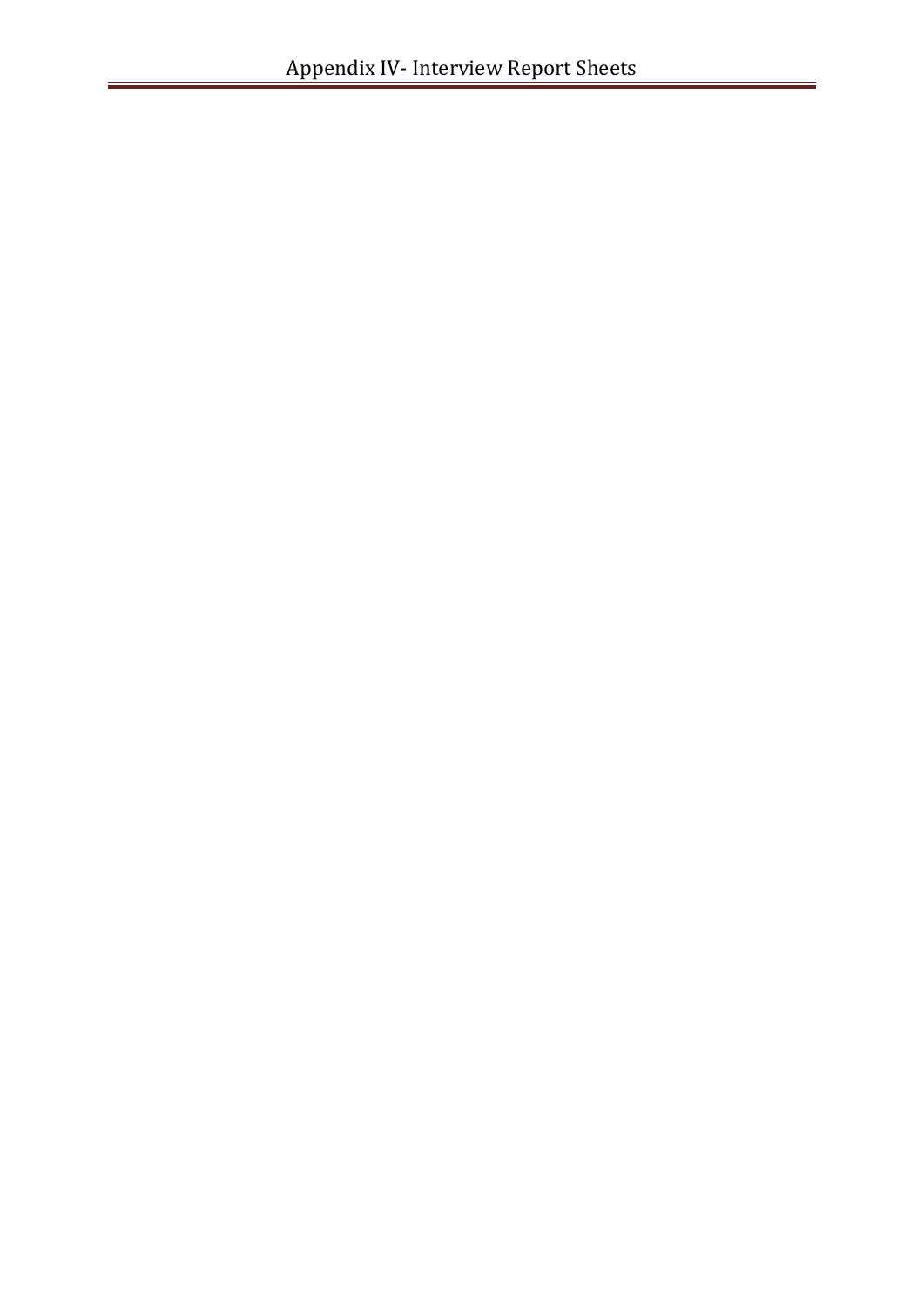## **Company:** Vestas

**Interviewee:** QSE Manager- Responsible of the area of Quality, Safety and the Environment. Very operational, responsible of 60 persons, focus on quality and to avoid being exposed to bad stories, don't want any exposure, work as a green company, avoid polluting rivers and the air in China. Take care that the factory leave up with Vestas own standards.

**Date of the interview:** 10/06/2008- 10am in Denmark- 4pm China

**Length:** 1h 29 min

----------------------------------------------------------------------------------

Do not especially want to state the name of the company. High standards, but afraid of misunderstandings.

## **Company's environmental behavior:**

Why? When? Vestas is originally a green company, it's only later that the focus to earn money came. Began around 2000.

Cost-benefit ratio: no idea. They have to do it.

The Environmental behavior integrated in the general management system, and into the global competitive strategy. On the webpage show the resources shortage, water, oil and the price of oil etc and they use that as a driver to sell their products.

Energy used 64% out of renewable energy. Do not put up their own turbine; don't want to compete with their customers. Don't erect their turbines.

#### **Company's Environmental standards:**

High ethical standards. 3 standards: ISO 9001, ISO 14 001, OHS 18 000 certified- ongoing. Standards applied everywhere in the world. At minimum, have to live up to local legislation. Higher standard than what the level is in China and India.

The commitments are here but the strategy, the attitude hasn't been formulated yet.

Vestas performance is Word leader. Follow standards that are higher than their competitors but sometimes local standards are different than home standards (in china: Bargain collectively is forbidden) Copy Rights differently valued in China.

# **Company's perception of environmental regulations:**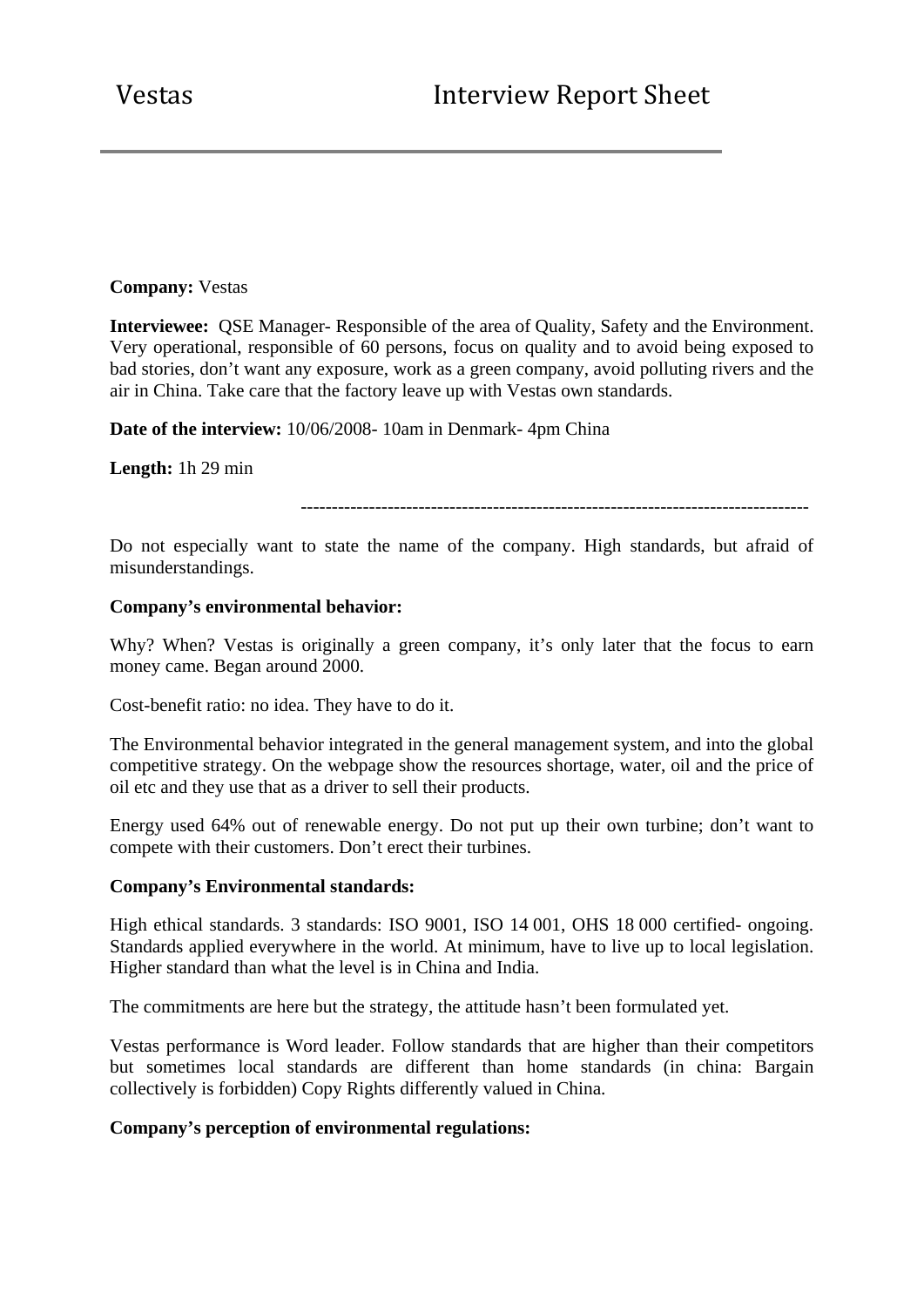They are already increasing. Vestas is watching carefully that. USA increased the percentage of the use of renewable energy. Webpage: follows news regarding use of renewable energy worldwide. Helps shape the attitude and see how Vestas work is influencing the world. Regulations are increasing as well in China.

# **China:**

Being an International company in China, Vestas has to live up to high standards because there is a lot of focus on foreign companies. Every time there is an issue, they usually blame foreign companies. Live very strictly by the legislation. Wouldn't allow anything to not be in line with local environmental standards (labor law, environmental issues), the local companies don't always live up to those standards. Strong legislation from the Chinese central government, but low implementation! Local governments: ok to- pretty corrupt. In some area, if you have the right network, you can produce anyways. Legislation is getting strictly implemented in the area of Beijing because of the Olympic Games. Depends on the region you are here. In general the framework is ok, it's the implementation by the local government that not is working yet. See suppliers that don't have the authorization, the permit but allow producing because they have a lot of influence on the community.

A lot of focus is now put on the environment: some banks are not allowed to give credits to some companies that pollute; you have to control your spillage in order to get a loan from the bank. There is a stronger focus on that. Sometimes the fact that it is not a democracy makes it easy to implement.

The central government is really pushing.

The central government in China they are aware, but at the individual level for people who work in the firms or who own the firms, for most of the firms there the most important is to make money.

# **Position compared to competitors:**

It doesn't seem like Vestas competitors in China put such a high emphasis on the environment. They have an environmental product but maybe they don't produce it in an environmentally friendly way.

Vestas: 50-60 local competitors- 6-7- foreign competitors. Not as high focus on the environment as Vestas.

#### **Suppliers:**

Vestas uses a lot of suppliers in its production. In Shanghai it is the supply chain office that finds and approves suppliers in china and in the rest of the world. Supply development in Vestas in most country. You go through the entire company (supplier) in regard to see how they behave in regards to purchase, sales, management, environment and safety. They are evaluated on this questionnaire to become or not Vestas suppliers. In some cases, the supplier standards were too long compared to Vestas'ones therefore Vestas didn't accept to work with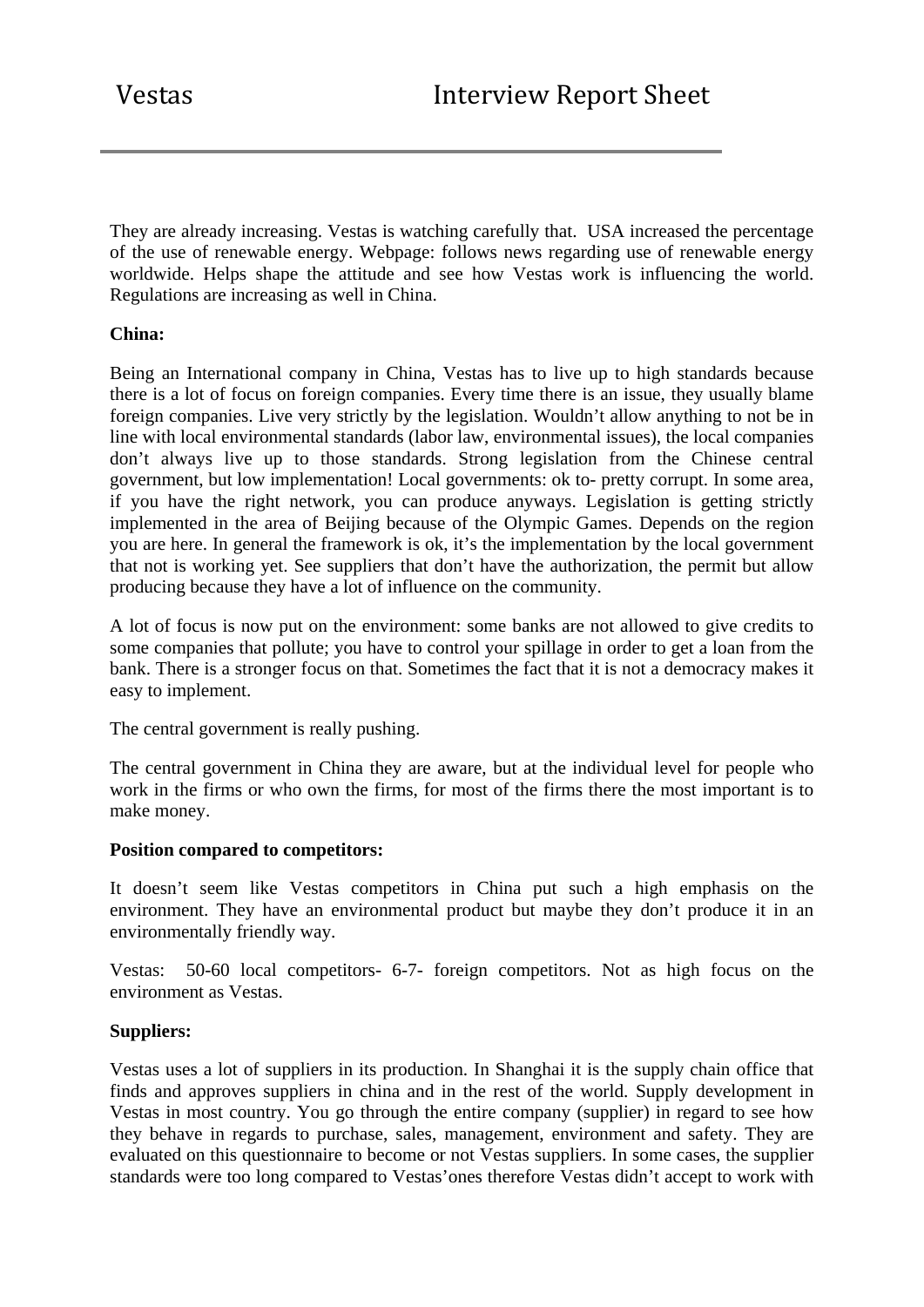them unless they were changing their behavior. They made plans on what should be improved. Sometimes major investments must be done. Vestas, follow up on that to make sure they follow up the plan.

If the suppliers harm the environment go out and get some new ones. Vestas help its suppliers, expertise, strategic suppliers Vestas can pay an overprice, that money is for environmental or safety related issues.

14 001 and ILOs standards.

Vestas is growing too fast; they are working to do worldwide standards.

## **Future:**

# **I] Neo-classical view: Environmental concerns are not applicable to business and economic thinking**

## Too costly?

How can it be too costly when it is necessary? Employees working at Vestas are proud to play a role in the change in awareness of environmental issues.

#### **II] Competitive Advantage**

# **1. Environmental regulation driver to innovation and competitiveness**

#### **2. The organization of environmental resources as competitive advantage**

- ‐ No: not easy to get access to supplier- don't understand why they have to improve. Direct influence. It's constraint
- ‐ Yes: easier to attract people. DK unemployment rate very low. It helps! Positive
- ‐ Yes: green environmental industry, would damage the image if they didn't live up to HES. Otherwise it would be counterproductive.
- ‐ Help not to loose your employees
- Specific environmental resource: not that he can see right now. Just follow the standards. It could be the fact that they are working in renewable energy.

# **3. Environmental strategy as a potential driver to <u>a better quality product</u>, 1<sup>st</sup> mover advantages and barriers to competitors.**

#### **4. Environmental strategy as a high reputational enabler (customers)**

-Reputation: Afraid of getting their image destroyed. Don't say anything confidential because afraid of misinterpretation of journalists, not because they don't behave ethically correct (state the example of Telenor and Ericsson which reputation have been harmed recently by journalists). He gives example of their relation with their supplier, they are helping their suppliers to reach the level of standards that they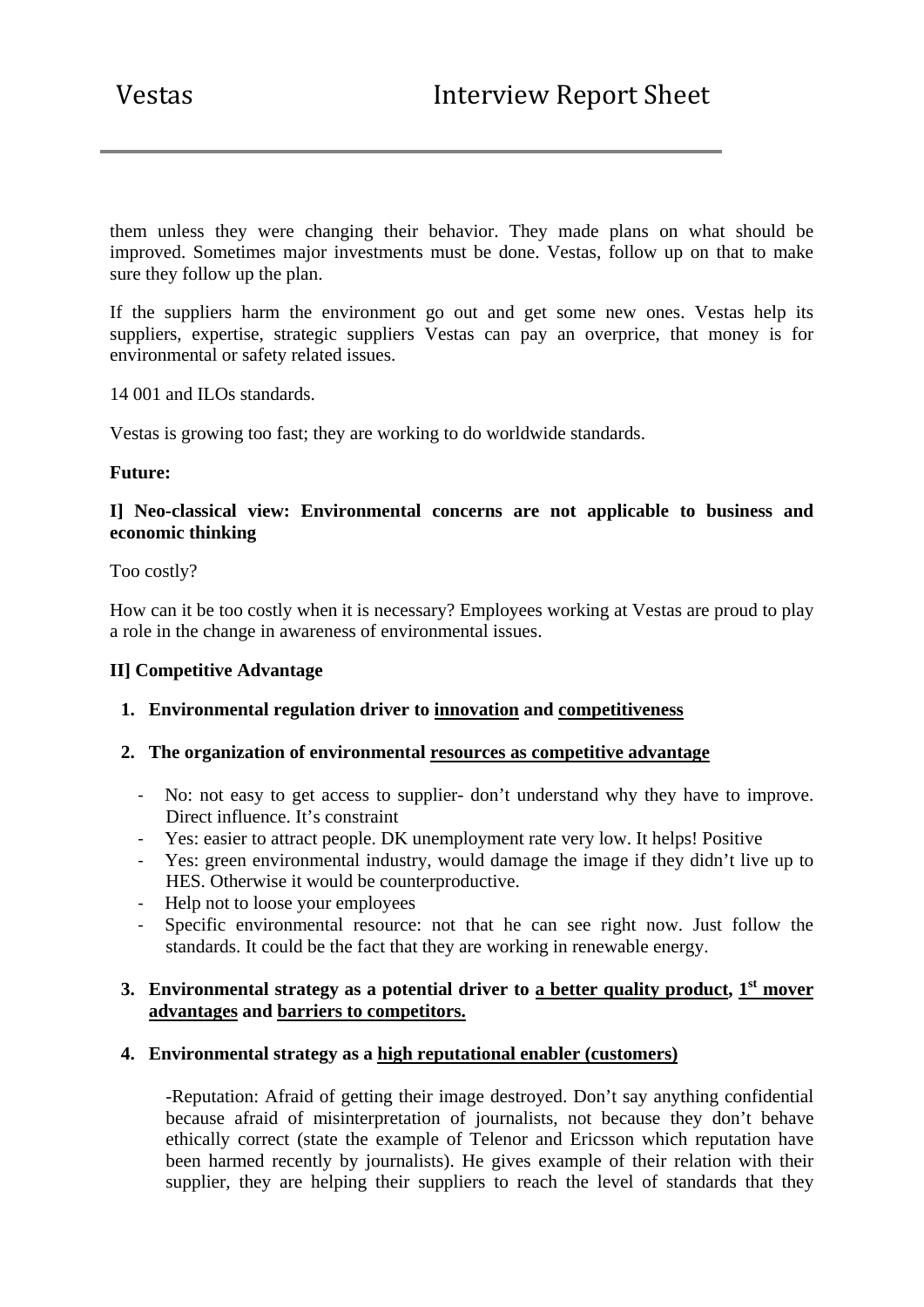require, however this will be achieved progressively. Maybe at first the supplier doesn't fulfill these high standards, a journalist out of the context can easily turn that into a bad story harming the reputation, the brand name of the company.

- Yes: easier to attract people. In Denmark the unemployment rate is very low. It helps! Positively. Employees are ready to work for less money because of the attachment to the values of the firm. If you brand your company strongly enough you will have some people ready to compromise in terms of salary.

- You save money when you don't loose your employees to avoid hazards, industrial accidents. In the long term it is much cheaper if you keep the same employees, more professional, you don't spend that much time training them and you get more steady flow of products coming from your factory.

# **II] Efficiency**

#### **5. Foreign-direct-investment a way to internationalize environmental ownership and reduce transaction costs**

## **6. Environmental behavior as a driver to reduce production costs and make scale economies**

- ‐ Constantly working in improving our production. We do LEAN with our suppliers, Lean is about decreasing waste in time, energy and material. Finding all that is unnecessary in the process and removes it. Trying to professionalize Vestas and its suppliers.
- ‐ Reduce the amounts of defect you make.
- ‐ If the investment is worthwhile than it is done. You only do an investment that is worthwhile if it is due to a regulation. Except if you can pay a fine instead of making the investment but it sill harms the reputation…

#### **7. An environmental strategy as to mitigate risks**

- The importance of environmental behavior for companies nowadays is high to avoid exposure you can get if you have problems and because he thinks it is an issue that they have to work on.
- $10/10$  = not the only issue but high exposure plus, Vestas is in renewable energy industry. H&M, 7tier-supplier employing child labor. Vestas say it is very far to control after 2-3 layer supplier.
- ‐ Risk of not being pro-environmental: branding. Oil Company do green commercial, "Stop thinking of oil as the problem but as part of the solution". Depends on what industry you are in. Higher attention in renewable energy (different in manufacturer of table and chairs). Bigger focus in this industry.

#### **III] Stakeholder theory**

# **8. Increase bargaining power of firms toward local governments**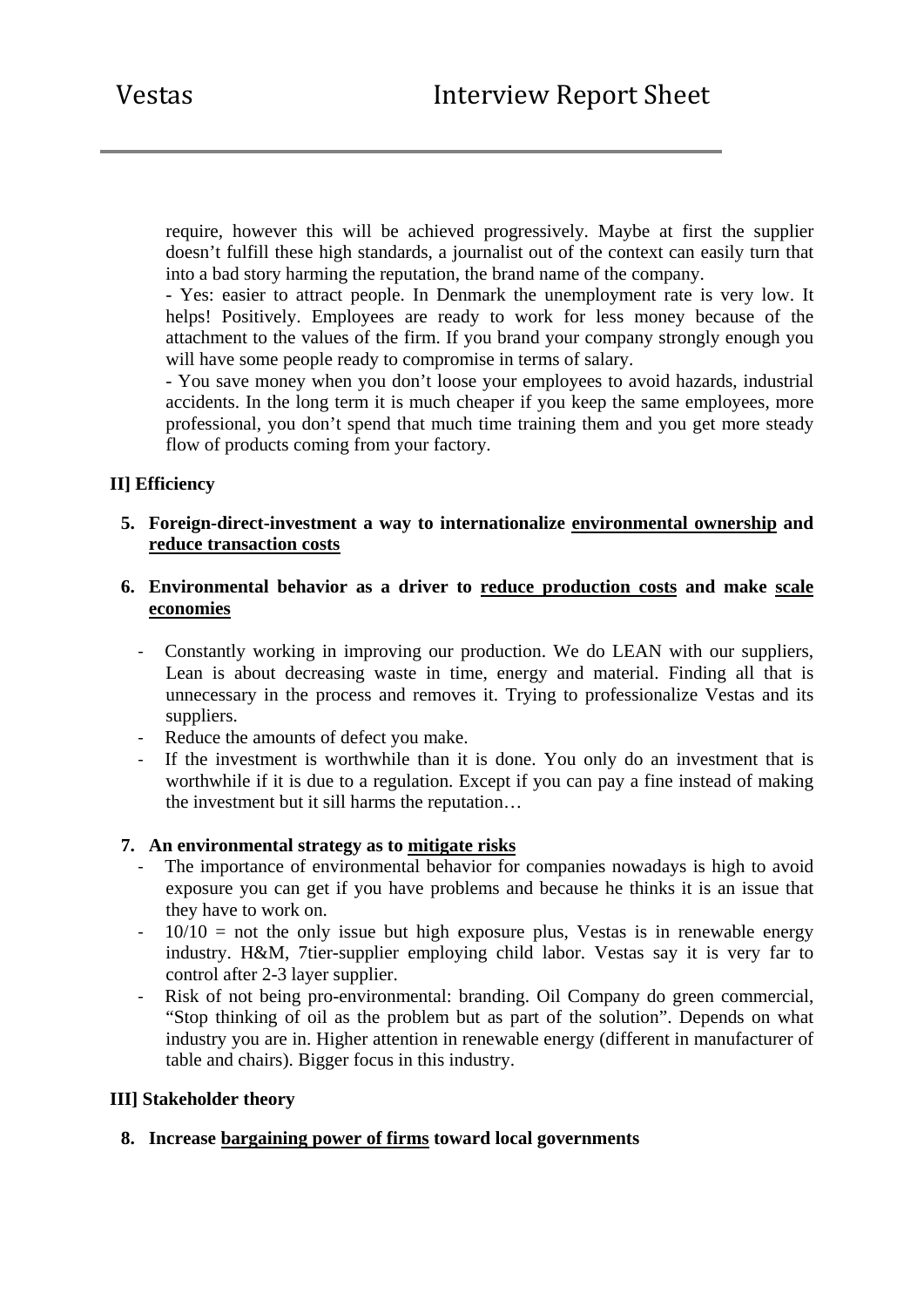# **9. Environmental strategy helps companies to get favored treatments from local government**

- Some suppliers that are state-owned are actively seeking to work with companies like us because we are a renewable energy industry. Apparently the government would push to work with environmental companies.
- ‐ Vestas didn't get any special treatment, maybe in sales.

# **10. Pro-active environmental companies enhancing local environmental awareness can influence local regulations**

- Vestas play a role in helping their suppliers to respect the environment. Linkages and will keep on doing that. Doing a lot to improve our supplier if the other firms were doing the same it would be easier; we could make some alliances with the other customers. If we are 10% of their customers they are not interested to make an investment of a million or half a million. In an alliance, easier to make supplier invest, change their behavior. Very difficult to make the supplier change their attitude. I would love to see the other change as well. The other companies are not requiring the same from their suppliers. We could pull in the demand together.
- Lobby the government: don't think so but would lobby the legislation that would create huge needs for Vestas products (by 2050 all production would be done out of renewable energy that uses the least water) At Vestas there is a department for communication with government. Trying to set the agenda and to promote awareness in the state the world is in today.
- Vestas try to influence, constraint on the industry creates opportunity for Vestas, to lobby the awareness and the legislation but in China, not yet deep enough into China to do so. Primarily, done in Europe and America. China is the 3rd market for Vestas and it should be the 2<sup>nd</sup> largest market this year. China is having an enormous demand for wind turbines.
- ‐ Beyond compliance: Vestas is not afraid of future regulations;
- ‐ In this industry: CO2 restriction is good for the future development of the business.

# **IV] Other**

#### **V] Environmental behavior as a disadvantage towards other companies.**

HES is a constraint in Vestas process, making it more difficult. In other respect positive, in the way Vestas can brand itself.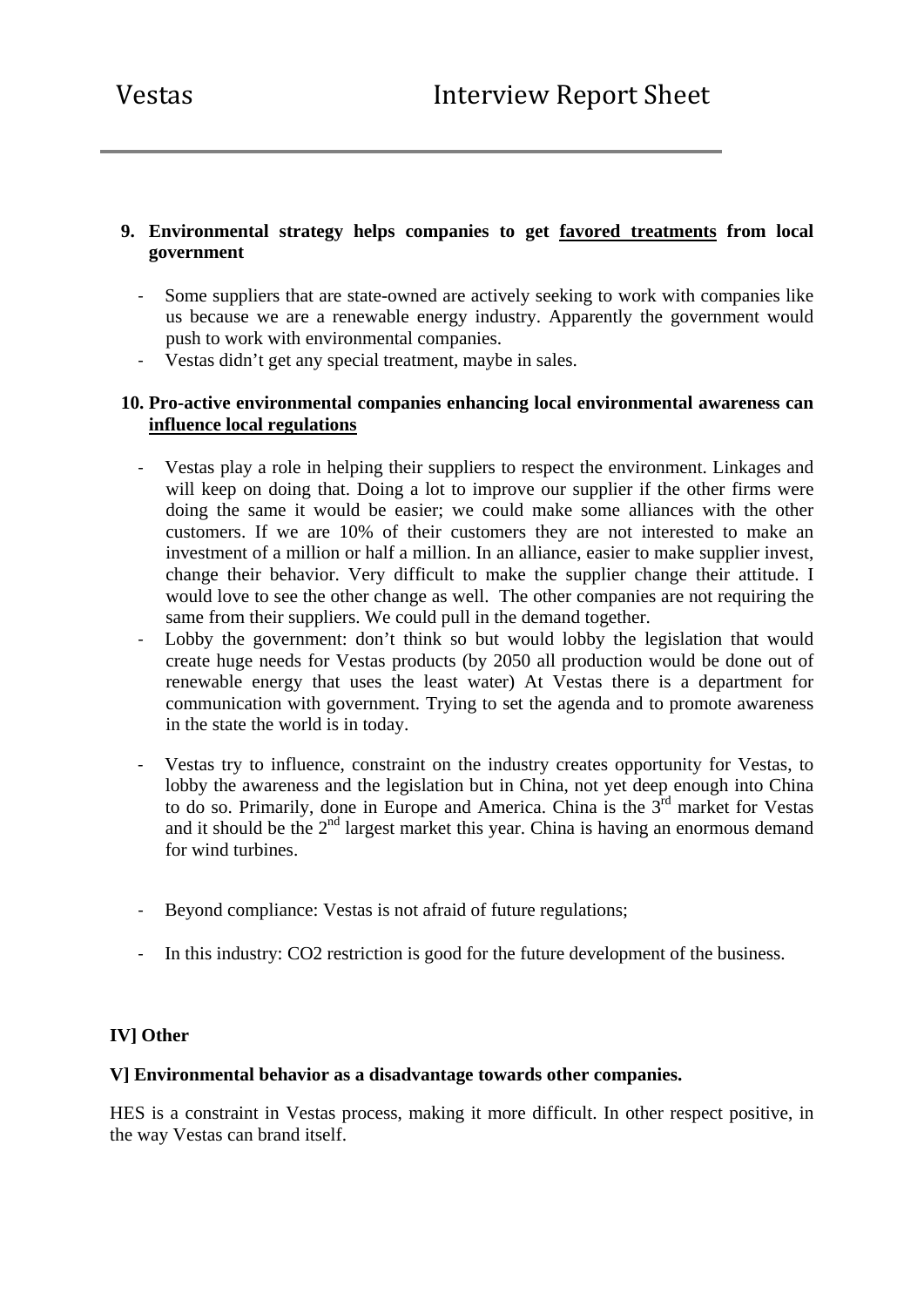Ask about the advantage of HES, for him right now just a constraint. A necessary issue but doesn't give them advantage, maybe in the industry but not against their competitors.

Prices are higher. Vestas is a lot more expensive. Related to quality. Higher performing product. Performance of Vestas turbine is higher. Life expectancy difference.

What is the high quality due to?

Do you promote the fact that you put such a focus on the environment? No. "This is simply the way we act". As far as he knows. Maybe some other people share a different point of view. The fact that Vestas is green is more due to the people working at Vestas.

Their big competitors T... / branding themselves all the time as a green company (the product not the process), share a lot of suppliers with them. Some of their suppliers work with four or 5 wind turbine producer. The other producers don't ask the same requirement to suppliers. Vestas is the only one putting demand on the suppliers. Harder for Vestas when they have to bargain or negotiate on the items.

Hopefully pro-active environmental behavior will become a competitive advantage in the future. It will depend on how conscious people are and become. Danes want to keep their car even though the price of oil is increasing (article in Politiken). This kind of article states that there is still a long way to go.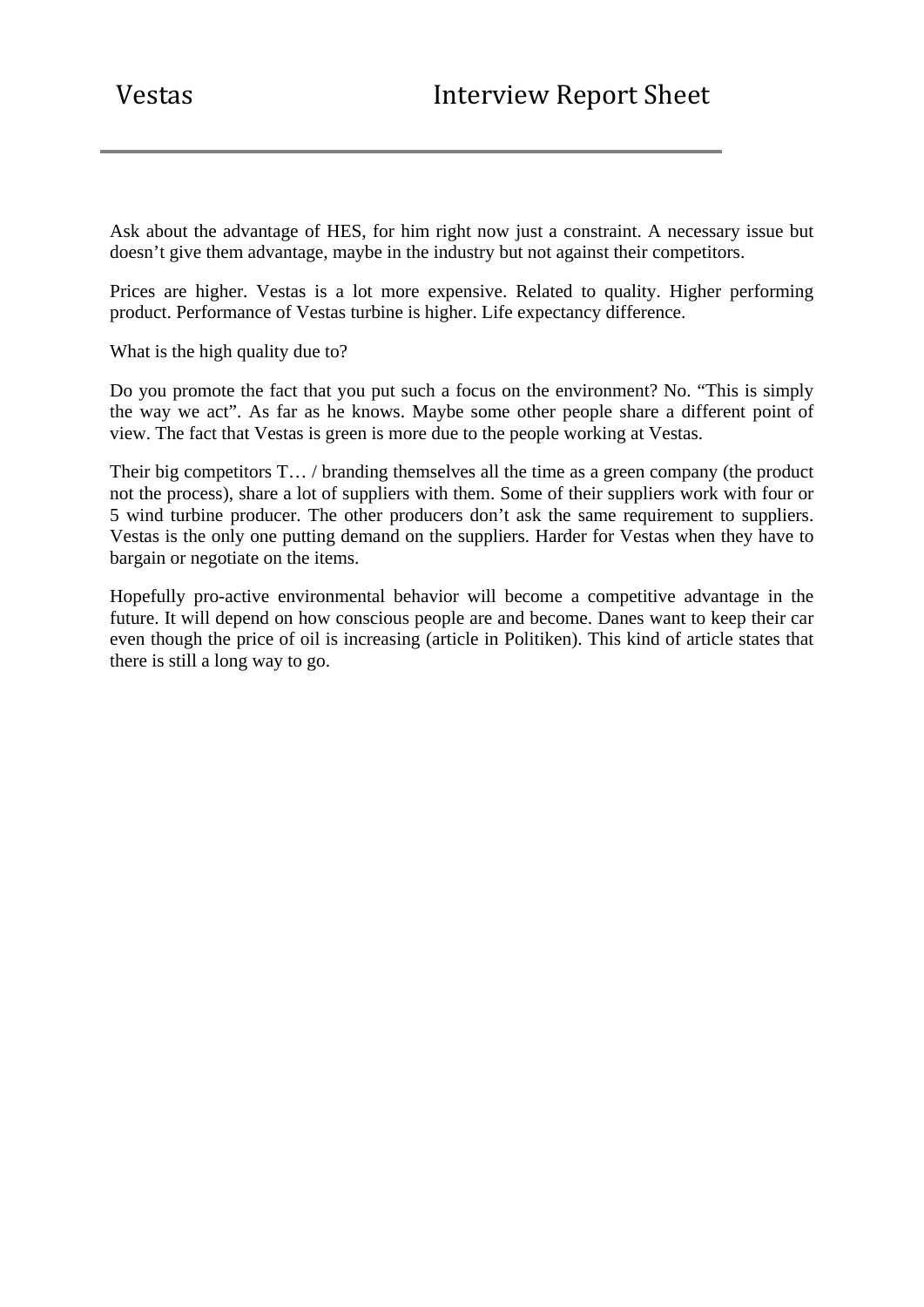**Company:** Novozymes

**Interviewee:** Stakeholder Communications- In the NZ sustainability development department-Try to provide services to NZ business unit on developing NZ approach to sustainability. We are in working with different department the sustainability department, the production department and so on, on integrating sustainability in day to day business.

**Date of the interview:** 11/06/08- 9am Denmark

**Length:** 1h 11 min

-------------------------------------------------------------------------------------

#### **Sustainable products**

Main product is enzymes, and they are produced by micro-organism and fermentation tanks, just as NN for their insulin production. Before production, researchers go into nature and find micro-organism that can be used into a given product. The MO has to go into our fermentation tanks and into our own production. So we have to move the genes from the wild into our own environment. That is our production strength. That is the genetic engineering trick, to move genes from one environment to another.

1974: first environmental policy of Novonordisk because of the environmental awareness of environmental stakeholder and a number of catastrophes in the 70s-80s. Environmental impact of business was terrible. The company sensed that it was established. At the beginning though, not focused on the environment because nobody cared, it was but more treating the employees in a descent way. It was more a reaction from the expectation of stakeholders. Even more important to reputation.

#### **Company's environmental behavior:**

NZ is very conventional, respect to global standards, ISO 14 001, signatory to Global Compact, environmental reporting since 1993 (now in the annual report). Very much by the book.

In implementing clean technologies, you might find a gap at NZ. We have not very systematically screen our technology to find new technology but we issue by issue beat energy and water consumption. We try to improve efficiency by energy and water reduction in that way we have implemented cleaner technologies here and there.

I wouldn't say that it depends on the investment if it is profitable. It is also a matter of being in compliance with our own values. It might be a moral question.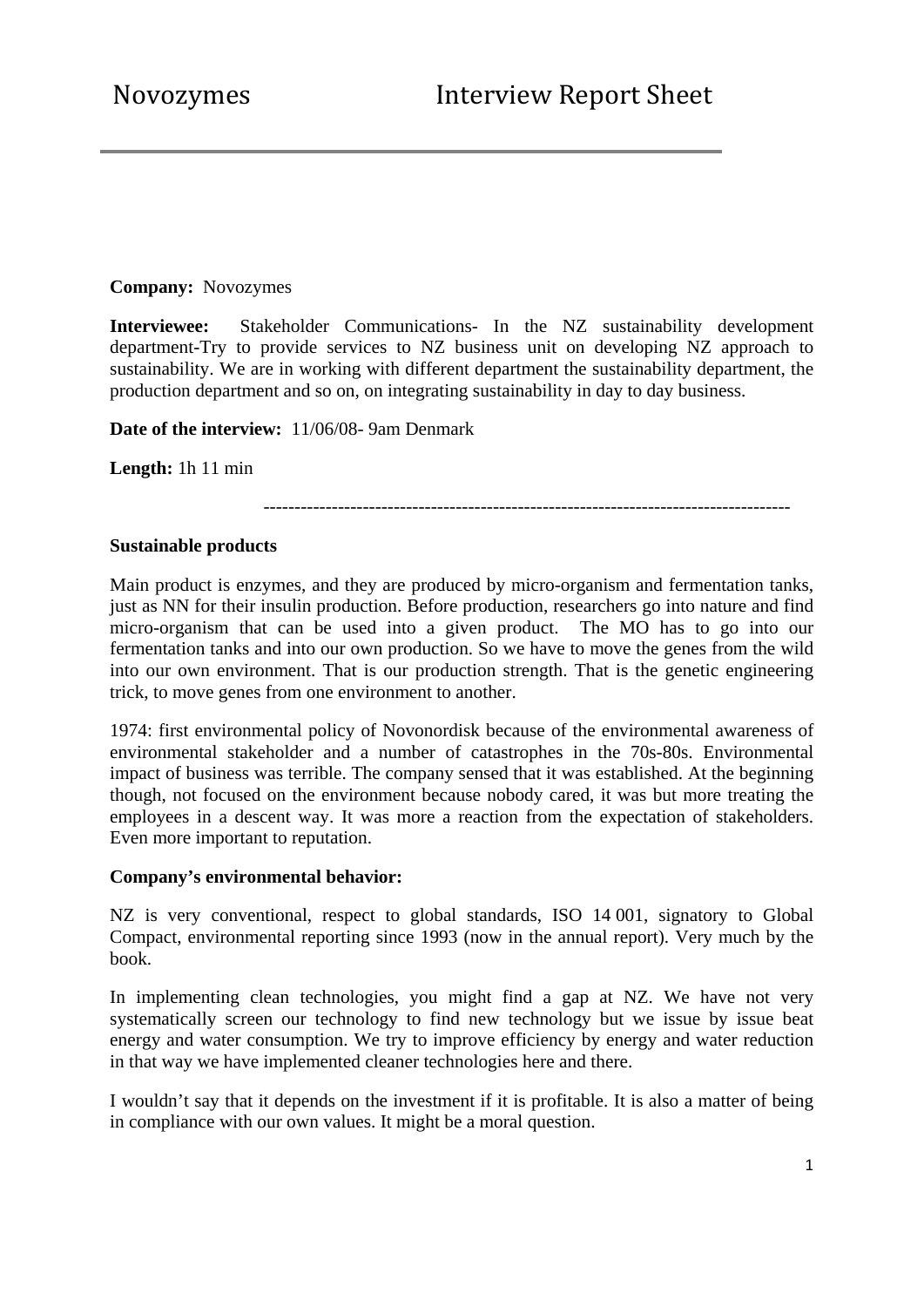Specific environmental competency: NZ uses product LCA. That is the way we can document that using enzyme technology in an environmental impact compact. To bleach paper, you can use chlorine or enzymes. A LCA shows that it is much better energy wise-climate change wise to use the enzymes. The harsh chemicals are old fashion technology. LCA is good way to show that Modern bio-technology is a better choice.

LCA in NZ not integrated in its management system.

There is no investment without considering pay back time. An investment has to be profitable. Though sometimes good business is also to meet expectation from stakeholders, to build trust and good reputation although it is at first sight only a cost. But it is important that we are able to keep and attract the best employees. It is hard to measure the cost/benefit ratio.

#### **Company's environmental standards:**

High internal global environmental standards. Implemented in the same way in each country. Lately NZ has done a lot when it comes to buying new companies, especially in the biobusiness of NZ making bio-polene ( ingredients for the farmer industry and they are not enzymes) and bio-business. 95% of our turnover is enzymes and all our enzymes production site are certified ISO 14 001. Although in Australia there is a small production they have a management system but it's not an ISO 14001, nevertheless it respects Novozymes standards. There pollution is not an issue. 5% of NZ is not an ISO but is covered by NZ environmental and bio-ethics policy. So they have to have an EMS.

There is no difference between the commitment and the action but you can also discuss if it is enough. However, we are able to defend what we do and that is important. We can do better in terms of CO2 emission but that would be too expensive, we wouldn't be competitive anymore.

Importance of environmental issues for NZ on a scale from 1 to 10: 10 for two reasons: minimize NZ environmental impact and the other one is the opportunity it brings. It's a business case for NZ. There is Business Case in proving that enzyme is a part of the solution when you are talking climate change. It is now very much an aggressive pro-active business case. It's very important business wise and environmentally for building trust among stakeholders.

It is important that companies in general determine how important it is. You should only do thing in your sphere of influence. Climate change is very important for NZ we have a considerable consumption of CO2, in our portfolio we have the possibility to reduce it. But if you take the Polar bear, it is not in our sphere of influence. Some companies are spread out and then it becomes overwhelming.

Big companies have responsibilities and they should be held accountable but there were no criticism at all to the guy holding the company. He is the bad guy treating his employee not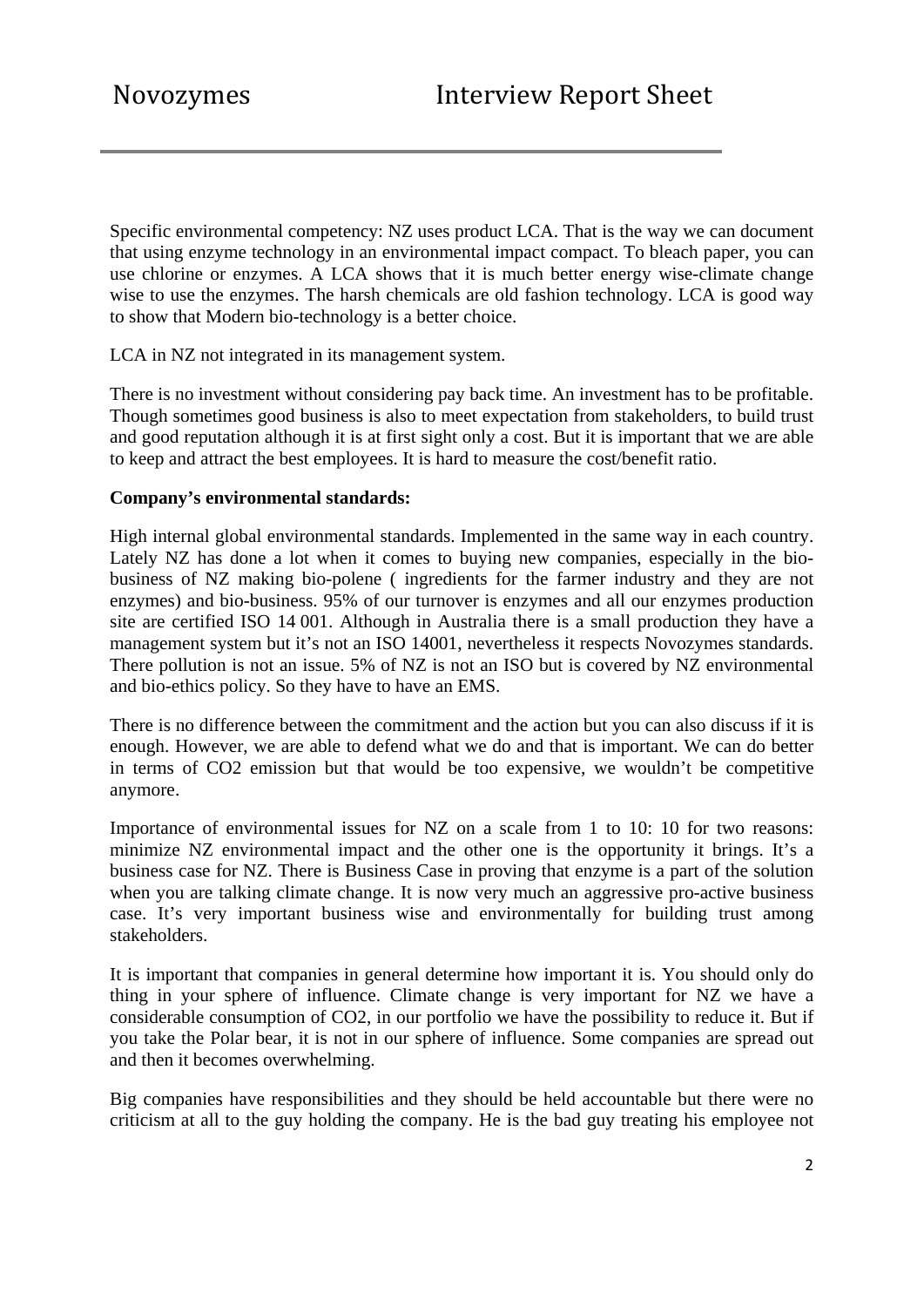decently. The big companies, media should not forget to tell about all the bad guys. Telenor and Ericson were the perfect target for the media, they had signed the Global Compact they got a mission, vision values statement, policies. They made promises but you will be able to find companies like Ericsson and Telenor making cellular phones but they haven't promised anything so they are not good targets and do nothing to make their suppliers behave. That's why Vestas is reluctant to say that they provide the greener windmill. Because among 10 000 suppliers you will be able to find a guy who is not acting correctly.

The life of regulation usually starts regulations in the US, and then agreements become international after some years. So you can spot UN agreements.

### **Company's perception of environmental regulations:**

Environmental regulations will go up in some areas, climate change, water, air pollution.

In china as well. CSR responsible in China but not a CSR department. In China responsible to be in compliance with NZ standards.

REACH regulation. NZ was not on compliance. No one was. It was about to get all chemicals registered. We have 100 000 chemicals a minor part is approved by the authorities. The rest are unknown or at least the effects. We have to register our products. We are working on that. But strict regulations will be an opportunity for Novozymes.

#### **China:**

Don't know about any advantages. It was 12 years ago.

NZ went to China for the market. Another parameter today is that it is cheaper to produce in China. In some ways they are moving to China. They are expanding in China more than in DK. The bigger center is still DK but there can be a shift mainly due to a growing market. Last year built a plant in India, another place to be.

#### **Position compared to competitors:**

HEP makes a difference towards our competitors. NZ is rated in different indexes. Rating of NZ is higher than its competitors.

Can you benefit from the reputation in terms of sales? That is difficult. There is not direct link from sales to reputation and turnover. You can't measure it, not at all. But you can be sure that if we had a bad reputation no food company in the world would dare to use NZ products in their food products because the consumers would be scared, or there would be a risk that they would be scared. So we have to behave so that our customers feel comfortable.

Performance in China, according and beyond local standards because follow global standards. The regulations about genetic engineering in China, are not the same as in Europe. We try to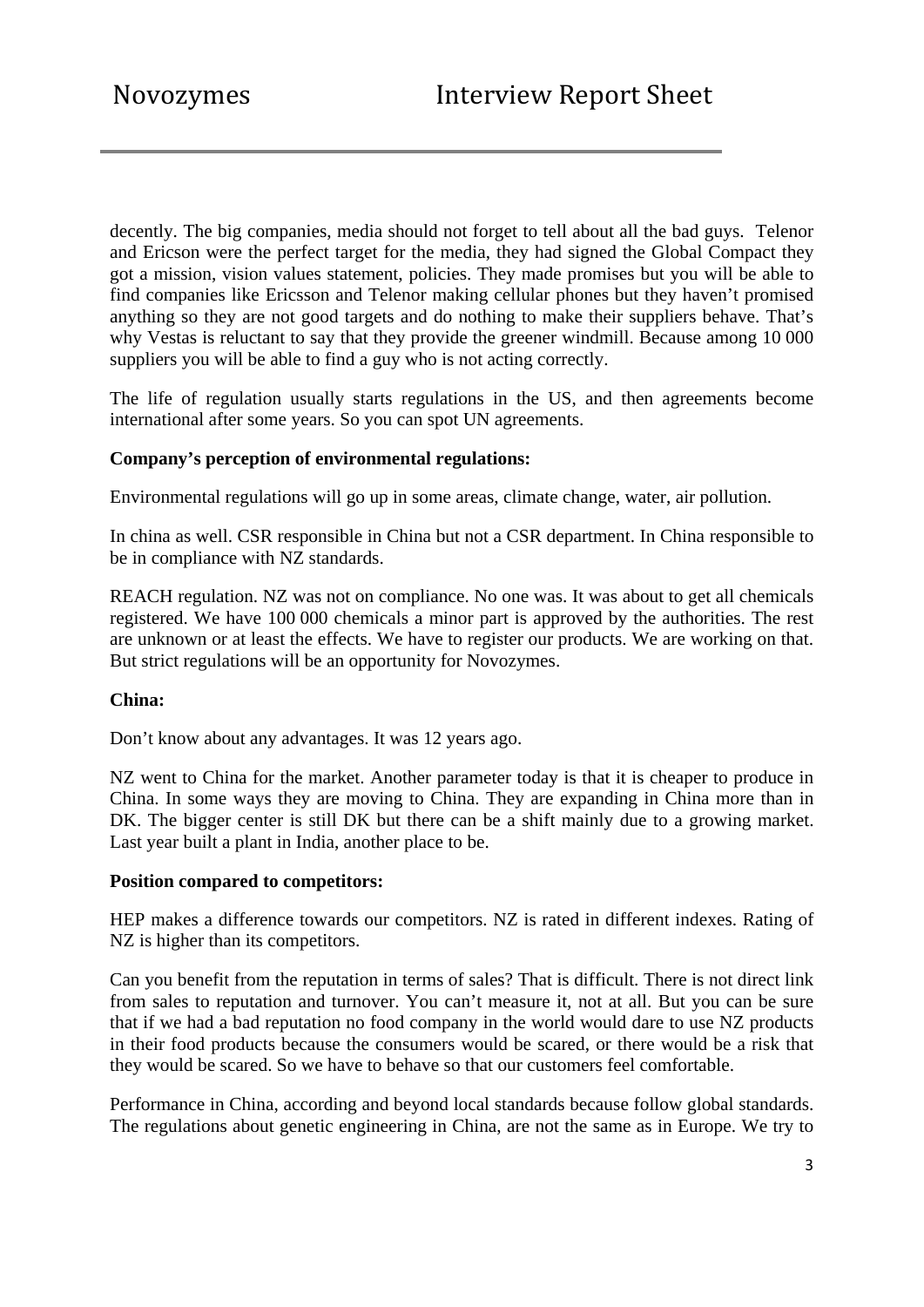keep high standards. Sometimes European standards though are not higher than the Chinese one.

3 factories in China. Produce enzyme in China.

Main competitor: Danisco. Bought and enzymes producer called xxx in the USA. But NZ has 50 % of the market and Danisco 15% of the market. Danisco is more complex business. Enzymes production in Danisco is very few. Difficult to compare.

### **Suppliers:**

It started years back that we asked suppliers about the environmental impact of the product they delivered. What are the environment characteristic of the product, if they have an EMS; NZ use the answers when we consider if they are a good supply for us. Then we started doing environmental audits, quality audits and then we linked CSR and environmental audit to that. Now, NZ is developing a new audit. NZ has 10 000 suppliers a year and because the group of suppliers is changing all the time, in 2 years we might have 15 000. We have to sort them and find a process. We have a set of criteria, what product they sell, in which country they are, a number of parameters. Now, we are developing a software so that the entire supplier can be sorted out by the computer and we might have out of the 10 000 suppliers, 100 left. Then we look if those companies are environmentally friendly. It will be implemented in January 2009. We expect a Danish supplier will fit with the requirements. Like this can be transparent to stakeholders.

But NZ produces the enzymes itself. It's soy bean, sugar, energy that they supply. Same programme will include quality and invoices.

Now kind of behind on things, they are not that systematic.

Sustainability part of the management tool strategically. HEP substantial component of NZ global strategy: We convince NZ customers and society those NZ products are a good choice that they are part of the solution.

Risks of being pro-active: if you communicate a lot about your company being very environmentally friendly many media would like to find a gap in your system. You have to be careful. There is a risk of being attacked.

#### **Future strategy:**

Don't know. We have to consider stakeholder expectations. A broad range of stakeholders, it might be green associations, NGO's, it might be investors, they are still more interested in environmental issues, the DJSI. We are listening to that. The second thing we are listening to is politico-societal trends and there we are looking at the UN. What are the new regulations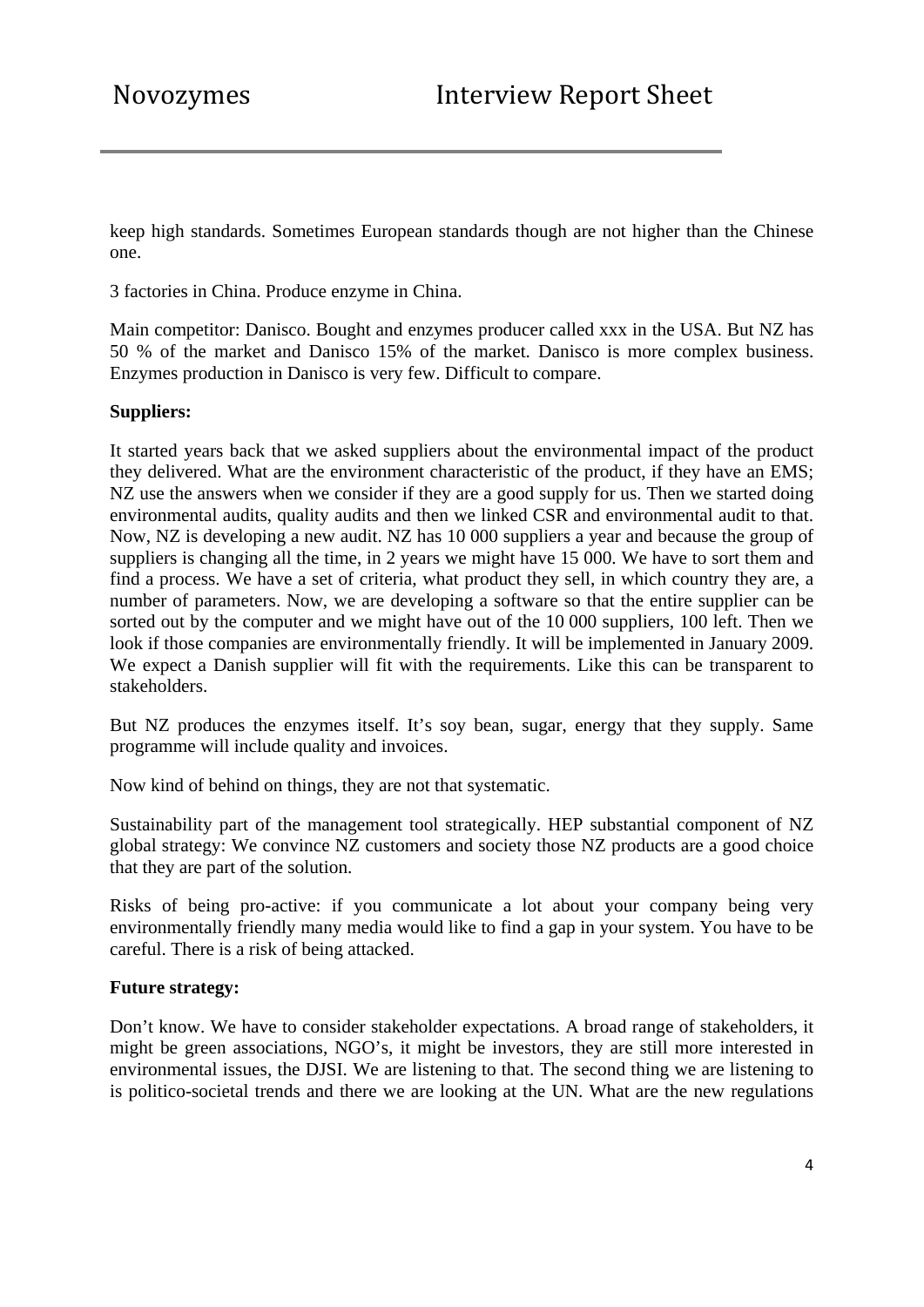and issues coming up? Water scarcity is an important issue coming up. What are the reactions from other companies and then we consider what is relevant for NZ.

Right now: water and climate change are the major issues and then continue the good work on the issues we still have. The waste treatment will be big for years, we will try to improve our recycle treatment. The impact of using genetic engineering might be a potential risk, consumers are worried. So we have to prove that we can manage genetic engineering.

### **I] Neo-classical view: Environmental concerns are not applicable to business and economic thinking**

### **II] Competitive Advantage**

#### **1. Environmental regulation driver to innovation and competitiveness**

- NZ rejects a considerable amount of CO2 but they are aware of it and might want to do the best they can to change their habits. Therefore using innovation.
- ‐ Not threatened by environmental regulations, regulations are beneficial for us, because it is hard to our competitors. Not beyond compliance just on compliance. If the regulation is ok why should we be beyond, it's just not a goal. CSR is not to be beyond compliance but doing business in a decent way.
- Being ahead of things will open some doors. When you go to new country to new markets then it's easier if you can show them that you are on top of things. Then you can show them that you have the Management system in place. That you have your environmental reports and that you are in compliance and that you have no catastrophes.
- ‐ But strict regulations will be an opportunity for Novozymes.

#### **2. The organization of environmental resources as competitive advantage**

Specific environmental competency: NZ uses product LCA. That is the way we can document that using enzyme technology in an environmental impact compact. To bleach paper, you can use chlorine or enzymes. A LCA shows that it is much better energy wise-climate change wise to use the enzymes. The harsh chemicals are old fashion technology. LCA is good way to show that Modern bio-technology is a better choice. On NZ website, there is a lot of examples like that, comparing NZ products compared to competitors products through LCA.

## **3. Environmental strategy as a potential driver to a better quality product, 1st mover advantages and barriers to competitors.**

1<sup>st</sup> mover advantage. When entered China with NN as a producer of enzymes using genetically modifies micro-organism, then the China government had no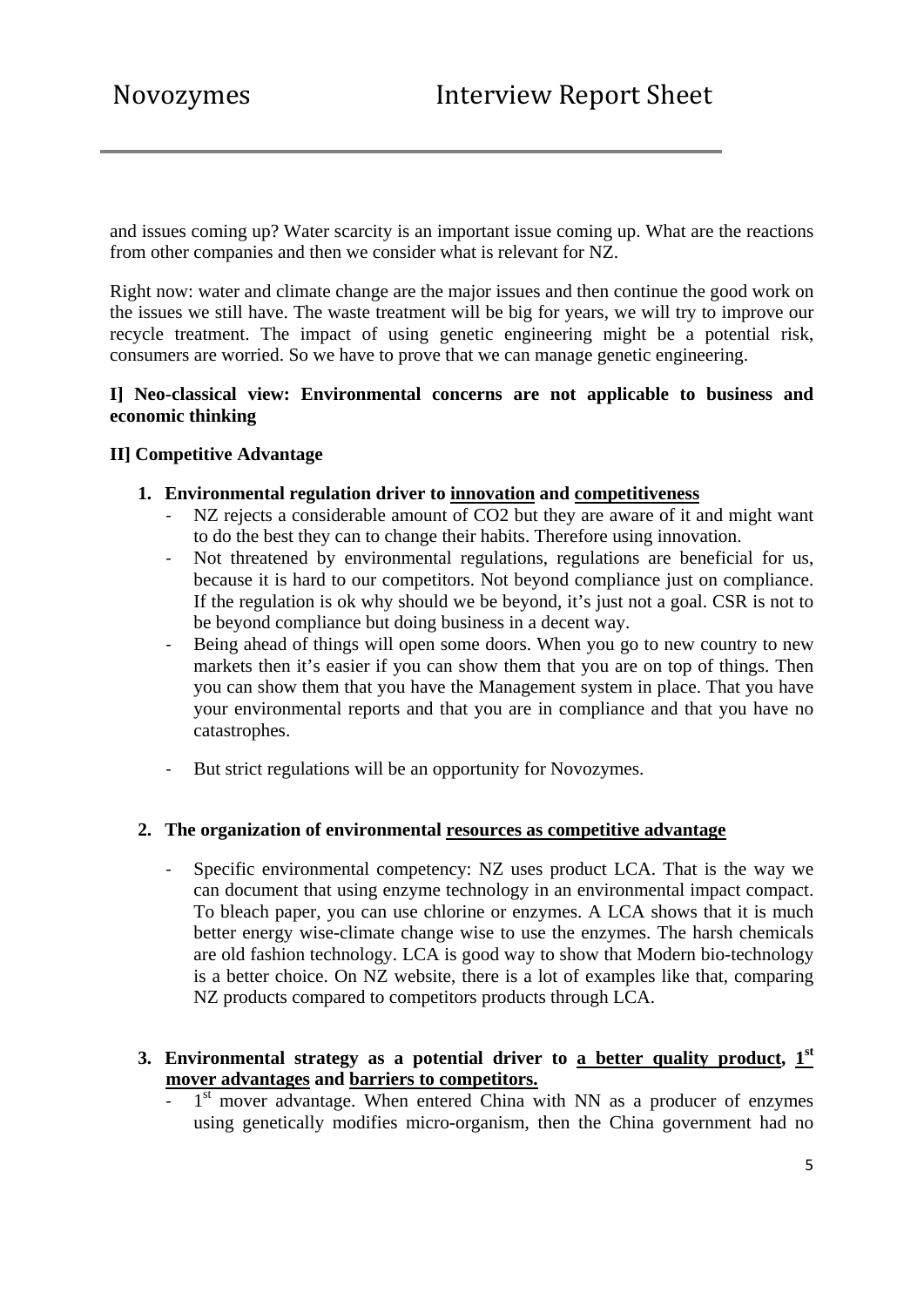regulation in that area, so they invited the Chinese government to come to DK and visit the production site in Kalundborg. They told them about regulations, and we were allowed to produce in China based on the same standards as in DK. That was an advantage that we could use the good reputation of DK, and Danish regulation as key to convince them that we could produce in China on those conditions. Then competitors had to follow the same standards since it influenced the Chinese regulations. Helped the Chinese government to upgrade their regulations.

Went their before their competitors.

### **4. Environmental strategy as a high reputational enabler (customers)**

- ‐ Having HES is an advantage it means a lot to our reputation and that has been the case since the mid 80s. To some companies it is more important than for some others. It is important for NZ because it bases innovation our R&D on genetic engineering we have to build trust among stakeholders so that they believe that when NZ applies genetic engineering it's ok.
- Make people want to work for NZ
- The NZ standards in China and the way they influenced the Chinese regulation provided them wit a very good reputation. Chinese minister has visited NZ in China and in DK. We are on the map due to those formal and informal contacts. Advantages from this behavior in China.

## **II] Efficiency**

- **5. Foreign-direct-investment a way to internationalize environmental ownership and reduce transaction costs**
- **6. Environmental behavior as a driver to reduce production costs and make scale economies**

#### **7. An environmental strategy as to mitigate risks**

- you can be sure that if we had a bad reputation no food company in the world would dare to use NZ products in their food products because the consumers would be scared, or there would be a risk that they would be scared. So we have to behave so that our customers feel comfortable.

-1974: first environmental policy of Novonordisk because of the environmental awareness of environmental stakeholder and a number of catastrophes in the 70s-80s. Environmental impact of business was terrible. The company sensed that it was established. At the beginning though, not focused on the environment because nobody cared, it was but more treating the employees in a descent way. It was more a reaction from the expectation of stakeholders. Even more important to reputation.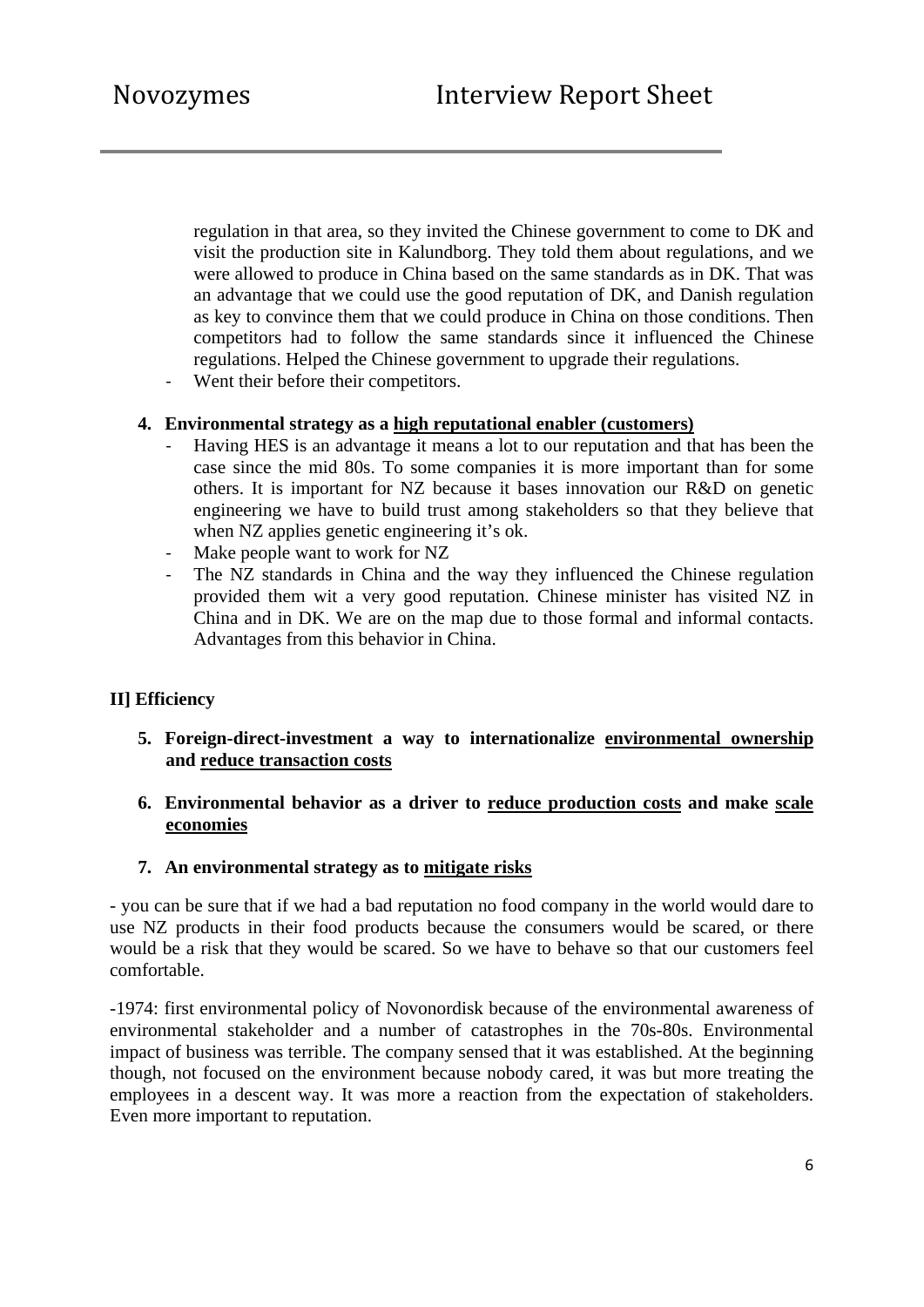## **III] Stakeholder theory**

- **8. Increase bargaining power of firms toward local governments**
- **9. Environmental strategy helps companies to get favored treatments from local government**
- **10. Pro-active environmental companies enhancing local environmental awareness can influence local regulations** 
	- When entered China with NN as a producer of enzymes using genetically modifies micro-organism, then the China government had no regulation in that area, so they invited the Chinese government to come to DK and visit the production site in Kalundborg. They told them about regulations, and we were allowed to produce in China based on the same standards as in DK. That was an advantage that we could use the good reputation of DK and Danish regulation as key to convince them that we could produce in China on those conditions. Then competitors had to follow the same standards since it influenced the Chinese regulations. Helped the Chinese government to upgrade their regulations.
	- ‐ Being ahead of things will open some doors. When you go to new country to new markets than it is easier if you can show them that you are on top of things. Then you can show them that you have the Management system in place, your environmental reports, that you are in compliance and that you have no catastrophes.
	- ‐ But strict regulations will be an opportunity for Novozymes.

## **IV] Other**

‐ He doesn't know the price of NZ products compared to its competitors but he says that if NZ is more expensive then it is not because of HEP but quality.

#### **V] Environmental behavior as a disadvantage towards other companies.**

‐ It might be important to be one step ahead but it might be dangerous to be 2 steps ahead because you might move in the wrong direction. Meeting in CPH next year, and no one knows what will happen. Maybe regulation will force them to go back and go into another direction. By being pro-active environmentally sometimes you make mistakes. It is a good idea to save energy you don't have to wait but when it comes to carbon trading it's a bite tricking, it might be difficult.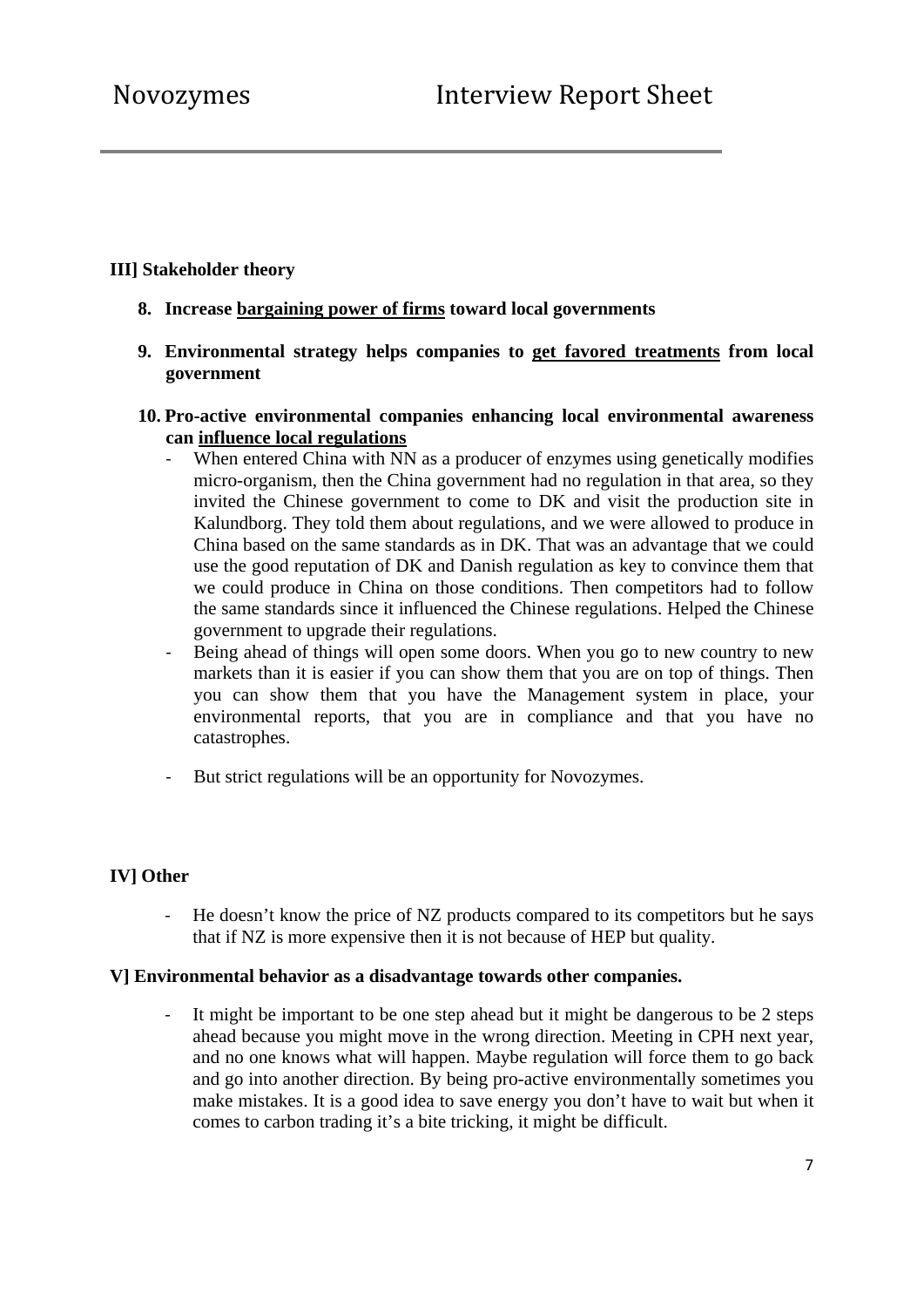‐ The cost, is it a disadvantage. It is costly, when NZ builds a waste water treatment in Kalundborg it is costs millions, and air cleaner on the ruff it is a question of million. But of course we have to. The cost is easy to calculate but the benefit is impossible but you couldn't imagine producing without having done that.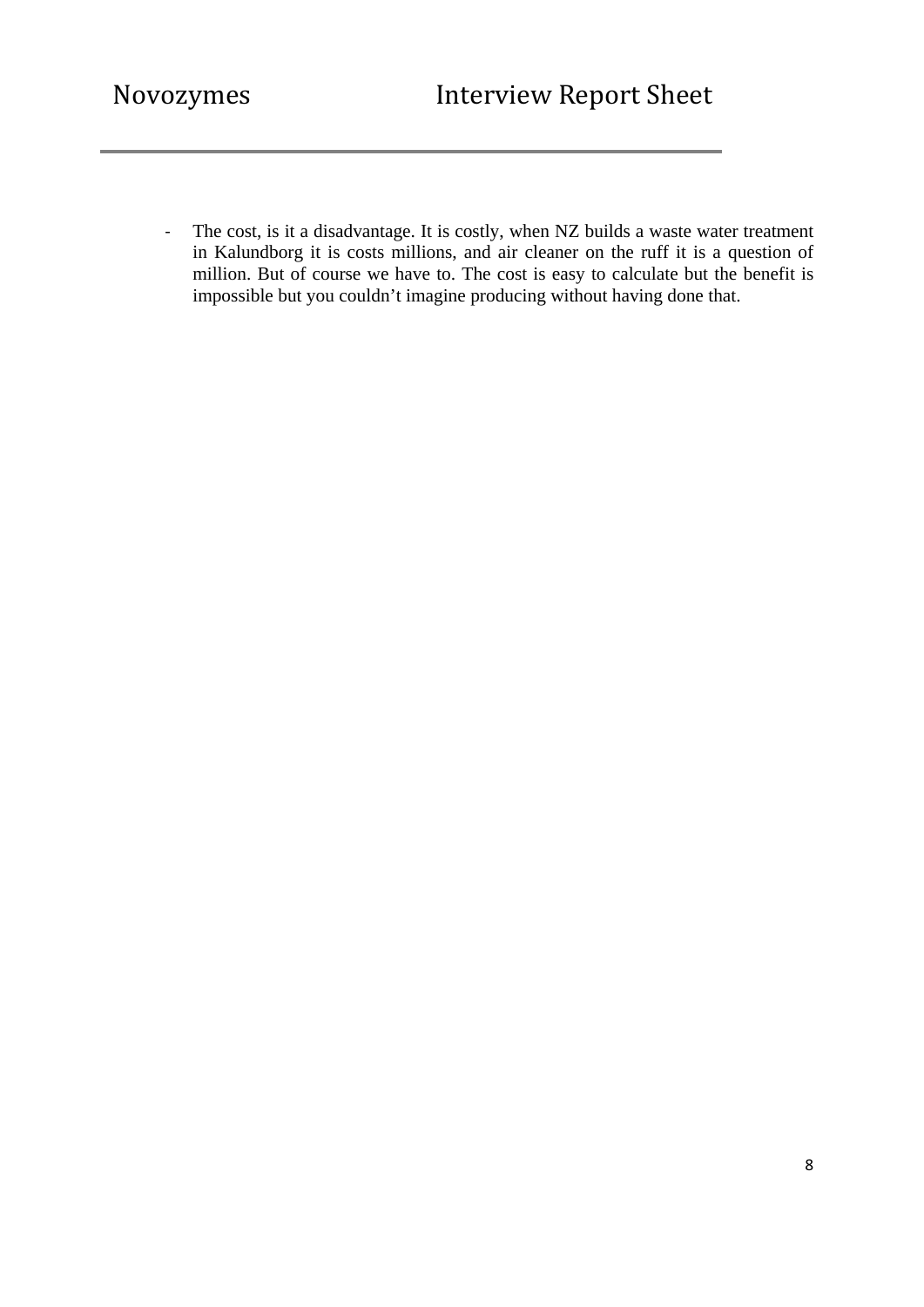**Company:** Nokia

**Interviewee:** Senior Manager, Environmental Affairs

**Date of the interview:** 13/06/2008- 9am Denmark-3pm in China

**Length:** 1h15 minutes

----------------------------------------------------------------------------------

#### **Company's environmental behavior:**

Leading position in the industry and especially in China. Given an award for environmental Performance. Green benchmark award. Energy efficiency award in China. Nokia's performance has been recognized by the society. Energy efficiency in telecommunication.

2 focus: Creating Environmental awareness & Nokia's Environmental strategy.

- ‐ Environment text message context: Children (6 to 14 years old) competition in environmental awareness by sending SMS – They can send their environmental text to Nokia. 10 are selected and are invited to Beijing to give them awards- spread environmental awareness to their class mates, family and Village. In the past 3 years they received 500 000 messages. One child policy, therefore he or she will influence his/her family, like this able to touch a high number of people.
- ‐ For 3 years: Recycling project- take back mobile phones- A proactive strategy-Working with China Mobile – biggest operator and Motorola. In 2007: 2 million pieces were taken back. Recycled. Beyond compliance. There are no law to settle take back system. Nokia recycle these materials.
- ‐ Nokia environmental ambassadors Employees can make environmental activities in their spare time. Nokia help schools in remote areas to create awareness and education through these ambassadors. Plus, teach their employee first.

Environmental issues are embedded in Nokia's core value. One decade ago: Nokia decided to put Sustainable development as basic principle in the company. Since then they integrated it into the managerial systems.

Aim: Core value and integrated in all our business. By nature, if you do business you have to take care of the environment

- ‐ Eliminate risk
- ‐ Stakeholders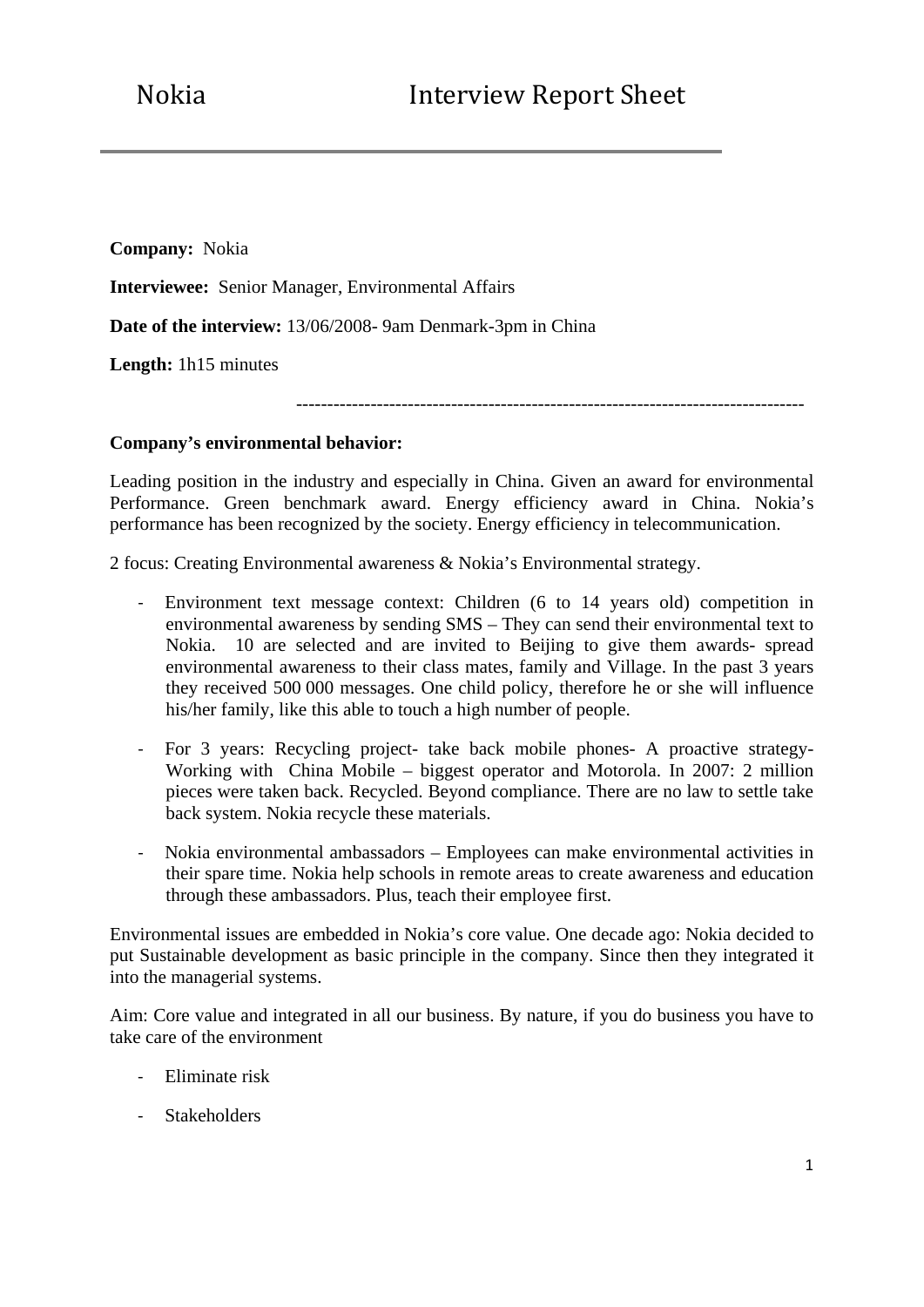### **Company's environmental standards:**

Nokia has international components. It sources all over the world.Same standards for all markets. Complying with EU rules. Own high standards. Local standards, however where Nokia standards are higher then Nokia's are being followed. Same product in an environmental point of view everywhere in the world.

Environmental issues are embedded in Nokia's value.

World leader. In china we work a lot to improve environmental awareness. The government also boosts energy, environmental efficiency.

Nokia recycle 83% of its solid waste. It is either re-used as such, recycled for materials or used as a source of NRJ.

The importance of Environmental issues for Companies: Grade 7-8. Environmental issues are not the only thing for companies.

For Nokia it is integrated into a strategic level – into the company's strategy therefore 9.

Nokia sells always more environmental product (the new 3110 Evolve)

They do Eco-marketing.

More environmental products are coming (After Evolve)

#### **Company's perception of environmental regulations:**

Nokia is trying to be ahead and foresee the upcoming regulation in China. Have done a lot of pro-active activities. Foresee an increase of environmental regulation in China. (Stricter) They are not threatened, as they are already beyond compliance. Usually, when new regulations come out, Nokia already fit the new requirements. They share experiences and help the Chinese government to make regulations. Help and lobby the government on law and standards.

#### **China:**

Been in China for 22 Years. In 2000 built a new factory, very difficult in Beijing because of Economic and technological development area: In these zones favored light polluters. All zones allowed Nokia to come to their area. No pollution area. Not only in Beijing, all over China now. Industrial areas in China there will become a division between pro-active companies and not- where proactive companies will benefits. Economic areas with no or little polluting companies.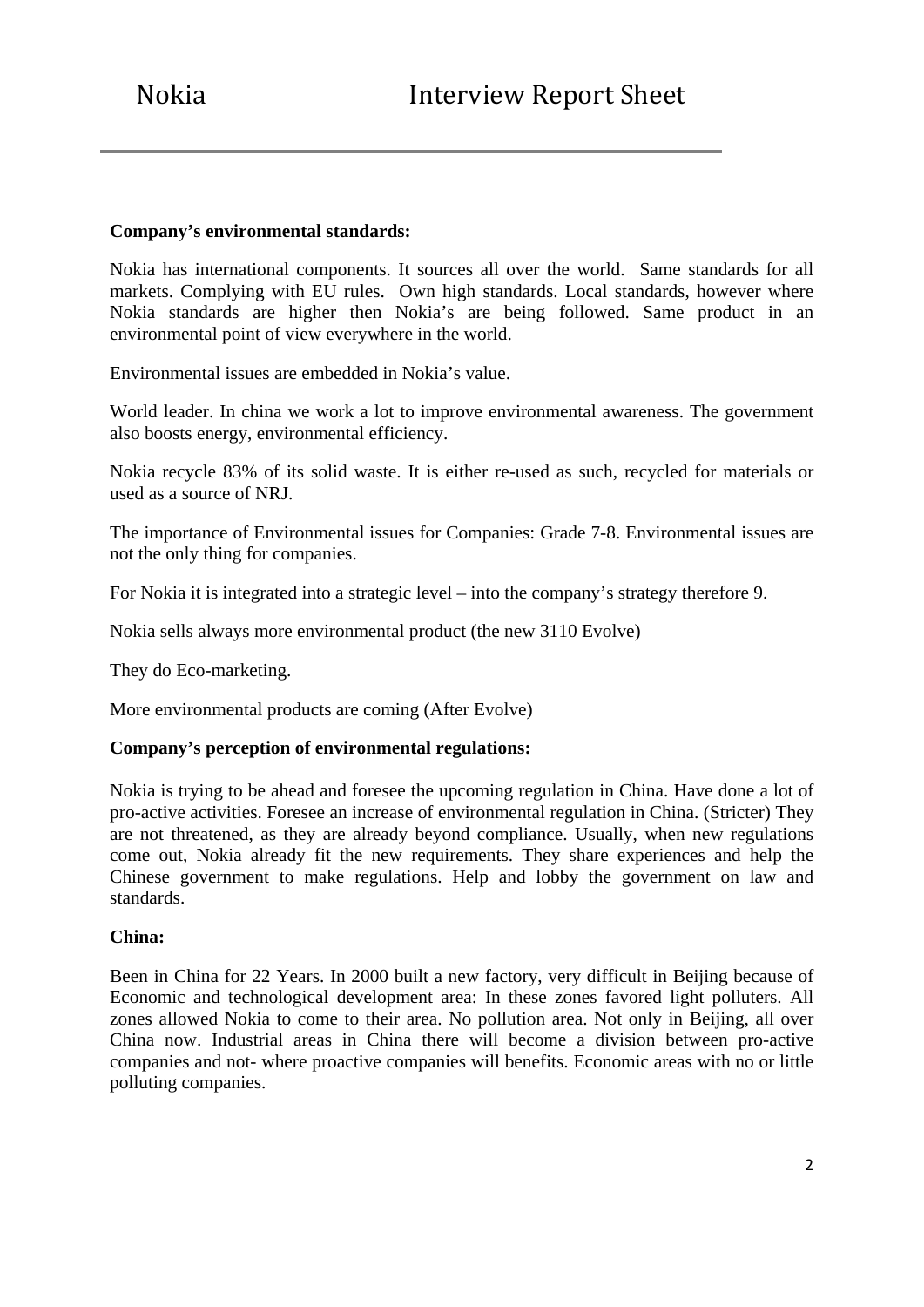Advantage for these companies: find a location for your company; can have some special benefit, tax incentives, and subsidies from the government. It means that if you have a HEP you will easier get into these zones and enjoys governmental benefits.

Since 2003 domestic and foreign companies have to do environmental impact assessment. If you are an HEP you will easier make the analysis (EIA) that your company has to furnish to get a permit, therefore you will get the permits faster to build the factory.

The environmental companies are in focus now. 20 years ago the Chinese central government just started taking care of environmental issues.

The laws can be stricter in China than in Europe. Implementation is weak though. "Enforcement and monitoring. Relatively weak in developing areas". Local governments wants to develop the economy first, so the environment is not so important.

The central government will control in a stricter way. Realized the importance of environmental issues and trying to make the laws implementation everywhere in China, at all levels. Environmental NGOs have also raised their views. The citizens now can report to the government if a close-by industry is polluting. The government can then ask the company to prove that they are operating in respect to the laws.

Cases where companies with low/bad environmental standards have not been able to build factories. Big improvements has been made.

More environmentally products are coming. There is an increasing need for green products in China by the consumers. – Just started! Chinese like to buy green products. Through our environment behavior consumers can have a feeling of the company. They know this company is good for the environment. This will help consumers to make their own choice. There is potential advantage for environmentally friendly company but Nokia doesn't have any figure to demonstrate this.

Stricter environmental laws are coming by the central government but also the local governments.

JV for the plant.

Green field investment for the HQ.

#### **Position compared to competitors:**

‐ Nokia makes a difference compared to other companies. Environmental performance is one of **the differentiator** for Nokia to other companies. Has been recognized from different areas- from the government. Treat Nokia very well gets incentives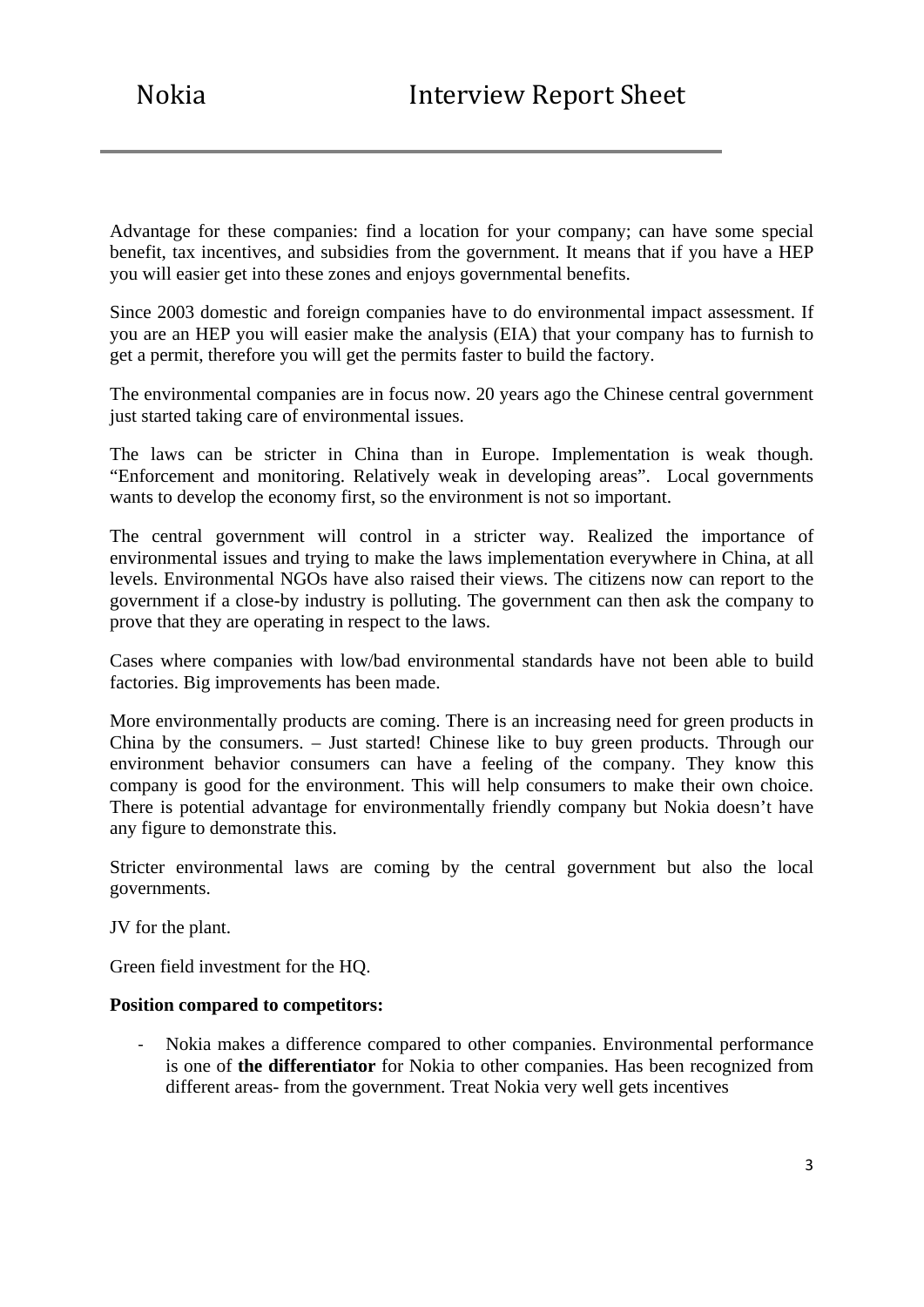- ‐ Greater awareness in the big cities. However, price is an important factor, however Nokia green products are the same prices as their competitors.
- ‐ Difficult to assess the competitiveness compared to other companies.

### **Suppliers:**

Suppliers: Comprehensive requirements to the suppliers have to meet 88 requirements, to be a Nokia supplier environmental issues are a very important part of this. Nokia suppliers have to take care of their suppliers.

Nokia suppliers have to manage their suppliers so through this Supplier chain, they can control all the tiers of supplier. Great effort – by training the suppliers.

- Disadvantage to find suppliers because of high standards. Hard in the beginning, but after 10 years of continuous effort it is working and it is easier.

Nokia has the responsibility to help suppliers to improve. Nokia has done well in this area.

#### **Future:**

Energy efficiency, take-back and recycle. Work with NGOs, to improve our employees' awareness. Lobby activities to raise the barriers for competitors. Help the government to make better regulation.

Does HEP helps to enter new countries? It will help you, at least it won't be a barrier to entry new markets. It helps gain markets opportunities.

#### **I] Neo-classical view: Environmental concerns are not applicable to business and**

## **II] Competitive Advantage**

#### **1. Environmental regulation driver to innovation and competitiveness**

The environmental companies, they get easier location access, benefits from governments: Easier access to industrial areas. Subsidies and Tax incentives.

Before building a plant Environmental impact assessment – required by the law. Easier if you can manage environmental standards well it will be easier to get their License or permits-Equal to local and international companies. Easier if you have proactive environmental standards.

The law was enforced in 2003.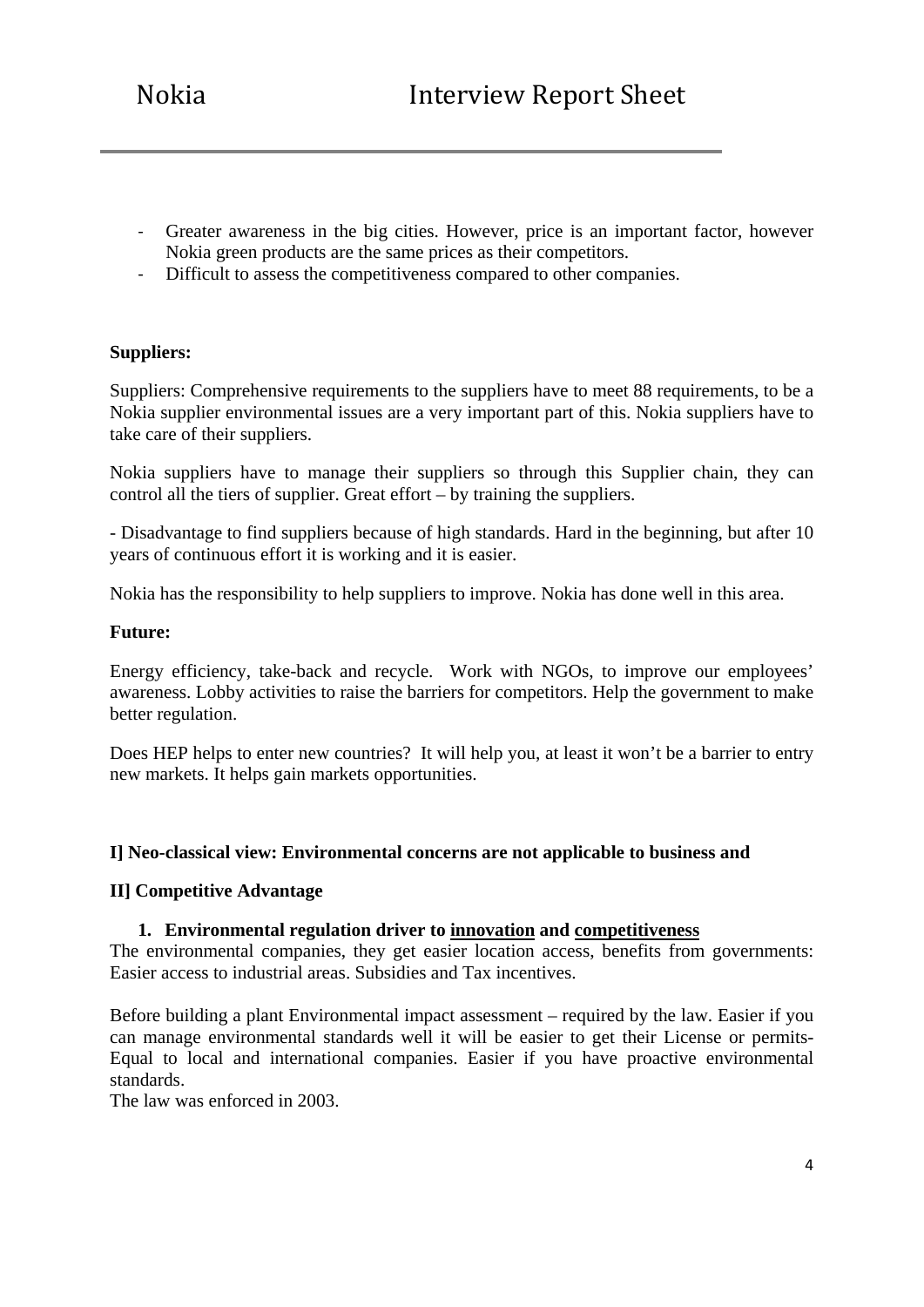## **2. The organization of environmental resources as competitive advantage**

- Trend by the consumers: to buy products that are green, greater awareness among the consumers about green companies. Potential benefits for green companies.
- ‐ Nokia green products and efforts (education) are creating a good reputation for Nokia, however Nokia does not have figures, data to support this trend. Sales and proactiveness of the company is difficult to link.
- ‐ Nokia China Conference building: They got the gold certificate by the USA group building committee. A green building that has been awarded for its environmental friendly. Save 20 % energy consumption and 37 % water consumption. – Governments and consumers have visited the building and helps build their brand.
- ‐ Branding their green image. Just started to market their green image (2 years ago). To communicate with externals. Nokia realized that they have to do more in marketing their Pro-activeness: eco-marketing now at Nokia global.

## **3. Environmental strategy as a potential driver to a better quality product, 1st mover advantages and barriers to competitors.**

## **4. Environmental strategy as a high reputational enabler (customers)**

 The good reputation makes it easier to recruit and attract employees. Employees are quite involved too. Employees' blog is seen also at the HR department as a reason to work for Nokia.

Nokia has a good reputation toward consumers. Awareness of city dwellers of environmental products has just started. In China, basically the price of the product counts a lot, though Nokia's prices are not above its competitor's price". I believe this will influence the customer in our future". The advantage of Nokia's HEP will grow in the upcoming years.

#### And also Attract investors

Consumers: Differentiate their products, very positive reputation in China.

Believe that in the future consumers will get more aware of green products and influence them. Building reputation right now - will create advantages for Nokia.

## **II] Efficiency**

- **5. Foreign-direct-investment a way to internationalize environmental ownership and reduce transaction costs**
- **6. Environmental behavior as a driver to reduce production costs and make scale economies**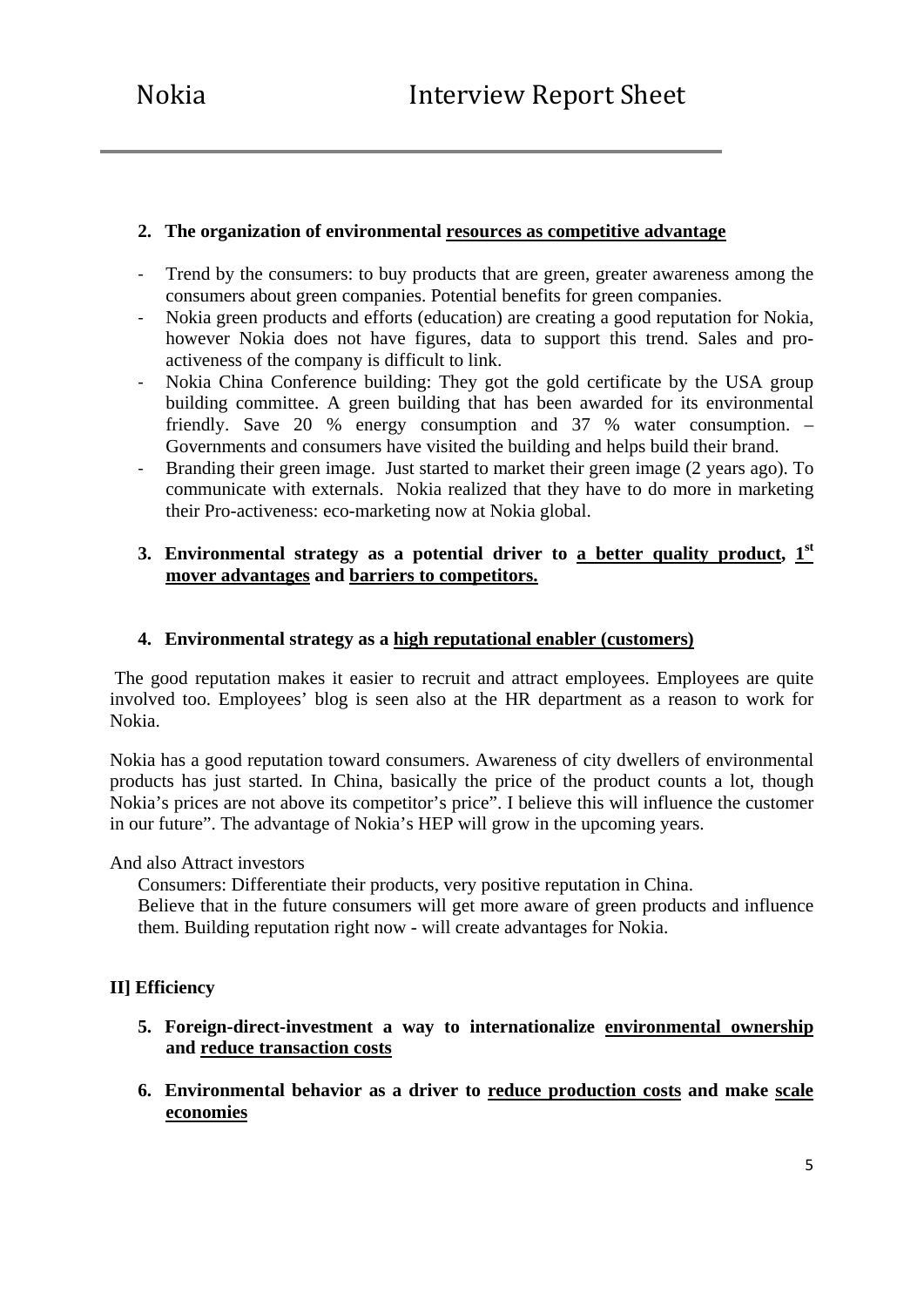- ‐ However, Nokia is also saving a lot of money on environmental issues. IE. With packaging where Nokia has saved 100 million euros on packaging improvement.( huge savings) Cost-benefit ratios: Invest in the environment; spend a lot of money-You have to do that.
- ‐ However, Nokia is also saving a lot of money on environmental issues. IE. With packaging where Nokia has saved 100 million euros on packaging improvement.( huge savings). By improving our packaging Nokia saved in 2006 and 2007, by distributing 250 million pieces of a compact product they saved 100 000 million euros. Issues are not cost investments but also gain big savings. (40 min)
- ‐ Energy efficiency/ management of waste.

### **7. An environmental strategy as to mitigate risk**

- ‐ As a way of risk mitigating- Basic level eliminate risks, stakeholders' inspection. As a good company- you reach those basic sub tasks. Energy efficiency – 1 billion consumers are using Nokia products in the world. If we reduce the energy consumption of the chargers, it will create huge energy saving worldwide.
- ‐ Difficult to calculate and separate the cost for the environmental issues as well as the saving of these. We have supply environmental management and EMS but still difficult to assess. Difficult to differentiate the cost of the budget for environmental issues. Savings are also difficult to assess from an environmental point of view.
- ‐ It might be. Don't think it's a risk to be a pro-active environmental company. Not for Nokia because they only tell the public what they have done.
- ‐ Environmental NGOs in China are not as strict as in the Western world. They also watch the bad side of the company. You have to do all the right things. If you haven't do that much yet, and communicate that might be a risk.

#### **III] Stakeholder theory**

#### **8. Increase bargaining power of firms toward local governments**

Nokia is trying to be ahead and foresee the upcoming regulation in China.

- ‐ Easier to do business.
- Difficult to separate the different issues, therefore it is difficult to look at high performance only. The whole company has to be functioning well.
- ‐ HEP Companies can get more credit from the government and this may help to enter China.
- **9. Environmental strategy helps companies to get favored treatments from local government**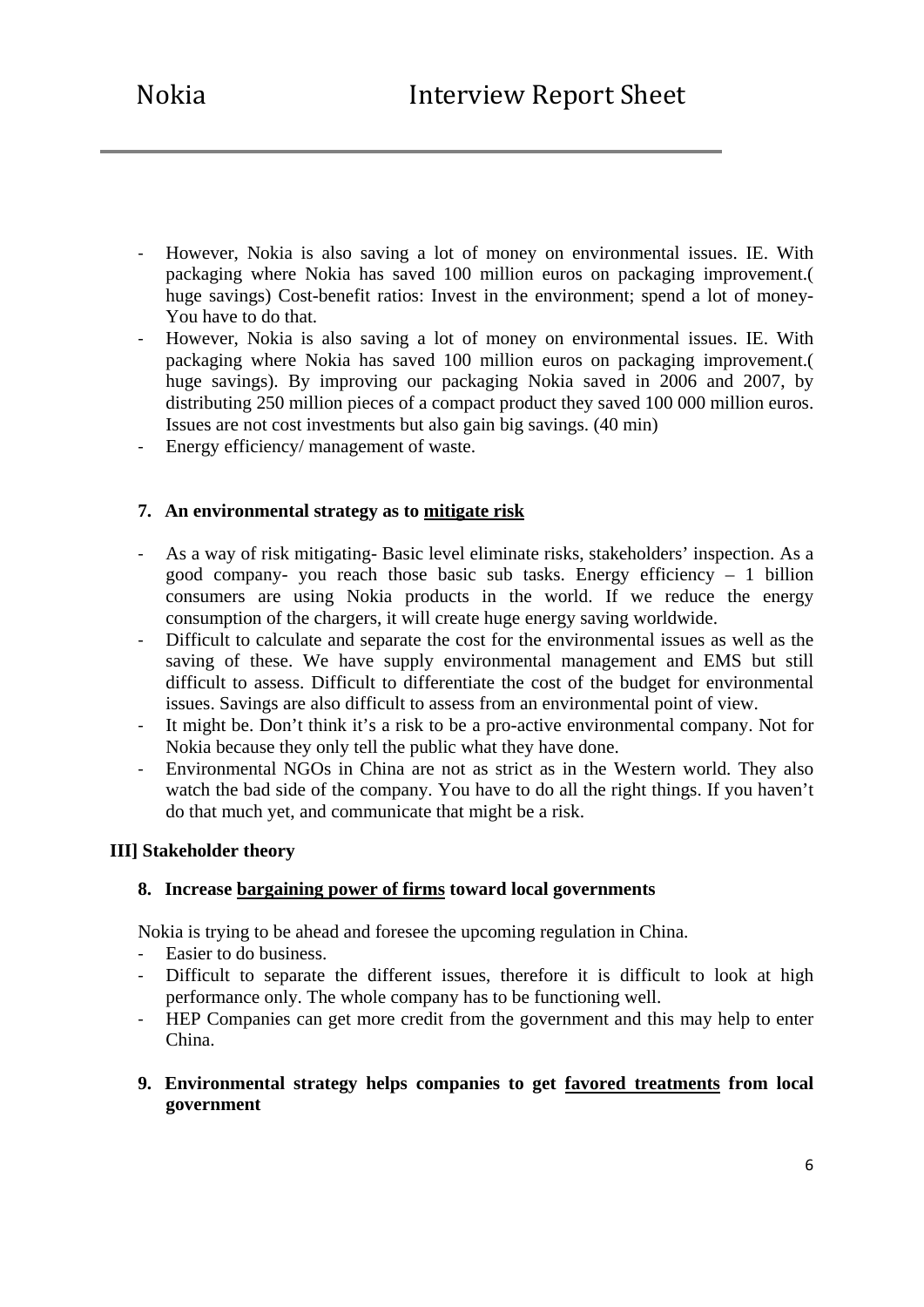## **10. Pro-active environmental companies enhancing local environmental awareness can influence local regulations**

- ‐ Help the government to make better regulation, advise/lobby the government to make laws and standards.
- ‐ Nokia Global help the CG, lobby it.

## **IV] Other**

### **China have had problems with the implementation of environmental regulation**

- Disadvantage to find suppliers because of high standards. Hard in the beginning, but after 10 years its working and its easier.

- Do not see high environmental performance to be a disadvantage, reduce risk and better develop the business.

It is not too costly- we have reused projects where we reuse Nokia components to the suppliers so we can then reduce the costs. It's not only a cost for suppliers.

Today it would help in the internationalization process to be sustainable but it didn't used 20 years ago.

Cost/benefit ratio: Some people think you have to invest and spend a lot of money on that, it is true but that is a master. We have some good examples, by improving our packaging Nokia saved in 2006 and 2007, by distributing 250 million pieces of a compact product they saved 100 000 million euros.

#### **V] Environmental behavior as a disadvantage towards other companies.**

No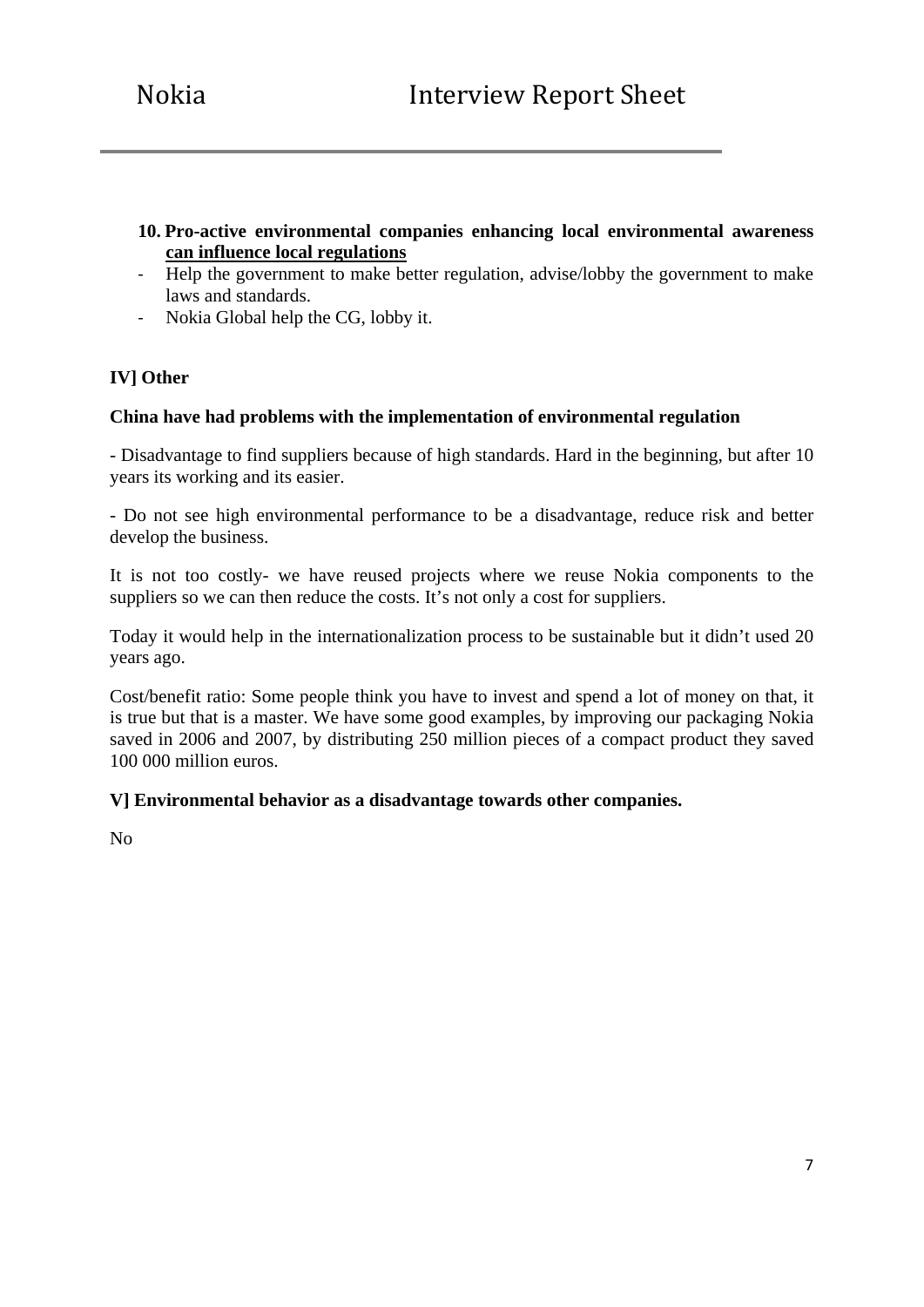**Company:** Ecco **Interviewee:** Environmental Manager **Date of the interview:** 7/08/2008- 10am DK-4pm China **Length:** 39 minutes

-----------------------------------------------------------------------------------

## **Company's environmental behavior:**

Clean tannery, where invited into China although many tanneries were shut down.

Aim of HEP strategy: the continuous development of Ecco products.

Out of the total investment in China, more than 10% was dedicated to the environment. Currently the benefit of the investment is only half (50%) but in 5 years it will be 100%.

The environment management is integrated in the general management system: Part of the Management board but there is especially a great awareness in production.

#### **Company's environmental standards:**

Environmental performance.

Equally relevant: Ecco guidelines, but adjust to each country. Especially important in production.

### **Company's perception of environmental regulations:**

Do not feel threaten by the regulation – Ecco is ten years ahead of regulation, they try to foresee legislation as well

#### **China:**

#### **Xiamen** - Province du Fujian

In China since October 2007 – full ownership

One Tannery, under construction, still not running

- The tannery use green energy and less water consumption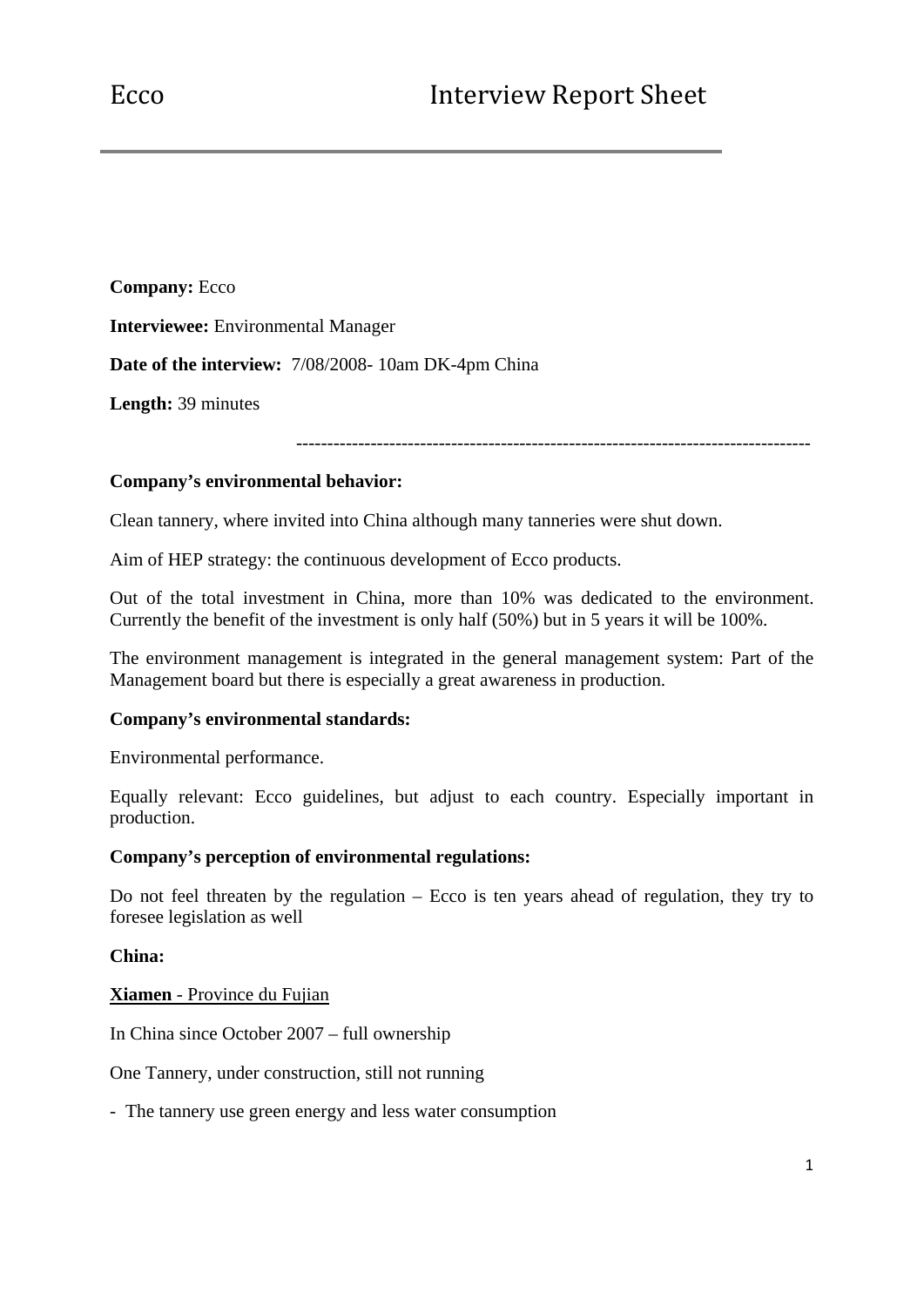- ‐ Follow a combination of Chinese legislation and the guidelines of Ecco.
- ‐ HEP leads to better products.
- ‐ Legislation and laws
- ‐ Better for Employees
- ‐ Chinese consumers are more aware of green products. We don't have any statistics about it but there is a feeling of it, The Chinese are in a higher degree choosing environmental products. The trend is going that way.
- ‐ Ecco has been selling Products in china for 10 years.
- ‐ Recycle water, little energy consumption.
- ‐ Not the only international tannery in China.
- The area of the tannery (Chennai): Avoid pollution- one of the cleanest areas.
- ‐ Importance of environmental performance for ECCO : 8/10
- When did Ecco embark on HEP? 1990- why? awareness, competence for the products, enhancing the quality of the products.
- ‐ They don't yet produce in a close loop- 70-80% but they will in 5 years (100%)
- ‐ Recycle: waste: and water, green energy
- ‐ Aim of such a strategy- improvement products, reputation, marketing (A difference compared to Europe) they state it is a green product.
- ‐ Been in NL for five years
- ‐ Management system
- ‐ Risk companies will be closed if they do not consider the environment (many small tanneries were closed in the last 3 years in China because they polluted too much).
- ‐ Having a HEP is a good point for our products. It is good for our employees and surrounding.

It has become an important issue.

Ecco is the World leader for tanneries. This tannery is prepared for 10 years of regulation ahead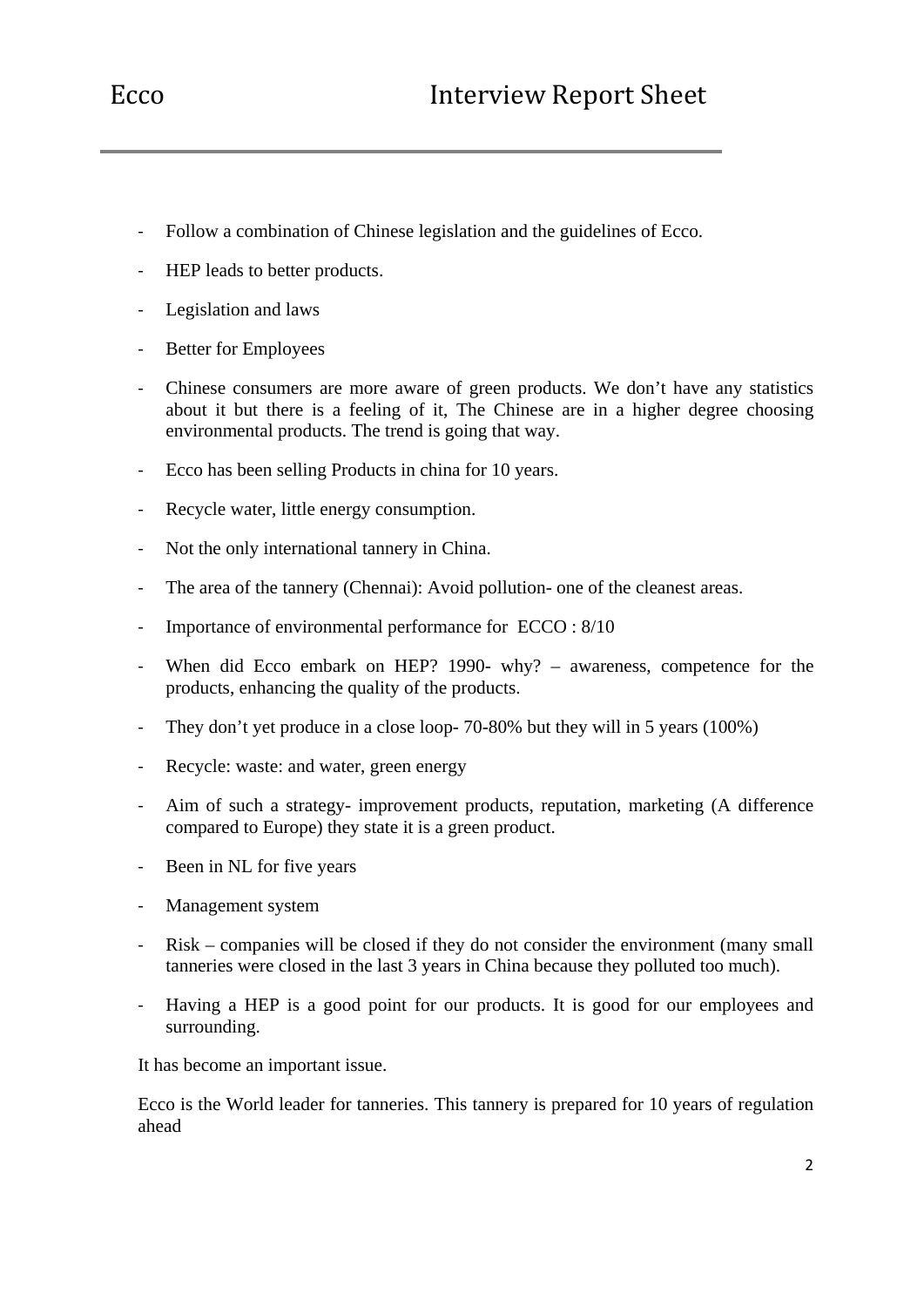Benefits of HEP: marketing wise more developed in China than in Europe) and better reputation

Increase of margins

-Market-share increased.

-Increase of market opportunities

#### **Position compared to competitors:**

HEP: Make a difference to competitors- yes for sure. Our products are more competitive. Marketing Ecco's products as green products- promote as a green product. Ecco is regarded as a green brand by the consumers.

### **Suppliers:**

Not difficult to find suppliers, Ecco standards that they have to follow. More expensive products. Balance between higher price and environmental conducts.

#### **Future:**

Recycle all water, solid waste, use LP energy and solar panels.

### **I] Neo-classical view: Environmental concerns are not applicable to business and economic thinking**

#### **II] Competitive Advantage**

**1. Environmental regulation driver to innovation and competitiveness**

#### **2. The organization of environmental resources as competitive advantage**

Competitive Advantage – the guidelines of Ecco is giving Ecco a competitive advantage.

Environmental Resources as a competitive advantage: The guidelines of Ecco group because other tanneries have very bad reputation, so Ecco distinguish itself.

## **3. Environmental strategy as a potential driver to a better quality product, 1st mover advantages and barriers to competitors.**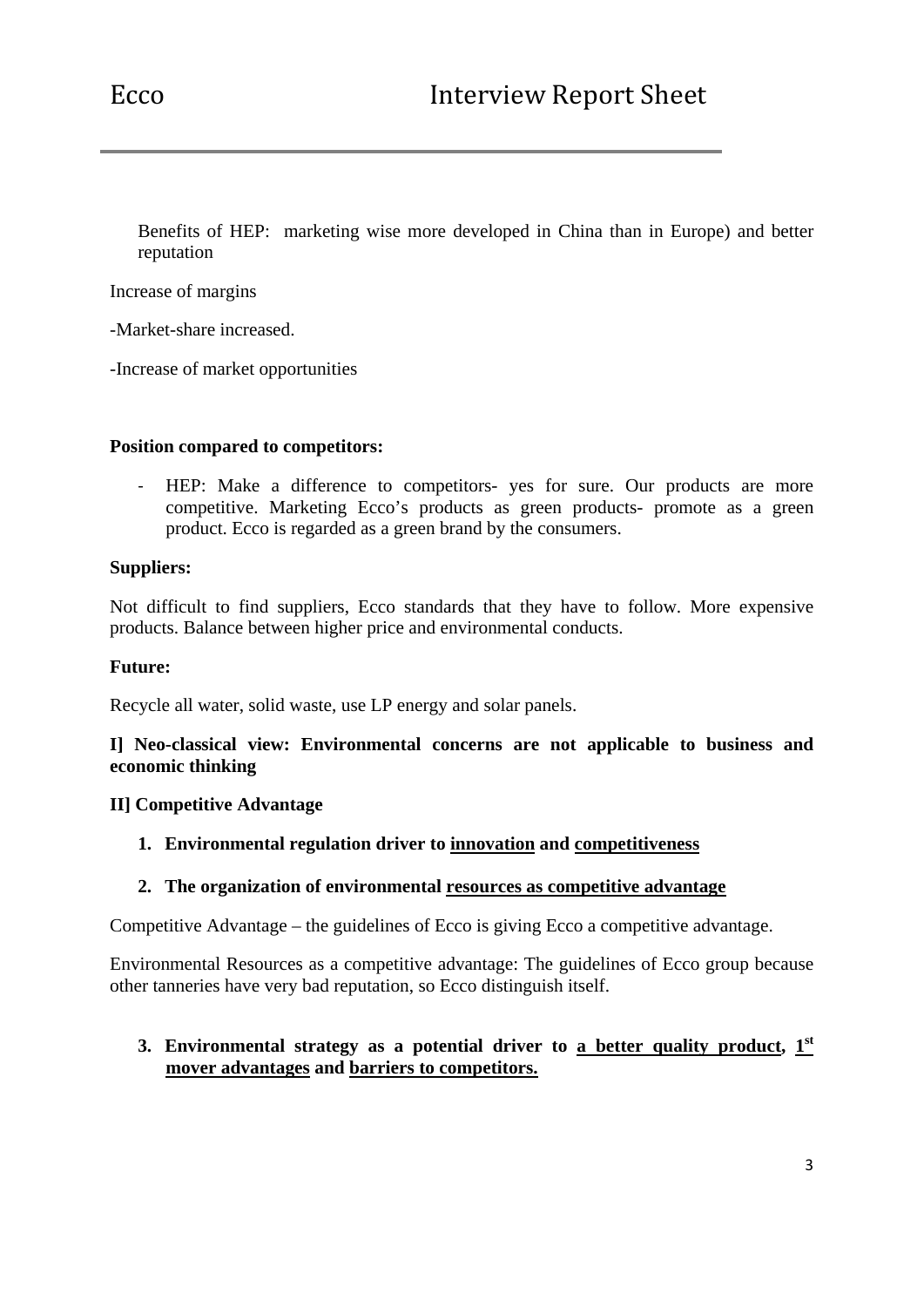When did Ecco embark on HEP, 1990- why - awareness competence for the products, enhancing the quality of the products. Consume less, produce more.

## **4. Environmental strategy as a high reputational enabler (customers)**

Attract employees because of the reputation.

## **II] Efficiency**

- **5. Foreign-direct-investment a way to internationalize environmental ownership and reduce transaction costs**
- **6. Environmental behavior as a driver to reduce production costs and make scale economies**

Consume less, produce more-less input more output Yes increase production efficiency and reduce production cost.

Increase production efficiency and reduce production cost, compare it with other production sites.

#### **7. An environmental strategy as to mitigate risks**

#### **III] Stakeholder theory**

**8. Increase bargaining power of firms toward local governments** 

### **9. Environmental strategy helps companies to get favored treatments from local government**

From the government- faster to get permits,

Incentives From stakeholders- help from the local government – tax , import export, easier access to electricity, water..

### **10. Pro-active environmental companies enhancing local environmental awareness can influence local regulations**

## **IV] Other**

#### **V] Environmental behavior as a disadvantage towards other companies.**

It can be very Costly to do green investments (the disadvantage), so you might loose customers however, you will gain other kind of customers through HEP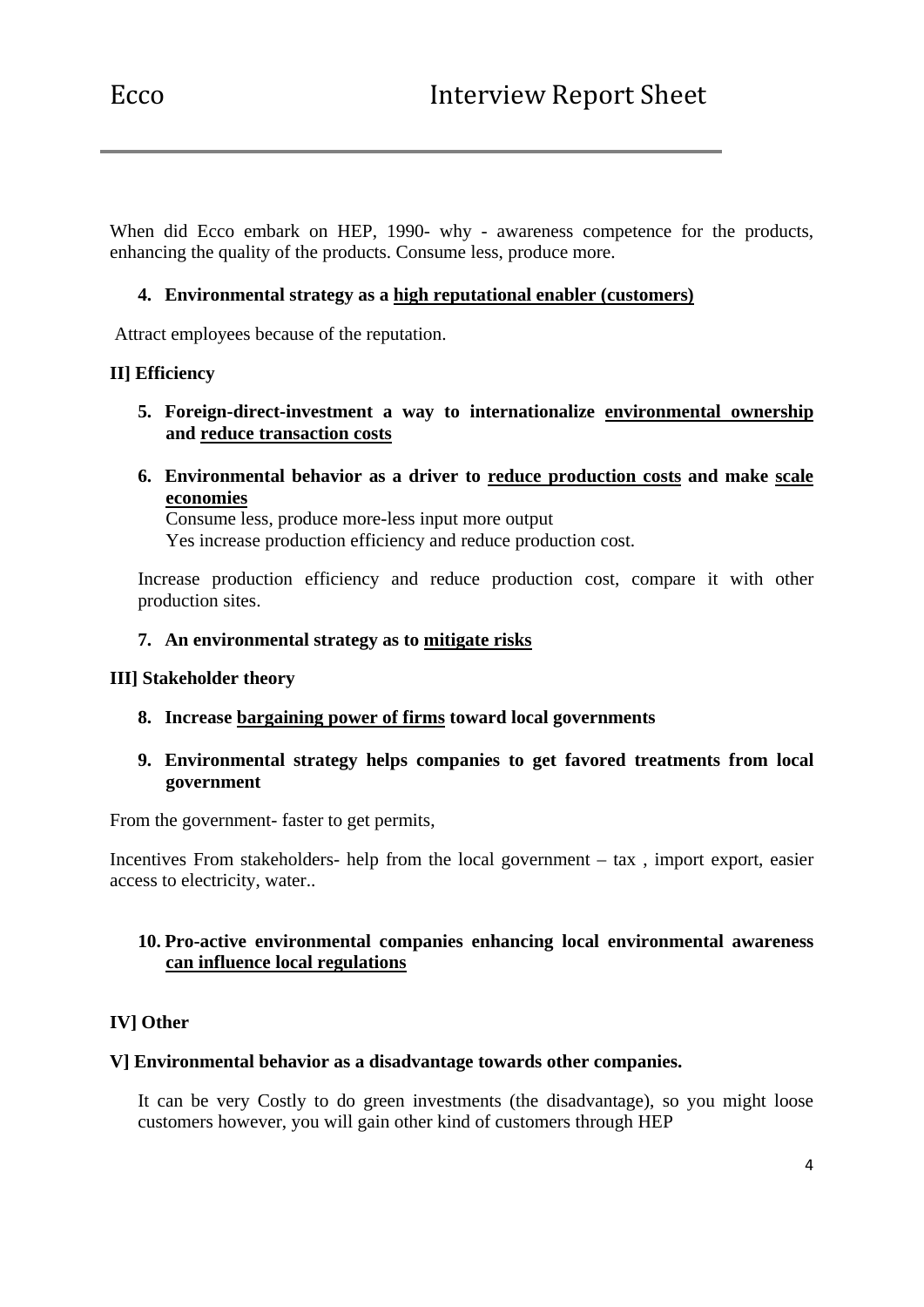**Company:** Novo A/S

**Interviewee:** Chief Financial officer-

**Date of the interview:** 18/06/2008- 9:30 am

**Length:** 1h 22

-----------------------------------------------------------------------------------

In 2000 already, more than 50 % of the people that have diabetes are in third world countries. Asia and Latin America, and dominated by India and China. In the future, it will reach 80%. It is something we must do- to go to China and solve the problem of diabetes. 10% of the population in big cities in China (has diabetes).

Novo Nordisk does a lot of things to prevent diabetes. Push people to make sports. Focus on the prevention of diabetes, education, seminars for free in China. It is an expression of Social Responsibility.

Seen as a partner, setting training programmes in the hospitals and making training programmes for doctors and nurses and people that have diabetes and their family and setting up radio and TV forecast to create awareness. Though when they talked to the press they never asked to get their name stated. They emphasized this is not a promotion of NN or our brand it is a promotion of the idea to have knowledge about diabetes so that people could avoid getting it. Creating awareness toward diabetes- That's what they saw and that's why we were seen as being socially responsible. They mentioned they didn't specifically want that. 15 years ago in China only 5% of the population was aware that they had diabetes; they had a miserable life and died too early, now they know. Not yet, all of them, 25% know, in Europe it's 50. Diabetes, you can have it for 5 years without knowing it. All these people that have diabetes today can live to be old, whereas otherwise they would have been dead.

Nothing wrong combining a good business with an ethical conduct. It is not contradictory but mutually supportive and everybody in China, especially the press said it was acceptable. Insulin is not expensive. Cost the same of half a pack of cigarette a day. Everybody in China can afford that.

NN has 50% of the world market in volume. That's why they make money. If they were 10 companies it would be very difficult.

Because of the training programme provided by NN to doctors, nurses, patients in the hospital they had a partnership with the government and world diabetes companies. NN made a pact with the government stating that NN would supply all the training materials, financed by a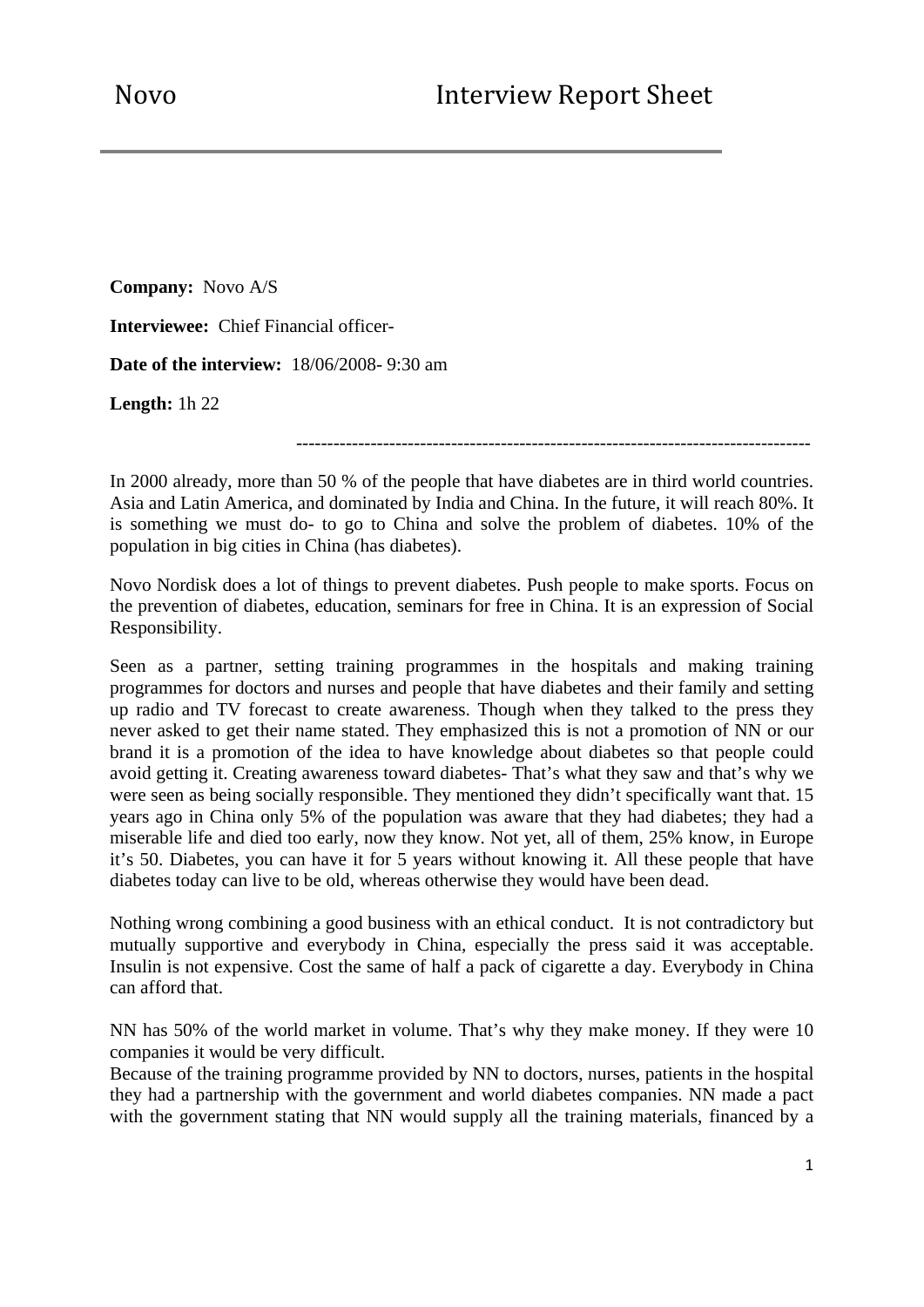grant from the World Diabetes foundation, and the government would provide all the time of doctors and nurses and the physical rooms to do the training. Roll out in all China, from big cities to villages. The programme was started 5 years ago when he left China. We are seen by the government more as a partner than one just selling products. And it's been very difficult for competition.

Novozymes main focus; use different ways of producing enzymes. Try to do it in a more environmentally friendly way. Different focus of the 2 companies. Novozymes, with its enzymes found a way to avoid washing cloth at 90°c but to do it at 30°c, such application in a numerous amount of household like in China, can represent a saving of energy of up to 50 gigantic power plants. They never succeeded yet, very much, with the detergent there. But Chinese are funny they say "yes" I know we can save energy and CO2 but if it costs 10c more than they will not buy it. Novozymes products are a little bit more expensive than the other ones. Customers in Europe and America are willing to pay a little bit more for things that are little bit more friendly to the environment, but not in China, not yet.

2 different angles of the 2 companies.

### **Investment in China:**

Beginning 1990's, started making the strategy for China, first thought about Joint venture, NN visited many places and potential partners. JV partners if they want to own 50% of the project then they just should make contribution to the investment. And then they realized that through their position in the world they had built their reputation. They were known already by the Chinese authorities. The Chinese ministry of health knew NN; they had been talking for 20 years not about building a plant but about how to use their technology in China. Therefore they made a fully owned FDI and that is what they still have today and they are really happy today.

JV really depends on whether you need a partner. There are businesses where it can be very beneficial.

We went to China at that time with IFU, they had 10% of the investment. It was little bite of sharing the risks. Afterwards they could buy the rest of the shares. Another JV partner couldn't really have helped them with anything.

NN went to china for market-seeking, primarily reason and not especially labor costs. They are not that many people in the plants. The most important is the depreciation of the plant. We could easily export to China because it is small products, low volume. But the transport would be crazy and plus the price volume is very low in China and we have to be on the market to compete.

The production of the Novo PEN is all done in China. Different components in the Novo Pen, probably mostly produced in China, however, didn't really know. Moved to China, but Global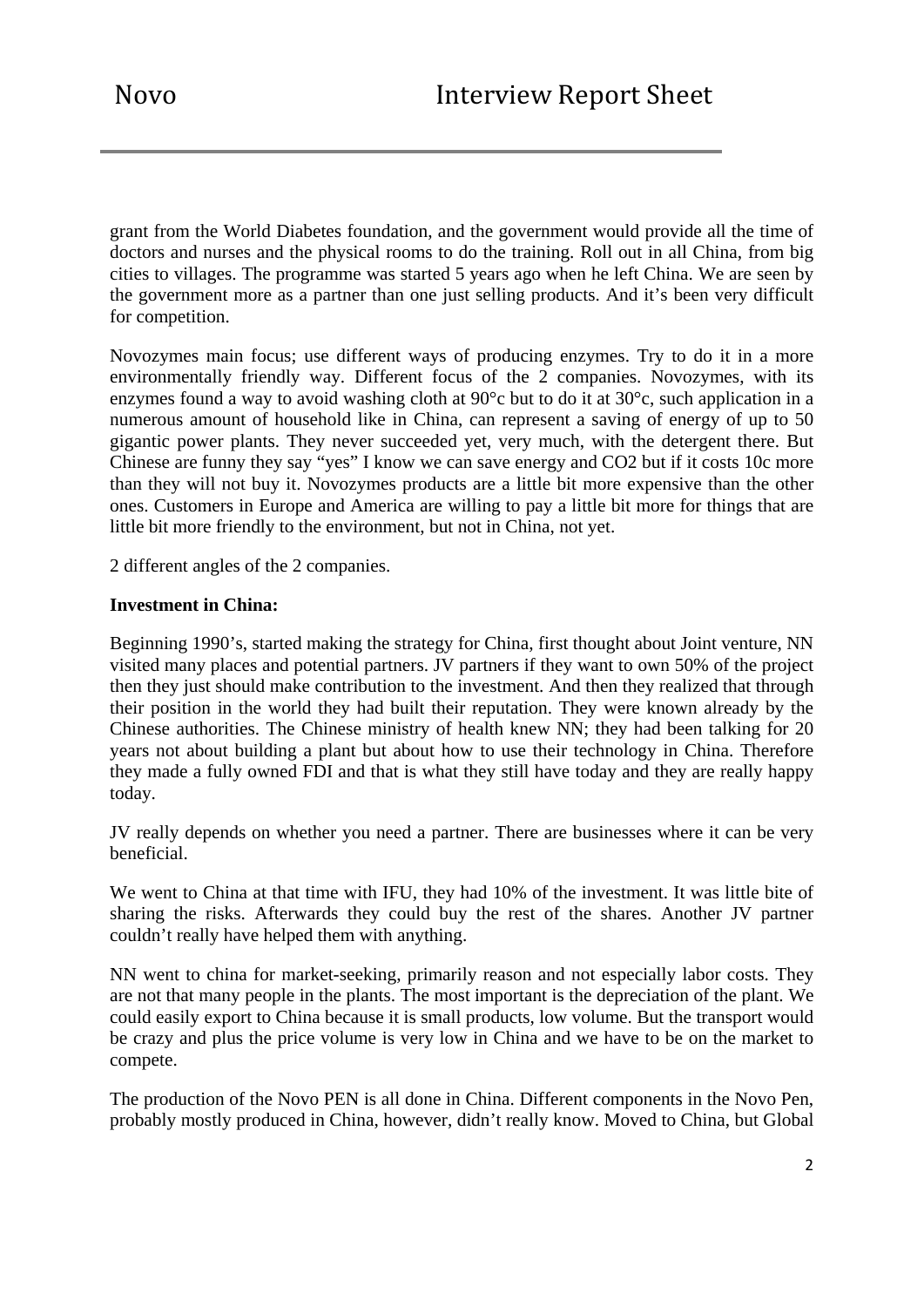supply to China. 37 different pieces. For this one, there is a lot of manual work involved. In that specific case there might be costs savings to produce it in China. It's not though the biggest product. The biggest one is the plastic pen molded in plastic piece and automatic. It is produced in Denmark, maybe in France and the USA.

Novozymes made a JV in China, they partnered with enzyme plant, Hongda. But it was 65% NZ, 35% Hongda. It was turned into NZ standards operations. We would not accept local standards. You have to agree that there are environmental standards that you have to live up too.

NZ has a much more polluting industry.

NN usually do full ownership investment if they can avoid JV. They have the luxury to be able to do so. JV: USA. Australia, Due to the circumstance, it was the best to get started with but not easy and especially not funny on a 50/50 JV.

NZ was well known so it didn't use JV in China:

The customers and potential customers in both medical and enzymes knew NN already. All the diabetes specialists knew NN and their products. NN is number one in the world in diabetes.

#### **Company's environmental behavior:**

Do you take the environmental issues in consideration when you internationalize? Yes we do. We have our own rules. Whatever we build, we respect our own standards which are often better than the local ones, esp. outside Europe, USA and Japan.

It is not a polluting industry.

NN in its production site is going toward the reduction of CO2 emissions; partnerships with Dong. Not a very polluting industry but it can produce pollution indirectly, by not having a good organization of the resources, if you loose a lot of energy for example. There is always a way to optimize energy: insulation and recycling water, if you need to heat or cool something. It is also a part of the image even though for NN it is mostly the quality of the product and the way it is sold that count.

I guess all companies today who have production; where there are environmental issues should have a clear policy and understanding on that. If you have some kind of production you have some kind of responsibilities. The companies that in 25 years will have implemented environmental policies and did well will be the survivors, those who have neglected them will be gone.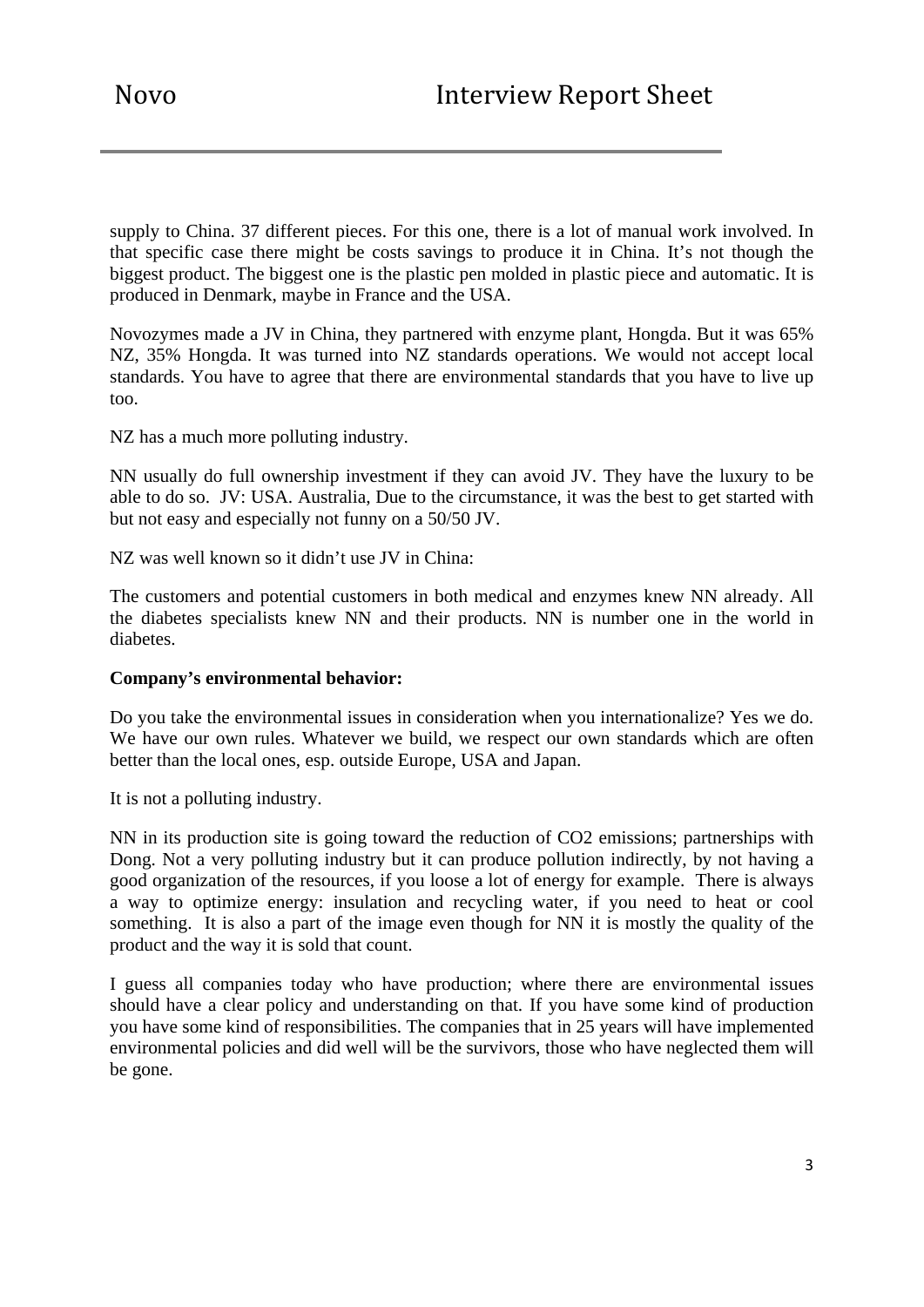He doesn't see his way around CSR. In the last 5 years NZ has done a lot to reduce its impact on the environment.

NZ biggest dream is to realize a commercial success of enzymes for second generation production of bioethanol. That would be a very powerful and positioning message for NZ.

### **Company's environmental standards:**

When you do JV do you use your own guidelines? Yes, as far as we can. Own environmental guidelines. In everything they do they make sure that the values and vision and the mission and the TBL are implemented. These were not clearly defined 25 years ago. In the last 20 years have always been a majority.

Don't produce insulin in China. Come in big volume to China and then they package them there. In 2007 moved the production of the Novo Pen to China. This durable pen is now produced in China. Right now, there is a plan of building an insulin plant in China. There is an insulin plant in Brazil already. Next one in China, they knew that since the beginning. They will build it in Tianjian Economic Zone area. That's were they chose to make their investment in 1993. They have enough space there.

They have environmental industrial zones now in China, is it one of them? I am not up to speed with how much they emphasize the environmental there but I know in China in general, they are aware of the environmental problem, they just say we need to grow economically a little bit more before we do it. It is an Economic development zone like the size of Bornholm. In 1993 when they first went to visit it was only marsh land, wet and muddy and today it is an industrial city with 3 or 400 000 inhabitants with schools. It's amazing. Like the new terminal in Beijing, high quality, great architect.

There is a lot of coal in China. They open one coal factory a week. Become more effective. Opportunity for Danish technology. Very effective, total energy utilization in Denmark 60%- 68% in China 25-30%. They could make twice as much energy out of the coal plant.

#### **Company's perception of environmental regulations:**

#### **China:**

-Tianjin an environmental EZ?

Tianjin EZ, is a very professional city administration. The local government has been our partner, not money wise, but support-wise. They have never promised us anything that they didn't deliver. We can always count on them and it's very nice that the relationship we built 15 years ago is still valid nowadays. We can discuss specific problems with the mayor of Tianjin. We chose Tianjin because it was a small place at that time. They would rather be a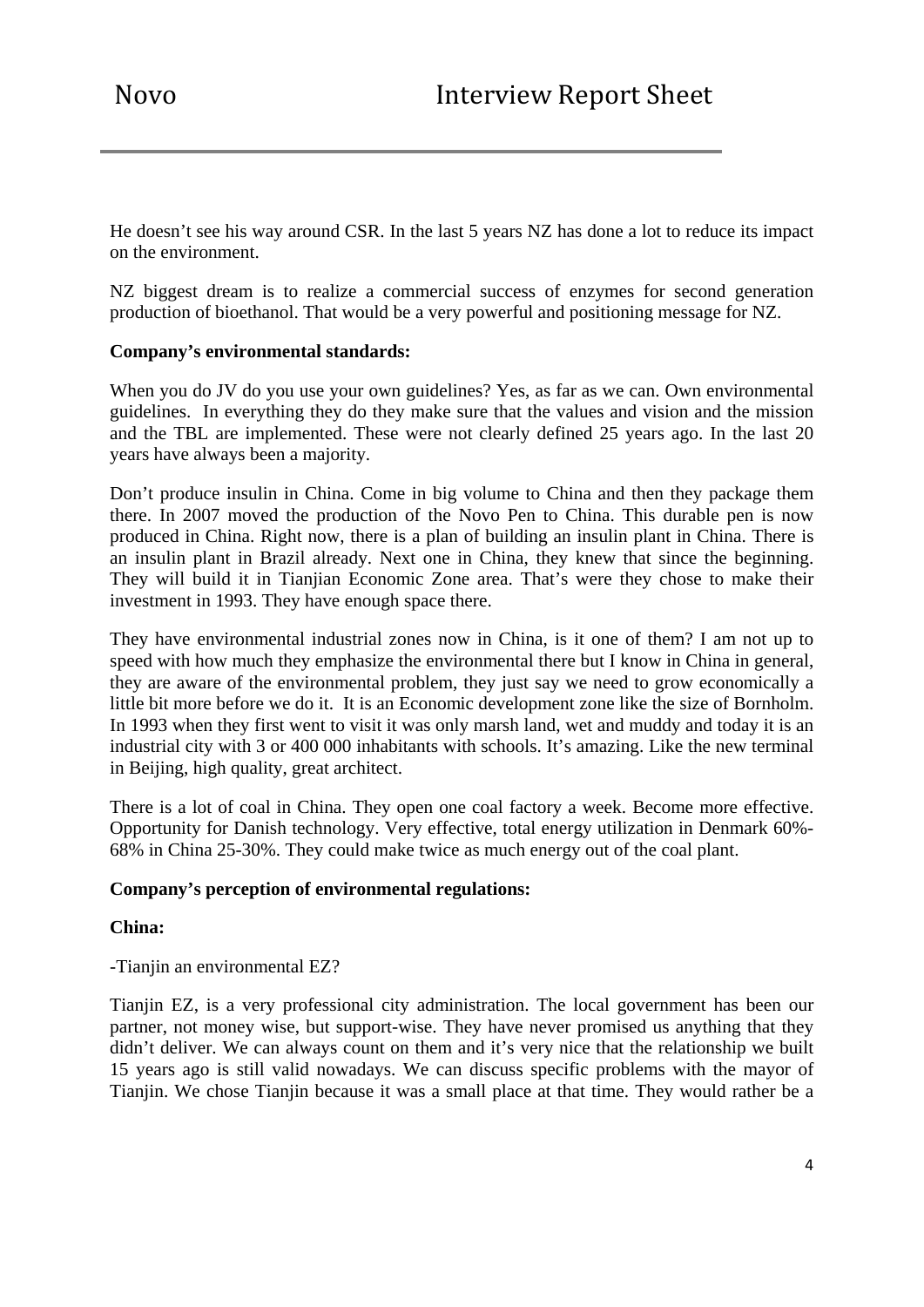big fish in a small pond rather than a small fish in a big pond. We have never regretted that. Now we are happy.

-The government in China: Not for NN. What counted in those days is that you were coming with a lot of dollars. But we were already then in the visibility to describe and we were asked very clearly how our production would impact the environment. It was a big part of it. They asked for that even in 1993 because they knew it would become a bigger issue. But the big entrance ticket was money. I guess it is changing.

-they benefited from tax-incentives for 5 years but not specifically from environmental behavior. Not decisive. Didn't get any special intention compared to other companies. NN got some help, support from the local government, for example to contact the central government. It gave resources and attention. It only took two months to get the license to start the business.

### **Position compared to competitors:**

They are being copied but it has always been, and it still is, but it is small and insignificant. The market share of NN has been going down but the market is growing that the production hasn't slowed. The total market was increased by a factor of 10 in the last 10 years. 0 to 75% of the market in 10 years. They captured a lot of the growth. The market rose because of their awareness activities. It all fits together, we are socially responsible because we do all this training, it comes together with a lot of business. Then we can spend more and more on creating awareness.

Competitors: Sanofi Aventis and Illian. Few producers in the world, in China, India and Latin America's market. Don't have that much market.

No1 in the world/ Quality, focus on diabetes. The PEN that came out in 1985 is User-friendly before needles. NN is seen as people doing very user friendly products. 30-40 years ago many competitors (50), low price subsidized products, didn't make that much money .2 Danish companies Novo and Nordisk started investing in new technologies to change that and merged in 1989. More clean products. Before extracted insulin from cow and pig tissues. A lot of research efforts to do, in order to come to that result.

#### **Suppliers:**

**I] Neo-classical view: Environmental concerns are not applicable to business and economic thinking** 

## **II] Competitive Advantage**

**1. Environmental regulation driver to innovation and competitiveness**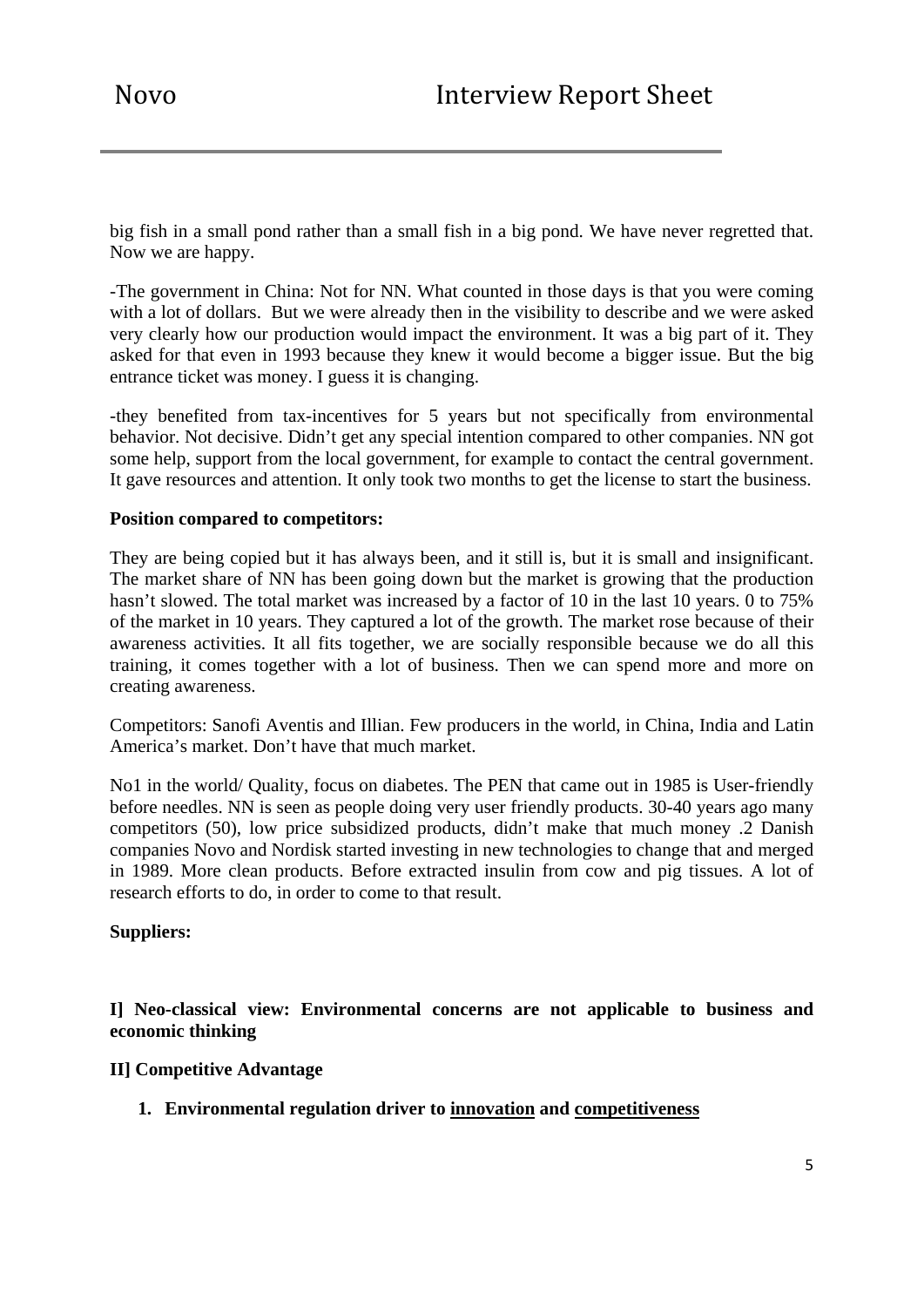The pen

**2. The organization of environmental resources as competitive advantage** Yes, they used training programmes to distinguish themselves from others.

## **3. Environmental strategy as a potential driver to a better quality product, 1st mover advantages and barriers to competitors.**

NN went to China in an early stage, in 1992 when there still was not that much Diabetes there. However, they forecasted an increase of this sickness there thus they set up there early, and did a lot to create awareness on this illness, slowly building up their reputation by organizing seminars and providing education on this disease, indirectly creating barriers to competitors. Finally the reputation that they already had at that time especially stemming from their technological advancement provided them with a  $1<sup>st</sup>$  mover advantage.

### **4. Environmental strategy as a high reputational enabler (customers)**

- At the beginning hard to get some employees but then became a quite attractive place to work at NN. Had to do with the fact that they took care of the business, creating awareness. Good values. Values of the companies. Lowest turnover rate in the country and industry, less than 10% (5 years ago) which is very low in China. Not in the beginning but now they can see that there is something special here. It is not only the money.
- When started reputation among a few people, but the rest was built up, and it was hard work. He had 300 business cards from journalists.
- SR: and reputation stemming from it helped Increase market opportunities and sales: for the end user, you supply something else that the product. The diabetes association for patients. Before only for doctors. More than 100 000 members (5 years ago). Free blood test, possibility to talk about it.
- NZ uses its environmental behavior to market its products because their products are oriented to improve the environment. They do it globally.

## **II] Efficiency**

- **5. Foreign-direct-investment a way to internationalize environmental ownership and reduce transaction costs**
- **6. Environmental behavior as a driver to reduce production costs and make scale economies**
- **7. An environmental strategy as to mitigate risks**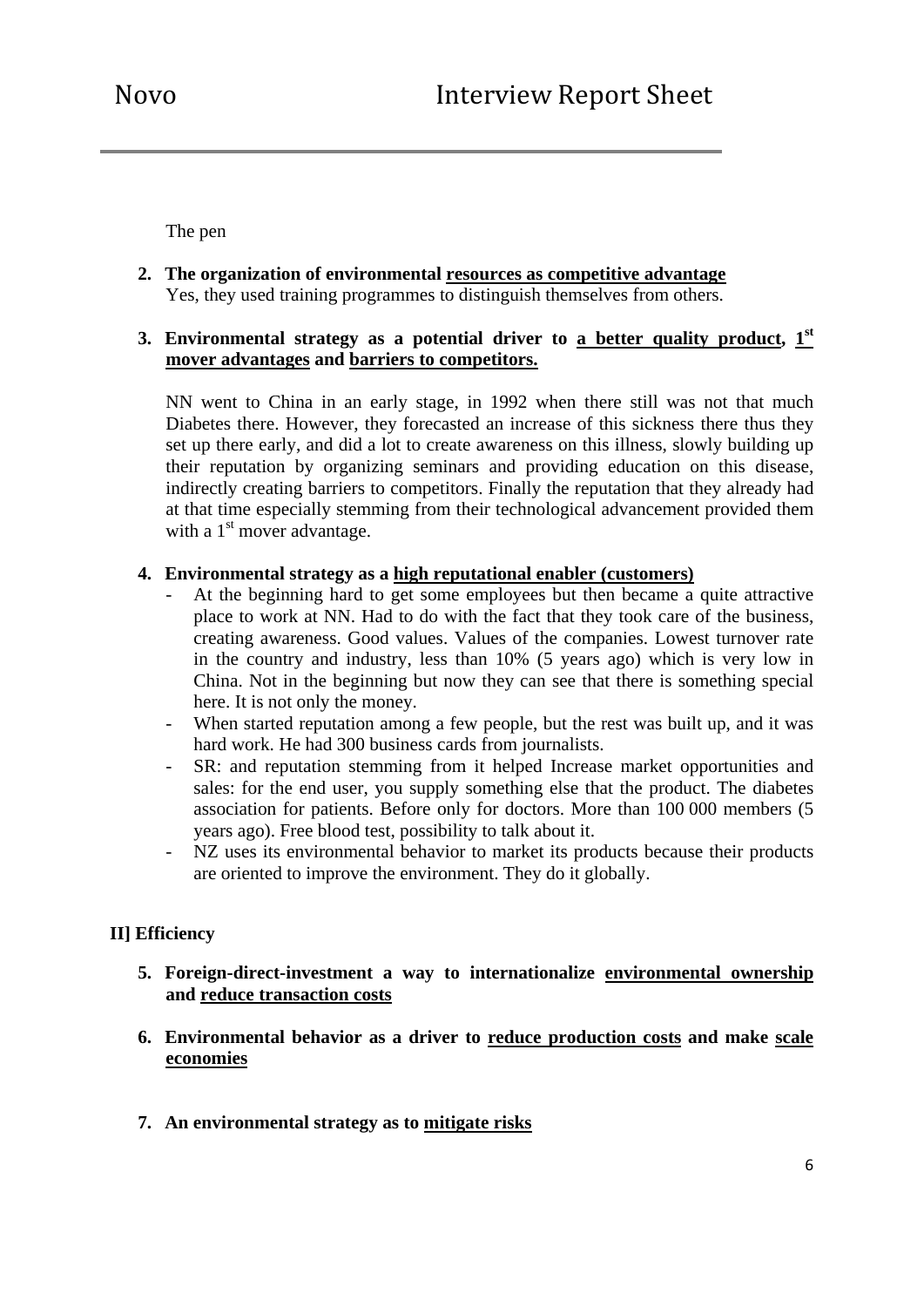Reputation:  $1<sup>st</sup>$  it should always be a good and valuable and solid technological product to the customers but what you build around is very important. The technology can be copied but it is harder to copy the reputational activities (education and so on). They sometimes tried but they have other areas of focus so they often stop after 6 months. We never stopped, we do it every year. The continuity counts. Our efforts never stop. Good product and continued efforts.

## **III] Stakeholder theory**

**8. Increase bargaining power of firms toward local governments** 

## **9. Environmental strategy helps companies to get favored treatments from local government**

- They benefited from tax-incentives for 5 years but not specifically from environmental behavior. Not decisive. Didn't get any special intention compared to other companies. NN got some help, support from the local government, for example to contact the central government. It gave resources and attention. It only took two months to get the license to start the business

## **10. Pro-active environmental companies enhancing local environmental awareness can influence local regulations**

-NN internationalize with its own standards. Respect of NN standards. By us coming there and introducing our own standards it gives at least a little contribution to that country ability to improve it. We believe that if we stay there and maintain our standards than it can give a little contribution to improve the country. NN does it for its own sake, but of course it also contributes.

- Because of the training programme provided by NN to doctors, nurses, patients in the hospital they had a partnership with the government and world diabetes companies. NN made a pact with the government stating that NN would supply all the training materials, financed by a grant from the World Diabetes foundation, and the government would provide all the time of doctors and nurses and the physical rooms to do the training. Roll out in all China, from big cities to village. The programme was started 5 years ago when he left China. We are seen by the government more as a partner than one just selling products. And it's been very difficult for competitors.

# **IV] Other**

NN trying to sell the products for the same price all over the world but there are fluctuation of currencies. Equivalent to 1\$ a day.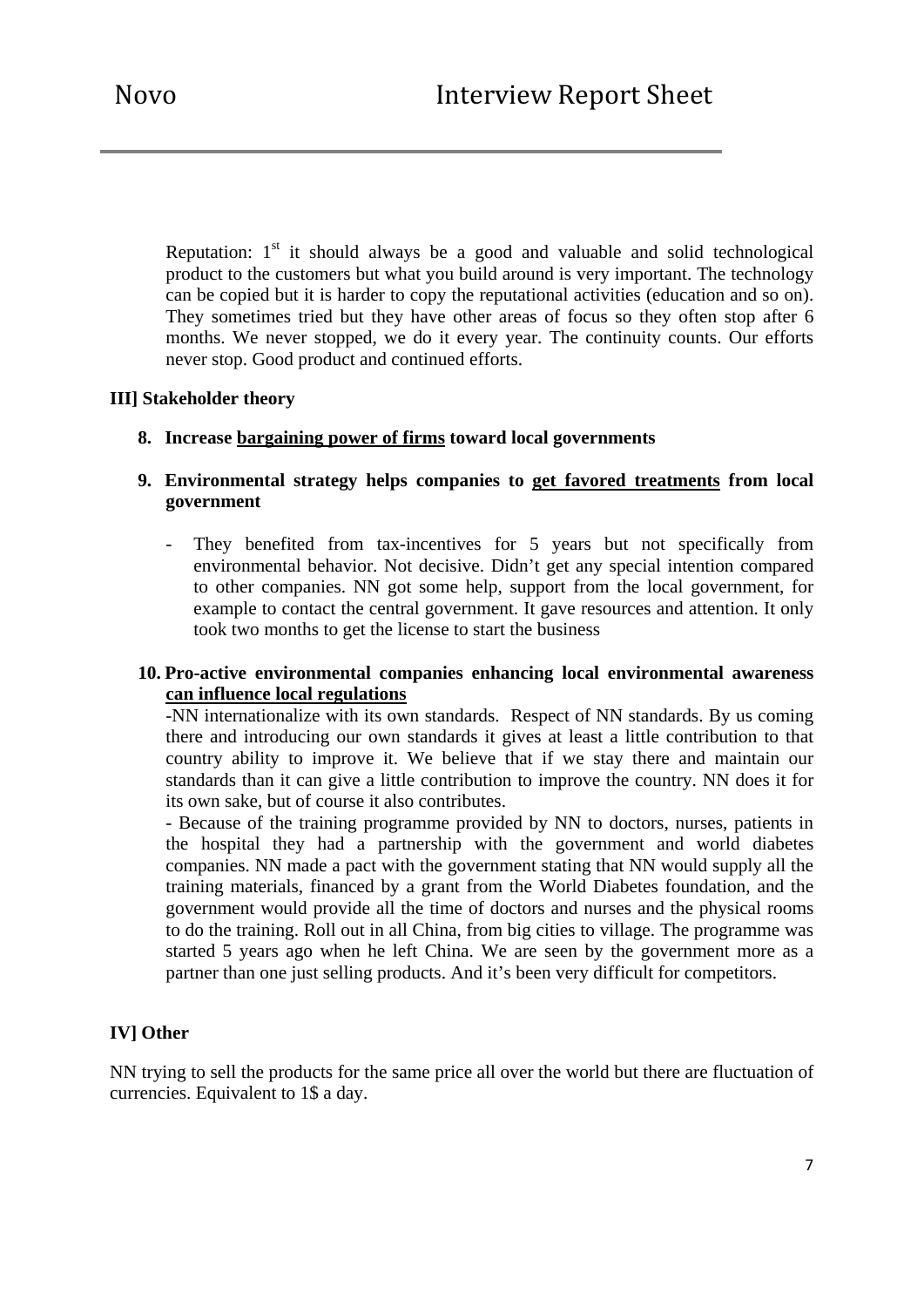He thinks that environmental behavior and social responsibilities can be an advantage in the Internationalization process. It is parts of NN strategy to explain what they do and implement things. Communicating very clearly this attitude is going to help us to position ourselves better when going to new markets or into existing markets with new products.

## **V] Environmental behavior as a disadvantage towards other companies.**

I can't see how having a pro-active environmental strategy could be a disadvantage. It may be that some parts of your production will be more expensive, if you have to make sure that you avoid emission into the air and the water and monitor your suppliers and so forth ;yes it become more expensive but I think it is an accepted part of doing business.

It may be a financial disadvantage in regards to companies that may not do such efforts, but that is a short-term solution.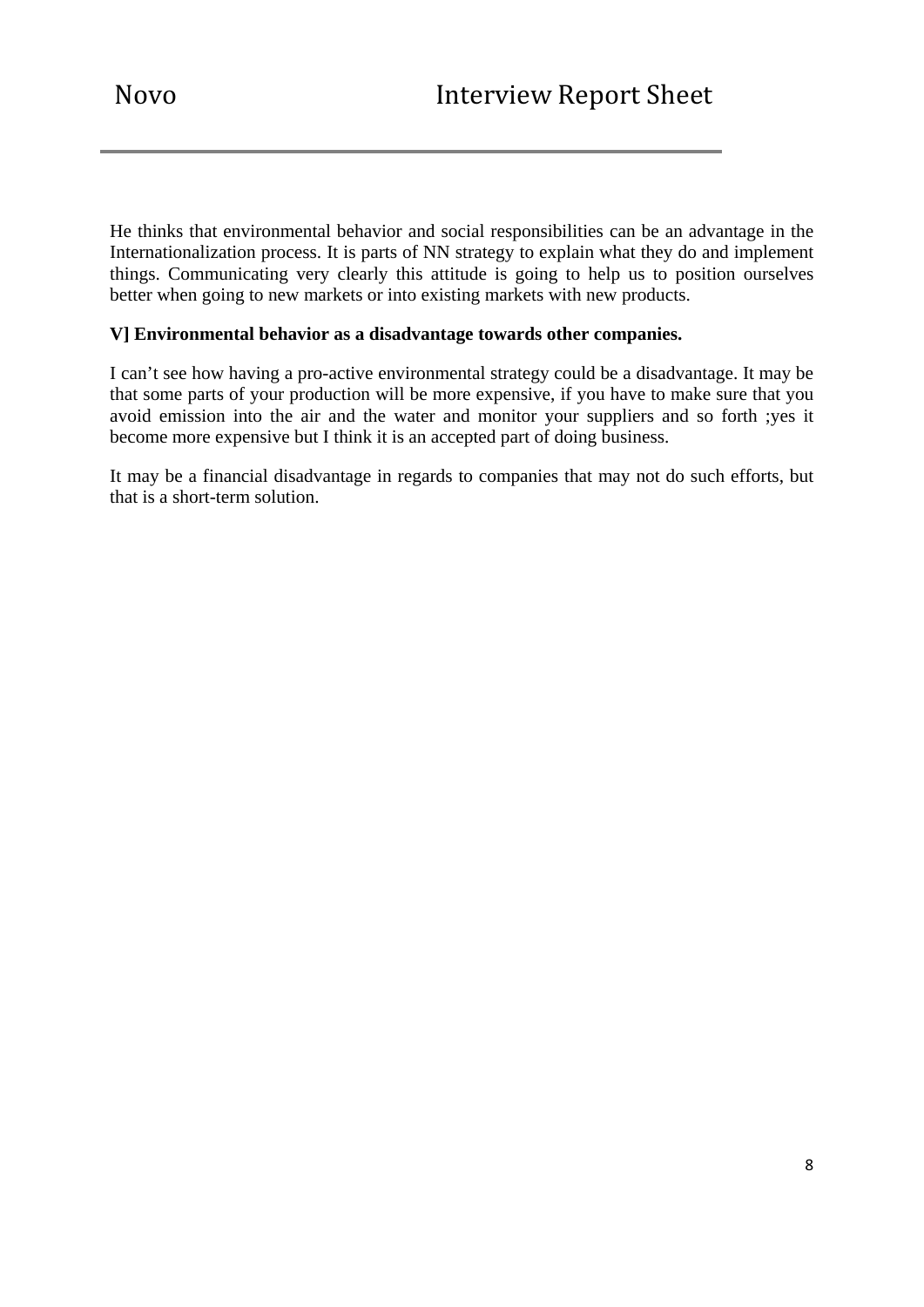**Company:** Novo Nordisk **Interviewee:** Project Manager - Climate Action **Date of the interview:** 3/04/2008- 2.30pm **Length:** 1h 19 minutes

-------------------------------------------------------------------------------

#### **Company's environmental behavior: Drivers behind their environmental behaviour.**

- Started back in 1975 due to the fact that Novo Nordisk was a polluting company in form of energy and water. They realized that they had to have an environmental department, the first company in DK that made an environmental report, back in 1994, and the year before the Danish government required that companies had to publish green accounts. They wanted to be ahead of the curve / regulations. You can call it leadership, however, it was more as a way to define their approach, it was seen as due diligence, to be well prepared for what was coming. Since then they have been working on implementing environmental management and rolling it out with ISO certification so that we have **global standards for all sights and that we respect the local environmental standards**.
- In 2006 almost all sites were ISO management system, lacking in China, it is on the way, it has been delayed, but they are working on that- it has a high priority. In the ISO management system we have integrated energy management into that system, so for the moment it has integrated environmental energy and also occupational health management system. And the occupational health side of all production sites are going to be ISO 18 000 certified- this year. We decided to make them integrated. That is the reason for the delay.
- We have become known as the **boy scouts within the industry**, because we comply with anything that is worth complying with. Our approach has been to collaborate with the various standards, the international initiatives and be part of that because then you have a framework from which you then can develop further your approach so it has also been a way to learn - what is the expectations, what is best practice, what is the best approach, so the list of complying is quite long and we have WWF as a partner. We have a long history of collaborating with NGOs and that began in 1970 when Novo Nordisk had a major crisis. The enzymes produced would cause skin allergy for the people in production. But these enzymes were also used for detergents, so house wives would be at risk. The US market was huge and very important. ( Ralph started a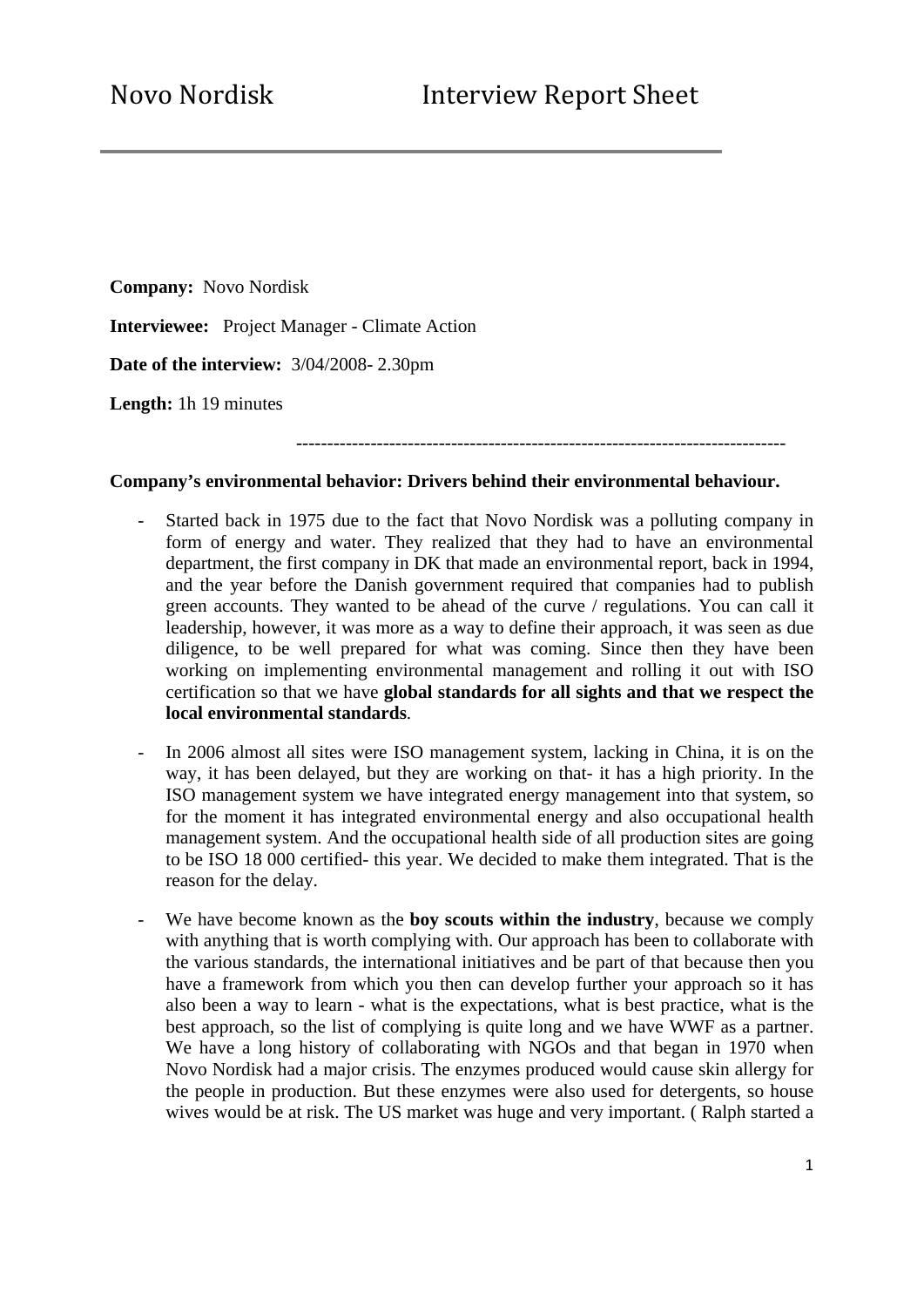movement) There were a consumer movement to say don't buy these products because they are hazardous to you. So from one day to the other NN lost a great deal of this market. We use it to show how a company can be really caught on the wrong foot if you don't consider stakeholders interest and end user interests. We comply with regulation, we make sure that our shareholders are happy, and house wives considered. So we will never risk being in that situation again.

- In the 1990s great concern about enzymes, NGOs calling the company and asking what they were doing.
- Decided to go into dialogue with the NGOs which led to the stakeholder dialogues that NN since have become very famous for. Many companies are hesitant over for NGOs to let them come and visit.
- In the 1990s we learned that the stakeholders' environment is more than just a few key economic stakeholders. The understanding became the wheel. It was pretty early for the time.
- The two incidents became the basis for NN proactive attitude. So instead of being cornered where you have nothing but to take the beatings, its better to be there proactively and to shape the frameworks that we are working with.
- It has become part of the NN strategy.
- Importance of the triple bottom line on a Global scale. In the US it is more important than in DK where we take it for granted, so the CSR issue is not equally important to each country. However, the focus is increasing and it is important for the employees.
- But it is not customer driven demands.

#### **Company's environmental standards:**

The standards are global, and it is equally important from a production perspective.

There is a business case for Novo Nordisk for having this approach- **saving energy- saves money**. In terms of Climate change- saving energy converging to renewable will prepare our business for the future. There is a strong business case for that one. It's an advantage in increasing engagement around us.

The climate strategy is not costs-benefits but driven by values. There is strong business case for doing it. To save energy NN has a collaboration with Dong Energy.

Cost/ benefit of the energy collaboration: If the pay back time comes in less than 5 years it would worth it.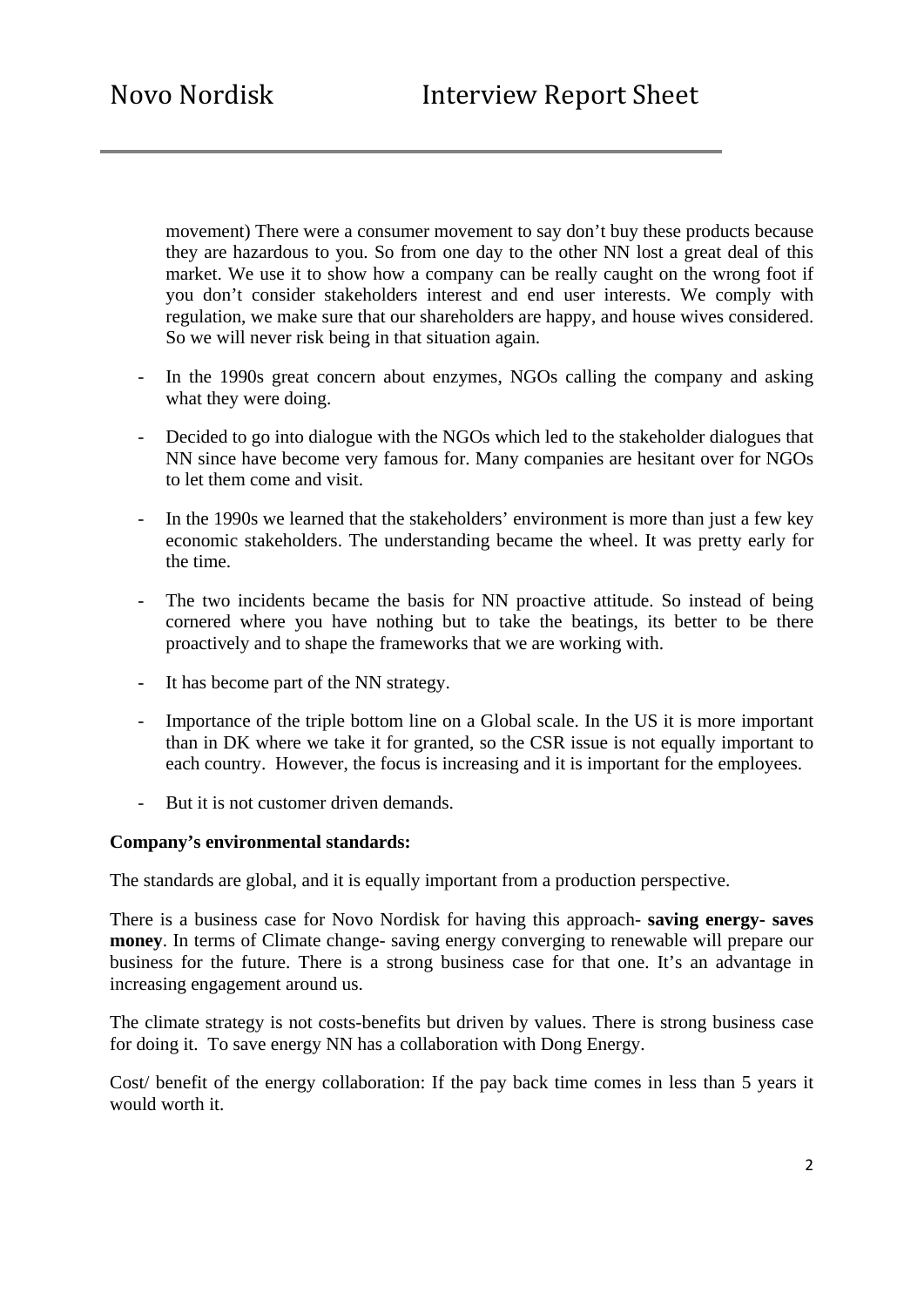## Importance of HEP for NN: Grade: 7-8

The climate change coming up, that has revitalized our focus and made it more important.

- We are a big polluter so climate change has become an important issue.
- The companies that have had wake up calls are the companies staying in front of regulations.
- Aim is to stay in front, and not get near regulation.

NN is a leader in the industry on environmental issues.

CLEAN: Manufacturing programme aiming at optimizing production facilities, water, energy and raw materials.

#### **Company's perception of environmental regulations:**

To stay in front of regulation. They try to foresee the upcoming legislation in the countries they are operating

### **China:**

Beyond local standards, however comply with local standards. In China it is not possible to base our production on renewable energy because NN has to use the nearest local power station that is coal fired. We would like to do better. In China it is uphill. We try to do as much as we can.

- Green field investment in China.

- Relationship building: Over the years a good relationship has been build up with the Chinese government and we have made an agreement with the Chinese academy of sciences to collaborate with them on research. So by working with them, we get access and they give priority to us as a partner. We have earned that due to 10 years of work in the market, the environment is a factor to this but only one of them. In health care, environment is not a major issue for the competitiveness. The important parameters are prices and quality.

New project: The business case of doing business in China. Assumption that our approach to the market, that is a holistic approach rather than just peddling our project – will give us a longer term competitive advantage. Would we have had a lower market share if we had taken a different approach? So it's a way to assess the value of this approach.

Difficult to assess the importance of environmental behavior among the many variables. (Very difficult to Assess the different areas like increase of sales and margins, diminish risk)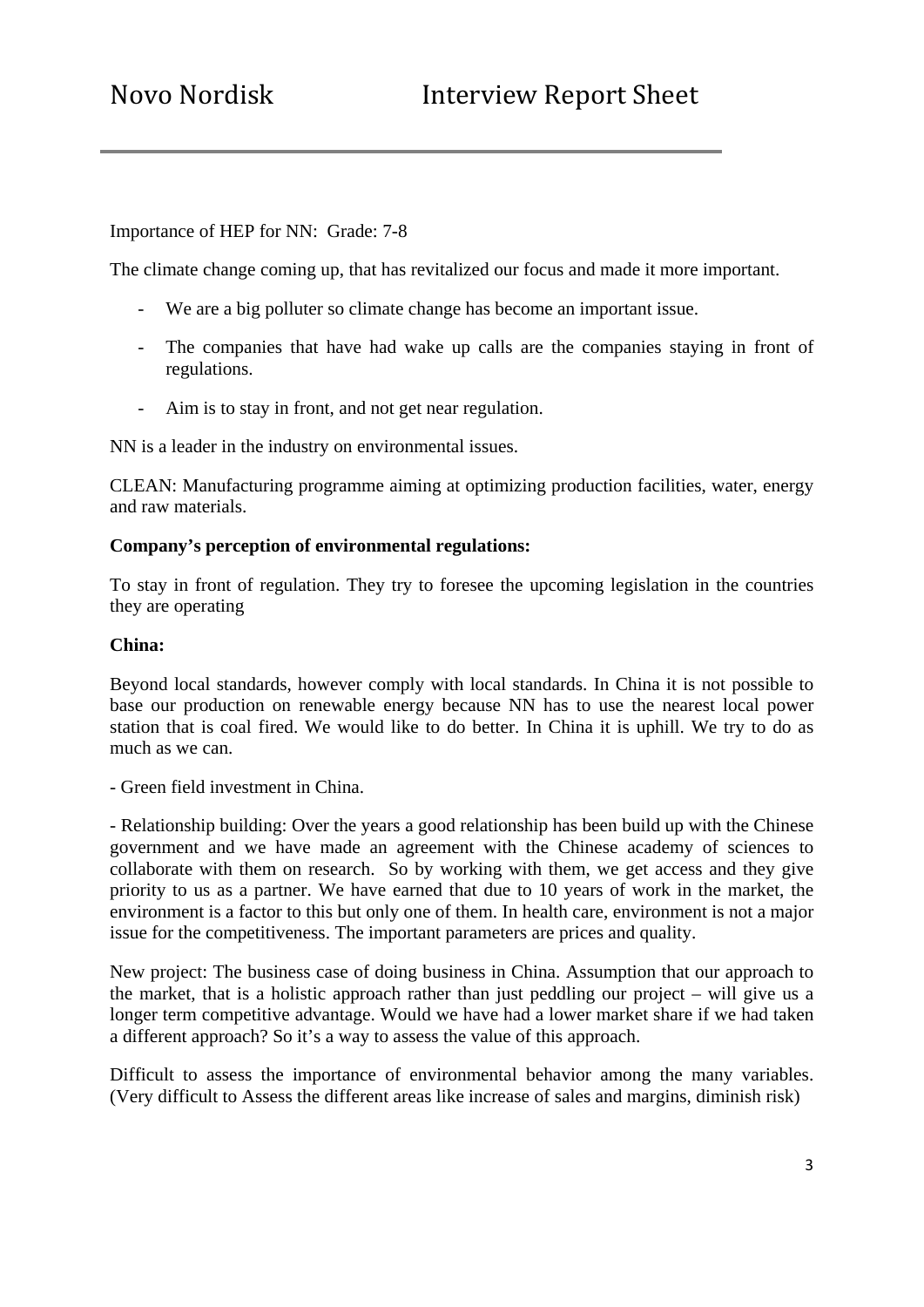When NN was rated super sector leader in DJSI the stock went up 3 %

## **Position compared to competitors:**

#### **Suppliers:**

### **Future:**

Transportation area, work with suppliers on raising their level. Water resource management preliminary stage- due to climate change it can be an upcoming area, however we are not yet doing anything, but looking into it.

Target to reach: in 2014 to reduce CO2 emission by 10% globally on all the productions sites. Reduce use of water and on transportation. In the transportation area, use less air fright and ship instead. But there are many areas where we could do better. Also packaging, size of products and reduce weight of products. Though, we have been reducing our packaging quite a lot over the last couple of years.

How are you planning to implement it: We do the same in all countries!

LEAN progam. Increases productivity and thereby increases energy efficiency.

The other leaver is Energy saving (we do energy screening every third year) identifying energy potentials. We implement our projects with paybacks of less than five years. This is a very systematic energy management process which has been introduced to achieve our reduction targets and finally we look into renewable fuels and if we can switch to renewable fuels .

- 85 % of our co2 emissions stem from DK because in DK we produce the pharmaceutical active ingredient in insulin that is the very intensive energy part of itso switching to renewable it would be in DK.
- We go for solutions that work in the places where we are. In France we get energy from nuclear plants.
- Communication to raise awareness about environmental issues within the company.

Look into BSR (Business for social responsibility) they have an office in China- consultancy company.

### **I] Neo-classical view: Environmental concerns are not applicable to business and economic thinking**

## **II] Competitive Advantage**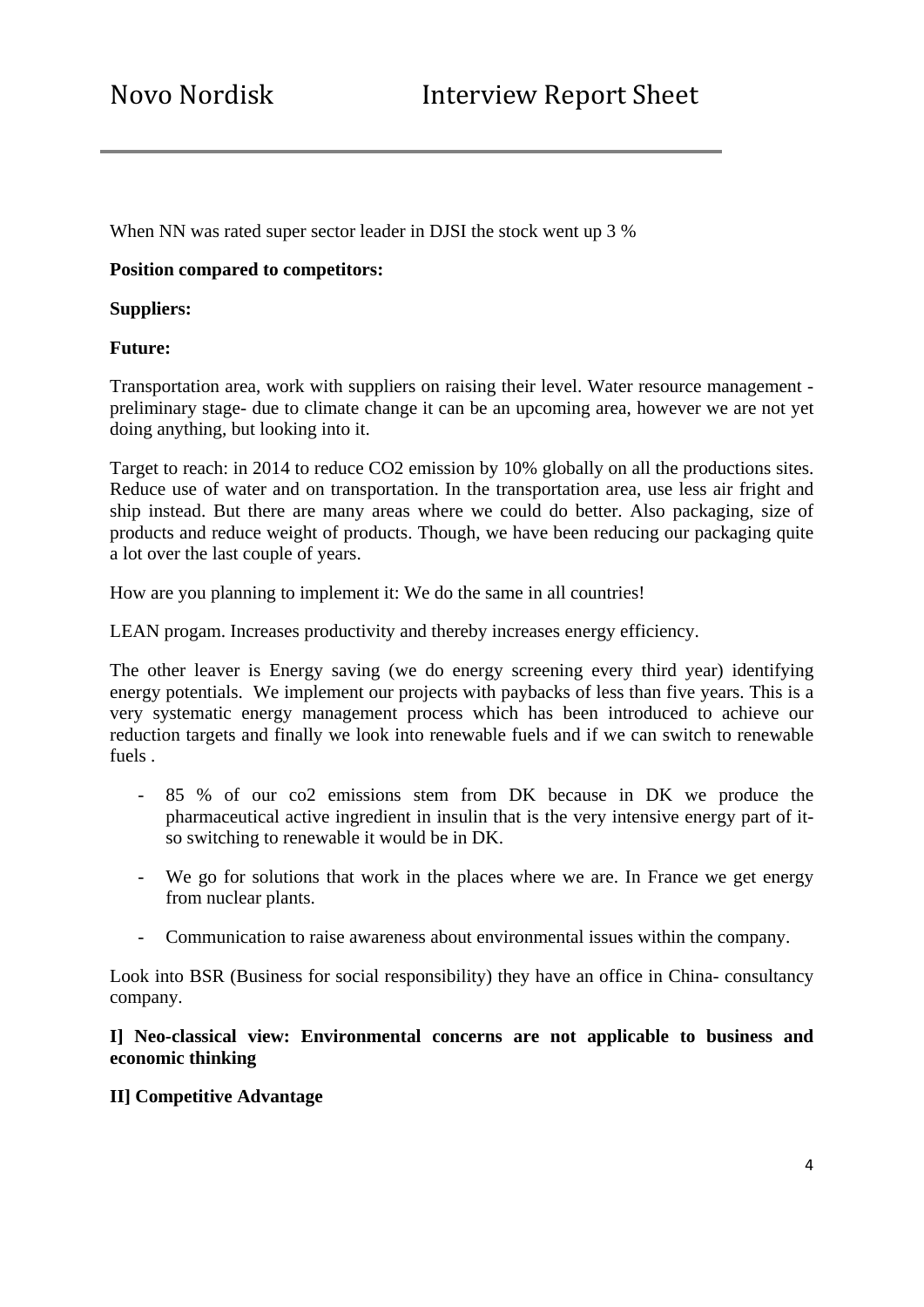### **1. Environmental regulation driver to innovation and competitiveness**

There is a strong business case for having HEP. In the last years we implemented 50 energy saving projects and 26 of those had a payback on less than a year. It is definitely cost effective. The DONG energy partnership is cost neutral to us. So I think in a few years we can conclude that the cost effectiveness is there in the case of climate change.

New guidelines so that if we are building new buildings and improved materials, installments and the pay back is less than 5 years, then it must be done. (In production its five years)

- **2. The organization of environmental resources as competitive advantage**
- **3. Environmental strategy as a potential driver to a better quality product, 1st mover advantages and barriers to competitors.**
- **4. Environmental strategy as a high reputational enabler (customers)**

## **II] Efficiency**

- **5. Foreign-direct-investment a way to internationalize environmental ownership and reduce transaction costs**
- **6. Environmental behavior as a driver to reduce production costs and make scale economies**
- Production efficiency- use less energy. Increasing energy efficiency.

Calculations over energy saving and environmental cost

- There is a strong business case for having HEP. In the last years we implemented 50 energy saving projects and 26 of those had a payback on less than a year. It is definitely cost effective. The DONG energy partnership is cost neutral to us. So I think in a few years we can conclude that the cost effectiveness is there in the case of climate change.
- LEAN progam. Increases productivity and thereby increases energy efficiency.
- The other leaver is Energy saving (we do energy screening every third year) identifying energy potentials. We implement our projects with paybacks of less than five years. This is a very systematic energy management process which has been introduced to achieve our reduction targets and finally we look into renewable fuels and if we can switch to renewable fuels.
- **7. An environmental strategy as to mitigate risks**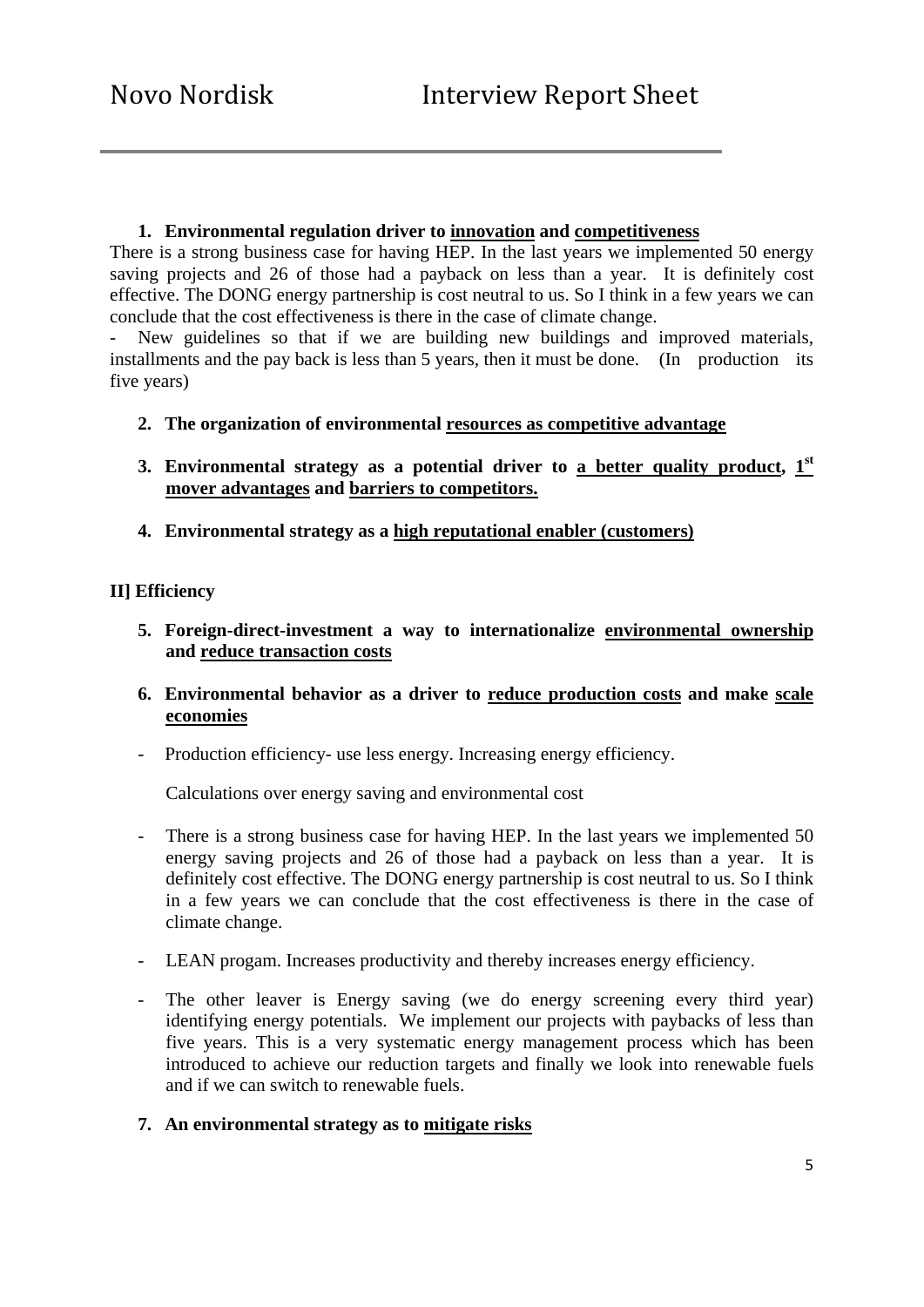### **III] Stakeholder theory**

- **8. Increase bargaining power of firms toward local governments**
- **9. Environmental strategy helps companies to get favored treatments from local government**
- More welcome in new markets due to good citizenships, but not only because of proactiveness in China and other markets.

## **10. Pro-active environmental companies enhancing local environmental awareness can influence local regulations**

Relationship building: Over the years a good relationship has been build up with the Chinese government and we have made an agreement with the Chinese academy of sciences to collaborate with them on research. So by working with them, we get access and they give priority to us as a partner. We have earned that due to 10 years of work in the market, the environment is a factor to this but only one of them. In health care, environment is not a major issue for the competitiveness. The important parameters are prices and quality.

## **IV] Other**

We cannot do complete cost/ benefit analysis on big implementations; however, the issue of cost is definitely there.

The environment is not a major issue for our competitiveness since the market, if anything is assumed to be ok.

- LCA on the flex pens.

Products that are made on wind power, that would be great, but in the pharmaceutical business green products is not the most important thing- the quality and price is the important thing.

- It could be good that the Danish government and other governments rewarded companies that have a good environmental management or to somehow incentivize and help build a framework so instead of having a fear of regulation that is constraining, we would rather have a framework that is conducive to a better environmental behavior.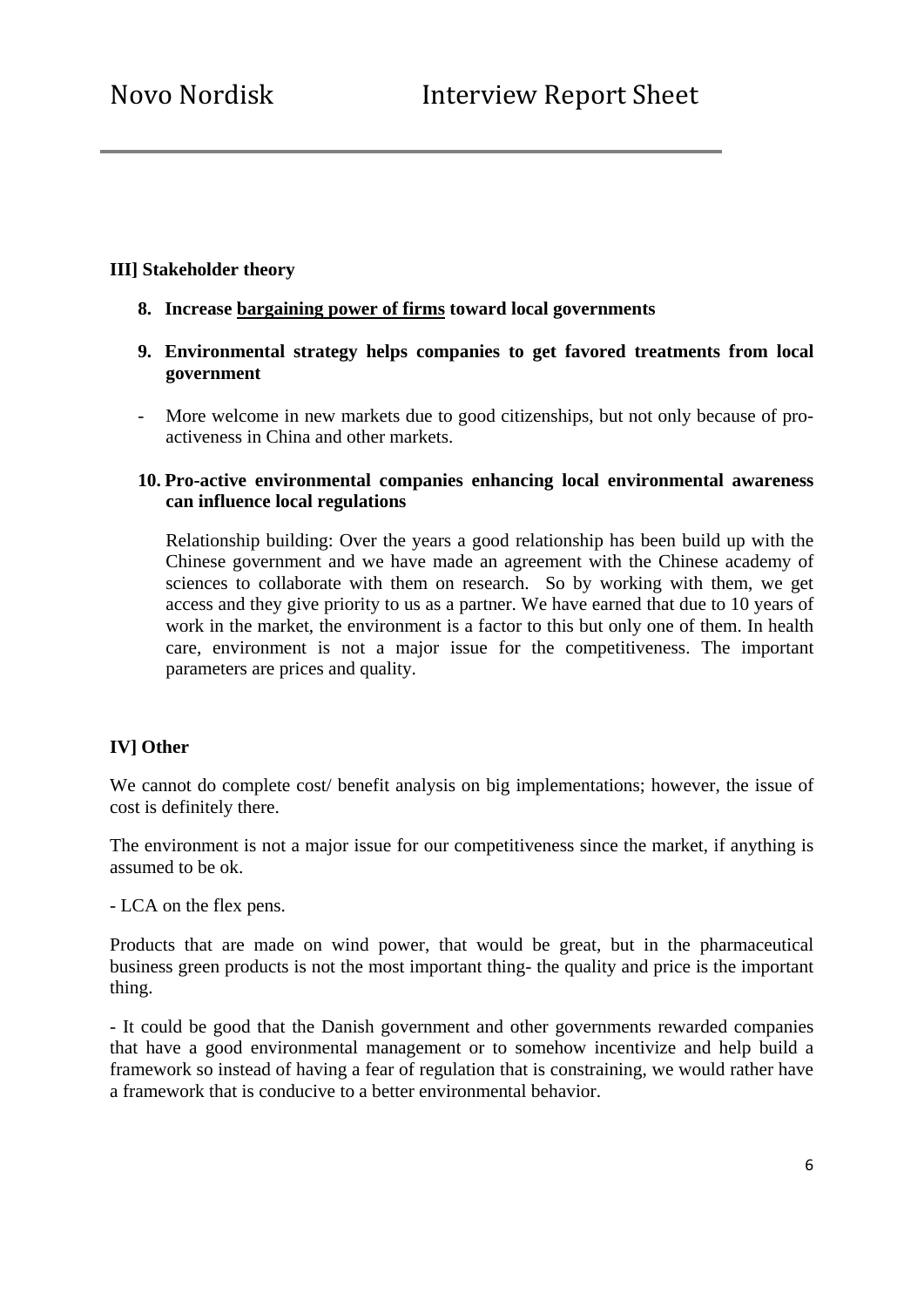### **V] Environmental behavior as a disadvantage towards other companies.**

**-** As a disadvantage: Can be in the short term ie. To find suppliers that would comply with our standards, but not in the long term.

- Any pharmaceutical has to cut production cost to be competitive, however if you cannot prove that environmental management add value to your project than why would you do it, however that takes it back to the Novo Nordisk approach on not working on the short term, but wanting to balancing the short term competitiveness with the long term sustainability of the business, but other companies would maybe do it differently.

'Advisor' an American oriented company that is under pressure they have to cut cost and it would be or not vital areas like environmental issues.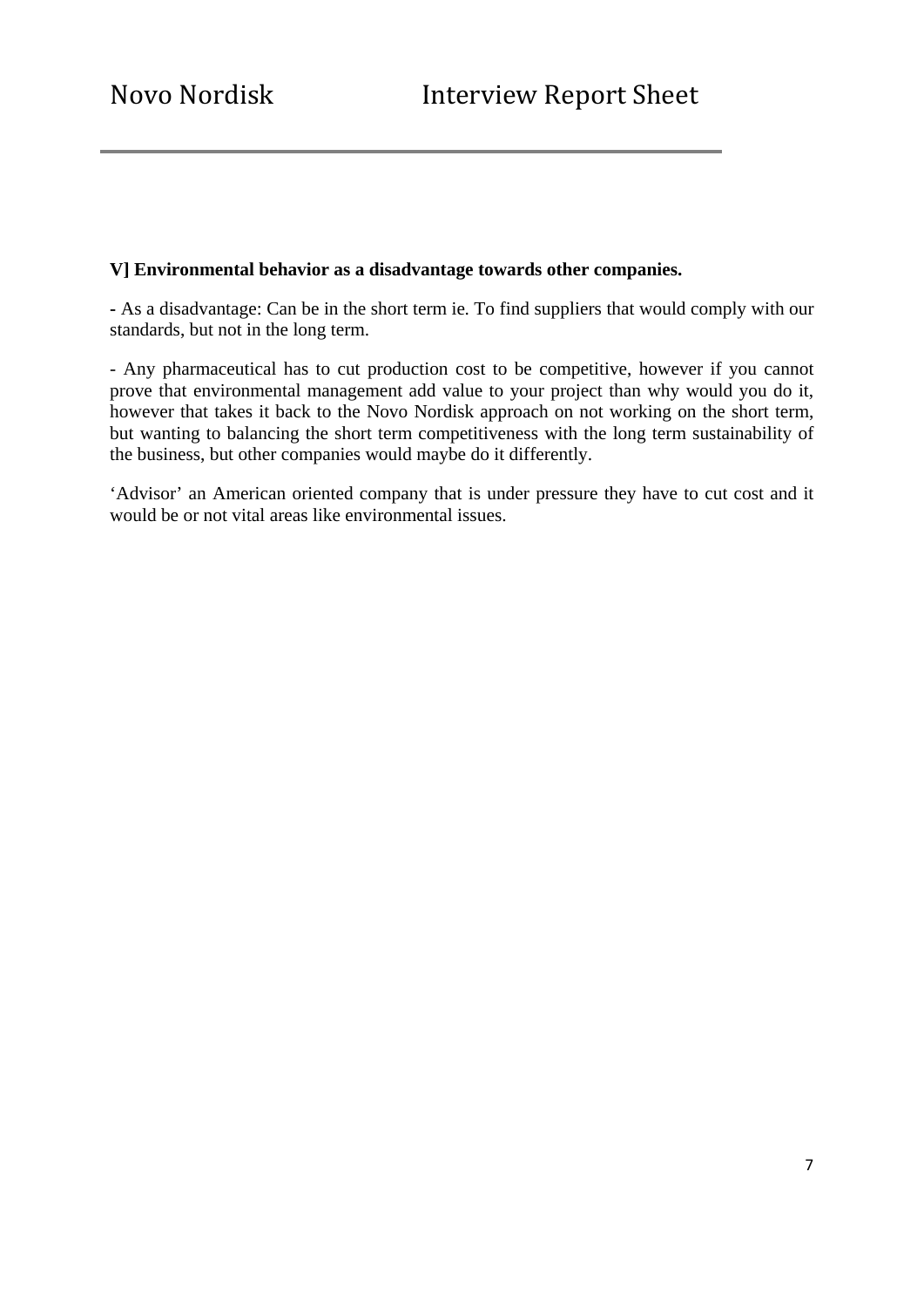**Company:** Vestas **Interviewee:** Senior strategy manager **Date of the interview:** 20/06/2008 1pm in Denmark **Length:** 20 min ---------------------------------------------------------------------.

**Company's environmental behavior:** 

**Company's Environmental standards:** 

**Company's perception of environmental regulations:** 

**China:** 

Economic investment zone: There are certain incentives in that zone. Tax holiday, percentage of tax paid lower in the first year though not especially related to HEP.

Purified industry of China: tax breaks, still thinking about increase further tax break for companies investing in technologies, high technology (national priority), however they don't want to give unreasonable advantages to foreign companies compared to Chinese companies. Same advantages as any other firm setting up.

Right now the Chinese government is re-looking at their legislation and on what can be considered high technology industries and green-industries. There have been a number of changes but it is not finalized yet.

"We are in an industry that they are prioritizing but they are working hard as well to build their own industry in this." Vestas Senior strategy manager

Advantage from being a green brand: the investment zone works to attract some industries such as the wind industries. The investment zone has the strategy to attract some of the few industries that are within the renewable industry. We didn't get direct advantage but it has been a Targeted approach of the government to attract this kind of investment for that kind of investment zone.

It was our own decision to go to China: However the driver to enter China was that the Chinese government set up a local- content-requirement law stipulating that 70 % of the wind turbine that would be sold to China would have to be produced locally. It was a deliberate initiative from the Chinese government to attract foreign companies and benefit from know-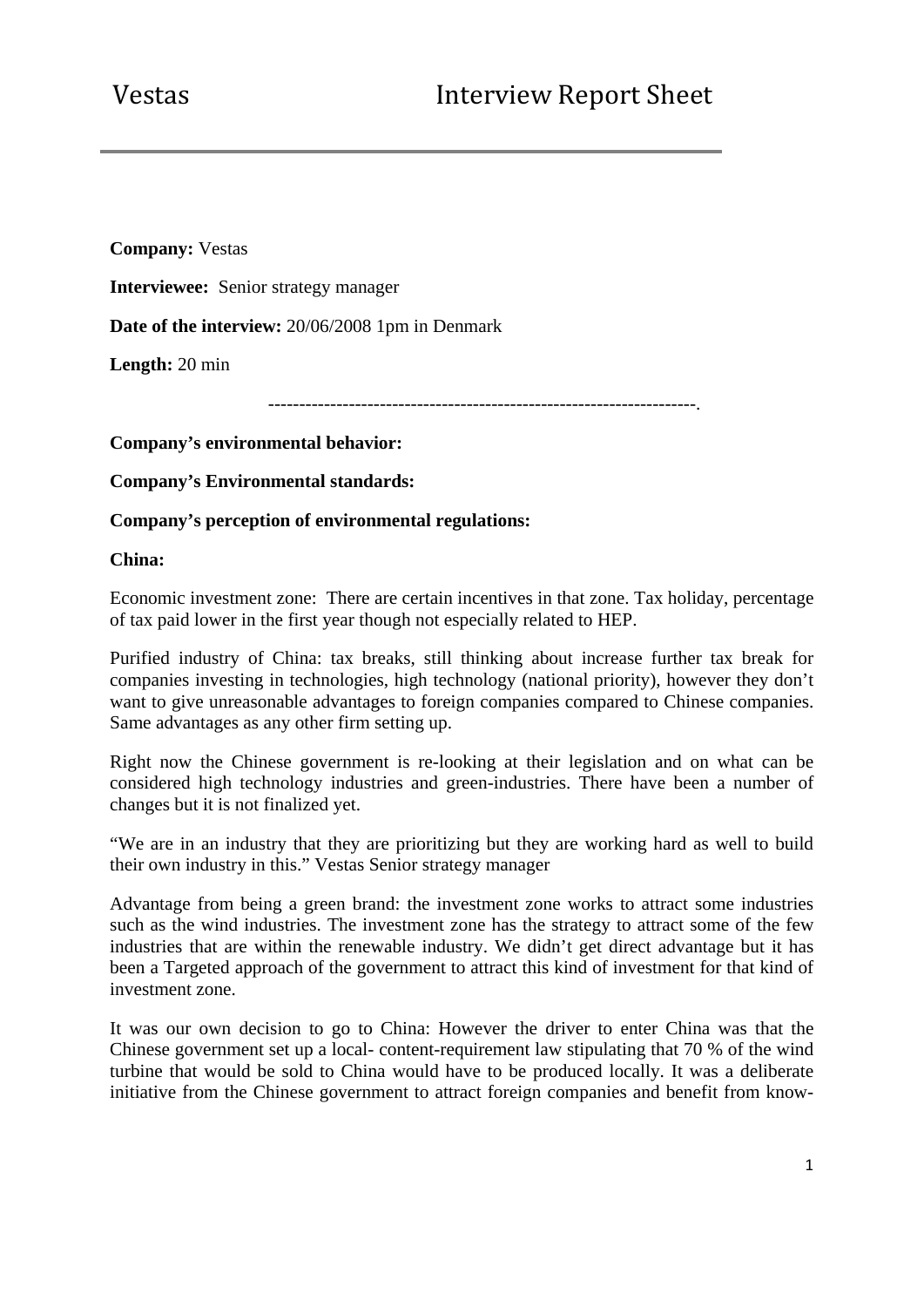how and technology and competencies spillover to the domestic industry in the production area. Some competitors are working in the same zone.

Vestas also went to China for the Market.

Drivers in China: the need for the Chinese government to become energy independent (they are interested in the environment but it is not the main factor. However, the Chinese government does appreciate companies that do produce in a respect of the environment. It is not the focus of Vestas customers, which think it just makes the turbine more expensive.

### **Position compared to competitors:**

High pressure coming from the Chinese competitors. They know what they are doing, and foreign companies get bitten by Chinese company because they have a very high learning curve, a huge local market, meaning that in terms of production facility they can buy a very high level and it generates huge amount from volume and scale. Very often they have a very Lean, flexible and efficient supply chain. The problem is that many European companies are too slow at realizing that there is a real competitive stress coming from the Chinese manufacturer.

You have – global competitors, emergent Chinese competitors and other foreign competitors= intense competitive landscape. Main impediment for those companies they have no knowledge and understanding of China and the Chinese culture in the top management. Fortunately, Vestas CEO worked and lived 8 years in China.

### **Suppliers:**

Vestas uses a lot of suppliers in its production. In Shanghai it is supply chain office finding and approving suppliers in china and in the rest of the world. Supply development in Vestas in most country. You go through the entire company (supplier) in regard to see how they behave in regards to purchase, sales, management, environment and safety. They are evaluated on this questionnaire to become or not Vestas suppliers. In some cases, the supplier standards were too different compared to Vestas' ones therefore Vestas didn't accept to work with them unless they were changing their behavior. They made plans on what should be improved. Sometimes major investments must be done. Vestas, follow up on that to make sure they follow up the plan.

If the suppliers harm the environment Vestas go out and get some new ones. Vestas help its suppliers, it provides them expertise. For strategic suppliers Vestas can pay an overprice if that money is dedicated to environmental or safety related issues.

14 001 and ILOs standards.

Vestas is growing too fast; they are working to do worldwide standards.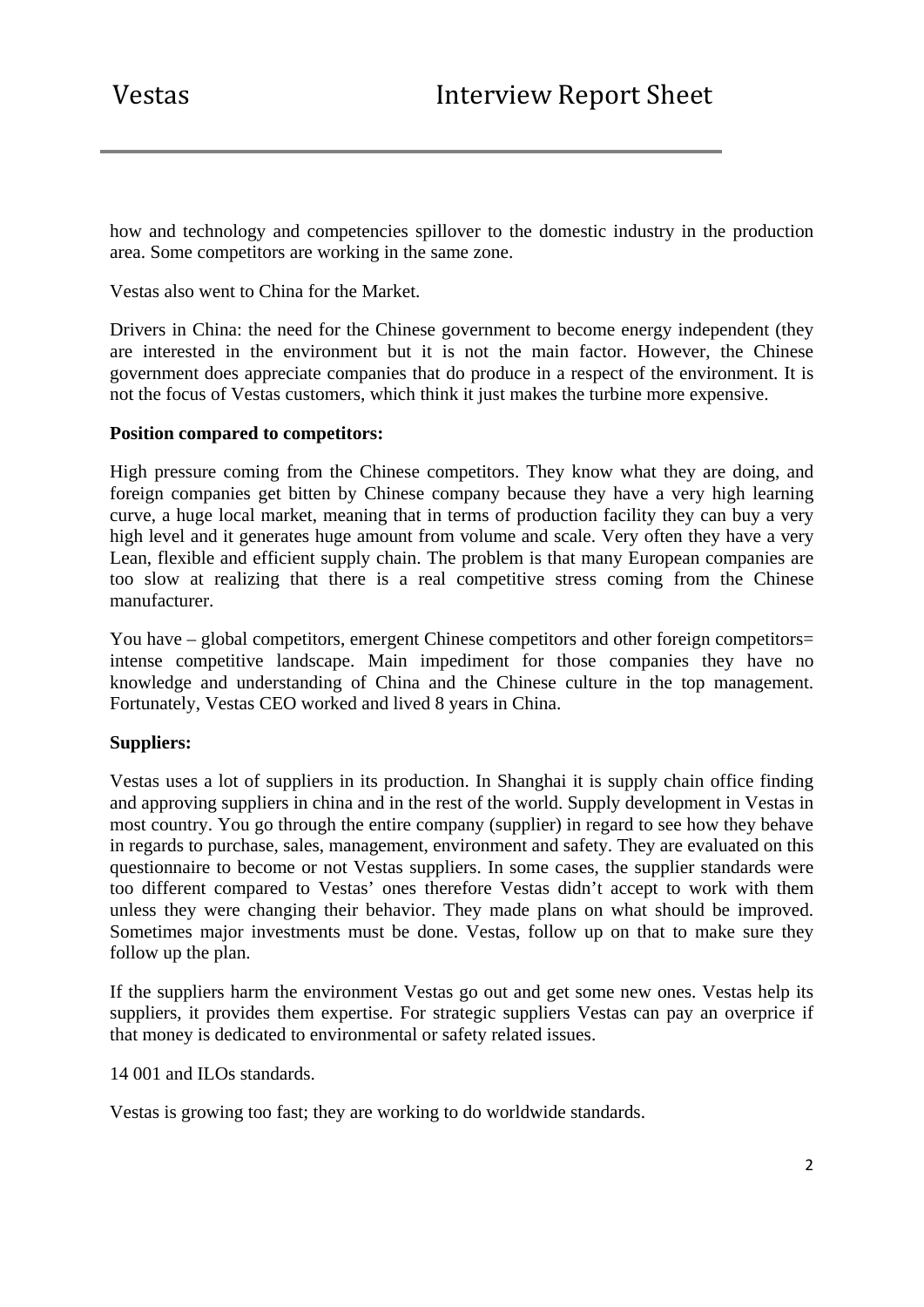# **Future:**

Hopefully pro-active environmental behavior will become a competitive advantage in the future. It will depend on how conscious people are and become. Danes want to keep their car even though the price of oil is increasing (article in Politiken). This kind of article states that there is still a long way to go.

# **I] Neo-classical view: Environmental concerns are not applicable to business and economic thinking**

# **II] Competitive Advantage**

- **1. Environmental regulation driver to innovation and competitiveness**
- **2. The organization of environmental resources as competitive advantage**
- **3. Environmental strategy as a potential driver to <u>a better quality product</u>,**  $1<sup>st</sup>$ **mover advantages and barriers to competitors.**
- **4. Environmental strategy as a high reputational enabler (customers)**

Do they brand there companies to differentiate from their competitors: In China cannot be a CA. Very limited. In other places yes it is important green product produced in a green way too: possible to market it in Europe and in America.

## **II] Efficiency**

- **5. Foreign-direct-investment a way to internationalize environmental ownership and reduce transaction costs**
- **6. Environmental behavior as a driver to reduce production costs and make scale economies**
- **7. An environmental strategy as to mitigate risks**

#### **III] Stakeholder theory**

**8. Increase bargaining power of firms toward local governments**